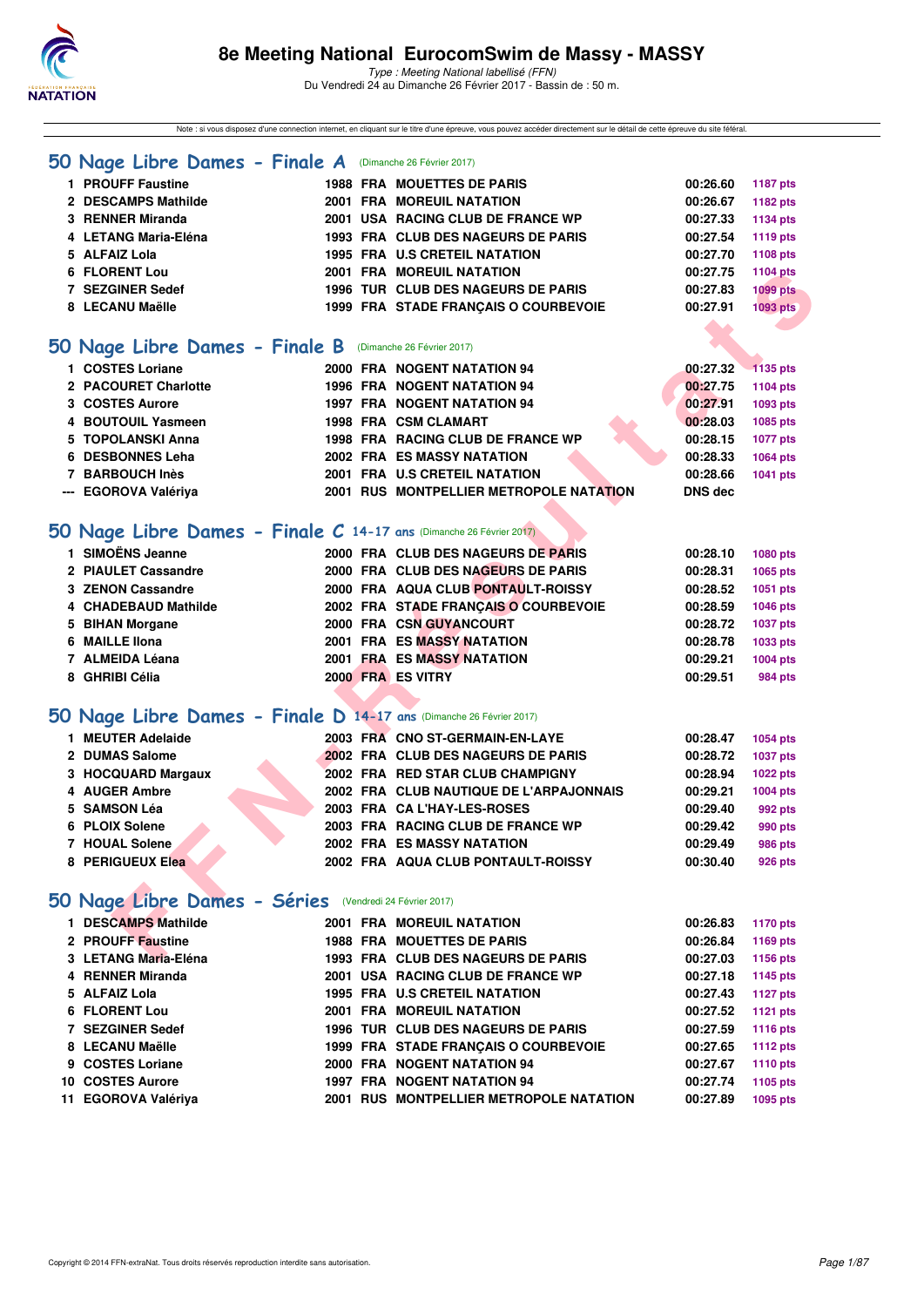

#### **50 Nage Libre Dames - Séries (suite)**

| <b>12 TOPOLANSKI Anna</b>    |  | 1998 FRA RACING CLUB DE FRANCE WP            | 00:27.90 | <b>1094 pts</b> |
|------------------------------|--|----------------------------------------------|----------|-----------------|
| <b>13 PACOURET Charlotte</b> |  | 1996 FRA NOGENT NATATION 94                  | 00:27.98 | 1088 pts        |
| <b>14 DEL'HOMME Laurine</b>  |  | 1997 FRA CNO ST-GERMAIN-EN-LAYE              | 00:28.06 | 1083 pts        |
| <b>15 LESAFFRE Fantine</b>   |  | 1994 FRA MONTPELLIER METROPOLE NATATION      | 00:28.10 | 1080 pts        |
| 16 BOUTOUIL Yasmeen          |  | <b>1998 FRA CSM CLAMART</b>                  | 00:28.11 | 1079 pts        |
| 17 DESBONNES Leha            |  | <b>2002 FRA ES MASSY NATATION</b>            | 00:28.26 | 1069 pts        |
| 18 BARBOUCH Inès             |  | 2001 FRA U.S CRETEIL NATATION                | 00:28.28 | <b>1068 pts</b> |
| <b>19 PIAULET Cassandre</b>  |  | 2000 FRA CLUB DES NAGEURS DE PARIS           | 00:28.35 | <b>1063 pts</b> |
| 20 CHADEBAUD Mathilde        |  | 2002 FRA STADE FRANÇAIS O COURBEVOIE         | 00:28.39 | <b>1060 pts</b> |
| 21 DESMAIZIERES Alix         |  | 2000 FRA CLUB DES NAGEURS DE PARIS           | 00:28.42 | <b>1058 pts</b> |
| 22 GAMER Rose-alexia         |  | 1999 FRA CN MELUN VAL DE SEINE               | 00:28.47 | 1054 pts        |
| 23 CHARRO Anaïs              |  | 1998 FRA U.S CRETEIL NATATION                | 00:28.48 | <b>1054 pts</b> |
| 24 BIHAN Morgane             |  | 2000 FRA CSN GUYANCOURT                      | 00:28.52 | <b>1051 pts</b> |
| 25 SIMOËNS Jeanne            |  | 2000 FRA CLUB DES NAGEURS DE PARIS           | 00:28.61 | <b>1045 pts</b> |
| 26 ALMEIDA Léana             |  | <b>2001 FRA ES MASSY NATATION</b>            | 00:28.70 | 1039 pts        |
| 27 RUCK Lena                 |  | 2001 FRA CN VIRY-CHÂTILLON                   | 00:28.72 | <b>1037 pts</b> |
| 28 VEROT Marine              |  | 1997 FRA CN VIRY-CHÂTILLON                   | 00:28.77 | <b>1034 pts</b> |
| 29 MAILLE IIona              |  | <b>2001 FRA ES MASSY NATATION</b>            | 00:28.79 | 1033 pts        |
| 30 ZENON Cassandre           |  | 2000 FRA AQUA CLUB PONTAULT-ROISSY           | 00:28.80 | <b>1032 pts</b> |
| 30 LEROY Flavy               |  | <b>1996 FRA MONT-SAINT-AIGNAN NATATION</b>   | 00:28.80 |                 |
| 32 COLLET Enora              |  | 1998 FRA C PAUL-BERT RENNES                  |          | <b>1032 pts</b> |
|                              |  | 1998 FRA CN MELUN VAL DE SEINE               | 00:28.82 | <b>1031 pts</b> |
| 32 RAZAFY Elodie             |  |                                              | 00:28.82 | 1031 pts        |
| 34 GHRIBI Célia              |  | 2000 FRA ES VITRY                            | 00:28.86 | 1028 pts        |
| <b>34 ROUAULT Perrine</b>    |  | 1998 FRA STADE FRANÇAIS O COURBEVOIE         | 00:28.86 | 1028 pts        |
| 36 HOCQUARD Margaux          |  | 2002 FRA RED STAR CLUB CHAMPIGNY             | 00:28.89 | <b>1026 pts</b> |
| 37 RATSIMBAZAFY Tsiory       |  | 2000 FRA RACING CLUB DE FRANCE WP            | 00:28.92 | <b>1024 pts</b> |
| 37 CUNHA-FERREIRA Léonie     |  | 2000 FRA CN VIRY-CHÂTILLON                   | 00:28.92 | <b>1024 pts</b> |
| 39 BOTAS Salomé              |  | 2000 FRA RED STAR CLUB CHAMPIGNY             | 00:29.00 | <b>1018 pts</b> |
| 40 MEUTER Adelaide           |  | 2003 FRA CNO ST-GERMAIN-EN-LAYE              | 00:29.03 | <b>1016 pts</b> |
| 41 DUMAS Salome              |  | 2002 FRA CLUB DES NAGEURS DE PARIS           | 00:29.05 | <b>1015 pts</b> |
| <b>42 BRUNET Estelle</b>     |  | 2001 FRA NOGENT NATATION 94                  | 00:29.06 | <b>1014 pts</b> |
| 43 LUYSSEN Margo             |  | 1999 FRA CSM CLAMART                         | 00:29.11 | <b>1011 pts</b> |
| <b>44 OUENNICHE Lilya</b>    |  | 1996 FRA CN MAISONS-ALFORT                   | 00:29.14 | 1009 pts        |
| 45 OUALID GIRARD Sarah       |  | 2000 FRA CN MELUN VAL DE SEINE               | 00:29.23 | 1003 pts        |
| <b>46 AUGER Ambre</b>        |  | 2002 FRA CLUB NAUTIQUE DE L'ARPAJONNAIS      | 00:29.26 | 1001 pts        |
| 47 POIROT Kamie              |  | 1999 FRA ESPADON GRAND-QUEVILLY              | 00:29.29 | 999 pts         |
| 48 FIGUEIREDO Mariana        |  | 2000 FRA CN MELUN VAL DE SEINE               | 00:29.30 | 998 pts         |
| <b>48 GAUCHER Pauline</b>    |  | <b>1997 FRA OPTIMAX TRAINING NATATION 78</b> | 00:29.30 | 998 pts         |
| 50 PES Roxane                |  | 2001 FRA RACING CLUB DE FRANCE WP            | 00:29.31 | 998 pts         |
| 51 PERNOT Ophélie            |  | 2000 FRA AQUA CLUB PONTAULT-ROISSY           | 00:29.32 | 997 pts         |
| 52 AUBRY Aurélia             |  | 1998 FRA U.S CRETEIL NATATION                | 00:29.36 | 994 pts         |
| 53 REMY Cassiopee            |  | 2001 FRA ESPADON GRAND-QUEVILLY              | 00:29.40 | 992 pts         |
| 54 WILLMANN Marie            |  | 2001 FRA MOREUIL NATATION                    | 00:29.47 | 987 pts         |
| 55 PLOIX Solene              |  | 2003 FRA RACING CLUB DE FRANCE WP            | 00:29.48 | 986 pts         |
| 56 DEZ Noémie                |  | 1994 FRA CSM CLAMART                         | 00:29.52 | 984 pts         |
| 57 MARZOUK Maëva             |  | 2000 FRA CN MELUN VAL DE SEINE               | 00:29.59 | 979 pts         |
| 58 ROUTIER Nolwen            |  | 2000 FRA C.N OZOIR-LA-FERRIERE               | 00:29.63 | 976 pts         |
| 59 WISHAUPT Camille          |  | 1998 FRA MONTPELLIER METROPOLE NATATION      | 00:29.64 | 976 pts         |
| 60 HOUAL Solene              |  | 2002 FRA ES MASSY NATATION                   | 00:29.67 | 974 pts         |
| 61 FAURE Lou-Ann             |  | 2003 FRA CSM CLAMART                         | 00:29.74 | 969 pts         |
| 62 SAMSON Léa                |  | 2003 FRA CA L'HAY-LES-ROSES                  | 00:29.79 | 966 pts         |
| 63 CHEDRI Melissa            |  | 2001 FRA CN MELUN VAL DE SEINE               | 00:29.81 | 965 pts         |
| 64 PERIGUEUX Elea            |  | 2002 FRA AQUA CLUB PONTAULT-ROISSY           | 00:29.85 | 962 pts         |
| 65 RAPELANORO lonenantsoa    |  | 2000 FRA CA L'HAY-LES-ROSES                  | 00:29.86 | 961 pts         |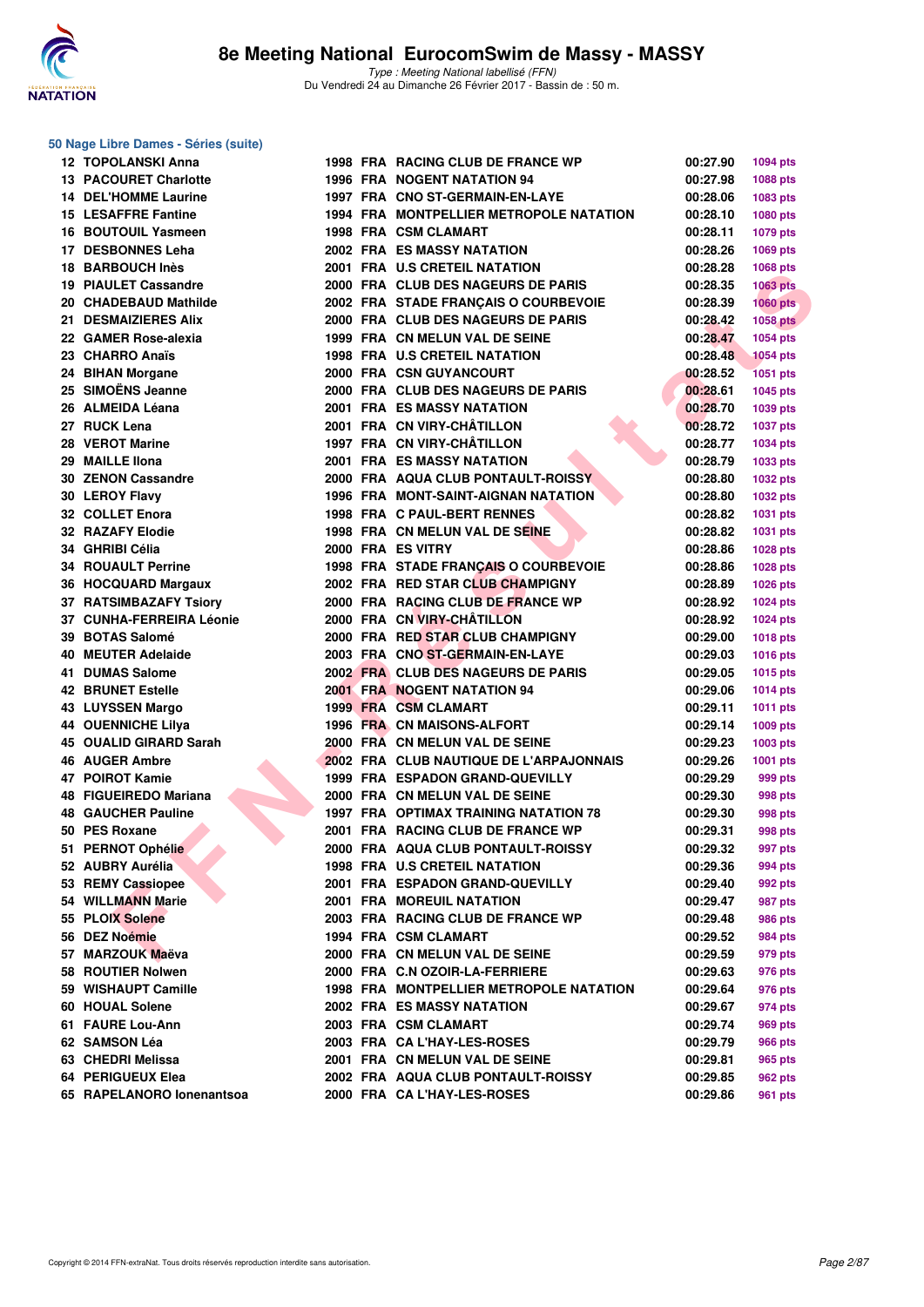

**50 Nage Libre Dames - Séries (suite)**

| 65 BOUCHEZ Zoé                         |  | 2001 FRA MONT-SAINT-AIGNAN NATATION     | 00:29.86             | <b>961 pts</b> |
|----------------------------------------|--|-----------------------------------------|----------------------|----------------|
| 67 PY Valentine                        |  | 2001 FRA CNM DIEPPE                     | 00:29.97             | 954 pts        |
| <b>68 BAURON Charline</b>              |  | 2001 FRA CN ST-MICHEL-SUR-ORGE          | 00:29.98             | 953 pts        |
| 69 TORRES Marie                        |  | 2002 FRA STADE ST-VALERY NATATION       | 00:30.00             | 952 pts        |
| <b>70 LAPORTE Camille</b>              |  | 2001 FRA CN VAL MAUBUEE                 | 00:30.01             | 951 pts        |
| 70 BLONDEL Blandine                    |  | 2002 FRA CNM DIEPPE                     | 00:30.01             | 951 pts        |
| 72 JAUMET Justine                      |  | 2002 FRA CSM CLAMART                    | 00:30.04             | 950 pts        |
| 73 ROBERT Jessica                      |  | 2001 FRA ES MASSY NATATION              | 00:30.07             | <b>948 pts</b> |
| 74 GRAS Morgane                        |  | 2001 FRA AQUA CLUB PONTAULT-ROISSY      | 00:30.11             | 945 pts        |
| 75 PAGO Elodie                         |  | 2003 FRA SN VERSAILLES                  | 00:30.12             | <b>944 pts</b> |
| <b>76 JANSEN Doriane</b>               |  | 1996 FRA SCA 2000 EVRY                  | 00:30.14             | 943 pts        |
| 77 POURAGEAUX Agatha                   |  | 2002 FRA AQUA CLUB PONTAULT-ROISSY      | 00:30.16             | 942 pts        |
| 77 FLAMANT Jeanne                      |  | 2001 FRA MONT-SAINT-AIGNAN NATATION     | 00:30.16             | 942 pts        |
| <b>79 COGNAC Eleonore</b>              |  | 2002 FRA CNO ST-GERMAIN-EN-LAYE         | 00:30.17             | 941 pts        |
| <b>80 BILLON-PIERRON Lisa</b>          |  | 2000 FRA RACING CLUB DE FRANCE WP       | 00:30.19             | 940 pts        |
| 81 WARD Meggy                          |  | 2002 FRA C.N OZOIR-LA-FERRIERE          | 00:30.24             | 937 pts        |
| 82 TASSEL Nolwenn                      |  | 2002 FRA CN MAISONS-ALFORT              | 00:30.26             | 935 pts        |
| <b>83 LENGLET Nolwenn</b>              |  | 2002 FRA ES MASSY NATATION              | 00:30.27             | 935 pts        |
| 83 PEITEADO Victoria                   |  | 2002 FRA CN MAISONS-ALFORT              | 00:30.27             | 935 pts        |
| 85 PEREZ LE TOUX Marie                 |  | 2003 FRA CLUB DES NAGEURS DE PARIS      | 00:30.29             | 933 pts        |
| 86 GOMMEZ Laura                        |  | 2002 FRA CA L'HAY-LES-ROSES             | 00:30.38             | 928 pts        |
| 87 NOIRBENT Coraline                   |  | 1998 FRA AS HERBLAY NATATION            | 00:30.41             |                |
|                                        |  | 2003 FRA CERCLE DES NAGEURS DU BOURGET  |                      | 926 pts        |
| 88 OUARTI Ilyana<br>89 SIGNORET Amelie |  |                                         | 00:30.44<br>00:30.48 | 924 pts        |
|                                        |  | 2002 FRA SN VERSAILLES                  |                      | 921 pts        |
| 90 MAINGAUD Léa                        |  | 2000 FRA CSM CLAMART                    | 00:30.55             | 917 pts        |
| 91 ABDELHAFIDH Emma                    |  | <b>1999 FRA ANTONY NATATION</b>         | 00:30.57             | 915 pts        |
| 91 BLOSSEVILLE Violaine                |  | 2000 FRA STADE ST-VALERY NATATION       | 00:30.57             | 915 pts        |
| 93 MUREZ Anastasia                     |  | 2003 FRA AQUA CLUB PONTAULT-ROISSY      | 00:30.62             | 912 pts        |
| 94 JOLY Mathilde                       |  | 2001 FRA C.N OZOIR-LA-FERRIERE          | 00:30.63             | 911 pts        |
| 95 HOBAYA Aïcha                        |  | 2002 FRA U.S CRETEIL NATATION           | 00:30.64             | 911 pts        |
| 96 GIBON Flavie                        |  | <b>2001 FRA NOGENT NATATION 94</b>      | 00:30.83             | 899 pts        |
| 97 SALEM Lindsey                       |  | 2003 FRA JEANNE D'ARC DRANCY            | 00:30.84             | 898 pts        |
| 97 DEBENEY Clémence                    |  | 2000 FRA USM VIROFLAY                   | 00:30.84             | 898 pts        |
| 97 THOMAS Orlane                       |  | 2003 FRA CSM CLAMART                    | 00:30.84             | 898 pts        |
| 100 DUSSAUX Julie                      |  | 2002 FRA RED STAR CLUB CHAMPIGNY        | 00:30.87             | 896 pts        |
| 101 DETCHENIQUE Noémie                 |  | 2000 FRA ASN LOUVRES-ROISSY-SURVILLIERS | 00:30.90             | 894 pts        |
| 102 PANZINI Eugenie                    |  | 2003 FRA STELLA SPORTS ST-MAUR          | 00:30.98             | 889 pts        |
| 102 PAYEUR Fanny                       |  | 2000 FRA CN VAL MAUBUEE                 | 00:30.98             | 889 pts        |
| 104 QUINT Ilona                        |  | 2000 FRA S.M MONTROUGE                  | 00:31.02             | 887 pts        |
| 105 PORRETTA Doriana                   |  | 2003 FRA ASN LOUVRES-ROISSY-SURVILLIERS | 00:31.03             | 886 pts        |
| 106 HUMBERT Juliette                   |  | 2003 FRA SN VERSAILLES                  | 00:31.09             | <b>882 pts</b> |
| 107 LEMIRE Inola                       |  | 2001 FRA CNM DIEPPE                     | 00:31.12             | 880 pts        |
| 108 ALIGNY Jeanne                      |  | 2000 FRA CNM DIEPPE                     | 00:31.13             | 880 pts        |
| 109 BLONDEL Camille                    |  | 2001 FRA CNM DIEPPE                     | 00:31.16             | 878 pts        |
| 110 LESOILLE Clara                     |  | 2002 FRA CA L'HAY-LES-ROSES             | 00:31.20             | 875 pts        |
| 111 RICHARD Clara                      |  | 2002 FRA CN VAL MAUBUEE                 | 00:31.23             | 874 pts        |
| 112 VERDIER Alexandra                  |  | <b>2000 FRA ES MASSY NATATION</b>       | 00:31.28             | 870 pts        |
| 113 LOHEZIC Célia                      |  | 2003 FRA CN MELUN VAL DE SEINE          | 00:31.29             | 870 pts        |
| 114 ARGOUARCH Maiwenn                  |  | 2003 FRA EN LONGJUMEAU                  | 00:31.30             | 869 pts        |
| 115 BOCH Emma                          |  | 2003 FRA CSN GUYANCOURT                 | 00:31.31             | 869 pts        |
| 115 LEGENDRE Aubane                    |  | 2002 FRA CNM DIEPPE                     | 00:31.31             | 869 pts        |
| 117 MARTIN Amandine                    |  | 2003 FRA NAUTIC CLUB RAMBOUILLET        | 00:31.34             | 867 pts        |
| 118 WAUQUIER Loicia                    |  | 2002 FRA CANETON CLUB DE BEAUMONT       | 00:31.38             | 864 pts        |
| 119 RAGEL Maelys                       |  | 2000 FRA ESPADON GRAND-QUEVILLY         | 00:31.42             | 862 pts        |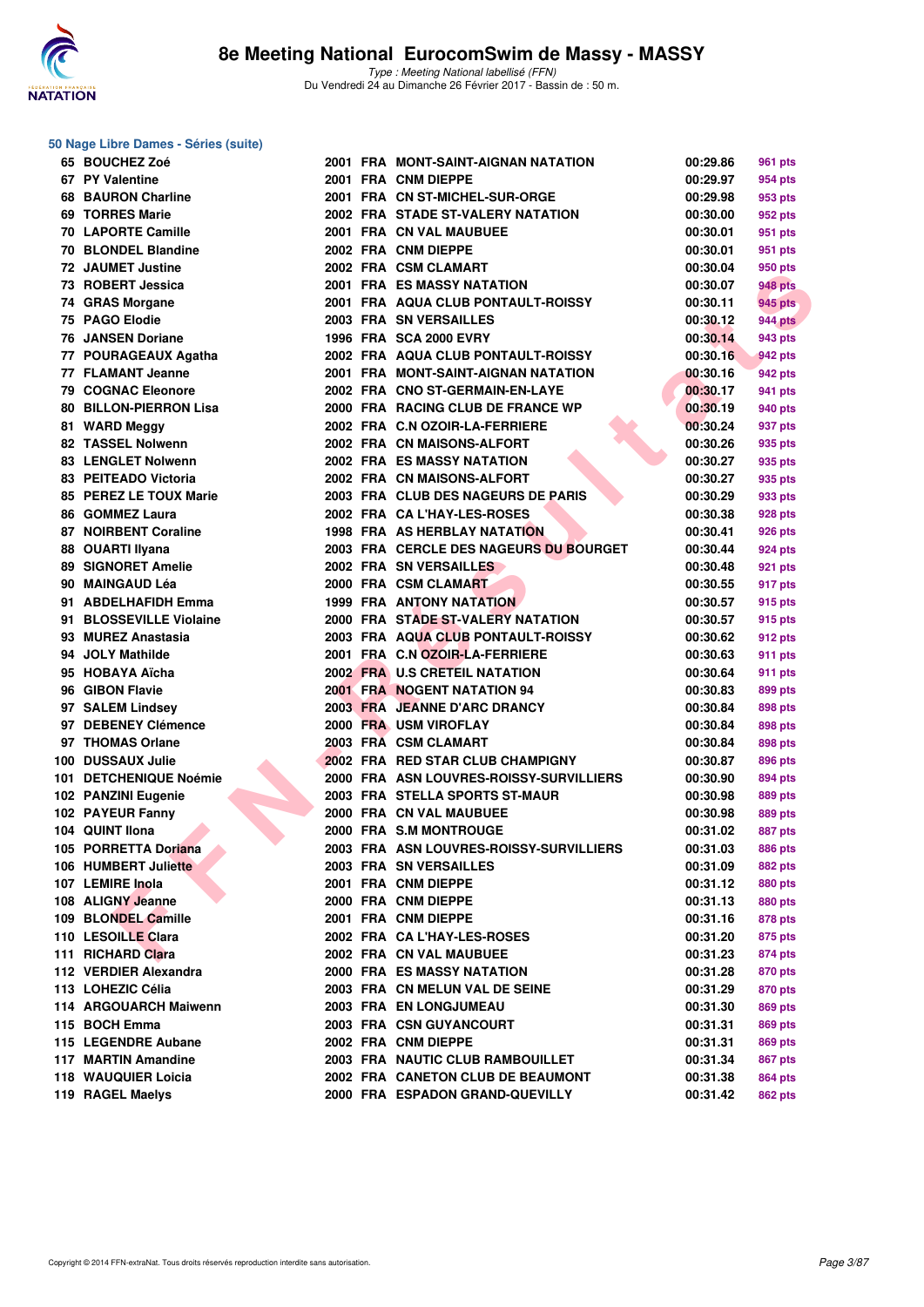

| 50 Nage Libre Dames - Séries (suite)                     |  |                                                |              |                                                      |                 |
|----------------------------------------------------------|--|------------------------------------------------|--------------|------------------------------------------------------|-----------------|
| 120 SIONNIERE Anaelle                                    |  | 2002 FRA MONT-SAINT-AIGNAN NATATION            |              | 00:31.43                                             | 861 pts         |
| 121 BEAUDRON Leann                                       |  | 2003 FRA EN LONGJUMEAU                         |              | 00:31.51                                             | 856 pts         |
| <b>122 FARRUGIA Coline</b>                               |  | 1999 FRA CLUB NAUTIQUE DE L'ARPAJONNAIS        |              | 00:31.56                                             | 853 pts         |
| 123 BENNACER Assia                                       |  | 2001 FRA AQUA CLUB PONTAULT-ROISSY             |              | 00:31.57                                             | 853 pts         |
| 123 CATAYEE-BELINY Britany                               |  | 2002 FRA SCA 2000 EVRY                         |              | 00:31.57                                             | 853 pts         |
| 125 RHAIEM Lilee                                         |  | 2003 FRA RACING CLUB DE FRANCE WP              |              | 00:31.60                                             | 851 pts         |
| 126 DESCHEPPER Manon                                     |  | 1997 FRA MONT-SAINT-AIGNAN NATATION            |              | 00:31.61                                             | 850 pts         |
| 126 LEBON Justine                                        |  | 1999 FRA BAYEUX OLYMPIQUE NATATION             |              | 00:31.61                                             | <b>850 pts</b>  |
| 128 RENARD Sophie                                        |  | 1996 FRA ASN LOUVRES-ROISSY-SURVILLIERS        |              | 00:31.64                                             | <b>848 pts</b>  |
| 129 DEGUILLE Lisa                                        |  | 2002 FRA C.N OZOIR-LA-FERRIERE                 |              | 00:31.74                                             | <b>842 pts</b>  |
| 130 CUSSY Eva                                            |  | 2002 FRA CN MELUN VAL DE SEINE                 |              | 00:31.98                                             | <b>827 pts</b>  |
| 131 BERDJI Chahinez                                      |  | 2003 FRA JEANNE D'ARC DRANCY                   |              | 00:32.03                                             | <b>824 pts</b>  |
| 132 ROTTIERS Margot                                      |  | 2002 FRA EN LONGJUMEAU                         |              | 00:32.11                                             | 820 pts         |
| 133 LANNOYE Camille                                      |  | 2002 FRA CA L'HAY-LES-ROSES                    |              | 00:32.17                                             | 816 pts         |
| 134 BRINDEJONC Laura                                     |  | 2003 FRA CA L'HAY-LES-ROSES                    |              | 00:32.19                                             | 815 pts         |
| 135 LEBOURSIER Tessa                                     |  | 2003 FRA BAYEUX OLYMPIQUE NATATION             |              | 00:32.30                                             | 808 pts         |
| 136 DRUART Morgane                                       |  | 2003 FRA AQUA CLUB PONTAULT-ROISSY             |              | 00:32.32                                             | 807 pts         |
| 137 MONTEIRO Oceane                                      |  | 2001 FRA CLUB NAUTIQUE DE L'ARPAJONNAIS        |              | 00:32.41                                             | 801 pts         |
| 138 BESNIER Sarah                                        |  | <b>2003 FRA PROVINS NATATION</b>               |              | 00:32.50                                             | <b>796 pts</b>  |
| 139 REGLIN Clarice                                       |  | 2002 FRA CN MELUN VAL DE SEINE                 |              | 00:32.58                                             | <b>791 pts</b>  |
| 140 LANGEVIN Yéléna                                      |  | 2003 FRA ESPADON GRAND-QUEVILLY                |              | 00:32.67                                             | 786 pts         |
| <b>141 LEGENDRE Laure</b>                                |  | 2000 FRA CNM DIEPPE                            |              | 00:32.68                                             | 785 pts         |
| <b>142 ANDROUIN Justine</b>                              |  | 2001 FRA USM VIROFLAY                          |              | 00:32.92                                             | 771 pts         |
| 143 DELALANDRE Clara                                     |  | 2003 FRA STADE ST-VALERY NATATION              |              | 00:33.88                                             | <b>716 pts</b>  |
| 144 GODON Marissa                                        |  | 2003 FRA ESPADON GRAND-QUEVILLY                |              | 00:33.95                                             | 712 pts         |
| <b>HEINKELE Alexandra</b>                                |  | 1999 FRA CNO ST-GERMAIN-EN-LAYE                |              | <b>DSQ Da</b>                                        |                 |
| <b>DUFOUR Jeanne</b>                                     |  | 2002 FRA CNM DIEPPE                            |              | <b>DNS dec</b>                                       |                 |
| <b>RUDEMARE Léna</b>                                     |  | 2001 FRA CNM DIEPPE                            |              | <b>DNS Nd</b>                                        |                 |
| --- EGOROVA Anna                                         |  | 1998 RUS MONTPELLIER METROPOLE NATATION        |              | <b>DNS Nd</b>                                        |                 |
| 100 Nage Libre Dames - Finale A (Samedi 25 Février 2017) |  |                                                |              |                                                      |                 |
| 1 BONNET Charlotte                                       |  | 1995 FRA OLYMPIC NICE NATATION                 |              | 00:54.54                                             | <b>1306 pts</b> |
|                                                          |  |                                                | 50 m : 26.40 | $(26.40)$ 100 m : 54.54 $(28.14)$                    |                 |
| 2 JEAN Mathilde                                          |  | 2000 FRA AMIENS METROPOLE NAT.                 |              | 00:57.98                                             | 1180 pts        |
| 3 MABBOUX Isabelle                                       |  | <b>1992 FRA OLYMPIC NICE NATATION</b>          |              | 50 m: 28.37 (28.37) 100 m: 57.98 (29.61)<br>00:58.09 | 1176 pts        |
|                                                          |  |                                                | 50 m : 28.14 | (28.14) 100 m: 58.09 (29.95)                         |                 |
| 4 ARLANDIS Anais                                         |  | <b>1997 FRA OLYMPIC NICE NATATION</b>          |              | 00:58.15                                             | 1174 pts        |
| 5 PROUFF Faustine                                        |  | <b>1988 FRA MOUETTES DE PARIS</b>              | 50 m : 28.32 | (28.32) 100 m : 58.15 (29.83)<br>00:58.32            | 1168 pts        |
|                                                          |  |                                                |              | 50 m : 27.86 (27.86) 100 m : 58.32 (30.46)           |                 |
| 6 DESBORDES Joana                                        |  | 2000 FRA SO ROSNY                              |              | 00:58.97                                             | 1145 pts        |
| 7 COUSSON Clothilde                                      |  | 1998 FRA STADE FRANÇAIS O COURBEVOIE           | 50 m : 28.54 | (28.54) 100 m : 58.97 (30.43)<br>00:59.59            | 1123 pts        |
|                                                          |  |                                                | 50 m : 28.68 | $(28.68)$ 100 m : 59.59 $(30.91)$                    |                 |
| 8 EGOROVA Anna                                           |  | <b>1998 RUS MONTPELLIER METROPOLE NATATION</b> |              | 00:59.95                                             | <b>1111 pts</b> |
|                                                          |  |                                                |              | 50 m : 28.16 (28.16) 100 m : 59.95 (31.79)           |                 |
| 100 Nage Libre Dames - Finale B (Samedi 25 Février 2017) |  |                                                |              |                                                      |                 |
| $\sim$                                                   |  | 1007 EDA NOCENT NATATION 04                    |              | 00.EO 74                                             |                 |

# **[100 Nage Libre Dames - Finale A](http://www.ffnatation.fr/webffn/resultats.php?idact=nat&go=epr&idcpt=42801&idepr=2)** (Samedi 25 Février 2017)

| 1 BONNET Charlotte  |  | 1995 FRA OLYMPIC NICE NATATION          |                        |             | 00:54.54                          | <b>1306 pts</b> |
|---------------------|--|-----------------------------------------|------------------------|-------------|-----------------------------------|-----------------|
|                     |  |                                         | $50 \text{ m}$ : 26.40 |             | $(26.40)$ 100 m : 54.54 $(28.14)$ |                 |
| 2 JEAN Mathilde     |  | 2000 FRA AMIENS METROPOLE NAT.          |                        |             | 00:57.98                          | <b>1180 pts</b> |
|                     |  |                                         | 50 m: 28.37            |             | (28.37) 100 m: 57.98 (29.61)      |                 |
| 3 MABBOUX Isabelle  |  | 1992 FRA OLYMPIC NICE NATATION          |                        |             | 00:58.09                          | 1176 pts        |
|                     |  |                                         |                        | 50 m: 28.14 | (28.14) 100 m: 58.09 (29.95)      |                 |
| 4 ARLANDIS Anais    |  | <b>1997 FRA OLYMPIC NICE NATATION</b>   |                        |             | 00:58.15                          | 1174 pts        |
|                     |  |                                         |                        | 50 m: 28.32 | (28.32) 100 m : 58.15 (29.83)     |                 |
| 5 PROUFF Faustine   |  | <b>1988 FRA MOUETTES DE PARIS</b>       |                        |             | 00:58.32                          | 1168 $pts$      |
|                     |  |                                         |                        | 50 m: 27.86 | $(27.86)$ 100 m : 58.32 $(30.46)$ |                 |
| 6 DESBORDES Joana   |  | 2000 FRA SO ROSNY                       |                        |             | 00:58.97                          | 1145 pts        |
|                     |  |                                         | 50 m: 28.54            |             | $(28.54)$ 100 m : 58.97 $(30.43)$ |                 |
| 7 COUSSON Clothilde |  | 1998 FRA STADE FRANCAIS O COURBEVOIE    |                        |             | 00:59.59                          | 1123 $p$ ts     |
|                     |  |                                         | 50 m: 28.68            |             | $(28.68)$ 100 m :                 | 59.59 (30.91)   |
| 8 EGOROVA Anna      |  | 1998 RUS MONTPELLIER METROPOLE NATATION |                        |             | 00:59.95                          | 1111 $pts$      |
|                     |  |                                         | 50 m: 28.16            |             | $(28.16)$ 100 m : 59.95 $(31.79)$ |                 |

### **[100 Nage Libre Dames - Finale B](http://www.ffnatation.fr/webffn/resultats.php?idact=nat&go=epr&idcpt=42801&idepr=2)** (Samedi 25 Février 2017)

| 1 COSTES Aurore      |  | <b>1997 FRA NOGENT NATATION 94</b>   |                        |                | 00:59.74                            | 1118 pts        |         |
|----------------------|--|--------------------------------------|------------------------|----------------|-------------------------------------|-----------------|---------|
|                      |  |                                      | $50 \text{ m}$ : 28.92 |                | $(28.92)$ 100 m :                   | 59.74 (30.82)   |         |
| 2 COSTES Loriane     |  | 2000 FRA NOGENT NATATION 94          |                        |                | 00:59.75                            | 1118 $pts$      |         |
|                      |  |                                      | 50 m: 29.28            |                | $(29.28)$ 100 m : 59.75 $(30.47)$   |                 |         |
| 3 LECANU Maëlle      |  | 1999 FRA STADE FRANCAIS O COURBEVOIE |                        |                | 01:00.52                            | <b>1091 pts</b> |         |
|                      |  |                                      | 50 m: 28.91            |                | $(28.91)$ 100 m : 1:00.52 $(31.61)$ |                 |         |
| 4 RENNER Miranda     |  | 2001 USA RACING CLUB DE FRANCE WP    |                        |                | 01:00.54                            | 1090 pts        |         |
|                      |  |                                      | 50 m: 29.13            |                | $(29.13)$ 100 m : 1:00.54 $(31.41)$ |                 |         |
| 5 BOISRENOULT Emilie |  | 2002 FRA U.S CRETEIL NATATION        |                        |                | 01:00.56                            | 1090 pts        |         |
|                      |  |                                      |                        | $50 m$ : 29.18 | $(29.18)$ 100 m : 1:00.56 $(31.38)$ |                 |         |
| 5 LEROY Flavy        |  | 1996 FRA MONT-SAINT-AIGNAN NATATION  |                        |                | 01:00.56                            | 1090 pts        |         |
|                      |  |                                      | $50 \text{ m}$ : 29.27 |                | $(29.27)$ 100 m : 1:00.56           |                 | (31.29) |
|                      |  |                                      |                        |                |                                     |                 |         |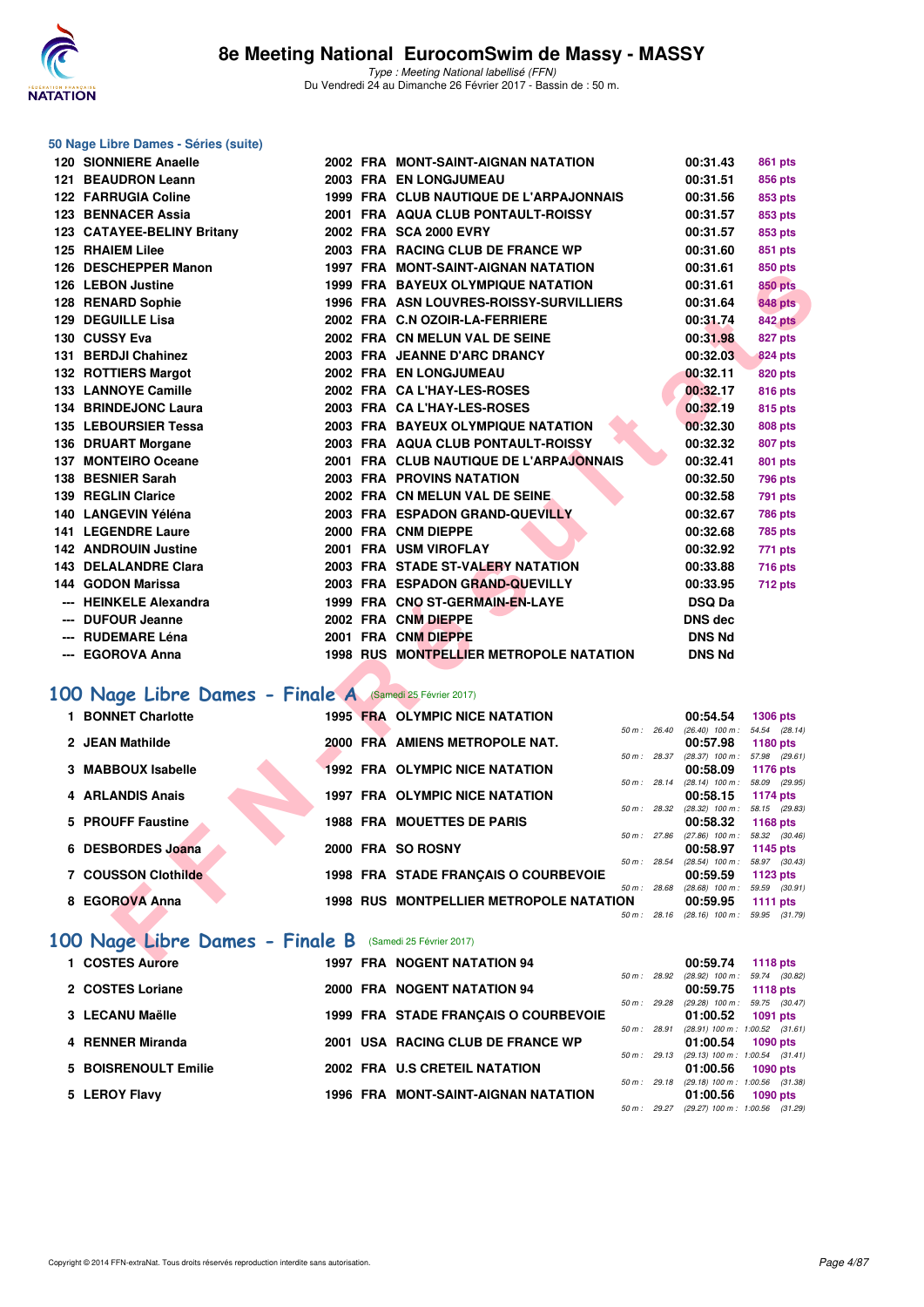

Type : Meeting National labellisé (FFN) Du Vendredi 24 au Dimanche 26 Février 2017 - Bassin de : 50 m.

| 100 Nage Libre Dames - Finale B (suite) |                                    |                                              |
|-----------------------------------------|------------------------------------|----------------------------------------------|
| 7 PACOURET Charlotte                    | <b>1996 FRA NOGENT NATATION 94</b> | 01:01.28<br>1065 pts                         |
|                                         |                                    | 50 m : 28.90 (28.90) 100 m : 1:01.28 (32.38) |
| 8 LETANG Maria-Eléna                    | 1993 FRA CLUB DES NAGEURS DE PARIS |                                              |
|                                         |                                    | 50 m: 29.35 (29.35) 100 m: 1:01.53 (32.18)   |
| $\cdots$                                |                                    |                                              |

#### **[100 Nage Libre Dames - Finale C](http://www.ffnatation.fr/webffn/resultats.php?idact=nat&go=epr&idcpt=42801&idepr=2) 14-17 ans** (Samedi 25 Février 2017)

| <b>DUMAS Salome</b>      |  | 2002 FRA CLUB DES NAGEURS DE PARIS      |                  | 01:01.42                                        | <b>1060 pts</b> |  |
|--------------------------|--|-----------------------------------------|------------------|-------------------------------------------------|-----------------|--|
| 2 CHADEBAUD Mathilde     |  | 2002 FRA STADE FRANCAIS O COURBEVOIE    | $50 m$ : 29.27   | $(29.27)$ 100 m : 1:01.42 $(32.15)$<br>01:01.49 | <b>1058 pts</b> |  |
| 3 MEUTER Adelaide        |  | 2003 FRA CNO ST-GERMAIN-EN-LAYE         | $50 m$ : 29.21   | $(29.21)$ 100 m : 1:01.49 $(32.28)$<br>01:01.67 | $1052$ pts      |  |
|                          |  |                                         | 50 m: 29.90      | $(29.90)$ 100 m : 1:01.67 $(31.77)$             |                 |  |
| 4 HOCQUARD Margaux       |  | 2002 FRA RED STAR CLUB CHAMPIGNY        | $50 m$ : $30.15$ | 01:02.80<br>$(30.15)$ 100 m : 1:02.80 $(32.65)$ | $1014$ pts      |  |
| 5 AUGER Ambre            |  | 2002 FRA CLUB NAUTIQUE DE L'ARPAJONNAIS | 50 m: 30.39      | 01:03.28<br>$(30.39)$ 100 m : 1:03.28 $(32.89)$ | 998 pts         |  |
| 6 MARTINEZ Myriam        |  | 2002 FRA COLOMBES NATATION              |                  | 01:03.35                                        | 996 pts         |  |
| <b>7 RODRIGUES Chloé</b> |  | <b>2003 FRA ES MASSY NATATION</b>       | 50 m: 30.43      | $(30.43)$ 100 m : 1:03.35 $(32.92)$<br>01:03.37 | 995 pts         |  |
| 8 SUESCUN Clémence       |  | 2002 FRA CSN GUYANCOURT                 | 50 m: 30.80      | $(30.80)$ 100 m : 1:03.37 $(32.57)$<br>01:03.56 | 989 pts         |  |
|                          |  |                                         | 50 m: 30.82      | $(30.82)$ 100 m : 1:03.56 $(32.74)$             |                 |  |

# **[100 Nage Libre Dames - Séries](http://www.ffnatation.fr/webffn/resultats.php?idact=nat&go=epr&idcpt=42801&idepr=2)** (Samedi 25 Février 2017)

| 2 CHADEBAUD Mathilde                                   |  | 2002 FRA STADE FRANÇAIS O COURBEVOIE           |              |              | 01:01.49                      | <b>1058 pts</b>                                                                       |
|--------------------------------------------------------|--|------------------------------------------------|--------------|--------------|-------------------------------|---------------------------------------------------------------------------------------|
| 3 MEUTER Adelaide                                      |  | 2003 FRA CNO ST-GERMAIN-EN-LAYE                |              | 50 m : 29.21 | 01:01.67                      | (29.21) 100 m: 1:01.49 (32.28)<br>1052 pts                                            |
| 4 HOCQUARD Margaux                                     |  | 2002 FRA RED STAR CLUB CHAMPIGNY               | 50 m : 29.90 |              | 01:02.80                      | $(29.90)$ 100 m : 1:01.67 $(31.77)$<br>1014 $pts$                                     |
| 5 AUGER Ambre                                          |  | 2002 FRA CLUB NAUTIQUE DE L'ARPAJONNAIS        | 50 m: 30.15  |              | 01:03.28                      | $(30.15)$ 100 m : 1:02.80 $(32.65)$<br>998 pts                                        |
| 6 MARTINEZ Myriam                                      |  | 2002 FRA COLOMBES NATATION                     | 50 m : 30.39 |              | 01:03.35                      | $(30.39)$ 100 m : 1:03.28 $(32.89)$<br>996 pts                                        |
| 7 RODRIGUES Chloé                                      |  | 2003 FRA ES MASSY NATATION                     |              | 50 m : 30.43 | 01:03.37                      | $(30.43)$ 100 m : 1:03.35 $(32.92)$<br>995 pts                                        |
| 8 SUESCUN Clémence                                     |  | 2002 FRA CSN GUYANCOURT                        | 50 m: 30.82  | 50 m : 30.80 | 01:03.56                      | $(30.80)$ 100 m : 1:03.37 $(32.57)$<br>989 pts<br>$(30.82)$ 100 m : 1:03.56 $(32.74)$ |
| .00 Nage Libre Dames - Séries (Samedi 25 Février 2017) |  |                                                |              |              |                               |                                                                                       |
| 1 BONNET Charlotte                                     |  | 1995 FRA OLYMPIC NICE NATATION                 |              |              | 00:56.33                      | <b>1240 pts</b>                                                                       |
|                                                        |  |                                                | 50 m : 26.77 |              | $(26.77)$ 100 m :             | 56.33 (29.56)                                                                         |
| 2 EGOROVA Anna                                         |  | <b>1998 RUS MONTPELLIER METROPOLE NATATION</b> |              | 50 m : 28.02 | 00:58.07<br>$(28.02)$ 100 m : | <b>1177 pts</b><br>58.07 (30.05)                                                      |
| 3 PROUFF Faustine                                      |  | <b>1988 FRA MOUETTES DE PARIS</b>              |              |              | 00:58.18                      | 1173 pts                                                                              |
| 4 ARLANDIS Anais                                       |  | 1997 FRA OLYMPIC NICE NATATION                 |              | 50 m : 28.22 | 00:58.39                      | (28.22) 100 m: 58.18 (29.96)<br>1166 pts                                              |
|                                                        |  |                                                | 50 m : 28.50 |              | $(28.50)$ 100 m :             | 58.39 (29.89)                                                                         |
| 5 JEAN Mathilde                                        |  | 2000 FRA AMIENS METROPOLE NAT.                 |              | 50 m : 28.75 | 00:58.72                      | 1154 pts<br>(28.75) 100 m: 58.72 (29.97)                                              |
| 6 MABBOUX Isabelle                                     |  | 1992 FRA OLYMPIC NICE NATATION                 |              |              | 00:58.76                      | 1152 pts                                                                              |
| 7 DESBORDES Joana                                      |  | 2000 FRA SO ROSNY                              | 50 m : 28.51 |              | $(28.51)$ 100 m :<br>00:58.96 | 58.76 (30.25)<br><b>1145 pts</b>                                                      |
|                                                        |  |                                                | 50 m : 28.19 |              | $(28.19)$ 100 m :             | 58.96 (30.77)                                                                         |
| 8 COUSSON Clothilde                                    |  | 1998 FRA STADE FRANÇAIS O COURBEVOIE           | 50 m : 28.49 |              | 00:59.24<br>$(28.49)$ 100 m : | 1136 pts<br>59.24 (30.75)                                                             |
| 9 COSTES Aurore                                        |  | <b>1997 FRA NOGENT NATATION 94</b>             |              |              | 00:59.37                      | <b>1131 pts</b>                                                                       |
| 10 LECANU Maëlle                                       |  | 1999 FRA STADE FRANÇAIS O COURBEVOIE           |              | 50 m : 28.92 | 00:59.70                      | (28.92) 100 m: 59.37 (30.45)<br>1119 pts                                              |
| 11 COSTES Loriane                                      |  | <b>2000 FRA NOGENT NATATION 94</b>             |              | 50 m : 28.67 | 00:59.73                      | $(28.67)$ 100 m : 59.70 $(31.03)$<br><b>1118 pts</b>                                  |
| <b>12 PACOURET Charlotte</b>                           |  | 1996 FRA NOGENT NATATION 94                    |              | 50 m : 28.81 | 01:00.03                      | (28.81) 100 m: 59.73 (30.92)<br><b>1108 pts</b>                                       |
|                                                        |  |                                                | 50 m : 28.94 |              |                               | (28.94) 100 m: 1:00.03 (31.09)                                                        |
| 13 LETANG Maria-Eléna                                  |  | 1993 FRA CLUB DES NAGEURS DE PARIS             | 50 m : 28.77 |              | 01:00.16                      | 1103 pts<br>(28.77) 100 m : 1:00.16 (31.39)                                           |
| <b>14 BOISRENOULT Emilie</b>                           |  | 2002 FRA U.S CRETEIL NATATION                  |              |              | 01:00.18                      | 1103 pts                                                                              |
| 15 RENNER Miranda                                      |  | 2001 USA RACING CLUB DE FRANCE WP              | 50 m : 28.93 |              | 01:00.21                      | (28.93) 100 m: 1:00.18 (31.25)<br>1102 pts                                            |
| 16 LEROY Flavy                                         |  | 1996 FRA MONT-SAINT-AIGNAN NATATION            | 50 m: 29.06  |              | 01:00.52                      | (29.06) 100 m: 1:00.21 (31.15)<br>1091 pts                                            |
|                                                        |  |                                                |              | 50 m : 28.80 |                               | (28.80) 100 m : 1:00.52 (31.72)                                                       |
| 17 SIMOËNS Jeanne                                      |  | 2000 FRA CLUB DES NAGEURS DE PARIS             |              | 50 m : 29.61 | 01:00.54                      | 1090 pts<br>(29.61) 100 m: 1:00.54 (30.93)                                            |
| 18 TOPOLANSKI Anna                                     |  | 1998 FRA RACING CLUB DE FRANCE WP              |              |              | 01:00.57                      | 1089 pts                                                                              |
| 19 EGOROVA Valériya                                    |  | 2001 RUS MONTPELLIER METROPOLE NATATION        |              |              | 01:00.62                      | 50 m: 29.44 (29.44) 100 m: 1:00.57 (31.13)<br>1088 pts                                |
| 20 GAMER Rose-alexia                                   |  | 1999 FRA CN MELUN VAL DE SEINE                 | 50 m : 29.23 |              |                               | (29.23) 100 m: 1:00.62 (31.39)                                                        |
|                                                        |  |                                                | 50 m : 29.10 |              | 01:00.85                      | 1080 pts<br>(29.10) 100 m: 1:00.85 (31.75)                                            |
| 21 CHADEBAUD Mathilde                                  |  | 2002 FRA STADE FRANÇAIS O COURBEVOIE           | 50 m : 29.31 |              | 01:01.36                      | <b>1062 pts</b><br>(29.31) 100 m: 1:01.36 (32.05)                                     |
| <b>22 PRIOVILLE Estelle</b>                            |  | 1996 FRA U.S CRETEIL NATATION                  |              |              | 01:01.46                      | 1059 pts                                                                              |
| 23 PONSARDIN Alice                                     |  | 2000 FRA AMIENS METROPOLE NAT.                 |              | 50 m : 29.81 | 01:01.53                      | (29.81) 100 m: 1:01.46 (31.65)<br>1057 pts                                            |
|                                                        |  |                                                |              | 50 m : 30.07 |                               | $(30.07)$ 100 m : 1:01.53 $(31.46)$                                                   |
| 24 SEZGINER Sedef                                      |  | 1996 TUR CLUB DES NAGEURS DE PARIS             |              | 50 m : 29.66 | 01:01.57                      | 1055 pts<br>$(29.66)$ 100 m : 1:01.57 $(31.91)$                                       |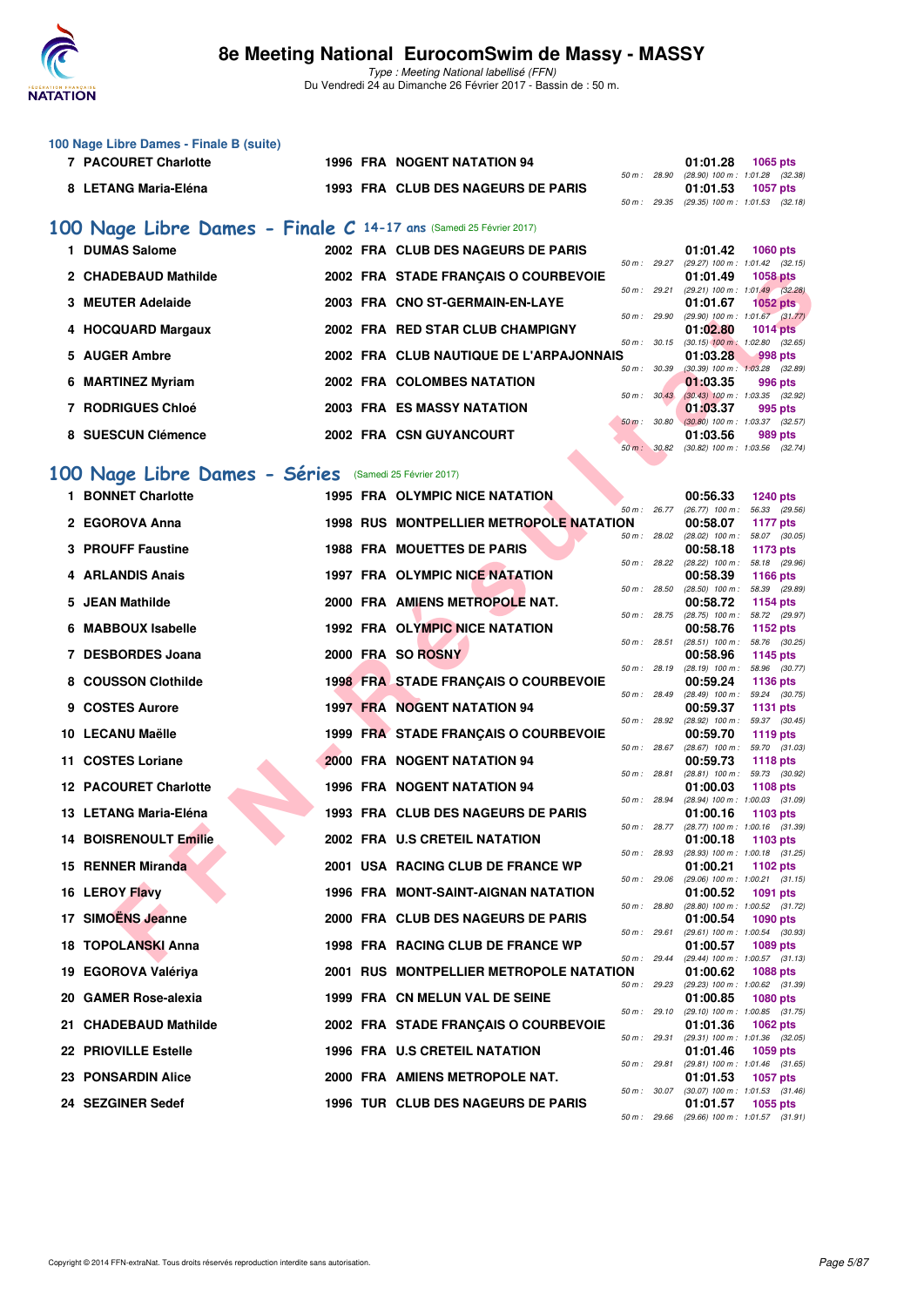

**100 Nage Libre Dames - Séries (suite)**

Du Vendredi 24 au Dimanche 26 Février 2017 - Bassin de : 50 m.

|     | 25 BARBOUCH Inès            |  | <b>2001 FRA U.S CRETEIL NATATION</b>    |                |                  | 01:01.59 | 1055 pts                                                |
|-----|-----------------------------|--|-----------------------------------------|----------------|------------------|----------|---------------------------------------------------------|
|     | 26 DUMAS Salome             |  | 2002 FRA CLUB DES NAGEURS DE PARIS      |                | 50 m : 30.45     | 01:01.64 | $(30.45)$ 100 m : 1:01.59 $(31.14)$<br>1053 pts         |
|     | 27 CUNHA-FERREIRA Léonie    |  | 2000 FRA CN VIRY-CHÂTILLON              |                | 50 m : 29.40     | 01:01.71 | (29.40) 100 m: 1:01.64 (32.24)<br><b>1050 pts</b>       |
|     | 28 PIAULET Cassandre        |  | 2000 FRA CLUB DES NAGEURS DE PARIS      | 50 m : 29.85   |                  | 01:01.75 | (29.85) 100 m: 1:01.71 (31.86)<br><b>1049 pts</b>       |
| 29. | <b>MARTINEZ Myriam</b>      |  | 2002 FRA COLOMBES NATATION              | $50 m$ : 29.72 |                  | 01:01.80 | (29.72) 100 m: 1:01.75 (32.03)<br><b>1047 pts</b>       |
|     | 30 ALFAIZ Lola              |  | 1995 FRA U.S CRETEIL NATATION           | 50 m: 29.46    |                  | 01:02.00 | $(29.46)$ 100 m : 1:01.80 $(32.34)$<br><b>1041 pts</b>  |
|     | <b>31 DEL'HOMME Laurine</b> |  | 1997 FRA CNO ST-GERMAIN-EN-LAYE         | 50 m: 29.29    |                  | 01:02.08 | $(29.29)$ 100 m : 1:02.00 $(32.71)$<br><b>1038 pts</b>  |
|     | 32 DIAS DE SOUSA Amandine   |  | 1996 FRA ES NANTERRE                    |                | 50 m : 29.62     | 01:02.10 | $(29.62)$ 100 m : 1:02.08 $(32.46)$<br><b>1037 pts</b>  |
|     | 33 MEUTER Adelaide          |  | 2003 FRA CNO ST-GERMAIN-EN-LAYE         |                | 50 m : 29.71     | 01:02.49 | $(29.71)$ 100 m : 1:02.10 $(32.39)$<br><b>1024 pts</b>  |
|     | 34 GHRIBI Célia             |  | 2000 FRA ES VITRY                       |                | 50 m: 30.21      | 01:02.51 | $(30.21)$ 100 m : 1:02.49 $(32.28)$<br><b>1024 pts</b>  |
|     | 35 RATSIMBAZAFY Tsiory      |  | 2000 FRA RACING CLUB DE FRANCE WP       | 50 m: 29.75    |                  | 01:02.56 | $(29.75)$ 100 m : 1:02.51 $(32.76)$<br><b>1022 pts</b>  |
|     | 36 SUESCUN Clémence         |  | 2002 FRA CSN GUYANCOURT                 |                | $50 m$ : $30.17$ | 01:02.57 | $(30.17)$ 100 m : 1:02.56 $(32.39)$<br><b>1022 pts</b>  |
|     | 37 MARCHESE Julie           |  | 2000 FRA CN MELUN VAL DE SEINE          | 50 m: 30.24    |                  | 01:02.64 | (30.24) 100 m: 1:02.57 (32.33)<br><b>1019 pts</b>       |
|     | 38 ALMEIDA Léana            |  | <b>2001 FRA ES MASSY NATATION</b>       | 50 m: 30.59    |                  | 01:02.67 | $(30.59)$ 100 m : 1:02.64 $(32.05)$<br><b>1018 pts</b>  |
|     | 39 BOUTOUIL Yasmeen         |  | 1998 FRA CSM CLAMART                    | 50 m: 30.20    |                  | 01:02.77 | $(30.20)$ 100 m : 1:02.67 $(32.47)$<br><b>1015 pts</b>  |
|     | 40 CASTEL Margaux           |  | 2000 FRA S.M MONTROUGE                  | 50 m : 30.39   |                  | 01:02.83 | $(30.39)$ 100 m : 1:02.77 $(32.38)$<br>1013 pts         |
|     | 40 PERNOT Ophélie           |  | 2000 FRA AQUA CLUB PONTAULT-ROISSY      | 50 m: 30.02    |                  | 01:02.83 | $(30.02)$ 100 m : 1:02.83 $(32.81)$<br><b>1013 pts</b>  |
|     | <b>42 LEMAOULT Emilie</b>   |  | 1998 FRA MOUETTES DE PARIS              | 50 m: 30.30    |                  | 01:02.99 | $(30.30)$ 100 m : 1:02.83 $(32.53)$<br><b>1008 pts</b>  |
|     | 43 TEULE Mary               |  | 1999 FRA CNO ST-GERMAIN-EN-LAYE         | 50 m: 30.53    |                  | 01:03.01 | $(30.53)$ 100 m : 1:02.99 $(32.46)$<br><b>1007 pts</b>  |
|     | 44 BENLEKBIR Kahéna         |  | 2002 FRA AS BONDY                       | 50 m: 30.43    |                  | 01:03.09 | $(30.43)$ 100 m : 1:03.01 $(32.58)$<br><b>1004 pts</b>  |
|     | 45 FIGUEIREDO Mariana       |  | 2000 FRA CN MELUN VAL DE SEINE          |                | 50 m : 30.47     | 01:03.24 | $(30.47)$ 100 m : 1:03.09 $(32.62)$<br>999 pts          |
|     | <b>46 AUGER Ambre</b>       |  | 2002 FRA CLUB NAUTIQUE DE L'ARPAJONNAIS | 50 m: 30.74    |                  | 01:03.29 | $(30.74)$ 100 m : 1:03.24 $(32.50)$<br>998 pts          |
|     | 47 HOCQUARD Margaux         |  | 2002 FRA RED STAR CLUB CHAMPIGNY        | 50 m: 30.30    |                  | 01:03.37 | (30.30) 100 m: 1:03.29 (32.99)<br>995 pts               |
| 48  | <b>MARZOUK Maëva</b>        |  | 2000 FRA CN MELUN VAL DE SEINE          |                | 50 m : 30.14     | 01:03.40 | $(30.14)$ 100 m : 1:03.37 $(33.23)$<br>994 pts          |
|     | 48 RODRIGUES Chloé          |  | <b>2003 FRA ES MASSY NATATION</b>       |                | 50 m : 30.52     | 01:03.40 | $(30.52)$ 100 m : 1:03.40 $(32.88)$<br>994 pts          |
|     | 50 FLORENT Lou              |  | 2001 FRA MOREUIL NATATION               |                | 50 m : 30.44     | 01:03.45 | (30.44) 100 m: 1:03.40 (32.96)<br>993 pts               |
|     | 51 HOUAL Solene             |  | 2002 FRA ES MASSY NATATION              | 50 m: 29.30    |                  | 01:03.46 | (29.30) 100 m: 1:03.45 (34.15)<br>992 pts               |
|     | 52 MARCHAL Léa              |  | 1999 FRA MONTPELLIER METROPOLE NATATION |                |                  | 01:03.59 | 50 m : 30.60 (30.60) 100 m : 1:03.46 (32.86)<br>988 pts |
|     | 53 RUCK Lena                |  | 2001 FRA CN VIRY-CHÂTILLON              |                | 50 m : 30.66     | 01:03.65 | $(30.66)$ 100 m : 1:03.59 $(32.93)$<br>986 pts          |
|     | <b>54 DANINTHE Laurine</b>  |  | 2000 FRA CN VIRY-CHÂTILLON              |                | 50 m : 30.38     | 01:03.72 | (30.38) 100 m: 1:03.65 (33.27)<br>984 pts               |
|     | 55 DESBONNES Leha           |  | <b>2002 FRA ES MASSY NATATION</b>       |                | 50 m : 30.56     | 01:03.77 | $(30.56)$ 100 m : 1:03.72 $(33.16)$<br>982 pts          |
|     | 56 SIGNORET Amelie          |  | 2002 FRA SN VERSAILLES                  |                | 50 m : 30.71     | 01:04.05 | $(30.71)$ 100 m : 1:03.77 $(33.06)$<br>973 pts          |
|     | 57 LE CORGUILLE Ambre       |  | 2001 FRA CA ORSAY                       |                |                  | 01:04.18 | 50 m: 31.41 (31.41) 100 m: 1:04.05 (32.64)<br>969 pts   |
|     | 58 BRUNET Estelle           |  | 2001 FRA NOGENT NATATION 94             |                |                  | 01:04.26 | 50 m: 31.17 (31.17) 100 m: 1:04.18 (33.01)<br>966 pts   |
|     | 59 OUENNICHE Lilya          |  | 1996 FRA CN MAISONS-ALFORT              |                |                  | 01:04.30 | 50 m : 30.88 (30.88) 100 m : 1:04.26 (33.38)<br>965 pts |
|     | 60 ROBERT Jessica           |  | 2001 FRA ES MASSY NATATION              |                |                  | 01:04.36 | 50 m: 31.51 (31.51) 100 m: 1:04.30 (32.79)<br>963 pts   |
|     |                             |  |                                         |                |                  |          | 50 m : 30.85 (30.85) 100 m : 1:04.36 (33.51)            |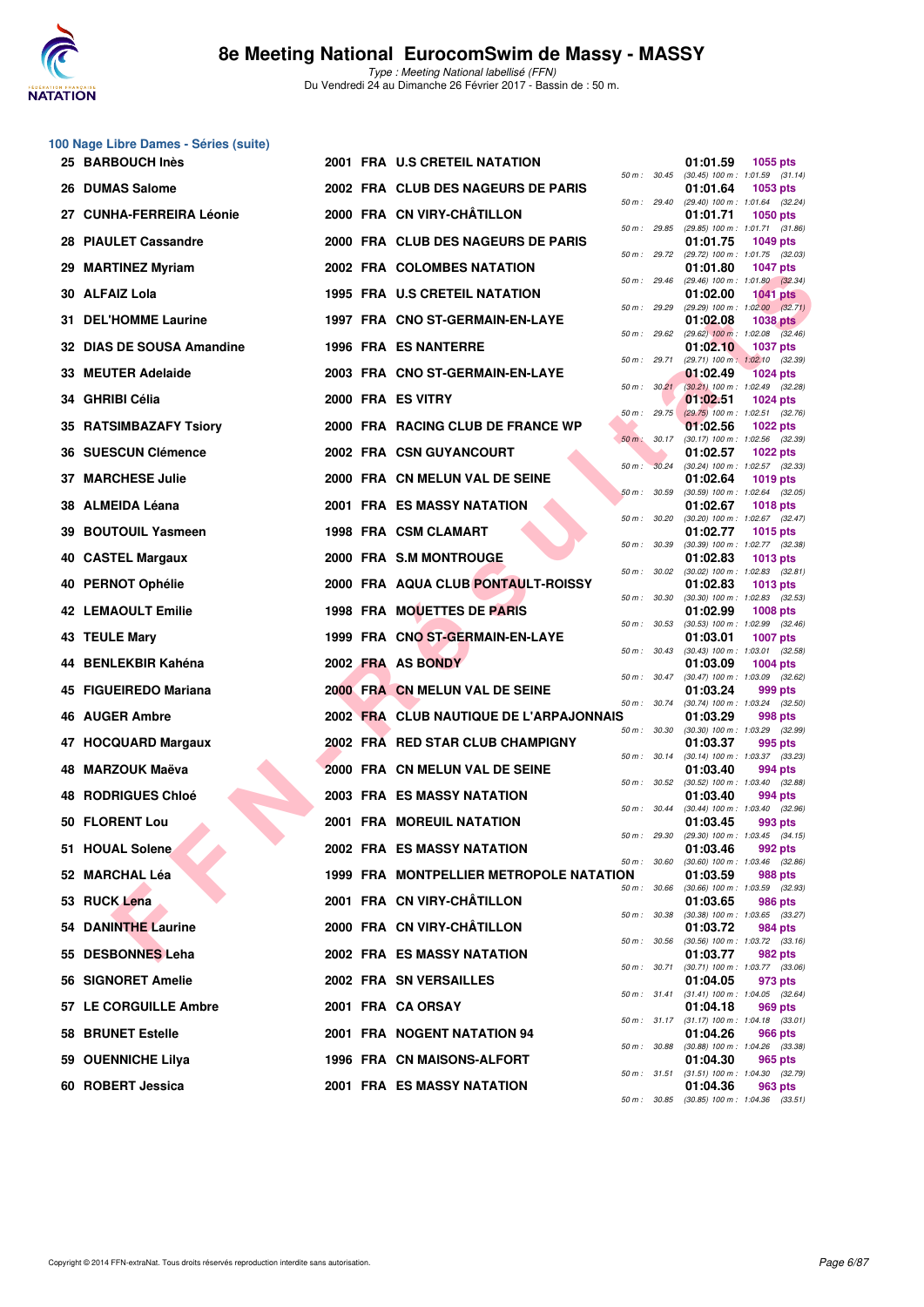

|    | 100 Nage Libre Dames - Séries (suite) |  |                                               |              |              |                                                                                               |         |  |
|----|---------------------------------------|--|-----------------------------------------------|--------------|--------------|-----------------------------------------------------------------------------------------------|---------|--|
|    | 61 FAURE Lou-Ann                      |  | 2003 FRA CSM CLAMART                          |              |              | 01:04.57<br>50 m: 31.12 (31.12) 100 m: 1:04.57 (33.45)                                        | 956 pts |  |
|    | 61 ROUTIER Nolwen                     |  | 2000 FRA C.N OZOIR-LA-FERRIERE                |              |              | 01:04.57<br>50 m: 31.17 (31.17) 100 m: 1:04.57 (33.40)                                        | 956 pts |  |
|    | 63 QUIATOL Maellys                    |  | 2003 FRA COLOMBES NATATION                    |              |              | 01:04.61                                                                                      | 955 pts |  |
|    | 64 POIROT Kamie                       |  | 1999 FRA ESPADON GRAND-QUEVILLY               | 50 m : 30.65 |              | $(30.65)$ 100 m : 1:04.61 $(33.96)$<br>01:04.63                                               | 954 pts |  |
|    | 65 CHEDRI Melissa                     |  | 2001 FRA CN MELUN VAL DE SEINE                | 50 m : 30.95 |              | $(30.95)$ 100 m : 1:04.63 $(33.68)$<br>01:04.72                                               | 951 pts |  |
|    | 66 POTIER Coline                      |  | <b>2001 FRA COULOMMIERS NATATION</b>          | 50 m : 30.14 |              | (30.14) 100 m : 1:04.72 (34.58)<br>01:04.75                                                   | 950 pts |  |
| 66 | <b>BASSO-BERT Clara</b>               |  | 2001 FRA STADE FRANÇAIS O COURBEVOIE          |              | 50 m : 31.05 | $(31.05)$ 100 m : 1:04.75 $(33.70)$<br>01:04.75                                               | 950 pts |  |
|    | 68 WARD Meggy                         |  | 2002 FRA C.N OZOIR-LA-FERRIERE                |              |              | 50 m: 31.07 (31.07) 100 m: 1:04.75 (33.68)<br>01:04.76<br>$(31.05)$ 100 m : 1:04.76 $(33.71)$ | 950 pts |  |
|    | 69 SUTEAU Soraya                      |  | 2003 FRA CLUB DES NAGEURS DE PARIS            | 50 m : 31.05 |              | 01:04.78                                                                                      | 949 pts |  |
|    | 70 PAGO Elodie                        |  | 2003 FRA SN VERSAILLES                        |              |              | 50 m : 31.22 (31.22) 100 m : 1:04.78 (33.56)<br>01:04.90                                      | 946 pts |  |
|    | 71 AUBRY Aurélia                      |  | 1998 FRA U.S CRETEIL NATATION                 | 50 m: 31.03  |              | $(31.03)$ 100 m : 1:04.90 $(33.87)$<br>01:04.92                                               | 945 pts |  |
|    | 72 RAZAFY Elodie                      |  | 1998 FRA CN MELUN VAL DE SEINE                | $50 m$ :     | 30.39        | (30.39) 100 m: 1:04.92 (34.53)<br>01:04.96                                                    | 944 pts |  |
|    | 72 ROUSSEAU Elsa                      |  | 2003 FRA ES MASSY NATATION                    | 50 m: 30.65  |              | $(30.65)$ 100 m : 1:04.96 $(34.31)$<br>01:04.96                                               | 944 pts |  |
|    | 74 GRAS Morgane                       |  | 2001 FRA AQUA CLUB PONTAULT-ROISSY            | 50 m: 31.48  |              | $(31.48)$ 100 m : 1:04.96 $(33.48)$<br>01:05.09                                               | 940 pts |  |
|    | 75 PLOIX Solene                       |  | 2003 FRA RACING CLUB DE FRANCE WP             |              |              | 50 m: 31.53 (31.53) 100 m: 1:05.09 (33.56)<br>01:05.18                                        | 937 pts |  |
|    | <b>76 WILLMANN Marie</b>              |  | <b>2001 FRA MOREUIL NATATION</b>              | 50 m : 31.09 |              | $(31.09)$ 100 m : 1:05.18 $(34.09)$<br>01:05.22                                               | 935 pts |  |
|    | 77 PEREZ LE TOUX Marie                |  | 2003 FRA CLUB DES NAGEURS DE PARIS            | 50 m : 31.06 |              | $(31.06)$ 100 m : 1:05.22 $(34.16)$<br>01:05.25                                               | 934 pts |  |
| 77 | <b>BAUDOUX Emma</b>                   |  | 1999 FRA CSM CLAMART                          | 50 m : 31.45 |              | $(31.45)$ 100 m : 1:05.25 $(33.80)$<br>01:05.25                                               | 934 pts |  |
| 79 | <b>SUMEIRE Alizé</b>                  |  | 2001 FRA CA ORSAY                             |              | 50 m : 31.25 | $(31.25)$ 100 m : 1:05.25 $(34.00)$<br>01:05.33                                               | 932 pts |  |
|    | 80 PICARD Nina                        |  | 1999 FRA AQUA CLUB PONTAULT-ROISSY            |              | 50 m : 30.95 | $(30.95)$ 100 m : 1:05.33 $(34.38)$<br>01:05.43                                               | 929 pts |  |
|    | 80 STRUILLOU Julie                    |  | <b>1999 FRA OLYMPIQUE LA GARENNE-COLOMBES</b> | 50 m : 31.80 |              | $(31.80)$ 100 m : 1:05.43 $(33.63)$<br>01:05.43                                               | 929 pts |  |
|    | 82 EUGENE Delphine                    |  | 2001 FRA SN MONTGERON                         |              | 50 m : 31.44 | $(31.44)$ 100 m : 1:05.43 $(33.99)$<br>01:05.53                                               | 926 pts |  |
|    | 83 BLONDEAU Alexandra                 |  | 2000 FRA VILLIERS SPORTS JEUNESSE             | 50 m: 31.83  |              | $(31.83)$ 100 m : 1:05.53 $(33.70)$<br>01:05.55                                               | 925 pts |  |
|    | 84 GOMES Célia                        |  | 2003 FRA CN MELUN VAL DE SEINE                | 50 m: 31.29  |              | (31.29) 100 m: 1:05.55 (34.26)<br>01:05.57                                                    | 924 pts |  |
|    | 85 PERIGUEUX Elea                     |  | 2002 FRA AQUA CLUB PONTAULT-ROISSY            |              |              | 50 m: 31.49 (31.49) 100 m: 1:05.57 (34.08)<br>01:05.77                                        | 918 pts |  |
|    | <b>86 EKBAL MOHAMED Sarah</b>         |  | 2002 FRA COLOMBES NATATION                    | 50 m: 32.23  |              | $(32.23)$ 100 m : 1:05.77 $(33.54)$<br>01:05.96                                               | 912 pts |  |
|    | 87 THOMAS Orlane                      |  | 2003 FRA CSM CLAMART                          |              |              | 50 m : 31.67 (31.67) 100 m : 1:05.96 (34.29)<br>01:05.97                                      | 912 pts |  |
|    | 88 PORRETTA Doriana                   |  | 2003 FRA ASN LOUVRES-ROISSY-SURVILLIERS       | 50 m: 32.01  |              | (32.01) 100 m: 1:05.97 (33.96)<br>01:06.01                                                    | 910 pts |  |
|    | 89 SECRESTAT Jessica                  |  | 2001 FRA CSM CLAMART                          | 50 m: 31.27  |              | $(31.27)$ 100 m : 1:06.01 $(34.74)$<br>01:06.07                                               | 908 pts |  |
|    | 90 VEYSSET Sophie                     |  | 2002 FRA ETOILE SAINT-LEU NATATION            | 50 m : 32.05 |              | (32.05) 100 m: 1:06.07 (34.02)<br>01:06.10                                                    | 908 pts |  |
|    | 91 JAUMET Justine                     |  | 2002 FRA CSM CLAMART                          |              | 50 m : 31.43 | $(31.43)$ 100 m : 1:06.10 $(34.67)$<br>01:06.17                                               | 905 pts |  |
|    | 92 NOIRBENT Coraline                  |  | 1998 FRA AS HERBLAY NATATION                  | 50 m : 31.95 |              | (31.95) 100 m: 1:06.17 (34.22)<br>01:06.22                                                    | 904 pts |  |
|    | 93 TASSEL Nolwenn                     |  | 2002 FRA CN MAISONS-ALFORT                    | 50 m : 30.69 |              | (30.69) 100 m: 1:06.22 (35.53)<br>01:06.30                                                    | 901 pts |  |
|    | 94 BOUCENNA Sarah                     |  | 1999 FRA CN MAISONS-ALFORT                    | 50 m : 31.94 |              | $(31.94)$ 100 m : 1:06.30 $(34.36)$<br>01:06.35                                               | 900 pts |  |
|    | 95 GROUX Mathilde                     |  | 1999 FRA CN ST-MICHEL-SUR-ORGE                | 50 m: 32.27  |              | (32.27) 100 m: 1:06.35 (34.08)<br>01:06.55                                                    | 893 pts |  |
|    | 96 MIALOT Maud                        |  | 2003 FRA CA ORSAY                             | 50 m : 32.34 |              | (32.34) 100 m: 1:06.55 (34.21)<br>01:06.63                                                    | 891 pts |  |
|    |                                       |  |                                               |              |              | 50 m: 32.40 (32.40) 100 m: 1:06.63 (34.23)                                                    |         |  |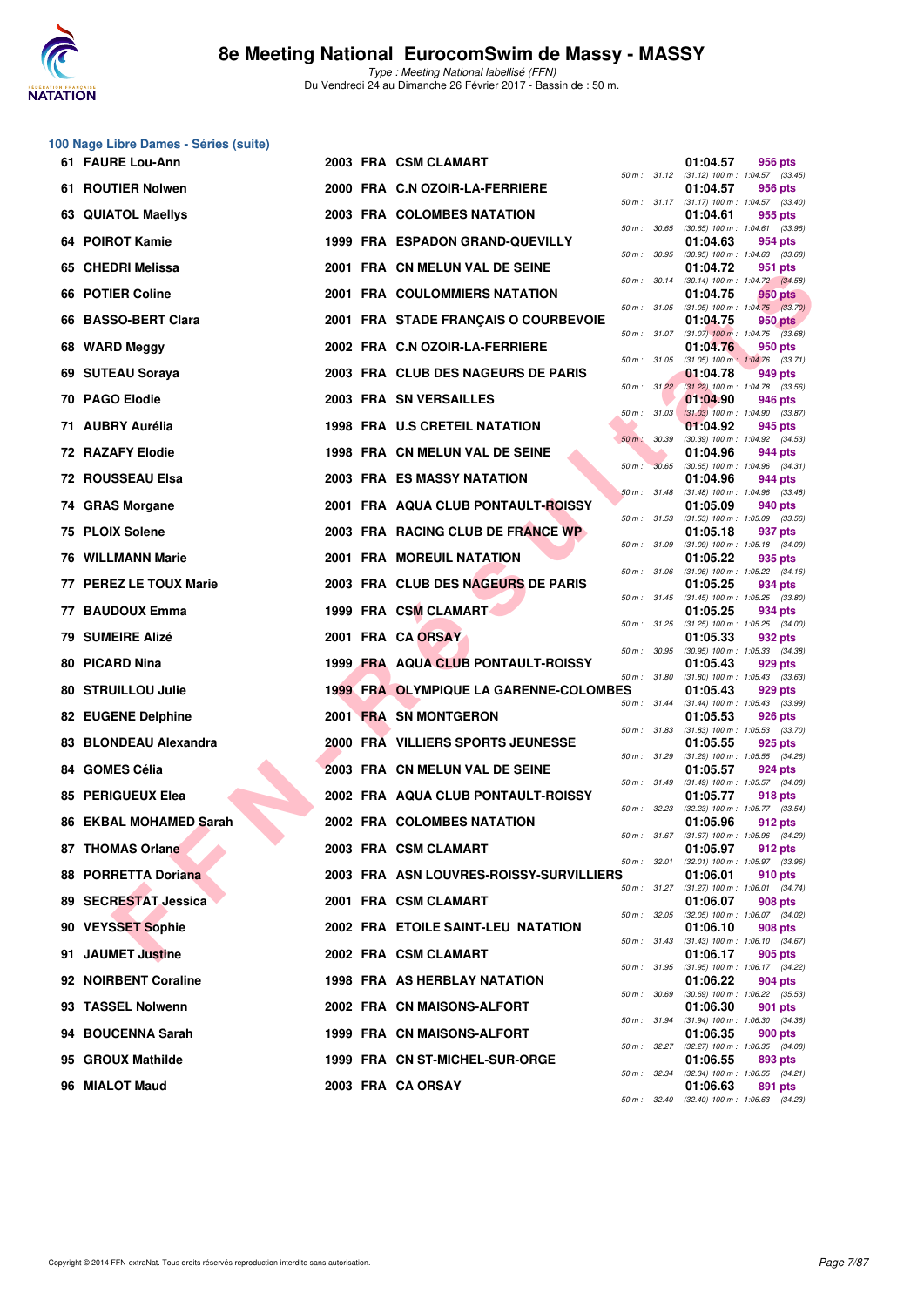

| 100 Nage Libre Dames - Séries (suite)                      |  |                                                                                                    |                                                                    |
|------------------------------------------------------------|--|----------------------------------------------------------------------------------------------------|--------------------------------------------------------------------|
| 97 OUARTI Ilyana                                           |  | 2003 FRA CERCLE DES NAGEURS DU BOURGET                                                             | 01:06.64<br>891 pts                                                |
| 98 BERGER Paoline                                          |  | 2002 FRA CN ST-MICHEL-SUR-ORGE                                                                     | 50 m: 31.45 (31.45) 100 m: 1:06.64 (35.19)<br>01:06.66<br>890 pts  |
| 99 SUSINI Marine                                           |  | 1998 FRA ASN LOUVRES-ROISSY-SURVILLIERS                                                            | 50 m: 32.13 (32.13) 100 m: 1:06.66 (34.53)<br>01:06.68<br>889 pts  |
| 100 BEBOULENE Camille                                      |  | 50 m : 31.60<br>2002 FRA AS PORCHEVILLE                                                            | $(31.60)$ 100 m : 1:06.68 $(35.08)$<br>01:06.70<br>889 pts         |
| 101 HUMBERT Juliette                                       |  | 50 m : 31.84<br>2003 FRA SN VERSAILLES                                                             | $(31.84)$ 100 m : 1:06.70 $(34.86)$<br>01:06.72<br>888 pts         |
|                                                            |  | 2002 FRA CN MAISONS-ALFORT                                                                         | 50 m: 32.15 (32.15) 100 m: 1:06.72 (34.57)                         |
| 102 PEITEADO Victoria                                      |  | 50 m : 31.52                                                                                       | 01:06.97<br>880 pts<br>$(31.52)$ 100 m : 1:06.97 $(35.45)$         |
| 102 CLOSIER Sarah                                          |  | <b>1998 FRA CN VAL MAUBUEE</b><br>50 m : 31.36                                                     | 01:06.97<br><b>880 pts</b><br>$(31.36)$ 100 m : 1:06.97 $(35.61)$  |
| 104 DEGUILLE Lisa                                          |  | 2002 FRA C.N OZOIR-LA-FERRIERE<br>50 m : 32.81                                                     | 01:07.18<br>874 pts<br>(32.81) 100 m: 1:07.18 (34.37)              |
| 105 RHAIEM Lilee                                           |  | 2003 FRA RACING CLUB DE FRANCE WP                                                                  | 01:07.44<br>866 pts                                                |
| 106 DUCAUROY Aude                                          |  | 50 m: 32.73<br>2002 FRA CA ORSAY                                                                   | $(32.73)$ 100 m : 1:07.44 $(34.71)$<br>01:07.56<br>862 pts         |
| 107 BLOUZA Leyla                                           |  | 50 m: 32.80<br>2002 FRA CA L'HAY-LES-ROSES                                                         | $(32.80)$ 100 m : 1:07.56 $(34.76)$<br>01:07.57<br>862 pts         |
|                                                            |  | 50 m : 32.57                                                                                       | (32.57) 100 m: 1:07.57 (35.00)                                     |
| 108 POURAGEAUX Agatha                                      |  | 2002 FRA AQUA CLUB PONTAULT-ROISSY<br>50 m : 32.47                                                 | 01:07.71<br>858 pts<br>(32.47) 100 m: 1:07.71 (35.24)              |
| 109 COGNAC Eleonore                                        |  | 2002 FRA CNO ST-GERMAIN-EN-LAYE<br>50 m: 32.28                                                     | 01:07.84<br>854 pts<br>(32.28) 100 m: 1:07.84 (35.56)              |
| 110 PANZINI Eugenie                                        |  | 2003 FRA STELLA SPORTS ST-MAUR                                                                     | 01:07.86<br>853 pts                                                |
| 111 MARTIN Amandine                                        |  | 50 m : 32.29<br>2003 FRA NAUTIC CLUB RAMBOUILLET                                                   | $(32.29)$ 100 m : 1:07.86 $(35.57)$<br>01:07.87<br>853 pts         |
| 112 BECART Louise                                          |  | 50 m : 32.23<br>2003 FRA CLUB DES NAGEURS DE PARIS                                                 | (32.23) 100 m: 1:07.87 (35.64)<br>01:08.18<br>843 pts              |
|                                                            |  | 50 m : 32.95                                                                                       | (32.95) 100 m: 1:08.18 (35.23)                                     |
| 113 GUYCHARD Noelyne                                       |  | 2002 FRA CERCLE DES NAGEURS DU BOURGET<br>50 m: 32.45                                              | 01:08.52<br>833 pts<br>(32.45) 100 m : 1:08.52 (36.07)             |
| 114 LEBON Justine                                          |  | 1999 FRA BAYEUX OLYMPIQUE NATATION<br>50 m : 33.36                                                 | 01:11.49<br>746 pts<br>$(33.36)$ 100 m : 1:11.49 $(38.13)$         |
| 115 LEBOURSIER Tessa                                       |  | 2003 FRA BAYEUX OLYMPIQUE NATATION                                                                 | 01:13.80<br><b>682 pts</b>                                         |
| <b>BERNARD Margaux</b>                                     |  | 50 m : 34.58<br>1999 FRA MONTPELLIER METROPOLE NATATION                                            | (34.58) 100 m: 1:13.80 (39.22)<br><b>DNS dec</b>                   |
| --- BACHORZ Clara                                          |  | <b>1998 FRA ASM DAUPHINS DE MEUDON</b>                                                             | <b>DNS dec</b>                                                     |
|                                                            |  |                                                                                                    |                                                                    |
| 200 Nage Libre Dames - Finale A (Dimanche 26 Février 2017) |  |                                                                                                    |                                                                    |
| 1 BONNET Charlotte                                         |  | <b>1995 FRA OLYMPIC NICE NATATION</b><br>50 m: 27.45 (27.45) 100 m: 57.24 (29.79) 150 m: 1:28.00   | 01:58.37<br><b>1316 pts</b><br>(30.76) 200 m : 1:58.37 (30.37)     |
| 2 MABBOUX Isabelle                                         |  | <b>1992 FRA OLYMPIC NICE NATATION</b>                                                              | 02:05.12<br><b>1206 pts</b>                                        |
| 3 DESBORDES Joana                                          |  | 50 m: 29.51 (29.51) 100 m: 1:00.77 (31.26) 150 m: 1:33.43<br>2000 FRA SO ROSNY                     | $(32.66)$ 200 m : 2:05.12 $(31.69)$<br>02:05.42<br><b>1201 pts</b> |
| 4 ARLANDIS Anais                                           |  | 50 m: 28.84 (28.84) 100 m: 1:00.61 (31.77) 150 m: 1:33.18<br>1997 FRA OLYMPIC NICE NATATION        | (32.57) 200 m : 2:05.42 (32.24)<br>02:05.62<br>1198 pts            |
| 5 BARDOT Lou                                               |  | 50 m: 28.91 (28.91) 100 m: 1:01.03 (32.12) 150 m: 1:33.65<br><b>1998 FRA OLYMPIC NICE NATATION</b> | $(32.62)$ 200 m : $2.05.62$ $(31.97)$<br>02:07.03<br>1175 pts      |
|                                                            |  | 50 m: 29.23 (29.23) 100 m: 1:01.28 (32.05) 150 m: 1:34.45 (33.17) 200 m: 2:07.03 (32.58)           |                                                                    |
| <b>6 PROUFF Faustine</b>                                   |  | <b>1988 FRA MOUETTES DE PARIS</b><br>50 m: 30.27 (30.27) 100 m: 1:01.92 (31.65) 150 m: 1:34.91     | 02:07.12<br>1174 pts<br>(32.99) 200 m : 2:07.12 (32.21)            |
| 7 BOURNONVILLE Mey                                         |  | 1999 FRA ES VITRY<br>50 m : 30.04 (30.04) 100 m : 1:03.18 (33.14) 150 m : 1:36.25                  | 02:08.39<br>1154 pts<br>$(33.07)$ 200 m : 2:08.39 $(32.14)$        |
| 8 BARAT Mathilde                                           |  | 1999 FRA CN MELUN VAL DE SEINE                                                                     | 02:09.26<br>1141 pts                                               |
|                                                            |  | 50 m : 30.11 (30.11) 100 m : 1:02.92 (32.81) 150 m : 1:36.25                                       | $(33.33)$ 200 m : 2:09.26 $(33.01)$                                |

| 2 MABBOUX Isabelle                                         | <b>1992 FRA OLYMPIC NICE NATATION</b> |                                                     | 02:05.12                            | $1206$ pts |  |
|------------------------------------------------------------|---------------------------------------|-----------------------------------------------------|-------------------------------------|------------|--|
|                                                            | 50 m : 29.51                          | (29.51) 100 m: 1:00.77 (31.26) 150 m: 1:33.43       | $(32.66)$ 200 m : 2:05.12 $(31.69)$ |            |  |
| 3 DESBORDES Joana                                          | 2000 FRA SO ROSNY                     |                                                     | 02:05.42                            | 1201 $pts$ |  |
|                                                            | 50 m : 28.84                          | (28.84) 100 m : 1:00.61 (31.77) 150 m : 1:33.18     | $(32.57)$ 200 m : 2:05.42 $(32.24)$ |            |  |
| 4 ARLANDIS Anais                                           | 1997 FRA OLYMPIC NICE NATATION        |                                                     | 02:05.62                            | 1198 pts   |  |
|                                                            | 50 m: 28.91 (28.91) 100 m: 1:01.03    | (32.12) 150 m : 1:33.65                             | $(32.62)$ 200 m : 2:05.62 $(31.97)$ |            |  |
| 5 BARDOT Lou                                               | <b>1998 FRA OLYMPIC NICE NATATION</b> |                                                     | 02:07.03                            | 1175 pts   |  |
|                                                            | 50 m: 29.23 (29.23) 100 m: 1:01.28    | $(32.05)$ 150 m : 1:34.45                           | $(33.17)$ 200 m : 2:07.03 $(32.58)$ |            |  |
| 6 PROUFF Faustine                                          | <b>1988 FRA MOUETTES DE PARIS</b>     |                                                     | 02:07.12                            | 1174 pts   |  |
|                                                            | 30.27<br>50 m :                       | (30.27) 100 m : 1:01.92 (31.65) 150 m : 1:34.91     | $(32.99)$ 200 m : 2:07.12 $(32.21)$ |            |  |
| <b>7 BOURNONVILLE Mey</b>                                  | 1999 FRA ES VITRY                     |                                                     | 02:08.39                            | 1154 pts   |  |
|                                                            | 50 m : 30.04                          | $(30.04)$ 100 m : 1:03.18 $(33.14)$ 150 m : 1:36.25 | $(33.07)$ 200 m : 2:08.39 $(32.14)$ |            |  |
| 8 BARAT Mathilde                                           | 1999 FRA CN MELUN VAL DE SEINE        |                                                     | 02:09.26                            | 1141 pts   |  |
|                                                            | 50 m : 30.11                          | $(30.11)$ 100 m : 1:02.92 $(32.81)$ 150 m : 1:36.25 | $(33.33)$ 200 m : 2:09.26 $(33.01)$ |            |  |
|                                                            |                                       |                                                     |                                     |            |  |
| 200 Nage Libre Dames - Finale B (Dimanche 26 Février 2017) |                                       |                                                     |                                     |            |  |
|                                                            |                                       |                                                     |                                     |            |  |
| 1 PACOURET Charlotte                                       | <b>1996 FRA NOGENT NATATION 94</b>    |                                                     | 02:09.92                            | 1130 pts   |  |

| T PACOURET Chanolle   |  | 1990 FRA NUGENINAIAIUN 94          |  |                                                                                          | UZ.09.92 1130 DIS   |  |
|-----------------------|--|------------------------------------|--|------------------------------------------------------------------------------------------|---------------------|--|
|                       |  |                                    |  | 50 m: 29.96 (29.96) 100 m: 1:03.36 (33.40) 150 m: 1:36.40 (33.04) 200 m: 2:09.92 (33.52) |                     |  |
| 2 MAILLE IIona        |  | 2001 FRA ES MASSY NATATION         |  |                                                                                          | $02:10.23$ 1125 pts |  |
|                       |  |                                    |  | 50 m: 30.18 (30.18) 100 m: 1:03.33 (33.15) 150 m: 1:36.81 (33.48) 200 m: 2:10.23 (33.42) |                     |  |
| 3   GAMER Rose-alexia |  | 1999 FRA CN MELUN VAL DE SEINE     |  |                                                                                          | $02:11.14$ 1111 pts |  |
|                       |  |                                    |  | 50 m: 30.65 (30.65) 100 m: 1:03.95 (33.30) 150 m: 1:38.08 (34.13) 200 m: 2:11.14 (33.06) |                     |  |
| 4 MARCHESE Julie      |  | 2000 FRA CN MELUN VAL DE SEINE     |  |                                                                                          | $02:11.65$ 1104 pts |  |
|                       |  |                                    |  | 50 m: 30.83 (30.83) 100 m: 1:04.67 (33.84) 150 m: 1:38.51 (33.84) 200 m: 2:11.65 (33.14) |                     |  |
| 5 COUSSON Bertille    |  | <b>2002 FRA THOUROTTE NATATION</b> |  |                                                                                          | $02:11.79$ 1102 pts |  |
|                       |  |                                    |  | 50 m: 29.65 (29.65) 100 m: 1:02.83 (33.18) 150 m: 1:37.76 (34.93) 200 m: 2:11.79 (34.03) |                     |  |
|                       |  |                                    |  |                                                                                          |                     |  |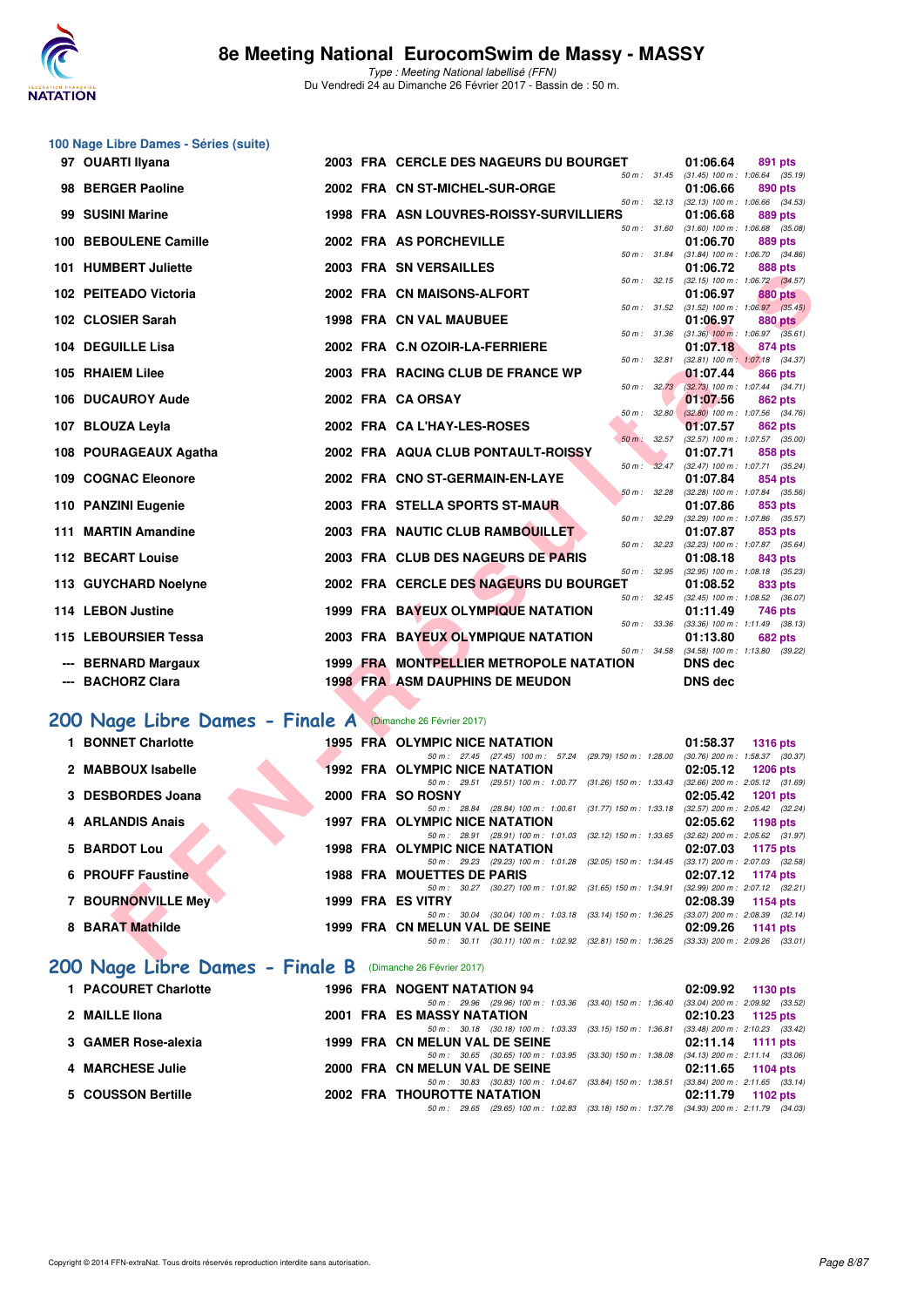

|   | 200 Nage Libre Dames - Finale B (suite)                              |  |                                                                                                                                                                                                                            |                                                                    |
|---|----------------------------------------------------------------------|--|----------------------------------------------------------------------------------------------------------------------------------------------------------------------------------------------------------------------------|--------------------------------------------------------------------|
|   | 6 COSTES Loriane                                                     |  | 2000 FRA NOGENT NATATION 94                                                                                                                                                                                                | 02:12.44<br>1092 pts                                               |
|   | <b>7 PRIOVILLE Estelle</b>                                           |  | 50 m: 31.00 (31.00) 100 m: 1:04.02 (33.02) 150 m: 1:37.73 (33.71) 200 m: 2:12.44 (34.71)<br>1996 FRA U.S CRETEIL NATATION                                                                                                  | 02:13.20<br><b>1080 pts</b>                                        |
|   | 8 SIMOËNS Jeanne                                                     |  | 50 m: 31.48 (31.48) 100 m: 1:05.09 (33.61) 150 m: 1:39.42 (34.33) 200 m: 2:13.20 (33.78)<br>2000 FRA CLUB DES NAGEURS DE PARIS<br>50 m: 31.22 (31.22) 100 m: 1:04.87 (33.65) 150 m: 1:39.72 (34.85) 200 m: 2:15.12 (35.40) | 02:15.12<br>1051 pts                                               |
|   | 200 Nage Libre Dames - Finale C 14-17 ans (Dimanche 26 Février 2017) |  |                                                                                                                                                                                                                            |                                                                    |
|   | 1 DESBONNES Leha                                                     |  | 2002 FRA ES MASSY NATATION                                                                                                                                                                                                 | 02:11.36<br><b>1108 pts</b>                                        |
|   | 2 MOURET Lucile                                                      |  | 50 m: 30.46 (30.46) 100 m: 1:03.78 (33.32)<br>$150 m : -$<br>2002 FRA CNO ST-GERMAIN-EN-LAYE                                                                                                                               | 200 m: 2:11.36 (1:07.58)<br>02:11.86<br>1100 $pts$                 |
|   | <b>3 RODRIGUES Chloé</b>                                             |  | 50 m: 31.47 (31.47) 100 m: 1:04.28 (32.81) 150 m: 1:38.22 (33.94) 200 m: 2:11.86 (33.64)<br>2003 FRA ES MASSY NATATION                                                                                                     | 02:14.95<br><b>1054 pts</b>                                        |
|   | 4 SIGNORET Amelie                                                    |  | 50 m: 31.42 (31.42) 100 m: 1:06.64 (35.22) 150 m: 1:41.01 (34.37) 200 m: 2:14.95 (33.94)<br>2002 FRA SN VERSAILLES                                                                                                         | 02:15.48<br>$-1046$ pts                                            |
|   | 5 MARTINEZ Myriam                                                    |  | 50 m: 31.91 (31.91) 100 m: 1:06.07 (34.16) 150 m: 1:40.94 (34.87) 200 m: 2:15.48 (34.54)<br>2002 FRA COLOMBES NATATION                                                                                                     | 02:15.50<br><b>1046 pts</b>                                        |
|   | <b>6 BOISRENOULT Emilie</b>                                          |  | 50 m: 31.45 (31.45) 100 m: 1:05.76 (34.31) 150 m: 1:41.11 (35.35) 200 m: 2:15.50 (34.39)<br>2002 FRA U.S CRETEIL NATATION                                                                                                  | 02:15.72<br><b>1042 pts</b>                                        |
|   | 7 CHADEBAUD Mathilde                                                 |  | 50 m: 32.14 (32.14) 100 m: 1:05.89 (33.75) 150 m: 1:41.45 (35.56) 200 m: 2:15.72 (34.27)<br>2002 FRA STADE FRANÇAIS O COURBEVOIE                                                                                           | 02:17.63<br>1014 $pts$                                             |
|   | 8 DUMAS Salome                                                       |  | 50 m: 30.52 (30.52) 100 m: 1:05.07 (34.55) 150 m: 1:40.80 (35.73) 200 m: 2:17.63 (36.83)<br>2002 FRA CLUB DES NAGEURS DE PARIS                                                                                             | 02:19.85<br>982 pts                                                |
|   |                                                                      |  | 50 m: 30.65 (30.65) 100 m: 1:05.42 (34.77) 150 m: 1:42.72 (37.30) 200 m: 2:19.85 (37.13)                                                                                                                                   |                                                                    |
|   | 200 Nage Libre Dames - Séries (Dimanche 26 Février 2017)             |  |                                                                                                                                                                                                                            |                                                                    |
|   | 1 BONNET Charlotte                                                   |  | 1995 FRA OLYMPIC NICE NATATION<br>50 m: 28.09 (28.09) 100 m: 58.33 (30.24) 150 m: 1:29.55 (31.22) 200 m: 2:00.80 (31.25)                                                                                                   | 02:00.80<br><b>1276 pts</b>                                        |
|   | 2 VAN ROUWENDAAL Sharon                                              |  | <b>1993 NED MONTPELLIER METROPOLE NATATION</b>                                                                                                                                                                             | 02:04.40<br><b>1217 pts</b>                                        |
|   | 3 ARLANDIS Anais                                                     |  | 50 m: 29.61 (29.61) 100 m: 1:01.07 (31.46) 150 m: 1:32.80 (31.73) 200 m: 2:04.40 (31.60)<br>1997 FRA OLYMPIC NICE NATATION                                                                                                 | 02:06.30<br><b>1187 pts</b>                                        |
|   | 4 BARAT Mathilde                                                     |  | 50 m: 29.65 (29.65) 100 m: 1:01.87 (32.22) 150 m: 1:34.55 (32.68) 200 m: 2:06.30 (31.75)<br>1999 FRA CN MELUN VAL DE SEINE                                                                                                 | 02:07.23<br><b>1172 pts</b>                                        |
|   | 5 DESBORDES Joana                                                    |  | 50 m: 30.15 (30.15) 100 m: 1:02.83 (32.68) 150 m: 1:35.21<br>2000 FRA SO ROSNY                                                                                                                                             | (32.38) 200 m : 2:07.23 (32.02)<br>02:07.72<br>1165 pts            |
| 6 | <b>MABBOUX Isabelle</b>                                              |  | 50 m : 29.55 (29.55) 100 m : 1:02.21 (32.66) 150 m : 1:35.21<br>1992 FRA OLYMPIC NICE NATATION                                                                                                                             | $(33.00)$ 200 m : 2:07.72 $(32.51)$<br>02:07.78<br>1164 pts        |
|   | 7 BARDOT Lou                                                         |  | 50 m: 29.75 (29.75) 100 m: 1:02.07 (32.32) 150 m: 1:35.47 (33.40) 200 m: 2:07.78 (32.31)<br><b>1998 FRA OLYMPIC NICE NATATION</b>                                                                                          | 02:08.05<br>1159 pts                                               |
|   | 8 PROUFF Faustine                                                    |  | 50 m: 29.94 (29.94) 100 m: 1:02.20 (32.26) 150 m: 1:35.57 (33.37) 200 m: 2:08.05 (32.48)<br><b>1988 FRA MOUETTES DE PARIS</b>                                                                                              | 02:08.25<br>1156 pts                                               |
|   | 9 BOURNONVILLE Mey                                                   |  | 50 m : 29.65 (29.65) 100 m : 1:01.71 (32.06) 150 m : 1:34.40<br>1999 FRA ES VITRY                                                                                                                                          | $(32.69)$ 200 m : 2:08.25 $(33.85)$<br>02:09.48<br><b>1137 pts</b> |
|   | <b>10 TOPOLANSKI Anna</b>                                            |  | 50 m : 30.47 (30.47) 100 m : 1:03.17 (32.70) 150 m : 1:36.49<br>1998 FRA RACING CLUB DE FRANCE WP                                                                                                                          | $(33.32)$ 200 m : 2:09.48 $(32.99)$                                |
|   |                                                                      |  | 50 m: 30.39 (30.39) 100 m: 1:02.59 (32.20) 150 m: 1:35.78 (33.19) 200 m: 2:09.80 (34.02)                                                                                                                                   | 02:09.80<br>1132 pts                                               |
|   | 11 MAILLE Ilona                                                      |  | <b>2001 FRA ES MASSY NATATION</b><br>50 m: 30.22 (30.22) 100 m: 1:03.34 (33.12) 150 m: 1:36.84 (33.50) 200 m: 2:10.47 (33.63)                                                                                              | 02:10.47<br>1122 $pts$                                             |
|   | 12 COSTES Loriane                                                    |  | 2000 FRA NOGENT NATATION 94<br>50 m : 30.90 (30.90) 100 m : 1:03.67 (32.77) 150 m : 1:37.30 (33.63) 200 m : 2:11.43 (34.13)                                                                                                | 02:11.43<br>1107 pts                                               |
|   | <b>13 COUSSON Bertille</b>                                           |  | 2002 FRA THOUROTTE NATATION<br>50 m: 30.08 (30.08) 100 m: 1:03.23 (33.15) 150 m: 1:37.61                                                                                                                                   | 02:11.47<br><b>1106 pts</b><br>$(34.38)$ 200 m : 2:11.47 $(33.86)$ |
|   | <b>14 PACOURET Charlotte</b>                                         |  | 1996 FRA NOGENT NATATION 94                                                                                                                                                                                                | 02:11.96<br>1099 pts                                               |
|   | 15 SIMOËNS Jeanne                                                    |  | 50 m : 30.09 (30.09) 100 m : 1:03.02 (32.93) 150 m : 1:37.01<br>2000 FRA CLUB DES NAGEURS DE PARIS                                                                                                                         | (33.99) 200 m : 2:11.96 (34.95)<br>02:12.33<br>1093 pts            |
|   | <b>16 MARCHESE Julie</b>                                             |  | 50 m: 31.11 (31.11) 100 m: 1:05.06 (33.95) 150 m: 1:39.04<br>2000 FRA CN MELUN VAL DE SEINE                                                                                                                                | (33.98) 200 m : 2:12.33 (33.29)<br>02:13.06<br>1082 pts            |
|   | <b>17 PRIOVILLE Estelle</b>                                          |  | 50 m: 30.85 (30.85) 100 m: 1:04.71 (33.86) 150 m: 1:39.32<br><b>1996 FRA U.S CRETEIL NATATION</b>                                                                                                                          | $(34.61)$ 200 m : 2:13.06 $(33.74)$<br>02:13.11<br>1081 pts        |
|   | 18 GAMER Rose-alexia                                                 |  | 50 m: 30.98 (30.98) 100 m: 1:05.09 (34.11) 150 m: 1:39.77<br>1999 FRA CN MELUN VAL DE SEINE                                                                                                                                | $(34.68)$ 200 m : 2:13.11 $(33.34)$<br>02:13.14<br><b>1081 pts</b> |
|   | <b>19 MOURET Lucile</b>                                              |  | 50 m: 30.91 (30.91) 100 m: 1:04.01 (33.10) 150 m: 1:38.63<br>2002 FRA CNO ST-GERMAIN-EN-LAYE                                                                                                                               | $(34.62)$ 200 m : 2:13.14 $(34.51)$<br>02:13.17<br>1081 pts        |
|   | 20 BIHAN Morgane                                                     |  | 50 m: 31.94 (31.94) 100 m: 1:05.29 (33.35) 150 m: 1:39.47 (34.18) 200 m: 2:13.17 (33.70)<br>2000 FRA CSN GUYANCOURT                                                                                                        | 02:13.61<br><b>1074 pts</b>                                        |
|   | 21 COSTES Aurore                                                     |  | 50 m: 31.65 (31.65) 100 m: 1:05.86 (34.21) 150 m: 1:40.49<br>1997 FRA NOGENT NATATION 94                                                                                                                                   | $(34.63)$ 200 m : 2:13.61 $(33.12)$<br>02:13.85<br>1070 pts        |
|   | 22 COUSSON Adelie                                                    |  | 50 m : 31.26 (31.26) 100 m : 1:04.72 (33.46) 150 m : 1:39.45<br>2000 FRA THOUROTTE NATATION                                                                                                                                | $(34.73)$ 200 m : 2:13.85 $(34.40)$<br>02:14.37<br>1062 pts        |
|   | 23 BOUTOUIL Yasmeen                                                  |  | 50 m: 30.84 (30.84) 100 m: 1:04.53 (33.69) 150 m: 1:39.21<br>1998 FRA CSM CLAMART                                                                                                                                          | $(34.68)$ 200 m : 2:14.37 $(35.16)$<br>02:14.41<br>1062 pts        |
|   |                                                                      |  | 50 m: 30.91 (30.91) 100 m: 1:04.73 (33.82) 150 m: 1:39.49 (34.76) 200 m: 2:14.41 (34.92)                                                                                                                                   |                                                                    |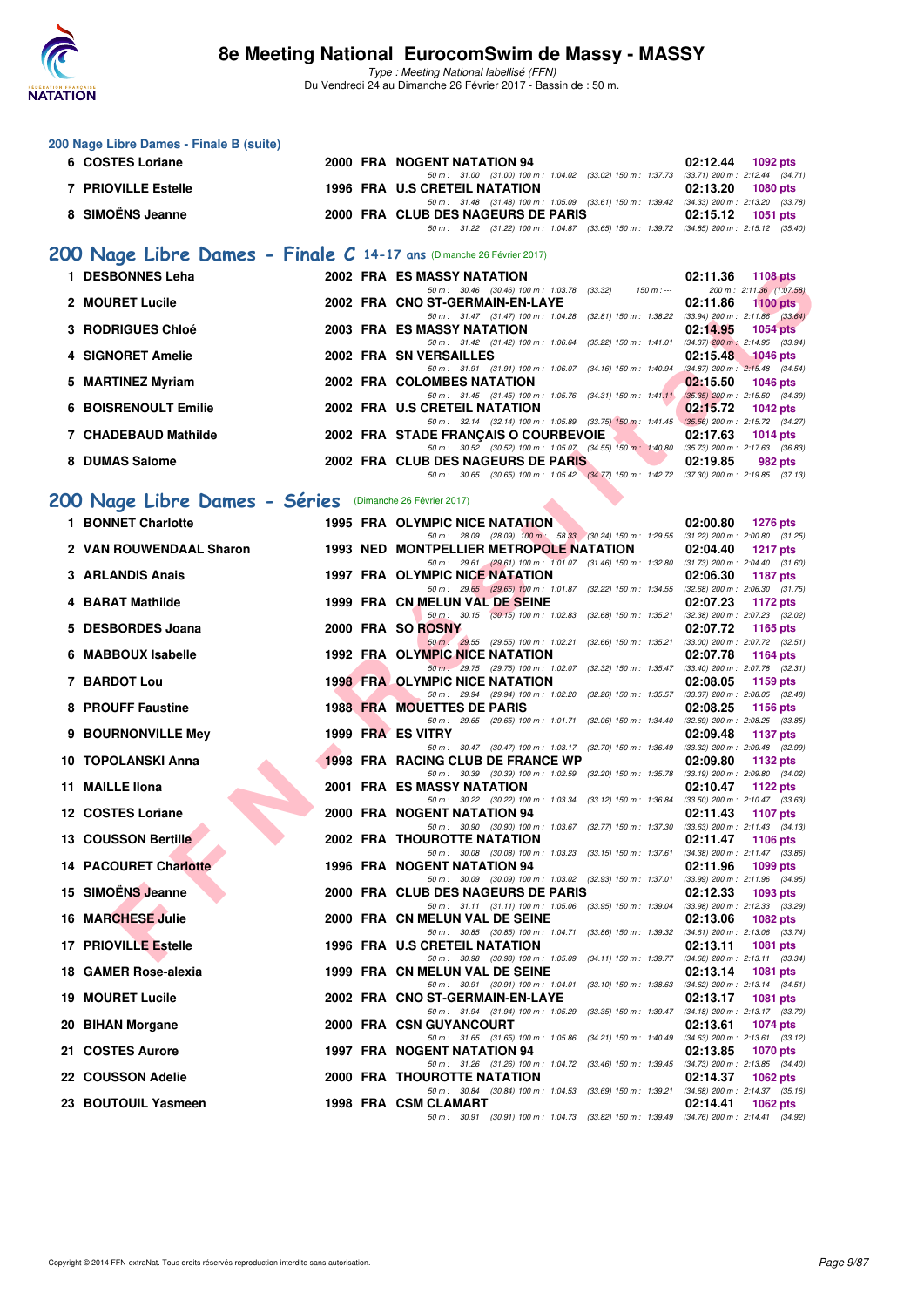

|     | 200 Nage Libre Dames - Séries (suite) |  |                                                                                                                                         |                                                                    |
|-----|---------------------------------------|--|-----------------------------------------------------------------------------------------------------------------------------------------|--------------------------------------------------------------------|
|     | 24 DESBONNES Leha                     |  | 2002 FRA ES MASSY NATATION<br>50 m: 30.97 (30.97) 100 m: 1:05.67 (34.70) 150 m: 1:41.04 (35.37) 200 m: 2:14.45 (33.41)                  | 02:14.45<br><b>1061 pts</b>                                        |
|     | 25 CASTEL Margaux                     |  | 2000 FRA S.M MONTROUGE                                                                                                                  | 02:14.89<br>1055 pts                                               |
|     | 26 RENNER Miranda                     |  | 50 m: 31.63 (31.63) 100 m: 1:05.87 (34.24) 150 m: 1:41.36 (35.49) 200 m: 2:14.89 (33.53)<br>2001 USA RACING CLUB DE FRANCE WP           | 02:15.22<br><b>1050 pts</b>                                        |
|     | 27 OUALID GIRARD Sarah                |  | 50 m: 31.11 (31.11) 100 m: 1:04.70 (33.59) 150 m: 1:39.89 (35.19) 200 m: 2:15.22 (35.33)<br>2000 FRA CN MELUN VAL DE SEINE              | 02:15.24<br>1049 pts                                               |
|     | 28 LEROY Flavy                        |  | 50 m: 31.63 (31.63) 100 m: 1:05.96 (34.33) 150 m: 1:40.76 (34.80) 200 m: 2:15.24 (34.48)<br>1996 FRA MONT-SAINT-AIGNAN NATATION         | 02:15.28<br><b>1049 pts</b>                                        |
|     | 29 BOTAS Salomé                       |  | 50 m: 30.41 (30.41) 100 m: 1:04.49 (34.08) 150 m: 1:39.86 (35.37) 200 m: 2:15.28 (35.42)<br>2000 FRA RED STAR CLUB CHAMPIGNY            | 02:15.34<br><b>1048 pts</b>                                        |
|     | 30 GHRIBI Célia                       |  | 50 m : 30.49 (30.49) 100 m : 1:05.44 (34.95) 150 m : 1:40.91<br>2000 FRA ES VITRY                                                       | $(35.47)$ 200 m : 2:15.34 $(34.43)$<br>02:15.48<br>1046 $pts$      |
|     | 31 SIGNORET Amelie                    |  | 50 m: 30.84 (30.84) 100 m: 1:05.21 (34.37) 150 m: 1:40.37 (35.16) 200 m: 2:15.48 (35.11)<br>2002 FRA SN VERSAILLES                      | 02:15.97<br>1039 pts                                               |
|     | 32 CHADEBAUD Mathilde                 |  | 50 m: 31.64 (31.64) 100 m: 1:05.95 (34.31) 150 m: 1:40.89 (34.94) 200 m: 2:15.97 (35.08)<br>2002 FRA STADE FRANCAIS O COURBEVOIE        | 02:16.05<br><b>1037 pts</b>                                        |
| 33. | <b>BOISRENOULT Emilie</b>             |  | 50 m: 32.40 (32.40) 100 m: 1:07.08 (34.68) 150 m: 1:42.10 (35.02) 200 m: 2:16.05 (33.95)<br>2002 FRA U.S CRETEIL NATATION               | 02:16.13<br><b>1036 pts</b>                                        |
|     | <b>34 RODRIGUES Chloé</b>             |  | 50 m: 31.30 (31.30) 100 m: 1:05.85 (34.55) 150 m: 1:41.05<br>2003 FRA ES MASSY NATATION                                                 | $(35.20)$ 200 m : 2:16.13 $(35.08)$<br>02:16.28<br>1034 pts        |
|     | 35 MARTINEZ Myriam                    |  | 50 m: 31.18 (31.18) 100 m: 1:06.34 (35.16) 150 m: 1:41.57<br>2002 FRA COLOMBES NATATION                                                 | $(35.23)$ 200 m : 2:16.28 $(34.71)$<br>02:16.37<br>1033 pts        |
|     | 36 FIGUEIREDO Mariana                 |  | 50 m: 31.20 (31.20) 100 m: 1:05.67 (34.47) 150 m: 1:40.65 (34.98) 200 m: 2:16.37 (35.72)<br>2000 FRA CN MELUN VAL DE SEINE              | 02:16.49<br><b>1031 pts</b>                                        |
|     | 37 DUMAS Salome                       |  | 50 m: 31.45 (31.45) 100 m: 1:06.12 (34.67) 150 m: 1:41.53 (35.41) 200 m: 2:16.49 (34.96)<br>2002 FRA CLUB DES NAGEURS DE PARIS          | 02:16.90<br>$1025$ pts                                             |
|     |                                       |  | 50 m: 30.28 (30.28) 100 m: 1:04.10 (33.82) 150 m: 1:39.65 (35.55) 200 m: 2:16.90 (37.25)                                                |                                                                    |
|     | 38 BOUKHATEM Asma                     |  | <b>1997 TUN MOUETTES DE PARIS</b><br>50 m: 32.34 (32.34) 100 m: 1:07.34 (35.00) 150 m: 1:42.54                                          | 02:17.09<br><b>1022 pts</b><br>$(35.20)$ 200 m : 2:17.09 $(34.55)$ |
|     | 39 BENLEKBIR Kahéna                   |  | 2002 FRA AS BONDY<br>50 m: 31.74 (31.74) 100 m: 1:06.11 (34.37) 150 m: 1:42.20                                                          | 02:17.10<br><b>1022 pts</b><br>$(36.09)$ 200 m : 2:17.10 $(34.90)$ |
|     | 40 HOUAL Solene                       |  | 2002 FRA ES MASSY NATATION<br>50 m: 31.36 (31.36) 100 m: 1:06.46 (35.10) 150 m: 1:42.23                                                 | 02:17.30<br>1019 pts<br>$(35.77)$ 200 m : 2:17.30 $(35.07)$        |
|     | 41 HANRAS Tiphaine                    |  | 2000 FRA COULOMMIERS NATATION<br>50 m: 31.37 (31.37) 100 m: 1:07.28 (35.91) 150 m: 1:42.99 (35.71) 200 m: 2:17.33 (34.34)               | 02:17.33<br>1019 pts                                               |
|     | 42 DALLE Aliénor                      |  | 2002 FRA S.M MONTROUGE                                                                                                                  | 02:17.77<br>1012 pts                                               |
|     | 43 LE CORGUILLE Ambre                 |  | 50 m: 32.28 (32.28) 100 m: 1:07.71 (35.43) 150 m: 1:43.37 (35.66) 200 m: 2:17.77 (34.40)<br>2001 FRA CA ORSAY                           | 02:17.95<br>$1009$ pts                                             |
|     | 44 GOMES Célia                        |  | 50 m: 31.16 (31.16) 100 m: 1:05.44 (34.28) 150 m: 1:42.34<br>2003 FRA CN MELUN VAL DE SEINE                                             | $(36.90)$ 200 m : 2:17.95 $(35.61)$<br>02:17.98<br>1009 pts        |
|     | 45 ROBERT Jessica                     |  | 50 m: 32.10 (32.10) 100 m: 1:07.28 (35.18) 150 m: 1:43.12 (35.84) 200 m: 2:17.98 (34.86)<br>2001 FRA ES MASSY NATATION                  | 02:18.04<br><b>1008 pts</b>                                        |
|     | 45 MARZOUK Maëva                      |  | 50 m: 30.83 (30.83) 100 m: 1:05.02 (34.19) 150 m: 1:41.28<br>2000 FRA CN MELUN VAL DE SEINE                                             | $(36.26)$ 200 m : 2:18.04 $(36.76)$<br>02:18.04<br><b>1008 pts</b> |
|     | 47 PERIGUEUX Elea                     |  | 50 m: 31.92 (31.92) 100 m: 1:06.28 (34.36) 150 m: 1:43.18 (36.90) 200 m: 2:18.04 (34.86)<br>2002 FRA AQUA CLUB PONTAULT-ROISSY          | 02:18.31<br><b>1004 pts</b>                                        |
|     | 48 STUTEL Chloé                       |  | 50 m: 32.45 (32.45) 100 m: 1:07.77 (35.32) 150 m: 1:43.48 (35.71) 200 m: 2:18.31 (34.83)<br>2001 FRA CN LE PLESSIS-ROBINSON             | 02:18.38<br>1003 pts                                               |
|     | 49 EUGENE Delphine                    |  | 50 m: 31.65 (31.65) 100 m: 1:06.94 (35.29) 150 m: 1:42.82<br>2001 FRA SN MONTGERON                                                      | $(35.88) 200$ m : $2:18.38$ $(35.56)$<br>02:18.41<br>1003 pts      |
|     | 50 AUGER Ambre                        |  | 50 m : 32.17 (32.17) 100 m : 1:07.29 (35.12) 150 m : 1:43.38 (36.09) 200 m : 2:18.41 (35.03)<br>2002 FRA CLUB NAUTIQUE DE L'ARPAJONNAIS | 02:18.45<br><b>1002 pts</b>                                        |
|     | 51 VERDIER Alexandra                  |  | 50 m: 31.79 (31.79) 100 m: 1:07.21 (35.42) 150 m: 1:42.93 (35.72) 200 m: 2:18.45 (35.52)<br><b>2000 FRA ES MASSY NATATION</b>           | 02:18.53<br><b>1001 pts</b>                                        |
|     | 52 SUMEIRE Alizé                      |  | 50 m : 31.95 (31.95) 100 m : 1:06.49 (34.54) 150 m : 1:42.63<br>2001 FRA CA ORSAY                                                       | $(36.14)$ 200 m : 2:18.53 $(35.90)$<br>02:19.18<br>992 pts         |
|     | 52 CHEDRI Melissa                     |  | 50 m : 32.46 (32.46) 100 m : 1:08.28 (35.82) 150 m : 1:44.10<br>2001 FRA CN MELUN VAL DE SEINE                                          | (35.82) 200 m : 2:19.18 (35.08)<br>02:19.18<br>992 pts             |
|     | 54 ROUAULT Perrine                    |  | 50 m: 33.65 (33.65) 100 m: 1:08.76 (35.11) 150 m: 1:44.40 (35.64) 200 m: 2:19.18 (34.78)<br>1998 FRA STADE FRANÇAIS O COURBEVOIE        | 02:19.29<br>990 pts                                                |
|     | 55 NEVES Clara                        |  | 50 m : 31.98 (31.98) 100 m : 1:08.20 (36.22) 150 m : 1:44.21<br>2002 FRA CA L'HAY-LES-ROSES                                             | $(36.01)$ 200 m : 2:19.29 $(35.08)$<br>02:19.34<br>989 pts         |
|     | 56 SCHEIRLINCK Marie-Lou              |  | 50 m: 32.45 (32.45) 100 m: 1:07.81 (35.36) 150 m: 1:44.00 (36.19) 200 m: 2:19.34 (35.34)<br><b>2002 FRA THOUROTTE NATATION</b>          | 02:19.40<br>988 pts                                                |
|     | 57 MIALOT Maud                        |  | 50 m: 31.70 (31.70) 100 m: 1:07.61 (35.91) 150 m: 1:43.97<br>2003 FRA CA ORSAY                                                          | $(36.36)$ 200 m : 2:19.40 $(35.43)$<br>02:19.43<br>988 pts         |
|     | 58 FERGUENE Ines                      |  | 50 m : 32.83 (32.83) 100 m : 1:08.80 (35.97) 150 m : 1:44.86<br>2001 FRA ES MASSY NATATION                                              | (36.06) 200 m : 2:19.43 (34.57)<br>02:19.62<br>985 pts             |
|     |                                       |  | 50 m: 31.26 (31.26) 100 m: 1:06.35 (35.09) 150 m: 1:42.95 (36.60) 200 m: 2:19.62 (36.67)                                                |                                                                    |
|     | 59 FOURMY Maëlys                      |  | 2003 FRA ES MASSY NATATION<br>50 m: 32.62 (32.62) 100 m: 1:08.16 (35.54) 150 m: 1:44.56 (36.40) 200 m: 2:19.88 (35.32)                  | 02:19.88<br>981 pts                                                |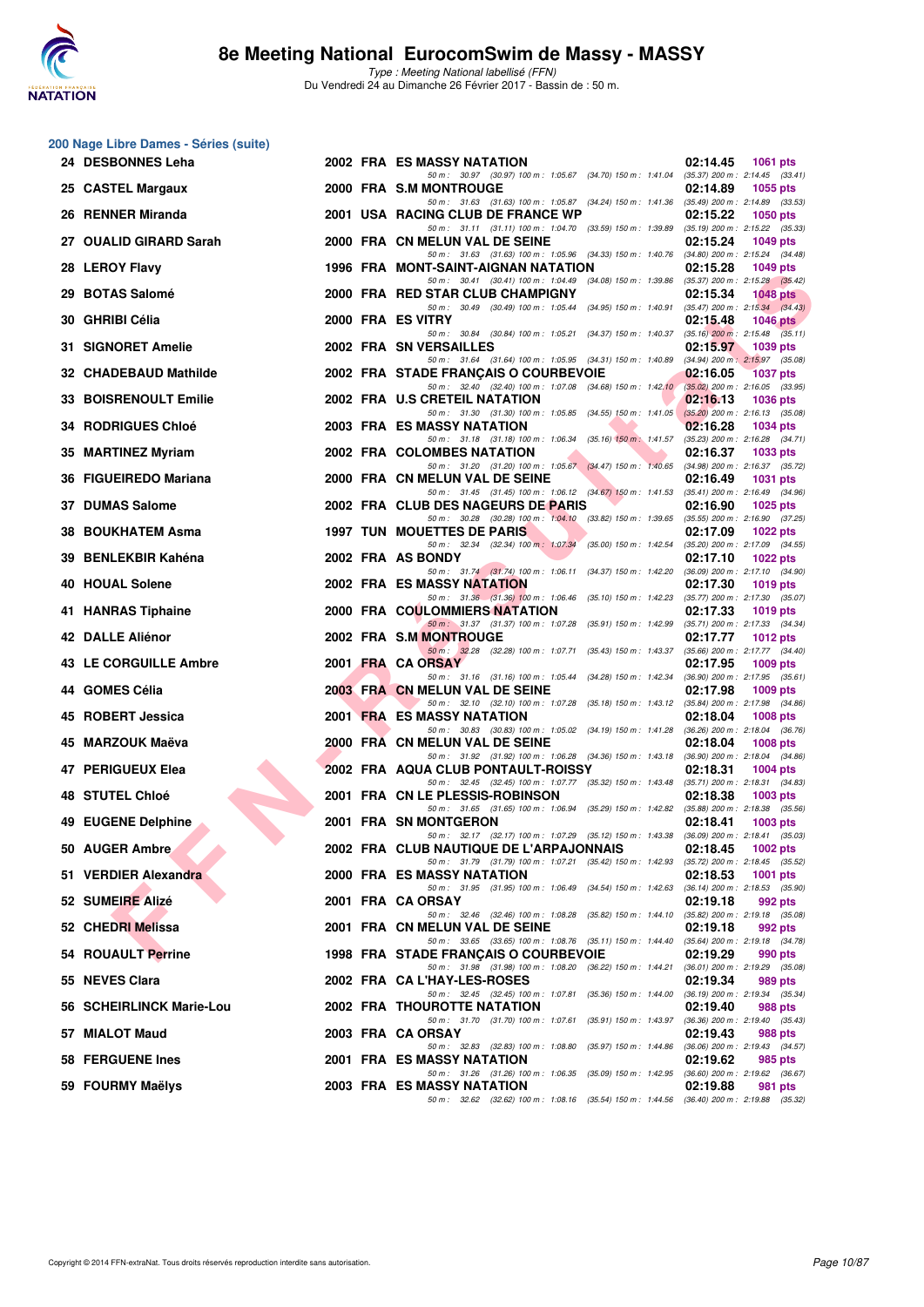

|    | 200 Nage Libre Dames - Séries (suite) |  |                                                                                                                                                                                                                             |          |                                                                                       |
|----|---------------------------------------|--|-----------------------------------------------------------------------------------------------------------------------------------------------------------------------------------------------------------------------------|----------|---------------------------------------------------------------------------------------|
|    | 60 BOUCENNA Sarah                     |  | 1999 FRA CN MAISONS-ALFORT<br>50 m: 32.38 (32.38) 100 m: 1:08.02 (35.64) 150 m: 1:44.42 (36.40) 200 m: 2:20.08 (35.66)                                                                                                      | 02:20.08 | 979 pts                                                                               |
|    | 61 OUARTI Ilyana                      |  | 2003 FRA CERCLE DES NAGEURS DU BOURGET<br>50 m: 32.76 (32.76) 100 m: 1:08.23 (35.47) 150 m: 1:44.69 (36.46) 200 m: 2:20.41 (35.72)                                                                                          | 02:20.41 | 974 pts                                                                               |
|    | 62 RATSIMBAZAFY Tsiory                |  | 2000 FRA RACING CLUB DE FRANCE WP                                                                                                                                                                                           | 02:20.58 | 971 pts<br>(36.67) 200 m : 2:20.58 (36.98)                                            |
|    | <b>63 BRUNET Estelle</b>              |  | 50 m: 31.69 (31.69) 100 m: 1:06.93 (35.24) 150 m: 1:43.60<br>2001 FRA NOGENT NATATION 94                                                                                                                                    | 02:20.93 | 966 pts                                                                               |
|    | 64 HACHEZ Clementine                  |  | 50 m : 31.48 (31.48) 100 m : 1:07.30 (35.82) 150 m : 1:44.72<br>2001 FRA CSN GUYANCOURT                                                                                                                                     | 02:21.02 | $(37.42)$ 200 m : 2:20.93 $(36.21)$<br>965 pts                                        |
|    | 65 FOURMY Marina                      |  | 50 m: 32.55 (32.55) 100 m: 1:08.03 (35.48) 150 m: 1:45.16 (37.13) 200 m: 2:21.02 (35.86)<br>2003 FRA ES MASSY NATATION                                                                                                      | 02:21.16 | 963 pts                                                                               |
|    | 66 PELLIER Claire                     |  | 50 m: 31.81 (31.81) 100 m: 1:07.95 (36.14) 150 m: 1:44.79<br>2000 FRA CN MELUN VAL DE SEINE                                                                                                                                 | 02:21.22 | $(36.84)$ 200 m : 2:21.16 $(36.37)$<br>962 pts                                        |
|    | 67 HUMBERT Juliette                   |  | 50 m: 32.35 (32.35) 100 m: 1:08.52 (36.17) 150 m: 1:45.42 (36.90) 200 m: 2:21.22 (35.80)<br>2003 FRA SN VERSAILLES<br>50 m: 33.15 (33.15) 100 m: 1:08.72 (35.57) 150 m: 1:45.75 (37.03) 200 m: 2:21.28 (35.53)              | 02:21.28 | 961 pts                                                                               |
|    | 68 DESBORDES Mila                     |  | 2003 FRA SO ROSNY<br>50 m: 32.11 (32.11) 100 m: 1:07.92 (35.81) 150 m: 1:45.35                                                                                                                                              | 02:21.64 | 956 pts<br>$(37.43)$ 200 m : 2:21.64 $(36.29)$                                        |
|    | 69 GROUX Mathilde                     |  | 1999 FRA CN ST-MICHEL-SUR-ORGE                                                                                                                                                                                              | 02:22.10 | 950 pts                                                                               |
|    | 70 DUBOIS Sarah                       |  | 50 m: 33.33 (33.33) 100 m: 1:09.36 (36.03) 150 m: 1:45.97<br>1999 FRA EN LONGJUMEAU                                                                                                                                         | 02:22.15 | $(36.61)$ 200 m : 2:22.10 $(36.13)$<br>949 pts                                        |
|    | 71 LEMAOULT Emilie                    |  | 50 m : 31.82 (31.82) 100 m : 1:07.53 (35.71) 150 m : 1:44.97<br><b>1998 FRA MOUETTES DE PARIS</b>                                                                                                                           | 02:22.46 | $(37.44)$ 200 m : 2:22.15 $(37.18)$<br>945 pts                                        |
|    | 72 DUSSAUX Julie                      |  | 50 m: 31.39 (31.39) 100 m: 1:06.95 (35.56) 150 m: 1:44.71<br>2002 FRA RED STAR CLUB CHAMPIGNY                                                                                                                               | 02:22.81 | $(37.76)$ 200 m : 2:22.46 $(37.75)$<br>940 pts                                        |
|    | 73 LEBLOND Lucie                      |  | 50 m: 31.92 (31.92) 100 m: 1:08.32 (36.40) 150 m: 1:45.77 (37.45) 200 m: 2:22.81 (37.04)<br>2002 FRA CN FONTAINEBLEAU-AVON<br>50 m: 33.14 (33.14) 100 m: 1:09.65 (36.51) 150 m: 1:47.21 (37.56) 200 m: 2:23.23 (36.02)      | 02:23.23 | 934 pts                                                                               |
|    | 74 HOCQUARD Margaux                   |  | 2002 FRA RED STAR CLUB CHAMPIGNY<br>50 m: 33.13 (33.13) 100 m: 1.09.10 (35.97) 150 m: 1.46.19 (37.09) 200 m: 2.23.24 (37.05)                                                                                                | 02:23.24 | 934 pts                                                                               |
|    | 75 POIROT Kamie                       |  | 1999 FRA ESPADON GRAND-QUEVILLY<br>50 m: 32.23 (32.23) 100 m: 1:09.02 (36.79) 150 m: 1:47.47 (38.45) 200 m: 2:23.29 (35.82)                                                                                                 | 02:23.29 | 933 pts                                                                               |
|    | 76 PICARD Nina                        |  | 1999 FRA AQUA CLUB PONTAULT-ROISSY<br>50 m: 32.94 (32.94) 100 m: 1:09.91 (36.97) 150 m: 1:46.86 (36.95) 200 m: 2:23.30 (36.44)                                                                                              | 02:23.30 | 933 pts                                                                               |
|    | <b>77 CHAPUT Perrine</b>              |  | 2001 FRA COULOMMIERS NATATION                                                                                                                                                                                               | 02:23.33 | 932 pts                                                                               |
|    | 78 MATHIERE Amélie                    |  | 50 m : 34.04 (34.04) 100 m : 1:10.81 (36.77) 150 m : 1:47.31<br>1994 FRA US RIS-ORANGIS<br>50 m : 32.40 (32.40) 100 m : 1:08.73 (36.33) 150 m : 1:46.49                                                                     | 02:23.59 | $(36.50)$ 200 m : 2:23.33 $(36.02)$<br>929 pts<br>$(37.76)$ 200 m : 2:23.59 $(37.10)$ |
| 79 | <b>BORNET Apolline</b>                |  | 2002 FRA STADE DE VANVES                                                                                                                                                                                                    | 02:23.61 | 928 pts                                                                               |
|    | 80 PAGE Sibylle                       |  | 50 m: 33.15 (33.15) 100 m: 1:09.27 (36.12) 150 m: 1:47.12 (37.85) 200 m: 2:23.61 (36.49)<br>1999 FRA CN ST-MICHEL-SUR-ORGE<br>50 m: 32.29 (32.29) 100 m: 1:08.98 (36.69) 150 m: 1:46.54 (37.56) 200 m: 2:23.71 (37.17)      | 02:23.71 | 927 pts                                                                               |
|    | 81 ALMEIDA Léana                      |  | 2001 FRA ES MASSY NATATION<br>50 m: 31.82 (31.82) 100 m: 1:07.98 (36.16) 150 m: 1:45.73                                                                                                                                     | 02:23.83 | 925 pts<br>$(37.75)$ 200 m : 2:23.83 $(38.10)$                                        |
|    | 82 PES Roxane                         |  | 2001 FRA RACING CLUB DE FRANCE WP                                                                                                                                                                                           | 02:24.36 | 918 pts                                                                               |
|    | 83 BLOUZA Leyla                       |  | 50 m : 32.08 (32.08) 100 m : 1:08.48 (36.40) 150 m : 1:46.27 (37.79) 200 m : 2:24.36 (38.09)<br>2002 FRA CA L'HAY-LES-ROSES<br>50 m: 32.89 (32.89) 100 m: 1:09.44 (36.55) 150 m: 1:46.95 (37.51) 200 m: 2:24.40 (37.45)     | 02:24.40 | 917 pts                                                                               |
|    | <b>84 BILLON-PIERRON Lisa</b>         |  | 2000 FRA RACING CLUB DE FRANCE WP<br>50 m: 33.56 (33.56) 100 m: 1:10.20 (36.64) 150 m: 1:47.57 (37.37) 200 m: 2:24.77 (37.20)                                                                                               | 02:24.77 | 912 pts                                                                               |
|    | 85 FOULON Noellia                     |  | 2001 FRA SCUF PARIS                                                                                                                                                                                                         | 02:24.94 | 910 pts                                                                               |
|    | 86 DUCAUROY Aude                      |  | 50 m : 33.96 (33.96) 100 m : 1:10.50 (36.54) 150 m : 1:48.04 (37.54) 200 m : 2:24.94 (36.90)<br>2002 FRA CA ORSAY<br>50 m: 34.03 (34.03) 100 m: 1:11.47 (37.44) 150 m: 1:48.53 (37.06) 200 m: 2:25.22 (36.69)               | 02:25.22 | 906 pts                                                                               |
|    | 87 PERNOT Ophélie                     |  | 2000 FRA AQUA CLUB PONTAULT-ROISSY                                                                                                                                                                                          | 02:25.47 | 902 pts                                                                               |
|    | 88 BAUDOUX Emma                       |  | 50 m: 33.73 (33.73) 100 m: 1:10.44 (36.71) 150 m: 1:48.05 (37.61) 200 m: 2:25.47 (37.42)<br>1999 FRA CSM CLAMART                                                                                                            | 02:25.51 | 902 pts                                                                               |
|    | 89 PLOIX Solene                       |  | 50 m: 32.23 (32.23) 100 m: 1:08.54 (36.31) 150 m: 1:46.98<br>2003 FRA RACING CLUB DE FRANCE WP<br>50 m: 33.38 (33.38) 100 m: 1:10.28 (36.90) 150 m: 1:48.46 (38.18) 200 m: 2:25.88 (37.42)                                  | 02:25.88 | (38.44) 200 m : 2:25.51 (38.53)<br>897 pts                                            |
|    | 90 BERKANI Lina                       |  | 2002 FRA AS BONDY<br>50 m: 34.32 (34.32) 100 m: 1:11.92 (37.60) 150 m: 1:49.98                                                                                                                                              | 02:26.64 | 886 pts                                                                               |
|    | 91 PEITEADO Victoria                  |  | 2002 FRA CN MAISONS-ALFORT<br>50 m: 33.03 (33.03) 100 m: 1:10.06 (37.03) 150 m: 1:49.10 (39.04) 200 m: 2:26.78 (37.68)                                                                                                      | 02:26.78 | $(38.06)$ 200 m : 2:26.64 $(36.66)$<br>884 pts                                        |
|    | 92 THIERRY Victoire                   |  | 2003 FRA CN FONTAINEBLEAU-AVON<br>50 m: 33.96 (33.96) 100 m: 1:11.41 (37.45) 150 m: 1:49.84 (38.43) 200 m: 2:26.84 (37.00)                                                                                                  | 02:26.84 | 884 pts                                                                               |
|    | 93 CHAVANNE Audrie                    |  | 1997 FRA US RIS-ORANGIS                                                                                                                                                                                                     | 02:27.58 | 874 pts                                                                               |
|    | 94 CAREL Céline                       |  | 50 m : 33.08 (33.08) 100 m : 1:10.27 (37.19) 150 m : 1:48.92 (38.65) 200 m : 2:27.58 (38.66)<br>2001 FRA CN LE PLESSIS-ROBINSON<br>50 m: 34.31 (34.31) 100 m: 1:12.02 (37.71) 150 m: 1:49.76 (37.74) 200 m: 2:27.62 (37.86) | 02:27.62 | 873 pts                                                                               |
|    | 95 LOHEZIC Célia                      |  | 2003 FRA CN MELUN VAL DE SEINE<br>50 m: 34.03 (34.03) 100 m: 1:11.47 (37.44) 150 m: 1:50.32 (38.85) 200 m: 2:27.67 (37.35)                                                                                                  | 02:27.67 | 872 pts                                                                               |
|    |                                       |  |                                                                                                                                                                                                                             |          |                                                                                       |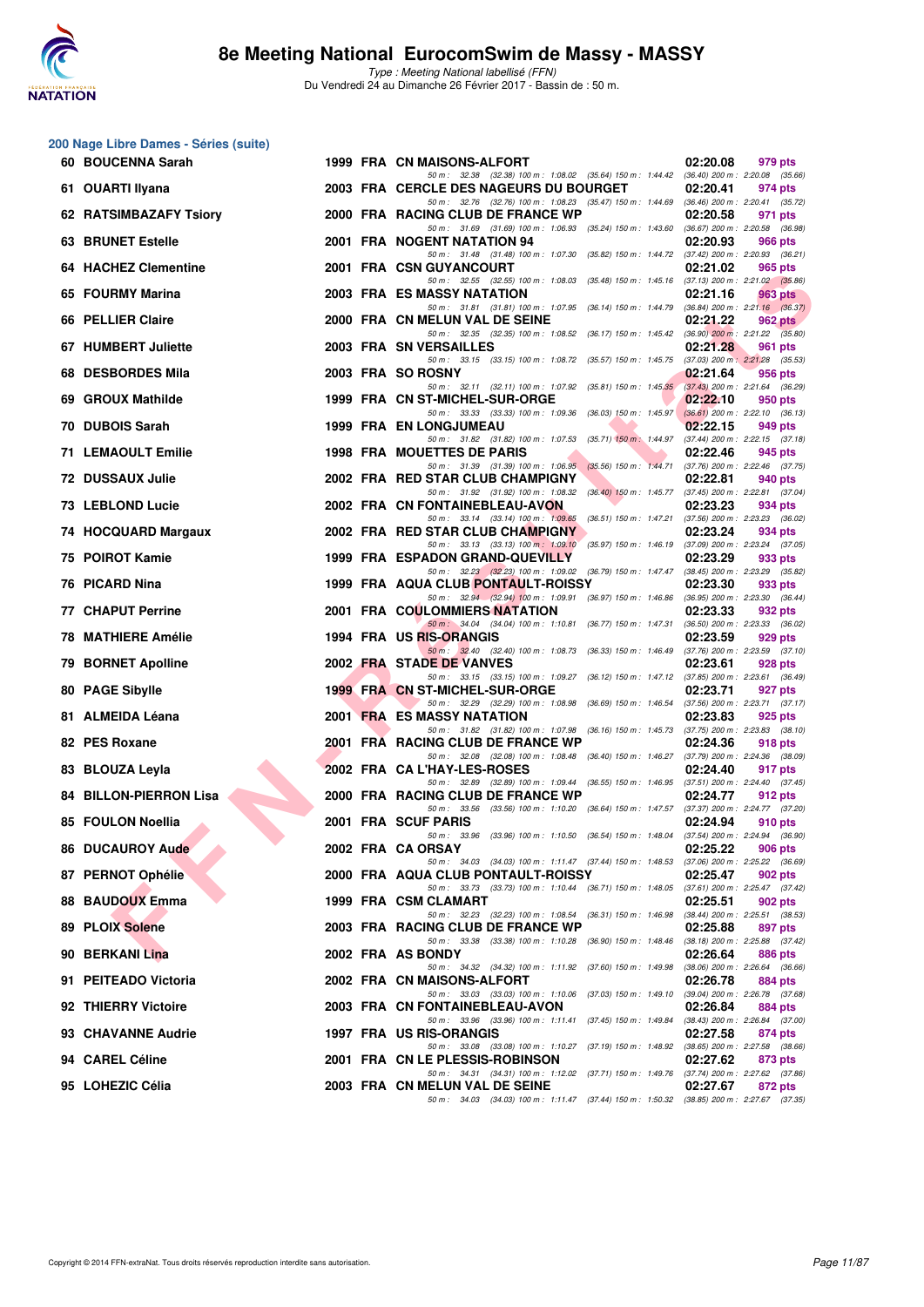

Type : Meeting National labellisé (FFN) Du Vendredi 24 au Dimanche 26 Février 2017 - Bassin de : 50 m.

#### **200 Nage Libre Dames - Séries (suite)**

| 96 SEVERYNS Alix     |  | 2003 FRA CLUB DES NAGEURS DE PARIS                        |                         | 02:27.96      | 868 pts                             |
|----------------------|--|-----------------------------------------------------------|-------------------------|---------------|-------------------------------------|
|                      |  | 50 m: 34.03 (34.03) 100 m: 1:11.92 (37.89) 150 m: 1:50.48 |                         |               | $(38.56)$ 200 m : 2:27.96 $(37.48)$ |
| 97 BERDJI Chahinez   |  | 2003 FRA JEANNE D'ARC DRANCY                              |                         | 02:29.69      | 845 pts                             |
|                      |  | 50 m: 34.05 (34.05) 100 m: 1:11.91 (37.86) 150 m: 1:51.55 |                         |               | $(39.64)$ 200 m : 2:29.69 $(38.14)$ |
| 98 MAKHLOUF Melissa  |  | 2001 FRA SCUF PARIS                                       |                         | 02:30.93      | 829 pts                             |
|                      |  | 50 m : 35.58 (35.58) 100 m : 1:13.81                      | (38.23) 150 m : 1:52.92 |               | $(39.11)$ 200 m : 2:30.93 $(38.01)$ |
| 99 DECHERT Marine    |  | 2003 FRA USM VIROFLAY                                     |                         | 02:31.28      | 824 pts                             |
|                      |  | 50 m: 34.83 (34.83) 100 m: 1:13.75                        | (38.92) 150 m : 1:52.59 |               | $(38.84)$ 200 m : 2:31.28 $(38.69)$ |
| 100 POLLET Solhène   |  | 2003 FRA USM VIROFLAY                                     |                         | 02:34.93      | 776 pts                             |
|                      |  | 50 m: 34.27 (34.27) 100 m: 1:13.91 (39.64) 150 m: 1:54.69 |                         |               | $(40.78)$ 200 m : 2:34.93 $(40.24)$ |
| --- ABDELHAFIDH Emma |  | <b>1999 FRA ANTONY NATATION</b>                           |                         | <b>DNS Nd</b> |                                     |
|                      |  |                                                           |                         |               |                                     |

### **[400 Nage Libre Dames - Finale A](http://www.ffnatation.fr/webffn/resultats.php?idact=nat&go=epr&idcpt=42801&idepr=4)** (Samedi 25 Février 2017)

| JU FULLET JUINGHE                                                 |                               | ZUUJ FRA UJIW VIRUFLAI<br>UZ.J4.JJ<br>779 DIS                                                                                                                                                                                                                 |         |
|-------------------------------------------------------------------|-------------------------------|---------------------------------------------------------------------------------------------------------------------------------------------------------------------------------------------------------------------------------------------------------------|---------|
| --- ABDELHAFIDH Emma                                              |                               | 50 m: 34.27 (34.27) 100 m: 1:13.91 (39.64) 150 m: 1:54.69 (40.78) 200 m: 2:34.93 (40.24)<br>1999 FRA ANTONY NATATION<br><b>DNS Nd</b>                                                                                                                         |         |
| JO Nage Libre Dames - Finale A (Samedi 25 Février 2017)           |                               |                                                                                                                                                                                                                                                               |         |
| 1 VAN ROUWENDAAL Sharon                                           |                               | 1993 NED MONTPELLIER METROPOLE NATATION<br>04:14.36 1275 pts                                                                                                                                                                                                  |         |
|                                                                   |                               | 50 m: 29.60 (29.60) 100 m: 1:01.46 (31.86) 150 m: 1:33.38 (31.92) 200 m: 2:05.58 (32.20) 250 m: 2:37.60 (32.02) 300 m: 3:10.12 (32.52) 350 m; 3:42.54 (32.42) 400 m: 4:14.36 (31.82)                                                                          |         |
| 2 EGOROVA Anna                                                    |                               | <b>1998 RUS MONTPELLIER METROPOLE NATATION</b><br>04:15.21<br><b>1268 pts</b>                                                                                                                                                                                 |         |
|                                                                   |                               | 50 m : 29.35 (29.35) 100 m : 1:01.70 (32.35) 150 m : 1:34.08 (32.38) 200 m : 2:06.41 (32.33) 250 m : 2:39.00 (32.59) 300 m : 3:11.55 (32.55) 350 m : 3:44.03 (32.48) 400 m : 4:15.21                                                                          | (31.18) |
| 3 DESBORDES Joana                                                 |                               | 2000 FRA SO ROSNY<br>04:26.47<br>1179 pts                                                                                                                                                                                                                     |         |
|                                                                   |                               | 50 m: 30.88 (30.88) 100 m: 1:04.53 (33.65) 150 m: 1:38.17 (33.64) 200 m: 2:12.27 (34.10) 250 m: 2:46.20 (33.93) 300 m: 3:20.04 (33.84) 350 m: 3:53.65 (33.61) 400 m: 4:26.47 (32.82)<br><b>1998 FRA OLYMPIC NICE NATATION</b>                                 |         |
| 4 BARDOT Lou                                                      |                               | 04:27.99<br><b>1167 pts</b><br>50 m : 30.32 (30.32) 100 m : 1:03.63 (33.31) 150 m : 1:37.32 (33.69) 200 m : 2:11.56 (34.24) 250 m : 2:46.08 (34.52) 300 m : 3:20.66 (34.58) 350 m : 3:55.14 (34.48) 400 m : 4:27.99 (32.85)                                   |         |
| 5 MAILLE IIona                                                    |                               | <b>Service</b><br>2001 FRA ES MASSY NATATION<br>04:30.14<br>1150 pts                                                                                                                                                                                          |         |
|                                                                   |                               | 50 m: 31.23 (31.23) 100 m: 1:05.38 (34.15) 150 m: 1:39.52 (34.14) 200 m: 2:13.55 (34.03) 250 m: 2:48.12 (34.57) 300 m: 3:22.51 (34.39) 350 m: 3:56.95 (34.44) 400 m: 4:30.14 (33.19)                                                                          |         |
| 6 SECRESTAT Charlyne                                              |                               | 1998 FRA CSM CLAMART<br>04:31.25<br>1142 pts                                                                                                                                                                                                                  |         |
|                                                                   |                               | 50 m: 31.41 (31.41) 100 m: 1:05.08 (33.67) 150 m: 1:39.44 (34.36) 200 m: 2:13.57 (34.13) 250 m: 2:48.08 (34.51) 300 m: 3:22.28 (34.20) 350 m: 3:57.33 (35.05) 400 m: 4:31.25 (33.92)                                                                          |         |
| 7 WISHAUPT Camille                                                |                               | 1998 FRA MONTPELLIER METROPOLE NATATION<br>04:31.75<br>1138 pts                                                                                                                                                                                               |         |
|                                                                   |                               | 50 m: 31.51 (31.51) 100 m: 1:05.59 (34.08) 150 m: 1:39.85 (34.26) 200 m: 2:14.55 (34.70) 250 m: 2:48.96 (34.41) 300 m: 3:23.48 (34.52) 350 m: 3:57.80 (34.32) 400 m: 4:31.75 (33.95)                                                                          |         |
| 8 MARCHAL Léa                                                     |                               | 1999 FRA MONTPELLIER METROPOLE NATATION<br>04:36.03<br>1105 pts                                                                                                                                                                                               |         |
|                                                                   |                               | 50 m: 31.54 (31.54) 100 m: 1:05.67 (34.13) 150 m: 1:41.17 (35.50) 200 m: 2:16.68 (35.51) 250 m: 2:52.00 (35.32) 300 m: 3:27.02 (35.02) 350 m: 4:02.27 (35.25) 400 m: 4:36.03 (33.76)                                                                          |         |
| JO Nage Libre Dames - Finale B (Samedi 25 Février 2017)           |                               |                                                                                                                                                                                                                                                               |         |
| 1 BORGOGNO Alizée                                                 |                               | 2001 FRA OLYMPIC NICE NATATION<br>04:30.07 1151 pts                                                                                                                                                                                                           |         |
|                                                                   |                               | 50 m: 30.84 (30.84) 100 m: 1:05.19 (34.35) 150 m: 1:39.34 (34.15) 200 m: 2:14.11 (34.77) 250 m: 2:48.66 (34.55) 300 m: 3:23.39 (34.73) 350 m: 3:57.44 (34.05) 400 m: 4:30.07 (32.63)                                                                          |         |
| 2 MOURET Lucile                                                   |                               | 2002 FRA CNO ST-GERMAIN-EN-LAYE<br>04:37.43<br>1095 pts                                                                                                                                                                                                       |         |
|                                                                   |                               | 50 m: 32.72 (32.72) 100 m: 1:08.14 (35.42) 150 m: 1:42.54 (34.40) 200 m: 2:17.44 (34.90) 250 m: 2:52.38 (34.94) 300 m: 3:27.77 (35.39) 350 m: 4:03.02 (35.25) 400 m: 4:37.43 (34.41)                                                                          |         |
| <b>3 MARCHESE Julie</b>                                           |                               | 2000 FRA CN MELUN VAL DE SEINE<br>04:39.21<br><b>1081 pts</b><br>50 m : 32.02 (32.02) 100 m : 1:07.17 (35.15) 150 m : 1:42.07 (34.90) 200 m : 2:17.92 (35.85) 250 m : 2:53.56 (35.64) 300 m : 3:29.81 (36.25) 350 m : 4:05.27 (35.46) 400 m : 4:39.21 (33.94) |         |
| 4 AMBRASS Lilou                                                   |                               | 2002 FRA EN LONGJUMEAU<br>04:41.51<br>1064 pts                                                                                                                                                                                                                |         |
|                                                                   |                               | 50 m: 33.15 (33.15) 100 m: 1:08.30 (35.15) 150 m: 1:44.18 (35.88) 200 m: 2:19.72 (35.54) 250 m: 2:55.91 (36.19) 300 m: 3:31.55 (35.64) 350 m: 4:07.68 (36.13) 400 m: 4:41.51                                                                                  | (33.83) |
| 5 PACOURET Charlotte                                              |                               | 1996 FRA NOGENT NATATION 94<br>04:41.63<br>1063 pts                                                                                                                                                                                                           |         |
|                                                                   |                               | 50 m: 32.08 (32.08) 100 m: 1:07.26 (35.18) 150 m: 1:42.43 (35.17) 200 m: 2:18.36 (35.93) 250 m: 2:54.23 (35.87) 300 m: 3:30.84 (36.61) 350 m: 4:07.31 (36.47) 400 m: 4:41.63 (34.32)                                                                          |         |
| 6 COSTES Aurore                                                   |                               | 1997 FRA NOGENT NATATION 94<br>04:41.71<br><b>1063 pts</b>                                                                                                                                                                                                    |         |
|                                                                   |                               | 50 m: 32.57 (32.57) 100 m: 1:08.30 (35.73) 150 m: 1:43.90 (35.60) 200 m: 2:19.82 (35.92) 250 m: 2:55.48 (35.66) 300 m: 3:31.41 (35.93) 350 m: 4:07.61 (36.20) 400 m: 4:41.71 (34.10)                                                                          |         |
| 7 SECRESTAT Jessica                                               |                               | 2001 FRA CSM CLAMART<br>04:42.75<br>1055 pts                                                                                                                                                                                                                  |         |
|                                                                   |                               | 50 m: 32.62 (32.62) 100 m: 1:08.73 (36.11) 150 m: 1:44.56 (35.83) 200 m: 2:20.51 (35.95) 250 m: 2:56.69 (36.18) 300 m: 3:32.11 (35.42) 350 m: 4:07.60 (35.49) 400 m: 4:42.75 (35.15)                                                                          |         |
| 8 SIGNORET Amelie                                                 | <b>The Contract of Street</b> | 2002 FRA SN VERSAILLES<br>04:43.62<br>1049 pts                                                                                                                                                                                                                |         |
|                                                                   |                               | 50 m: 32.21 (32.21) 100 m: 1:08.22 (36.01) 150 m: 1:44.39 (36.17) 200 m: 2:21.08 (36.69) 250 m: 2:57.18 (36.10) 300 m: 3:33.44 (36.26) 350 m: 4:09.14 (35.70) 400 m: 4:43.62 (34.48)                                                                          |         |
| JO Nage Libre Dames - Finale C 14-17 ans (Samedi 25 Février 2017) |                               |                                                                                                                                                                                                                                                               |         |
| 1 RODRIGUES Chloé                                                 |                               | 2003 FRA ES MASSY NATATION<br>04:38.36<br><b>1088 pts</b>                                                                                                                                                                                                     |         |
|                                                                   |                               | 50 m: 31.29 (31.29) 100 m: 1:05.80 (34.51) 150 m: 1:40.58 (34.78) 200 m: 2:16.25 (35.67) 250 m: 2:51.71 (35.46) 300 m: 3:27.98 (36.27) 350 m: 4:03.72 (35.74) 400 m: 4:38.36 (34.64)                                                                          |         |
| 2 PERIGUEUX Elea                                                  |                               | 2002 FRA AQUA CLUB PONTAULT-ROISSY<br>04:44.33<br>1043 pts                                                                                                                                                                                                    |         |
|                                                                   |                               | 50 m : 32.63 (32.63) 100 m : 1:07.94 (35.31) 150 m : 1:43.50 (35.56) 200 m : 2:20.07 (36.57) 250 m : 2:56.62 (36.55) 300 m : 3:33.08 (36.46) 350 m : 4:09.13 (36.05) 400 m : 4:44.33 (35.20)                                                                  |         |
| 3 MIALOT Maud<br>$\overline{\phantom{a}}$                         |                               | 2003 FRA CA ORSAY<br>04:47.13<br>1023 pts                                                                                                                                                                                                                     |         |
|                                                                   |                               | 50 m: 32.75 (32.75) 100 m: 1:08.86 (36.11) 150 m: 1:45.16 (36.30) 200 m: 2:22.14 (36.98) 250 m: 2:58.53 (36.39) 300 m: 3:35.34 (36.81) 350 m: 4:11.78 (36.44) 400 m: 4:47.13 (35.35)                                                                          |         |
| 4 NEVES Clara                                                     |                               | 2002 FRA CA L'HAY-LES-ROSES<br>04:47.21<br><b>1022 pts</b><br>50 m: 33.57 (33.57) 100 m: 1:08.63 (35.06) 150 m: 1:44.36 (35.73) 200 m: 2:20.64 (36.28) 250 m: 2:57.62 (36.98) 300 m: 3:34.62 (37.00) 350 m: 4:11.43 (36.81) 400 m: 4:47.21 (35.78)            |         |
| 5 DUSSAUX Julie                                                   |                               | 2002 FRA RED STAR CLUB CHAMPIGNY<br>04:50.41<br>999 pts                                                                                                                                                                                                       |         |
|                                                                   |                               |                                                                                                                                                                                                                                                               |         |

## **[400 Nage Libre Dames - Finale B](http://www.ffnatation.fr/webffn/resultats.php?idact=nat&go=epr&idcpt=42801&idepr=4)** (Samedi 25 Février 2017)

| 1 BORGOGNO Alizée    | 2001 FRA OLYMPIC NICE NATATION     | 04:30.07 1151 pts                                                                                                                                                                            |
|----------------------|------------------------------------|----------------------------------------------------------------------------------------------------------------------------------------------------------------------------------------------|
|                      |                                    | 50 m: 30.84 (30.84) 100 m: 1:05.19 (34.35) 150 m: 1:39.34 (34.15) 200 m: 2:14.11 (34.77) 250 m: 2:48.66 (34.55) 300 m: 3:23.39 (34.73) 350 m: 3:57.44 (34.05) 400 m: 4:30.07 (32.63)         |
| 2 MOURET Lucile      | 2002 FRA CNO ST-GERMAIN-EN-LAYE    | 04:37.43 1095 pts                                                                                                                                                                            |
|                      |                                    | 50 m : 32.72 (32.72) 100 m : 1:08.14 (35.42) 150 m : 1:42.54 (34.40) 200 m : 2:17.44 (34.90) 250 m : 2:52.38 (34.94) 300 m : 3:27.77 (35.39) 350 m : 4:03.02 (35.25) 400 m : 4:37.43 (34.41) |
| 3 MARCHESE Julie     | 2000 FRA CN MELUN VAL DE SEINE     | 04:39.21 1081 pts                                                                                                                                                                            |
|                      |                                    | 50 m : 32.02 (32.02) 100 m : 1:07.17 (35.15) 150 m : 1:42.07 (34.90) 200 m : 2:17.92 (35.85) 250 m : 2:53.56 (35.64) 300 m : 3:29.81 (36.25) 350 m : 4:05.27 (35.46) 400 m : 4:39.21 (33.94) |
| 4 AMBRASS Lilou      | 2002 FRA EN LONGJUMEAU             | 04:41.51 1064 pts                                                                                                                                                                            |
|                      |                                    | 50 m: 33.15 (33.15) 100 m: 1:08.30 (35.15) 150 m: 1:44.18 (35.88) 200 m: 2:19.72 (35.54) 250 m: 2:55.91 (36.19) 300 m: 3:31.55 (35.64) 350 m: 4:07.68 (36.13) 400 m: 4:41.51 (33.83)         |
| 5 PACOURET Charlotte | <b>1996 FRA NOGENT NATATION 94</b> | 04:41.63 1063 pts                                                                                                                                                                            |
|                      |                                    | 50 m : 32.08 (32.08) 100 m : 1:07.26 (35.18) 150 m : 1:42.43 (35.17) 200 m : 2:18.36 (35.93) 250 m : 2:54.23 (35.87) 300 m : 3:30.84 (36.61) 350 m : 4:07.31 (36.47) 400 m : 4:41.63 (34.32) |
| 6 COSTES Aurore      | 1997 FRA NOGENT NATATION 94        | 04:41.71 1063 pts                                                                                                                                                                            |
|                      |                                    | 50 m: 32.57 (32.57) 100 m: 1:08.30 (35.73) 150 m: 1:43.90 (35.60) 200 m: 2:19.82 (35.92) 250 m: 2:55.48 (35.66) 300 m: 3:31.41 (35.93) 350 m: 4:07.61 (36.20) 400 m: 4:41.71 (34.10)         |
| 7 SECRESTAT Jessica  | 2001 FRA CSM CLAMART               | 04:42.75 1055 pts                                                                                                                                                                            |
|                      |                                    | 50 m: 32.62 (32.62) 100 m: 1:08.73 (36.11) 150 m: 1:44.56 (35.83) 200 m: 2:20.51 (35.95) 250 m: 2:56.69 (36.18) 300 m: 3:32.11 (35.42) 350 m: 4:07.60 (35.49) 400 m: 4:42.75 (35.15)         |
| 8 SIGNORET Amelie    | 2002 FRA SN VERSAILLES             | 04:43.62 1049 pts                                                                                                                                                                            |
|                      |                                    | 50 m : 32.21 (32.21) 100 m : 1:08.22 (36.01) 150 m : 1:44.39 (36.17) 200 m : 2:21.08 (36.69) 250 m : 2:57.18 (36.10) 300 m : 3:33.44 (36.26) 350 m : 4:09.14 (35.70) 400 m : 4:43.62 (34.48) |

#### **[400 Nage Libre Dames - Finale C](http://www.ffnatation.fr/webffn/resultats.php?idact=nat&go=epr&idcpt=42801&idepr=4) 14-17 ans** (Samedi 25 Février 2017)

| 1 RODRIGUES Chloé | 2003 FRA ES MASSY NATATION                                                                                                                                                                   | 04:38.36 1088 pts                                             |
|-------------------|----------------------------------------------------------------------------------------------------------------------------------------------------------------------------------------------|---------------------------------------------------------------|
|                   | 50 m: 31.29 (31.29) 100 m: 1:05.80 (34.51) 150 m: 1:40.58 (34.78) 200 m: 2:16.25 (35.67) 250 m: 2:51.71 (35.46) 300 m: 3:27.98 (36.27) 350 m: 4:03.72 (35.74) 400 m: 4:38.36 (34.64)         |                                                               |
| 2 PERIGUEUX Elea  | 2002 FRA AQUA CLUB PONTAULT-ROISSY                                                                                                                                                           | 04:44.33 1043 pts                                             |
|                   | 50 m: 32.63 (32.63) 100 m: 1:07.94 (35.31) 150 m: 1:43.50 (35.56) 200 m: 2:20.07 (36.57) 250 m: 2:56.62 (36.55) 300 m: 3:33.08 (36.46) 350 m: 4:09.13 (36.05) 400 m: 4:44.33 (35.20)         |                                                               |
| 3 MIALOT Maud     | 2003 FRA CA ORSAY                                                                                                                                                                            | 04:47.13 1023 pts                                             |
|                   | 50 m: (32.75 (32.75) 100 m: 1:08.86 (36.11) 150 m: 1:45.16 (36.30) 200 m: 2:22.14 (36.98) 250 m: 2:58.53 (36.39) 300 m: 3:35.34 (36.81) 350 m: 4:11.78 (36.44) 400 m: 4:47.13 (35.35)        |                                                               |
| 4 NEVES Clara     | 2002 FRA CA L'HAY-LES-ROSES                                                                                                                                                                  | 04:47.21 1022 pts                                             |
|                   | 50 m: 33.57 (33.57) 100 m: 1:08.63 (35.06) 150 m: 1:44.36 (35.73) 200 m: 2:20.64 (36.28) 250 m: 2:57.62 (36.98) 300 m: 3:34.62 (37.00) 350 m: 4:11.43 (36.81) 400 m: 4:47.21 (35.78)         |                                                               |
| 5 DUSSAUX Julie   | 2002 FRA RED STAR CLUB CHAMPIGNY                                                                                                                                                             | 04:50.41 999 pts                                              |
|                   | 50 m: 32.74 (32.74) 100 m: 1:09.57 (36.83) 150 m: 1:46.79 (37.22) 200 m: 2:24.36 (37.57) 250 m: 3:01.58 (37.22) 300 m: 3:38.55 (36.97) 350 m: 4:15.40 (36.85) 400 m: 4:50.41 (35.01)         |                                                               |
| 6 FOURMY Marina   | 2003 FRA ES MASSY NATATION                                                                                                                                                                   | 04:51.32 993 pts                                              |
|                   | 50 m: 33.44 (33.44) 100 m: 1:09.74 (36.30) 150 m: 1:47.16 (37.42) 200 m: 2:24.52 (37.36) 250 m: 3:01.95 (37.43) 300 m: 3:38.04                                                               | $(36.09)$ 350 m : 4:15.21 $(37.17)$ 400 m : 4:51.32 $(36.11)$ |
| 7 SUTEAU Soraya   | 2003 FRA CLUB DES NAGEURS DE PARIS                                                                                                                                                           | 04:53.34<br>978 pts                                           |
|                   | 50 m : 32.63 (32.63) 100 m : 1:08.80 (36.17) 150 m : 1:46.31 (37.51) 200 m : 2:24.21 (37.90) 250 m : 3:01.67 (37.46) 300 m : 3:39.64 (37.97) 350 m : 4:17.16 (37.52) 400 m : 4:53.34 (36.18) |                                                               |
|                   |                                                                                                                                                                                              | 04:57.35<br>950 pts                                           |
| 8 MARTINEZ Myriam | 2002 FRA COLOMBES NATATION                                                                                                                                                                   |                                                               |
|                   | 50 m: 33.65 (33.65) 100 m: 1:10.36 (36.71) 150 m: 1:47.34 (36.98) 200 m: 2:25.27 (37.93) 250 m: 3:03.10 (37.83) 300 m: 3:41.34 (38.24) 350 m: 4:19.74 (38.40) 400 m: 4:57.35 (37.61)         |                                                               |

#### **[400 Nage Libre Dames - Séries](http://www.ffnatation.fr/webffn/resultats.php?idact=nat&go=epr&idcpt=42801&idepr=4)** (Samedi 25 Février 2017)

**1 VAN ROUWENDAAL Sharon 1993 NED MONTPELLIER METROPOLE NATATION 04:20.45 1226 pts**

50 m : 30.29 (30.29) 100 m : 1:02.80 (32.51) 150 m : 1:36.10 (33.30) 200 m : 2:09.67 (33.57) 250 m : 2:42.63 (32.96) 300 m : 3:15.95 (33.32) 350 m : 3:48.49 (32.54) 400 m : 4:20.45 (31.96)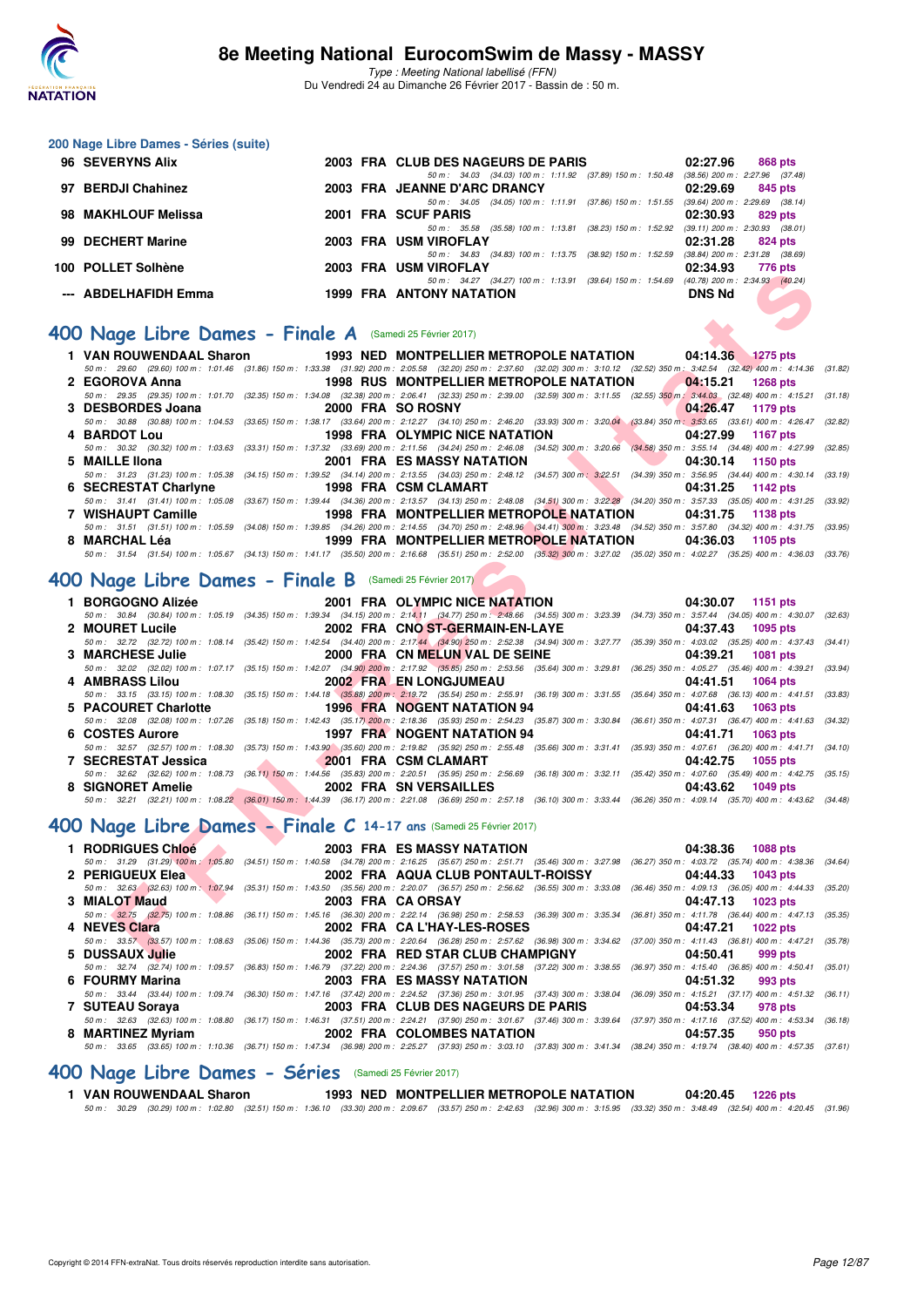

#### **400 Nage Libre Dames - Séries (suite)**

| 2 EGOROVA Anna               |                   | 1998 RUS MONTPELLIER METROPOLE NATATION                                                                                                                                                                                    | 04:21.18<br>1221 pts                                                   |         |
|------------------------------|-------------------|----------------------------------------------------------------------------------------------------------------------------------------------------------------------------------------------------------------------------|------------------------------------------------------------------------|---------|
| 3 DESBORDES Joana            | 2000 FRA SO ROSNY | 50 m : 29.39 (29.39) 100 m : 1:01.88 (32.49) 150 m : 1:35.14 (33.26) 200 m : 2:08.33 (33.19) 250 m : 2:41.44 (33.11) 300 m : 3:14.98 (33.54) 350 m : 3:48.34 (33.36) 400 m : 4:21.18 (32.84)                               | 04:29.73<br>1153 pts                                                   |         |
| 4 BARDOT Lou                 |                   | 50 m: 31.30 (31.30) 100 m: 1:05.87 (34.57) 150 m: 1:40.07 (34.20) 200 m: 2:14.51 (34.44) 250 m: 2:48.15 (33.64) 300 m: 3:22.32 (34.17) 350 m: 3:56.30 (33.98) 400 m: 4:29.73 (33.43)<br>1998 FRA OLYMPIC NICE NATATION     | 04:31.26<br>1142 pts                                                   |         |
| 5 WISHAUPT Camille           |                   | 50 m: 30.63 (30.63) 100 m: 1:04.37 (33.74) 150 m: 1:38.67 (34.30) 200 m: 2:13.35 (34.68) 250 m: 2:48.17 (34.82) 300 m: 3:22.80 (34.63) 350 m: 3:57.88 (35.08) 400 m: 4:31.26<br>1998 FRA MONTPELLIER METROPOLE NATATION    | 04:32.49<br>1132 pts                                                   | (33.38) |
|                              |                   | 50 m : 31.24 (31.24) 100 m : 1:05.11 (33.87) 150 m : 1:39.81 (34.70) 200 m : 2:14.31 (34.50) 250 m : 2:48.99 (34.68) 300 m : 3:23.98 (34.99) 350 m : 3:58.78 (34.80) 400 m : 4:32.49                                       |                                                                        | (33.71) |
| 6 SECRESTAT Charlyne         |                   | 1998 FRA CSM CLAMART<br>50 m: 32.47 (32.47) 100 m: 1:06.66 (34.19) 150 m: 1:40.97 (34.31) 200 m: 2:15.35 (34.38) 250 m: 2:50.30 (34.95) 300 m: 3:25.17 (34.87) 350 m: 3:59.71 (34.54) 400 m: 4:33.26                       | 04:33.26<br>1126 pts                                                   | (33.55) |
| 7 MAILLE IIona               |                   | 2001 FRA ES MASSY NATATION                                                                                                                                                                                                 | 04:33.29<br><b>1126 pts</b>                                            |         |
| 8 MARCHAL Léa                |                   | 50 m: 31.65 (31.65) 100 m: 1:06.29 (34.64) 150 m: 1:40.90 (34.61) 200 m: 2:15.64 (34.74) 250 m: 2:49.99 (34.35) 300 m: 3:24.57 (34.58) 350 m: 3:59.32 (34.75) 400 m; 4:33.29<br>1999 FRA MONTPELLIER METROPOLE NATATION    | 04:35.38<br><b>1110 pts</b>                                            | (33.97) |
|                              |                   | 50 m: 31.80 (31.80) 100 m: 1:06.75 (34.95) 150 m: 1:42.49 (35.74) 200 m: 2:17.69 (35.20) 250 m: 2:52.33 (34.64) 300 m: 3:26.91 (34.58) 350 m: 4:01.99 (35.08) 400 m: 4:35.38 (33.39)                                       |                                                                        |         |
| 9 BORGOGNO Alizée            |                   | 2001 FRA OLYMPIC NICE NATATION<br>50 m: 31.67 (31.67) 100 m: 1:07.28 (35.61) 150 m: 1:43.04 (35.76) 200 m: 2:18.58 (35.54) 250 m: 2:53.37 (34.79) 300 m: 3:28.35 (34.98) 350 m: 4:02.44 (34.09) 400 m: 4:35.75             | 04:35.75<br>$1107$ pts                                                 | (33.31) |
| <b>10 MARCHESE Julie</b>     |                   | 2000 FRA CN MELUN VAL DE SEINE<br>50 m: 31.97 (31.97) 100 m: 1:06.59 (34.62) 150 m: 1:41.89 (35.30) 200 m: 2:17.29 (35.40) 250 m: 2:52.43 (35.14) 300 m: 3:28.02 (35.59) 350 m: 4:03.71 (35.69) 400 m: 4:37.86 (34.15)     | 04:37.86<br><b>1091 pts</b>                                            |         |
| 11 PACOURET Charlotte        |                   | 1996 FRA NOGENT NATATION 94                                                                                                                                                                                                | 04:40.60<br>1071 pts                                                   |         |
|                              |                   | 50 m : 31.75 (31.75) 100 m : 1:06.52 (34.77) 150 m : 1:41.53 (35.01) 200 m : 2:17.25 (35.72) 250 m : 2:52.45 (35.20) 300 m : 3:28.42 (35.97) 350 m : 4:05.10 (36.68) 400 m : 4:40.60<br>2002 FRA CNO ST-GERMAIN-EN-LAYE    | 04:40.73<br><b>1070 pts</b>                                            | (35.50) |
| <b>12 MOURET Lucile</b>      |                   | 50 m : 32.55 (32.55) 100 m : 1:07.52 (34.97) 150 m : 1:42.41 (34.89) 200 m : 2:18.04 (35.63) 250 m : 2:53.69 (35.65) 300 m : 3:29.74 (36.05) 350 m : 4:05.81 (36.07) 400 m : 4:40.73 (34.92)                               |                                                                        |         |
| 13 SECRESTAT Jessica         |                   | 2001 FRA CSM CLAMART                                                                                                                                                                                                       | 04:40.82<br>1069 pts                                                   |         |
| 14 COSTES Aurore             |                   | 50 m: 31.97 (31.97) 100 m: 1:07.77 (35.80) 150 m: 1:43.62 (35.85) 200 m: 2:19.56 (35.94) 250 m: 2:54.73 (35.17) 300 m: 3:30.23 (35.50) 350 m: 4:05.65 (35.42) 400 m: 4:40.82 (35.17)<br><b>1997 FRA NOGENT NATATION 94</b> | 04:40.84<br>1069 pts                                                   |         |
|                              |                   | 50 m : 31.61 (31.61) 100 m : 1:06.79 (35.18) 150 m : 1:42.49 (35.70) 200 m : 2:18.36 (35.87) 250 m : 2:54.16 (35.80) 300 m : 3:30.15 (35.99) 350 m : 4:06.22 (36.07) 400 m : 4:40.84 (34.62)                               |                                                                        |         |
| <b>15 SIGNORET Amelie</b>    |                   | 2002 FRA SN VERSAILLES<br>50 m : 32.00 (32.00) 100 m : 1:07.70 (35.70) 150 m : 1:44.24 (36.54) 200 m : 2:21.00 (36.76) 250 m : 2:56.89 (35.89) 300 m : 3:32.44 (35.55) 350 m : 4:07.79 (35.35) 400 m : 4:41.70 (33.91)     | 04:41.70<br>1063 pts                                                   |         |
| <b>16 AMBRASS Lilou</b>      |                   | <b>2002 FRA EN LONGJUMEAU</b>                                                                                                                                                                                              | 04:42.36<br>1058 pts                                                   |         |
| <b>17 RODRIGUES Chloé</b>    |                   | 50 m : 32.56 (32.56) 100 m : 1:07.75 (35.19) 150 m : 1:43.15 (35.40) 200 m : 2:19.08 (35.93) 250 m : 2:55.04 (35.96) 300 m : 3:31.08 (36.04) 350 m : 4:07.54 (36.46) 400 m : 4:42.36<br><b>2003 FRA ES MASSY NATATION</b>  | 04:43.16<br><b>1052 pts</b>                                            | (34.82) |
|                              |                   | 50 m: 32.07 (32.07) 100 m: 1:07.09 (35.02) 150 m: 1:42.98 (35.89) 200 m: 2:19.02 (36.04) 250 m: 2:55.55 (36.53) 300 m: 3:31.51 (35.96) 350 m: 4:07.84 (36.33) 400 m: 4:43.16                                               |                                                                        | (35.32) |
| 18 EGOROVA Valériya          |                   | 2001 RUS MONTPELLIER METROPOLE NATATION<br>50 m: 31.12 (31.12) 100 m: 1:05.36 (34.24) 150 m: 1:40.68 (35.32) 200 m: 2:16.57 (35.89) 250 m: 2:53.52 (36.95) 300 m: 3:30.53 (37.01) 350 m: 4:07.39 (36.86) 400 m: 4:43.61    | 04:43.61<br>1049 pts                                                   | (36.22) |
| 19 HANRAS Tiphaine           |                   | 2000 FRA COULOMMIERS NATATION                                                                                                                                                                                              | 04:45.03<br><b>1038 pts</b>                                            |         |
| 20 FERGUENE Ines             |                   | 50 m: 31.87 (31.87) 100 m: 1:07.52 (35.65) 150 m: 1:43.53 (36.01) 200 m: 2:19.89 (36.36) 250 m: 2:56.48 (36.59) 300 m: 3:34.10 (37.62) 350 m: 4:10.09 (35.99) 400 m: 4:45.03 (34.94)<br>2001 FRA ES MASSY NATATION         | 04:47.80<br><b>1018 pts</b>                                            |         |
|                              |                   | 50 m: 32.32 (32.32) 100 m: 1:08.44 (36.12) 150 m: 1:45.01 (36.57) 200 m: 2:22.03 (37.02) 250 m: 2:58.55 (36.52) 300 m: 3:35.26 (36.71) 350 m: 4:12.13 (36.87) 400 m: 4:47.80 (35.67)                                       |                                                                        |         |
| 21 DESBONNES Leha            |                   | 2002 FRA ES MASSY NATATION<br>50 m: 32.13 (32.13) 100 m: 1:08.09 (35.96) 150 m: 1:44.76 (36.67) 200 m: 2:21.40 (36.64) 250 m: 2:58.60 (37.20) 300 m: 3:35.46 (36.86) 350 m: 4:12.51 (37.05) 400 m: 4:48.07                 | 04:48.07<br><b>1016 pts</b>                                            | (35.56) |
| 22 MIALOT Maud               |                   | 2003 FRA CA ORSAY                                                                                                                                                                                                          | 04:48.18<br><b>1015 pts</b>                                            |         |
| 23 PERIGUEUX Elea            |                   | 50 m: 33.08 (33.08) 100 m: 1:09.48 (36.40) 150 m: 1:45.79 (36.31) 200 m: 2:22.36 (36.57) 250 m: 2:58.62 (36.26) 300 m: 3:35.80 (37.18) 350 m: 4:12.33 (36.53) 400 m: 4:48.18 (35.85)<br>2002 FRA AQUA CLUB PONTAULT-ROISSY | 04:48.75<br><b>1011 pts</b>                                            |         |
|                              |                   | 50 m: 32.40 (32.40) 100 m: 1:08.07 (35.67) 150 m: 1:44.45 (36.38) 200 m: 2:21.03 (36.58) 250 m: 2:57.74 (36.71) 300 m: 3:35.15 (37.41) 350 m: 4:12.10 (36.95) 400 m: 4:48.75                                               |                                                                        | (36.65) |
| 24 BOISRENOULT Emilie        |                   | 2002 FRA U.S CRETEIL NATATION<br>50 m: 32.20 (32.20) 100 m: 1:07.84 (35.64) 150 m: 1:44.60 (36.76) 200 m: 2:21.76 (37.16) 250 m: 2:59.00 (37.24) 300 m: 3:35.73 (36.73) 350 m: 4:13.12 (37.39) 400 m: 4:48.81 (35.69)      | 04:48.81<br>1011 pts                                                   |         |
| 25 STUTEL Chloé              |                   | 2001 FRA CN LE PLESSIS-ROBINSON                                                                                                                                                                                            | 04:49.06<br>1009 pts                                                   |         |
| 26 SUTEAU Soraya             |                   | 50 m: 32.61 (32.61) 100 m: 1:08.28 (35.67) 150 m: 1:44.86 (36.58) 200 m: 2:21.62 (36.76) 250 m: 2:58.65 (37.03) 300 m: 3:35.71 (37.06) 350 m: 4:13.03 (37.32) 400 m: 4:49.06 (36.03)<br>2003 FRA CLUB DES NAGEURS DE PARIS | 1002 pts<br>04:49.97                                                   |         |
|                              |                   | 50 m: 32.09 (32.09) 100 m: 1:08.06 (35.97) 150 m: 1:45.79 (37.73) 200 m: 2:23.29 (37.50) 250 m: 3:00.37 (37.08) 300 m: 3:37.20 (36.83) 350 m: 4:14.39 (37.19) 400 m: 4:49.97 (35.58)                                       |                                                                        |         |
| 27 GARCIA Morgane            |                   | 2001 FRA CSM CLAMART                                                                                                                                                                                                       | 04:50.02<br><b>1002 pts</b>                                            |         |
| 28 NEVES Clara               |                   | 50 m: 34.41 (34.41) 100 m: 1:11.36 (36.95) 150 m: 1:48.55 (37.19) 200 m: 2:25.18 (36.63) 250 m: 3:01.76 (36.58) 300 m: 3:37.83 (36.07) 350 m: 4:14.41 (36.58) 400 m: 4:50.02 (35.61)<br>2002 FRA CA L'HAY-LES-ROSES        | 04:51.18 994 pts                                                       |         |
|                              |                   | 50 m : 33.28 (33.28) 100 m : 1:09.01 (35.73) 150 m : 1:45.77 (36.76) 200 m : 2:23.26 (37.49) 250 m : 3:00.36 (37.10) 300 m : 3:38.06 (37.70) 350 m : 4:14.79 (36.73) 400 m : 4:51.18 (36.39)                               |                                                                        |         |
| 29 JOLY Mathilde             |                   | 2001 FRA C.N OZOIR-LA-FERRIERE<br>50 m: 33.61 (33.61) 100 m: 1:10.70 (37.09) 150 m: 1:48.01 (37.31) 200 m: 2:25.72 (37.71) 250 m: 3:02.39 (36.67) 300 m: 3:39.87 (37.48) 350 m: 4:16.48 (36.61) 400 m: 4:51.87             | 04:51.87<br>989 pts                                                    | (35.39) |
| 30   DUSSAUX Julie           |                   | 2002 FRA RED STAR CLUB CHAMPIGNY                                                                                                                                                                                           | 04:51.91<br>988 pts                                                    |         |
| 31 TEULE Mary                |                   | 50 m : 32.17 (32.17) 100 m : 1:08.37 (36.20) 150 m : 1:45.44 (37.07) 200 m : 2:23.59 (38.15) 250 m : 3:01.15 (37.56) 300 m : 3:38.95 (37.80) 350 m : 4:15.96 (37.01) 400 m : 4:51.91<br>1999 FRA CNO ST-GERMAIN-EN-LAYE    | 04:51.98<br>988 pts                                                    | (35.95) |
|                              |                   | 50 m: 32.05 (32.05) 100 m: 1:08.48 (36.43) 150 m: 1:46.18 (37.70) 200 m: 2:23.97 (37.79) 250 m: 3:01.88 (37.91) 300 m: 3:39.92 (38.04) 350 m: 4:17.51 (37.59) 400 m: 4:51.98                                               |                                                                        | (34.47) |
| 32 SUMEIRE Alizé             |                   | 2001 FRA CA ORSAY<br>50 m : 32.95 (32.95) 100 m : 1:09.39 (36.44) 150 m : 1:47.43 (38.04) 200 m : 2:25.18 (37.75) 250 m : 3:02.11 (36.93) 300 m : 3:39.78 (37.67) 350 m : 4:16.97 (37.19) 400 m : 4:52.00                  | 04:52.00<br>988 pts                                                    | (35.03) |
| 33 MARTINEZ Myriam           |                   | 2002 FRA COLOMBES NATATION                                                                                                                                                                                                 | 04:52.34<br>985 pts                                                    |         |
| <b>34 LE CORGUILLE Ambre</b> | 2001 FRA CA ORSAY | 50 m : 33.00 (33.00) 100 m : 1:09.46 (36.46) 150 m : 1:46.45 (36.99) 200 m : 2:24.02 (37.57) 250 m : 3:01.24 (37.22) 300 m : 3:38.83                                                                                       | (37.59) 350 m : 4:15.95 (37.12) 400 m : 4:52.34<br>04:52.53<br>984 pts | (36.39) |
|                              |                   | 50 m : 33.07 (33.07) 100 m : 1:08.90 (35.83) 150 m : 1:45.22 (36.32) 200 m : 2:22.14 (36.92) 250 m : 2:58.47 (36.33) 300 m : 3:36.71 (38.24) 350 m : 4:15.25 (38.54) 400 m : 4:52.53                                       |                                                                        | (37.28) |
| 35 PELLIER Claire            |                   | 2000 FRA CN MELUN VAL DE SEINE<br>50 m : 32.56 (32.56) 100 m : 1:09.16 (36.60) 150 m : 1:46.39 (37.23) 200 m : 2:24.10 (37.71) 250 m : 3:01.68 (37.58) 300 m : 3:39.74 (38.06) 350 m : 4:17.18 (37.44) 400 m : 4:52.67     | 04:52.67<br>983 pts                                                    | (35.49) |
| 36   AOUAD Kenza             |                   | 2000 FRA CSMCLAMART                                                                                                                                                                                                        | 04:52.81<br>982 pts                                                    |         |
| 37  FOURMY Marina            |                   | 50 m : 33.36 (33.36) 100 m : 1:09.48 (36.12) 150 m : 1:46.59 (37.11) 200 m : 2:23.91 (37.32) 250 m : 3:01.32 (37.41) 300 m : 3:38.85 (37.53) 350 m : 4:16.63 (37.78) 400 m : 4:52.81 (36.18)<br>2003 FRA ES MASSY NATATION | 04:53.00<br>980 pts                                                    |         |
|                              |                   | 50 m : 32.66 (32.66) 100 m : 1:08.98 (36.32) 150 m : 1:45.79 (36.81) 200 m : 2:23.25 (37.46) 250 m : 3:00.95 (37.70) 300 m : 3:38.26 (37.31) 350 m : 4:16.31 (38.05) 400 m : 4:53.00 (36.69)                               |                                                                        |         |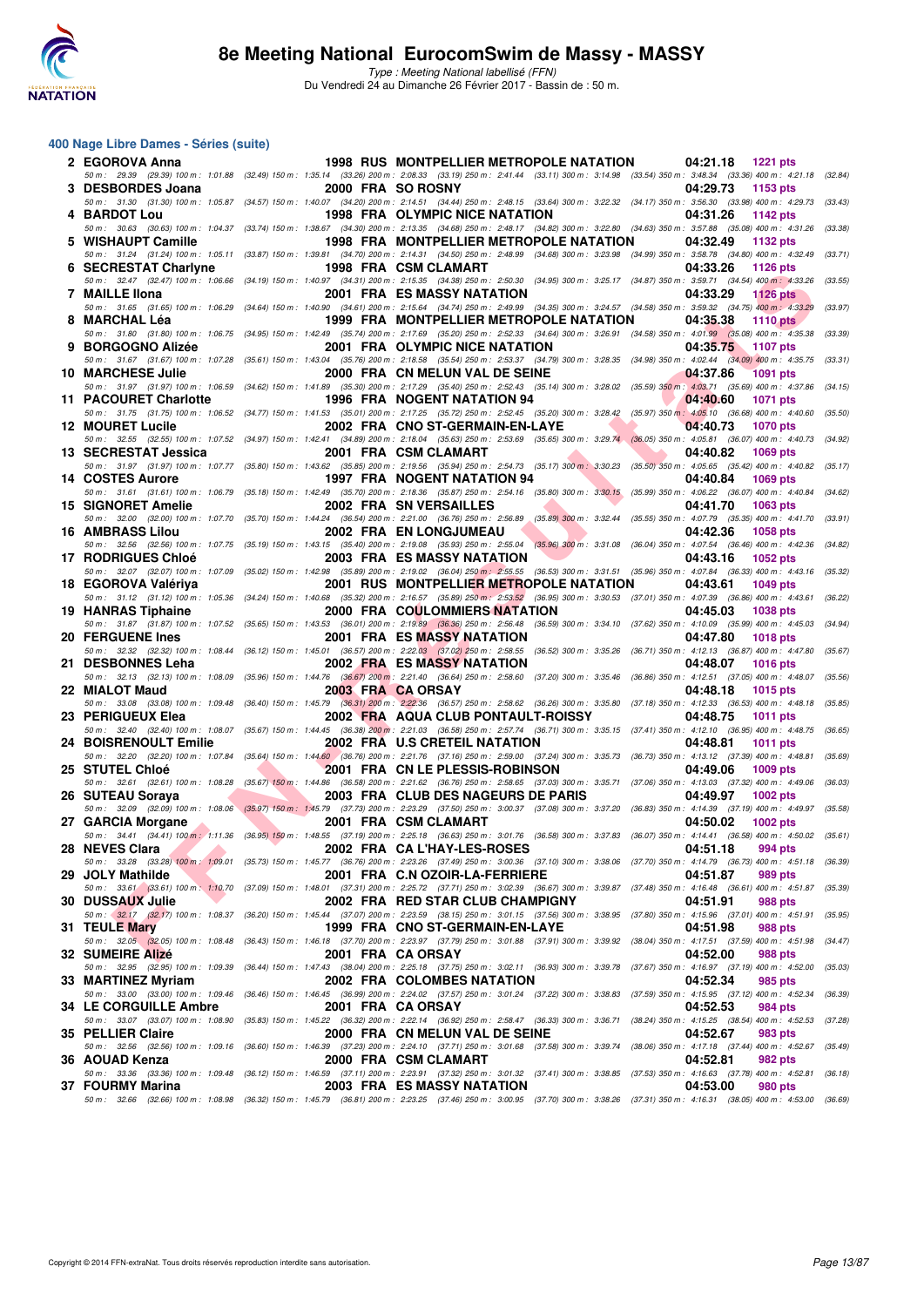

Type : Meeting National labellisé (FFN) Du Vendredi 24 au Dimanche 26 Février 2017 - Bassin de : 50 m.

#### **400 Nage Libre Dames - Séries (suite)**

| 38 THOMAS Orlane                                                                                                                                                                                                                                                       |                   | 2003 FRA CSM CLAMART                                                                                                                            | 04:53.10                                                  | 980 pts         |                    |
|------------------------------------------------------------------------------------------------------------------------------------------------------------------------------------------------------------------------------------------------------------------------|-------------------|-------------------------------------------------------------------------------------------------------------------------------------------------|-----------------------------------------------------------|-----------------|--------------------|
| 50 m: 32.25 (32.25) 100 m: 1:08.60 (36.35) 150 m: 1:45.60 (37.00) 200 m: 2:23.25 (37.65) 250 m: 3:00.79 (37.54) 300 m: 3:38.72 (37.93) 350 m: 4:16.07 (37.35) 400 m: 4:53.10                                                                                           |                   |                                                                                                                                                 |                                                           |                 | (37.03)            |
| <b>39 BACKHAUS Marie</b>                                                                                                                                                                                                                                               |                   | 2001 FRA CNO ST-GERMAIN-EN-LAYE                                                                                                                 | 04:53.20                                                  | 979 pts         |                    |
| 50 m : 32.56 (32.56) 100 m : 1:09.30 (36.74) 150 m : 1:47.04 (37.74) 200 m : 2:24.82 (37.78) 250 m : 3:02.67 (37.85) 300 m : 3:39.98                                                                                                                                   |                   |                                                                                                                                                 | $(37.31)$ 350 m : 4:17.08 $(37.10)$ 400 m : 4:53.20       |                 | (36.12)            |
| 40 EUGENE Delphine                                                                                                                                                                                                                                                     |                   | <b>2001 FRA SN MONTGERON</b>                                                                                                                    | 04:53.40                                                  | 978 pts         |                    |
| 50 m: 34.11 (34.11) 100 m: 1:10.80                                                                                                                                                                                                                                     |                   | (36.69) 150 m: 1:48.04 (37.24) 200 m: 2:25.47 (37.43) 250 m: 3:03.40 (37.93) 300 m: 3:41.00                                                     | $(37.60)$ 350 m : 4:18.12 $(37.12)$ 400 m : 4:53.40       |                 | (35.28)            |
| 41 HOUAL Solene                                                                                                                                                                                                                                                        |                   | 2002 FRA ES MASSY NATATION                                                                                                                      | 04:53.82                                                  | 975 pts         |                    |
| 50 m : 32.26 (32.26) 100 m : 1:08.53 (36.27) 150 m : 1:46.35 (37.82) 200 m : 2:24.57 (38.22) 250 m : 3:02.63 (38.06) 300 m : 3:40.41                                                                                                                                   |                   |                                                                                                                                                 | (37.78) 350 m : 4:17.73 (37.32) 400 m : 4:53.82 (36.09)   |                 |                    |
| 42 FOURMY Maëlys                                                                                                                                                                                                                                                       |                   | 2003 FRA ES MASSY NATATION                                                                                                                      | 04:54.11                                                  | 973 pts         |                    |
| 50 m: 33.96 (33.96) 100 m: 1:10.95                                                                                                                                                                                                                                     |                   | (36.99) 150 m : 1:48.79 (37.84) 200 m : 2:26.26 (37.47) 250 m : 3:03.99 (37.73) 300 m : 3:40.73                                                 | (36.74) 350 m : 4:17.81 (37.08) 400 m : 4:54.11           |                 | (36.30)            |
| 43 BOUCENNA Sarah<br>50 m: 32.72 (32.72) 100 m: 1:08.60                                                                                                                                                                                                                |                   | 1999 FRA CN MAISONS-ALFORT<br>(35.88) 150 m: 1:45.57 (36.97) 200 m: 2:23.17 (37.60) 250 m: 3:00.94 (37.77) 300 m: 3:39.19                       | 04:54.27<br>(38.25) 350 m: 4:17.06 (37.87) 400 m: 4:54.27 | 971 pts         | (37.21)            |
| 44 GHRIBI Célia                                                                                                                                                                                                                                                        | 2000 FRA ES VITRY |                                                                                                                                                 | 04:54.58                                                  | 969 pts         |                    |
| 50 m: 32.38 (32.38) 100 m: 1:08.43 (36.05) 150 m: 1:46.01 (37.58) 200 m: 2:23.95 (37.94) 250 m: 3:02.58 (38.63) 300 m: 3:41.08 (38.50) 350 m: 4:18.85 (37.77) 400 m: 4:54.58                                                                                           |                   |                                                                                                                                                 |                                                           |                 | (35.73)            |
| 45 SCHEIRLINCK Marie-Lou                                                                                                                                                                                                                                               |                   | <b>2002 FRA THOUROTTE NATATION</b>                                                                                                              | 04:55.06                                                  | 966 pts         |                    |
| 50 m: 33.26 (33.26) 100 m: 1:10.26                                                                                                                                                                                                                                     |                   | (37.00) 150 m : 1:48.07 (37.81) 200 m : 2:26.53 (38.46) 250 m : 3:04.25 (37.72) 300 m : 3:41.78 (37.53) 350 m : 4:19.19 (37.41) 400 m : 4:55.06 |                                                           |                 | (35.87)            |
| 46 MARZOUK Maëva                                                                                                                                                                                                                                                       |                   | 2000 FRA CN MELUN VAL DE SEINE                                                                                                                  | 04:55.24                                                  | 965 pts         |                    |
| 50 m : 32.59 (32.59) 100 m : 1:08.60 (36.01) 150 m : 1:45.69 (37.09) 200 m : 2:22.95 (37.26) 250 m : 3:01.42 (38.47) 300 m : 3:39.98 (38.56) 350 m : 4:18.59 (38.61) 400 m : 4:55.24                                                                                   |                   |                                                                                                                                                 |                                                           |                 | (36.65)            |
| 47 HACHEZ Clementine                                                                                                                                                                                                                                                   |                   | 2001 FRA CSN GUYANCOURT                                                                                                                         | 04:55.61                                                  | <b>962 pts</b>  |                    |
| 50 m: 32.81 (32.81) 100 m: 1:08.72 (35.91) 150 m: 1:46.12 (37.40) 200 m: 2:23.60 (37.48) 250 m: 3:02.28 (38.68) 300 m: 3:40.40 (38.12) 350 m: 4:18.72 (38.32) 400 m: 4:55.61                                                                                           |                   |                                                                                                                                                 |                                                           |                 | (36.89)            |
| 48 ANNE Emilie                                                                                                                                                                                                                                                         |                   | 1999 FRA CSM CLAMART                                                                                                                            | 04:58.45                                                  | 942 pts         |                    |
| 50 m: 35.82 (35.82) 100 m: 1:13.69 (37.87) 150 m: 1:51.24 (37.55) 200 m: 2:29.13 (37.89) 250 m: 3:06.55 (37.42) 300 m: 3:44.44 (37.89) 350 m: 4:21.56 (37.12) 400 m: 4:58.45                                                                                           |                   |                                                                                                                                                 |                                                           |                 | (36.89)            |
| 49 CRISTINI Marie                                                                                                                                                                                                                                                      |                   | 2002 FRA OLYMPIQUE LA GARENNE-COLOMBES                                                                                                          | 04:58.79                                                  | 940 pts         |                    |
| 50 m : 32.91 (32.91) 100 m : 1:09.74 (36.83) 150 m : 1:48.02 (38.28) 200 m : 2:26.18 (38.16) 250 m : 3:04.50 (38.32) 300 m : 3:43.13 (38.63) 350 m : 4:21.59 (38.46) 400 m : 4:58.79                                                                                   |                   |                                                                                                                                                 |                                                           |                 | (37.20)            |
| 50 CHAPUT Perrine                                                                                                                                                                                                                                                      |                   | <b>2001 FRA COULOMMIERS NATATION</b>                                                                                                            | 04:58.85                                                  | 939 pts         |                    |
| 50 m: 34.34 (34.34) 100 m: 1:11.12 (36.78) 150 m: 1:48.86 (37.74) 200 m: 2:27.03 (38.17) 250 m: 3:05.19 (38.16) 300 m: 3:43.34 (38.15) 350 m: 4:21.34 (38.00) 400 m: 4:58.85                                                                                           |                   |                                                                                                                                                 |                                                           |                 | (37.51)            |
| 51 COLOMBO Lou                                                                                                                                                                                                                                                         |                   | 2000 FRA CLUB DES NAGEURS DE PARIS                                                                                                              | 04:59.31                                                  | 936 pts         |                    |
| 50 m: 34.15 (34.15) 100 m: 1:11.27 (37.12) 150 m: 1:49.46 (38.19) 200 m: 2:27.71 (38.25) 250 m: 3:05.75 (38.04) 300 m: 3:44.20 (38.45) 350 m: 4:22.51 (38.31) 400 m: 4:59.31                                                                                           |                   |                                                                                                                                                 |                                                           |                 | (36.80)            |
| 52 BENLEKBIR Kahéna                                                                                                                                                                                                                                                    |                   | 2002 FRA AS BONDY                                                                                                                               | 04:59.34                                                  | 936 pts         |                    |
| 50 m : 33.42 (33.42) 100 m : 1:10.48 (37.06) 150 m : 1:48.24 (37.76) 200 m : 2:26.46 (38.22) 250 m : 3:04.82 (38.36) 300 m : 3:43.58 (38.76) 350 m : 4:22.14 (38.56) 400 m : 4:59.34                                                                                   |                   |                                                                                                                                                 |                                                           |                 | (37.20)            |
| 53 LEBLOND Lucie                                                                                                                                                                                                                                                       |                   | 2002 FRA CN FONTAINEBLEAU-AVON                                                                                                                  |                                                           | 936 pts         |                    |
|                                                                                                                                                                                                                                                                        |                   |                                                                                                                                                 | 04:59.37                                                  |                 |                    |
| 50 m : 33.68 (33.68) 100 m : 1:11.03 (37.35) 150 m : 1:48.93 (37.90) 200 m : 2:26.82 (37.89) 250 m : 3:04.86 (38.04) 300 m : 3:43.16 (38.30) 350 m : 4:22.04 (38.88) 400 m : 4:59.37                                                                                   |                   |                                                                                                                                                 |                                                           |                 | (37.33)            |
| 54 DUBOIS Sarah                                                                                                                                                                                                                                                        |                   | <b>1999 FRA EN LONGJUMEAU</b>                                                                                                                   | 04:59.75                                                  | 933 pts         |                    |
| 50 m : 32.43 (32.43) 100 m : 1:09.55 (37.12) 150 m : 1:47.47 (37.92) 200 m : 2:25.84 (38.37) 250 m : 3:04.58 (38.74) 300 m : 3:43.78 (39.20) 350 m : 4:22.68 (38.90) 400 m : 4:59.75 (37.07)                                                                           |                   |                                                                                                                                                 |                                                           |                 |                    |
| 55 OUARTI Ilyana                                                                                                                                                                                                                                                       |                   | 2003 FRA CERCLE DES NAGEURS DU BOURGET                                                                                                          | 05:03.27                                                  | <b>909 pts</b>  |                    |
| 50 m : 33.71 (33.71) 100 m : 1:10.46 (36.75) 150 m : 1:48.80 (38.34) 200 m : 2:27.78 (38.98) 250 m : 3:07.15 (39.37) 300 m : 3:46.92 (39.77) 350 m : 4:26.29 (39.37) 400 m : 5:03.27 (36.98)                                                                           |                   |                                                                                                                                                 |                                                           |                 |                    |
| --- BERNARD Margaux                                                                                                                                                                                                                                                    |                   | 1999 FRA MONTPELLIER METROPOLE NATATION                                                                                                         | <b>DNS</b> dec                                            |                 |                    |
|                                                                                                                                                                                                                                                                        |                   |                                                                                                                                                 |                                                           |                 |                    |
|                                                                                                                                                                                                                                                                        |                   |                                                                                                                                                 |                                                           |                 |                    |
| 00 Nage Libre Dames - Séries (Vendredi 24 Février 2017)                                                                                                                                                                                                                |                   |                                                                                                                                                 |                                                           |                 |                    |
| 1 VAN ROUWENDAAL Sharon                                                                                                                                                                                                                                                |                   | <b>1993 NED MONTPELLIER METROPOLE NATATION</b>                                                                                                  | 08:40.81                                                  | <b>1278 pts</b> |                    |
|                                                                                                                                                                                                                                                                        |                   |                                                                                                                                                 |                                                           |                 | (33.04)            |
| 50 m : 30.20 (30.20) 100 m : 1:02.71 (32.51) 150 m : 1:35.66 (32. <mark>95)</mark> 200 m : 2:08.71 (33.05) 250 m : 2:41.81 (33.10) 300 m : 3:14.74 (32.93) 350 m : 3:47.85 (33.11) 400 m : 4:20.89<br>450 m : 4:53.55 (32.66) 500 m : 5:26.44                          |                   |                                                                                                                                                 |                                                           |                 | (31.73)            |
| 2 EGOROVA Anna                                                                                                                                                                                                                                                         |                   | <b>1998 RUS MONTPELLIER METROPOLE NATATION</b>                                                                                                  | 08:46.15                                                  | <b>1257 pts</b> |                    |
|                                                                                                                                                                                                                                                                        |                   |                                                                                                                                                 |                                                           |                 | (33.09)<br>(32.49) |
| $50\,m:~~30.44~~(30.44)~100\,m:~~1.03.50~~(33.06)~150\,m:~~1.36.45~~(32.95)~200\,m:~~2.09.86~~(33.41)~250\,m:~~2.43.01~~(33.15)~300\,m:~~3.16.09~~(33.08)~350\,m:~~3.49.28~~(33.19)~400\,m:~~4.22.37~450\,m:~~4.55.43~~(33.08)~500\,m:~~5.24.54$<br>3 LESAFFRE Fantine |                   | 1994 FRA MONTPELLIER METROPOLE NATATION                                                                                                         | 08:53.14                                                  | <b>1228 pts</b> |                    |
|                                                                                                                                                                                                                                                                        |                   |                                                                                                                                                 |                                                           |                 | (33.69)            |
| 50 m :   30.30   {30.30) 100 m :  1.03.12    {32.82) <mark>150</mark> m :  1.36.56    {33.44) 200 m    2.09.69    {3.13) 250 m    2.43.07    {33.89) 300 m :  3.15.50    {33.43) 350 m :  3.50.38   (33.88) 400 m :   4.24.07<br>450 m :  4.                           |                   |                                                                                                                                                 |                                                           |                 | (33.47)            |
| 4 WISHAUPT Camille                                                                                                                                                                                                                                                     |                   | 1998 FRA MONTPELLIER METROPOLE NATATION                                                                                                         | 09:07.45                                                  | 1172 pts        |                    |
|                                                                                                                                                                                                                                                                        |                   |                                                                                                                                                 |                                                           |                 | (34.59)            |
| 50 m: 31.46 (31.46) 100 m: 1:05.60 (34.14) 150 m: 1:40.11 (34.51) 200 m: 2:14.79 (34.68) 250 m: 2:49.47 (34.68) 300 m: 3:24.14 (34.67) 350 m: 3:58.74 (34.60) 400 m: 4:33.33<br>450 m: 5:07.70 (34.37) 500 m: 5:41.97 (34.27) 550                                      |                   |                                                                                                                                                 |                                                           |                 | (33.59)            |
| 5 MARCHAL Léa                                                                                                                                                                                                                                                          |                   | 1999 FRA MONTPELLIER METROPOLE NATATION                                                                                                         | 09:10.13                                                  | 1162 pts        |                    |
|                                                                                                                                                                                                                                                                        |                   |                                                                                                                                                 |                                                           |                 | (35.00)<br>(33.50) |
| 6 COUSSON Clothilde                                                                                                                                                                                                                                                    |                   | 1998 FRA STADE FRANÇAIS O COURBEVOIE                                                                                                            | 09:15.11                                                  | 1142 pts        |                    |
| 50 m : 30.90 (30.90) 100 m : 1:04.69 (33.79) 150 m : 1:39.15 (34.46) 200 m : 2:13.89 (34.74) 250 m : 2:48.74 (34.85) 300 m : 3:23.80 (35.06) 350 m : 3:58.87 (35.07) 400 m : 4:34.22                                                                                   |                   |                                                                                                                                                 |                                                           |                 | (35.35)            |
| 450 m : 5:09.14 (34.92) 500 m : 5:44.51 (35.37) 550 m : 6:19.62 (35.11) 600 m : 6:55.00 (35.38) 650 m : 7:30.26 (35.26) 700 m : 8:05.78 (35.52) 750 m : 8:40.72 (34.94) 800 m : 9:15.11                                                                                |                   |                                                                                                                                                 |                                                           |                 | (34.39)            |
| 7 EGOROVA Valériya                                                                                                                                                                                                                                                     |                   | 2001 RUS MONTPELLIER METROPOLE NATATION                                                                                                         | 09:19.01                                                  | 1127 pts        |                    |
| 50 m: 31.57 (31.57) 100 m: 1:06.42 (34.85) 150 m: 1:41.52 (35.10) 200 m: 2:17.00 (35.48) 250 m: 2:52.37 (35.37) 300 m: 3:28.07 (35.70) 350 m: 4:03.73 (35.66) 400 m: 4:39.58<br>450 m: 5:14.73 (35.15) 500 m: 5:50.69 (35.96) 550                                      |                   |                                                                                                                                                 |                                                           |                 | (35.85)<br>(32.84) |
| 8 LANGLAIS Lila                                                                                                                                                                                                                                                        |                   | 2000 FRA ES MASSY NATATION                                                                                                                      | 09:21.81                                                  | 1117 pts        |                    |

# **[800 Nage Libre Dames - Séries](http://www.ffnatation.fr/webffn/resultats.php?idact=nat&go=epr&idcpt=42801&idepr=5)** (Vendredi 24 Février 2017)

|    | 1 VAN ROUWENDAAL Sharon                                                                                                                                                                 |                                                                                                                                                                                      |                                                                           |  |  |                                    |             | <b>1993 NED MONTPELLIER METROPOLE NATATION</b>                                                                                                                                                                                                                                                     |                                                                                                            | 08:40.81 | <b>1278 pts</b> |                    |
|----|-----------------------------------------------------------------------------------------------------------------------------------------------------------------------------------------|--------------------------------------------------------------------------------------------------------------------------------------------------------------------------------------|---------------------------------------------------------------------------|--|--|------------------------------------|-------------|----------------------------------------------------------------------------------------------------------------------------------------------------------------------------------------------------------------------------------------------------------------------------------------------------|------------------------------------------------------------------------------------------------------------|----------|-----------------|--------------------|
|    | 450 m : 4:53.55 (32.66) 500 m : 5:26.44 (32.89) 550 m : 5:59.14 (32.70) 600 m : 6:31.80 (32.66) 650 m : 7:04.03 (32.23) 700 m : 7:36.64 (32.61) 750 m : 8:09.08 (32.44) 800 m : 8:40.81 | 50 m: 30.20 (30.20) 100 m: 1:02.71 (32.51) 150 m: 1:35.66 (32.95) 200 m: 2:08.71 (33.05) 250 m: 2:41.81 (33.10) 300 m: 3:14.74 (32.93) 350 m: 3:47.85 (33.11) 400 m: 4:20.89         |                                                                           |  |  |                                    |             |                                                                                                                                                                                                                                                                                                    |                                                                                                            |          |                 | (33.04)<br>(31.73) |
|    | 2 EGOROVA Anna                                                                                                                                                                          |                                                                                                                                                                                      |                                                                           |  |  |                                    |             | <b>1998 RUS MONTPELLIER METROPOLE NATATION</b>                                                                                                                                                                                                                                                     |                                                                                                            | 08:46.15 | <b>1257 pts</b> |                    |
|    | 450 m : 4:55.43 (33.06) 500 m : 5:28.45                                                                                                                                                 | 50 m: 30.44 (30.44) 100 m: 1:03.50                                                                                                                                                   |                                                                           |  |  |                                    |             | (33.06) 150 m : 1:36.45 (32.95) 200 m : 2:09.86 (33.41) 250 m : 2:43.01 (33.15) 300 m : 3:16.09 (33.08) 350 m : 3:49.28 (33.19) 400 m : 4:22.37<br>(33.02) 550 m : 6:01.42 (32.97) 600 m : 6:34.30 (32.88) 650 m : 7:07.45 (33.15) 700 m : 7:40.54 (33.09) 750 m : 8:13.66 (33.12) 800 m : 8:46.15 |                                                                                                            |          |                 | (33.09)<br>(32.49) |
|    | <b>3 LESAFFRE Fantine</b>                                                                                                                                                               |                                                                                                                                                                                      |                                                                           |  |  |                                    |             | <b>1994 FRA MONTPELLIER METROPOLE NATATION</b>                                                                                                                                                                                                                                                     |                                                                                                            | 08:53.14 | <b>1228 pts</b> |                    |
|    | 450 m : 4:57.74 (33.67) 500 m : 5:31.17 (33.43) 550 m : 6:05.02 (33.85) 600 m : 6:38.77 (33.75) 650 m : 7:12.00 (33.23) 700 m : 7:45.89 (33.89) 750 m : 8:19.67 (33.78) 800 m : 8:53.14 | 50 m : 30.30 (30.30) 100 m : 1:03.12                                                                                                                                                 |                                                                           |  |  |                                    |             | (32.82) 150 m : 1:36.56 (33.44) 200 m : 2:09.69 (33.13) 250 m : 2:43.07 (33.38) 300 m : 3:16.50 (33.43) 350 m : 3:50.38 (33.88) 400 m : 4:24.07                                                                                                                                                    |                                                                                                            |          |                 | (33.69)<br>(33.47) |
|    | 4 WISHAUPT Camille                                                                                                                                                                      |                                                                                                                                                                                      |                                                                           |  |  |                                    |             | 1998 FRA MONTPELLIER METROPOLE NATATION                                                                                                                                                                                                                                                            |                                                                                                            | 09:07.45 | 1172 pts        |                    |
|    | 450 m : 5:07.70 (34.37) 500 m : 5:41.97 (34.27) 550 m : 6:16.19 (34.22) 600 m : 6:50.64 (34.45) 650 m : 7:24.89 (34.25) 700 m : 7:59.45 (34.56) 750 m : 8:33.86 (34.41) 800 m : 9:07.45 | 50 m: 31.46 (31.46) 100 m: 1:05.60 (34.14) 150 m: 1:40.11 (34.51) 200 m: 2:14.79 (34.68) 250 m: 2:49.47 (34.68) 300 m: 3:24.14 (34.67) 350 m: 3:58.74 (34.60) 400 m: 4:33.33         |                                                                           |  |  |                                    |             |                                                                                                                                                                                                                                                                                                    |                                                                                                            |          |                 | (34.59)<br>(33.59) |
| 5. | <b>MARCHAL Léa</b>                                                                                                                                                                      |                                                                                                                                                                                      |                                                                           |  |  |                                    |             | 1999 FRA MONTPELLIER METROPOLE NATATION                                                                                                                                                                                                                                                            |                                                                                                            | 09:10.13 | <b>1162 pts</b> |                    |
|    | $450 m : -$                                                                                                                                                                             | 50 m: 31.42 (31.42) 100 m: 1:05.69 (34.27) 150 m: 1:40.79 (35.10) 200 m: 2:15.74 (34.95) 250 m: 2:50.23 (34.49) 300 m: 3:24.82 (34.59) 350 m: 3:59.04 (34.22) 400 m: 4:34.04         | 500 m : 5:43.09 (1:09.05) 550 m : 6:17.96 (34.87) 600 m : 6:52.78 (34.82) |  |  |                                    | 650 m : --- | 700 m : 8:01.89 (1:09.11) 750 m : 8:36.63 (34.74) 800 m : 9:10.13                                                                                                                                                                                                                                  |                                                                                                            |          |                 | (35.00)<br>(33.50) |
|    | 6 COUSSON Clothilde                                                                                                                                                                     |                                                                                                                                                                                      |                                                                           |  |  |                                    |             | <b>1998 FRA STADE FRANCAIS O COURBEVOIE</b>                                                                                                                                                                                                                                                        |                                                                                                            | 09:15.11 | 1142 pts        |                    |
|    | 450 m : 5:09.14 (34.92) 500 m : 5:44.51                                                                                                                                                 | 50 m : 30.90 (30.90) 100 m : 1:04.69 (33.79) 150 m : 1:39.15 (34.46) 200 m : 2:13.89 (34.74) 250 m : 2:48.74 (34.85) 300 m : 3:23.80 (35.06) 350 m : 3:58.87 (35.07) 400 m : 4:34.22 |                                                                           |  |  |                                    |             | (35.37) 550 m : 6:19.62 (35.11) 600 m : 6:55.00 (35.38) 650 m : 7:30.26 (35.26) 700 m : 8:05.78 (35.52) 750 m : 8:40.72 (34.94) 800 m : 9:15.11                                                                                                                                                    |                                                                                                            |          |                 | (35.35)<br>(34.39) |
|    | 7 EGOROVA Valériva                                                                                                                                                                      |                                                                                                                                                                                      |                                                                           |  |  |                                    |             | 2001 RUS MONTPELLIER METROPOLE NATATION                                                                                                                                                                                                                                                            |                                                                                                            | 09:19.01 | <b>1127 pts</b> |                    |
|    | 450 m : 5:14.73 (35.15) 500 m : 5:50.69 (35.96) 550 m : 6:26.09 (35.40) 600 m : 7:01.68 (35.59) 650 m : 7:36.56 (34.88) 700 m : 8:11.81 (35.25) 750 m : 8:46.17 (34.36) 800 m : 9:19.01 | 50 m: 31.57 (31.57) 100 m: 1:06.42 (34.85) 150 m: 1:41.52 (35.10) 200 m: 2:17.00 (35.48) 250 m: 2:52.37 (35.37) 300 m: 3:28.07 (35.70) 350 m: 4:03.73 (35.66) 400 m: 4:39.58         |                                                                           |  |  |                                    |             |                                                                                                                                                                                                                                                                                                    |                                                                                                            |          |                 | (35.85)<br>(32.84) |
|    | 8 LANGLAIS Lila                                                                                                                                                                         |                                                                                                                                                                                      |                                                                           |  |  | 2000 FRA ES MASSY NATATION         |             |                                                                                                                                                                                                                                                                                                    |                                                                                                            | 09:21.81 | <b>1117 pts</b> |                    |
|    | 450 m : 5:13.14 (35.38) 500 m : 5:48.50                                                                                                                                                 | 50 m : 32.12 (32.12) 100 m : 1:06.63                                                                                                                                                 |                                                                           |  |  |                                    |             | (34.51) 150 m : 1:41.56 (34.93) 200 m : 2:16.61 (35.05) 250 m : 2:51.83 (35.22) 300 m : 3:27.03 (35.20) 350 m : 4:02.32 (35.29) 400 m : 4:37.76<br>$(35.36)$ 550 m $: 6.24.18$ $(35.68)$ 600 m $: 6.59.85$ $(35.67)$ 650 m $: 7.35.40$ $(35.55)$ 700 m $: 8.11.22$                                 | (35.82) 750 m : 8:46.73 (35.51) 800 m : 9:21.81                                                            |          |                 | (35.44)<br>(35.08) |
|    | <b>SECRESTAT Jessica</b>                                                                                                                                                                |                                                                                                                                                                                      |                                                                           |  |  | 2001 FRA CSM CLAMART               |             |                                                                                                                                                                                                                                                                                                    |                                                                                                            | 09:23.63 | <b>1110 pts</b> |                    |
|    | 450 m: 5:15.98 (35.62) 500 m: 5:51.37                                                                                                                                                   | 50 m: 32.71 (32.71) 100 m: 1:07.77                                                                                                                                                   |                                                                           |  |  |                                    |             | (35.06) 150 m : 1:43.22 (35.45) 200 m : 2:18.47 (35.25) 250 m : 2:53.71 (35.24) 300 m : 3:29.27<br>(35.39) 550 m : 6:26.67 (35.30) 600 m : 7:02.23 (35.56) 650 m : 7:38.04 (35.81) 700 m : 8:13.73                                                                                                 | (35.56) 350 m : 4:04.78 (35.51) 400 m : 4:40.36<br>(35.69) 750 m : 8:48.81 (35.08) 800 m : 9:23.63         |          |                 | (35.58)<br>(34.82) |
|    | 10 COUSSON Bertille                                                                                                                                                                     |                                                                                                                                                                                      |                                                                           |  |  | <b>2002 FRA THOUROTTE NATATION</b> |             |                                                                                                                                                                                                                                                                                                    |                                                                                                            | 09:24.84 | 1105 pts        |                    |
|    | 450 m : 5:15.24 (36.36) 500 m : 5:51.02                                                                                                                                                 | 50 m : 31.13 (31.13) 100 m : 1:05.14                                                                                                                                                 |                                                                           |  |  |                                    |             | (34.01) 150 m: 1:40.03 (34.89) 200 m: 2:15.15 (35.12) 250 m: 2:50.96 (35.81) 300 m: 3:26.41<br>(35.78) 550 m : 6:27.31 (36.29) 600 m : 7:03.44 (36.13) 650 m : 7:39.75 (36.31) 700 m : 8:15.41                                                                                                     | $(35.45)$ 350 m : 4:02.62 $(36.21)$ 400 m : 4:38.88<br>(35.66) 750 m : 8:51.24 (35.83) 800 m : 9:24.84     |          |                 | (36.26)<br>(33.60) |
|    | <b>11 MACE Charline</b>                                                                                                                                                                 |                                                                                                                                                                                      |                                                                           |  |  | <b>1999 FRA C PAUL-BERT RENNES</b> |             |                                                                                                                                                                                                                                                                                                    |                                                                                                            | 09:27.78 | <b>1094 pts</b> |                    |
|    | 450 m : 5:17.17 (35.90) 500 m : 5:53.39                                                                                                                                                 | 50 m: 31.93 (31.93) 100 m: 1.07.07                                                                                                                                                   |                                                                           |  |  |                                    |             | (35.14) 150 m : 1:42.76 (35.69) 200 m : 2:18.35 (35.59) 250 m : 2:53.62 (35.27) 300 m : 3:29.27<br>(36.22) 550 m: 6:29.04 (35.65) 600 m: 7:05.64 (36.60) 650 m: 7:41.64 (36.00) 700 m: 8:17.56                                                                                                     | $(35.65)$ 350 m : 4:04.98 $(35.71)$ 400 m : 4:41.27<br>$(35.92)$ 750 m : 8:53.11 $(35.55)$ 800 m : 9:27.78 |          |                 | (36.29)<br>(34.67) |
|    | <b>12 COUSSON Adelie</b>                                                                                                                                                                |                                                                                                                                                                                      |                                                                           |  |  | <b>2000 FRA THOUROTTE NATATION</b> |             |                                                                                                                                                                                                                                                                                                    |                                                                                                            | 09:28.32 | 1092 pts        |                    |
|    | 450 m: 5:16.44 (36.03) 500 m: 5:52.41 (35.97) 550 m: 6:28.78 (36.37) 600 m: 7:05.16 (36.38) 650 m: 7:41.69 (36.53) 700 m: 8:18.11 (36.42) 750 m: 8:53.63 (35.52) 800 m: 9:28.32         | 50 m: 31.65 (31.65) 100 m: 1:06.09 (34.44) 150 m: 1:40.93 (34.84) 200 m: 2:16.25 (35.32) 250 m: 2:51.95 (35.70) 300 m: 3:27.88 (35.93) 350 m: 4:03.89 (36.01) 400 m: 4:40.41         |                                                                           |  |  |                                    |             |                                                                                                                                                                                                                                                                                                    |                                                                                                            |          |                 | (36.52)<br>(34.69) |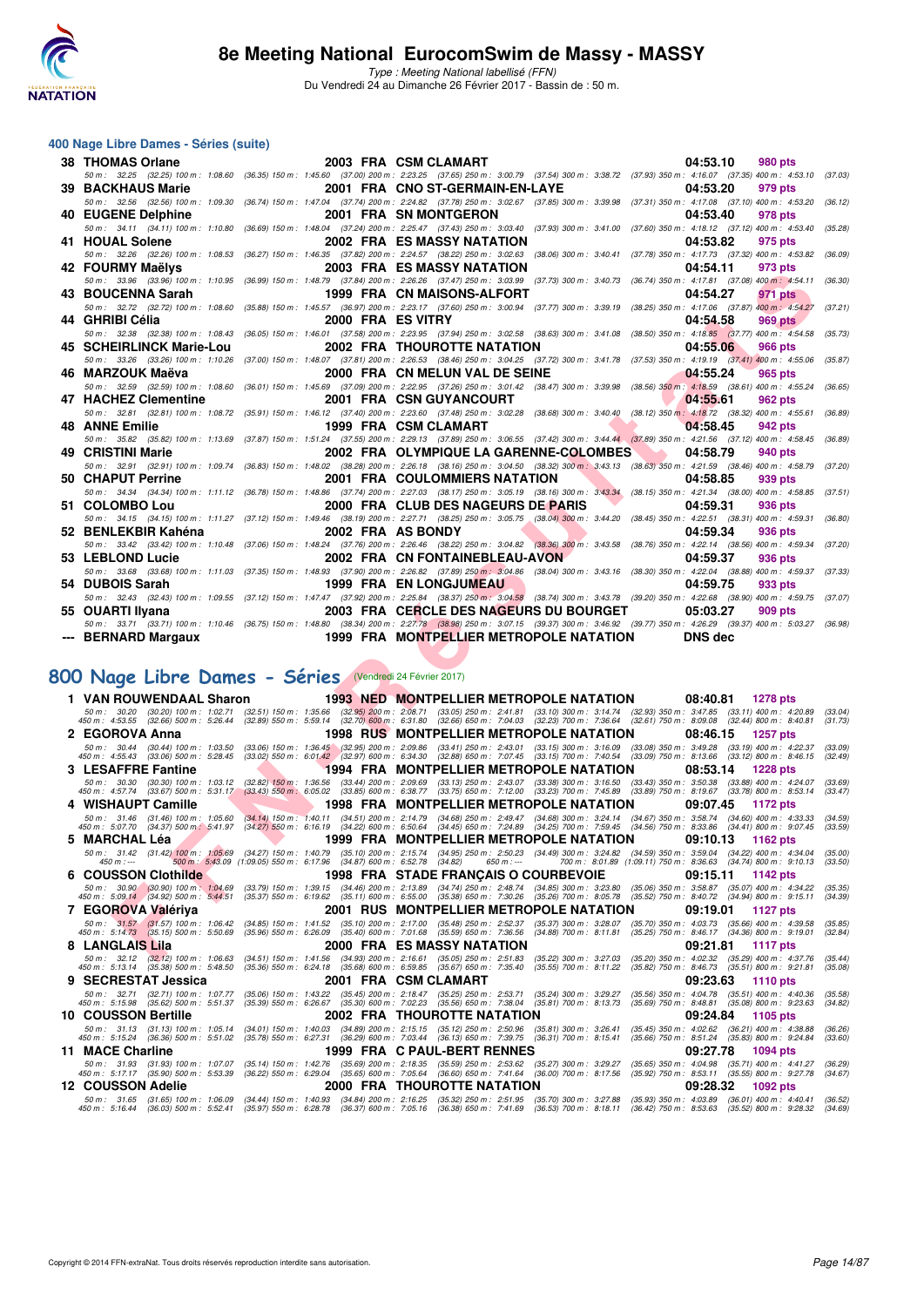

#### **800 Nage Libre Dames - Séries (suite)**

| <b>13 MOURET Lucile</b>                                                         |                                                                                                                                                                                                                                                                                        | 2002 FRA CNO ST-GERMAIN-EN-LAYE                                                                                                                                                                                                                             | 09:31.21<br>1081 pts                                                                                                                                                                                        |                          |
|---------------------------------------------------------------------------------|----------------------------------------------------------------------------------------------------------------------------------------------------------------------------------------------------------------------------------------------------------------------------------------|-------------------------------------------------------------------------------------------------------------------------------------------------------------------------------------------------------------------------------------------------------------|-------------------------------------------------------------------------------------------------------------------------------------------------------------------------------------------------------------|--------------------------|
| 450 m : 5:21.64 (36.27) 500 m : 5:57.87                                         |                                                                                                                                                                                                                                                                                        | 50 m · 33.29 (33.29) 100 m · 1:08.51 (35.22) 150 m · 1:44.78 (36.27) 200 m · 2:21.07 (36.29) 250 m · 2:57.10 (36.03) 300 m · 3:33.30<br>(36.23) 550 m : 6:33.93 (36.06) 600 m : 7:09.50 (35.57) 650 m : 7:45.64 (36.14) 700 m : 8:21.40                     | (36.20) 350 m : 4:09.27 (35.97) 400 m : 4:45.37<br>(35.76) 750 m : 8:57.00 (35.60) 800 m : 9:31.21                                                                                                          | (36.10)<br>(34.21)       |
| 14 AMBRASS Lilou                                                                |                                                                                                                                                                                                                                                                                        | <b>2002 FRA EN LONGJUMEAU</b>                                                                                                                                                                                                                               | 09:37.26<br>1058 pts                                                                                                                                                                                        |                          |
| 50 m: 33.10 (33.10) 100 m: 1:08.30                                              | (35.20) 150 m: 1:44.35 (36.05) 200 m: 2:20.45 (36.10) 250 m: 2:56.76                                                                                                                                                                                                                   |                                                                                                                                                                                                                                                             | (36.42) 350 m: 4:10.33 (37.15) 400 m: 4:47.25<br>$(36.31)$ 300 m : 3:33.18                                                                                                                                  | (36.92)                  |
| 450 m : 5:25.06 (37.81) 500 m : 6:01.14<br>15 GARCIA Morgane                    | $(36.08)$ 550 m : 6:37.90 $(36.76)$ 600 m : 7:14.72 $(36.82)$ 650 m : 7:50.91                                                                                                                                                                                                          | 2001 FRA CSM CLAMART                                                                                                                                                                                                                                        | (36.36) 750 m : 9:03.33 (36.06) 800 m : 9:37.26<br>$(36.19)$ 700 m : 8:27.27<br>09:38.04                                                                                                                    | (33.93)                  |
|                                                                                 | 50 m: 34.08 (34.08) 100 m: 1:10.17 (36.09) 150 m: 1:46.65 (36.48) 200 m: 2:22.71 (36.06) 250 m: 2:59.33                                                                                                                                                                                |                                                                                                                                                                                                                                                             | <b>1056 pts</b><br>(36.56) 350 m: 4:12.27 (36.38) 400 m: 4:48.75<br>$(36.62)$ 300 m : 3:35.89                                                                                                               | (36.48)                  |
| 450 m : 5:25.05 (36.30) 500 m : 6:00.70                                         | (35.65) 550 m: 6:37.08 (36.38) 600 m: 7:13.32 (36.24) 650 m: 7:49.88                                                                                                                                                                                                                   |                                                                                                                                                                                                                                                             | (36.37) 750 m : 9:02.64 (36.39) 800 m : 9:38.04<br>$(36.56)$ 700 m : 8:26.25                                                                                                                                | (35.40)                  |
| <b>16 DESBONNES Leha</b>                                                        |                                                                                                                                                                                                                                                                                        | 2002 FRA ES MASSY NATATION                                                                                                                                                                                                                                  | 09:38.78<br>1053 pts                                                                                                                                                                                        |                          |
| 50 m: 31.95 (31.95) 100 m: 1:07.42<br>450 m : 5:22.53 (36.38) 500 m : 5:59.58   | $\begin{array}{cccc} (35.47) \ 150 \ m \colon \quad 1.43.58 & (36.16) \ 200 \ m \colon \quad 2.19.86 & (36.28) \ 250 \ m \colon \quad 2.55.82 \\ (37.05) \ 550 \ m \colon \quad 6.36.59 & (37.01) \ 600 \ m \colon \quad 7.13.45 & (36.86) \ 650 \ m \colon \quad 7.50.07 \end{array}$ |                                                                                                                                                                                                                                                             | (36.76) 350 m : 4:09.00 (36.42) 400 m : 4:46.15<br>$(35.96)$ 300 m : 3:32.58<br>(36.97) 750 m : 9:03.21 (36.17) 800 m : 9:38.78<br>$(36.62)$ 700 m : 8:27.04                                                | (37.15)<br>(35.57)       |
| 17 CASTEL Margaux                                                               |                                                                                                                                                                                                                                                                                        | 2000 FRA S.M MONTROUGE                                                                                                                                                                                                                                      | 09:39.67<br><b>1050 pts</b>                                                                                                                                                                                 |                          |
| 50 m : 32.11 (32.11) 100 m : 1:07.29<br>450 m : 5:22.92 (37.02) 500 m : 5:59.22 | (35.18) 150 m: 1:43.32 (36.03) 200 m: 2:19.46 (36.14) 250 m: 2:56.30<br>(36.30) 550 m: 6:37.06 (37.84) 600 m: 7:14.09 (37.03) 650 m: 7:51.30                                                                                                                                           |                                                                                                                                                                                                                                                             | (36.44) 350 m : 4:08.88 (36.14) 400 m : 4:45.90<br>(36.84) 300 m : 3:32.74<br>$(37.21)$ 700 m : 8:27.56<br>(36.26) 750 m : 9:04.71 (37.15) 800 m : 9:39.67                                                  | (37.02)<br>(34.96)       |
| 18 BERNARD Béatrice                                                             |                                                                                                                                                                                                                                                                                        | <b>1998 FRA C PAUL-BERT RENNES</b>                                                                                                                                                                                                                          | 09:42.40<br><b>1040 pts</b>                                                                                                                                                                                 |                          |
| 50 m: 33.24 (33.24) 100 m: 1:09.28                                              | (36.04) 150 m : 1:45.84 (36.56) 200 m : 2:22.11 (36.27) 250 m : 2:58.81                                                                                                                                                                                                                |                                                                                                                                                                                                                                                             | $(36.70)$ 300 m : 3:35.64<br>(36.83) 350 m : 4:12.70 (37.06) 400 m : 4:49.60                                                                                                                                | (36.90)                  |
| 450 m: 5:26.53 (36.93) 500 m: 6:03.32<br>19 PERIGUEUX Elea                      | (36.79) 550 m : 6:40.23 (36.91) 600 m : 7:16.94 (36.71) 650 m : 7:53.47                                                                                                                                                                                                                | 2002 FRA AQUA CLUB PONTAULT-ROISSY                                                                                                                                                                                                                          | $(36.53)$ 700 m : 8:30.41<br>(36.94) 750 m : 9:06.85 (36.44) 800 m : 9:42.40<br>09:44.08<br>1033 pts                                                                                                        | (35.55)                  |
| 50 m: 32.10 (32.10) 100 m: 1:07.52                                              | (35.42) 150 m: 1:43.45 (35.93) 200 m: 2:20.12 (36.67) 250 m: 2:56.55                                                                                                                                                                                                                   |                                                                                                                                                                                                                                                             | (36.43) 300 m : 3:33.43<br>(36.88) 350 m : 4:10.27 (36.84) 400 m : 4:47.53                                                                                                                                  | (37.26)                  |
| 450 m: 5:24.95 (37.42) 500 m: 6:02.59                                           | (37.64) 550 m: 6:39.09 (36.50) 600 m: 7:16.62 (37.53) 650 m: 7:54.29                                                                                                                                                                                                                   |                                                                                                                                                                                                                                                             | (37.67) 700 m : 8:31.79<br>$(37.50)$ 750 m : 9:08.74<br>$(36.95)$ 800 m : 9:44.08                                                                                                                           | (35.34)                  |
| <b>20 FERGUENE Ines</b><br>50 m: 32.60 (32.60) 100 m: 1:08.39                   | (35.79) 150 m: 1:44.66 (36.27) 200 m: 2:21.30 (36.64) 250 m: 2:57.96                                                                                                                                                                                                                   | 2001 FRA ES MASSY NATATION                                                                                                                                                                                                                                  | 09:45.42<br><b>1028 pts</b><br>(36.80) 350 m: 4:12.06 (37.30) 400 m: 4:49.21<br>$(36.66)$ 300 m : 3:34.76                                                                                                   | (37.15)                  |
| 450 m: 5:26.56 (37.35) 500 m: 6:03.59                                           | (37.77) 600 m : 7:18.59<br>$(37.03)$ 550 m : 6:41.36                                                                                                                                                                                                                                   | (37.23) 650 m : 7:56.24                                                                                                                                                                                                                                     | $(37.65)$ 700 m : 8:33.67<br>$(37.43)$ 750 m : $9:10.70$ $(37.03)$ 800 m : $9:45.42$                                                                                                                        | (34.72)                  |
| 21 DESMAIZIERES Alix                                                            |                                                                                                                                                                                                                                                                                        | 2000 FRA CLUB DES NAGEURS DE PARIS                                                                                                                                                                                                                          | 09:46.16<br><b>1026 pts</b>                                                                                                                                                                                 |                          |
| 50 m: 32.69 (32.69) 100 m: 1:08.59<br>450 m : 5:26.82 (36.98) 500 m : 6:04.49   | (35.90) 150 m: 1:45.00 (36.41) 200 m: 2:22.03 (37.03) 250 m: 2:58.76<br>(37.67) 550 m: 6:41.89 (37.40) 600 m: 7:19.51 (37.62) 650 m: 7:57.36                                                                                                                                           |                                                                                                                                                                                                                                                             | $(36.73)$ 300 m; 3:35.62<br>(36.86) 350 m: 4:12.76 (37.14) 400 m: 4:49.84<br>$(37.85)$ 700 m : 8:34.73<br>(37.37) 750 m : 9:11.79 (37.06) 800 m : 9:46.16                                                   | (37.08)<br>(34.37)       |
| 22 SIGNORET Amelie                                                              |                                                                                                                                                                                                                                                                                        | <b>2002 FRA SN VERSAILLES</b>                                                                                                                                                                                                                               | 09:48.32<br>1018 pts                                                                                                                                                                                        |                          |
| 50 m: 32.94 (32.94) 100 m: 1:08.75<br>450 m : 5:27.32 (37.31) 500 m : 6:04.98   | (35.81) 150 m: 1:44.97 (36.22) 200 m: 2:21.50 (36.53) 250 m: 2:57.91<br>(37.66) 550 m : 6:42.57 (37.59) 600 m : 7:20.56 (37.99) 650 m : 7:57.86                                                                                                                                        |                                                                                                                                                                                                                                                             | (37.07) 350 m : 4:12.14 (37.16) 400 m : 4:50.01<br>$(36.41)$ 300 m : 3:34.98<br>(37.71) 750 m : 9:12.57 (37.00) 800 m : 9:48.32<br>$(37.30)$ 700 m : 8:35.57                                                | (37.87)<br>(35.75)       |
| 23 HACHEZ Clementine                                                            |                                                                                                                                                                                                                                                                                        | 2001 FRA CSN GUYANCOURT                                                                                                                                                                                                                                     | 09:50.33<br><b>1011 pts</b>                                                                                                                                                                                 |                          |
| 450 m : 5:30.34 (37.26) 500 m : 6:07.82                                         |                                                                                                                                                                                                                                                                                        | 50 m: 33.52 (33.52) 100 m: 1:10.12 (36.60) 150 m: 1:47.27 (37.15) 200 m: 2:24.57 (37.30) 250 m: 3:01.88 (37.31) 300 m: 3:39.07<br>(37.48) 550 m : 6:44.94 (37.12) 600 m : 7:22.33 (37.39) 650 m : 7:59.82 (37.49) 700 m : 8:36.93                           | (37.19) 350 m: 4:16.21 (37.14) 400 m: 4:53.08<br>$(37.11)$ 750 m : $9:13.99$ $(37.06)$ 800 m : $9:50.33$                                                                                                    | (36.87)<br>(36.34)       |
| 24 GOMES Célia                                                                  |                                                                                                                                                                                                                                                                                        | 2003 FRA CN MELUN VAL DE SEINE                                                                                                                                                                                                                              | 09:50.78<br><b>1009 pts</b>                                                                                                                                                                                 |                          |
| 50 m: 34.00 (34.00) 100 m: 1:10.30                                              |                                                                                                                                                                                                                                                                                        | (36.30) 150 m : 1:47.06 (36.76) 200 m : 2:24.63 (37.57) 250 m : 3:02.22 (37.59) 300 m : 3:40.18                                                                                                                                                             | (37.96) 350 m: 4:17.57 (37.39) 400 m: 4:55.43                                                                                                                                                               | (37.86)                  |
| 450 m : 5:33.13 (37.70) 500 m : 6:10.95<br>25 VEROT Marine                      | $(37.82)$ 550 m : 6:48.41 $(37.46)$ 600 m : 7:25.89 $(37.48)$ 650 m : 8:02.75                                                                                                                                                                                                          | 1997 FRA CN VIRY-CHATILLON                                                                                                                                                                                                                                  | (36.83) 750 m : 9:15.87 (36.29) 800 m : 9:50.78<br>$(36.86)$ 700 m : $8:39.58$<br>09:52.15<br><b>1004 pts</b>                                                                                               | (34.91)                  |
|                                                                                 | 50 m: 31.79 (31.79) 100 m: 1:06.91 (35.12) 150 m: 1:43.24 (36.33) 200 m: 2:20.02 (36.78) 250 m: 2:57.02                                                                                                                                                                                |                                                                                                                                                                                                                                                             | $(37.00)300 \text{ m}: 4:49.12 (1:52.10) 350 \text{ m}: 4:11.40$                                                                                                                                            | (1.52.65)                |
| 500 m: 7:20.43 (1:16.38)<br>$450 m: -$                                          | $550 m: -$                                                                                                                                                                                                                                                                             | 600 m: 8:37.05 (1:16.62)<br>$650 m : -$                                                                                                                                                                                                                     | $700 m: -$<br>$750 m: -$                                                                                                                                                                                    | 800 m: 9:52.15 (1:15.10) |
| 26 HOUAL Solene<br>50 m : 32.38<br>(32.38) 100 m : 1:08.40                      |                                                                                                                                                                                                                                                                                        | <b>2002 FRA ES MASSY NATATION</b>                                                                                                                                                                                                                           | 09:54.15<br>997 pts<br>$(37.89)$ 400 m : 4:53.15                                                                                                                                                            | (37.38)                  |
| 450 m : 5:30.82 (37.67) 500 m : 6:08.95                                         |                                                                                                                                                                                                                                                                                        | (36.02) 150 m : 1:45.56 (37.16) 200 m : 2:22. <mark>96 (37.40</mark> ) 250 m : 3:00.34 (37.38) 300 m : 3:37.88 (37.54) 350 m : 4:15.77<br>(38.13) 550 m : 6:46.88 (37.93) 600 m : 7:24. <mark>81 (37.93) 650 m : 8:02.77 (37.96) 700 m : 8:41.02 (38</mark> | (38.25) 750 m : 9:18.06 (37.04) 800 m : 9:54.15                                                                                                                                                             | (36.09)                  |
| 27 PELLIER Claire                                                               |                                                                                                                                                                                                                                                                                        | 2000 FRA CN MELUN VAL DE SEINE                                                                                                                                                                                                                              | 09:55.23<br>993 pts                                                                                                                                                                                         |                          |
| 50 m : 34.39 (34.39) 100 m : 1:10.66<br>450 m : 5:33.35 (37.46) 500 m : 6:11.22 | (36.27) 150 m : 1:48.40 (37.74) 200 m : 2:25.96 (37.56) 250 m : 3:03.05                                                                                                                                                                                                                | (37.87) 550 m : 6:49.15 (37.93) 600 m : 7:26.63 (37.48) 650 m : 8:04.60 (37.97) 700 m : 8:42.38                                                                                                                                                             | (37.09) 300 m : 3:40.55<br>(37.50) 350 m: 4:18.01 (37.46) 400 m: 4:55.89<br>(37.78) 750 m : 9:19.71 (37.33) 800 m : 9:55.23                                                                                 | (37.88)<br>(35.52)       |
| 28 AOUAD Kenza                                                                  |                                                                                                                                                                                                                                                                                        | 2000 FRA CSM CLAMART                                                                                                                                                                                                                                        | 09:59.68<br>977 pts                                                                                                                                                                                         |                          |
| 50 m: 34.84 (34.84) 100 m: 1:12.09<br>450 m : 5:36.01 (37.60) 500 m : 6:13.92   | (37.25) 150 m : 1:49.70                                                                                                                                                                                                                                                                | (37.61) 200 m : 2:27.50 (37.80) 250 m : 3:05.01 (37.51) 300 m : 3:42.72<br>$(37.91)$ 550 m : 6:51.76 $(37.84)$ 600 m : 7:29.50 $(37.74)$ 650 m : 8:07.22 $(37.72)$ 700 m : 8:45.26                                                                          | (37.71) 350 m : 4:20.30 (37.58) 400 m : 4:58.41<br>(38.04) 750 m : 9:23.12 (37.86) 800 m : 9:59.68                                                                                                          | (38.11)<br>(36.56)       |
| 29 DUSSAUX Julie                                                                |                                                                                                                                                                                                                                                                                        | 2002 FRA RED STAR CLUB CHAMPIGNY                                                                                                                                                                                                                            | 10:00.66<br>973 pts                                                                                                                                                                                         |                          |
| 50 m: 33.64 (33.64) 100 m: 1:11.19<br>450 m : 5:38.61 (38.45) 500 m : 6:16.64   | $(38.03)$ 550 m : 6:54.97 $(38.33)$ 600 m : 7:33.05 $(38.08)$ 650 m : 8:10.76                                                                                                                                                                                                          | (37.55) 150 m : 1:49.28 (38.09) 200 m : 2:27.67 (38.39) 250 m : 3:05.88 (38.21) 300 m : 3:44.14                                                                                                                                                             | (38.26) 350 m : 4:22.29 (38.15) 400 m : 5:00.16<br>(36.96) 750 m : 9:25.01<br>(37.71) 700 m : 8:47.72<br>(37.29) 800 m : 10:00.66                                                                           | (37.87)<br>(35.65)       |
| 30 ABDELHAFIDH Emma                                                             |                                                                                                                                                                                                                                                                                        | 1999 FRA ANTONY NATATION                                                                                                                                                                                                                                    | 10:01.89<br>969 pts                                                                                                                                                                                         |                          |
| 50 m: 34.28 (34.28) 100 m: 1:11.91                                              | (37.63) 150 m: 1:49.58 (37.67) 200 m: 2:27.72                                                                                                                                                                                                                                          | $(38.14)$ 250 m : 3:05.10                                                                                                                                                                                                                                   | (37.38) 300 m : 3:42.94<br>(37.84) 350 m : 4:20.77 (37.83) 400 m : 4:58.49                                                                                                                                  | (37.72)                  |
| 450 m : 5:36.35 (37.86) 500 m : 6:14.79<br>31   SEVERYNS Alix                   | $(37.98)$ 600 m : 7:31.23<br>$(38.44)$ 550 m : 6:52.77                                                                                                                                                                                                                                 | $(38.46)$ 650 m : 8:09.17<br>2003 FRA  CLUB DES NAGEURS DE PARIS                                                                                                                                                                                            | $(37.94)$ 700 m : 8:47.04<br>(37.87) 750 m : 9:24.62 (37.58) 800 m : 10:01.89<br>10:05.93<br>955 pts                                                                                                        | (37.27)                  |
|                                                                                 | 50 m: 33.86 (33.86) 100 m: 1:11.14 (37.28) 150 m: 1:49.06 (37.92) 200 m: 2:27.02 (37.96) 250 m: 3:05.25                                                                                                                                                                                |                                                                                                                                                                                                                                                             | (38.17) 350 m : 4:22.30 (38.88) 400 m : 5:00.38<br>$(38.23)$ 300 m : 3:43.42                                                                                                                                | (38.08)                  |
|                                                                                 | 450 m : 5:38.74 (38.36) 500 m : 6:17.60 (38.86) 550 m : 6:56.37 (38.77) 600 m : 7:34.55 (38.18) 650 m : 8:12.88                                                                                                                                                                        |                                                                                                                                                                                                                                                             | $(38.33)$ 700 m : $8:51.57$<br>(38.69) 750 m : 9:28.85 (37.28) 800 m : 10:05.93                                                                                                                             | (37.08)                  |
| 32 JOLY Mathilde                                                                |                                                                                                                                                                                                                                                                                        | 2001 FRA C.N OZOIR-LA-FERRIERE                                                                                                                                                                                                                              | 10:06.49<br>953 pts<br>50 m : 34.28 (34.28) 100 m : 1:11.38 (37.10) 150 m : 1:49.24 (37.86) 200 m : 2:27.39 (38.15) 250 m : 3:05.32 (37.93) 300 m : 3:43.21 (37.89) 350 m : 4:21.13 (37.92) 400 m : 4:59.20 | (38.07)                  |
|                                                                                 |                                                                                                                                                                                                                                                                                        | 450 m : 5:36.98 (37.78) 500 m : 6:15.13 (38.15) 550 m : 6:53.08 (37.95) 600 m : 7:31.96 (38.88) 650 m : 8:10.80 (38.84) 700 m : 8:50.37                                                                                                                     | (39.57) 750 m : 9:29.15 (38.78) 800 m : 10:06.49                                                                                                                                                            | (37.34)                  |
| 33 BOUCENNA Sarah                                                               | (36.24) 150 m : 1:47.04 (37.79) 200 m : 2:25.36 (38.32) 250 m : 3:03.98                                                                                                                                                                                                                | 1999 FRA CN MAISONS-ALFORT                                                                                                                                                                                                                                  | 10:07.19<br>950 pts<br>(38.80) 350 m: 4:21.45 (38.67) 400 m: 5:00.32<br>$(38.62)$ 300 m : 3:42.78                                                                                                           | (38.87)                  |
| 50 m : 33.01 (33.01) 100 m : 1:09.25<br>450 m : 5:38.69 (38.37) 500 m : 6:17.20 | (38.51) 550 m : 6:55.94 (38.74) 600 m : 7:34.61                                                                                                                                                                                                                                        | $(38.67)$ 650 m : 8:12.93                                                                                                                                                                                                                                   | $(38.32)$ 700 m : 8:51.49<br>(38.56) 750 m : 9:29.78 (38.29) 800 m : 10:07.19                                                                                                                               | (37.41)                  |
| 34 LEGENDRE Aubane                                                              |                                                                                                                                                                                                                                                                                        | 2002 FRA CNM DIEPPE                                                                                                                                                                                                                                         | 10:08.06<br>947 pts                                                                                                                                                                                         |                          |
| 50 m : 34.72 (34.72) 100 m : 1:11.91<br>450 m : 5:40.80 (38.25) 500 m : 6:19.32 | (37.19) 150 m: 1:49.98 (38.07) 200 m: 2:28.69 (38.71) 250 m: 3:07.47<br>(38.52) 550 m: 6:58.62 (39.30) 600 m: 7:37.12 (38.50) 650 m: 8:15.62                                                                                                                                           |                                                                                                                                                                                                                                                             | (38.50) 350 m: 4:24.18 (38.21) 400 m: 5:02.55<br>(38.78) 300 m : 3:45.97<br>$(38.50)$ 700 m : 8:54.22<br>(38.60) 750 m: 9:31.35 (37.13) 800 m: 10:08.06                                                     | (38.37)<br>(36.71)       |
| 35 BIGAY Clara                                                                  |                                                                                                                                                                                                                                                                                        | 2002 FRA STADE DE VANVES                                                                                                                                                                                                                                    | 10:11.11<br>937 pts                                                                                                                                                                                         |                          |
| 50 m : 34.00 (34.00) 100 m : 1:10.84<br>450 m : 5:39.58 (38.42) 500 m : 6:18.73 | (36.84) 150 m: 1:48.57 (37.73) 200 m: 2:27.07 (38.50) 250 m: 3:05.26<br>(39.15) 550 m: 6:57.37 (38.64) 600 m: 7:36.52 (39.15) 650 m: 8:15.32                                                                                                                                           |                                                                                                                                                                                                                                                             | (38.65) 350 m: 4:22.41 (38.50) 400 m: 5:01.16<br>$(38.19)$ 300 m : 3:43.91<br>$(38.80)$ 700 m : 8:54.73<br>(39.41) 750 m: 9:33.42 (38.69) 800 m: 10:11.11                                                   | (38.75)<br>(37.69)       |
| 36   DUBOIS Sarah                                                               |                                                                                                                                                                                                                                                                                        | 1999 FRA EN LONGJUMEAU                                                                                                                                                                                                                                      | 10:11.43<br>936 pts                                                                                                                                                                                         |                          |
| 50 m: 34.03 (34.03) 100 m: 1:12.24                                              | (38.21) 150 m: 1:50.15 (37.91) 200 m: 2:28.29 (38.14) 250 m: 3:06.92                                                                                                                                                                                                                   |                                                                                                                                                                                                                                                             | (38.52) 350 m: 4:23.79 (38.35) 400 m: 5:02.45<br>$(38.63)$ 300 m : 3:45.44                                                                                                                                  | (38.66)                  |
| 450 m : 5:41.22 (38.77) 500 m : 6:20.83<br>37 NEVES Clara                       | (39.61) 550 m: 6:59.71 (38.88) 600 m: 7:39.24 (39.53) 650 m: 8:17.61                                                                                                                                                                                                                   | 2002 FRA CA L'HAY-LES-ROSES                                                                                                                                                                                                                                 | $(38.37)$ 700 m : 8:56.61<br>(39.00) 750 m: 9:34.72 (38.11) 800 m: 10:11.43<br>10:11.59<br>935 pts                                                                                                          | (36.71)                  |
|                                                                                 | 50 m: 32.68 (32.68) 100 m: 1:09.45 (36.77) 150 m: 1:46.88 (37.43) 200 m: 2:25.02 (38.14) 250 m: 3:03.40                                                                                                                                                                                |                                                                                                                                                                                                                                                             | (38.75) 350 m: 4:21.23 (39.08) 400 m: 5:00.08<br>(38.38) 300 m : 3:42.15                                                                                                                                    | (38.85)                  |
| 450 m : 5:39.11 (39.03) 500 m : 6:18.39                                         | (39.28) 550 m: 6:57.73 (39.34) 600 m: 7:37.23 (39.50) 650 m: 8:16.56                                                                                                                                                                                                                   |                                                                                                                                                                                                                                                             | $(39.33)$ 700 m : 8:55.45<br>(38.89) 750 m: 9:34.26 (38.81) 800 m: 10:11.59                                                                                                                                 | (37.33)                  |
| 38 PY Valentine<br>50 m: 34.49 (34.49) 100 m: 1:12.21                           | (37.72) 150 m: 1:50.77 (38.56) 200 m: 2:29.42 (38.65) 250 m: 3:08.40                                                                                                                                                                                                                   | 2001 FRA CNM DIEPPE                                                                                                                                                                                                                                         | 10:13.55<br>928 pts<br>(38.76) 350 m: 4:26.37 (39.21) 400 m: 5:05.46<br>$(38.98)$ 300 m : 3:47.16                                                                                                           | (39.09)                  |
| 450 m : 5:44.76 (39.30) 500 m : 6:23.78                                         | (39.02) 550 m : 7:02.75 (38.97) 600 m : 7:41.15 (38.40) 650 m : 8:20.24                                                                                                                                                                                                                |                                                                                                                                                                                                                                                             | (39.09) 700 m : 8:58.74<br>(38.50) 750 m: 9:36.99 (38.25) 800 m: 10:13.55                                                                                                                                   | (36.56)                  |
| 39 BORNET Apolline                                                              | 50 m : 33.66 (33.66) 100 m : 1:10.85 (37.19) 150 m : 1:49.81 (38.96) 200 m : 2:28.28 (38.47) 250 m : 3:07.40                                                                                                                                                                           | 2002 FRA STADE DE VANVES                                                                                                                                                                                                                                    | 10:14.87<br>924 pts<br>(39.12) 300 m : 3:46.12 (38.72) 350 m : 4:25.41 (39.29) 400 m : 5:04.41                                                                                                              | (39.00)                  |
| 450 m : 5:43.44                                                                 | (39.03) 500 m : 6:22.18 (38.74) 550 m : 7:01.34 (39.16) 600 m : 7:40.38 (39.04) 650 m : 8:20.07                                                                                                                                                                                        |                                                                                                                                                                                                                                                             | (39.69) 700 m : 8:58.91<br>(38.84) 750 m : 9:37.61 (38.70) 800 m : 10:14.87 (37.26)                                                                                                                         |                          |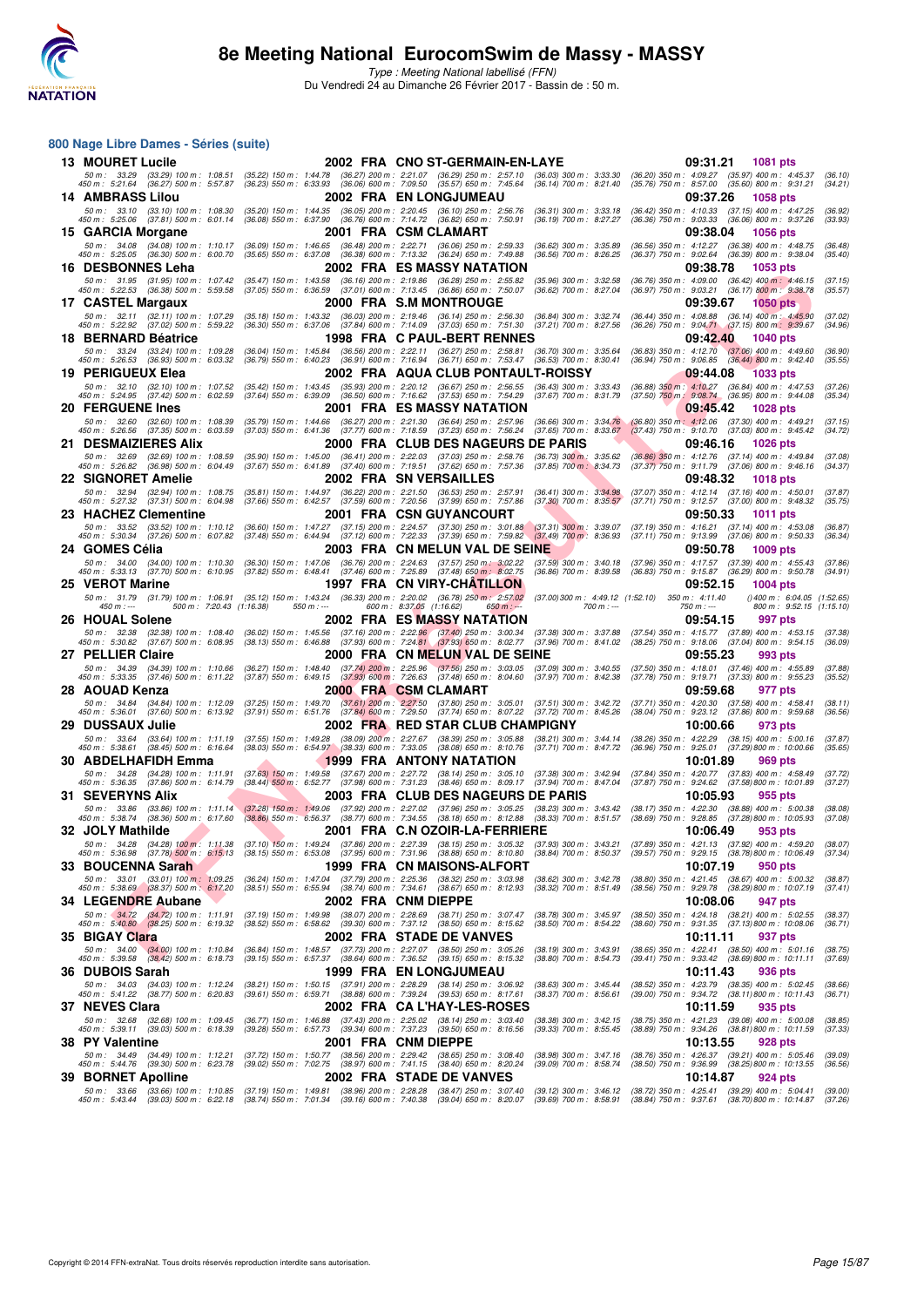

**800 Nage Libre Dames - Séries (suite)**

Type : Meeting National labellisé (FFN) Du Vendredi 24 au Dimanche 26 Février 2017 - Bassin de : 50 m.

**40 COLOMBO Lou 2000 FRA CLUB DES NAGEURS DE PARIS 10:15.97 920 pts**

### **F F N - R é s u l t a t s** .50 m; 34.67 (38.64) 100 m; 1:12.44 (37.77) 150.75 (38.72) 2000 (38.72) 200m; 229.46 (38.73) 300m; 34.6.57 (38.69) 350 m; 425.21 (38.64) 400 m; 5:42.53 (38.05) 500 m; 5:04.25 (38.62) 400 m; 5:04.25 (38.62) 800 m; 5:04.75 ( **41 OUARTI Ilyana 2003 FRA CERCLE DES NAGEURS DU BOURGET 10:17.95 913 pts** 50 m: 34.71 (34.71) 100 m: 1:12.41 (37.70) 150 m: 1:50.75 (38.34) 200 m: 2:29.18 (38.43) 250 m: 3:07.93 (38.75) 300 m: 3:46.73 (38.80) 350 m: 4:25.93 (39.20) 400 m: 5:04.80 (38.87)<br>450 m: 5:43.33 (38.53) 500 m: 6:22.43 (39 **42 ROMAN Perrine 2002 FRA CA L'HAY-LES-ROSES 10:20.01 906 pts** 50 m : --- 100 m : 1:13.26 (1:13.26) 150 m : --- 200 m : 2:31.02 (1:17.76) 250 m : --- 300 m : 3:48.81 (1:17.79) 350 m : --- 400 m : 5:06.68 (1:17.87) 450 m : 4:28.01 ()500 m : 6:24.38 (1:56.37) 550 m : 7:03.65 (39.27) 600 m : 7:42.79 (39.14) 650 m : 8:22.27 (39.48) 700 m : 9:01.64 (39.37) 750 m : 9:41.13 (39.49)800 m : 10:20.01 (38.88) **43 BLOSSEVILLE Violaine 2000 FRA STADE ST-VALERY NATATION 10:21.63 900 pts** 50 m: 34.82 (34.82) 100 m: 1:12.93 (38.11) 150 m: 1:51.14 (38.21) 200 m: 2:29.65 (38.51) 250 m: 3:08.13 (38.48) 300 m: 3:46.95 (38.82) 350 m: 4:25.60 (38.65) 400 m: 5:04.79 (39.19)<br>450 m: 5:44.03 (39.24) 500 m: 6:23.39 (39 **44 BERDJI Chahinez 2003 FRA JEANNE D'ARC DRANCY 10:31.72 866 pts** 50 m; 35.89 (35.89) 100 m; 1:15.23 (39.34) 150 m; 1:55.04 (39.81) 200 m; 2:33.91 (38.87) 250 m; 35.33.00 m; 353.32 (39.96) 35.32 (39.82) 400 m; 552.94 (40.18) 500 m; 51.82.75 (39.62) 400 m; 51.871.72 (38.82) 300 m; 51.871. **45 ALIGNY Jeanne 2000 FRA CNM DIEPPE 10:53.10 796 pts** 50 m: 35.49 (35.49) 100 m: 1:15.08 (39.59) 150 m: 1:55.50 (40.42) 200 m: 2:36.03 (40.53) 250 m: 3:1.04 (41.01) 300 m: 3:58.14 (41.10) 350 m: 4:39.58 (41.44) 400 m: 5:21.30 (41.72)<br>450 m: 6:02.83 (41.53) 500 m: 6:44.62 (41. **--- BERNARD Margaux 1999 FRA MONTPELLIER METROPOLE NATATION DNS dec --- SCHEIRLINCK Marie-Lou 2002 FRA THOUROTTE NATATION DNS dec --- TORRES Marie 2002 FRA STADE ST-VALERY NATATION DNS dec [1500 Nage Libre Dames - Séries](http://www.ffnatation.fr/webffn/resultats.php?idact=nat&go=epr&idcpt=42801&idepr=6)** (Vendredi 24 Février 2017) **1 EGOROVA Anna 1998 RUS MONTPELLIER METROPOLE NATATION 16:59.40 1252 pts** 50 m : 30.46 (30.46) 100 m : 1:03.85 (33.39) 150 m : 1:37.98 (34.13) 200 m : 2:11.93 (33.95) 250 m : 2:46.16 (34.23) 300 m : 3:20.60 (34.44) 350 m : 3:54.51 (33.91) 400 m : 4:26.59 (34.08)<br>450 m : 5:02.47 (33.86) 500 m : 5 **2 MARCHAL Léa** 1999 FRA MONTPELLIER METROPOLE NATATION 17:24.46 1201 pts<br>
50 m: 31.34 (31.34) 100 m: 1:05.96 (34.62) 150 m: 1:41.48 (35.52) 200 m: 2:17.02 (35.54) 250 m: 252.08 (35.06) 300 m: 327.31 (35.23) 350 m: 4:02.06 50 m : 31.34 (31.34) 100 m : 1:05.96 (34.62) 150 m : 1:41.48 (35.52) 200 m : 2:17.02 (35.54) 250 m : 2:52.08 (35.60) 300 m : 3:27.31 (35.23) 350 m : 4:02.06 (34.75) 400 m : 4:37.08 (35.02)<br>450 m : 5:11.79 (34.71) 500 m : 5 **3 SECRESTAT Jessica** 2001 FRA CSM CLAMART 50 m: 32.8.8 (35.51) 350 m: 32.9 (32.39) 100 m: 1:07.71 (35.32) 150 m: 1:42.83 (35.12) 200 m: 2:18.13 (35.30) 250 m: 2:53.32 (35.19) 300 m: 328.83 (35.51) 350 m: 4:04.24 (35.41) 4 50 m : 32.39 (32.39) 100 m : 1.07.71 (35.32) 150 m : 1.42.83 (35.12) 200 m : 2:18.13 (35.19) 2000 : 3.69.92 (35.51) 350 m : 4.42.44 (35.45) 400 m : 4.39.64 (35.45) 400 m : 4.39.48 (35.45) 400 m : 4.39.44 (35.65) 400 m : 4. -850 m : 10:00.04 (35.66)900 m : 10:35.45 (35.61)950 m : 10:1.011 (35.86)00 m : 106,70 m : 12:03.11 (35.11100 m : 12:38.10 (35.701200 m : 14:02.66 (35.86)930 m : 14:02.66 (35.89) (35.89) **4 LANGLAIS Lila 2000 FRA ES MASSY NATATION**<br>
50 m: 32.46 (32.46) 100 m: 1:07.20 (34.74) 150 m: 1:42.64 (35.44) 200 m: 2:18.06 (35.42) 250 m: 2:53.56 (35.50) 300 m: 328.97 (35.41) 350 m: 4:04.63 (35.66) 400 m: 4:40.02<br>
450 50 m : 32.46 (32.46) 100 m : 1:07.20 (34.74) 150 m : 1:42.64 (35.44) 200 m : 2:18.06 (35.42) 250 m : 2:53.56 (35.50) 300 m : 3:28.97 (35.41) 350 m : 4:04.63 (35.66) 400 m : 4:40.02 (35.39)<br>450 m : 10:01.61 (35.90) 900 m : **5 MOURET Lucile 2002 FRA CNO ST-GERMAIN-EN-LAYE 17:49.65 1150 pts**<br>
50 m: 32.92 (32.92) 100 m: 1:08.34 (35.42) 150 m: 1:43.65 (35.31) 200 m: 2:19.86 (36.21) 250 m: 2:55.65 (35.79) 300 m: 3:31.84 (36.19) 350 m: 4:07.59 (35 50 m : 32.92 (32.92) 100 m : 1.08.34 (35.42) 150 m : 1.43.65 (35.31) 200 m 2.19.86 (36.21) 250 m 2.55.65 (35.79) 300 m : 3:31.84 (36.19) 350 m : 4:0.59 (35.75) 400 m : 4:43.99 (36.40)<br>450 m : 5: 850 m : 10:06.23 (35.74)900 m : 10:41.87 (35.64)950 m : 11:7.78 (35.91)000 m : 11:53.60 (35.82)050 m : 12:29.55 (35.951100 m : 13:05.29 (35.741150 m : 13:41.22 (35.931200 m : 14:17.04 (35.82)<br>1250 m : **6 MARCHESE Julie 2000 FRA CN MELUN VAL DE SEINE 17:54.48 1141 pts** 50 m : 3247 (32.47) 100 m : 1:08.00 (35.53) 150 m : 1:43.70 (35.70) 200 m :-- 250 m : 2:55.51 (1:11.81) 300 m :--- 350 m : 4:07.14 (1:11.63) 400 m : 4:43.20 (36.06)<br>450 m : 51.8.91 (35.71) 500 m : 5:55.12 (36.21) 550 m : 6 **7 GARCIA Morgane** 2001 FRA CSM CLAMART 217:59.76 1130 pts<br>
50 m: 33.70 (33.70) 100 m: 1:09.57 (35.87) 150 m: 1:45.37 (35.80) 200 m: 2:21.31 (35.94) 250 m: 2:57.39 (36.08) 300 m: 3:33.55 (36.16) 350 m: 4:09.66 (36.11) 400 50 m : 33.70 (33.70) 100 m : 1:09.57 (35.87) 150 m : 1:45.37 (35.80) 200 m : 2:51.31 (35.94) 250 m : 2:57.39 (36.80) 300 m : 3:33.55 (36.16) 350 m : 4:09.66 (36.11) 400 m : 4:45.89 (36.23)<br>450 m : 5:21.87 (35.98) 500 m : 5 **8 COUSSON Adelie**<br> **8 COUSSON Adelie**<br> **8 COUSSON Adelie**<br> **8 COUSSON Adelie**<br> **8 COUSSON Adelie**<br> **8 COUSSON Adelie**<br> **8 COUSSON Adelie**<br> **8 COUSSON Adelie**<br> **8 COUSSON Adelie**<br> **8 COUSSON 12:07.12 1116 pts**<br> **8 COUSSO** 50 m : 32.40 (32.40) 100 m : 1:08.02 (35.62) 150 m : 1:44.27 (36.25) 200 m : 2:50.64 (36.37) 250 m : 2:57.54 (36.90) 300 m : 3:34.27 (36.73) 350 m : 4:10.84 (36.57) 400 m : 4:47.87 (37.03<br>450 m : 10:14.90 (35.43) 500 m : 5 **9 CUCUMEL Romy**<br> **9 CUCUMEL Romy** 2001 FRA CSM CLAMART 2:56.38 (36.18) 300 m: 3:32.96 (36.58) 350 m: 4:09.23 (36.27) 400 m: 4:46.08<br>
450 m: 522.89 (36.87) 500 m: 6:00.06 (37.71) 550 m: 6:36.66 (36.69) 200 m: 2:30.20 (36.2 50 m : 32.13 (32.13) 100 m : 1:07.91 (35.78) 150 m : 1:43.99 (36.08) 200 m : 2:20.20 (36.21) 250 m : 2:56.38 (36.18) 300 m : 3:32.96 (36.58) 350 m : 4:09.23 (36.27) 400 m : 4:46.08 (36.85) 400 m : 4:46.08 (36.85) 400 m : 4 **10 BARBOSA Manoella** 2002 FRA CNO ST-GERMAIN-EN-LAYE 18:14.25 1102 pts<br>
50 m: 33.07 (33.07) 100 m: 1:08.91 (35.84) 150 m: 1:45.17 (36.26) 200 m: 2:21.86 (36.69) 250 m: 2:58.43 (36.57) 300 m: 3:34.97 (36.54) 350 m: 4:11.6 **11 RODRIGUES Chloé 2003 FRA ES MASSY NATATION** 13:15.66 1099 pts<br>
50 m : 32.06 (32.06) 100 m : 1:07.57 (35.51) 150 m : 1:43.39 (35.82) 200 m : 2:19.61 (36.22) 250 m : 2:55.43 (35.82) 300 m : 3:31.85 (36.42) 350 m : 4:08.1 50 m : 32.06 (32.06) 100 m : 1:07.57 (35.51) 150 m : 1:43.39 (35.82) 200 m : 2:19.61 (36.22) 250 m : 2:55.43 (35.82) 300 m : 3:31.85 (36.42) 350 m : 4:08.10 (36.25) 400 m : 4:44.27 (36.17)<br>150 m : 5:20.68 (36.41) 500 m : 5 **12 BACKHAUS Marie** 2001 FRA CNO ST-GERMAIN-EN-LAYE 18:47.25 1039 pts<br> *50 m*: 33.47 (33.47) 100 m: 1:10.75 (37.28) 150 m: 1:47.98 (37.23) 200 m: 2:25.85 (37.87) 250 m: 3:03.70 (37.85) 300 m: 3:41.73 (38.03) 350 m: 4:19.22 50 m : 3347 (3347) 100 m : 1:10.75 (37.28) 150 m : 1:47.98 (37.23) 200 m : 2:25.85 (37.87) 250 m : 3:43.70 (37.85) 300 m : 3:41.73 (38.03) 350 m : 4:19.22 (37.49) 400 m : 4:57.09 (37.87)<br>450 m : 10:34.65 (37.56) 500 m : 1: **13 SUTEAU Soraya 2003 FRA CLUB DES NAGEURS DE PARIS 18:47.28 1039 pts**<br> **13 SUTEAU Soraya 13:27** 100 m: 1:10.40 (36.63) 150 m: 1:47.44 (37.04) 200 m: 2:24.90 (37.46) 250 m: 3:02.31 (37.41) 300 m: 3:39.32 (37.01) 350 m 50 m : 33.77 (33.77) 100 m : 1:10.40 (36.63) 150 m : 1:47.44 (37.04) 200 m : 2:24.90 (37.46) 250 m : 3:30.31 (37.41) 300 m : 3:39.32 (37.01) 350 m : 4:16.88 (37.56) 400 m : 4:54.59 (37.71)<br>450 m : 10:32.12 (37.44) 500 m :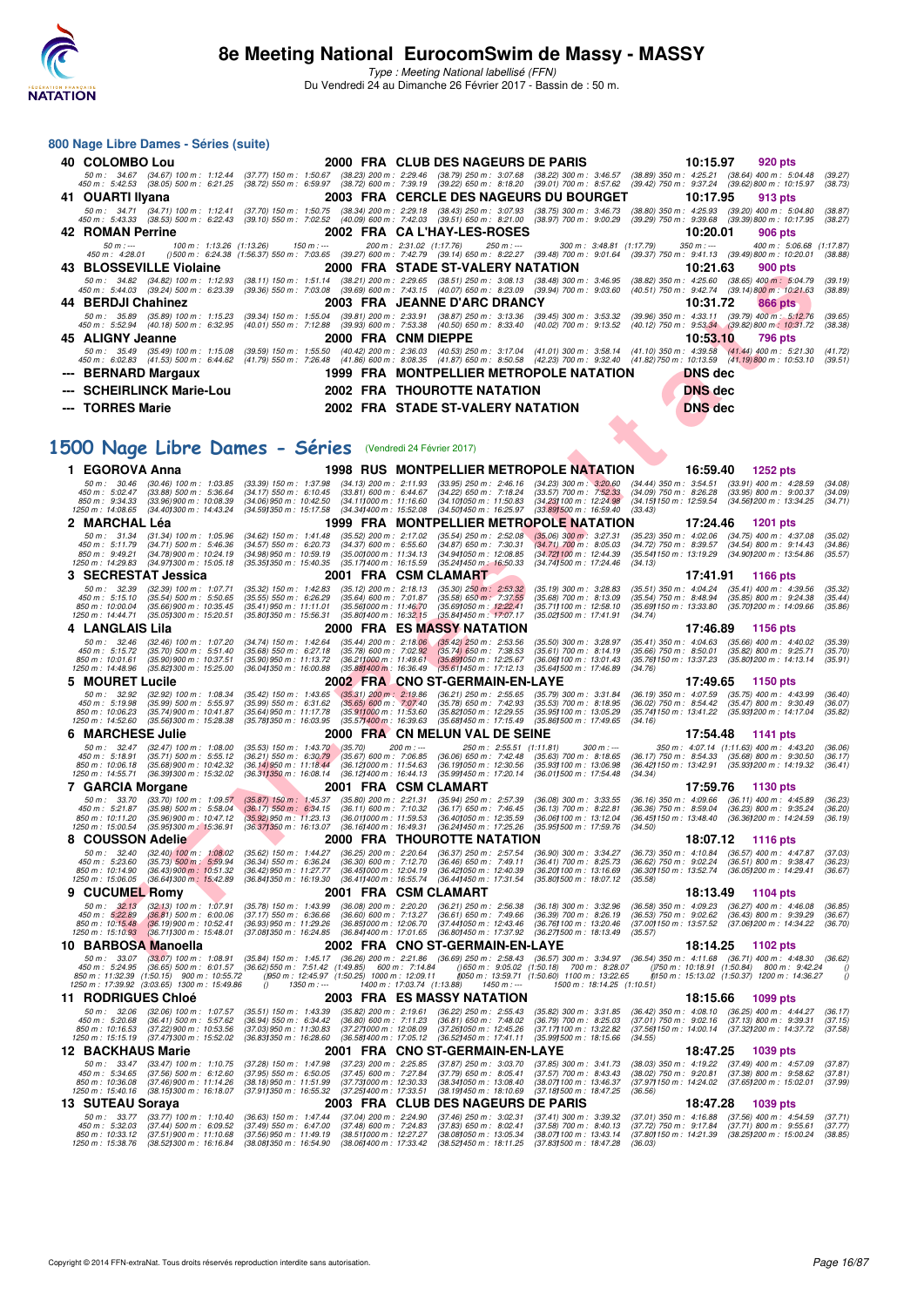

**1500 Nage Libre Dames - Séries (suite)**

|                          | 14 PELLIER Claire                                                                                                                         |                                                                                               | 2000 FRA CN MELUN VAL DE SEINE                                                                                                                                           |                                                                                                                                                |                                                          | 18:53.33         | 1027 pts                                                                                                                      |                               |
|--------------------------|-------------------------------------------------------------------------------------------------------------------------------------------|-----------------------------------------------------------------------------------------------|--------------------------------------------------------------------------------------------------------------------------------------------------------------------------|------------------------------------------------------------------------------------------------------------------------------------------------|----------------------------------------------------------|------------------|-------------------------------------------------------------------------------------------------------------------------------|-------------------------------|
|                          | 50 m: 34.32<br>$(34.32)$ 100 m : 1:11.17<br>450 m: 5:37.16<br>$(37.93)$ 500 m : 6:15.43<br>850 m : 10:38.41<br>$(37.91)$ 900 m : 11:16.73 | $(36.85)$ 150 m : 1:49.02<br>$(38.27)$ 550 m : 6:53.22<br>(38.32) 950 m : 11:54.95            | $(37.85)$ 200 m : 2:26.96<br>$(37.94)$ 250 m : 3:04.73<br>$(37.79)$ 600 m : 7:31.10<br>$(37.88)$ 650 m : 8:07.96<br>(38.22) 000 m : 12:33.35<br>(38.40) 050 m : 13:11.99 | $(37.77)$ 300 m : 3:43.17<br>$(36.86)$ 700 m : 8:45.45<br>(38.64) 100 m : 13:50.39                                                             | (38.40 <b>)</b> 150 m : 14:28.72                         |                  | (38.44) 350 m: 4:21.07 (37.90) 400 m: 4:59.23<br>(37.49) 750 m : 9:22.96 (37.51) 800 m : 10:00.50<br>(38.33) 200 m : 15:06.48 | (38.16)<br>(37.54)<br>(37.76) |
|                          | 1250 m: 15:44.96<br>(38.48) 300 m : 16:23.01<br><b>15 ROUSSEAU Elsa</b>                                                                   | (38.05) 350 m : 17:01.44                                                                      | (38.43) 400 m : 17:39.80<br>(38.36) 450 m : 18:17.26<br>2003 FRA ES MASSY NATATION                                                                                       | (37.46) 500 m : 18:53.33                                                                                                                       | (36.07)                                                  | 18:54.44         | <b>1025 pts</b>                                                                                                               |                               |
|                          | 50 m : 33.53<br>$(33.53)$ 100 m : 1:10.71<br>450 m: 5:35.34                                                                               | $(37.18)$ 150 m : 1:48.63                                                                     | $(37.92)$ 200 m : 2:26.64<br>$(38.01)$ 250 m : 3:04.31<br>$(37.64)$ 600 m : 7:29.36                                                                                      | $(37.67)$ 300 m : 3:42.54<br>$(37.76)$ 700 m : 8:45.14                                                                                         | (38.23) 350 m : 4:20.19<br>$(38.02)$ 750 m : 9:22.72     |                  | (37.65) 400 m : 4:58.01<br>(37.58) 800 m : 10:01.25                                                                           | (37.82)                       |
|                          | $(37.33)$ 500 m : 6:13.55<br>850 m: 10:39.10<br>(37.85) 900 m : 11:17.81<br>1250 m: 15:45.41<br>(37.771300 m: 16:23.99)                   | $(38.21)$ 550 m : 6:51.19<br>(38.71) 950 m: 11:55.93<br>(38.58) 350 m : 17:01.93              | $(38.17)$ 650 m : 8:07.12<br>(38.12) 000 m: 12:34.49<br>(38.56) 050 m : 13:12.72<br>(37.941400 m : 17:40.02<br>(38.09) 450 m : 18:17.07                                  | (38.23) 100 m : 13:51.00<br>(37.051500 m: 18:54.44                                                                                             |                                                          |                  | (38.28) 150 m: 14:29.18 (38.18) 200 m: 15:07.64                                                                               | (38.53)<br>(38.46)            |
|                          | 16 LEBRE Emma                                                                                                                             |                                                                                               | 2002 FRA CN VIRY-CHATILLON                                                                                                                                               |                                                                                                                                                | (37.37)                                                  | 18:57.50         | 1020 pts                                                                                                                      |                               |
|                          | 50 m : 33.94<br>$(33.94)$ 100 m : 1:11.22<br>450 m : 5:34.06<br>(37.56) 500 m : 6:12.10                                                   | $(37.28)$ 150 m : 1:48.43<br>(38.04) 550 m : 6:49.97                                          | $(37.21)$ 200 m : 2:26.25<br>$(37.82)$ 250 m : 3:03.72<br>(37.87) 600 m : 7:27.94<br>$(37.97)$ 650 m : 8:05.68                                                           | $(37.47)$ 300 m : 3:41.45<br>(37.74) 700 m : 8:43.70                                                                                           | (37.73) 350 m : 4:19.10<br>(38.02) 750 m : 9:21.70       |                  | $(37.65)$ 400 m : 4:56.50<br>$(38.00)$ 800 m : 9:59.88                                                                        | (37.40)<br>(38.18)            |
|                          | 850 m: 10:37.85<br>$(37.97)900 \text{ m}$ : 11:16.14<br>1250 m : 15:45.68<br>(38.63) 300 m : 16:23.98                                     | (38.29) 950 m : 11:54.47<br>(38.30) 350 m : 17:02.51                                          | (38.33) 000 m : 12:32.73<br>(38.26) 050 m : 13:11.24<br>$(38.53)400 \text{ m}$ : 17:40.87<br>(38.36) 450 m : 18:19.37                                                    | (38.51) 100 m : 13:49.82<br>(38.50) 500 m : 18:57.50                                                                                           | (38.58) 150 m : 14:28.39<br>(38.13)                      |                  | (38.57) 200 m : 15:07.05                                                                                                      | (38.66)                       |
|                          | 17 DUBOIS Sarah                                                                                                                           |                                                                                               | <b>1999 FRA EN LONGJUMEAU</b>                                                                                                                                            |                                                                                                                                                |                                                          | 19:14.85         | <b>988 pts</b>                                                                                                                |                               |
|                          | 50 m: 33.19<br>$(33.19)$ 100 m : 1:10.33<br>450 m: 5:38.23<br>$(38.16)$ 500 m : 6:17.50                                                   | (37.14) 150 m : 1:47.94<br>$(39.27)$ 550 m : 6:56.61                                          | $(37.61)$ 200 m : 2:25.68<br>$(37.74)$ 250 m : 3:03.64<br>$(39.11)$ 600 m : 7:36.08<br>$(39.47)$ 650 m : 8:15.22                                                         | (37.96) 300 m : 3:42.07<br>(39.14) 700 m : 8:54.83                                                                                             | $(38.43)$ 350 m : 4:20.91<br>$(39.61)$ 750 m : $9:33.30$ |                  | $(38.84)$ 400 m : 5:00.07<br>(38.47) 800 m : 10:11.95                                                                         | (39.16)<br>(38.65)            |
|                          | 850 m : 10:50.23<br>(38.28) 900 m : 11:29.04<br>1250 m: 16:00.32<br>(38.83)<br>1300 m : ---                                               | (38.81) 950 m : 12:07.70<br>1350 m: 17:19.43 (1:19.11)                                        | (38.661000 m : 12:46.58<br>(38.88) 050 m : 13:25.21<br>1400 m : ---                                                                                                      | (38.63) 100 m : 14:04.20<br>1450 m: 18:37.43 (1:18.00) 500 m: 19:14.85                                                                         | (38.99) 150 m : 14:42.79<br>(37.42)                      |                  | (38.59) 200 m : 15:21.49                                                                                                      | (38.70)                       |
|                          | 18 FOURMY Maëlys                                                                                                                          |                                                                                               | 2003 FRA ES MASSY NATATION                                                                                                                                               |                                                                                                                                                |                                                          | <u> 19:16.03</u> | 985 pts                                                                                                                       |                               |
|                          | 50 m: 33.93<br>$(33.93)$ 100 m : 1:11.54<br>450 m : 5:39.46<br>$(38.86)$ 500 m : 6:17.74                                                  | $(37.61)$ 150 m : 1:49.65<br>$(38.28)$ 550 m : 6:56.36                                        | (38.11) 200 m : 2:27.53 (37.88) 250 m : 3:05.47 (37.94) 300 m : 3:43.78 (38.31) 350 m : 4:22.20 (38.42) 400 m : 5:00.60<br>$(38.62)$ 600 m : 7:35.70                     | (39.34) 650 m : 9:32.70 (1:57.00) 700 m : 8:53.76                                                                                              |                                                          |                  | ()750 m : 10:51.20 (1:57.44) 800 m : 10:12.02                                                                                 | (38.40)<br>(                  |
|                          | 850 m: 12:09.75 (1:57.73) 900 m: 11:30.25<br>1250 m: 17:20.71 (1:56.27) 1300 m: 16:42.17                                                  | ()950 m: 13:27.62 (1:57.37) 1000 m: 12:48.83<br>(350 m : 18:38.69 (1:56.52) 1400 m : 17:59.48 | $1450 m : -$<br>0                                                                                                                                                        | (050 m: 14:45.85 (1:57.02) 1100 m: 14:06.77<br>1500 m: 19:16.03 (1:16.55)                                                                      |                                                          |                  | (0150 m: 16:03.51 (1:56.74) 1200 m: 15:24.44                                                                                  | $\left($                      |
|                          | 19 SCHEIRLINCK Marie-Lou                                                                                                                  |                                                                                               | 2002 FRA THOUROTTE NATATION                                                                                                                                              |                                                                                                                                                |                                                          | 19:16.57         | 984 pts                                                                                                                       |                               |
|                          | $(33.97)$ 100 m : 1:11.33<br>50 m : 33.97<br>450 m: 5:39.05<br>$(38.51)$ 500 m : 6:17.30                                                  | $(37.36)$ 150 m : 1:50.02<br>(38.25) 550 m : 6:55.77                                          | $(38.69)$ 200 m : 2:28.07<br>$(38.05)$ 250 m : 3:06.52<br>$(38.47)$ 600 m : 7:34.71<br>$(38.94)$ 650 m : 8:13.61                                                         | $(38.45)$ 300 m : 3:44.09<br>$(38.90)$ 700 m : $8.52.66$                                                                                       | $(37.57)$ 350 m : 4:22.09<br>$(39.05)$ 750 m : 9:31.72   |                  | $(38.00)$ 400 m : 5:00.54<br>$(39.06)$ 800 m : 10:10.85                                                                       | (38.45)<br>(39.13)            |
|                          | 850 m: 10:49.83<br>$(38.98)$ 900 m : 11:29.18<br>1250 m : 16:04.16<br>(39.57) 300 m : 16:43.75                                            | (39.35) 950 m : 12:08.74<br>(39.59) 350 m : 17:22.94                                          | (39.56) 000 m: 12:47.68<br>(38.94) 050 m: 13:27.24<br>(39.19) 400 m : 18:01.62<br>(38.68) 450 m : 18:40.20                                                               | (39.56) 100 m : 14:06.15<br>(38.581500 m : 19:16.57                                                                                            | (38.91) 150 m : 14:45.11<br>(36.37)                      |                  | (38.96) 200 m : 15:24.59                                                                                                      | (39.48)                       |
|                          | 20 ROMAN Perrine                                                                                                                          |                                                                                               | 2002 FRA CAL'HAY-LES-ROSES                                                                                                                                               |                                                                                                                                                |                                                          | 19:36.23         | 949 pts                                                                                                                       |                               |
|                          | 50 m : 35.14<br>$(35.14)$ 100 m : 1:12.67<br>450 m : 5:44.58<br>$(39.66)$ 500 m : 6:23.54                                                 | $(37.53)$ 150 m : 1:51.21<br>(38.96) 550 m : 7:02.66                                          | $(38.54)$ 200 m : 2:29.40<br>$(38.19)$ 250 m : 3:08.29<br>$(39.12)$ 600 m : 7:41.52                                                                                      | $(38.89)$ 300 m : $3:46.94$ $(38.65)$ 350 m : $4:26.40$ $(39.46)$ 400 m : 5:04.92<br>$(38.86) 650$ m : $9:39.93$ $(1.58.41)$ 700 m : $8:59.96$ |                                                          |                  | ()750 m: 13:39.17 (4:39.21) 800 m: 10:19.28                                                                                   | (38.52)                       |
|                          | 850 m : 14:58.72 (4:39.44) 900 m : 11:39.17<br>$1250 m : -$<br>1300 m: 16:58.31 (1:20.14)                                                 | $950 m : -$<br>$\theta$<br>$1350 m : -$                                                       | 1000 m: 12:59.28 (1:20.11)<br>$1050 m$ : ---<br>1400 m: 18:18.07 (1:19.76)<br>$1450 m$ : ---                                                                             | 1100 m: 14:18.58 (1:19.30)<br>1500 m: 19:36.23 (1:18.16)                                                                                       |                                                          | $1150 m: -$      | 1200 m: 15:38.17 (1:19.59)                                                                                                    |                               |
|                          | 21 BACOT Marjolaine                                                                                                                       |                                                                                               | 1996 FRA USM VIROFLAY                                                                                                                                                    |                                                                                                                                                |                                                          | 19:59.80         | 907 pts                                                                                                                       |                               |
|                          | 50 m: 34.99<br>$(34.99)$ 100 m : 1:12.54<br>450 m : 5:51.40<br>$(40.44)$ 500 m : 6:31.50                                                  | $(37.55)$ 150 m : 1:51.73<br>(40.10) 550 m : 7:12.20                                          | $(39.19)$ 200 m : 2:30.80<br>$(39.07)$ 250 m : 3:10.95<br>$(40.70)$ 600 m : 7:52.16<br>$(39.96)$ 650 m : 8:32.78                                                         | $(40.15)$ 300 m : 3:50.69<br>(40.62) 700 m : 9:12.96                                                                                           | $(39.74)$ 350 m : 4:31.23<br>(40.18) 750 m : 9:53.81     |                  | (40.54) 400 m : 5:10.96<br>(40.85) 800 m : 10:34.22                                                                           | (39.73)<br>(40.41)            |
|                          | 850 m: 11:15.17<br>(40.95) 900 m : 11:55.67<br>1250 m : 16:39.11<br>(40.76) 300 m : 17:19.66                                              | (40.50) 950 m : 12:36.36<br>(40.55) 350 m : 18:00.52                                          | (40.69) 000 m: 13:16.65<br>(40.29) 050 m : 13:57.43<br>(40.86) 400 m : 18:40.67<br>(40.15) 450 m : 19:20.41                                                              | (40.78 <b>1</b> 100 m : 14:37.41<br>(39.741500 m: 19.59.80                                                                                     | (39.98) 150 m : 15:18.05<br>(39.39)                      |                  | (40.64) 200 m : 15:58.35                                                                                                      | (40.30)                       |
|                          | 22 BLOSSEVILLE Violaine                                                                                                                   |                                                                                               | 2000 FRA STADE ST-VALERY NATATION                                                                                                                                        |                                                                                                                                                |                                                          | 20:18.68         | 874 pts                                                                                                                       |                               |
|                          | 50 m : 35.05<br>$(35.05)$ 100 m : 1:14.26<br>450 m: 5:54.74<br>$(40.05)$ 500 m : 6:35.07                                                  | $(39.21)$ 150 m : 1:53.99<br>$(40.33)$ 550 m : 7:15.71                                        | $(40.59)$ 250 m : 3:14.89<br>$(39.73)$ 200 m : 2:34.58<br>(40.97) 650 m : 8:37.34<br>$(40.64)$ 600 m : 7:56.68                                                           | $(40.31)$ 300 m : 3:54.87<br>$(40.66)$ 700 m : 9:18.16                                                                                         | (39.98) 350 m : 4:34.17<br>$(40.82)$ 750 m : 9:58.69     |                  | $(39.30)$ 400 m : 5:14.69<br>$(40.53)800 \text{ m}$ : 10:40.39                                                                | (40.52)<br>(41.70)            |
|                          | (41.38) 900 m : 12:03.47<br>850 m : 11:21.77<br>(41.311300 m: 17:36.99)<br>1250 m : 16:55.23                                              | (41.70) 950 m : 12:45.01<br>(41.761350 m : 18:17.97                                           | (41.54) 000 m : 13:26.70<br>(41.69) 050 m : 14:08.16<br>(40.98) 400 m : 18:59.52<br>(41.55) 450 m : 19:39.17                                                             | (41.46) 100 m : 14:50.35<br>(39.651500 m : 20:18.68                                                                                            | (42.19) 150 m : 15:31.79<br>(39.51)                      |                  | (41.441200 m: 16:13.92                                                                                                        | (42.13)                       |
|                          | <b>AUGER Ambre</b>                                                                                                                        |                                                                                               | 2002 FRA CLUB NAUTIQUE DE L'ARPAJONNAIS                                                                                                                                  |                                                                                                                                                |                                                          | <b>DNS</b> dec   |                                                                                                                               |                               |
| $\overline{\phantom{a}}$ | <b>BERNARD Margaux</b>                                                                                                                    |                                                                                               | 1999 FRA MONTPELLIER METROPOLE NATATION                                                                                                                                  |                                                                                                                                                |                                                          | <b>DNS Nd</b>    |                                                                                                                               |                               |
|                          | 50 Dos Dames - Finale A                                                                                                                   | (Dimanche 26 Février 2017)                                                                    |                                                                                                                                                                          |                                                                                                                                                |                                                          |                  |                                                                                                                               |                               |
|                          | 1 LECANU Maëlle                                                                                                                           |                                                                                               | 1999 FRA STADE FRANÇAIS O COURBEVOIE                                                                                                                                     |                                                                                                                                                |                                                          | 00:30.20         | <b>1176 pts</b>                                                                                                               |                               |
|                          | 2 TOPOLANSKI Anna                                                                                                                         |                                                                                               | 1998 FRA RACING CLUB DE FRANCE WP                                                                                                                                        |                                                                                                                                                |                                                          | 00:30.78         | <b>1144 pts</b>                                                                                                               |                               |
| 3                        | <b>BLIN Marie</b>                                                                                                                         |                                                                                               | 1999 FRA CLUB DES NAGEURS DE PARIS                                                                                                                                       |                                                                                                                                                |                                                          | 00:31.18         | 1122 pts                                                                                                                      |                               |
| 4                        | <b>ROUAULT Perrine</b>                                                                                                                    |                                                                                               | <b>1998 FRA STADE FRANÇAIS O COURBEVOIE</b>                                                                                                                              |                                                                                                                                                |                                                          | 00:31.66         | 1095 pts                                                                                                                      |                               |
| 4                        | <b>BOTAS Salomé</b>                                                                                                                       |                                                                                               | 2000 FRA RED STAR CLUB CHAMPIGNY                                                                                                                                         |                                                                                                                                                |                                                          | 00:31.66         | 1095 pts                                                                                                                      |                               |
| 6                        | <b>RAZAFY Elodie</b>                                                                                                                      |                                                                                               | 1998 FRA CN MELUN VAL DE SEINE                                                                                                                                           |                                                                                                                                                |                                                          | 00:31.80         | 1088 pts                                                                                                                      |                               |
|                          | 7 BOUTOUIL Yasmeen                                                                                                                        |                                                                                               | 1998 FRA CSM CLAMART                                                                                                                                                     |                                                                                                                                                |                                                          | 00:32.06         | <b>1074 pts</b>                                                                                                               |                               |
|                          | --- EGOROVA Valériya                                                                                                                      |                                                                                               | 2001 RUS MONTPELLIER METROPOLE NATATION                                                                                                                                  |                                                                                                                                                |                                                          | <b>DNS</b> dec   |                                                                                                                               |                               |
|                          |                                                                                                                                           |                                                                                               |                                                                                                                                                                          |                                                                                                                                                |                                                          |                  |                                                                                                                               |                               |
|                          | 50 Dos Dames - Finale B                                                                                                                   | (Dimanche 26 Février 2017)                                                                    |                                                                                                                                                                          |                                                                                                                                                |                                                          |                  |                                                                                                                               |                               |
|                          | 1 ALMEIDA Léana                                                                                                                           |                                                                                               | <b>2001 FRA ES MASSY NATATION</b>                                                                                                                                        |                                                                                                                                                |                                                          | 00:31.35         | <b>1112 pts</b>                                                                                                               |                               |
|                          | 2 COSTES Loriane                                                                                                                          |                                                                                               | 2000 FRA NOGENT NATATION 94                                                                                                                                              |                                                                                                                                                |                                                          | 00:31.86         | 1085 pts                                                                                                                      |                               |
|                          | 3 PARKER Lena                                                                                                                             |                                                                                               | 2001 FRA STADE FRANCAIS O COURBEVOIE                                                                                                                                     |                                                                                                                                                |                                                          | 00:31.87         | 1084 pts                                                                                                                      |                               |
|                          | 4 MAILLE IIona                                                                                                                            |                                                                                               | <b>2001 FRA ES MASSY NATATION</b>                                                                                                                                        |                                                                                                                                                |                                                          | 00:32.19         | <b>1067 pts</b>                                                                                                               |                               |
|                          | 5 COSTES Aurore                                                                                                                           |                                                                                               | <b>1997 FRA NOGENT NATATION 94</b>                                                                                                                                       |                                                                                                                                                |                                                          | 00:32.20         | 1066 pts                                                                                                                      |                               |
|                          | 6 DEZ Noémie                                                                                                                              |                                                                                               | 1994 FRA CSM CLAMART                                                                                                                                                     |                                                                                                                                                |                                                          | 00:32.22         | 1065 pts                                                                                                                      |                               |
|                          | 7 BARBOUCH Inès                                                                                                                           |                                                                                               | 2001 FRA U.S CRETEIL NATATION                                                                                                                                            |                                                                                                                                                |                                                          | 00:32.27         | 1063 pts                                                                                                                      |                               |
|                          | 8 FIGUEIREDO Mariana                                                                                                                      |                                                                                               | 2000 FRA CN MELUN VAL DE SEINE                                                                                                                                           |                                                                                                                                                |                                                          | 00:32.82         | 1033 pts                                                                                                                      |                               |
|                          |                                                                                                                                           |                                                                                               |                                                                                                                                                                          |                                                                                                                                                |                                                          |                  |                                                                                                                               |                               |
|                          | 50 Dos Dames - Finale $C$ 14-17 ans (Dimanche 26 Février 2017)                                                                            |                                                                                               |                                                                                                                                                                          |                                                                                                                                                |                                                          |                  |                                                                                                                               |                               |
|                          | 1 FLORENT Lou                                                                                                                             |                                                                                               | 2001 FRA MOREUIL NATATION                                                                                                                                                |                                                                                                                                                |                                                          | 00:31.70         | 1093 pts                                                                                                                      |                               |
|                          | 2 HOCQUARD Margaux                                                                                                                        |                                                                                               | 2002 FRA RED STAR CLUB CHAMPIGNY                                                                                                                                         |                                                                                                                                                |                                                          | 00:32.03         | 1075 pts                                                                                                                      |                               |
|                          |                                                                                                                                           |                                                                                               |                                                                                                                                                                          |                                                                                                                                                |                                                          |                  |                                                                                                                               |                               |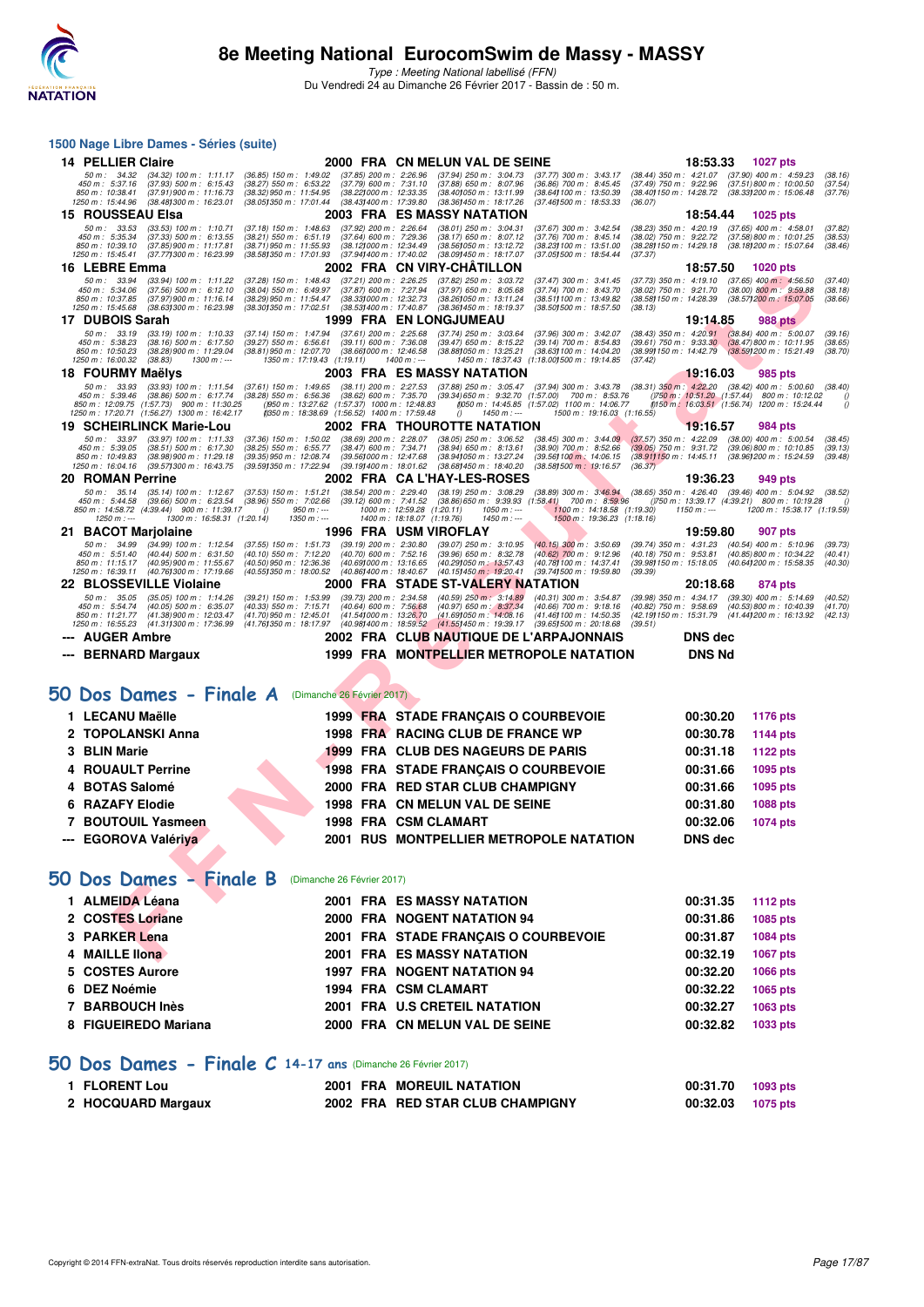

Type : Meeting National labellisé (FFN) Du Vendredi 24 au Dimanche 26 Février 2017 - Bassin de : 50 m.

#### **50 Dos Dames - Finale C (suite)**

| 3 FERGUENE Ines     |  | <b>2001 FRA ES MASSY NATATION</b>       | 00:32.33 | 1059 pts        |
|---------------------|--|-----------------------------------------|----------|-----------------|
| 4 SOMMIER Elodie    |  | 2001 FRA U.S CRETEIL NATATION           | 00:32.35 | 1058 pts        |
| 5 HACHEZ Clementine |  | 2001 FRA CSN GUYANCOURT                 | 00:32.84 | <b>1032 pts</b> |
| 6 KOCEN Emelyne     |  | 2002 FRA CLUB NAUTIQUE DE L'ARPAJONNAIS | 00:33.17 | 1015 pts        |
| 7 ZENON Cassandre   |  | 2000 FRA AQUA CLUB PONTAULT-ROISSY      | 00:33.21 | 1013 pts        |
| --- BELBACHIR Aliva |  | <b>2002 FRA MONTIGNY NATATION</b>       | DNS dec  |                 |

### **[50 Dos Dames - Finale D](http://www.ffnatation.fr/webffn/resultats.php?idact=nat&go=epr&idcpt=42801&idepr=11) 14-17 ans** (Dimanche 26 Février 2017)

| 1 FRESSIER Lola   | 2002 FRA CAL'HAY-LES-ROSES         | 00:31.87 | 1084 pts        |
|-------------------|------------------------------------|----------|-----------------|
| 2 COGNAC Eleonore | 2002 FRA CNO ST-GERMAIN-EN-LAYE    | 00:32.91 | <b>1029 pts</b> |
| 3 SUZE Camille    | 2003 FRA RACING CLUB DE FRANCE WP  | 00:33.77 | <b>984 pts</b>  |
| 4 DRUART Morgane  | 2003 FRA AQUA CLUB PONTAULT-ROISSY | 00:34.82 | 931 pts         |
| 5 LEROY Maud      | 2003 FRA MOREUIL NATATION          | 00:34.86 | 929 pts         |
| 6 FOINY Audrenn   | 2003 FRA CN LE PLESSIS-ROBINSON    | 00:35.18 | 913 pts         |
| 7 FARHAT Manon    | 2003 FRA CN MELUN VAL DE SEINE     | 00:35.25 | 909 pts         |
| 8 BECART Louise   | 2003 FRA CLUB DES NAGEURS DE PARIS | 00:36.47 | 850 pts         |

### **[50 Dos Dames - Séries](http://www.ffnatation.fr/webffn/resultats.php?idact=nat&go=epr&idcpt=42801&idepr=11)** (Vendredi 24 Février 2017)

| O Dos Dames - Finale D 14-17 ans (Dimanche 26 Février 2017) |  |                                         |          |                 |
|-------------------------------------------------------------|--|-----------------------------------------|----------|-----------------|
| 1 FRESSIER Lola                                             |  | 2002 FRA CA L'HAY-LES-ROSES             | 00:31.87 | <b>1084 pts</b> |
| 2 COGNAC Eleonore                                           |  | 2002 FRA CNO ST-GERMAIN-EN-LAYE         | 00:32.91 | <b>1029 pts</b> |
| 3 SUZE Camille                                              |  | 2003 FRA RACING CLUB DE FRANCE WP       | 00:33.77 | <b>984 pts</b>  |
| 4 DRUART Morgane                                            |  | 2003 FRA AQUA CLUB PONTAULT-ROISSY      | 00:34.82 | 931 pts         |
| 5 LEROY Maud                                                |  | <b>2003 FRA MOREUIL NATATION</b>        | 00:34.86 | <b>929 pts</b>  |
| 6 FOINY Audrenn                                             |  | 2003 FRA CN LE PLESSIS-ROBINSON         | 00:35.18 | 913 pts         |
| 7 FARHAT Manon                                              |  | 2003 FRA CN MELUN VAL DE SEINE          | 00:35.25 | 909 pts         |
| 8 BECART Louise                                             |  | 2003 FRA CLUB DES NAGEURS DE PARIS      | 00:36.47 | <b>850 pts</b>  |
|                                                             |  |                                         |          |                 |
| O Dos Dames - Séries (Vendredi 24 Février 2017)             |  |                                         |          |                 |
| 1 JEAN Mathilde                                             |  | 2000 FRA AMIENS METROPOLE NAT.          | 00:29.78 | <b>1200 pts</b> |
| 2 EGOROVA Valériya                                          |  | 2001 RUS MONTPELLIER METROPOLE NATATION | 00:30.06 | 1184 pts        |
| 3 LECANU Maëlle                                             |  | 1999 FRA STADE FRANÇAIS O COURBEVOIE    | 00:30.50 | 1159 pts        |
| 4 TOPOLANSKI Anna                                           |  | 1998 FRA RACING CLUB DE FRANCE WP       | 00:30.77 | <b>1144 pts</b> |
| 5 BLIN Marie                                                |  | 1999 FRA CLUB DES NAGEURS DE PARIS      | 00:30.95 | <b>1134 pts</b> |
| 6 DEL'HOMME Laurine                                         |  | 1997 FRA CNO ST-GERMAIN-EN-LAYE         | 00:31.07 | <b>1128 pts</b> |
| 7 ROUAULT Perrine                                           |  | 1998 FRA STADE FRANÇAIS O COURBEVOIE    | 00:31.12 | 1125 pts        |
| 8 RAZAFY Elodie                                             |  | 1998 FRA CN MELUN VAL DE SEINE          | 00:31.20 | 1121 pts        |
| 9 BOTAS Salomé                                              |  | 2000 FRA RED STAR CLUB CHAMPIGNY        | 00:31.23 | 1119 pts        |
| <b>10 LESAFFRE Fantine</b>                                  |  | 1994 FRA MONTPELLIER METROPOLE NATATION | 00:31.38 | <b>1111 pts</b> |
| 11 BOUTOUIL Yasmeen                                         |  | <b>1998 FRA CSM CLAMART</b>             | 00:31.43 | 1108 pts        |
| <b>12 SIMONETTI Romane</b>                                  |  | <b>1999 FRA STADE DE VANVES</b>         | 00:31.60 | <b>1099 pts</b> |
| 13 ALMEIDA Léana                                            |  | <b>2001 FRA ES MASSY NATATION</b>       | 00:31.65 | 1096 pts        |
| <b>14 COSTES Aurore</b>                                     |  | <b>1997 FRA NOGENT NATATION 94</b>      | 00:31.72 | 1092 pts        |
| 15 COSTES Loriane                                           |  | 2000 FRA NOGENT NATATION 94             | 00:31.89 | 1083 pts        |
| 16 MAILLE Ilona                                             |  | <b>2001 FRA ES MASSY NATATION</b>       | 00:31.94 | 1080 pts        |
| 17 PARKER Lena                                              |  | 2001 FRA STADE FRANÇAIS O COURBEVOIE    | 00:32.01 | <b>1077 pts</b> |
| 18 FIGUEIREDO Mariana                                       |  | 2000 FRA CN MELUN VAL DE SEINE          | 00:32.09 | <b>1072 pts</b> |
| <b>19 PROUFF Faustine</b>                                   |  | <b>1988 FRA MOUETTES DE PARIS</b>       | 00:32.12 |                 |
| 20 DEZ Noémie                                               |  | <b>1994 FRA CSM CLAMART</b>             | 00:32.14 | <b>1071 pts</b> |
|                                                             |  | 2001 FRA U.S CRETEIL NATATION           |          | <b>1070 pts</b> |
| 21 BARBOUCH Inès                                            |  |                                         | 00:32.17 | 1068 pts        |
| 22 VEROT Marine                                             |  | 1997 FRA CN VIRY-CHÂTILLON              | 00:32.22 | 1065 pts        |
| 23 HOCQUARD Margaux                                         |  | 2002 FRA RED STAR CLUB CHAMPIGNY        | 00:32.24 | 1064 pts        |
| 24 FERGUENE Ines                                            |  | <b>2001 FRA ES MASSY NATATION</b>       | 00:32.29 | 1061 pts        |
| 25 SOMMIER Elodie                                           |  | 2001 FRA U.S CRETEIL NATATION           | 00:32.43 | <b>1054 pts</b> |
| 26 BIHAN Morgane                                            |  | 2000 FRA CSN GUYANCOURT                 | 00:32.45 | 1053 pts        |
| 27 FAURE Lou-Ann                                            |  | 2003 FRA CSM CLAMART                    | 00:32.62 | <b>1044 pts</b> |
| 27 FLORENT Lou                                              |  | <b>2001 FRA MOREUIL NATATION</b>        | 00:32.62 | <b>1044 pts</b> |
| 29 KOCEN Emelyne                                            |  | 2002 FRA CLUB NAUTIQUE DE L'ARPAJONNAIS | 00:32.73 | 1038 pts        |
| 30 BAQUET Rosanna                                           |  | 1999 FRA U.S CRETEIL NATATION           | 00:32.90 | 1029 pts        |
| 31 BELBACHIR Aliya                                          |  | 2002 FRA MONTIGNY NATATION              | 00:33.13 | 1017 pts        |
| 32 HACHEZ Clementine                                        |  | <b>2001 FRA CSN GUYANCOURT</b>          | 00:33.20 | 1013 pts        |
| 33 ZENON Cassandre                                          |  | 2000 FRA AQUA CLUB PONTAULT-ROISSY      | 00:33.22 | <b>1012 pts</b> |
| <b>34 REMY Cassiopee</b>                                    |  | 2001 FRA ESPADON GRAND-QUEVILLY         | 00:33.29 | 1009 pts        |
| 35 GRAS Morgane                                             |  | 2001 FRA AQUA CLUB PONTAULT-ROISSY      | 00:33.39 | <b>1004 pts</b> |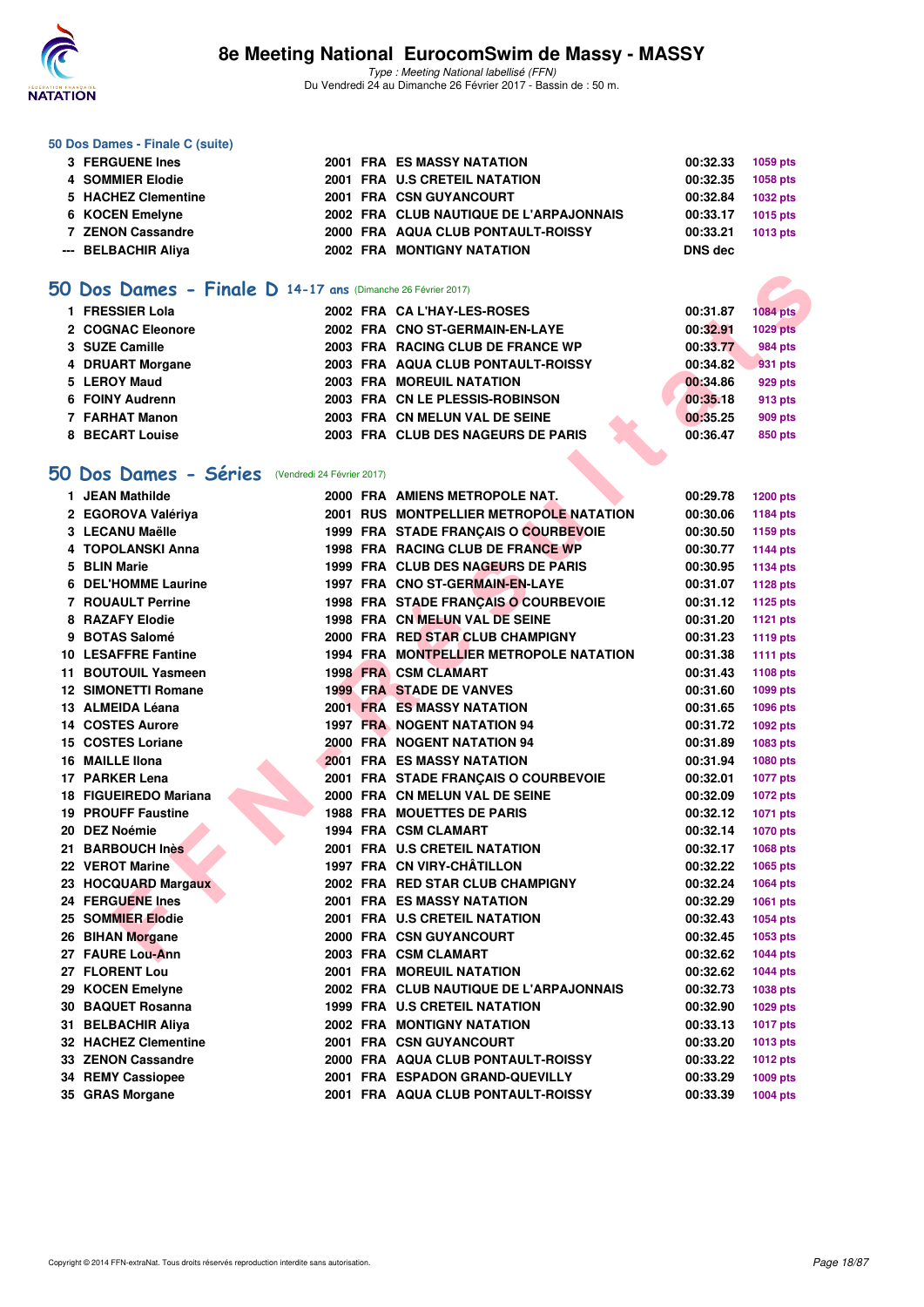

#### **50 Dos Dames - Séries (suite)**

| 36 FRESSIER Lola          |  | 2002 FRA CA L'HAY-LES-ROSES                | 00:33.57      | 994 pts        |
|---------------------------|--|--------------------------------------------|---------------|----------------|
| <b>37 COGNAC Eleonore</b> |  | 2002 FRA CNO ST-GERMAIN-EN-LAYE            | 00:33.58      | 994 pts        |
| <b>38 BECART Louise</b>   |  | 2003 FRA CLUB DES NAGEURS DE PARIS         | 00:33.60      | 993 pts        |
| <b>39 BRUNET Estelle</b>  |  | 2001 FRA NOGENT NATATION 94                | 00:33.62      | 992 pts        |
| 40 ADIL Yael              |  | 2001 FRA CSM CLAMART                       | 00:33.66      | 990 pts        |
| <b>41 OUENNICHE Lilya</b> |  | 1996 FRA CN MAISONS-ALFORT                 | 00:33.79      | 983 pts        |
| 42 PES Roxane             |  | 2001 FRA RACING CLUB DE FRANCE WP          | 00:33.82      | 981 pts        |
| 43 LEROY Flavy            |  | <b>1996 FRA MONT-SAINT-AIGNAN NATATION</b> | 00:33.92      | 976 pts        |
| 44 SUZE Camille           |  | 2003 FRA RACING CLUB DE FRANCE WP          | 00:33.93      | 976 pts        |
| <b>45 BAURON Charline</b> |  | 2001 FRA CN ST-MICHEL-SUR-ORGE             | 00:34.03      | 971 pts        |
| 46 LEMIRE Inola           |  | 2001 FRA CNM DIEPPE                        | 00:34.06      | 969 pts        |
| 47 LE LAY Amandine        |  | 1999 FRA CA L'HAY-LES-ROSES                | 00:34.31      | 956 pts        |
| 48 GOMMEZ Laura           |  | 2002 FRA CA L'HAY-LES-ROSES                | 00:34.34      | 955 pts        |
| 49 LEBON Justine          |  | 1999 FRA BAYEUX OLYMPIQUE NATATION         | 00:34.45      | 949 pts        |
| 50 BERNARD Béatrice       |  | 1998 FRA C PAUL-BERT RENNES                | 00:34.53      | 945 pts        |
| 51 DETCHENIQUE Noémie     |  | 2000 FRA ASN LOUVRES-ROISSY-SURVILLIERS    | 00:34.69      | 937 pts        |
| 52 BAUDOUX Emma           |  | 1999 FRA CSM CLAMART                       | 00:34.78      | 933 pts        |
| 53 BOUCHEZ Zoé            |  | 2001 FRA MONT-SAINT-AIGNAN NATATION        | 00:34.93      | 925 pts        |
| 54 WAUQUIER Loicia        |  | 2002 FRA CANETON CLUB DE BEAUMONT          | 00:35.00      | 922 pts        |
| 55 LEROY Maud             |  | <b>2003 FRA MOREUIL NATATION</b>           | 00:35.15      | 914 pts        |
| 56 JANSEN Doriane         |  | 1996 FRA SCA 2000 EVRY                     | 00:35.21      | 911 pts        |
| 57 FARHAT Manon           |  | 2003 FRA CN MELUN VAL DE SEINE             | 00:35.28      | 908 pts        |
| 58 DRUART Morgane         |  | 2003 FRA AQUA CLUB PONTAULT-ROISSY         | 00:35.40      | 902 pts        |
| 59 FOINY Audrenn          |  | 2003 FRA CN LE PLESSIS-ROBINSON            | 00:35.45      | 899 pts        |
| 60 LESOILLE Clara         |  | 2002 FRA CAL'HAY-LES-ROSES                 | 00:35.52      | 896 pts        |
| 61 HUMBERT Juliette       |  | 2003 FRA SN VERSAILLES                     | 00:35.57      | 893 pts        |
| 62 SIGNORET Amelie        |  | 2002 FRA SN VERSAILLES                     | 00:35.71      | 887 pts        |
| 63 GAUCHER Pauline        |  | 1997 FRA OPTIMAX TRAINING NATATION 78      | 00:35.73      | 886 pts        |
| 64 FLAMANT Jeanne         |  | 2001 FRA MONT-SAINT-AIGNAN NATATION        | 00:35.79      | 883 pts        |
| 64 RHAIEM Lilee           |  | 2003 FRA RACING CLUB DE FRANCE WP          | 00:35.79      | <b>883 pts</b> |
| 66 GIBON Flavie           |  | <b>2001 FRA NOGENT NATATION 94</b>         | 00:35.80      | 882 pts        |
| 67 CARADEC Alia           |  | 2002 FRA NAUTIC CLUB RAMBOUILLET           | 00:35.99      | 873 pts        |
| 68 PAYEUR Fanny           |  | 2000 FRA CN VAL MAUBUEE                    | 00:36.14      | 866 pts        |
| 69 BOCH Emma              |  | <b>2003 FRA CSN GUYANCOURT</b>             | 00:36.18      | 864 pts        |
| 70 PAGO Elodie            |  | 2003 FRA SN VERSAILLES                     | 00:36.34      | 856 pts        |
| 71 BLONDEL Camille        |  | 2001 FRA CNM DIEPPE                        | 00:36.78      | 835 pts        |
| 72 BRINDEJONC Laura       |  | 2003 FRA CA L'HAY-LES-ROSES                | 00:36.85      | 832 pts        |
| 73 TORRES Marie           |  | 2002 FRA STADE ST-VALERY NATATION          | 00:37.02      | 824 pts        |
| 74 DEGUILLE Lisa          |  | 2002 FRA C.N OZOIR-LA-FERRIERE             | 00:37.11      | 819 pts        |
| 75 GODON Marissa          |  | 2003 FRA ESPADON GRAND-QUEVILLY            | 00:37.77      | <b>789 pts</b> |
| 76 HEINKELE Alexandra     |  | 1999 FRA CNO ST-GERMAIN-EN-LAYE            | 00:38.02      | 777 pts        |
| 77 RENARD Sophie          |  | 1996 FRA ASN LOUVRES-ROISSY-SURVILLIERS    | 00:38.52      | 755 pts        |
| 78 DESCHEPPER Manon       |  | 1997 FRA MONT-SAINT-AIGNAN NATATION        | 00:38.85      | 740 pts        |
| 79 SIONNIERE Anaelle      |  | 2002 FRA MONT-SAINT-AIGNAN NATATION        | 00:39.16      | <b>726 pts</b> |
| 80 BESNIER Sarah          |  | 2003 FRA PROVINS NATATION                  | 00:39.27      | <b>721 pts</b> |
| --- TASSEL Nolwenn        |  | 2002 FRA CN MAISONS-ALFORT                 | <b>DNS Nd</b> |                |
| --- DUFOUR Jeanne         |  | 2002 FRA CNM DIEPPE                        | <b>DNS Nd</b> |                |
|                           |  |                                            |               |                |

#### [100 Dos Dames - Finale A](http://www.ffnatation.fr/webffn/resultats.php?idact=nat&go=epr&idcpt=42801&idepr=12) (Samedi 25 Février 2017)

| 1 EGOROVA Valériya      |  | 2001 RUS MONTPELLIER METROPOLE NATATION        | 01:03.93 1189 pts                         |  |
|-------------------------|--|------------------------------------------------|-------------------------------------------|--|
|                         |  |                                                | 50 m: 30.83 (30.83) 100 m: 1:03.93 (33.10 |  |
| 2 VAN ROUWENDAAL Sharon |  | <b>1993 NED MONTPELLIER METROPOLE NATATION</b> | 01:03.99 1188 pts                         |  |
|                         |  |                                                | 50 m: 31.41 (31.41) 100 m: 1:03.99 (32.58 |  |
| 3 COUSSON Clothilde     |  | 1998 FRA STADE FRANCAIS O COURBEVOIE           | 01:05.30 1152 pts                         |  |
|                         |  |                                                | 50 m: 31.54 (31.54) 100 m: 1:05.30 (33.76 |  |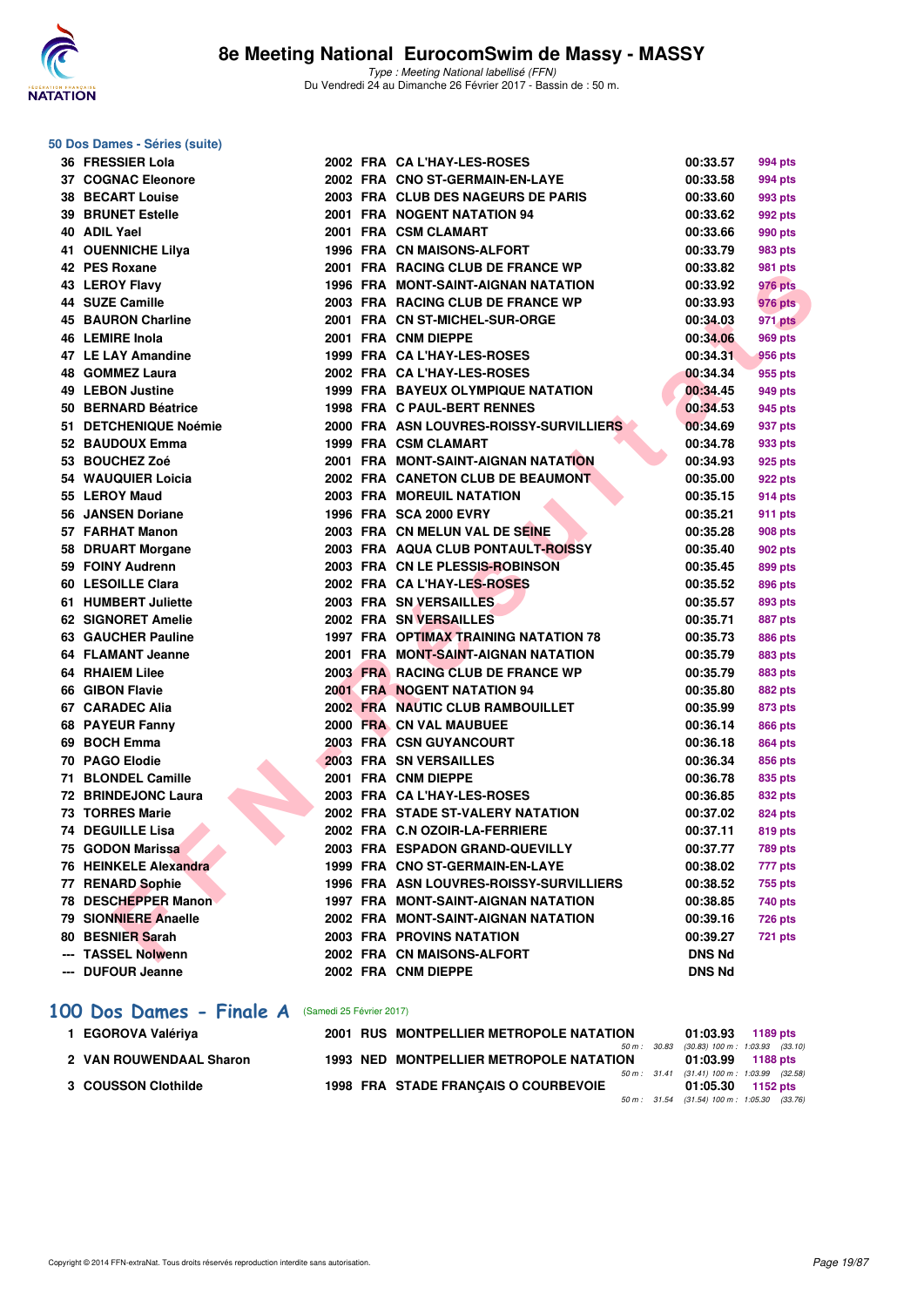

Type : Meeting National labellisé (FFN) Du Vendredi 24 au Dimanche 26 Février 2017 - Bassin de : 50 m.

| 100 Dos Dames - Finale A (suite) |                                      |                        |                          |          |                                     |
|----------------------------------|--------------------------------------|------------------------|--------------------------|----------|-------------------------------------|
| 4 COUSSON Bertille               | <b>2002 FRA THOUROTTE NATATION</b>   |                        |                          | 01:05.86 | 1137 pts                            |
|                                  |                                      | 50 m: 32.09            |                          |          | $(32.09)$ 100 m : 1:05.86 $(33.77)$ |
| 5 DEL'HOMME Laurine              | 1997 FRA CNO ST-GERMAIN-EN-LAYE      |                        |                          | 01:06.01 | 1133 pts                            |
|                                  |                                      |                        | $50 \text{ m}$ : $31.93$ |          | $(31.93)$ 100 m : 1:06.01 $(34.08)$ |
| 6 TOPOLANSKI Anna                | 1998 FRA RACING CLUB DE FRANCE WP    |                        |                          | 01:06.68 | 1115 $pts$                          |
|                                  |                                      |                        | $50 \text{ m}$ : 32.46   |          | $(32.46)$ 100 m : 1:06.68 $(34.22)$ |
| 7 LECANU Maëlle                  | 1999 FRA STADE FRANCAIS O COURBEVOIE |                        |                          | 01:06.81 | 1111 $pts$                          |
|                                  |                                      | $50 \text{ m}$ : 32.04 |                          |          | $(32.04)$ 100 m : 1:06.81 $(34.77)$ |
| 8 SOMMIER Elodie                 | 2001 FRA U.S CRETEIL NATATION        |                        |                          | 01:08.22 | <b>1074 pts</b>                     |
|                                  |                                      | 50 m :                 | 33.33                    |          | $(33.33)$ 100 m : 1:08.22 $(34.89)$ |
|                                  |                                      |                        |                          |          |                                     |

### **[100 Dos Dames - Finale B](http://www.ffnatation.fr/webffn/resultats.php?idact=nat&go=epr&idcpt=42801&idepr=12)** (Samedi 25 Février 2017)

| <b>JUMMILA LIUGIC</b>                                      |  |                                                |                  |              | 0 I .UG.ZZ                                             | <del>טטן ד</del> וטו |  |
|------------------------------------------------------------|--|------------------------------------------------|------------------|--------------|--------------------------------------------------------|----------------------|--|
|                                                            |  |                                                | 50 m : 33.33     |              | $(33.33)$ 100 m : 1:08.22 $(34.89)$                    |                      |  |
| 00 Dos Dames - Finale B (Samedi 25 Février 2017)           |  |                                                |                  |              |                                                        |                      |  |
| 1 BOUTOUIL Yasmeen                                         |  | <b>1998 FRA CSM CLAMART</b>                    |                  |              | 01:07.34                                               | <b>1097 pts</b>      |  |
|                                                            |  |                                                | 50 m: 32.49      |              | $(32.49)$ 100 m : 1:07.34 $(34.85)$                    |                      |  |
| 2 RAZAFY Elodie                                            |  | 1998 FRA CN MELUN VAL DE SEINE                 |                  |              | 01:07.58                                               | <b>1091 pts</b>      |  |
|                                                            |  |                                                | 50 m: 32.82      |              | $(32.82)$ 100 m : 1:07.58 $(34.76)$                    |                      |  |
| 3 BATOT Manon                                              |  | 2000 FRA CNO ST-GERMAIN-EN-LAYE                | $50 m$ : $33.15$ |              | 01:07.61<br>$(33.15)$ 100 m : 1:07.61 $(34.46)$        | <b>1090 pts</b>      |  |
| 4 BLIN Marie                                               |  | 1999 FRA CLUB DES NAGEURS DE PARIS             |                  |              | 01:07.98                                               | <b>1080 pts</b>      |  |
|                                                            |  |                                                | 50 m: 32.98      |              | $(32.98)$ 100 m : 1:07.98 (35.00)                      |                      |  |
| 5 MAILLE Ilona                                             |  | 2001 FRA ES MASSY NATATION                     |                  |              | 01:08.29                                               | <b>1072 pts</b>      |  |
|                                                            |  |                                                | 50 m: 33.01      |              | $(33.01)$ 100 m : 1:08.29 $(35.28)$                    |                      |  |
| <b>6 SIMONETTI Romane</b>                                  |  | <b>1999 FRA STADE DE VANVES</b>                |                  |              | 01:08.49                                               | <b>1067 pts</b>      |  |
|                                                            |  |                                                | 50 m : 32.86     |              | $(32.86)$ 100 m : 1:08.49 $(35.63)$                    |                      |  |
| 7 PARKER Lena                                              |  | 2001 FRA STADE FRANÇAIS O COURBEVOIE           |                  |              | 01:09.10<br>50 m: 33.23 (33.23) 100 m: 1:09.10 (35.87) | <b>1051 pts</b>      |  |
| 8 BARBOUCH Inès                                            |  | 2001 FRA U.S CRETEIL NATATION                  |                  |              | 01:09.63                                               | <b>1037 pts</b>      |  |
|                                                            |  |                                                | 50 m : 34.05     |              | $(34.05)$ 100 m : 1:09.63 $(35.58)$                    |                      |  |
|                                                            |  |                                                |                  |              |                                                        |                      |  |
| 00 Dos Dames - Finale C 14-17 ans (Samedi 25 Février 2017) |  |                                                |                  |              |                                                        |                      |  |
| 1 FRESSIER Lola                                            |  | 2002 FRA CAL'HAY-LES-ROSES                     |                  |              | 01:08.08                                               | <b>1077 pts</b>      |  |
|                                                            |  |                                                |                  |              | 50 m: 33.13 (33.13) 100 m: 1:08.08 (34.95)             |                      |  |
| 2 HOCQUARD Margaux                                         |  | 2002 FRA RED STAR CLUB CHAMPIGNY               |                  |              | 01:08.93                                               | 1055 pts             |  |
|                                                            |  |                                                | 50 m: 33.04      |              | $(33.04)$ 100 m : 1:08.93 $(35.89)$                    |                      |  |
| 3 SUESCUN Clémence                                         |  | 2002 FRA CSN GUYANCOURT                        |                  |              | 01:09.00                                               | 1053 pts             |  |
|                                                            |  |                                                | 50 m : 33.44     |              | $(33.44)$ 100 m : 1:09.00 $(35.56)$                    |                      |  |
| 4 FAURE Lou-Ann                                            |  | 2003 FRA CSM CLAMART                           |                  |              | 01:09.24                                               | <b>1047 pts</b>      |  |
| 5 SUZE Camille                                             |  | 2003 FRA RACING CLUB DE FRANCE WP              | 50 m : 33.96     |              | $(33.96)$ 100 m : 1:09.24 $(35.28)$<br>01:11.94        | 978 pts              |  |
|                                                            |  |                                                | 50 m : 34.88     |              | $(34.88)$ 100 m : 1:11.94 $(37.06)$                    |                      |  |
| 6 KOCEN Emelyne                                            |  | 2002 FRA CLUB NAUTIQUE DE L'ARPAJONNAIS        |                  |              | 01:12.07                                               | 975 pts              |  |
|                                                            |  |                                                | 50 m : 34.96     |              | $(34.96)$ 100 m : 1:12.07 $(37.11)$                    |                      |  |
| 7 CORNILLON Amandine                                       |  | 2003 FRA SN MONTGERON                          |                  |              | 01:12.22                                               | 971 pts              |  |
|                                                            |  |                                                | $50 m$ : $34.95$ |              | $(34.95)$ 100 m : 1:12.22 $(37.27)$                    |                      |  |
| --- BELBACHIR Aliya                                        |  | <b>2002 FRA MONTIGNY NATATION</b>              |                  |              | <b>DNS dec</b>                                         |                      |  |
|                                                            |  |                                                |                  |              |                                                        |                      |  |
| 00 Dos Dames - Séries<br>(Samedi 25 Février 2017)          |  |                                                |                  |              |                                                        |                      |  |
|                                                            |  |                                                |                  |              |                                                        |                      |  |
| 1 VAN ROUWENDAAL Sharon                                    |  | 1993 NED MONTPELLIER METROPOLE NATATION        |                  |              | 01:05.21                                               | <b>1154 pts</b>      |  |
| 2 COUSSON Clothilde                                        |  | 1998 FRA STADE FRANÇAIS O COURBEVOIE           |                  | 50 m : 32.29 | $(32.29)$ 100 m : 1:05.21 $(32.92)$<br>01:05.60        | 1144 pts             |  |
|                                                            |  |                                                | 50 m: 31.56      |              | $(31.56)$ 100 m : 1:05.60 $(34.04)$                    |                      |  |
| 3 EGOROVA Valériya                                         |  | <b>2001 RUS MONTPELLIER METROPOLE NATATION</b> |                  |              | 01:06.06                                               | <b>1131 pts</b>      |  |
|                                                            |  |                                                | 50 m : 32.35     |              | $(32.35)$ 100 m : 1:06.06 $(33.71)$                    |                      |  |
| 4 COUSSON Bertille                                         |  | <b>2002 FRA THOUROTTE NATATION</b>             |                  |              | 01:06.28                                               | 1125 pts             |  |
|                                                            |  |                                                |                  | 50 m : 31.98 | $(31.98)$ 100 m : 1:06.28 $(34.30)$                    |                      |  |
| 5 DEL'HOMME Laurine                                        |  | 1997 FRA CNO ST-GERMAIN-EN-LAYE                |                  |              | 01:06.29                                               | 1125 pts             |  |
|                                                            |  |                                                |                  | 50 m : 32.10 | $(32.10)$ 100 m : 1:06.29 $(34.19)$                    |                      |  |
| 6 TOPOLANSKI Anna                                          |  | 1998 FRA RACING CLUB DE FRANCE WP              |                  |              | 01:06.30                                               | 1125 pts             |  |

### **[100 Dos Dames - Finale C](http://www.ffnatation.fr/webffn/resultats.php?idact=nat&go=epr&idcpt=42801&idepr=12) 14-17 ans** (Samedi 25 Février 2017)

| 1 FRESSIER Lola      | 2002 FRA CAL'HAY-LES-ROSES              | 01:08.08       | <b>1077 pts</b>                     |
|----------------------|-----------------------------------------|----------------|-------------------------------------|
|                      | $50 m$ : $33.13$                        |                | $(33.13)$ 100 m : 1:08.08 $(34.95)$ |
| 2 HOCQUARD Margaux   | 2002 FRA RED STAR CLUB CHAMPIGNY        | 01:08.93       | 1055 pts                            |
|                      | 50 m: 33.04                             |                | $(33.04)$ 100 m : 1:08.93 $(35.89)$ |
| 3 SUESCUN Clémence   | 2002 FRA CSN GUYANCOURT                 | 01:09.00       | 1053 pts                            |
|                      | 50 m : 33.44                            |                | $(33.44)$ 100 m : 1:09.00 $(35.56)$ |
| 4 FAURE Lou-Ann      | 2003 FRA CSM CLAMART                    | 01:09.24       | <b>1047 pts</b>                     |
|                      | 50 m: 33.96                             |                | $(33.96)$ 100 m : 1:09.24 $(35.28)$ |
| 5 SUZE Camille       | 2003 FRA RACING CLUB DE FRANCE WP       | 01:11.94       | 978 pts                             |
|                      | 50 m: 34.88                             |                | $(34.88)$ 100 m : 1:11.94 $(37.06)$ |
| 6 KOCEN Emelyne      | 2002 FRA CLUB NAUTIQUE DE L'ARPAJONNAIS | 01:12.07       | 975 pts                             |
|                      | 50 m : 34.96                            |                | $(34.96)$ 100 m : 1:12.07 $(37.11)$ |
| 7 CORNILLON Amandine | 2003 FRA SN MONTGERON                   | 01:12.22       | 971 pts                             |
|                      | 50 m : 34.95                            |                | $(34.95)$ 100 m : 1:12.22 $(37.27)$ |
| --- BELBACHIR Aliya  | <b>2002 FRA MONTIGNY NATATION</b>       | <b>DNS</b> dec |                                     |

### [100 Dos Dames - Séries](http://www.ffnatation.fr/webffn/resultats.php?idact=nat&go=epr&idcpt=42801&idepr=12) (Samedi 25 Février 2017)

| 1 VAN ROUWENDAAL Sharon |  | <b>1993 NED MONTPELLIER METROPOLE NATATION</b> |                          | 01:05.21                                     | 1154 $pts$      |  |
|-------------------------|--|------------------------------------------------|--------------------------|----------------------------------------------|-----------------|--|
|                         |  |                                                | 50 m: 32.29              | $(32.29)$ 100 m : 1:05.21 $(32.92)$          |                 |  |
| 2 COUSSON Clothilde     |  | 1998 FRA STADE FRANCAIS O COURBEVOIE           |                          | 01:05.60                                     | 1144 pts        |  |
|                         |  |                                                | $50 m$ : $31.56$         | $(31.56)$ 100 m : 1:05.60 $(34.04)$          |                 |  |
| 3 EGOROVA Valériya      |  | <b>2001 RUS MONTPELLIER METROPOLE NATATION</b> |                          | 01:06.06                                     | 1131 $pts$      |  |
|                         |  |                                                | 50 m: 32.35              | $(32.35)$ 100 m : 1:06.06 $(33.71)$          |                 |  |
| 4 COUSSON Bertille      |  | <b>2002 FRA THOUROTTE NATATION</b>             |                          | 01:06.28                                     | 1125 pts        |  |
|                         |  |                                                | 50 m: 31.98              | $(31.98)$ 100 m : 1:06.28 $(34.30)$          |                 |  |
| 5 DEL'HOMME Laurine     |  | 1997 FRA CNO ST-GERMAIN-EN-LAYE                |                          | $01:06.29$ 1125 pts                          |                 |  |
|                         |  |                                                | 50 m: 32.10              | $(32.10)$ 100 m : 1:06.29 $(34.19)$          |                 |  |
| 6 TOPOLANSKI Anna       |  | 1998 FRA RACING CLUB DE FRANCE WP              |                          | 01:06.30                                     | 1125 pts        |  |
|                         |  |                                                | 50 m : 32.48             | $(32.48)$ 100 m : 1:06.30 $(33.82)$          |                 |  |
| 7 LECANU Maëlle         |  | 1999 FRA STADE FRANCAIS O COURBEVOIE           |                          | 01:07.13                                     | 1103 pts        |  |
|                         |  |                                                | 50 m: 32.22              | (32.22) 100 m: 1:07.13 (34.91)               |                 |  |
| 8 SOMMIER Elodie        |  | 2001 FRA U.S CRETEIL NATATION                  |                          | 01:07.87                                     | <b>1083 pts</b> |  |
|                         |  |                                                | 50 m: 33.28              | (33.28) 100 m: 1:07.87 (34.59)               |                 |  |
| 9 BOUTOUIL Yasmeen      |  | 1998 FRA CSM CLAMART                           |                          | 01:07.98                                     | <b>1080 pts</b> |  |
|                         |  |                                                | 50 m : 33.30             | $(33.30)$ 100 m : 1:07.98 $(34.68)$          |                 |  |
| 10 BATOT Manon          |  | 2000 FRA CNO ST-GERMAIN-EN-LAYE                |                          | 01:08.03                                     | 1079 pts        |  |
|                         |  |                                                | $50 \text{ m}$ : $33.45$ | $(33.45)$ 100 m : 1:08.03 $(34.58)$          |                 |  |
| 11 BLIN Marie           |  | 1999 FRA CLUB DES NAGEURS DE PARIS             |                          | 01:08.32                                     | 1071 pts        |  |
|                         |  |                                                |                          | 50 m : 33.10 (33.10) 100 m : 1:08.32 (35.22) |                 |  |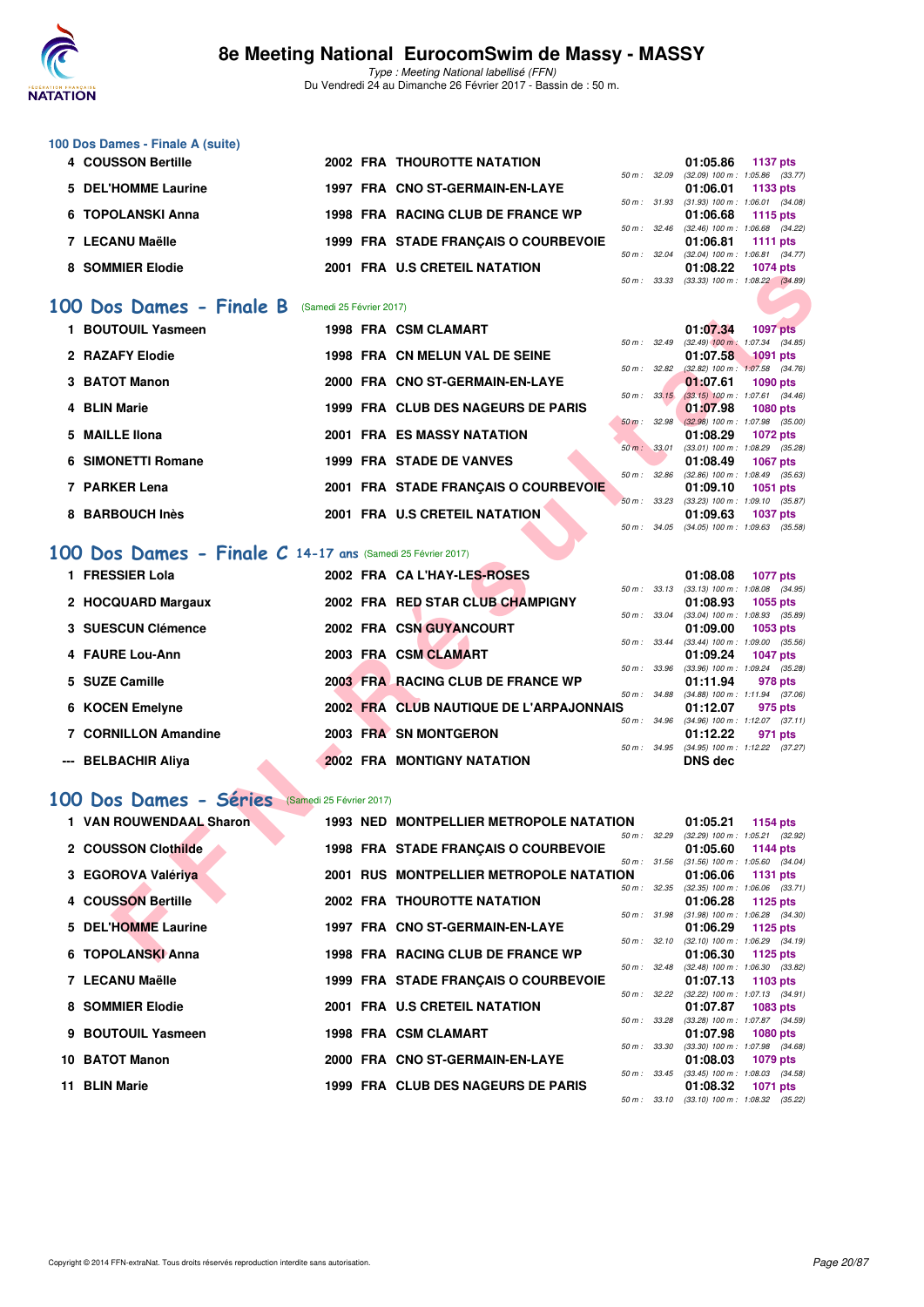

**100 Dos Dames - Séries (suite)**

| <b>12 RAZAFY Elodie</b>                 | 1998 FRA CN MELUN VAL DE SEINE                        |                  | 01:08.69<br><b>1061 pts</b>                                        |
|-----------------------------------------|-------------------------------------------------------|------------------|--------------------------------------------------------------------|
| 13 PARKER Lena                          | 2001 FRA STADE FRANÇAIS O COURBEVOIE                  | 50 m : 33.37     | $(33.37)$ 100 m : 1:08.69 $(35.32)$<br>01:08.75<br><b>1060 pts</b> |
| <b>14 SIMONETTI Romane</b>              | <b>1999 FRA STADE DE VANVES</b>                       | 50 m : 33.09     | $(33.09)$ 100 m : 1:08.75 $(35.66)$<br>01:08.83<br>1058 pts        |
| 15 MAILLE IIona                         | 2001 FRA ES MASSY NATATION                            | 50 m : 33.15     | $(33.15)$ 100 m : 1:08.83 $(35.68)$<br>01:08.86<br><b>1057 pts</b> |
| <b>BARBOUCH Inès</b><br>16              | 2001 FRA U.S CRETEIL NATATION                         | 50 m: 33.12      | (33.12) 100 m: 1:08.86 (35.74)<br>01:09.13<br><b>1050 pts</b>      |
| <b>HOCQUARD Margaux</b><br>17           | 2002 FRA RED STAR CLUB CHAMPIGNY                      | 50 m : 33.46     | $(33.46)$ 100 m : 1:09.13 $(35.67)$<br>01:09.20<br><b>1048 pts</b> |
| <b>ROUAULT Perrine</b><br>18.           | 1998 FRA STADE FRANÇAIS O COURBEVOIE                  | 50 m : 33.10     | $(33.10)$ 100 m : 1:09.20 $(36.10)$<br>01:09.25<br><b>1047 pts</b> |
| 19 BAQUET Rosanna                       | <b>1999 FRA U.S CRETEIL NATATION</b>                  | 50 m: 32.49      | $(32.49)$ 100 m : 1:09.25 $(36.76)$<br>01:09.72<br><b>1035 pts</b> |
| 20 FIGUEIREDO Mariana                   | 2000 FRA CN MELUN VAL DE SEINE                        | 50 m : 33.95     | (33.95) 100 m: 1:09.72 (35.77)                                     |
|                                         |                                                       | 50 m: 33.89      | 01:09.83<br><b>1032 pts</b><br>$(33.89)$ 100 m : 1:09.83 $(35.94)$ |
| 21 ALMEIDA Léana<br>22 SUESCUN Clémence | 2001 FRA ES MASSY NATATION<br>2002 FRA CSN GUYANCOURT |                  | 01:09.89<br><b>1030 pts</b><br>01:10.00<br><b>1028 pts</b>         |
| 23 FRESSIER Lola                        | 2002 FRA CA L'HAY-LES-ROSES                           | 50 m: 34.05      | $(34.05)$ 100 m : 1:10.00 $(35.95)$<br>01:10.07<br><b>1026 pts</b> |
| <b>KNOPF Ornella</b><br>24              | 1999 FRA AS BONDY                                     | 50 m: 33.86      | (33.86) 100 m: 1:10.07 (36.21)<br>01:10.33<br><b>1019 pts</b>      |
| <b>DANGER Florine</b><br>25             | <b>1999 FRA EN LONGJUMEAU</b>                         | 50 m : 34.09     | $(34.09)$ 100 m : 1:10.33 $(36.24)$<br>01:10.66<br>1011 pts        |
|                                         |                                                       | 50 m: 34.11      | $(34.11)$ 100 m : 1:10.66 $(36.55)$                                |
| 26 FAURE Lou-Ann                        | 2003 FRA CSM CLAMART                                  | 50 m: 34.60      | 01:10.70<br><b>1010 pts</b><br>$(34.60)$ 100 m : 1:10.70 $(36.10)$ |
| 27 FERGUENE Ines                        | 2001 FRA ES MASSY NATATION                            | 50 m : 33.96     | 01:10.84<br><b>1006 pts</b><br>(33.96) 100 m: 1:10.84 (36.88)      |
| 28 KOCEN Emelyne                        | 2002 FRA CLUB NAUTIQUE DE L'ARPAJONNAIS               | 50 m : 34.06     | 01:11.06<br><b>1000 pts</b><br>$(34.06)$ 100 m : 1:11.06 $(37.00)$ |
| <b>SUZE Camille</b><br>29               | 2003 FRA RACING CLUB DE FRANCE WP                     | 50 m : 34.63     | 01:11.58<br>987 pts<br>$(34.63)$ 100 m : 1:11.58 $(36.95)$         |
| 30 CORNILLON Amandine                   | 2003 FRA SN MONTGERON                                 | 50 m : 34.91     | 01:11.95<br>978 pts<br>$(34.91)$ 100 m : 1:11.95 $(37.04)$         |
| 31 ADIL Yael                            | 2001 FRA CSM CLAMART                                  | 50 m : 35.21     | 01:12.22<br>971 pts<br>$(35.21)$ 100 m : 1:12.22 $(37.01)$         |
| 32 BELBACHIR Aliya                      | <b>2002 FRA MONTIGNY NATATION</b>                     | 50 m: 35.18      | 01:12.30<br>969 pts<br>$(35.18)$ 100 m : 1:12.30 $(37.12)$         |
| 33 REMY Cassiopee                       | 2001 FRA ESPADON GRAND-QUEVILLY                       | 50 m : 35.47     | 01:12.40<br>967 pts<br>(35.47) 100 m : 1:12.40 (36.93)             |
| <b>EUGENE Delphine</b>                  | 2001 FRA SN MONTGERON                                 |                  | 01:12.62<br>961 pts                                                |
| 35 PES Roxane                           | 2001 FRA RACING CLUB DE FRANCE WP                     | 50 m : 35.33     | $(35.33)$ 100 m : 1:12.62 $(37.29)$<br>01:12.94<br>953 pts         |
| <b>HACHEZ Clementine</b><br>36.         | 2001 FRA CSN GUYANCOURT                               | 50 m : 34.99     | (34.99) 100 m: 1:12.94 (37.95)<br>01:13.00<br>952 pts              |
| 37 GRAS Morgane                         | 2001 FRA AQUA CLUB PONTAULT-ROISSY                    | 50 m : 35.01     | $(35.01)$ 100 m : 1:13.00 $(37.99)$<br>01:13.18<br>947 pts         |
| 38 TEULE Mary                           | 1999 FRA CNO ST-GERMAIN-EN-LAYE                       |                  | 50 m: 35.47 (35.47) 100 m: 1:13.18 (37.71)<br>01:13.19<br>947 pts  |
| 39 FOINY Audrenn                        | 2003 FRA CN LE PLESSIS-ROBINSON                       | 50 m :<br>35.47  | (35.47) 100 m: 1:13.19 (37.72)<br>01:13.36<br>943 pts              |
| <b>40 BRUNET Estelle</b>                | 2001 FRA NOGENT NATATION 94                           | $50 m$ : $35.57$ | $(35.57)$ 100 m : 1:13.36 $(37.79)$<br>01:13.45<br>941 pts         |
| 41 BAUDOUX Emma                         | 1999 FRA CSM CLAMART                                  | 50 m : 34.91     | $(34.91)$ 100 m : 1:13.45 $(38.54)$<br>01:13.72<br>934 pts         |
| 42 DRUART Morgane                       | 2003 FRA AQUA CLUB PONTAULT-ROISSY                    | 50 m : 35.73     | (35.73) 100 m : 1:13.72 (37.99)<br>01:13.75<br>933 pts             |
|                                         |                                                       | 50 m : 35.92     | (35.92) 100 m: 1:13.75 (37.83)                                     |
| 42 SEDILOT Capucine                     | 2000 FRA CN LE PLESSIS-ROBINSON                       | 50 m : 34.91     | 01:13.75<br>933 pts<br>$(34.91)$ 100 m : 1:13.75 $(38.84)$         |
| 44 GIBON Flavie                         | 2001 FRA NOGENT NATATION 94                           | 50 m : 35.84     | 01:14.07<br>926 pts<br>(35.84) 100 m: 1:14.07 (38.23)              |
| <b>45 SIGNORET Amelie</b>               | 2002 FRA SN VERSAILLES                                | 50 m : 36.29     | 01:14.12<br>924 pts<br>(36.29) 100 m: 1:14.12 (37.83)              |
| 45 LIBESPERE Manon                      | 2002 FRA NOGENT NATATION 94                           | 50 m : 36.51     | 01:14.12<br>924 pts<br>$(36.51)$ 100 m : 1:14.12 $(37.61)$         |
| <b>47 OUENNICHE Lilya</b>               | 1996 FRA CN MAISONS-ALFORT                            |                  | 01:14.18<br>923 pts<br>50 m: 35.42 (35.42) 100 m: 1:14.18 (38.76)  |
| <b>48 LESOILLE Clara</b>                | 2002 FRA CA L'HAY-LES-ROSES                           |                  | 01:14.30<br>920 pts<br>50 m: 36.05 (36.05) 100 m: 1:14.30 (38.25)  |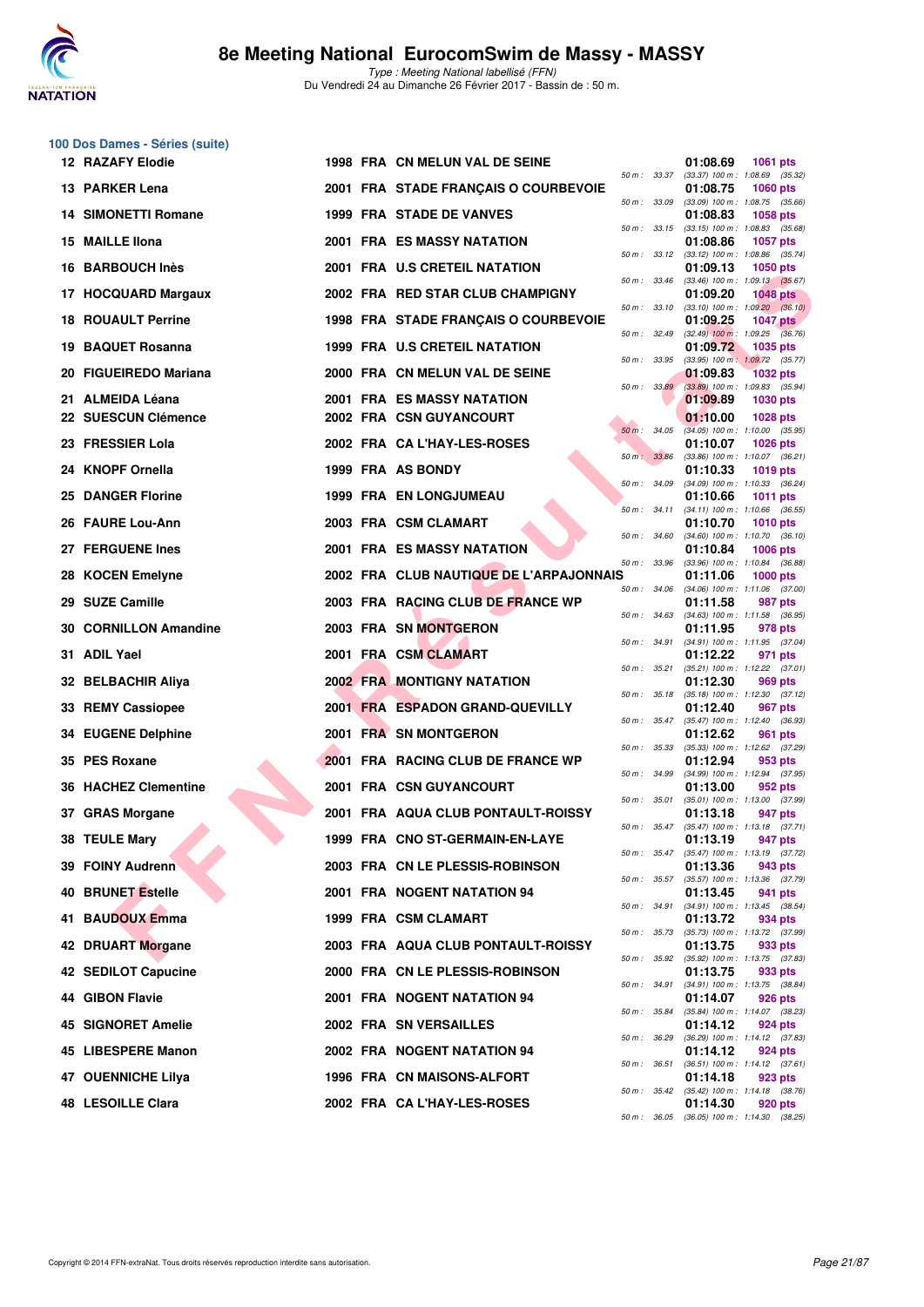

| 100 Dos Dames - Séries (suite) |                            |                                                                                                                           |                |                                                         |
|--------------------------------|----------------------------|---------------------------------------------------------------------------------------------------------------------------|----------------|---------------------------------------------------------|
| <b>49 SUSINI Marine</b>        |                            | 1998 FRA ASN LOUVRES-ROISSY-SURVILLIERS                                                                                   | 01:14.34       | 919 pts                                                 |
| 50 BENLEKBIR Kahéna            |                            | 2002 FRA AS BONDY                                                                                                         | 01:14.35       | 50 m: 34.83 (34.83) 100 m: 1:14.34 (39.51)<br>919 pts   |
| 51 BACKHAUS Marie              |                            | 50 m : 36.43<br>2001 FRA CNO ST-GERMAIN-EN-LAYE                                                                           | 01:14.53       | $(36.43)$ 100 m : 1:14.35 $(37.92)$<br>914 pts          |
| 52 NGUYEN DUC LONG Armelle     |                            | 50 m : 36.49<br>2003 FRA CN ST-MICHEL-SUR-ORGE                                                                            | 01:14.56       | (36.49) 100 m: 1:14.53 (38.04)<br>914 pts               |
| 53 BECART Louise               |                            | 50 m: 36.27<br>2003 FRA CLUB DES NAGEURS DE PARIS                                                                         | 01:14.81       | (36.27) 100 m: 1:14.56 (38.29)<br>908 pts               |
| 54 BERGER Paoline              |                            | 50 m : 36.25<br>2002 FRA CN ST-MICHEL-SUR-ORGE                                                                            | 01:15.00       | $(36.25)$ 100 m : 1:14.81 $(38.56)$<br>903 pts          |
| 55 FOURMY Marina               |                            | 50 m : 36.22<br><b>2003 FRA ES MASSY NATATION</b>                                                                         | 01:15.03       | $(36.22)$ 100 m : 1:15.00 $(38.78)$<br><b>902 pts</b>   |
| 56 RHAIEM Lilee                |                            | 50 m : 36.85<br>2003 FRA RACING CLUB DE FRANCE WP                                                                         | 01:15.07       | $(36.85)$ 100 m : 1:15.03 $(38.18)$<br>901 pts          |
| 56 AUGER Ambre                 |                            | 50 m : 36.64<br>2002 FRA CLUB NAUTIQUE DE L'ARPAJONNAIS                                                                   | 01:15.07       | (36.64) 100 m: 1:15.07 (38.43)                          |
|                                |                            | 50 m : 36.08                                                                                                              |                | 901 pts<br>(36.08) 100 m: 1:15.07 (38.99)               |
| 58 PICARD Nina                 |                            | 1999 FRA AQUA CLUB PONTAULT-ROISSY<br>50 m : 35.86                                                                        | 01:15.08       | 901 pts<br>$(35.86)$ 100 m : 1:15.08 $(39.22)$          |
| 59 COGNAC Eleonore             |                            | 2002 FRA CNO ST-GERMAIN-EN-LAYE<br>$50 m$ :<br>35.72                                                                      | 01:15.28       | 896 pts<br>(35.72) 100 m: 1:15.28 (39.56)               |
| 60 FARHAT Manon                |                            | 2003 FRA CN MELUN VAL DE SEINE<br>50 m : 36.24                                                                            | 01:15.33       | 895 pts<br>(36.24) 100 m: 1:15.33 (39.09)               |
| 61 ROUSSEL Mélissa             |                            | 2002 FRA COULOMMIERS NATATION<br>$50 m$ : $36.81$                                                                         | 01:15.34       | 895 pts<br>(36.81) 100 m: 1:15.34 (38.53)               |
| 62 RICHARD Clara               |                            | 2002 FRA CN VAL MAUBUEE<br>50 m : 36.92                                                                                   | 01:15.81       | 884 pts<br>(36.92) 100 m: 1:15.81 (38.89)               |
| 63 WAUQUIER Loicia             |                            | 2002 FRA CANETON CLUB DE BEAUMONT                                                                                         | 01:15.82       | 883 pts                                                 |
| 64 EKBAL MOHAMED Sarah         |                            | 50 m : 36.67<br>2002 FRA COLOMBES NATATION                                                                                | 01:15.91       | $(36.67)$ 100 m : 1:15.82 $(39.15)$<br>881 pts          |
| 65 LE LAY Amandine             |                            | 50 m : 35.31<br>1999 FRA CA L'HAY-LES-ROSES                                                                               | 01:16.00       | (35.31) 100 m: 1:15.91 (40.60)<br>879 pts               |
| 66 PONCET Julie                |                            | 50 m: 36.57<br>2000 FRA VILLIERS SPORTS JEUNESSE                                                                          | 01:16.16       | (36.57) 100 m: 1:16.00 (39.43)<br>875 pts               |
| 67 LOSTE Lisa                  |                            | 50 m : 36.94<br>2002 FRA CANETON CLUB DE BEAUMONT                                                                         | 01:16.29       | (36.94) 100 m: 1:16.16 (39.22)<br>872 pts               |
| 68 BOCH Emma                   |                            | 2003 FRA CSN GUYANCOURT                                                                                                   | 01:16.34       | 50 m: 36.11 (36.11) 100 m: 1:16.29 (40.18)<br>871 pts   |
| 69 PETITPRE Alexandra          |                            | 50 m : 37.43<br>1996 FRA CS CLICHY 92                                                                                     | 01:16.81       | $(37.43)$ 100 m : 1:16.34 $(38.91)$<br>860 pts          |
| <b>70 BRINDEJONC Laura</b>     |                            | 50 m : 35.96<br>2003 FRA CA L'HAY-LES-ROSES                                                                               | 01:17.09       | $(35.96)$ 100 m : 1:16.81 $(40.85)$<br>853 pts          |
| 71 ARGOUARCH Maiwenn           |                            | 50 m : 37.73<br><b>2003 FRA EN LONGJUMEAU</b>                                                                             | 01:17.53       | (37.73) 100 m: 1:17.09 (39.36)<br>843 pts               |
| 72 LEBON Justine               |                            | 50 m : 37.36<br>1999 FRA BAYEUX OLYMPIQUE NATATION                                                                        |                | (37.36) 100 m: 1:17.53 (40.17)                          |
|                                |                            | 50 m : 36.58                                                                                                              | 01:17.63       | 841 pts<br>$(36.58)$ 100 m : 1:17.63 $(41.05)$          |
| <b>73 NICOLLE Pauline</b>      |                            | 2002 FRA VILLIERS SPORTS JEUNESSE<br>50 m : 38.03                                                                         | 01:17.94       | 834 pts<br>$(38.03)$ 100 m : 1:17.94 $(39.91)$          |
| 73 MUNOZ Elora                 |                            | 2003 FRA CLUB DES NAGEURS DE PARIS                                                                                        | 01:17.94       | 834 pts<br>50 m : 37.07 (37.07) 100 m : 1:17.94 (40.87) |
| 75 GRAIL Agate                 |                            | 2003 FRA ESPADON VÉLIZY-VILLACOUBLAY<br>50 m : 38.68                                                                      | 01:18.62       | 818 pts<br>$(38.68)$ 100 m : 1:18.62 $(39.94)$          |
| 76 LA BIONDA Léa               |                            | 2002 FRA EN LONGJUMEAU<br>50 m : 37.68                                                                                    | 01:18.67       | 817 pts<br>$(37.68)$ 100 m : 1:18.67 $(40.99)$          |
| 77 BERDJI Chahinez             |                            | 2003 FRA JEANNE D'ARC DRANCY                                                                                              | 01:20.03       | 786 pts<br>50 m: 38.90 (38.90) 100 m: 1:20.03 (41.13)   |
| --- DEZ Noémie                 |                            | 1994 FRA CSM CLAMART                                                                                                      | <b>DNS</b> dec |                                                         |
| 200 Dos Dames - Finale A       | (Dimanche 26 Février 2017) |                                                                                                                           |                |                                                         |
| 1 BATOT Manon                  |                            | 2000 FRA CNO ST-GERMAIN-EN-LAYE                                                                                           | 02:22.27       | <b>1117 pts</b>                                         |
| 2 SOMMIER Elodie               |                            | 50 m: 34.32 (34.32) 100 m: 1:11.41 (37.09) 150 m: 1:48.23 (36.82) 200 m: 2:22.27 (34.04)<br>2001 FRA U.S CRETEIL NATATION | 02:22.78       | 1110 pts                                                |
| 3 BAQUET Rosanna               |                            | 50 m: 33.94 (33.94) 100 m: 1:09.82 (35.88) 150 m: 1:46.08 (36.26) 200 m: 2:22.78 (36.70)<br>1999 FRA U.S CRETEIL NATATION | 02:25.26       | 1077 pts                                                |
|                                |                            | 50 m: 34.37 (34.37) 100 m: 1:10.61 (36.24) 150 m: 1:48.00                                                                 |                | $(37.39)$ 200 m : 2:25.26 $(37.26)$                     |
| 4 SUESCUN Clémence             |                            | 2002 FRA CSN GUYANCOURT<br>50 m: 34.87 (34.87) 100 m: 1:12.53 (37.66) 150 m: 1:50.66 (38.13) 200 m: 2:27.79 (37.13)       | 02:27.79       | 1044 pts                                                |

**5 BOTAS Salomé 2000 FRA RED STAR CLUB CHAMPIGNY 02:28.73 1032 pts** 50 m : 33.88 (33.88) 100 m : 1:10.84 (36.96) 150 m : 1:49.11 (38.27) 200 m : 2:28.73 (39.62)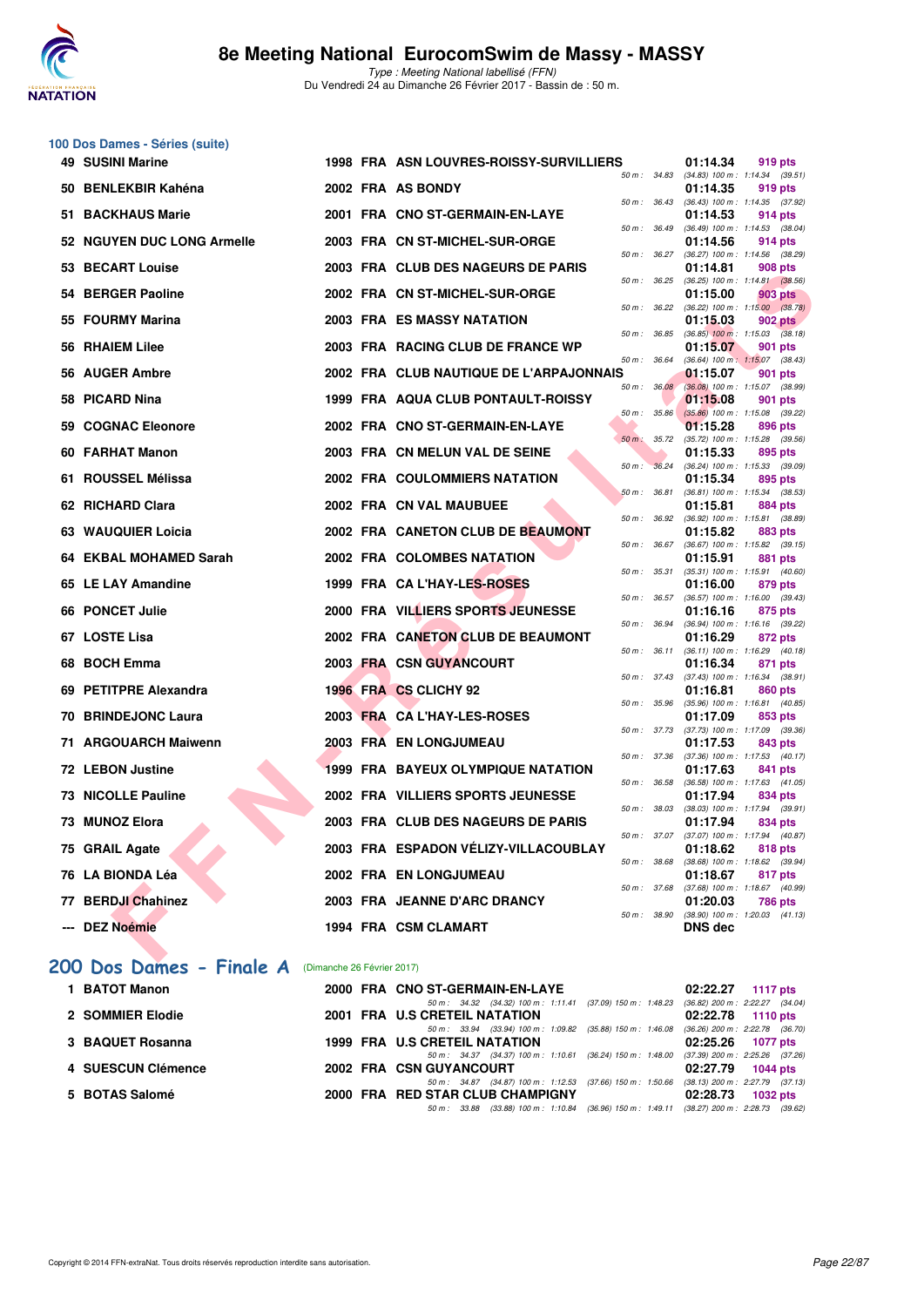

**200 Dos Dames - Finale A (suite)**

### **8e Meeting National EurocomSwim de Massy - MASSY**

| 6 BLIN Marie                                                  |  | 1999 FRA CLUB DES NAGEURS DE PARIS                                                                                                  | 02:29.40<br>1023 pts                                                |
|---------------------------------------------------------------|--|-------------------------------------------------------------------------------------------------------------------------------------|---------------------------------------------------------------------|
| 7 PARKER Lena                                                 |  | 50 m: 34.23 (34.23) 100 m: 1:11.87 (37.64) 150 m: 1:51.03 (39.16) 200 m: 2:29.40 (38.37)<br>2001 FRA STADE FRANCAIS O COURBEVOIE    | 02:29.99<br>1016 pts                                                |
| 8 FIGUEIREDO Mariana                                          |  | 50 m: 34.66 (34.66) 100 m: 1:12.88 (38.22) 150 m: 1:51.77 (38.89) 200 m: 2:29.99 (38.22)<br>2000 FRA CN MELUN VAL DE SEINE          | 02:31.86<br>992 pts                                                 |
|                                                               |  | 50 m: 35.56 (35.56) 100 m: 1:13.65 (38.09) 150 m: 1:52.96 (39.31) 200 m: 2:31.86 (38.90)                                            |                                                                     |
| 200 Dos Dames - Finale B (Dimanche 26 Février 2017)           |  |                                                                                                                                     |                                                                     |
| 1 FRESSIER Lola                                               |  | 2002 FRA CAL'HAY-LES-ROSES                                                                                                          | 02:27.26<br><b>1051 pts</b>                                         |
| 2 HOCQUARD Margaux                                            |  | 50 m: 34.20 (34.20) 100 m: 1:10.63 (36.43) 150 m: 1:48.89 (38.26) 200 m: 2:27.26 (38.37)<br>2002 FRA RED STAR CLUB CHAMPIGNY        | 02:29.42<br>$1023$ pts                                              |
|                                                               |  | 50 m: 34.48 (34.48) 100 m: 1:12.33 (37.85) 150 m: 1:51.30 (38.97) 200 m: 2:29.42 (38.12)                                            |                                                                     |
| <b>3 FERGUENE Ines</b>                                        |  | <b>2001 FRA ES MASSY NATATION</b><br>50 m: 35.52 (35.52) 100 m: 1:14.10 (38.58) 150 m: 1:53.71 (39.61) 200 m: 2:31.77 (38.06)       | 02:31.77<br>993 pts                                                 |
| 4 SUZE Camille                                                |  | 2003 FRA RACING CLUB DE FRANCE WP<br>50 m: 35.60 (35.60) 100 m: 1:14.48 (38.88) 150 m: 1:53.73 (39.25) 200 m: 2:31.91 (38.18)       | 02:31.91<br>991 pts                                                 |
| 5 DANGER Florine                                              |  | 1999 FRA EN LONGJUMEAU                                                                                                              | 02:32.05<br>989 pts                                                 |
| 6 HACHEZ Clementine                                           |  | 50 m: 34.83 (34.83) 100 m: 1:13.40 (38.57) 150 m: 1:53.45 (40.05) 200 m: 2:32.05 (38.60)<br>2001 FRA CSN GUYANCOURT                 | 02:33.22<br>974 pts                                                 |
| 7 EUGENE Delphine                                             |  | 50 m: 35.52 (35.52) 100 m: 1:14.28 (38.76) 150 m: 1:54.24 (39.96) 200 m: 2:33.22 (38.98)<br>2001 FRA SN MONTGERON                   | 02:33.39                                                            |
|                                                               |  | 50 m: 35.89 (35.89) 100 m: 1:14.87 (38.98) 150 m: 1:54.14 (39.27) 200 m: 2:33.39 (39.25)                                            | 972 pts                                                             |
| 8 KNOPF Ornella                                               |  | 1999 FRA AS BONDY<br>50 m: 35.62 (35.62) 100 m: 1:13.95 (38.33) 150 m: 1:53.96 (40.01) 200 m: 2:34.15 (40.19)                       | 02:34.15<br>963 pts                                                 |
| 200 Dos Dames - Finale C 14-17 ans (Dimanche 26 Février 2017) |  |                                                                                                                                     |                                                                     |
|                                                               |  |                                                                                                                                     |                                                                     |
| 1 CORNILLON Amandine                                          |  | 2003 FRA SN MONTGERON<br>50 m: 36.31 (36.31) 100 m: 1:16.63 (40.32) 150 m: 1:56.29 (39.66) 200 m: 2:32.92 (36.63)                   | 02:32.92<br>978 pts                                                 |
| 2 KOCEN Emelyne                                               |  | 2002 FRA CLUB NAUTIQUE DE L'ARPAJONNAIS<br>50 m: 35.06 (35.06) 100 m: 1:14.43 (39.37) 150 m: 1:54.82 (40.39) 200 m: 2:34.76 (39.94) | 02:34.76<br>955 pts                                                 |
| 3 BENLEKBIR Kahéna                                            |  | 2002 FRA AS BONDY                                                                                                                   | 02:36.17<br>938 pts                                                 |
| 4 BERGER Paoline                                              |  | 50 m: 36.32 (36.32) 100 m: 1:16.25 (39.93) 150 m: 1:56.55 (40.30) 200 m: 2:36.17 (39.62)<br>2002 FRA CN ST-MICHEL-SUR-ORGE          | 02:36.83<br>930 pts                                                 |
| 5 FOURMY Marina                                               |  | 50 m: 36.94 (36.94) 100 m: 1:16.34 (39.40) 150 m: 1:56.82 (40.48) 200 m: 2:36.83 (40.01)<br><b>2003 FRA ES MASSY NATATION</b>       | 02:37.56                                                            |
|                                                               |  | 50 m: 37.37 (37.37) 100 m: 1:17.20 (39.83) 150 m: 1:58.21 (41.01) 200 m: 2:37.56 (39.35)                                            | 921 pts                                                             |
| <b>6 RHAIEM Lilee</b>                                         |  | 2003 FRA RACING CLUB DE FRANCE WP<br>50 m: 37.82 (37.82) 100 m: 1:17.71 (39.89) 150 m: 1:58.77 (41.06) 200 m: 2:39.26 (40.49)       | 02:39.26<br>900 pts                                                 |
| 7 FARHAT Manon                                                |  | 2003 FRA CN MELUN VAL DE SEINE                                                                                                      | 02:40.05<br>890 pts                                                 |
| 8 FOINY Audrenn                                               |  | 50 m: 37.79 (37.79) 100 m: 1:18.79 (41.00) 150 m: 1:59.89 (41.10) 200 m: 2:40.05 (40.16)<br>2003 FRA CN LE PLESSIS-ROBINSON         | 02:40.80<br>881 pts                                                 |
|                                                               |  | 50 m: 38.15 (38.15) 100 m: 1:19.27 (41.12) 150 m: 2:00.42 (41.15) 200 m: 2:40.80 (40.38)                                            |                                                                     |
| 200 Dos Dames - Séries (Dimanche 26 Février 2017)             |  |                                                                                                                                     |                                                                     |
| 1 VAN ROUWENDAAL Sharon                                       |  | 1993 NED MONTPELLIER METROPOLE NATATION                                                                                             | 02:18.38<br>1170 pts                                                |
| 2 SOMMIER Elodie                                              |  | 50 m: 33.18 (33.18) 100 m: 1:08.43 (35.25) 150 m: 1:44.10 (35.67) 200 m: 2:18.38 (34.28)<br>2001 FRA U.S CRETEIL NATATION           | 02:24.11<br>1093 pts                                                |
| 3 BATOT Manon                                                 |  | 50 m: 33.77 (33.77) 100 m: 1:10.25 (36.48) 150 m: 1:47.31 (37.06) 200 m: 2:24.11 (36.80)<br>2000 FRA CNO ST-GERMAIN-EN-LAYE         |                                                                     |
|                                                               |  | 50 m: 34.61 (34.61) 100 m: 1:12.25 (37.64) 150 m: 1:49.78 (37.53) 200 m: 2:25.69 (35.91)                                            | 02:25.69<br>1072 pts                                                |
| 4 BOTAS Salomé                                                |  | 2000 FRA RED STAR CLUB CHAMPIGNY<br>50 m: 33.69 (33.69) 100 m: 1:11.43 (37.74) 150 m: 1:49.50                                       | 02:27.61<br><b>1046 pts</b><br>$(38.07)$ 200 m : 2:27.61 $(38.11)$  |
| 5 PARKER Lena                                                 |  | 2001 FRA STADE FRANÇAIS O COURBEVOIE                                                                                                | 02:28.01<br><b>1041 pts</b>                                         |
| 6 BAQUET Rosanna                                              |  | 50 m: 34.62 (34.62) 100 m: 1:12.38 (37.76) 150 m: 1:49.88 (37.50) 200 m: 2:28.01 (38.13)<br>1999 FRA U.S CRETEIL NATATION           | 02:28.07<br>1040 pts                                                |
| 7 SUESCUN Clémence                                            |  | 50 m: 34.61 (34.61) 100 m: 1:11.55 (36.94) 150 m: 1:49.64 (38.09) 200 m: 2:28.07 (38.43)<br>2002 FRA CSN GUYANCOURT                 | 02:29.40<br>1023 pts                                                |
|                                                               |  | 50 m: 34.92 (34.92) 100 m: 1:12.40 (37.48) 150 m: 1:51.03 (38.63) 200 m: 2:29.40 (38.37)                                            |                                                                     |
| 8 FIGUEIREDO Mariana                                          |  | 2000 FRA CN MELUN VAL DE SEINE<br>50 m: 35.25 (35.25) 100 m: 1:13.37 (38.12) 150 m: 1:51.97 (38.60) 200 m: 2:29.57 (37.60)          | 02:29.57<br>1021 pts                                                |
| 9 BLIN Marie                                                  |  | 1999 FRA CLUB DES NAGEURS DE PARIS                                                                                                  | 02:30.11<br><b>1014 pts</b>                                         |
| 10 HOCQUARD Margaux                                           |  | 50 m : 34.48 (34.48) 100 m : 1:12.39 (37.91) 150 m : 1:51.24<br>2002 FRA RED STAR CLUB CHAMPIGNY                                    | $(38.85) 200 \text{ m}$ : 2:30.11 $(38.87)$<br>02:31.09<br>1001 pts |
| 11 EUGENE Delphine                                            |  | 50 m: 34.29 (34.29) 100 m: 1:12.92 (38.63) 150 m: 1:52.63 (39.71) 200 m: 2:31.09 (38.46)<br>2001 FRA SN MONTGERON                   | 02:32.02<br>990 pts                                                 |
|                                                               |  | 50 m : 36.04 (36.04) 100 m : 1:13.98 (37.94) 150 m : 1:53.29                                                                        | $(39.31)$ 200 m : 2:32.02 $(38.73)$                                 |
| <b>12 FERGUENE Ines</b>                                       |  | 2001 FRA ES MASSY NATATION<br>50 m: 34.84 (34.84) 100 m: 1:13.19 (38.35) 150 m: 1:52.52 (39.33) 200 m: 2:32.53 (40.01)              | 02:32.53<br>983 pts                                                 |
| 13 FRESSIER Lola                                              |  | 2002 FRA CA L'HAY-LES-ROSES                                                                                                         | 02:33.68<br>969 pts                                                 |
|                                                               |  | 50 m: 35.29 (35.29) 100 m: 1:13.76 (38.47) 150 m: 1:54.30 (40.54) 200 m: 2:33.68 (39.38)                                            |                                                                     |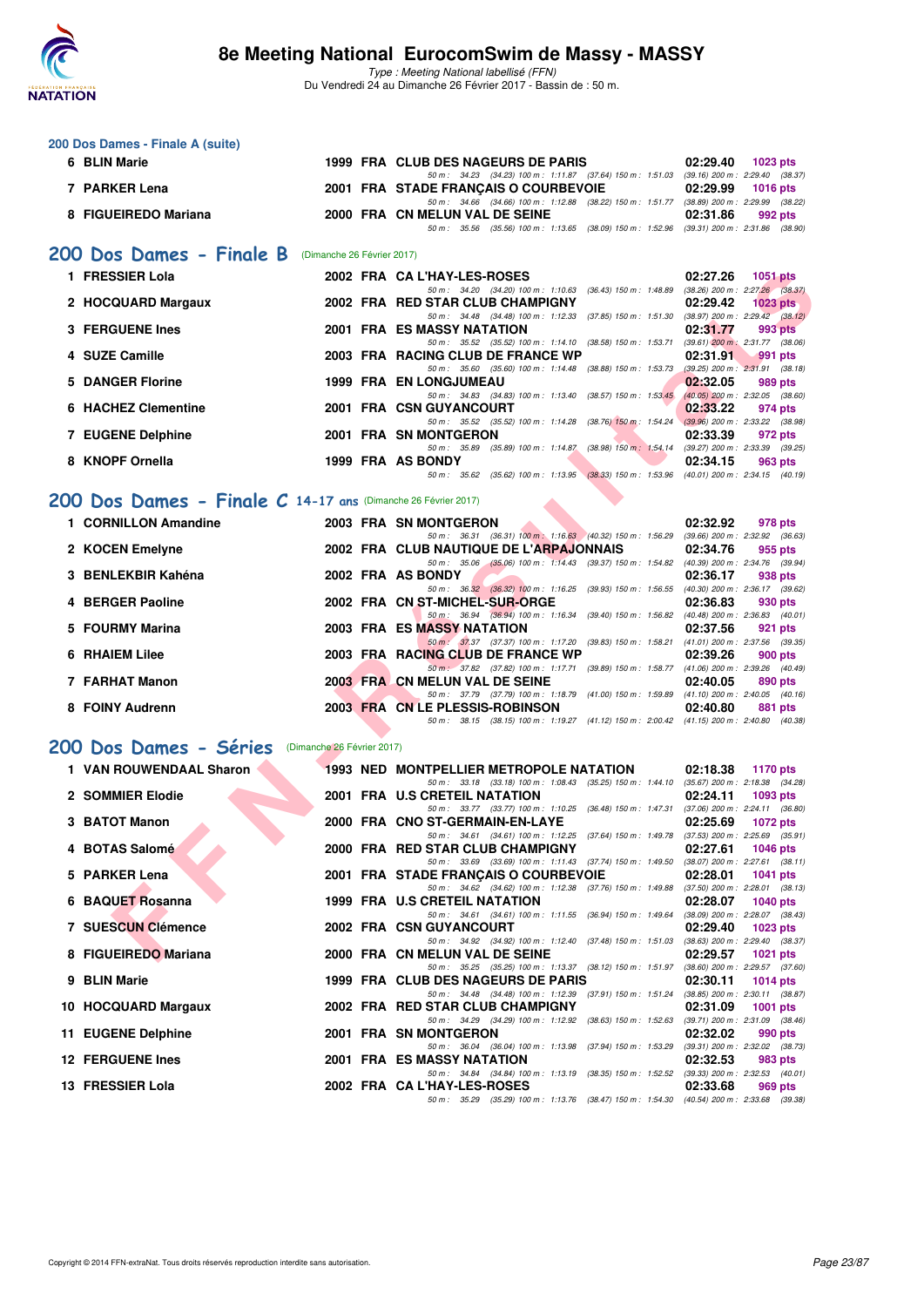

|    | 200 Dos Dames - Séries (suite) |  |                                                                                                                                     |                                                 |         |         |
|----|--------------------------------|--|-------------------------------------------------------------------------------------------------------------------------------------|-------------------------------------------------|---------|---------|
|    | 14 SUZE Camille                |  | 2003 FRA RACING CLUB DE FRANCE WP                                                                                                   | 02:34.08                                        | 964 pts |         |
|    | <b>15 HACHEZ Clementine</b>    |  | 50 m: 35.06 (35.06) 100 m: 1:13.57 (38.51) 150 m: 1:53.79 (40.22) 200 m: 2:34.08 (40.29)<br>2001 FRA CSN GUYANCOURT                 | 02:35.08                                        | 951 pts |         |
|    | <b>16 BACKHAUS Marie</b>       |  | 50 m: 35.81 (35.81) 100 m: 1:15.15 (39.34) 150 m: 1:55.29 (40.14) 200 m: 2:35.08 (39.79)<br>2001 FRA CNO ST-GERMAIN-EN-LAYE         | 02:35.14                                        | 950 pts |         |
|    | 17 KNOPF Ornella               |  | 50 m: 36.65 (36.65) 100 m: 1:15.80 (39.15) 150 m: 1:55.98<br>1999 FRA AS BONDY                                                      | $(40.18)$ 200 m : 2:35.14 $(39.16)$<br>02:35.46 | 946 pts |         |
|    | <b>18 DANGER Florine</b>       |  | 50 m: 35.99 (35.99) 100 m: 1:14.76 (38.77) 150 m: 1:55.03<br>1999 FRA EN LONGJUMEAU                                                 | (40.27) 200 m : 2:35.46 (40.43)<br>02:35.99     | 940 pts |         |
|    | 19 CONNETABLE Barbara          |  | 50 m: 35.50 (35.50) 100 m: 1:14.58 (39.08) 150 m: 1:55.35<br>2000 FRA SO ROSNY                                                      | (40.77) 200 m : 2:35.99 (40.64)<br>02:36.40     |         |         |
|    |                                |  | 50 m : 35.62 (35.62) 100 m : 1:14.62 (39.00) 150 m : 1:55.25                                                                        | $(40.63)$ 200 m : 2:36.40 $(41.15)$             | 935 pts |         |
|    | 20 BENLEKBIR Kahéna            |  | 2002 FRA AS BONDY<br>50 m: 36.12 (36.12) 100 m: 1:15.20 (39.08) 150 m: 1:56.22 (41.02) 200 m: 2:36.59 (40.37)                       | 02:36.59                                        |         | 933 pts |
|    | 21 DUBOIS Sarah                |  | <b>1999 FRA EN LONGJUMEAU</b><br>50 m: 36.20 (36.20) 100 m: 1:15.82 (39.62) 150 m: 1:56.73 (40.91) 200 m: 2:36.86 (40.13)           | 02:36.86                                        | 929 pts |         |
|    | 22 KOCEN Emelyne               |  | 2002 FRA CLUB NAUTIQUE DE L'ARPAJONNAIS<br>50 m: 35.78 (35.78) 100 m: 1:15.99 (40.21) 150 m: 1:56.25                                | 02:36.95<br>(40.26) 200 m : 2:36.95 (40.70)     | 928 pts |         |
|    | 23 ADIL Yael                   |  | 2001 FRA CSM CLAMART<br>50 m: 36.12 (36.12) 100 m: 1:15.72 (39.60) 150 m: 1:56.16                                                   | 02:37.03<br>$(40.44)$ 200 m : 2:37.03 $(40.87)$ | 927 pts |         |
|    | 24 BERGER Paoline              |  | 2002 FRA CN ST-MICHEL-SUR-ORGE                                                                                                      | 02:37.19                                        | 925 pts |         |
|    | 25 CORNILLON Amandine          |  | 50 m: 37.48 (37.48) 100 m: 1:17.06 (39.58) 150 m: 1:57.51<br>2003 FRA SN MONTGERON                                                  | (40.45) 200 m : 2:37.19 (39.68)<br>02:37.32     | 924 pts |         |
|    | 26 ROBERT Jessica              |  | 50 m: 37.06 (37.06) 100 m: 1:17.88 (40.82) 150 m: 1:58.20 (40.32) 200 m: 2:37.32 (39.12)<br>2001 FRA ES MASSY NATATION              | 02:37.42                                        | 922 pts |         |
|    | 27 SUSINI Marine               |  | 50 m: 36.35 (36.35) 100 m: 1:14.95 (38.60) 150 m: 1:56.14 (41.19) 200 m: 2:37.42 (41.28)<br>1998 FRA ASN LOUVRES-ROISSY-SURVILLIERS | 02:38.39                                        | 910 pts |         |
|    | 28 GIBON Flavie                |  | 50 m: 36.14 (36.14) 100 m: 1:15.88 (39.74) 150 m: 1:57.93 (42.05) 200 m: 2:38.39 (40.46)<br>2001 FRA NOGENT NATATION 94             | 02:38.53                                        | 909 pts |         |
|    | 29 ROUSSEAU Morgane            |  | 50 m: 36.81 (36.81) 100 m: 1:16.52 (39.71) 150 m: 1:57.46 (40.94) 200 m: 2:38.53 (41.07)<br>2000 FRA EN STE-GENEVIEVE-DES-BOIS      | 02:38.65                                        | 907 pts |         |
|    | 30 FOINY Audrenn               |  | 50 m: 38.08 (38.08) 100 m: 1:17.98 (39.90) 150 m: 1:58.83<br>2003 FRA CN LE PLESSIS-ROBINSON                                        | (40.85) 200 m : 2:38.65 (39.82)                 | 906 pts |         |
|    |                                |  | 50 m : 36.82 (36.82) 100 m : 1:17.18 (40.36) 150 m : 1:58.38                                                                        | 02:38.72<br>(41.20) 200 m : 2:38.72 (40.34)     |         |         |
|    | 31 REMY Cassiopee              |  | 2001 FRA ESPADON GRAND-QUEVILLY<br>50 m: 36.94 (36.94) 100 m: 1:17.22 (40.28) 150 m: 1:58.35 (41.13) 200 m: 2:38.91 (40.56)         | 02:38.91                                        | 904 pts |         |
|    | 32 LIBESPERE Manon             |  | 2002 FRA NOGENT NATATION 94<br>50 m: 38.09 (38.09) 100 m: 1:18.42 (40.33) 150 m: 2:00.59 (42.17) 200 m: 2:39.59 (39.00)             | 02:39.59                                        | 896 pts |         |
|    | 33 FOURMY Marina               |  | 2003 FRA ES MASSY NATATION<br>50 m: 37.48 (37.48) 100 m: 1:17.64 (40.16) 150 m: 1:58.96 (41.32) 200 m: 2:39.81 (40.85)              | 02:39.81                                        | 893 pts |         |
|    | 34 FARHAT Manon                |  | 2003 FRA CN MELUN VAL DE SEINE<br>50 m: 36.91 (36.91) 100 m: 1:17.11 (40.20) 150 m: 1:58.54 (41.43) 200 m: 2:39.88 (41.34)          | 02:39.88                                        | 892 pts |         |
|    | 35 PONCET Julie                |  | 2000 FRA VILLIERS SPORTS JEUNESSE                                                                                                   | 02:40.12                                        | 890 pts |         |
|    | 36 RHAIEM Lilee                |  | 50 m: 37.08 (37.08) 100 m: 1:17.81 (40.73) 150 m: 1:59.59<br>2003 FRA RACING CLUB DE FRANCE WP                                      | (41.78) 200 m : 2:40.12 (40.53)<br>02:40.92     | 880 pts |         |
| 37 | <b>ROUSSEL Mélissa</b>         |  | 50 m: 38.44 (38.44) 100 m: 1:19.53 (41.09) 150 m: 2:00.78 (41.25) 200 m: 2:40.92 (40.14)<br><b>2002 FRA COULOMMIERS NATATION</b>    | 02:41.34                                        | 875 pts |         |
| 38 | <b>MUNOZ Elora</b>             |  | 50 m: 37.27 (37.27) 100 m: 1:17.99 (40.72) 150 m: 1:59.75 (41.76) 200 m: 2:41.34 (41.59)<br>2003 FRA CLUB DES NAGEURS DE PARIS      | 02:41.42                                        | 874 pts |         |
|    | 39 BAUDOUX Emma                |  | 50 m: 37.55 (37.55) 100 m: 1:18.54 (40.99) 150 m: 2:00.46 (41.92) 200 m: 2:41.42 (40.96)<br>1999 FRA CSM CLAMART                    | 02:42.36                                        | 863 pts |         |
|    | 40 NGUYEN DUC LONG Armelle     |  | 50 m : 37.01 (37.01) 100 m : 1:17.31 (40.30) 150 m : 1:59.54 (42.23) 200 m : 2:42.36 (42.82)<br>2003 FRA CN ST-MICHEL-SUR-ORGE      | 02:42.46                                        | 862 pts |         |
|    | 41 POLLET Solhène              |  | 50 m: 37.16 (37.16) 100 m: 1:17.32 (40.16) 150 m: 2:00.37 (43.05) 200 m: 2:42.46 (42.09)<br>2003 FRA USM VIROFLAY                   | 02:42.52                                        |         |         |
|    |                                |  | 50 m: 37.26 (37.26) 100 m: 1:18.61 (41.35) 150 m: 2:00.85 (42.24) 200 m: 2:42.52 (41.67)                                            |                                                 | 861 pts |         |
|    | 42 LESOILLE Clara              |  | 2002 FRA CAL'HAY-LES-ROSES<br>50 m: 38.76 (38.76) 100 m: 1:19.85 (41.09) 150 m: 2:02.07 (42.22) 200 m: 2:42.59 (40.52)              | 02:42.59                                        | 860 pts |         |
|    | 43 BOUCENNA Sarah              |  | 1999 FRA CN MAISONS-ALFORT<br>50 m: 37.49 (37.49) 100 m: 1:18.47 (40.98) 150 m: 2:00.57 (42.10) 200 m: 2:42.87 (42.30)              | 02:42.87                                        | 857 pts |         |
|    | 44 PICARD Nina                 |  | 1999 FRA AQUA CLUB PONTAULT-ROISSY<br>50 m: 37.27 (37.27) 100 m: 1:19.04 (41.77) 150 m: 2:01.61 (42.57) 200 m: 2:43.47 (41.86)      | 02:43.47                                        | 850 pts |         |
|    | 45 COGNAC Eleonore             |  | 2002 FRA CNO ST-GERMAIN-EN-LAYE<br>50 m: 37.27 (37.27) 100 m: 1:18.87 (41.60) 150 m: 2:02.22 (43.35) 200 m: 2:43.97 (41.75)         | 02:43.97                                        | 844 pts |         |
|    | 46 RAOUST Anna                 |  | 2001 FRA SCUF PARIS                                                                                                                 | 02:44.17                                        | 841 pts |         |
|    | 47 THIERRY Victoire            |  | 50 m: 39.30 (39.30) 100 m: 1:20.17 (40.87) 150 m: 2:02.44 (42.27) 200 m: 2:44.17 (41.73)<br>2003 FRA CN FONTAINEBLEAU-AVON          | 02:44.98                                        | 832 pts |         |
|    | 48 EKBAL MOHAMED Sarah         |  | 50 m: 38.66 (38.66) 100 m: 1:20.82 (42.16) 150 m: 2:04.12 (43.30) 200 m: 2:44.98 (40.86)<br>2002 FRA COLOMBES NATATION              | 02:46.64                                        | 813 pts |         |
|    | 49 SCHEIRLINCK Marie-Lou       |  | 50 m: 37.80 (37.80) 100 m: 1:19.86 (42.06) 150 m: 2:03.66 (43.80) 200 m: 2:46.64 (42.98)<br>2002 FRA THOUROTTE NATATION             | 02:46.77                                        | 811 pts |         |
|    |                                |  | 50 m: 38.95 (38.95) 100 m: 1:21.96 (43.01) 150 m: 2:05.18 (43.22) 200 m: 2:46.77 (41.59)                                            |                                                 |         |         |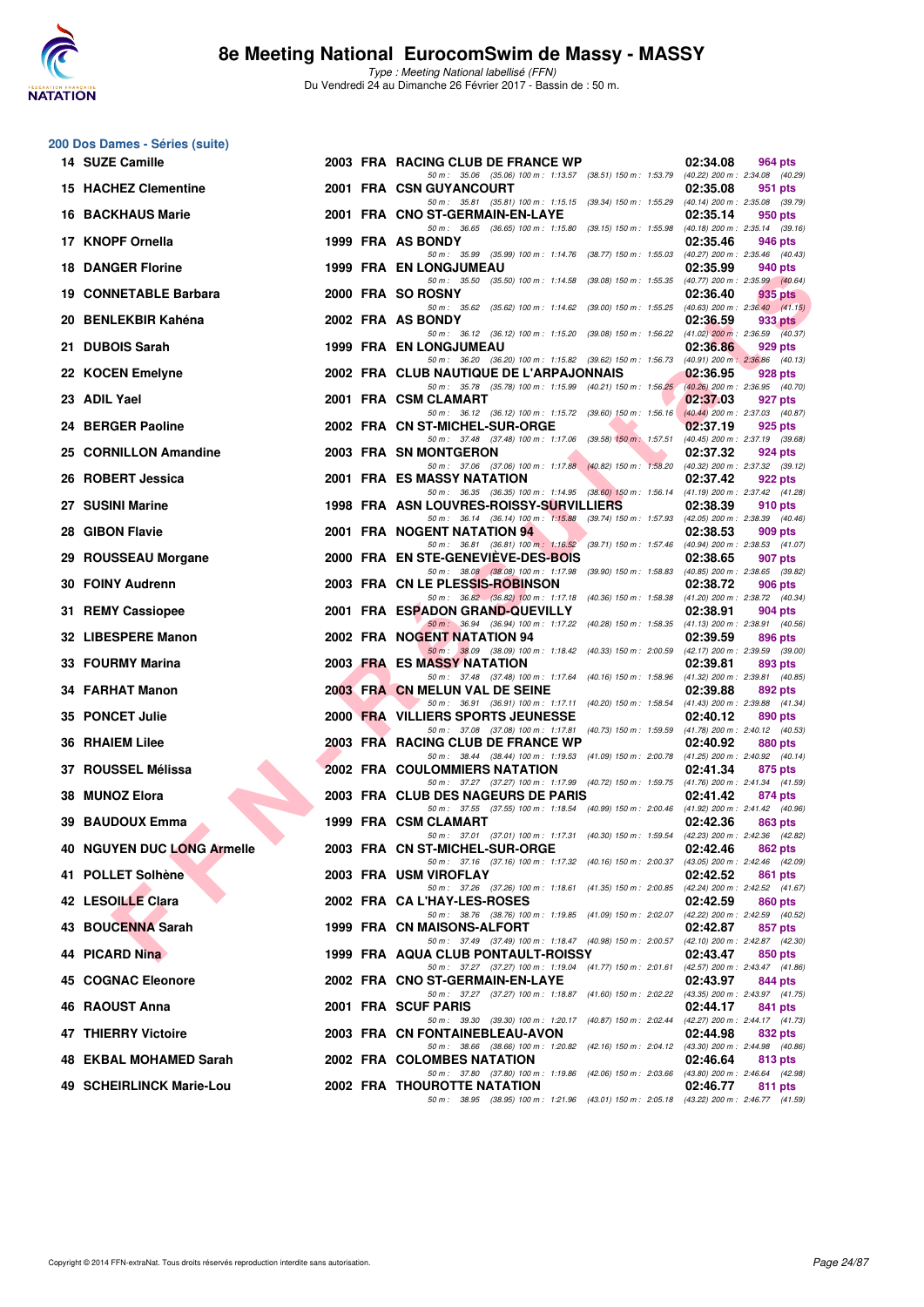

Type : Meeting National labellisé (FFN) Du Vendredi 24 au Dimanche 26 Février 2017 - Bassin de : 50 m.

| 200 Dos Dames - Séries (suite)                                |                          |                                                                                                                                |                             |
|---------------------------------------------------------------|--------------------------|--------------------------------------------------------------------------------------------------------------------------------|-----------------------------|
| 50 NICOLLE Pauline                                            |                          | 2002 FRA VILLIERS SPORTS JEUNESSE                                                                                              | 02:46.81<br>811 pts         |
| 51 MOHRI COTTI Tara                                           |                          | 50 m: 39.25 (39.25) 100 m: 1:21.65 (42.40) 150 m: 2:05.48 (43.83) 200 m: 2:46.81 (41.33)<br>2001 FRA SCUF PARIS                | 02:47.25<br>806 pts         |
| 52 LA BIONDA Léa                                              |                          | 50 m: 39.28 (39.28) 100 m: 1:21.80 (42.52) 150 m: 2:05.13 (43.33) 200 m: 2:47.25 (42.12)<br>2002 FRA EN LONGJUMEAU             | 02:48.72<br>789 pts         |
| 53 GOEFFON-GONDOUIN Andréa                                    |                          | 50 m: 38.73 (38.73) 100 m: 1:20.87 (42.14) 150 m: 2:05.78 (44.91) 200 m: 2:48.72 (42.94)<br>2003 FRA ES STAINS                 | 02:48.99<br>786 pts         |
| 54 LEBON Justine                                              |                          | 50 m: 37.67 (37.67) 100 m: 1:20.17 (42.50) 150 m: 2:04.44 (44.27) 200 m: 2:48.99 (44.55)<br>1999 FRA BAYEUX OLYMPIQUE NATATION | 02:52.55                    |
|                                                               |                          | 50 m: 39.83 (39.83) 100 m: 1:23.48 (43.65) 150 m: 2:09.44 (45.96) 200 m: 2:52.55 (43.11)                                       | 746 pts                     |
| 55 BERDJI Chahinez                                            |                          | 2003 FRA JEANNE D'ARC DRANCY<br>50 m: 40.12 (40.12) 100 m: 1:23.53 (43.41) 150 m: 2:08.54 (45.01) 200 m: 2:52.61 (44.07)       | 02:52.61<br>746 pts         |
| 56 AFONSO Eva                                                 |                          | 2003 FRA ES STAINS<br>50 m: 40.87 (40.87) 100 m: 1:25.47 (44.60) 150 m: 2:10.38 (44.91) 200 m: 2:54.61 (44.23)                 | 02:54.61<br><b>724 pts</b>  |
| 50 Brasse Dames - Finale A                                    | (Samedi 25 Février 2017) |                                                                                                                                |                             |
| 1 CHARRO Anaïs                                                |                          | <b>1998 FRA U.S CRETEIL NATATION</b>                                                                                           | 00:32.81<br><b>1216 pts</b> |
| 2 MALLET Camille                                              |                          | 2001 FRA AMIENS METROPOLE NAT.                                                                                                 | 00:33.18<br>1196 pts        |
| 3 BASSO-BERT Clara                                            |                          | 2001 FRA STADE FRANCAIS O COURBEVOIE                                                                                           | 00:33.27                    |
| 4 RUCK Lena                                                   |                          | 2001 FRA CN VIRY-CHÂTILLON                                                                                                     | 1191 pts<br>00:34.72        |
| 5 CUCUMEL Romy                                                |                          |                                                                                                                                | <b>1113 pts</b>             |
|                                                               |                          | 2001 FRA CSM CLAMART                                                                                                           | 00:35.20<br>1087 pts        |
| 6 BIHAN Morgane                                               |                          | 2000 FRA CSN GUYANCOURT                                                                                                        | 00:35.26<br>1084 pts        |
| 7 MICHELIS Eloïse                                             |                          | 2002 FRA ESPADON VÉLIZY-VILLACOUBLAY                                                                                           | 00:35.35<br>1080 pts        |
| 8 DEBENEY Clémence                                            |                          | 2000 FRA USM VIROFLAY                                                                                                          | 00:35.80<br><b>1056 pts</b> |
| 50 Brasse Dames - Finale B                                    | (Samedi 25 Février 2017) |                                                                                                                                |                             |
| 1 LEROY Flavy                                                 |                          | 1996 FRA MONT-SAINT-AIGNAN NATATION                                                                                            | 00:35.14<br>1091 pts        |
| 2 MAINGAUD Léa                                                |                          | 2000 FRA CSM CLAMART                                                                                                           | 00:35.77<br>1058 pts        |
| 3 BERNARD Béatrice                                            |                          | 1998 FRA C PAUL-BERT RENNES                                                                                                    | 00:36.47<br><b>1022 pts</b> |
| 4 BOST Manon                                                  |                          | 2002 FRA CAL'HAY-LES-ROSES                                                                                                     | 00:37.28<br>981 pts         |
| 5 SEVERYNS Alix                                               |                          | 2003 FRA CLUB DES NAGEURS DE PARIS                                                                                             | 00:37.40<br>975 pts         |
| 6 CHESNEAU Marine                                             |                          | <b>1999 FRA ES MASSY NATATION</b>                                                                                              | 00:37.55<br>968 pts         |
| <b>7 TOURILLON Floriane</b>                                   |                          | 1999 FRA CN MELUN VAL DE SEINE                                                                                                 | 00:38.59<br>917 pts         |
| 8 BENNACER Assia                                              |                          | 2001 FRA AQUA CLUB PONTAULT-ROISSY                                                                                             | 00:38.91<br>902 pts         |
|                                                               |                          |                                                                                                                                |                             |
| 50 Brasse Dames - Finale C 14-17 ans (Samedi 25 Février 2017) |                          |                                                                                                                                |                             |
| 1 VERDIER Alexandra                                           |                          | 2000 FRA ES MASSY NATATION                                                                                                     | 00:37.35<br>978 pts         |
| 2 LENGLET Nolwenn                                             |                          | <b>2002 FRA ES MASSY NATATION</b>                                                                                              | 00:37.55<br>968 pts         |
| 3 LAZIER Oceane                                               |                          | 2003 FRA CLUB DES NAGEURS DE PARIS                                                                                             | 00:37.96<br>948 pts         |
| 4 SAMSON Léa                                                  |                          | 2003 FRA CAL'HAY-LES-ROSES                                                                                                     | 00:38.25<br>934 pts         |
| 5 LEROY Maud                                                  |                          | 2003 FRA MOREUIL NATATION                                                                                                      | 00:38.43<br>925 pts         |
| 6 POURAGEAUX Agatha                                           |                          | 2002 FRA AQUA CLUB PONTAULT-ROISSY                                                                                             | 00:38.65<br>915 pts         |
| 7 ADIL Jade                                                   |                          | 2000 FRA CSM CLAMART                                                                                                           | 00:39.88<br>857 pts         |
| --- RUDEMARE Léna                                             |                          | 2001 FRA CNM DIEPPE                                                                                                            | <b>DNS dec</b>              |
| 50 Brasse Dames - Finale D 14-17 ans (Samedi 25 Février 2017) |                          |                                                                                                                                |                             |
|                                                               |                          |                                                                                                                                |                             |
| 1 CATAYEE-BELINY Britany                                      |                          | 2002 FRA SCA 2000 EVRY                                                                                                         | 00:39.05<br>895 pts         |
| 2 KOCEN Emelyne                                               |                          | 2002 FRA CLUB NAUTIQUE DE L'ARPAJONNAIS                                                                                        | 00:39.30<br>884 pts         |
| 3 PORRETTA Doriana                                            |                          | 2003 FRA ASN LOUVRES-ROISSY-SURVILLIERS                                                                                        | 00:39.48<br>875 pts         |
| 4 BOCH Emma                                                   |                          | <b>2003 FRA CSN GUYANCOURT</b>                                                                                                 | 00:40.06<br>848 pts         |
| 5 LOHEZIC Célia                                               |                          | 2003 FRA CN MELUN VAL DE SEINE                                                                                                 | 00:40.12<br>845 pts         |
| 6 LANGEVIN Yéléna                                             |                          | 2003 FRA ESPADON GRAND-QUEVILLY                                                                                                | 00:40.26<br>839 pts         |
| <b>7 CHESNEAU Justine</b>                                     |                          | 2003 FRA ES MASSY NATATION                                                                                                     | 00:40.32<br>836 pts         |
| 8 CUSSY Eva                                                   |                          | 2002 FRA CN MELUN VAL DE SEINE                                                                                                 | 00:40.59<br>824 pts         |
| 50 Brasse Dames - Séries (Vendredi 24 Février 2017)           |                          |                                                                                                                                |                             |

**1 CHARRO Anaïs 1998 FRA U.S CRETEIL NATATION 00:33.08 1201 pts**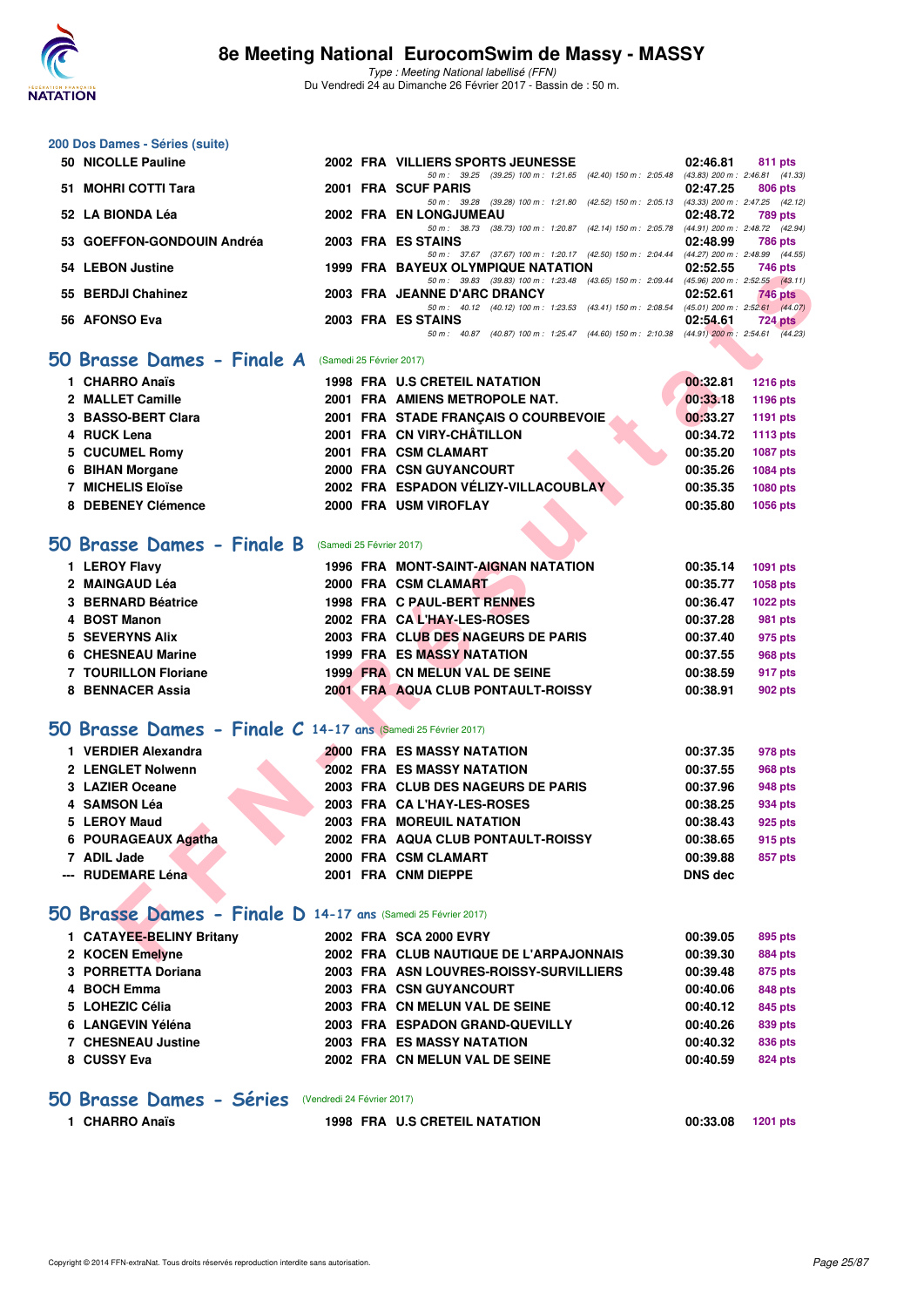

| 50 Brasse Dames - Séries (suite) |  |  |  |
|----------------------------------|--|--|--|
|----------------------------------|--|--|--|

| 2 MALLET Camille                         |  | 2001 FRA AMIENS METROPOLE NAT.                 | 00:33.54             | 1176 pts        |
|------------------------------------------|--|------------------------------------------------|----------------------|-----------------|
| 3 BASSO-BERT Clara                       |  | 2001 FRA STADE FRANÇAIS O COURBEVOIE           | 00:33.74             | 1165 pts        |
| 4 LESAFFRE Fantine                       |  | <b>1994 FRA MONTPELLIER METROPOLE NATATION</b> | 00:34.39             | 1130 pts        |
| 4 RUCK Lena                              |  | 2001 FRA CN VIRY-CHÂTILLON                     | 00:34.39             | 1130 pts        |
| 6 BIHAN Morgane                          |  | 2000 FRA CSN GUYANCOURT                        | 00:34.65             | <b>1116 pts</b> |
| 7 CUCUMEL Romy                           |  | 2001 FRA CSM CLAMART                           | 00:34.76             | 1111 $pts$      |
| 8 MICHELIS Eloïse                        |  | 2002 FRA ESPADON VÉLIZY-VILLACOUBLAY           | 00:35.72             | 1060 pts        |
| 9 DEBENEY Clémence                       |  | 2000 FRA USM VIROFLAY                          | 00:35.76             | <b>1058 pts</b> |
| 10 DEL'HOMME Laurine                     |  | 1997 FRA CNO ST-GERMAIN-EN-LAYE                | 00:35.90             | $1051$ pts      |
| 11 MAINGAUD Léa                          |  | 2000 FRA CSM CLAMART                           | 00:36.06             | 1043 pts        |
| 12 LEROY Flavy                           |  | 1996 FRA MONT-SAINT-AIGNAN NATATION            | 00:36.07             | 1042 pts        |
| 13 COUSSON Bertille                      |  | <b>2002 FRA THOUROTTE NATATION</b>             | 00:37.12             | <b>989 pts</b>  |
| <b>14 CHESNEAU Marine</b>                |  | <b>1999 FRA ES MASSY NATATION</b>              | 00:37.20             | 985 pts         |
| 15 MAILLE IIona                          |  | <b>2001 FRA ES MASSY NATATION</b>              | 00:37.34             | 978 pts         |
| 16 BOST Manon                            |  | 2002 FRA CA L'HAY-LES-ROSES                    | 00:37.51             | 970 pts         |
| 17 BERNARD Béatrice                      |  | 1998 FRA C PAUL-BERT RENNES                    | 00:37.72             | 960 pts         |
| <b>18 TOURILLON Floriane</b>             |  | 1999 FRA CN MELUN VAL DE SEINE                 | 00:37.78             | 957 pts         |
| 19 BENNACER Assia                        |  | 2001 FRA AQUA CLUB PONTAULT-ROISSY             | 00:38.04             | 944 pts         |
| 20 PAYEUR Blandine                       |  | <b>1996 FRA CN VAL MAUBUEE</b>                 | 00:38.05             | 944 pts         |
| 21 SEVERYNS Alix                         |  | 2003 FRA CLUB DES NAGEURS DE PARIS             | 00:38.07             | 943 pts         |
| 22 LENGLET Nolwenn                       |  | <b>2002 FRA ES MASSY NATATION</b>              | 00:38.10             | 941 pts         |
| 23 VERDIER Alexandra                     |  | <b>2000 FRA ES MASSY NATATION</b>              | 00:38.35             | 929 pts         |
| 24 BOUTIN-FERNANDEZ Océane               |  | 2002 FRA CN VAL MAUBUEE                        | 00:38.46             | 924 pts         |
| 25 LAZIER Oceane                         |  | 2003 FRA CLUB DES NAGEURS DE PARIS             | 00:38.74             | 910 pts         |
| 26 POURAGEAUX Agatha                     |  | 2002 FRA AQUA CLUB PONTAULT-ROISSY             | 00:38.82             | 906 pts         |
| 27 AGOSTINIS Helcia                      |  | 1999 FRA BAYEUX OLYMPIQUE NATATION             | 00:39.03             | <b>896 pts</b>  |
| 28   SAMSON Léa                          |  | 2003 FRA CAL'HAY-LES-ROSES                     | 00:39.04             | 896 pts         |
| 29 LEROY Maud                            |  | 2003 FRA MOREUIL NATATION                      | 00:39.05             | 895 pts         |
| 30 ADIL Jade                             |  | 2000 FRA CSM CLAMART                           | 00:39.09             | 894 pts         |
| <b>31 JANSEN Doriane</b>                 |  | <b>1996 FRA SCA 2000 EVRY</b>                  | 00:39.10             | 893 pts         |
| 32 AUBRY Aurélia                         |  | <b>1998 FRA U.S CRETEIL NATATION</b>           | 00:39.23             | 887 pts         |
| 33   RUDEMARE Léna                       |  | 2001 FRA CNM DIEPPE                            | 00:39.37             | 880 pts         |
| 34 FARRUGIA Coline                       |  | 1999 FRA CLUB NAUTIQUE DE L'ARPAJONNAIS        | 00:39.59             | 870 pts         |
| 35 CATAYEE-BELINY Britany                |  | 2002 FRA SCA 2000 EVRY                         | 00:39.79             | 861 pts         |
| 36   CUSSY Eva                           |  | 2002 FRA CN MELUN VAL DE SEINE                 | 00:39.84             | 858 pts         |
| 37 LANGEVIN Yéléna                       |  | 2003 FRA ESPADON GRAND-QUEVILLY                | 00:39.95             | 853 pts         |
| 37 SALEM Lindsey                         |  | 2003 FRA JEANNE D'ARC DRANCY                   | 00:39.95             | 853 pts         |
| 39 BOCH Emma                             |  | 2003 FRA CSN GUYANCOURT                        | 00:40.04             | 849 pts         |
| 40 MONTEIRO Oceane                       |  | 2001 FRA CLUB NAUTIQUE DE L'ARPAJONNAIS        | 00:40.15             | 844 pts         |
| 41 PORRETTA Doriana                      |  | 2003 FRA ASN LOUVRES-ROISSY-SURVILLIERS        | 00:40.17             | 843 pts         |
| 42 JAUMET Justine                        |  | 2002 FRA CSM CLAMART                           | 00:40.23             | 840 pts         |
| 43 DETCHENIQUE Noémie                    |  | 2000 FRA ASN LOUVRES-ROISSY-SURVILLIERS        | 00:40.25             | 839 pts         |
| 44 KOCEN Emelyne                         |  | 2002 FRA CLUB NAUTIQUE DE L'ARPAJONNAIS        | 00:40.29             | 838 pts         |
| 45 BAURON Charline                       |  | 2001 FRA CN ST-MICHEL-SUR-ORGE                 | 00:40.37             | 834 pts         |
| 45 BILLON-PIERRON Lisa                   |  | 2000 FRA RACING CLUB DE FRANCE WP              | 00:40.37             | 834 pts         |
| 47 LOHEZIC Célia                         |  | 2003 FRA CN MELUN VAL DE SEINE                 | 00:40.38             |                 |
|                                          |  | <b>2003 FRA ES MASSY NATATION</b>              |                      | 833 pts         |
| 48 CHESNEAU Justine<br>49   HOBAYA Aïcha |  | 2002 FRA U.S CRETEIL NATATION                  | 00:40.46<br>00:40.50 | 830 pts         |
|                                          |  |                                                |                      | 828 pts         |
| 50 BLOSSEVILLE Violaine                  |  | 2000 FRA STADE ST-VALERY NATATION              | 00:40.66             | 821 pts         |
| 51 MUREZ Anastasia                       |  | 2003 FRA AQUA CLUB PONTAULT-ROISSY             | 00:40.94             | 808 pts         |
| 52 LEGENDRE Laure                        |  | 2000 FRA CNM DIEPPE                            | 00:41.42             | <b>787 pts</b>  |
| 53 BOUCHEZ Zoé                           |  | 2001 FRA MONT-SAINT-AIGNAN NATATION            | 00:41.51             | 783 pts         |
| 54 REGLIN Clarice                        |  | 2002 FRA CN MELUN VAL DE SEINE                 | 00:41.84             | <b>768 pts</b>  |
| 54 DERBES Celia                          |  | 2002 FRA CSM CLAMART                           | 00:41.84             | <b>768 pts</b>  |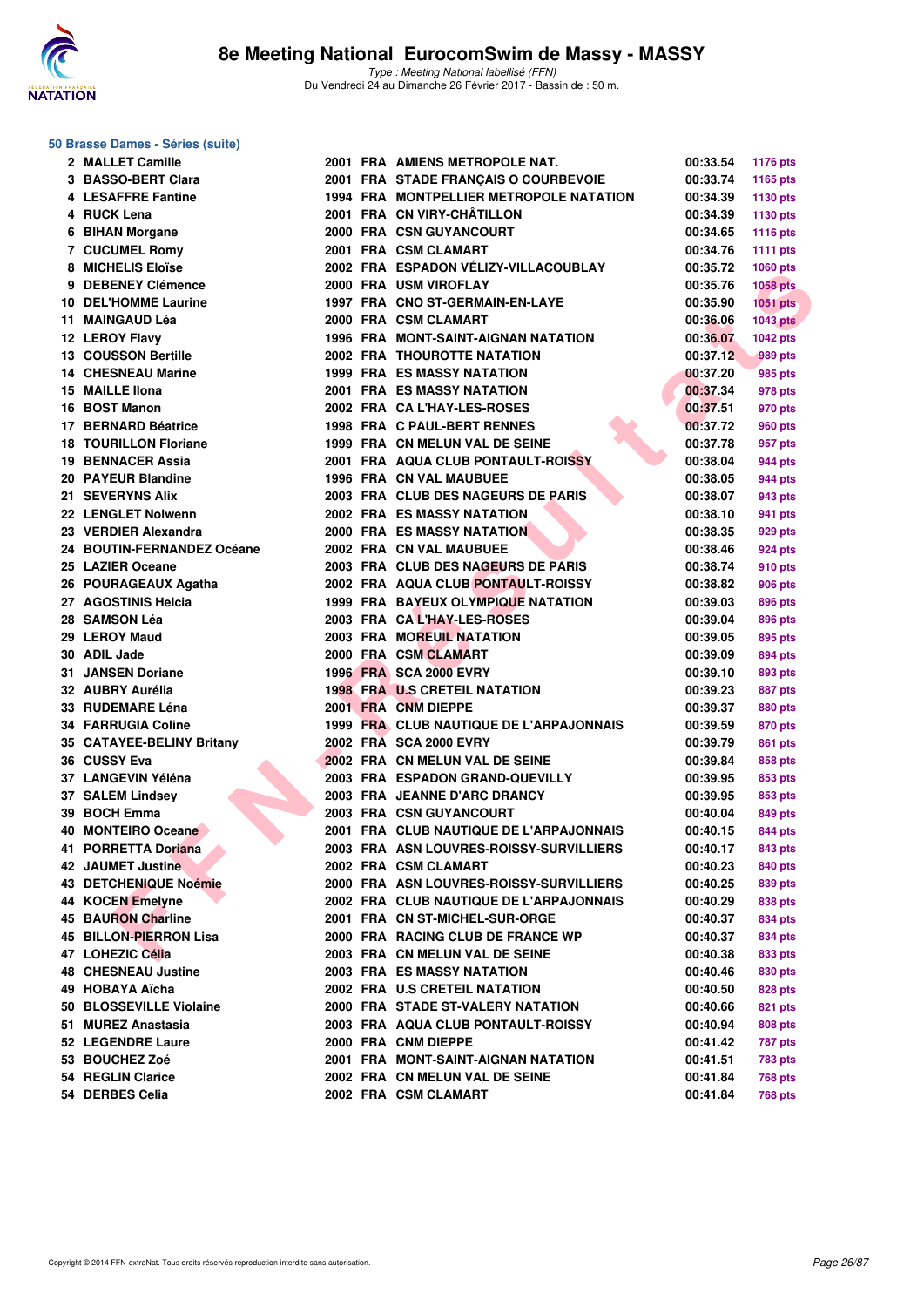

Type : Meeting National labellisé (FFN) Du Vendredi 24 au Dimanche 26 Février 2017 - Bassin de : 50 m.

#### **50 Brasse Dames - Séries (suite)**

| 56 LANNOYE Camille  |  | 2002 FRA CA L'HAY-LES-ROSES         | 00:42.05      | 759 pts |
|---------------------|--|-------------------------------------|---------------|---------|
| 57 DELALANDRE Clara |  | 2003 FRA STADE ST-VALERY NATATION   | 00:42.16      | 754 pts |
| 58 DESCHEPPER Manon |  | 1997 FRA MONT-SAINT-AIGNAN NATATION | 00:42.86      | 724 pts |
| 59 FERGUENE Ines    |  | <b>2001 FRA ES MASSY NATATION</b>   | 00:43.02      | 717 pts |
| --- SOMMIER Elodie  |  | 2001 FRA U.S CRETEIL NATATION       | DNS dec       |         |
| --- DUFOUR Jeanne   |  | 2002 FRA CNM DIEPPE                 | <b>DNS Nd</b> |         |

### [100 Brasse Dames - Finale A](http://www.ffnatation.fr/webffn/resultats.php?idact=nat&go=epr&idcpt=42801&idepr=22) (Dimanche 26 Février 2017)

| 1 BLANCHARD Morgane |  | 1997 FRA OLYMPIC NICE NATATION             |          |                  | 01:13.16                                | <b>1176 pts</b> |  |
|---------------------|--|--------------------------------------------|----------|------------------|-----------------------------------------|-----------------|--|
|                     |  |                                            |          |                  | 50 m: 34.15 (34.15) 100 m: 1:13.16 (39. |                 |  |
| 2 LEDUC Ambre       |  | 1997 FRA CNO ST-GERMAIN-EN-LAYE            |          |                  | 01:14.18                                | 1152 pts        |  |
|                     |  |                                            |          |                  | 50 m: 34.72 (34.72) 100 m: 1:14.18 (39. |                 |  |
| 3 CHARRO Anaïs      |  | <b>1998 FRA U.S CRETEIL NATATION</b>       |          |                  | $01:15.81$ 1114 pts                     |                 |  |
|                     |  |                                            |          |                  | 50 m: 35.74 (35.74) 100 m: 1:15.81 (40. |                 |  |
| 4 RENNER Miranda    |  | 2001 USA RACING CLUB DE FRANCE WP          |          |                  | 01:16.94 1088 pts                       |                 |  |
|                     |  |                                            |          | $50 m$ : $35.60$ | $(35.60)$ 100 m : 1:16.94 (41.          |                 |  |
| 5 LEROY Flavy       |  | <b>1996 FRA MONT-SAINT-AIGNAN NATATION</b> |          |                  | 01:17.26                                | <b>1081 pts</b> |  |
|                     |  |                                            | $50 m$ : | 36.00            | $(36.00)$ 100 m : 1:17.26 (41.          |                 |  |
| 6 PORTAL Elea       |  | 2000 FRA CNO ST-GERMAIN-EN-LAYE            |          |                  | 01:17.40                                | 1078 pts        |  |
|                     |  | 2002 FRA CNO ST-GERMAIN-EN-LAYE            | $50 m$ : | 36.90            | $(36.90)$ 100 m : 1:17.40 (40.          |                 |  |
| 7 BARBOSA Manoella  |  |                                            |          |                  | 01:18.82                                | 1045 pts        |  |
| 8 CHESNEAU Marine   |  | <b>1999 FRA ES MASSY NATATION</b>          |          | 50 m : 38.45     | $(38.45)$ 100 m : 1:18.82 (40.          |                 |  |
|                     |  |                                            |          |                  | 01:19.70                                | 1026 pts        |  |

# **[100 Brasse Dames - Finale B](http://www.ffnatation.fr/webffn/resultats.php?idact=nat&go=epr&idcpt=42801&idepr=22)** (Dimanche 26 Février 2017)

| 00 Brasse Dames - Finale A                                      | (Dimanche 26 Février 2017) |                                       |                          |          |                                                        |
|-----------------------------------------------------------------|----------------------------|---------------------------------------|--------------------------|----------|--------------------------------------------------------|
| 1 BLANCHARD Morgane                                             |                            | <b>1997 FRA OLYMPIC NICE NATATION</b> |                          | 01:13.16 | <b>1176 pts</b>                                        |
|                                                                 |                            |                                       | 50 m: 34.15              |          | $(34.15)$ 100 m : 1:13.16 $(39.01)$                    |
| 2 LEDUC Ambre                                                   |                            | 1997 FRA CNO ST-GERMAIN-EN-LAYE       |                          | 01:14.18 | 1152 pts                                               |
| 3 CHARRO Anaïs                                                  |                            | <b>1998 FRA U.S CRETEIL NATATION</b>  | 50 m : 34.72             | 01:15.81 | $(34.72)$ 100 m : 1:14.18 $(39.46)$<br><b>1114 pts</b> |
|                                                                 |                            |                                       | $50 m$ : $35.74$         |          | $(35.74)$ 100 m : 1:15.81 $(40.07)$                    |
| 4 RENNER Miranda                                                |                            | 2001 USA RACING CLUB DE FRANCE WP     |                          | 01:16.94 | <b>1088 pts</b>                                        |
| 5 LEROY Flavy                                                   |                            | 1996 FRA MONT-SAINT-AIGNAN NATATION   | 50 m: 35.60              | 01:17.26 | $(35.60)$ 100 m : 1:16.94 $(41.34)$<br><b>1081 pts</b> |
|                                                                 |                            |                                       | $50 \text{ m}$ : $36.00$ |          | $(36.00)$ 100 m : 1:17.26 $(41.26)$                    |
| 6 PORTAL Elea                                                   |                            | 2000 FRA CNO ST-GERMAIN-EN-LAYE       |                          | 01:17.40 | <b>1078 pts</b>                                        |
|                                                                 |                            |                                       | 50 m: 36.90              |          | $(36.90)$ 100 m : 1:17.40 $(40.50)$                    |
| 7 BARBOSA Manoella                                              |                            | 2002 FRA CNO ST-GERMAIN-EN-LAYE       | 50 m : 38.45             | 01:18.82 | <b>1045 pts</b><br>$(38.45)$ 100 m : 1:18.82 $(40.37)$ |
| 8 CHESNEAU Marine                                               |                            | <b>1999 FRA ES MASSY NATATION</b>     |                          | 01:19.70 | <b>1026 pts</b>                                        |
|                                                                 |                            |                                       | 50 m: 37.36              |          | $(37.36)$ 100 m : 1:19.70 $(42.34)$                    |
| <b>Brasse Dames - Finale B</b><br>00                            | (Dimanche 26 Février 2017) |                                       |                          |          |                                                        |
| 1 DESBORDES Mila                                                | 2003 FRA SO ROSNY          |                                       |                          | 01:16.41 | <b>1100 pts</b>                                        |
|                                                                 |                            |                                       | 50 m : 35.91             |          | $(35.91)$ 100 m : 1:16.41 $(40.50)$                    |
| 2 CONNETABLE Barbara                                            | 2000 FRA SO ROSNY          |                                       |                          | 01:18.74 | <b>1047 pts</b>                                        |
|                                                                 |                            |                                       | 50 m: 36.66              |          | $(36.66)$ 100 m : 1:18.74 $(42.08)$                    |
| 3 MAINGAUD Léa                                                  | 2000 FRA CSM CLAMART       |                                       | 50 m : 36.85             | 01:19.53 | <b>1030 pts</b><br>$(36.85)$ 100 m : 1:19.53 $(42.68)$ |
| 4 KNOPF Elora                                                   | 2002 FRA AS BONDY          |                                       |                          | 01:20.53 | <b>1007 pts</b>                                        |
|                                                                 |                            |                                       | 50 m : 37.26             |          | $(37.26)$ 100 m : 1:20.53 $(43.27)$                    |
| 5 SEVERYNS Alix                                                 |                            | 2003 FRA CLUB DES NAGEURS DE PARIS    |                          | 01:20.93 | 999 pts                                                |
| 6 MUTTI Anna                                                    |                            | <b>1999 FRA MOUETTES DE PARIS</b>     | 50 m: 38.19              | 01:21.11 | (38.19) 100 m: 1:20.93 (42.74)<br>995 pts              |
|                                                                 |                            |                                       | 50 m : 37.88             |          | $(37.88)$ 100 m : 1:21.11 $(43.23)$                    |
| <b>7 BOISRENOULT Emilie</b>                                     |                            | 2002 FRA U.S CRETEIL NATATION         |                          | 01:21.29 | 991 pts                                                |
|                                                                 |                            | 1999 FRA CLUB DES NAGEURS DE PARIS    | 50 m: 37.67              |          | $(37.67)$ 100 m : 1:21.29 $(43.62)$                    |
| 8 REBOUL Ines                                                   |                            |                                       | 50 m : 38.63             | 01:22.50 | 964 pts<br>$(38.63)$ 100 m : 1:22.50 $(43.87)$         |
|                                                                 |                            |                                       |                          |          |                                                        |
| 00 Brasse Dames - Finale C 14-17 ans (Dimanche 26 Février 2017) |                            |                                       |                          |          |                                                        |
| 1 NOVAK Emma                                                    |                            | 2003 FRA COLOMBES NATATION            |                          | 01:19.71 | <b>1026 pts</b>                                        |
|                                                                 |                            |                                       | 50 m : 37.50             |          | $(37.50)$ 100 m : 1:19.71 $(42.21)$                    |
| 2 LENGLET Nolwenn                                               |                            | 2002 FRA ES MASSY NATATION            |                          | 01:21.01 | 997 pts                                                |
| 3 BOST Manon                                                    |                            | 2002 FRA CAL'HAY-LES-ROSES            | 50 m : 37.47             | 01:22.22 | $(37.47)$ 100 m : 1:21.01 $(43.54)$<br>971 pts         |
|                                                                 |                            |                                       | 50 m: 37.98              |          | (37.98) 100 m: 1:22.22 (44.24)                         |
| 4 LAZIER Oceane                                                 |                            | 2003 FRA CLUB DES NAGEURS DE PARIS    |                          | 01:22.74 | 959 pts                                                |
|                                                                 |                            |                                       | 50 m: 39.43              |          | $(39.43)$ 100 m : 1:22.74 $(43.31)$                    |
| 5 GYSEMBERG Manon                                               |                            | 2002 FRA CLUB DES NAGEURS DE PARIS    | 50 m : 39.40             | 01:23.36 | 946 pts<br>$(39.40)$ 100 m : 1:23.36 $(43.96)$         |
| <b>6 CORNILLON Amandine</b>                                     | 2003 FRA SN MONTGERON      |                                       |                          | 01:24.19 | 928 pts                                                |
| <b>7. DADEL ANODO Missolace</b>                                 |                            | $2002$ EDA, $CM$ FUAVIES DOSES        | 50 m : 39.58             | 04.04.07 | $(39.58)$ 100 m : 1:24.19 $(44.61)$                    |
|                                                                 |                            |                                       |                          |          | 0.40 <sub>1</sub>                                      |

# **[100 Brasse Dames - Finale C](http://www.ffnatation.fr/webffn/resultats.php?idact=nat&go=epr&idcpt=42801&idepr=22) 14-17 ans** (Dimanche 26 Février 2017)

| 1 NOVAK Emma           | 2003 FRA COLOMBES NATATION         |                | 01:19.71<br>1026 pts                                           |
|------------------------|------------------------------------|----------------|----------------------------------------------------------------|
| 2 LENGLET Nolwenn      | 2002 FRA ES MASSY NATATION         |                | 50 m: 37.50 (37.50) 100 m: 1:19.71 (42.<br>01:21.01<br>997 pts |
| 3 BOST Manon           | 2002 FRA CA L'HAY-LES-ROSES        |                | 50 m: 37.47 (37.47) 100 m: 1:21.01 (43.<br>01:22.22<br>971 pts |
| 4 LAZIER Oceane        | 2003 FRA CLUB DES NAGEURS DE PARIS | 50 m : 37.98   | (37.98) 100 m : 1:22.22 (44.<br>01:22.74<br>959 pts            |
| 5 GYSEMBERG Manon      | 2002 FRA CLUB DES NAGEURS DE PARIS |                | 50 m: 39.43 (39.43) 100 m: 1:22.74 (43.<br>01:23.36<br>946 pts |
| 6 CORNILLON Amandine   | 2003 FRA SN MONTGERON              |                | 50 m: 39.40 (39.40) 100 m: 1:23.36 (43.<br>01:24.19<br>928 pts |
| 7 RAPELANORO Mirantsoa | 2002 FRA CAL'HAY-LES-ROSES         |                | 50 m: 39.58 (39.58) 100 m: 1:24.19 (44.<br>01:24.67<br>918 pts |
| 8 ROSE Emilie          | 2002 FRA CN FONTAINEBLEAU-AVON     | $50 m$ : 41.51 | $(41.51)$ 100 m : 1:24.67 (43.<br>01:25.93<br>892 pts          |
|                        |                                    | 50 m : 39.94   | (39.94) 100 m : 1:25.93 (45.                                   |

#### **[100 Brasse Dames - Séries](http://www.ffnatation.fr/webffn/resultats.php?idact=nat&go=epr&idcpt=42801&idepr=22)** (Dimanche 26 Février 2017)

| 1 BLANCHARD Morgane | 1997 FRA OLYMPIC NICE NATATION       |  | 01:13.24 1174 pts                         |          |  |
|---------------------|--------------------------------------|--|-------------------------------------------|----------|--|
|                     |                                      |  | 50 m : 34.18 (34.18) 100 m : 1:13.24 (39. |          |  |
| 2 LEDUC Ambre       | 1997 FRA CNO ST-GERMAIN-EN-LAYE      |  | 01:15.29 1126 pts                         |          |  |
|                     |                                      |  | 50 m : 35.64 (35.64) 100 m : 1:15.29 (39. |          |  |
| 3 CHARRO Anaïs      | <b>1998 FRA U.S CRETEIL NATATION</b> |  | 01:16.40                                  | 1100 pts |  |
|                     |                                      |  |                                           |          |  |

|                  |       | 01:13.16          | 1176 pts            |
|------------------|-------|-------------------|---------------------|
| $50 m$ :         | 34.15 | $(34.15) 100 m$ : | $1:13.16$ (39.01)   |
|                  |       | 01:14.18          | 1152 pts            |
| $50 m$ : 34.72   |       | $(34.72)$ 100 m : | $1:14.18$ (39.46)   |
|                  |       | 01:15.81          | $1114$ pts          |
| $50 m$ :         | 35.74 | $(35.74) 100 m$ : | $1:15.81$ (40.07)   |
|                  |       | 01:16.94          | <b>1088 pts</b>     |
| $50 m$ : $35.60$ |       | $(35.60)$ 100 m : | $1:16.94$ $(41.34)$ |
|                  |       | 01:17.26          | 1081 pts            |
| $50 m$ :         | 36.00 | $(36.00)$ 100 m : | $1:17.26$ $(41.26)$ |
|                  |       | 01:17.40          | 1078 pts            |
| $50 m$ :         | 36.90 | $(36.90)$ 100 m : | $1:17.40$ $(40.50)$ |
|                  |       | 01:18.82          | 1045 pts            |
| $50 m$ : $38.45$ |       | $(38.45)$ 100 m : | $1:18.82$ $(40.37)$ |
|                  |       | 01:19.70          | 1026 pts            |
| 50 m : 37.36     |       | $(37.36)$ 100 m : | $1:19.70$ $(42.34)$ |

|                |              | 01:16.41          | $1100$ pts          |
|----------------|--------------|-------------------|---------------------|
|                | 50 m : 35.91 | $(35.91)$ 100 m : | $1:16.41$ (40.50)   |
|                |              | 01:18.74          | 1047 pts            |
| $50 m$ : 36.66 |              | $(36.66)$ 100 m : | $1:18.74$ $(42.08)$ |
|                |              | 01:19.53          | 1030 pts            |
| 50 m: 36.85    |              | $(36.85)$ 100 m : | $1:19.53$ $(42.68)$ |
|                |              | 01:20.53          | 1007 pts            |
| 50 m :         | 37.26        | $(37.26)$ 100 m : | 1:20.53 (43.27)     |
|                |              |                   |                     |
|                |              | 01:20.93          | 999 pts             |
| 50 m: 38.19    |              | $(38.19) 100 m$ : | $1:20.93$ $(42.74)$ |
|                |              | 01:21.11          | 995 pts             |
| 50 m: 37.88    |              | $(37.88) 100 m$ : | $1:21.11$ $(43.23)$ |
|                |              | 01:21.29          | 991 pts             |
| 50 m: 37.67    |              | $(37.67)$ 100 m : | 1:21.29 (43.62)     |
|                |              | 01:22.50          | 964 pts             |

|                  |                  | 01:19.71                            | $1026$ pts          |  |
|------------------|------------------|-------------------------------------|---------------------|--|
| 50 m: 37.50      |                  | $(37.50)$ 100 m :                   | $1:19.71$ $(42.21)$ |  |
|                  |                  | 01:21.01 997 pts                    |                     |  |
| 50 m: 37.47      |                  | $(37.47)$ 100 m :                   | $1:21.01$ $(43.54)$ |  |
|                  |                  | 01:22.22                            | 971 pts             |  |
| 50 m: 37.98      |                  | $(37.98)$ 100 m :                   | 1:22.22 (44.24)     |  |
|                  |                  | 01:22.74 959 pts                    |                     |  |
| $50 m$ : $39.43$ |                  | $(39.43) 100 m$ :                   | 1:22.74 (43.31)     |  |
|                  |                  | 01:23.36 946 pts                    |                     |  |
| 50 m : 39.40     |                  | $(39.40)$ 100 m :                   | 1:23.36 (43.96)     |  |
|                  |                  | 01:24.19                            | 928 pts             |  |
| 50 m: 39.58      |                  | $(39.58)$ 100 m :                   | $1:24.19$ $(44.61)$ |  |
|                  |                  | 01:24.67 918 pts                    |                     |  |
|                  | $50 m$ : $41.51$ | $(41.51)$ 100 m : 1:24.67 $(43.16)$ |                     |  |
|                  |                  | 01:25.93 892 pts                    |                     |  |
|                  |                  | 50 m : 39.94 (39.94) 100 m :        | 1:25.93 (45.99)     |  |

|  |                                            | 01:13.24 1174 pts |
|--|--------------------------------------------|-------------------|
|  | 50 m: 34.18 (34.18) 100 m: 1:13.24 (39.06) |                   |
|  |                                            | 01:15.29 1126 pts |
|  | 50 m: 35.64 (35.64) 100 m: 1:15.29 (39.65) |                   |
|  |                                            | 01:16.40 1100 pts |
|  | 50 m: 35.45 (35.45) 100 m: 1:16.40 (40.95) |                   |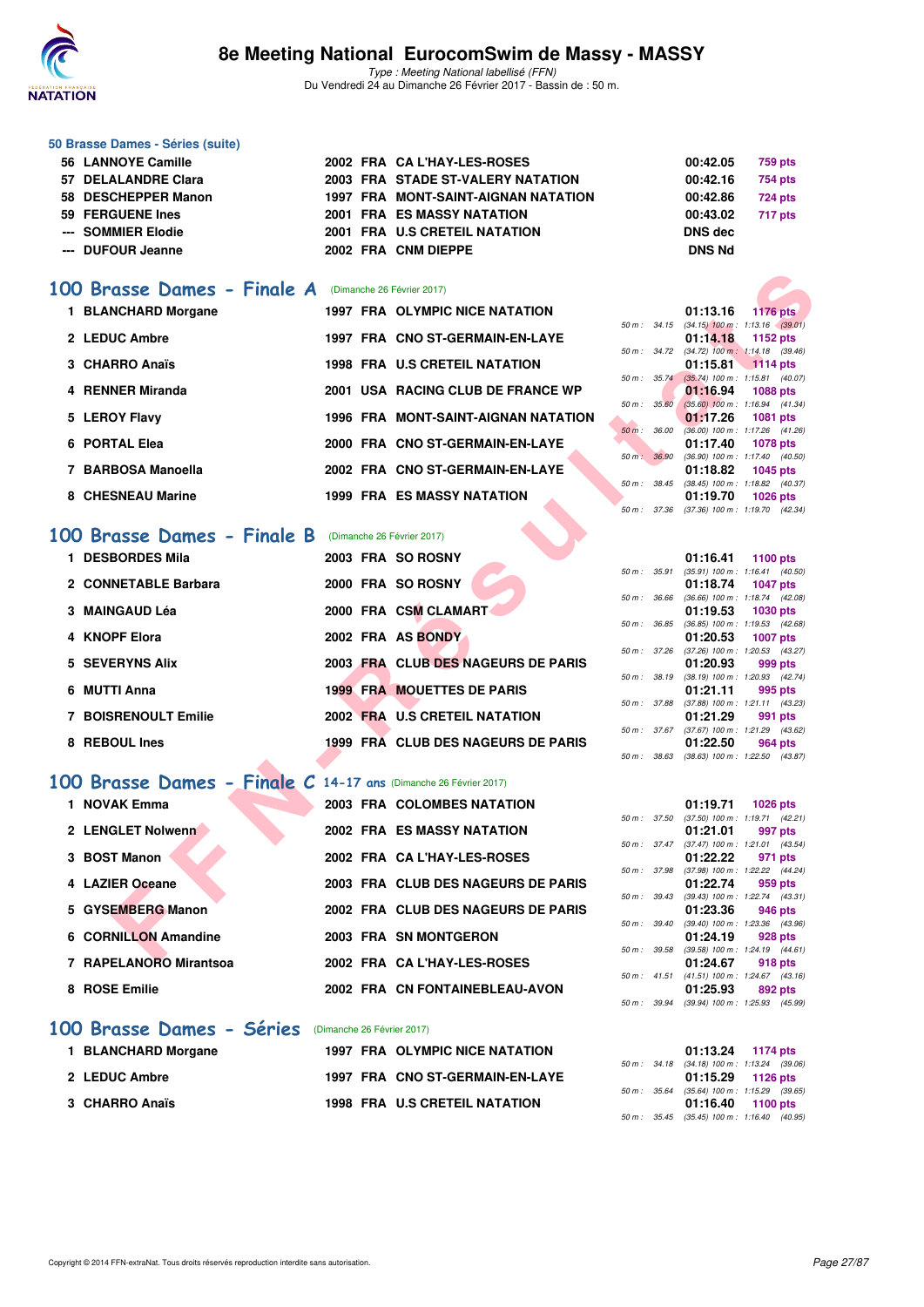

# **100 Brasse Dames - Séries (suite)**

| 4 LEROY Flavy                |  | <b>1996 FRA MONT-SAINT-AIGNAN NATATION</b> |              |                                          | 01:17.79<br>1069 pts                                                      |  |
|------------------------------|--|--------------------------------------------|--------------|------------------------------------------|---------------------------------------------------------------------------|--|
| 5 PORTAL Elea                |  | 2000 FRA CNO ST-GERMAIN-EN-LAYE            |              |                                          | 50 m: 36.59 (36.59) 100 m: 1:17.79 (41.20)<br>01:18.19<br><b>1060 pts</b> |  |
| 6 RENNER Miranda             |  | 2001 USA RACING CLUB DE FRANCE WP          |              | 50 m : 36.37                             | (36.37) 100 m: 1:18.19 (41.82)<br>01:18.33<br><b>1056 pts</b>             |  |
| 7 BARBOSA Manoella           |  | 2002 FRA CNO ST-GERMAIN-EN-LAYE            |              | 50 m : 36.07                             | (36.07) 100 m: 1:18.33 (42.26)<br>01:18.68<br><b>1049 pts</b>             |  |
| 8 CHESNEAU Marine            |  | 1999 FRA ES MASSY NATATION                 |              | 50 m : 36.83                             | $(36.83)$ 100 m : 1:18.68 $(41.85)$<br>01:19.28<br><b>1035 pts</b>        |  |
| 9 MAINGAUD Léa               |  | 2000 FRA CSM CLAMART                       | 50 m : 37.39 |                                          | $(37.39)$ 100 m : 1:19.28 $(41.89)$<br>01:19.31<br><b>1034 pts</b>        |  |
| 10 CONNETABLE Barbara        |  | 2000 FRA SO ROSNY                          |              | 50 m: 37.48                              | $(37.48)$ 100 m : 1:19.31 $(41.83)$<br>01:20.21<br><b>1014 pts</b>        |  |
| 11 DESBORDES Mila            |  | 2003 FRA SO ROSNY                          |              | 50 m : 37.62                             | $(37.62)$ 100 m : 1:20.21 $(42.59)$<br>01:20.27<br>1013 pts               |  |
| <b>12 SEVERYNS Alix</b>      |  | 2003 FRA CLUB DES NAGEURS DE PARIS         |              | 50 m: 37.85                              | $(37.85)$ 100 m : 1:20.27 $(42.42)$<br>01:20.28<br><b>1013 pts</b>        |  |
| 13 KNOPF Elora               |  | 2002 FRA AS BONDY                          |              | 50 m : 38.03                             | $(38.03)$ 100 m : 1:20.28 $(42.25)$<br>01:20.30<br><b>1012 pts</b>        |  |
| 14 MUTTI Anna                |  | 1999 FRA MOUETTES DE PARIS                 |              | 50 m: 37.10                              | $(37.10)$ 100 m : 1:20.30 $(43.20)$<br>01:20.39<br>1010 $pts$             |  |
| 15 BERNARD Béatrice          |  | 1998 FRA C PAUL-BERT RENNES                | 50 m: 37.76  |                                          | $(37.76)$ 100 m : 1:20.39 $(42.63)$<br>01:20.43<br>1010 pts               |  |
| <b>16 BOISRENOULT Emilie</b> |  | 2002 FRA U.S CRETEIL NATATION              |              | 50 m: 38.05                              | $(38.05)$ 100 m : 1:20.43 $(42.38)$<br>01:21.40<br>988 pts                |  |
| 17 REBOUL Ines               |  | 1999 FRA CLUB DES NAGEURS DE PARIS         |              | 50 m: 37.73                              | $(37.73)$ 100 m : 1:21.40 $(43.67)$<br>01:21.44<br>987 pts                |  |
| 18 VERDIER Alexandra         |  | <b>2000 FRA ES MASSY NATATION</b>          |              | 50 m : 38.84                             | $(38.84)$ 100 m : 1:21.44 $(42.60)$<br>01:21.92<br>977 pts                |  |
| 19 DEBENEY Clémence          |  | 2000 FRA USM VIROFLAY                      |              | 50 m : 38.30                             | (38.30) 100 m: 1:21.92 (43.62)<br>01:22.85<br>957 pts                     |  |
| 20 NOVAK Emma                |  | 2003 FRA COLOMBES NATATION                 |              | 50 m : 38.44                             | $(38.44)$ 100 m : 1:22.85 $(44.41)$<br>01:22.95<br>955 pts                |  |
| 21 BOST Manon                |  | 2002 FRA CAL'HAY-LES-ROSES                 |              | 50 m : 38.67                             | $(38.67)$ 100 m : 1:22.95 $(44.28)$<br>01:23.05<br>953 pts                |  |
| 22 LENGLET Nolwenn           |  | 2002 FRA ES MASSY NATATION                 |              | 50 m : 38.74                             | $(38.74)$ 100 m : 1:23.05 $(44.31)$<br>01:23.06<br>952 pts                |  |
| 23 LAZIER Oceane             |  | 2003 FRA CLUB DES NAGEURS DE PARIS         |              | 50 m: 40.14                              | (40.14) 100 m: 1:23.06 (42.92)<br>01:23.20<br>949 pts                     |  |
| 24 CORNILLON Amandine        |  | 2003 FRA SN MONTGERON                      |              | 50 m : 39.78                             | (39.78) 100 m: 1:23.20 (43.42)<br>01:23.40<br>945 pts                     |  |
| 25 GYSEMBERG Manon           |  | 2002 FRA CLUB DES NAGEURS DE PARIS         |              | 50 m : 38.23                             | $(38.23)$ 100 m : 1:23.40 $(45.17)$<br>01:23.58<br>941 pts                |  |
| 26 TOURILLON Floriane        |  | 1999 FRA CN MELUN VAL DE SEINE             |              | 50 m : 40.48                             | (40.48) 100 m: 1:23.58 (43.10)<br>01:23.66<br>940 pts                     |  |
| 27 RAPELANORO Mirantsoa      |  | 2002 FRA CA L'HAY-LES-ROSES                |              | 50 m: 39.01                              | (39.01) 100 m : 1:23.66 (44.65)<br>01:24.54<br>921 pts                    |  |
| 28 ROSE Emilie               |  | 2002 FRA CN FONTAINEBLEAU-AVON             |              | 50 m : 38.55                             | (38.55) 100 m : 1:24.54 (45.99)<br>01:24.94<br>913 pts                    |  |
| 29 LAURENCE Illyssa          |  | 2003 FRA ETOILE SAINT-LEU NATATION         |              |                                          | 50 m: 39.27 (39.27) 100 m: 1:24.94 (45.67)<br>01:25.18<br>908 pts         |  |
| 30 NGUYEN DUC LONG Armelle   |  | 2003 FRA CN ST-MICHEL-SUR-ORGE             |              |                                          | 50 m: 39.82 (39.82) 100 m: 1:25.18 (45.36)<br>01:25.34<br>904 pts         |  |
| 31 PONCET Julie              |  | 2000 FRA VILLIERS SPORTS JEUNESSE          |              |                                          | 50 m: 39.78 (39.78) 100 m: 1:25.34 (45.56)<br>01:25.71<br>897 pts         |  |
| 32 BILLON-PIERRON Lisa       |  | 2000 FRA RACING CLUB DE FRANCE WP          |              | 50 m : 40.90<br>$50 \text{ m}$ : $40.46$ | (40.90) 100 m: 1:25.71 (44.81)<br>01:25.76<br>895 pts                     |  |
| 33 AGOSTINIS Helcia          |  | <b>1999 FRA BAYEUX OLYMPIQUE NATATION</b>  |              |                                          | (40.46) 100 m: 1:25.76 (45.30)<br>01:26.05<br>889 pts                     |  |
| <b>34 POTIER Coline</b>      |  | <b>2001 FRA COULOMMIERS NATATION</b>       |              |                                          | 50 m : 39.24 (39.24) 100 m : 1:26.05 (46.81)<br>01:26.16<br>887 pts       |  |
| 35 BENNACER Assia            |  | 2001 FRA AQUA CLUB PONTAULT-ROISSY         |              | 50 m : 41.25                             | (41.25) 100 m: 1:26.16 (44.91)<br>01:26.33<br>884 pts                     |  |
| 36 CHESNEAU Justine          |  | 2003 FRA ES MASSY NATATION                 |              | 50 m : 40.35                             | (40.35) 100 m : 1:26.33 (45.98)<br>01:26.50<br>880 pts                    |  |
| 37 ADIL Jade                 |  | 2000 FRA CSM CLAMART                       |              |                                          | 50 m : 40.89 (40.89) 100 m : 1:26.50 (45.61)<br>01:26.51<br>880 pts       |  |
| 38 LEROY Maud                |  | 2003 FRA MOREUIL NATATION                  |              |                                          | 50 m: 40.42 (40.42) 100 m: 1:26.51 (46.09)<br>01:26.55<br>879 pts         |  |
| 39 SAMSON Léa                |  | 2003 FRA CA L'HAY-LES-ROSES                |              |                                          | 50 m : 39.81 (39.81) 100 m : 1:26.55 (46.74)<br>01:27.00<br>870 pts       |  |
|                              |  |                                            |              |                                          | 50 m: 41.69 (41.69) 100 m: 1:27.00 (45.31)                                |  |

|          |       | 01:17.79                      | 1069 pts                              |
|----------|-------|-------------------------------|---------------------------------------|
| $50 m$ : | 36.59 | $(36.59)$ 100 m :<br>01:18.19 | 1:17.79<br>(41.20)<br>1060 pts        |
| 50 m :   | 36.37 | $(36.37) 100 m$ :             | 1:18.19<br>(41.82)                    |
| $50 m$ : | 36.07 | 01:18.33                      | 1056 pts<br>1:18.33                   |
|          |       | $(36.07)$ 100 m :<br>01:18.68 | (42.26)<br>1049 pts                   |
| $50 m$ : | 36.83 | $(36.83) 100 m$ :             | 1:18.68<br>(41.85)                    |
| 50 m :   | 37.39 | 01:19.28<br>$(37.39) 100 m$ : | 1035 pts<br>(41.89)<br>1:19.28        |
|          |       | 01:19.31                      | <b>1034 pts</b>                       |
| 50 m :   | 37.48 | $(37.48) 100 m$ :             | 1:19.31<br>(41.83)                    |
| $50 m$ : | 37.62 | 01:20.21<br>$(37.62)$ 100 m : | <b>1014 pts</b><br>1:20.21<br>(42.59) |
|          |       | 01:20.27                      | 1013 pts                              |
| $50 m$ : | 37.85 | $(37.85)$ 100 m :<br>01:20.28 | 1:20.27<br>(42.42)<br><b>1013 pts</b> |
| 50 m :   | 38.03 | $(38.03)$ 100 m :             | 1:20.28<br>(42.25)                    |
| $50 m$ : | 37.10 | 01:20.30<br>$(37.10) 100 m$ : | 1012 pts                              |
|          |       | 01:20.39                      | 1:20.30<br>(43.20)<br><b>1010 pts</b> |
| 50 m :   | 37.76 | $(37.76) 100 m$ :             | 1:20.39<br>(42.63)                    |
| $50 m$ : | 38.05 | 01:20.43<br>$(38.05) 100 m$ : | 1010 pts<br>1:20.43<br>(42.38)        |
|          |       | 01:21.40                      | 988 pts                               |
| $50 m$ : | 37.73 | $(37.73) 100 m$ :<br>01:21.44 | 1:21.40<br>(43.67)                    |
| 50 m :   | 38.84 | (38.84) 100 m :               | <b>987 pts</b><br>1:21.44<br>(42.60)  |
|          |       | 01:21.92                      | 977 pts                               |
| $50 m$ : | 38.30 | $(38.30)$ 100 m :<br>01:22.85 | 1:21.92<br>(43.62)<br>957 pts         |
| $50 m$ : | 38.44 | $(38.44) 100 m$ :             | 1:22.85<br>(44.41)                    |
| 50 m :   | 38.67 | 01:22.95<br>$(38.67) 100 m$ : | 955 pts<br>1:22.95<br>(44.28)         |
|          |       | 01:23.05                      | 953 pts                               |
| $50 m$ : | 38.74 | (38.74) 100 m :               | 1:23.05<br>(44.31)                    |
| $50 m$ : | 40.14 | 01:23.06<br>$(40.14) 100 m$ : | 952 pts<br>1:23.06<br>(42.92)         |
|          |       | 01:23.20                      | 949 pts                               |
| 50 m :   | 39.78 | $(39.78) 100 m$ :<br>01:23.40 | 1:23.20<br>(43.42)<br>945 pts         |
| $50 m$ : | 38.23 | $(38.23)$ 100 m :             | 1:23.40<br>(45.17)                    |
| $50 m$ : | 40.48 | 01:23.58                      | 941<br>pts                            |
|          |       | $(40.48) 100 m$ :<br>01:23.66 | 1:23.58<br>(43.10)<br>940 pts         |
| $50 m$ : | 39.01 | $(39.01)$ 100 m :             | 1:23.66<br>(44.65)                    |
| $50 m$ : | 38.55 | 01:24.54<br>$(38.55)$ 100 m : | 921 pts<br>1:24.54<br>(45.99)         |
|          |       | 01:24.94                      | 913 pts                               |
| $50 m$ : | 39.27 | (39.27) 100 m :<br>01:25.18   | 1:24.94<br>(45.67)<br><b>908 pts</b>  |
| $50 m$ : | 39.82 | $(39.82)$ 100 m :             | 1:25.18<br>(45.36)                    |
|          |       | 01:25.34                      | 904 pts                               |
| $50 m$ : | 39.78 | (39.78) 100 m :<br>01:25.71   | 1:25.34<br>(45.56)<br>897<br>pts      |
| $50 m$ : | 40.90 | $(40.90)$ 100 m :             | 1:25.71<br>(44.81)                    |
| 50 m :   | 40.46 | 01:25.76<br>$(40.46) 100 m$ : | 895 pts<br>1:25.76<br>(45.30)         |
|          |       | 01:26.05                      | <b>889 pts</b>                        |
| $50 m$ : | 39.24 | (39.24) 100 m :<br>01:26.16   | 1:26.05<br>(46.81)                    |
| $50 m$ : | 41.25 | $(41.25)$ 100 m :             | 887 pts<br>1:26.16<br>(44.91)         |
|          |       | 01:26.33                      | 884 pts                               |
| $50 m$ : | 40.35 | (40.35) 100 m :<br>01:26.50   | 1:26.33<br>(45.98)<br>880 pts         |
| $50 m$ : | 40.89 | (40.89) 100 m :               | 1:26.50<br>(45.61)                    |
| $50 m$ : | 40.42 | 01:26.51<br>(40.42) 100 m :   | <b>880 pts</b><br>1:26.51<br>(46.09)  |
|          |       | 01:26.55                      | 879 pts                               |
| 50 m :   | 39.81 | $(39.81)$ 100 m :             | 1:26.55<br>(46.74)                    |
| $50 m$ : | 41.69 | 01:27.00<br>(41.69) 100 m:    | 870 pts<br>1:27.00<br>(45.31)         |
|          |       |                               |                                       |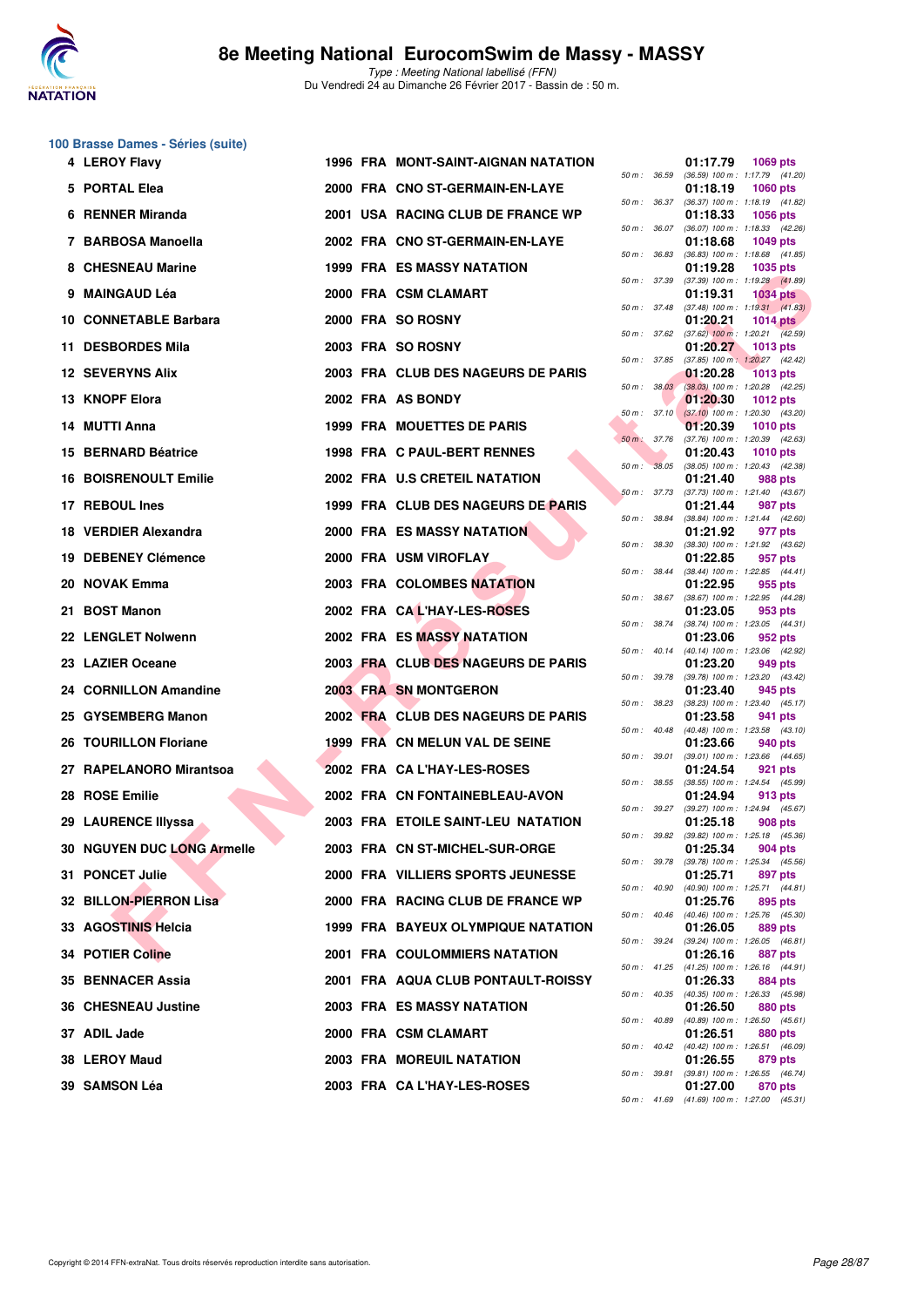

Type : Meeting National labellisé (FFN) Du Vendredi 24 au Dimanche 26 Février 2017 - Bassin de : 50 m.

|                      |                                                                                                                                                                                                                                                                                                                                                                                                                                                                                                                                                                                  |                                                                                                                                                                                                                            | 01:27.13<br>867 pts<br>50 m: 40.57 (40.57) 100 m: 1:27.13 (46.56)                                                                                                                                                                                                                                                                                                                                                                                                                                                                                                                                                                                                                                                                                                                                                                                                                                                                                                                                                                                                                                                                                                                                                                                                                                                                                                                                                                                                                                                                                                                                                                                                                                                                                                                                                                                                                                                                                                                                                                                                                                                                                                                                                                                                                                                                                                                                                                                                                            |
|----------------------|----------------------------------------------------------------------------------------------------------------------------------------------------------------------------------------------------------------------------------------------------------------------------------------------------------------------------------------------------------------------------------------------------------------------------------------------------------------------------------------------------------------------------------------------------------------------------------|----------------------------------------------------------------------------------------------------------------------------------------------------------------------------------------------------------------------------|----------------------------------------------------------------------------------------------------------------------------------------------------------------------------------------------------------------------------------------------------------------------------------------------------------------------------------------------------------------------------------------------------------------------------------------------------------------------------------------------------------------------------------------------------------------------------------------------------------------------------------------------------------------------------------------------------------------------------------------------------------------------------------------------------------------------------------------------------------------------------------------------------------------------------------------------------------------------------------------------------------------------------------------------------------------------------------------------------------------------------------------------------------------------------------------------------------------------------------------------------------------------------------------------------------------------------------------------------------------------------------------------------------------------------------------------------------------------------------------------------------------------------------------------------------------------------------------------------------------------------------------------------------------------------------------------------------------------------------------------------------------------------------------------------------------------------------------------------------------------------------------------------------------------------------------------------------------------------------------------------------------------------------------------------------------------------------------------------------------------------------------------------------------------------------------------------------------------------------------------------------------------------------------------------------------------------------------------------------------------------------------------------------------------------------------------------------------------------------------------|
|                      |                                                                                                                                                                                                                                                                                                                                                                                                                                                                                                                                                                                  |                                                                                                                                                                                                                            | 01:27.62<br>857 pts<br>50 m: 41.86 (41.86) 100 m: 1:27.62 (45.76)                                                                                                                                                                                                                                                                                                                                                                                                                                                                                                                                                                                                                                                                                                                                                                                                                                                                                                                                                                                                                                                                                                                                                                                                                                                                                                                                                                                                                                                                                                                                                                                                                                                                                                                                                                                                                                                                                                                                                                                                                                                                                                                                                                                                                                                                                                                                                                                                                            |
|                      |                                                                                                                                                                                                                                                                                                                                                                                                                                                                                                                                                                                  |                                                                                                                                                                                                                            | 01:28.19<br>846 pts                                                                                                                                                                                                                                                                                                                                                                                                                                                                                                                                                                                                                                                                                                                                                                                                                                                                                                                                                                                                                                                                                                                                                                                                                                                                                                                                                                                                                                                                                                                                                                                                                                                                                                                                                                                                                                                                                                                                                                                                                                                                                                                                                                                                                                                                                                                                                                                                                                                                          |
|                      |                                                                                                                                                                                                                                                                                                                                                                                                                                                                                                                                                                                  |                                                                                                                                                                                                                            | (40.54) 100 m: 1:28.19 (47.65)<br>01:29.74<br>815 pts                                                                                                                                                                                                                                                                                                                                                                                                                                                                                                                                                                                                                                                                                                                                                                                                                                                                                                                                                                                                                                                                                                                                                                                                                                                                                                                                                                                                                                                                                                                                                                                                                                                                                                                                                                                                                                                                                                                                                                                                                                                                                                                                                                                                                                                                                                                                                                                                                                        |
|                      |                                                                                                                                                                                                                                                                                                                                                                                                                                                                                                                                                                                  |                                                                                                                                                                                                                            | 50 m: 41.52 (41.52) 100 m: 1:29.74 (48.22)<br>01:30.27<br>804 pts                                                                                                                                                                                                                                                                                                                                                                                                                                                                                                                                                                                                                                                                                                                                                                                                                                                                                                                                                                                                                                                                                                                                                                                                                                                                                                                                                                                                                                                                                                                                                                                                                                                                                                                                                                                                                                                                                                                                                                                                                                                                                                                                                                                                                                                                                                                                                                                                                            |
|                      |                                                                                                                                                                                                                                                                                                                                                                                                                                                                                                                                                                                  |                                                                                                                                                                                                                            | 50 m: 42.63 (42.63) 100 m: 1:30.27 (47.64)<br><b>DNS</b> dec                                                                                                                                                                                                                                                                                                                                                                                                                                                                                                                                                                                                                                                                                                                                                                                                                                                                                                                                                                                                                                                                                                                                                                                                                                                                                                                                                                                                                                                                                                                                                                                                                                                                                                                                                                                                                                                                                                                                                                                                                                                                                                                                                                                                                                                                                                                                                                                                                                 |
|                      |                                                                                                                                                                                                                                                                                                                                                                                                                                                                                                                                                                                  |                                                                                                                                                                                                                            |                                                                                                                                                                                                                                                                                                                                                                                                                                                                                                                                                                                                                                                                                                                                                                                                                                                                                                                                                                                                                                                                                                                                                                                                                                                                                                                                                                                                                                                                                                                                                                                                                                                                                                                                                                                                                                                                                                                                                                                                                                                                                                                                                                                                                                                                                                                                                                                                                                                                                              |
|                      |                                                                                                                                                                                                                                                                                                                                                                                                                                                                                                                                                                                  |                                                                                                                                                                                                                            |                                                                                                                                                                                                                                                                                                                                                                                                                                                                                                                                                                                                                                                                                                                                                                                                                                                                                                                                                                                                                                                                                                                                                                                                                                                                                                                                                                                                                                                                                                                                                                                                                                                                                                                                                                                                                                                                                                                                                                                                                                                                                                                                                                                                                                                                                                                                                                                                                                                                                              |
|                      |                                                                                                                                                                                                                                                                                                                                                                                                                                                                                                                                                                                  |                                                                                                                                                                                                                            | 02:35.93<br><b>1182 pts</b>                                                                                                                                                                                                                                                                                                                                                                                                                                                                                                                                                                                                                                                                                                                                                                                                                                                                                                                                                                                                                                                                                                                                                                                                                                                                                                                                                                                                                                                                                                                                                                                                                                                                                                                                                                                                                                                                                                                                                                                                                                                                                                                                                                                                                                                                                                                                                                                                                                                                  |
|                      |                                                                                                                                                                                                                                                                                                                                                                                                                                                                                                                                                                                  |                                                                                                                                                                                                                            | $(39.96)$ 200 m : 2:35.93 $(41.19)$<br>02:36.01<br><b>1181 pts</b>                                                                                                                                                                                                                                                                                                                                                                                                                                                                                                                                                                                                                                                                                                                                                                                                                                                                                                                                                                                                                                                                                                                                                                                                                                                                                                                                                                                                                                                                                                                                                                                                                                                                                                                                                                                                                                                                                                                                                                                                                                                                                                                                                                                                                                                                                                                                                                                                                           |
|                      |                                                                                                                                                                                                                                                                                                                                                                                                                                                                                                                                                                                  |                                                                                                                                                                                                                            | (40.76) 200 m : 2:36.01 (39.93)<br>02:36.25<br><b>1178 pts</b>                                                                                                                                                                                                                                                                                                                                                                                                                                                                                                                                                                                                                                                                                                                                                                                                                                                                                                                                                                                                                                                                                                                                                                                                                                                                                                                                                                                                                                                                                                                                                                                                                                                                                                                                                                                                                                                                                                                                                                                                                                                                                                                                                                                                                                                                                                                                                                                                                               |
|                      |                                                                                                                                                                                                                                                                                                                                                                                                                                                                                                                                                                                  |                                                                                                                                                                                                                            | 02:37.87<br>1158 pts                                                                                                                                                                                                                                                                                                                                                                                                                                                                                                                                                                                                                                                                                                                                                                                                                                                                                                                                                                                                                                                                                                                                                                                                                                                                                                                                                                                                                                                                                                                                                                                                                                                                                                                                                                                                                                                                                                                                                                                                                                                                                                                                                                                                                                                                                                                                                                                                                                                                         |
|                      |                                                                                                                                                                                                                                                                                                                                                                                                                                                                                                                                                                                  |                                                                                                                                                                                                                            | 02:38.43<br>1152 pts                                                                                                                                                                                                                                                                                                                                                                                                                                                                                                                                                                                                                                                                                                                                                                                                                                                                                                                                                                                                                                                                                                                                                                                                                                                                                                                                                                                                                                                                                                                                                                                                                                                                                                                                                                                                                                                                                                                                                                                                                                                                                                                                                                                                                                                                                                                                                                                                                                                                         |
|                      |                                                                                                                                                                                                                                                                                                                                                                                                                                                                                                                                                                                  |                                                                                                                                                                                                                            |                                                                                                                                                                                                                                                                                                                                                                                                                                                                                                                                                                                                                                                                                                                                                                                                                                                                                                                                                                                                                                                                                                                                                                                                                                                                                                                                                                                                                                                                                                                                                                                                                                                                                                                                                                                                                                                                                                                                                                                                                                                                                                                                                                                                                                                                                                                                                                                                                                                                                              |
|                      |                                                                                                                                                                                                                                                                                                                                                                                                                                                                                                                                                                                  | 50 m: 35.73 (35.73) 100 m: 1:16.43 (40.70) 150 m: 1:57.51                                                                                                                                                                  | 02:39.14<br>1143 pts<br>$(41.08)$ 200 m : 2:39.14 $(41.63)$                                                                                                                                                                                                                                                                                                                                                                                                                                                                                                                                                                                                                                                                                                                                                                                                                                                                                                                                                                                                                                                                                                                                                                                                                                                                                                                                                                                                                                                                                                                                                                                                                                                                                                                                                                                                                                                                                                                                                                                                                                                                                                                                                                                                                                                                                                                                                                                                                                  |
|                      |                                                                                                                                                                                                                                                                                                                                                                                                                                                                                                                                                                                  |                                                                                                                                                                                                                            | 02:43.21<br>1095 pts<br>(44.26) 200 m : 2:43.21 (42.13)                                                                                                                                                                                                                                                                                                                                                                                                                                                                                                                                                                                                                                                                                                                                                                                                                                                                                                                                                                                                                                                                                                                                                                                                                                                                                                                                                                                                                                                                                                                                                                                                                                                                                                                                                                                                                                                                                                                                                                                                                                                                                                                                                                                                                                                                                                                                                                                                                                      |
|                      |                                                                                                                                                                                                                                                                                                                                                                                                                                                                                                                                                                                  |                                                                                                                                                                                                                            | 02:46.24<br><b>1061 pts</b>                                                                                                                                                                                                                                                                                                                                                                                                                                                                                                                                                                                                                                                                                                                                                                                                                                                                                                                                                                                                                                                                                                                                                                                                                                                                                                                                                                                                                                                                                                                                                                                                                                                                                                                                                                                                                                                                                                                                                                                                                                                                                                                                                                                                                                                                                                                                                                                                                                                                  |
|                      |                                                                                                                                                                                                                                                                                                                                                                                                                                                                                                                                                                                  |                                                                                                                                                                                                                            |                                                                                                                                                                                                                                                                                                                                                                                                                                                                                                                                                                                                                                                                                                                                                                                                                                                                                                                                                                                                                                                                                                                                                                                                                                                                                                                                                                                                                                                                                                                                                                                                                                                                                                                                                                                                                                                                                                                                                                                                                                                                                                                                                                                                                                                                                                                                                                                                                                                                                              |
|                      |                                                                                                                                                                                                                                                                                                                                                                                                                                                                                                                                                                                  |                                                                                                                                                                                                                            | 02:45.61                                                                                                                                                                                                                                                                                                                                                                                                                                                                                                                                                                                                                                                                                                                                                                                                                                                                                                                                                                                                                                                                                                                                                                                                                                                                                                                                                                                                                                                                                                                                                                                                                                                                                                                                                                                                                                                                                                                                                                                                                                                                                                                                                                                                                                                                                                                                                                                                                                                                                     |
|                      |                                                                                                                                                                                                                                                                                                                                                                                                                                                                                                                                                                                  |                                                                                                                                                                                                                            | <b>1068 pts</b>                                                                                                                                                                                                                                                                                                                                                                                                                                                                                                                                                                                                                                                                                                                                                                                                                                                                                                                                                                                                                                                                                                                                                                                                                                                                                                                                                                                                                                                                                                                                                                                                                                                                                                                                                                                                                                                                                                                                                                                                                                                                                                                                                                                                                                                                                                                                                                                                                                                                              |
|                      |                                                                                                                                                                                                                                                                                                                                                                                                                                                                                                                                                                                  |                                                                                                                                                                                                                            | 02:50.26<br><b>1015 pts</b>                                                                                                                                                                                                                                                                                                                                                                                                                                                                                                                                                                                                                                                                                                                                                                                                                                                                                                                                                                                                                                                                                                                                                                                                                                                                                                                                                                                                                                                                                                                                                                                                                                                                                                                                                                                                                                                                                                                                                                                                                                                                                                                                                                                                                                                                                                                                                                                                                                                                  |
|                      |                                                                                                                                                                                                                                                                                                                                                                                                                                                                                                                                                                                  |                                                                                                                                                                                                                            | 02:51.67<br>$1000$ pts<br>(44.32) 200 m : 2:51.67 (44.77)                                                                                                                                                                                                                                                                                                                                                                                                                                                                                                                                                                                                                                                                                                                                                                                                                                                                                                                                                                                                                                                                                                                                                                                                                                                                                                                                                                                                                                                                                                                                                                                                                                                                                                                                                                                                                                                                                                                                                                                                                                                                                                                                                                                                                                                                                                                                                                                                                                    |
|                      |                                                                                                                                                                                                                                                                                                                                                                                                                                                                                                                                                                                  |                                                                                                                                                                                                                            | 02:51.72<br>999 pts                                                                                                                                                                                                                                                                                                                                                                                                                                                                                                                                                                                                                                                                                                                                                                                                                                                                                                                                                                                                                                                                                                                                                                                                                                                                                                                                                                                                                                                                                                                                                                                                                                                                                                                                                                                                                                                                                                                                                                                                                                                                                                                                                                                                                                                                                                                                                                                                                                                                          |
|                      |                                                                                                                                                                                                                                                                                                                                                                                                                                                                                                                                                                                  |                                                                                                                                                                                                                            | 02:51.72<br>999 pts                                                                                                                                                                                                                                                                                                                                                                                                                                                                                                                                                                                                                                                                                                                                                                                                                                                                                                                                                                                                                                                                                                                                                                                                                                                                                                                                                                                                                                                                                                                                                                                                                                                                                                                                                                                                                                                                                                                                                                                                                                                                                                                                                                                                                                                                                                                                                                                                                                                                          |
|                      |                                                                                                                                                                                                                                                                                                                                                                                                                                                                                                                                                                                  |                                                                                                                                                                                                                            | 02:51.80<br>998 pts                                                                                                                                                                                                                                                                                                                                                                                                                                                                                                                                                                                                                                                                                                                                                                                                                                                                                                                                                                                                                                                                                                                                                                                                                                                                                                                                                                                                                                                                                                                                                                                                                                                                                                                                                                                                                                                                                                                                                                                                                                                                                                                                                                                                                                                                                                                                                                                                                                                                          |
|                      |                                                                                                                                                                                                                                                                                                                                                                                                                                                                                                                                                                                  |                                                                                                                                                                                                                            | 02:52.59<br>989 pts                                                                                                                                                                                                                                                                                                                                                                                                                                                                                                                                                                                                                                                                                                                                                                                                                                                                                                                                                                                                                                                                                                                                                                                                                                                                                                                                                                                                                                                                                                                                                                                                                                                                                                                                                                                                                                                                                                                                                                                                                                                                                                                                                                                                                                                                                                                                                                                                                                                                          |
|                      |                                                                                                                                                                                                                                                                                                                                                                                                                                                                                                                                                                                  |                                                                                                                                                                                                                            | 02:53.05<br>984 pts                                                                                                                                                                                                                                                                                                                                                                                                                                                                                                                                                                                                                                                                                                                                                                                                                                                                                                                                                                                                                                                                                                                                                                                                                                                                                                                                                                                                                                                                                                                                                                                                                                                                                                                                                                                                                                                                                                                                                                                                                                                                                                                                                                                                                                                                                                                                                                                                                                                                          |
|                      |                                                                                                                                                                                                                                                                                                                                                                                                                                                                                                                                                                                  |                                                                                                                                                                                                                            |                                                                                                                                                                                                                                                                                                                                                                                                                                                                                                                                                                                                                                                                                                                                                                                                                                                                                                                                                                                                                                                                                                                                                                                                                                                                                                                                                                                                                                                                                                                                                                                                                                                                                                                                                                                                                                                                                                                                                                                                                                                                                                                                                                                                                                                                                                                                                                                                                                                                                              |
|                      |                                                                                                                                                                                                                                                                                                                                                                                                                                                                                                                                                                                  |                                                                                                                                                                                                                            |                                                                                                                                                                                                                                                                                                                                                                                                                                                                                                                                                                                                                                                                                                                                                                                                                                                                                                                                                                                                                                                                                                                                                                                                                                                                                                                                                                                                                                                                                                                                                                                                                                                                                                                                                                                                                                                                                                                                                                                                                                                                                                                                                                                                                                                                                                                                                                                                                                                                                              |
|                      |                                                                                                                                                                                                                                                                                                                                                                                                                                                                                                                                                                                  |                                                                                                                                                                                                                            | 02:48.41<br>1036 pts                                                                                                                                                                                                                                                                                                                                                                                                                                                                                                                                                                                                                                                                                                                                                                                                                                                                                                                                                                                                                                                                                                                                                                                                                                                                                                                                                                                                                                                                                                                                                                                                                                                                                                                                                                                                                                                                                                                                                                                                                                                                                                                                                                                                                                                                                                                                                                                                                                                                         |
|                      |                                                                                                                                                                                                                                                                                                                                                                                                                                                                                                                                                                                  |                                                                                                                                                                                                                            | 02:48.83<br><b>1031 pts</b>                                                                                                                                                                                                                                                                                                                                                                                                                                                                                                                                                                                                                                                                                                                                                                                                                                                                                                                                                                                                                                                                                                                                                                                                                                                                                                                                                                                                                                                                                                                                                                                                                                                                                                                                                                                                                                                                                                                                                                                                                                                                                                                                                                                                                                                                                                                                                                                                                                                                  |
|                      |                                                                                                                                                                                                                                                                                                                                                                                                                                                                                                                                                                                  |                                                                                                                                                                                                                            | 02:50.46<br><b>1013 pts</b>                                                                                                                                                                                                                                                                                                                                                                                                                                                                                                                                                                                                                                                                                                                                                                                                                                                                                                                                                                                                                                                                                                                                                                                                                                                                                                                                                                                                                                                                                                                                                                                                                                                                                                                                                                                                                                                                                                                                                                                                                                                                                                                                                                                                                                                                                                                                                                                                                                                                  |
|                      |                                                                                                                                                                                                                                                                                                                                                                                                                                                                                                                                                                                  | 50 m: 38.10 (38.10) 100 m: 1:21.63 (43.53) 150 m: 2:06.16 (44.53) 200 m: 2:50.46 (44.30)                                                                                                                                   |                                                                                                                                                                                                                                                                                                                                                                                                                                                                                                                                                                                                                                                                                                                                                                                                                                                                                                                                                                                                                                                                                                                                                                                                                                                                                                                                                                                                                                                                                                                                                                                                                                                                                                                                                                                                                                                                                                                                                                                                                                                                                                                                                                                                                                                                                                                                                                                                                                                                                              |
|                      |                                                                                                                                                                                                                                                                                                                                                                                                                                                                                                                                                                                  |                                                                                                                                                                                                                            |                                                                                                                                                                                                                                                                                                                                                                                                                                                                                                                                                                                                                                                                                                                                                                                                                                                                                                                                                                                                                                                                                                                                                                                                                                                                                                                                                                                                                                                                                                                                                                                                                                                                                                                                                                                                                                                                                                                                                                                                                                                                                                                                                                                                                                                                                                                                                                                                                                                                                              |
| 4 LENGLET Nolwenn    |                                                                                                                                                                                                                                                                                                                                                                                                                                                                                                                                                                                  | 2002 FRA ES MASSY NATATION<br>50 m: 39.15 (39.15) 100 m: 1:23.94 (44.79) 150 m: 2:08.40 (44.46) 200 m: 2:54.35 (45.95)                                                                                                     | 02:54.35<br>970 pts                                                                                                                                                                                                                                                                                                                                                                                                                                                                                                                                                                                                                                                                                                                                                                                                                                                                                                                                                                                                                                                                                                                                                                                                                                                                                                                                                                                                                                                                                                                                                                                                                                                                                                                                                                                                                                                                                                                                                                                                                                                                                                                                                                                                                                                                                                                                                                                                                                                                          |
| 5 LEBRE Emma         |                                                                                                                                                                                                                                                                                                                                                                                                                                                                                                                                                                                  | 2002 FRA CN VIRY-CHATILLON<br>50 m: 41.65 (41.65) 100 m: 1:27.56 (45.91) 150 m: 2:14.33 (46.77) 200 m: 3:01.71 (47.38)                                                                                                     | 03:01.71<br>891 pts                                                                                                                                                                                                                                                                                                                                                                                                                                                                                                                                                                                                                                                                                                                                                                                                                                                                                                                                                                                                                                                                                                                                                                                                                                                                                                                                                                                                                                                                                                                                                                                                                                                                                                                                                                                                                                                                                                                                                                                                                                                                                                                                                                                                                                                                                                                                                                                                                                                                          |
| 6 GYSEMBERG Manon    |                                                                                                                                                                                                                                                                                                                                                                                                                                                                                                                                                                                  | 2002 FRA CLUB DES NAGEURS DE PARIS<br>50 m: 43.15 (43.15) 100 m: 1:29.49 (46.34) 150 m: 2:17.49 (48.00) 200 m: 3:02.06 (44.57)                                                                                             | 03:02.06<br>888 pts                                                                                                                                                                                                                                                                                                                                                                                                                                                                                                                                                                                                                                                                                                                                                                                                                                                                                                                                                                                                                                                                                                                                                                                                                                                                                                                                                                                                                                                                                                                                                                                                                                                                                                                                                                                                                                                                                                                                                                                                                                                                                                                                                                                                                                                                                                                                                                                                                                                                          |
| 7 CORNILLON Amandine |                                                                                                                                                                                                                                                                                                                                                                                                                                                                                                                                                                                  | 2003 FRA SN MONTGERON                                                                                                                                                                                                      | 03:02.96<br>878 pts                                                                                                                                                                                                                                                                                                                                                                                                                                                                                                                                                                                                                                                                                                                                                                                                                                                                                                                                                                                                                                                                                                                                                                                                                                                                                                                                                                                                                                                                                                                                                                                                                                                                                                                                                                                                                                                                                                                                                                                                                                                                                                                                                                                                                                                                                                                                                                                                                                                                          |
| 8 ROSE Emilie        |                                                                                                                                                                                                                                                                                                                                                                                                                                                                                                                                                                                  | 50 m: 41.14 (41.14) 100 m: 1:28.78 (47.64) 150 m: 2:16.25 (47.47) 200 m: 3:02.96 (46.71)<br>2002 FRA CN FONTAINEBLEAU-AVON<br>50 m : 40.56 (40.56) 100 m : 1:27.41 (46.85) 150 m : 2:16.42 (49.01) 200 m : 3:03.87 (47.45) | <b>03:03.87</b><br>869 pts                                                                                                                                                                                                                                                                                                                                                                                                                                                                                                                                                                                                                                                                                                                                                                                                                                                                                                                                                                                                                                                                                                                                                                                                                                                                                                                                                                                                                                                                                                                                                                                                                                                                                                                                                                                                                                                                                                                                                                                                                                                                                                                                                                                                                                                                                                                                                                                                                                                                   |
|                      | 100 Brasse Dames - Séries (suite)<br>40 CATAYEE-BELINY Britany<br>41 BOCH Emma<br>42 FROMMER Zoé<br>43 MONTEIRO Oceane<br>44 FARRUGIA Coline<br>--- THENOT Adeline<br>1 BLANCHARD Morgane<br>2 GRANGEON Lara<br>3 CUCUMEL Romy<br>4 BASSO-BERT Clara<br>5 MALLET Camille<br>6 LEDUC Ambre<br>7 VEROT Marine<br>8 CONNETABLE Barbara<br>200 Brasse Dames - Finale B<br>1 BERNARD Béatrice<br>2 MUTTI Anna<br>3 VERDIER Alexandra<br>4 LANGLAIS Lila<br>4 MICHELIS Eloïse<br>6 CHESNEAU Marine<br>7 KNOPF Elora<br>8 RUCK Lena<br>1 DESBORDES Mila<br>2 BOST Manon<br>3 NOVAK Emma |                                                                                                                                                                                                                            | 2002 FRA SCA 2000 EVRY<br>2003 FRA CSN GUYANCOURT<br>2000 FRA SCUF PARIS<br>50 m : 40.54<br>2001 FRA CLUB NAUTIQUE DE L'ARPAJONNAIS<br>1999 FRA CLUB NAUTIQUE DE L'ARPAJONNAIS<br>1991 FRA JEANNE D'ARC DRANCY<br>200 Brasse Dames - Finale A (Samedi 25 Février 2017)<br>1997 FRA OLYMPIC NICE NATATION<br>50 m: 35.02 (35.02) 100 m: 1:14.78 (39.76) 150 m: 1:54.74<br>1991 FRA CN CALEDONIENS<br>50 m: 35.64 (35.64) 100 m: 1:15.32 (39.68) 150 m: 1:56.08<br>2001 FRA CSM CLAMART<br>50 m: 35.28 (35.28) 100 m: 1:15.96 (40.68) 150 m: 1:55.46 (39.50) 200 m: 2:36.25 (40.79)<br>2001 FRA STADE FRANÇAIS O COURBEVOIE<br>50 m: 35.65 (35.65) 100 m: 1:16.04 (40.39) 150 m: 1:56.75 (40.71) 200 m: 2:37.87 (41.12)<br>2001 FRA AMIENS METROPOLE NAT.<br>50 m: 36.71 (36.71) 100 m: 1:16.70 (39.99) 150 m: 1:58.02 (41.32) 200 m: 2:38.43 (40.41)<br>1997 FRA CNO ST-GERMAIN-EN-LAYE<br>1997 FRA CN VIRY-CHATILLON<br>50 m: 37.25 (37.25) 100 m: 1:16.82 (39.57) 150 m: 2:01.08<br>2000 FRA SO ROSNY<br>50 m: 37.86 (37.86) 100 m: 1:19.92 (42.06) 150 m: 2:02.95 (43.03) 200 m: 2:46.24 (43.29)<br>(Samedi 25 Février 2017)<br>1998 FRA C PAUL-BERT RENNES<br>50 m: 38.07 (38.07) 100 m: 1:19.83 (41.76) 150 m: 2:02.07 (42.24) 200 m: 2:45.61 (43.54)<br>1999 FRA MOUETTES DE PARIS<br>50 m: 38.08 (38.08) 100 m: 1:20.98 (42.90) 150 m: 2:05.17 (44.19) 200 m: 2:50.26 (45.09)<br><b>2000 FRA ES MASSY NATATION</b><br>50 m : 39.03 (39.03) 100 m : 1:22.58 (43.55) 150 m : 2:06.90<br><b>2000 FRAMES MASSY NATATION</b><br>50 m: 39.08 (39.08) 100 m: 1:22.35 (43.27) 150 m: 2:07.41 (45.06) 200 m: 2:51.72 (44.31)<br>2002 FRA ESPADON VELIZY-VILLACOUBLAY<br>50 m: 40.72 (40.72) 100 m: 1:22.98 (42.26) 150 m: 2:08.39 (45.41) 200 m: 2:51.72 (43.33)<br><b>1999 FRA ES MASSY NATATION</b><br>50 m: 38.99 (38.99) 100 m: 1:21.98 (42.99) 150 m: 2:06.11 (44.13) 200 m: 2:51.80 (45.69)<br>2002 FRA AS BONDY<br>50 m: 38.91 (38.91) 100 m: 1:22.59 (43.68) 150 m: 2:08.20 (45.61) 200 m: 2:52.59 (44.39)<br>2001 FRA CN VIRY-CHATILLON<br>50 m: 38.91 (38.91) 100 m: 1:22.56 (43.65) 150 m: 2:07.73 (45.17) 200 m: 2:53.05 (45.32)<br>200 Brasse Dames - Finale C 14-17 ans (Samedi 25 Février 2017)<br>2003 FRA SO ROSNY<br>50 m: 38.46 (38.46) 100 m: 1:21.11 (42.65) 150 m: 2:04.84 (43.73) 200 m: 2:48.41 (43.57)<br>2002 FRA CA L'HAY-LES-ROSES<br>50 m: 37.92 (37.92) 100 m: 1:21.19 (43.27) 150 m: 2:05.17 (43.98) 200 m: 2:48.83 (43.66)<br><b>2003 FRA COLOMBES NATATION</b> |

#### **[200 Brasse Dames - Séries](http://www.ffnatation.fr/webffn/resultats.php?idact=nat&go=epr&idcpt=42801&idepr=23)** (Samedi 25 Février 2017)

**1 BLANCHARD Morgane 1997 FRA OLYMPIC NICE NATATION 02:36.32 1177 pts** 50 m : 35.69 (35.69) 100 m : 1:16.01 (40.32) 150 m : 1:56.12 (40.11) 200 m : 2:36.32 (40.20)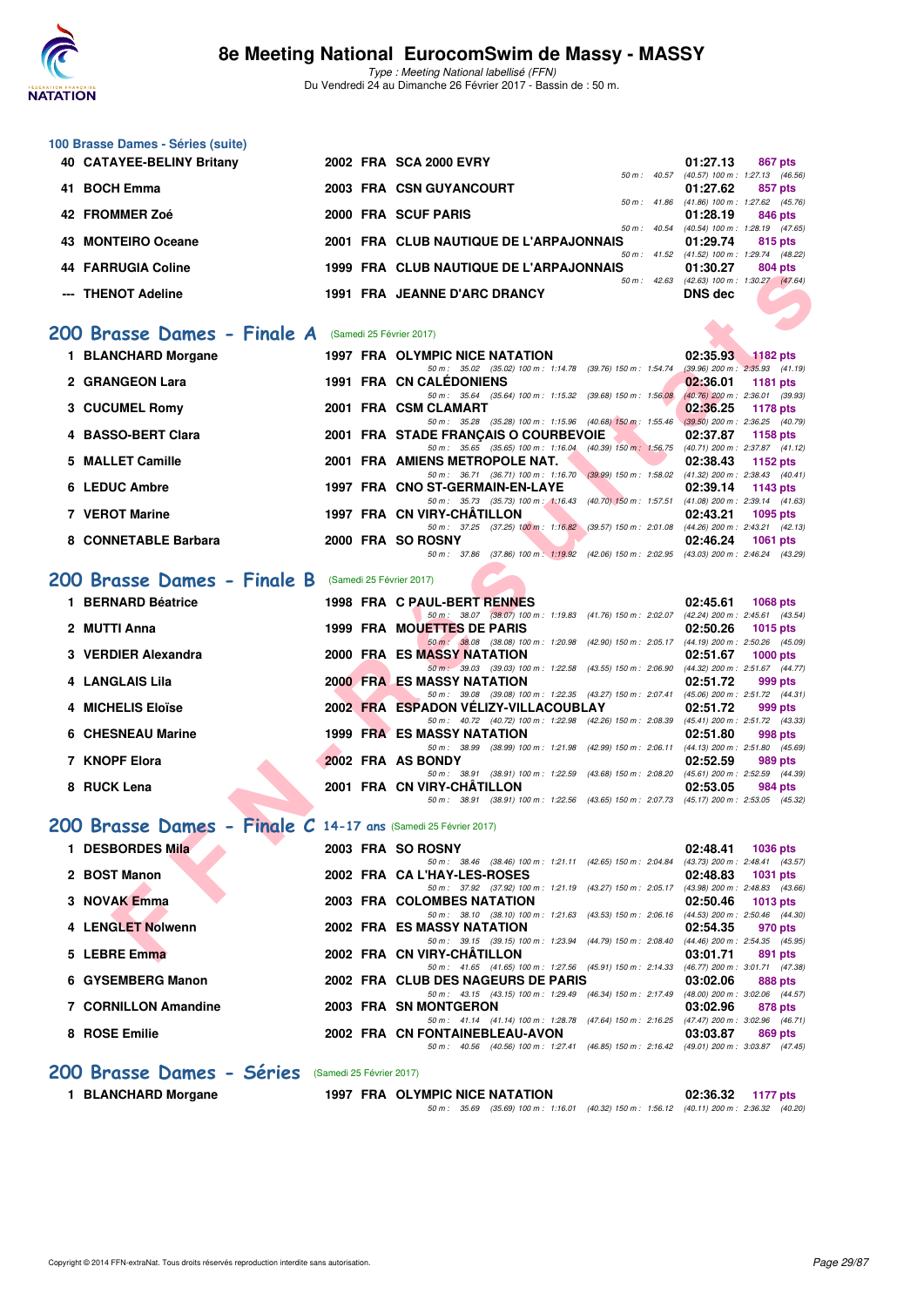

Type : Meeting National labellisé (FFN) Du Vendredi 24 au Dimanche 26 Février 2017 - Bassin de : 50 m.

#### **200 Brasse Dames - Séries (suite)**

| 2 GRANGEON Lara            |  | 1991 FRA CN CALEDONIENS                                                                                                            | 02:36.51 | <b>1175 pts</b>                            |
|----------------------------|--|------------------------------------------------------------------------------------------------------------------------------------|----------|--------------------------------------------|
| 3 CUCUMEL Romy             |  | 50 m: 36.09 (36.09) 100 m: 1:16.32 (40.23) 150 m: 1:57.03 (40.71) 200 m: 2:36.51 (39.48)<br>2001 FRA CSM CLAMART                   | 02:36.53 | 1174 pts                                   |
| 4 BASSO-BERT Clara         |  | 50 m: 35.70 (35.70) 100 m: 1:15.96 (40.26) 150 m: 1:56.50 (40.54) 200 m: 2:36.53 (40.03)<br>2001 FRA STADE FRANÇAIS O COURBEVOIE   | 02:39.56 | 1138 pts                                   |
| 5 MALLET Camille           |  | 50 m: 35.99 (35.99) 100 m: 1:16.80 (40.81) 150 m: 1:58.09 (41.29) 200 m: 2:39.56 (41.47)<br>2001 FRA AMIENS METROPOLE NAT.         | 02:41.08 | 1120 pts                                   |
| 6 LEDUC Ambre              |  | 50 m: 37.18 (37.18) 100 m: 1:18.24 (41.06) 150 m: 1:59.90 (41.66) 200 m: 2:41.08 (41.18)<br>1997 FRA CNO ST-GERMAIN-EN-LAYE        | 02:41.19 | 1119 pts                                   |
| 7 VEROT Marine             |  | 50 m: 35.38 (35.38) 100 m: 1:16.43 (41.05) 150 m: 1:58.44 (42.01) 200 m: 2:41.19 (42.75)<br>1997 FRA CN VIRY-CHATILLON             | 02:46.71 | <b>1055 pts</b>                            |
| 8 CONNETABLE Barbara       |  | 50 m: 36.35 (36.35) 100 m: 1:18.39 (42.04) 150 m: 2:01.87 (43.48) 200 m: 2:46.71 (44.84)<br>2000 FRA SO ROSNY                      | 02:49.56 | 1023 $p$ ts                                |
| 9 BERNARD Béatrice         |  | 50 m: 38.33 (38.33) 100 m: 1:21.47 (43.14) 150 m: 2:05.27 (43.80) 200 m: 2:49.56 (44.29)<br>1998 FRA C PAUL-BERT RENNES            | 02:50.29 | 1015 $p$ ts                                |
| <b>10 CHESNEAU Marine</b>  |  | 50 m: 39.24 (39.24) 100 m: 1:22.39 (43.15) 150 m: 2:06.22 (43.83) 200 m: 2:50.29 (44.07)<br>1999 FRA ES MASSY NATATION             | 02:50.39 | 1014 pts                                   |
| 11 LANGLAIS Lila           |  | 50 m: 39.06 (39.06) 100 m: 1:21.50 (42.44) 150 m: 2:05.59 (44.09) 200 m: 2:50.39 (44.80)<br>2000 FRA ES MASSY NATATION             | 02:50.59 | 1012 $pts$                                 |
| 12 BIHAN Morgane           |  | 50 m: 38.07 (38.07) 100 m: 1:21.51 (43.44) 150 m: 2:05.67 (44.16) 200 m: 2:50.59 (44.92)<br>2000 FRA CSN GUYANCOURT                | 02:51.43 | 1002 pts                                   |
| 13 RUCK Lena               |  | 50 m: 39.53 (39.53) 100 m: 1:22.91 (43.38) 150 m: 2:07.44 (44.53) 200 m: 2:51.43 (43.99)<br>2001 FRA CN VIRY-CHATILLON             | 02:51.98 | 996 pts                                    |
| 14 VERDIER Alexandra       |  | 50 m: 37.92 (37.92) 100 m: 1:21.53 (43.61) 150 m: 2:06.00 (44.47) 200 m: 2:51.98 (45.98)<br>2000 FRA ES MASSY NATATION             | 02:52.15 | 994 pts                                    |
| 15 MUTTI Anna              |  | 50 m: 40.37 (40.37) 100 m: 1:22.68 (42.31) 150 m: 2:07.84 (45.16) 200 m: 2:52.15 (44.31)<br><b>1999 FRA MOUETTES DE PARIS</b>      | 02:53.15 | 983 pts                                    |
| <b>16 MICHELIS Eloïse</b>  |  | 50 m: 38.75 (38.75) 100 m: 1:22.04 (43.29) 150 m: 2:06.83 (44.79) 200 m: 2:53.15 (46.32)<br>2002 FRA ESPADON VELIZY-VILLACOUBLAY   | 02:53.52 | 979 pts                                    |
| 17 KNOPF Elora             |  | 50 m: 40.07 (40.07) 100 m: 1:23.73 (43.66) 150 m: 2:08.59 (44.86) 200 m: 2:53.52 (44.93)<br>2002 FRA AS BONDY                      | 02:54.87 | 964 pts                                    |
| 18 BOST Manon              |  | 50 m: 39.39 (39.39) 100 m: 1:23.32 (43.93) 150 m: 2:09.27 (45.95) 200 m: 2:54.87 (45.60)<br>2002 FRA CA L'HAY-LES-ROSES            | 02:55.10 | 962 pts                                    |
| 19 NOVAK Emma              |  | 50 m: 39.25 (39.25) 100 m: 1:23.59 (44.34) 150 m: 2:09.36 (45.77) 200 m: 2:55.10 (45.74)<br>2003 FRA COLOMBES NATATION             | 02:55.34 | 959 pts                                    |
| 20 LENGLET Nolwenn         |  | 50 m : 38.94 (38.94) 100 m : 1:24.09 (45.15) 150 m : 2:09.30 (45.21) 200 m : 2:55.34 (46.04)<br><b>2002 FRA ES MASSY NATATION</b>  | 02:56.09 | 951 pts                                    |
| 21 DESBORDES Mila          |  | 50 m: 39.21 (39.21) 100 m: 1:23.35 (44.14) 150 m: 2:09.57 (46.22) 200 m: 2:56.09 (46.52)<br>2003 FRA SO ROSNY                      | 02:56.30 | 949 pts                                    |
| 22 MAINGAUD Léa            |  | 50 m: 39.85 (39.85) 100 m: 1:24.84 (44.99) 150 m: 2:10.54 (45.70) 200 m: 2:56.30 (45.76)<br>2000 FRA CSM CLAMART                   | 02:56.47 | 947 pts                                    |
| 23 STRUILLOU Pauline       |  | 50 m: 38.95 (38.95) 100 m: 1:23.62 (44.67) 150 m: 2:09.73 (46.11) 200 m: 2:56.47 (46.74)<br>2003 FRA OLYMPIQUE LA GARENNE-COLOMBES | 02:56.54 | 946 pts                                    |
| 24 TOURILLON Floriane      |  | 50 m: 40.29 (40.29) 100 m: 1:26.50 (46.21) 150 m: 2:12.14 (45.64) 200 m: 2:56.54 (44.40)<br>1999 FRA CN MELUN VAL DE SEINE         | 02:57.05 | 941 pts                                    |
| 25 PAYEUR Blandine         |  | 50 m: 40.71 (40.71) 100 m: 1:26.43 (45.72) 150 m: 2:11.64 (45.21) 200 m: 2:57.05 (45.41)<br>1996 FRA CN VAL MAUBUEE                | 02:57.35 | 938 pts                                    |
| 26 CORNILLON Amandine      |  | 50 m: 40.02 (40.02) 100 m: 1:25.24 (45.22) 150 m: 2:11.33 (46.09) 200 m: 2:57.35 (46.02)<br>2003 FRA SN MONTGERON                  | 02:58.49 | 925 pts                                    |
| 27 BOUTIN-FERNANDEZ Océane |  | 50 m: 41.29 (41.29) 100 m: 1:29.35 (48.06) 150 m: 2:13.92 (44.57) 200 m: 2:58.49 (44.57)<br>2002 FRA CN VAL MAUBUEE                | 02:59.62 | 913 pts                                    |
| 28 LEBRE Emma              |  | 50 m: 40.63 (40.63) 100 m: 1:26.61 (45.98) 150 m: 2:13.16 (46.55) 200 m: 2:59.62 (46.46)<br>2002 FRA CN VIRY-CHÂTILLON             | 02:59.72 | 912 pts                                    |
| 29 LAURENCE Illyssa        |  | 50 m: 41.91 (41.91) 100 m: 1:27.71 (45.80) 150 m: 2:13.68 (45.97) 200 m: 2:59.72 (46.04)<br>2003 FRA ETOILE SAINT-LEU NATATION     | 03:01.48 | 894 pts                                    |
| 30 GYSEMBERG Manon         |  | 50 m: 41.18 (41.18) 100 m: 1:27.43 (46.25) 150 m: 2:15.99 (48.56) 200 m: 3:01.48 (45.49)<br>2002 FRA CLUB DES NAGEURS DE PARIS     | 03:01.50 | 894 pts                                    |
| 31 ADIL Jade               |  | 50 m: 42.05 (42.05) 100 m: 1:29.12 (47.07) 150 m: 2:15.05 (45.93) 200 m: 3:01.50 (46.45)<br>2000 FRA CSM CLAMART                   | 03:02.32 | 885 pts                                    |
| 32 ROSE Emilie             |  | 50 m : 42.08 (42.08) 100 m : 1:27.66 (45.58) 150 m : 2:15.25 (47.59) 200 m : 3:02.32 (47.07)<br>2002 FRA CN FONTAINEBLEAU-AVON     | 03:02.56 | 882 pts                                    |
| 33 PONCET Julie            |  | 50 m: 39.51 (39.51) 100 m: 1:25.58<br>(46.07) 150 m : 2:13.69 (48.11) 200 m : 3:02.56 (48.87)<br>2000 FRA VILLIERS SPORTS JEUNESSE | 03:02.77 | 880 pts                                    |
| 34 BIGAY Clara             |  | 50 m: 42.22 (42.22) 100 m: 1:28.00<br>(45.78) 150 m : 2:15.75<br>2002 FRA STADE DE VANVES                                          | 03:03.37 | (47.75) 200 m : 3:02.77 (47.02)<br>874 pts |
| 35 SAMSON Léa              |  | 50 m : 41.74 (41.74) 100 m : 1:28.86<br>(47.12) 150 m : 2:16.38<br>2003 FRA CA L'HAY-LES-ROSES                                     | 03:04.30 | (47.52) 200 m : 3:03.37 (46.99)<br>864 pts |
| <b>36 CHESNEAU Justine</b> |  | (47.72) 150 m : 2:17.25 (46.67) 200 m : 3:04.30 (47.05)<br>50 m : 42.86 (42.86) 100 m : 1:30.58<br>2003 FRA ES MASSY NATATION      | 03:04.94 | 858 pts                                    |
| 37 LEROY Maud              |  | 50 m: 41.67 (41.67) 100 m: 1:28.55<br>(46.88) 150 m : 2:16.72 (48.17) 200 m : 3:04.94 (48.22)<br>2003 FRA MOREUIL NATATION         | 03:05.47 | 852 pts                                    |
|                            |  | 50 m: 41.16 (41.16) 100 m: 1:27.19 (46.03) 150 m: 2:15.05 (47.86) 200 m: 3:05.47 (50.42)                                           |          |                                            |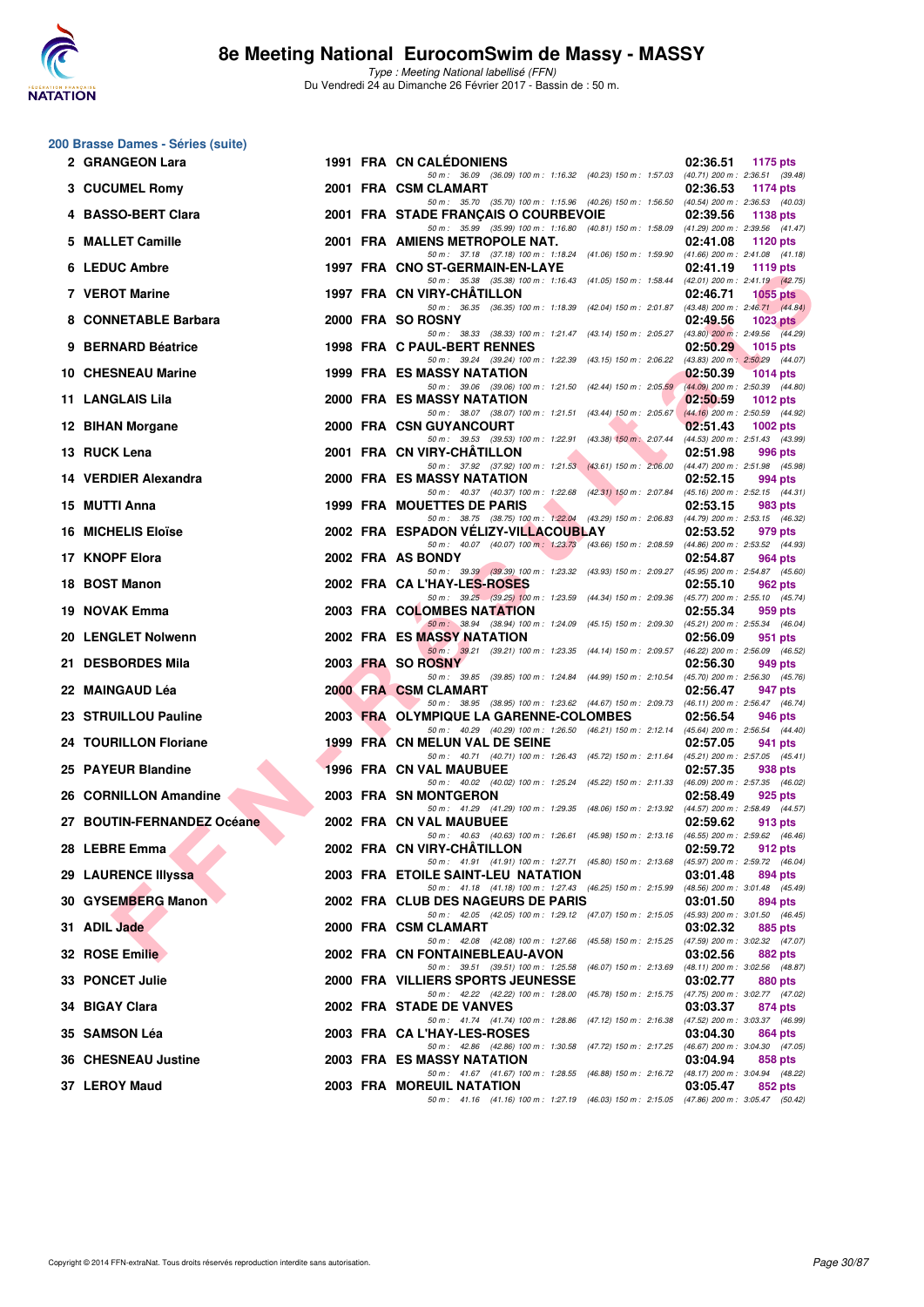

**200 Brasse Dames - Séries (suite)**

Type : Meeting National labellisé (FFN) Du Vendredi 24 au Dimanche 26 Février 2017 - Bassin de : 50 m.

| <b>38 NGUYEN DUC LONG Armelle</b>                               |  | 2003 FRA CN ST-MICHEL-SUR-ORGE                                                                                                        | 03:06.69 | 840 pts         |
|-----------------------------------------------------------------|--|---------------------------------------------------------------------------------------------------------------------------------------|----------|-----------------|
| <b>39 REGLIN Clarice</b>                                        |  | 50 m: 42.57 (42.57) 100 m: 1:30.23 (47.66) 150 m: 2:17.54 (47.31) 200 m: 3:06.69 (49.15)<br>2002 FRA CN MELUN VAL DE SEINE            | 03:08.82 | 818 pts         |
| 40 PINTO Alicia                                                 |  | 50 m: 43.50 (43.50) 100 m: 1:31.08 (47.58) 150 m: 2:19.75 (48.67) 200 m: 3:08.82 (49.07)<br>2002 FRA ETOILE SAINT-LEU NATATION        | 03:10.28 | 804 pts         |
| 41 BENNACER Assia                                               |  | 50 m: 42.96 (42.96) 100 m: 1:30.39 (47.43) 150 m: 2:20.90 (50.51) 200 m: 3:10.28 (49.38)<br>2001 FRA AQUA CLUB PONTAULT-ROISSY        | 03:10.85 | <b>798 pts</b>  |
| 42 DERBES Celia                                                 |  | 50 m: 42.05 (42.05) 100 m: 1:29.85 (47.80) 150 m: 2:19.59 (49.74) 200 m: 3:10.85 (51.26)<br>2002 FRA CSM CLAMART                      | 03:11.54 | 791 pts         |
| 43 PIERRARD Loriane                                             |  | 50 m: 42.39 (42.39) 100 m: 1:31.43 (49.04) 150 m: 2:21.01 (49.58) 200 m: 3:11.54 (50.53)<br>2002 FRA CLUB DES NAGEURS DE PARIS        | 03:12.58 | 781 pts         |
|                                                                 |  | 50 m: 43.03 (43.03) 100 m: 1:31.98 (48.95) 150 m: 2:22.00 (50.02) 200 m: 3:12.58 (50.58)                                              |          |                 |
| 44 RAPELANORO Mirantsoa                                         |  | 2002 FRA CA L'HAY-LES-ROSES<br>50 m: 43.12 (43.12) 100 m: 1:32.47 (49.35) 150 m: 2:21.88 (49.41) 200 m: 3:12.83 (50.95)               | 03:12.83 | <b>779 pts</b>  |
| 45 CUSSY Eva                                                    |  | 2002 FRA CN MELUN VAL DE SEINE<br>50 m: 44.92 (44.92) 100 m: 1:33.12 (48.20) 150 m: 2:24.07 (50.95) 200 m: 3:12.86 (48.79)            | 03:12.86 | 778 pts         |
| 46 MONTEIRO Oceane                                              |  | 2001 FRA CLUB NAUTIQUE DE L'ARPAJONNAIS<br>50 m: 43.91 (43.91) 100 m: 1:32.88 (48.97) 150 m: 2:22.98 (50.10) 200 m: 3:12.98 (50.00)   | 03:12.98 | 777 pts         |
| 47 LOSTE Lisa                                                   |  | 2002 FRA CANETON CLUB DE BEAUMONT                                                                                                     | 03:14.16 | 766 pts         |
| 48 AGOSTINIS Helcia                                             |  | 50 m: 43.75 (43.75) 100 m: 1:33.44 (49.69) 150 m: 2:23.79 (50.35) 200 m: 3:14.16 (50.37)<br><b>1999 FRA BAYEUX OLYMPIQUE NATATION</b> | 03:14.80 | 760 pts         |
|                                                                 |  | 50 m: 44.48 (44.48) 100 m: 1:33.08 (48.60) 150 m: 2:23.22 (50.14) 200 m: 3:14.80 (51.58)                                              |          |                 |
| 50 Papillon Dames - Finale A                                    |  | (Samedi 25 Février 2017)                                                                                                              |          |                 |
| 1 DESCAMPS Mathilde                                             |  | 2001 FRA MOREUIL NATATION                                                                                                             | 00:27.76 | <b>1227 pts</b> |
| 2 SEZGINER Sedef                                                |  | 1996 TUR CLUB DES NAGEURS DE PARIS                                                                                                    | 00:28.56 | <b>1175 pts</b> |
| 3 DEL'HOMME Laurine                                             |  | 1997 FRA CNO ST-GERMAIN-EN-LAYE                                                                                                       | 00:28.57 | <b>1174 pts</b> |
| 4 LETANG Maria-Eléna                                            |  | 1993 FRA CLUB DES NAGEURS DE PARIS                                                                                                    | 00:28.96 | 1149 pts        |
| 5 COSTES Loriane                                                |  | 2000 FRA NOGENT NATATION 94                                                                                                           | 00:29.03 | 1145 pts        |
| 6 PACOURET Charlotte                                            |  | <b>1996 FRA NOGENT NATATION 94</b>                                                                                                    | 00:29.48 | 1116 pts        |
| <b>7 SIMONETTI Romane</b>                                       |  | 1999 FRA STADE DE VANVES                                                                                                              | 00:29.59 | 1109 pts        |
| 8 CHADEBAUD Mathilde                                            |  | 2002 FRA STADE FRANÇAIS O COURBEVOIE                                                                                                  | 00:29.75 | 1099 pts        |
|                                                                 |  |                                                                                                                                       |          |                 |
| 50 Papillon Dames - Finale B                                    |  | (Samedi 25 Février 2017)                                                                                                              |          |                 |
| 1 BIHAN Morgane                                                 |  | <b>2000 FRA CSN GUYANCOURT</b>                                                                                                        | 00:29.70 | 1102 pts        |
| 2 ALFAIZ Lola                                                   |  | <b>1995 FRA U.S CRETEIL NATATION</b>                                                                                                  | 00:29.75 | 1099 pts        |
| 3 ALMEIDA Léana                                                 |  | <b>2001 FRA ES MASSY NATATION</b>                                                                                                     | 00:29.78 | 1097 pts        |
| 4 MAILLE IIona                                                  |  | <b>2001 FRA ES MASSY NATATION</b>                                                                                                     | 00:29.82 | 1094 pts        |
| 5 OUALID GIRARD Sarah                                           |  | 2000 FRA CN MELUN VAL DE SEINE                                                                                                        | 00:29.84 | 1093 pts        |
| 6 BARBOUCH Inès                                                 |  | 2001 FRA U.S CRETEIL NATATION                                                                                                         | 00:29.92 | 1088 pts        |
| 7 RATSIMBAZAFY Tsiory                                           |  | 2000 FRA RACING CLUB DE FRANCE WP                                                                                                     | 00:30.08 | 1078 pts        |
| 8 ZENON Cassandre                                               |  | 2000 FRA AQUA CLUB PONTAULT-ROISSY                                                                                                    | 00:30.81 | 1033 pts        |
|                                                                 |  |                                                                                                                                       |          |                 |
| 50 Papillon Dames - Finale C 14-17 ans (Samedi 25 Février 2017) |  |                                                                                                                                       |          |                 |
| 1 SIMOËNS Jeanne                                                |  | 2000 FRA CLUB DES NAGEURS DE PARIS                                                                                                    | 00:29.58 | 1110 pts        |
| 2 FLORENT Lou                                                   |  | 2001 FRA MOREUIL NATATION                                                                                                             | 00:29.81 | 1095 pts        |
| 3 MEUTER Adelaide                                               |  | 2003 FRA CNO ST-GERMAIN-EN-LAYE                                                                                                       | 00:30.00 | 1083 pts        |
| 4 DESBONNES Leha                                                |  | <b>2002 FRA ES MASSY NATATION</b>                                                                                                     | 00:30.16 | 1073 pts        |
| 5 PONSARDIN Alice                                               |  | 2000 FRA AMIENS METROPOLE NAT.                                                                                                        | 00:30.35 | 1062 pts        |
| 6 BOTAS Salomé                                                  |  | 2000 FRA RED STAR CLUB CHAMPIGNY                                                                                                      | 00:30.41 | 1058 pts        |
| 7 PARKER Lena                                                   |  | 2001 FRA STADE FRANÇAIS O COURBEVOIE                                                                                                  | 00:30.45 | 1055 pts        |
| 8 PIAULET Cassandre                                             |  | 2000 FRA CLUB DES NAGEURS DE PARIS                                                                                                    | 00:30.55 | <b>1049 pts</b> |
| 50 Papillon Dames - Finale D 14-17 ans (Samedi 25 Février 2017) |  |                                                                                                                                       |          |                 |
|                                                                 |  |                                                                                                                                       |          |                 |
| 1 BECART Louise                                                 |  | 2003 FRA CLUB DES NAGEURS DE PARIS                                                                                                    | 00:30.65 | 1043 pts        |
| 2 DUMAS Salome                                                  |  | 2002 FRA CLUB DES NAGEURS DE PARIS                                                                                                    | 00:31.07 | 1018 pts        |
| 3 FRESSIER Lola                                                 |  | 2002 FRA CA L'HAY-LES-ROSES                                                                                                           | 00:31.37 | 999 pts         |

**4 LENGLET Nolwenn 2002 FRA ES MASSY NATATION 00:31.54 989 pts**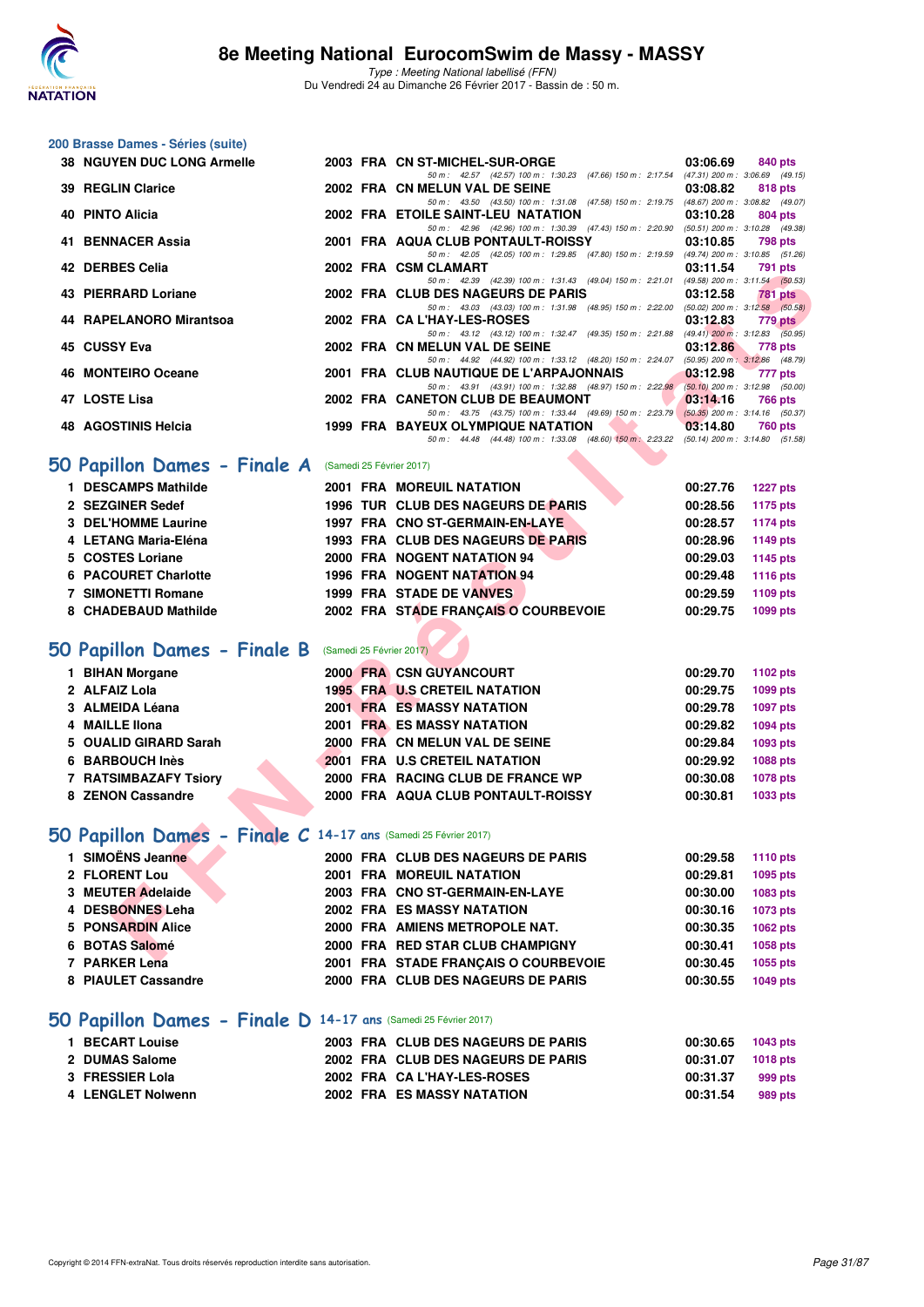

#### **50 Papillon Dames - Finale D (suite)**

|                                                                                         |  |                                                                                                                                           | 969 pts                                      |
|-----------------------------------------------------------------------------------------|--|-------------------------------------------------------------------------------------------------------------------------------------------|----------------------------------------------|
|                                                                                         |  |                                                                                                                                           | 963 pts                                      |
|                                                                                         |  |                                                                                                                                           | 937 pts                                      |
|                                                                                         |  |                                                                                                                                           | 930 pts                                      |
| 5 HOCQUARD Margaux<br>6 PEITEADO Victoria<br>7   ROUSSEAU Elsa<br>8 PEREZ LE TOUX Marie |  | 2002 FRA RED STAR CLUB CHAMPIGNY<br>2002 FRA CN MAISONS-ALFORT<br><b>2003 FRA ES MASSY NATATION</b><br>2003 FRA CLUB DES NAGEURS DE PARIS | 00:31.89<br>00:31.99<br>00:32.43<br>00:32.55 |

# **[50 Papillon Dames - Séries](http://www.ffnatation.fr/webffn/resultats.php?idact=nat&go=epr&idcpt=42801&idepr=31)** (Vendredi 24 Février 2017)

| 1 DESCAMPS Mathilde         |  | <b>2001 FRA MOREUIL NATATION</b>               | 00:28.08          | <b>1206 pts</b> |
|-----------------------------|--|------------------------------------------------|-------------------|-----------------|
| 2 DEL'HOMME Laurine         |  | 1997 FRA CNO ST-GERMAIN-EN-LAYE                | 00:28.52          | <b>1177 pts</b> |
| 2 COLLET Enora              |  | 1998 FRA C PAUL-BERT RENNES                    | 00:28.52          | <b>1177 pts</b> |
| 4 COSTES Loriane            |  | 2000 FRA NOGENT NATATION 94                    | 00:28.69          | 1166 pts        |
| 5 LESAFFRE Fantine          |  | 1994 FRA MONTPELLIER METROPOLE NATATION        | 00:28.70          | 1166 pts        |
| 6 SEZGINER Sedef            |  | 1996 TUR CLUB DES NAGEURS DE PARIS             | 00:28.87          | 1155 pts        |
| 7 LETANG Maria-Eléna        |  | 1993 FRA CLUB DES NAGEURS DE PARIS             | 00:29.17          | 1136 pts        |
| 8 CHADEBAUD Mathilde        |  | 2002 FRA STADE FRANÇAIS O COURBEVOIE           | 00:29.21          | 1133 pts        |
| 9 PACOURET Charlotte        |  | <b>1996 FRA NOGENT NATATION 94</b>             | 00:29.25          | 1130 pts        |
| <b>10 SIMONETTI Romane</b>  |  | <b>1999 FRA STADE DE VANVES</b>                | 00:29.62          | <b>1107 pts</b> |
| 11 BIHAN Morgane            |  | 2000 FRA CSN GUYANCOURT                        | 00:29.64          | 1106 pts        |
| 12 MAILLE Ilona             |  | <b>2001 FRA ES MASSY NATATION</b>              | 00:29.65          | 1105 pts        |
| 13 ALMEIDA Léana            |  | <b>2001 FRA ES MASSY NATATION</b>              | 00:29.70          | 1102 pts        |
| 14 BARBOUCH Inès            |  | 2001 FRA U.S CRETEIL NATATION                  | 00:29.71          | <b>1101 pts</b> |
| 15 RATSIMBAZAFY Tsiory      |  | 2000 FRA RACING CLUB DE FRANCE WP              | 00:29.76          | 1098 pts        |
| 16 ALFAIZ Lola              |  | 1995 FRA U.S CRETEIL NATATION                  | 00:29.82          | <b>1094 pts</b> |
| 16 OUALID GIRARD Sarah      |  | 2000 FRA CN MELUN VAL DE SEINE                 | 00:29.82          | <b>1094 pts</b> |
| 16 ZENON Cassandre          |  | 2000 FRA AQUA CLUB PONTAULT-ROISSY             | 00:29.82          | <b>1094 pts</b> |
| 19 DESBONNES Leha           |  | <b>2002 FRA ES MASSY NATATION</b>              | 00:29.85          | 1093 pts        |
| 20 LEROY Flavy              |  | 1996 FRA MONT-SAINT-AIGNAN NATATION            | 00:29.89          | 1090 pts        |
| 21 SIMOËNS Jeanne           |  | 2000 FRA CLUB DES NAGEURS DE PARIS             | 00:29.92          | 1088 pts        |
| 22 FLORENT Lou              |  | <b>2001 FRA MOREUIL NATATION</b>               | 00:29.98          | <b>1084 pts</b> |
| 23 PARKER Lena              |  | 2001 FRA STADE FRANÇAIS O COURBEVOIE           | 00:30.00          | 1083 pts        |
| 24 MEUTER Adelaide          |  | 2003 FRA CNO ST-GERMAIN-EN-LAYE                | 00:30.14          | <b>1074 pts</b> |
| 25 NOIRBENT Coraline        |  | <b>1998 FRA AS HERBLAY NATATION</b>            | 00:30.30          | 1065 pts        |
| 26 BOTAS Salomé             |  | 2000 FRA RED STAR CLUB CHAMPIGNY               | 00:30.33          | 1063 pts        |
| 27 GAMER Rose-alexia        |  | 1999 FRA CN MELUN VAL DE SEINE                 | 00:30.35          | <b>1062 pts</b> |
| 28 WISHAUPT Camille         |  | <b>1998 FRA MONTPELLIER METROPOLE NATATION</b> | 00:30.38          | <b>1060 pts</b> |
| 29 POIROT Kamie             |  | 1999 FRA ESPADON GRAND-QUEVILLY                | 00:30.42          | <b>1057 pts</b> |
| <b>30 PIAULET Cassandre</b> |  | 2000 FRA CLUB DES NAGEURS DE PARIS             | 00:30.52          | 1051 pts        |
| <b>31 PONSARDIN Alice</b>   |  | 2000 FRA AMIENS METROPOLE NAT.                 | 00:30.75          | <b>1037 pts</b> |
| 32 DUMAS Salome             |  | 2002 FRA CLUB DES NAGEURS DE PARIS             | 00:30.81          | 1033 pts        |
| 33 WILLMANN Marie           |  | <b>2001 FRA MOREUIL NATATION</b>               | 00:30.82          | 1033 pts        |
| 34 BOUCHEZ Zoé              |  | 2001 FRA MONT-SAINT-AIGNAN NATATION            | 00:30.85          | <b>1031 pts</b> |
| <b>35 BRUNET Estelle</b>    |  | 2001 FRA NOGENT NATATION 94                    | 00:30.94          | 1025 pts        |
| 36 CUCUMEL Romv             |  | 2001 FRA CSM CLAMART                           | 00:30.97          | <b>1024 pts</b> |
| 37 BECART Louise            |  | 2003 FRA CLUB DES NAGEURS DE PARIS             | 00:31.05          | <b>1019 pts</b> |
| 38 HOCQUARD Margaux         |  | 2002 FRA RED STAR CLUB CHAMPIGNY               | 00:31.06          | 1018 pts        |
| 39 TORRES Marie             |  | 2002 FRA STADE ST-VALERY NATATION              | 00:31.15          | <b>1013 pts</b> |
| 40 LANGLAIS Lila            |  | <b>2000 FRA ES MASSY NATATION</b>              | 00:31.27 1005 pts |                 |
| 41 PES Roxane               |  | 2001 FRA RACING CLUB DE FRANCE WP              | 00:31.28          | 1005 pts        |
| 42 LUYSSEN Margo            |  | 1999 FRA CSM CLAMART                           | 00:31.38          | 999 pts         |
| 43 AUBRY Aurélia            |  | 1998 FRA U.S CRETEIL NATATION                  | 00:31.39          | 998 pts         |
| <b>44 FRESSIER Lola</b>     |  | 2002 FRA CA L'HAY-LES-ROSES                    | 00:31.79          | 975 pts         |
| 45 PEREZ LE TOUX Marie      |  | 2003 FRA CLUB DES NAGEURS DE PARIS             | 00:31.81          | 973 pts         |
| <b>46 ROUTIER Nolwen</b>    |  | 2000 FRA C.N OZOIR-LA-FERRIERE                 | 00:31.85          | 971 pts         |
| 47 PEITEADO Victoria        |  | 2002 FRA CN MAISONS-ALFORT                     | 00:31.86          | 970 pts         |
| <b>48 LENGLET Nolwenn</b>   |  | 2002 FRA ES MASSY NATATION                     | 00:31.90          | <b>968 pts</b>  |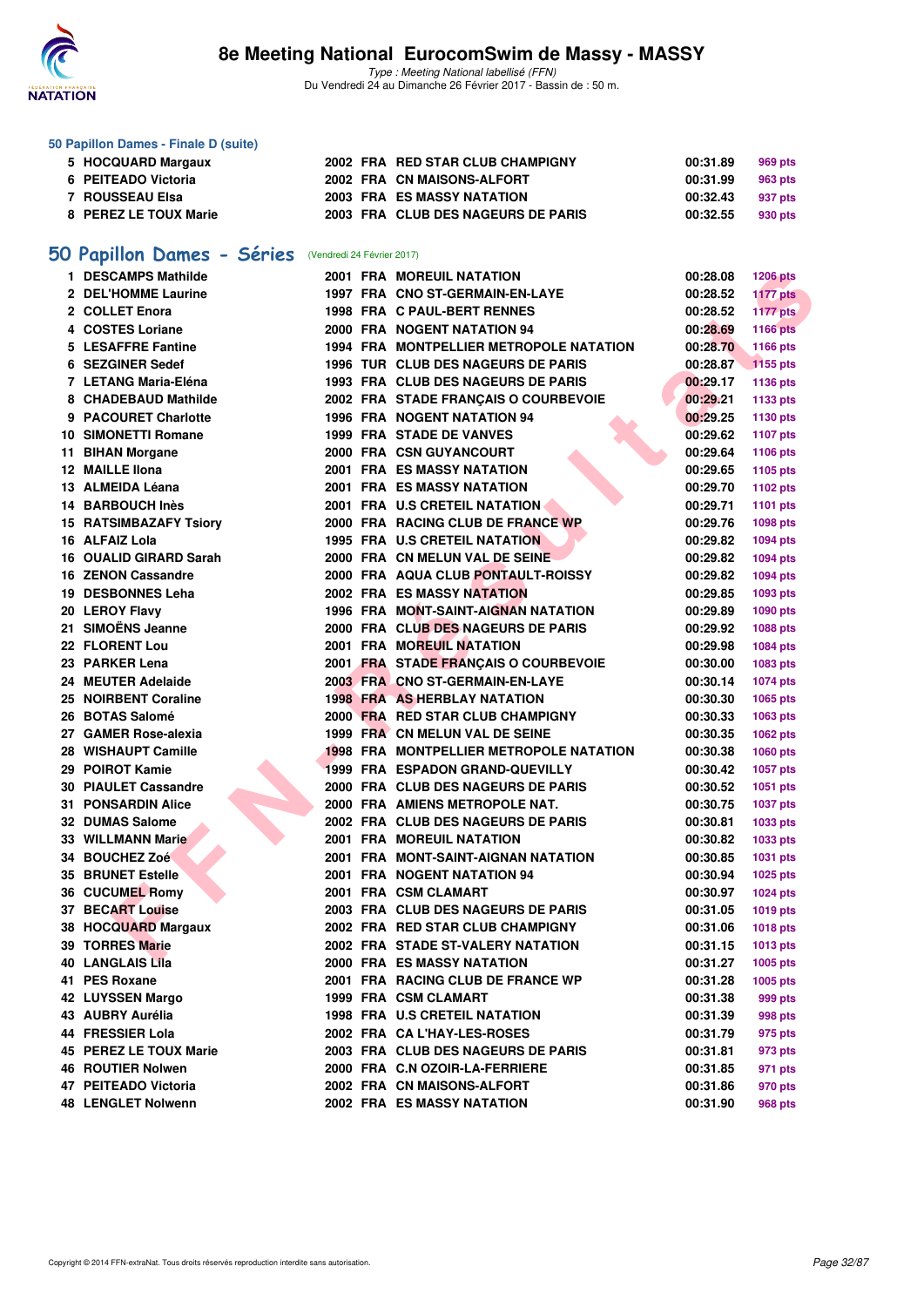

| 50 Papillon Dames - Séries (suite)           |  |                                                                         |                      |                    |
|----------------------------------------------|--|-------------------------------------------------------------------------|----------------------|--------------------|
| 49 MARZOUK Maëva                             |  | 2000 FRA CN MELUN VAL DE SEINE                                          | 00:31.91             | 967 pts            |
| 50 GAUCHER Pauline                           |  | 1997 FRA OPTIMAX TRAINING NATATION 78                                   | 00:32.05             | 959 pts            |
| 51 BASSO-BERT Clara                          |  | 2001 FRA STADE FRANÇAIS O COURBEVOIE                                    | 00:32.06             | 959 pts            |
| 52 ADIL Yael                                 |  | 2001 FRA CSM CLAMART                                                    | 00:32.10             | 956 pts            |
| 53 JANSEN Doriane                            |  | 1996 FRA SCA 2000 EVRY                                                  | 00:32.11             | 956 pts            |
| 54 ROUSSEAU Elsa                             |  | <b>2003 FRA ES MASSY NATATION</b>                                       | 00:32.16             | 953 pts            |
| 55 BOUTIN-FERNANDEZ Océane                   |  | 2002 FRA CN VAL MAUBUEE                                                 | 00:32.34             | 942 pts            |
| 56 BAQUET Rosanna                            |  | 1999 FRA U.S CRETEIL NATATION                                           | 00:32.39             | 939 pts            |
| 57 BLOSSEVILLE Violaine                      |  | 2000 FRA STADE ST-VALERY NATATION                                       | 00:32.42             | 938 pts            |
| 58 PLOIX Solene                              |  | 2003 FRA RACING CLUB DE FRANCE WP                                       | 00:32.49             | <b>934 pts</b>     |
| 59 OUARTI Ilyana                             |  | 2003 FRA CERCLE DES NAGEURS DU BOURGET                                  | 00:32.53             | 931 pts            |
| 60 JAUMET Justine                            |  | 2002 FRA CSM CLAMART                                                    | 00:32.56             | 930 pts            |
| 61 LEMIRE Inola                              |  | 2001 FRA CNM DIEPPE                                                     | 00:32.61             | 927 pts            |
| 61 SUZE Camille                              |  | 2003 FRA RACING CLUB DE FRANCE WP                                       | 00:32.61             | 927 pts            |
| 63 CARADEC Alia                              |  | 2002 FRA NAUTIC CLUB RAMBOUILLET                                        | 00:32.68             | 923 pts            |
| 64 PORRETTA Doriana                          |  | 2003 FRA ASN LOUVRES-ROISSY-SURVILLIERS                                 | 00:32.75             | 919 pts            |
| 64 BOCH Emma                                 |  | 2003 FRA CSN GUYANCOURT                                                 | 00:32.75             | 919 pts            |
| 66 SALEM Lindsey                             |  | 2003 FRA JEANNE D'ARC DRANCY                                            | 00:32.76             | 918 pts            |
| 67 RICHARD Clara                             |  | 2002 FRA CN VAL MAUBUEE                                                 | 00:32.78             | 917 pts            |
| 68 GRAS Morgane                              |  | 2001 FRA AQUA CLUB PONTAULT-ROISSY                                      | 00:32.86             | 912 pts            |
| 69 CHEDRI Melissa                            |  | 2001 FRA CN MELUN VAL DE SEINE                                          | 00:32.87             | 912 pts            |
| 69 WARD Meggy                                |  | 2002 FRA C.N OZOIR-LA-FERRIERE                                          | 00:32.87             | 912 pts            |
| 69 MARTIN Amandine                           |  | 2003 FRA NAUTIC CLUB RAMBOUILLET                                        | 00:32.87             | 912 pts            |
| <b>72 ROTTIERS Margot</b>                    |  | 2002 FRA EN LONGJUMEAU                                                  | 00:32.90             | 910 pts            |
| 73 QUINT Ilona                               |  | 2000 FRA S.M MONTROUGE                                                  | 00:32.95             | 907 pts            |
| 73 MONTEIRO Oceane                           |  | 2001 FRA CLUB NAUTIQUE DE L'ARPAJONNAIS                                 | 00:32.95             | 907 pts            |
| <b>75 MICHELIS Eloïse</b>                    |  | 2002 FRA ESPADON VELIZY-VILLACOUBLAY                                    | 00:32.98             | 905 pts            |
| 76 LE LAY Amandine                           |  | 1999 FRA CAL'HAY-LES-ROSES                                              | 00:33.04             | 902 pts            |
| 77 ABDELHAFIDH Emma                          |  | <b>1999 FRA ANTONY NATATION</b>                                         | 00:33.09             | 899 pts            |
| 78 RAGEL Maelys                              |  | 2000 FRA ESPADON GRAND-QUEVILLY                                         | 00:33.18             | 894 pts            |
| 79 HOBAYA Aïcha                              |  | 2002 FRA U.S CRETEIL NATATION                                           | 00:33.20             | 893 pts            |
| 80 SAMSON Léa                                |  | 2003 FRA CA L'HAY-LES-ROSES                                             | 00:33.22             | 892 pts            |
| 81 BEAUDRON Leann                            |  | 2003 FRA EN LONGJUMEAU                                                  | 00:33.23             | 891 pts            |
| <b>82 CHESNEAU Marine</b>                    |  | <b>1999 FRA ES MASSY NATATION</b>                                       | 00:33.30             | 887 pts            |
| 83 FARHAT Manon                              |  | 2003 FRA CN MELUN VAL DE SEINE                                          | 00:33.32             | 886 pts            |
| <b>84 LEBOURSIER Tessa</b>                   |  | 2003 FRA BAYEUX OLYMPIQUE NATATION                                      | 00:33.41             | 881 pts            |
| 85 BEAL Elodie                               |  | <b>1999 FRA USM VIROFLAY</b>                                            | 00:33.47             | 878 pts            |
| 86 VERDIER Alexandra                         |  | 2000 FRA ES MASSY NATATION                                              | 00:33.48             |                    |
| 86 BIGAY Clara                               |  | 2002 FRA STADE DE VANVES                                                | 00:33.48             | 877 pts            |
|                                              |  |                                                                         |                      | 877 pts            |
| 88 RAPELANORO lonenantsoa<br>89 GIBON Flavie |  | 2000 FRA CA L'HAY-LES-ROSES<br>2001 FRA NOGENT NATATION 94              | 00:33.50             | 876 pts<br>875 pts |
| 90 AGOSTINIS Helcia                          |  | <b>1999 FRA BAYEUX OLYMPIQUE NATATION</b>                               | 00:33.51             |                    |
| 91 FARRUGIA Coline                           |  |                                                                         | 00:33.52<br>00:33.64 | 875 pts            |
|                                              |  | 1999 FRA CLUB NAUTIQUE DE L'ARPAJONNAIS<br>2003 FRA JEANNE D'ARC DRANCY |                      | 868 pts            |
| 92 BERDJI Chahinez                           |  |                                                                         | 00:33.65             | 868 pts            |
| 93 ARGOUARCH Maiwenn                         |  | 2003 FRA EN LONGJUMEAU                                                  | 00:33.76             | <b>862 pts</b>     |
| 94 PY Valentine                              |  | 2001 FRA CNM DIEPPE                                                     | 00:33.77             | 861 pts            |
| 95 FLAMANT Jeanne                            |  | 2001 FRA MONT-SAINT-AIGNAN NATATION                                     | 00:33.92             | 853 pts            |
| 96 PAGO Elodie                               |  | 2003 FRA SN VERSAILLES<br>2003 FRA CSM CLAMART                          | 00:33.93             | 852 pts            |
| 97 THOMAS Orlane                             |  |                                                                         | 00:33.98             | 849 pts            |
| 98 RUDEMARE Léna                             |  | 2001 FRA CNM DIEPPE                                                     | 00:34.01             | 848 pts            |
| 99 PANZINI Eugenie                           |  | 2003 FRA STELLA SPORTS ST-MAUR                                          | 00:34.07             | 844 pts            |
| 100 MAINGAUD Léa                             |  | 2000 FRA CSM CLAMART                                                    | 00:34.22             | 836 pts            |
| 101 LEGENDRE Aubane                          |  | 2002 FRA CNM DIEPPE                                                     | 00:34.48             | 822 pts            |
| 102 LAZIER Oceane                            |  | 2003 FRA CLUB DES NAGEURS DE PARIS                                      | 00:34.50             | 821 pts            |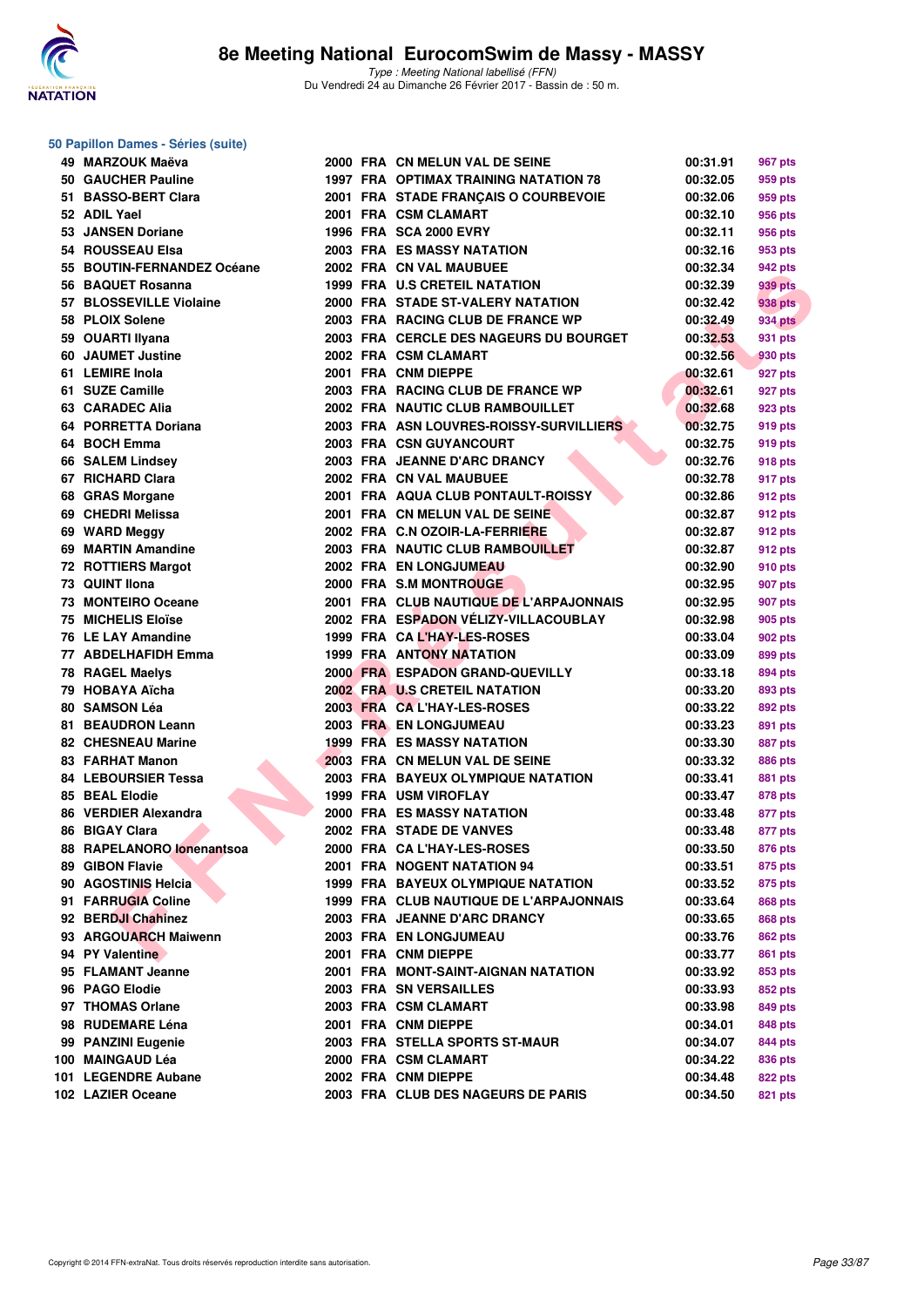

#### **50 Papillon Dames - Séries (suite)**

| 103 ALIGNY Jeanne      |  | 2000 FRA CNM DIEPPE                     | 00:34.75 | 807 pts        |
|------------------------|--|-----------------------------------------|----------|----------------|
| 104 ANDROUIN Justine   |  | 2001 FRA USM VIROFLAY                   | 00:35.04 | <b>792 pts</b> |
| 105 DERBES Celia       |  | 2002 FRA CSM CLAMART                    | 00:35.06 | 791 pts        |
| 106 BLONDEL Blandine   |  | 2002 FRA CNM DIEPPE                     | 00:35.21 | <b>783 pts</b> |
| 107 DELALANDRE Clara   |  | 2003 FRA STADE ST-VALERY NATATION       | 00:35.37 | 774 pts        |
| 108 DESCHEPPER Manon   |  | 1997 FRA MONT-SAINT-AIGNAN NATATION     | 00:35.50 | <b>768 pts</b> |
| 109 HEINKELE Alexandra |  | 1999 FRA CNO ST-GERMAIN-EN-LAYE         | 00:35.54 | <b>765 pts</b> |
| 110 RENARD Sophie      |  | 1996 FRA ASN LOUVRES-ROISSY-SURVILLIERS | 00:36.78 | <b>702 pts</b> |
| 111 FOINY Audrenn      |  | 2003 FRA CN LE PLESSIS-ROBINSON         | 00:36.86 | <b>698 pts</b> |
| 112 SIONNIERE Anaelle  |  | 2002 FRA MONT-SAINT-AIGNAN NATATION     | 00:36.98 | <b>692 pts</b> |
| 113 DUFOUR Jeanne      |  | 2002 FRA CNM DIEPPE                     | 00:37.82 | 651 pts        |
| 114 LEGENDRE Laure     |  | 2000 FRA CNM DIEPPE                     | 00:38.35 | 625 pts        |

### [100 Papillon Dames - Finale A](http://www.ffnatation.fr/webffn/resultats.php?idact=nat&go=epr&idcpt=42801&idepr=32) (Dimanche 26 Février 2017)

| 1 ARLANDIS Anais     | <b>1997 FRA OLYMPIC NICE NATATION</b> |                   | 01:01.50<br>1241 pts             |
|----------------------|---------------------------------------|-------------------|----------------------------------|
|                      |                                       | 28.76<br>$50 m$ : | $(28.76)$ 100 m : 1:01.50 (32.   |
| 2 DESCAMPS Mathilde  | <b>2001 FRA MOREUIL NATATION</b>      |                   | 01:03.44<br>1184 pts             |
|                      |                                       | 29.41<br>$50 m$ : | (29.41) 100 m: 1:03.44 (34.      |
| 3 COUSSON Bertille   | <b>2002 FRA THOUROTTE NATATION</b>    |                   | 01:03.82<br>1174 pts             |
|                      |                                       | 29.69<br>50 m :   | (29.69) 100 m : 1:03.82 (34.     |
| 4 DESBORDES Joana    | 2000 FRA SO ROSNY                     |                   | 01:04.61<br>1151 pts             |
|                      |                                       | $50 m$ : $30.17$  | $(30.17)$ 100 m : 1:04.61 $(34.$ |
| 5 BIHAN Morgane      | 2000 FRA CSN GUYANCOURT               |                   | 01:04.98<br>1141 pts             |
|                      |                                       | 50 m: 31.28       | $(31.28)$ 100 m : 1:04.98 (33.   |
| 6 PRIOVILLE Estelle  | 1996 FRA U.S CRETEIL NATATION         |                   | 01:05.20<br>1134 pts             |
|                      |                                       | $50 m$ : $30.74$  | $(30.74)$ 100 m : 1:05.20 $(34.$ |
| 7 BOURNONVILLE Laura | 2001 FRA ES VITRY                     |                   | 01:05.51<br>1126 pts             |
|                      |                                       | $50 m$ : $30.71$  | $(30.71)$ 100 m : 1:05.51 $(34.$ |
| 8 COSTES Loriane     | 2000 FRA NOGENT NATATION 94           |                   | 01:07.23<br>1078 pts             |

### **[100 Papillon Dames - Finale B](http://www.ffnatation.fr/webffn/resultats.php?idact=nat&go=epr&idcpt=42801&idepr=32)** (Dimanche 26 Février 2017)

| IVƏ TILINNELE AICAGIIDI G                                         |  | 1999 FRA CNOSI-GERMANY-EN-LAIE          |              | 00.JJ.J4 | rua pia                                                       |
|-------------------------------------------------------------------|--|-----------------------------------------|--------------|----------|---------------------------------------------------------------|
| 10 RENARD Sophie                                                  |  | 1996 FRA ASN LOUVRES-ROISSY-SURVILLIERS |              | 00:36.78 | <b>702 pts</b>                                                |
| 11 FOINY Audrenn                                                  |  | 2003 FRA CN LE PLESSIS-ROBINSON         |              | 00:36.86 | <b>698 pts</b>                                                |
| 12 SIONNIERE Anaelle                                              |  | 2002 FRA MONT-SAINT-AIGNAN NATATION     |              | 00:36.98 | 692 pts                                                       |
| 13 DUFOUR Jeanne                                                  |  | 2002 FRA CNM DIEPPE                     |              | 00:37.82 | 651 pts                                                       |
| 14 LEGENDRE Laure                                                 |  | 2000 FRA CNM DIEPPE                     |              | 00:38.35 | <b>625 pts</b>                                                |
|                                                                   |  |                                         |              |          |                                                               |
| 00 Papillon Dames - Finale A                                      |  | (Dimanche 26 Février 2017)              |              |          |                                                               |
| 1 ARLANDIS Anais                                                  |  | <b>1997 FRA OLYMPIC NICE NATATION</b>   |              | 01:01.50 | <b>1241 pts</b>                                               |
|                                                                   |  |                                         | 50 m: 28.76  |          | $(28.76)$ 100 m : 1:01.50 $(32.74)$                           |
| 2 DESCAMPS Mathilde                                               |  | 2001 FRA MOREUIL NATATION               |              | 01:03.44 | 1184 pts                                                      |
| 3 COUSSON Bertille                                                |  | 2002 FRA THOUROTTE NATATION             | 50 m: 29.41  | 01:03.82 | $(29.41)$ 100 m : 1:03.44 $(34.03)$<br>1174 pts               |
|                                                                   |  |                                         | 50 m : 29.69 |          | $(29.69)$ 100 m : 1:03.82 $(34.13)$                           |
| 4 DESBORDES Joana                                                 |  | 2000 FRA SO ROSNY                       |              | 01:04.61 | <b>1151 pts</b>                                               |
|                                                                   |  |                                         |              |          | 50 m: 30.17 (30.17) 100 m: 1:04.61 (34.44)                    |
| 5 BIHAN Morgane                                                   |  | 2000 FRA CSN GUYANCOURT                 |              | 01:04.98 | 1141 pts<br>50 m: 31.28 (31.28) 100 m: 1:04.98 (33.70)        |
| <b>6 PRIOVILLE Estelle</b>                                        |  | 1996 FRA U.S CRETEIL NATATION           |              | 01:05.20 | 1134 pts                                                      |
|                                                                   |  |                                         | 50 m : 30.74 |          | $(30.74)$ 100 m : 1:05.20 $(34.46)$                           |
| 7 BOURNONVILLE Laura                                              |  | 2001 FRA ES VITRY                       |              | 01:05.51 | <b>1126 pts</b>                                               |
|                                                                   |  | 2000 FRA NOGENT NATATION 94             |              |          | 50 m: 30.71 (30.71) 100 m: 1:05.51 (34.80)                    |
| 8 COSTES Loriane                                                  |  |                                         |              | 01:07.23 | 1078 pts<br>50 m: 31.01 (31.01) 100 m: 1:07.23 (36.22)        |
|                                                                   |  |                                         |              |          |                                                               |
| 00 Papillon Dames - Finale B (Dimanche 26 Février 2017)           |  |                                         |              |          |                                                               |
| 1 SUESCUN Clémence                                                |  | <b>2002 FRA CSN GUYANCOURT</b>          |              | 01:05.39 | 1129 pts                                                      |
|                                                                   |  |                                         |              |          | 50 m: 30.64 (30.64) 100 m: 1:05.39 (34.75)                    |
| 2 GAMER Rose-alexia                                               |  | 1999 FRA CN MELUN VAL DE SEINE          |              | 01:06.01 | 1112 pts                                                      |
|                                                                   |  | 2000 FRA COULOMMIERS NATATION           |              |          | 50 m: 31.87 (31.87) 100 m: 1:06.01 (34.14)                    |
| 3 HANRAS Tiphaine                                                 |  |                                         |              | 01:06.67 | <b>1094 pts</b><br>50 m: 31.15 (31.15) 100 m: 1:06.67 (35.52) |
| 4 SEZGINER Sedef                                                  |  | 1996 TUR CLUB DES NAGEURS DE PARIS      |              | 01:06.69 | 1093 pts                                                      |
|                                                                   |  |                                         |              |          | 50 m : 32.05 (32.05) 100 m : 1:06.69 (34.64)                  |
| 5 SIMOËNS Jeanne                                                  |  | 2000 FRA CLUB DES NAGEURS DE PARIS      |              | 01:06.73 | 1092 pts                                                      |
| 6 MAILLE IIona                                                    |  | <b>2001 FRA ES MASSY NATATION</b>       |              | 01:07.17 | 50 m: 31.29 (31.29) 100 m: 1:06.73 (35.44)<br><b>1080 pts</b> |
|                                                                   |  |                                         |              |          | 50 m: 31.01 (31.01) 100 m: 1:07.17 (36.16)                    |
| 7 COUSSON Adelie                                                  |  | 2000 FRA THOUROTTE NATATION             |              | 01:07.37 | <b>1074 pts</b>                                               |
|                                                                   |  |                                         |              |          | 50 m: 32.33 (32.33) 100 m: 1:07.37 (35.04)                    |
| 8 BARBOUCH Inès                                                   |  | 2001 FRA U.S CRETEIL NATATION           |              | 01:08.35 | <b>1048 pts</b><br>50 m: 32.11 (32.11) 100 m: 1:08.35 (36.24) |
|                                                                   |  |                                         |              |          |                                                               |
| 00 Papillon Dames - Finale C 14-17 ans (Dimanche 26 Février 2017) |  |                                         |              |          |                                                               |
| 1 DESBONNES Leha                                                  |  | <b>2002 FRA ES MASSY NATATION</b>       |              | 01:08.18 | 1052 pts                                                      |
|                                                                   |  |                                         |              |          | 50 m: 31.56 (31.56) 100 m: 1:08.18 (36.62)                    |
| 2 DESBORDES Mila                                                  |  | 2003 FRA SO ROSNY                       |              | 01:08.29 | 1049 pts                                                      |
|                                                                   |  |                                         |              |          | 50 m: 32.20 (32.20) 100 m: 1:08.29 (36.09)                    |
| <b>2. MEUTED Adalaids</b>                                         |  | 2002 EDA CHO CT CEDMAIN EN LAVE         |              | 04.00A   | $A OAE = 4.4$                                                 |

### **[100 Papillon Dames - Finale C](http://www.ffnatation.fr/webffn/resultats.php?idact=nat&go=epr&idcpt=42801&idepr=32) 14-17 ans** (Dimanche 26 Février 2017)

| 1 DESBONNES Leha   |  | <b>2002 FRA ES MASSY NATATION</b> |                          | 01:08.18 1052 pts                                      |  |
|--------------------|--|-----------------------------------|--------------------------|--------------------------------------------------------|--|
|                    |  |                                   |                          | 50 m: 31.56 (31.56) 100 m: 1:08.18 (36.                |  |
| 2 DESBORDES Mila   |  | 2003 FRA SO ROSNY                 | $50 \text{ m}$ : $32.20$ | 01:08.29 1049 pts<br>(32.20) 100 m : 1:08.29 (36.      |  |
| 3 MEUTER Adelaide  |  | 2003 FRA CNO ST-GERMAIN-EN-LAYE   |                          | 01:08.44 1045 pts                                      |  |
|                    |  |                                   | 50 m: 32.06              | $(32.06)$ 100 m : 1:08.44 (36.                         |  |
| 4 HUMBERT Juliette |  | <b>2003 FRA SN VERSAILLES</b>     | $50 \text{ m}$ : $32.62$ | 01:10.05 1002 pts<br>$(32.62)$ 100 m : 1:10.05 $(37.$  |  |
| 5 BARBOSA Manoella |  | 2002 FRA CNO ST-GERMAIN-EN-LAYE   |                          | 01:10.95 979 pts                                       |  |
|                    |  |                                   | 50 m: 33.31              | $(33.31)$ 100 m : 1:10.95 (37.                         |  |
| 6 RODRIGUES Chloé  |  | <b>2003 FRA ES MASSY NATATION</b> | $50 m$ : $33.10$         | 01:11.31 969 pts                                       |  |
| 7 LENGLET Nolwenn  |  | <b>2002 FRA ES MASSY NATATION</b> |                          | $(33.10)$ 100 m : 1:11.31 $(38.1)$<br>01:11.35 968 pts |  |
|                    |  |                                   | $50 \text{ m}$ : 34.26   | $(34.26)$ 100 m : 1:11.35 (37.                         |  |
| --- ROUSSEAU Elsa  |  | <b>2003 FRA ES MASSY NATATION</b> |                          | <b>DSQ Da</b>                                          |  |

|                  |       | 01:01.50          | <b>1241 pts</b>     |  |
|------------------|-------|-------------------|---------------------|--|
| $50 m$ : 28.76   |       | $(28.76) 100 m$ : | 1:01.50 (32.74)     |  |
|                  |       | 01:03.44          | 1184 pts            |  |
| 50 m: 29.41      |       | $(29.41)$ 100 m : | 1:03.44 (34.03)     |  |
|                  |       | 01:03.82          | 1174 pts            |  |
| 50 m : 29.69     |       | $(29.69)$ 100 m : | $1:03.82$ $(34.13)$ |  |
|                  |       | 01:04.61          | 1151 $pts$          |  |
| 50 m: 30.17      |       | $(30.17)$ 100 m : | $1:04.61$ $(34.44)$ |  |
|                  |       | 01:04.98          | 1141 pts            |  |
| 50 m :           | 31.28 | $(31.28) 100 m$ : | 1:04.98 (33.70)     |  |
|                  |       | 01:05.20          | 1134 pts            |  |
| $50 m$ : $30.74$ |       | $(30.74)$ 100 m : | 1:05.20 (34.46)     |  |
|                  |       | 01:05.51          | 1126 pts            |  |
| 50 m :           | 30.71 | $(30.71)$ 100 m : | $1:05.51$ $(34.80)$ |  |
|                  |       | 01:07.23          | 1078 pts            |  |
| 50 m :           | 31.01 | $(31.01)$ 100 m : | 1:07.23 (36.22)     |  |

|              |       | 01:05.39          | 1129 pts            |  |
|--------------|-------|-------------------|---------------------|--|
| $50 m$ :     | 30.64 | $(30.64)$ 100 m : | 1:05.39 (34.75)     |  |
|              |       | 01:06.01          | 1112 pts            |  |
| 50 m: 31.87  |       | $(31.87) 100 m$ : | $1:06.01$ $(34.14)$ |  |
|              |       | 01:06.67          | 1094 pts            |  |
| 50 m :       | 31.15 | $(31.15)$ 100 m : | 1:06.67 (35.52)     |  |
|              |       | 01:06.69          | 1093 pts            |  |
| 50 m :       | 32.05 | $(32.05)$ 100 m : | 1:06.69 (34.64)     |  |
|              |       | 01:06.73          | 1092 pts            |  |
| $50 m$ :     | 31.29 | $(31.29)$ 100 m : | 1:06.73 (35.44)     |  |
|              |       | 01:07.17          | 1080 pts            |  |
| 50 m :       | 31.01 | $(31.01)$ 100 m : | $1:07.17$ $(36.16)$ |  |
|              |       | 01:07.37          | 1074 pts            |  |
| 50 m : 32.33 |       | $(32.33)$ 100 m : | 1:07.37 (35.04)     |  |
|              |       | 01:08.35          | 1048 pts            |  |
| $50 m$ :     | 32.11 | $(32.11)$ 100 m : | 1:08.35 (36.24)     |  |

|                  |       | 01:08.18                            | 1052 pts            |  |
|------------------|-------|-------------------------------------|---------------------|--|
| $50 m$ :         | 31.56 | $(31.56) 100 m$ :                   | 1:08.18 (36.62)     |  |
|                  |       | 01:08.29                            | 1049 pts            |  |
| $50 m$ : $32.20$ |       | $(32.20)$ 100 m :                   | 1:08.29 (36.09)     |  |
|                  |       | 01:08.44                            | 1045 pts            |  |
| 50 m: 32.06      |       | $(32.06)$ 100 m :                   | 1:08.44 (36.38)     |  |
|                  |       | 01:10.05 1002 pts                   |                     |  |
| 50 m: 32.62      |       | $(32.62)$ 100 m :                   | $1:10.05$ $(37.43)$ |  |
|                  |       | 01:10.95 979 pts                    |                     |  |
| $50 m$ :         | 33.31 | $(33.31)$ 100 m : 1:10.95 $(37.64)$ |                     |  |
|                  |       | 01:11.31 969 pts                    |                     |  |
| 50 m :           | 33.10 | $(33.10)$ 100 m :                   | $1:11.31$ (38.21)   |  |
|                  |       | 01:11.35 968 pts                    |                     |  |
| $50 m$ : $34.26$ |       | $(34.26)$ 100 m : 1:11.35 $(37.09)$ |                     |  |
|                  |       | DSQ Da                              |                     |  |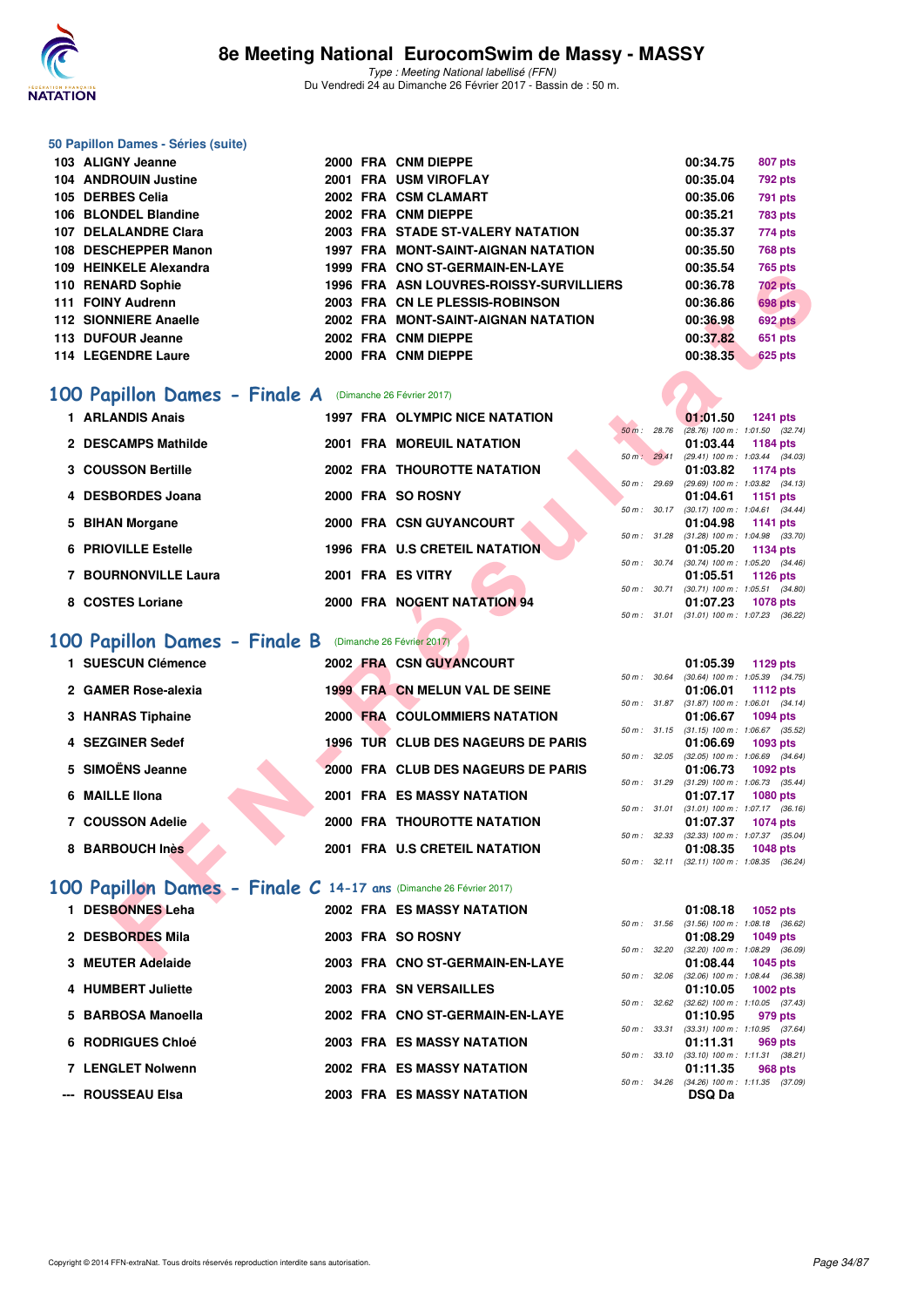

### [100 Papillon Dames - Séries](http://www.ffnatation.fr/webffn/resultats.php?idact=nat&go=epr&idcpt=42801&idepr=32) (Dimanche 26 Février 2017)

| 1 ARLANDIS Anais            |  | 1997 FRA OLYMPIC NICE NATATION       |              |                | 01:02.87 | <b>1201 pts</b>                                                 |
|-----------------------------|--|--------------------------------------|--------------|----------------|----------|-----------------------------------------------------------------|
| 2 DESCAMPS Mathilde         |  | <b>2001 FRA MOREUIL NATATION</b>     |              | 50 m : 28.98   | 01:04.21 | $(28.98)$ 100 m : 1:02.87 $(33.89)$<br>1162 $pts$               |
| 3 COUSSON Bertille          |  | <b>2002 FRA THOUROTTE NATATION</b>   |              | 50 m : 29.81   | 01:04.79 | (29.81) 100 m: 1:04.21 (34.40)<br>1146 pts                      |
| 4 PRIOVILLE Estelle         |  | <b>1996 FRA U.S CRETEIL NATATION</b> |              | 50 m : 29.95   | 01:05.65 | (29.95) 100 m: 1:04.79 (34.84)<br>1122 pts                      |
| 5 DESBORDES Joana           |  | 2000 FRA SO ROSNY                    |              |                | 01:05.80 | 50 m: 30.97 (30.97) 100 m: 1:05.65 (34.68)<br><b>1118 pts</b>   |
| <b>6 BOURNONVILLE Laura</b> |  | 2001 FRA ES VITRY                    | 50 m: 31.25  |                | 01:06.08 | $(31.25)$ 100 m : 1:05.80 $(34.55)$<br>1110 $pts$               |
| 7 BIHAN Morgane             |  | 2000 FRA CSN GUYANCOURT              |              |                | 01:06.17 | 50 m : 30.82 (30.82) 100 m : 1:06.08 (35.26)<br><b>1107 pts</b> |
| 8 COSTES Loriane            |  | 2000 FRA NOGENT NATATION 94          |              | 50 m : 31.01   | 01:06.39 | $(31.01)$ 100 m : 1:06.17 $(35.16)$<br>$1101$ pts               |
| 9 SUESCUN Clémence          |  | 2002 FRA CSN GUYANCOURT              |              | 50 m : 30.79   | 01:06.42 | $(30.79)$ 100 m : 1:06.39 $(35.60)$<br>1100 pts                 |
| 10 MAILLE Ilona             |  | 2001 FRA ES MASSY NATATION           |              |                | 01:06.49 | 50 m: 31.21 (31.21) 100 m: 1:06.42 (35.21)<br>1099 pts          |
| 11 SIMOËNS Jeanne           |  | 2000 FRA CLUB DES NAGEURS DE PARIS   |              | 50 m: 30.94    | 01:06.72 | $(30.94)$ 100 m : 1:06.49 $(35.55)$<br><b>1092 pts</b>          |
| 12 SEZGINER Sedef           |  | 1996 TUR CLUB DES NAGEURS DE PARIS   | 50 m : 30.89 |                | 01:06.80 | $(30.89)$ 100 m : 1:06.72 $(35.83)$<br><b>1090 pts</b>          |
|                             |  |                                      |              | 50 m: 31.49    |          | $(31.49)$ 100 m : 1:06.80 $(35.31)$                             |
| 13 HANRAS Tiphaine          |  | 2000 FRA COULOMMIERS NATATION        |              |                | 01:07.04 | <b>1083 pts</b><br>50 m: 31.47 (31.47) 100 m: 1:07.04 (35.57)   |
| 14 BARBOUCH Inès            |  | 2001 FRA U.S CRETEIL NATATION        |              | 50 m : 31.50   | 01:07.13 | <b>1081 pts</b><br>$(31.50)$ 100 m : 1:07.13 $(35.63)$          |
| 15 GAMER Rose-alexia        |  | 1999 FRA CN MELUN VAL DE SEINE       |              | 50 m : 31.09   | 01:07.28 | <b>1077 pts</b><br>$(31.09)$ 100 m : 1:07.28 $(36.19)$          |
| 16 COUSSON Adelie           |  | <b>2000 FRA THOUROTTE NATATION</b>   |              |                | 01:07.92 | 1059 pts<br>50 m: 31.61 (31.61) 100 m: 1:07.92 (36.31)          |
| 17 LANGLAIS Lila            |  | <b>2000 FRA ES MASSY NATATION</b>    |              | 50 m: 32.32    | 01:08.36 | <b>1048 pts</b><br>$(32.32)$ 100 m : 1:08.36 $(36.04)$          |
| 18 MEUTER Adelaide          |  | 2003 FRA CNO ST-GERMAIN-EN-LAYE      |              |                | 01:08.95 | <b>1032 pts</b><br>50 m: 31.73 (31.73) 100 m: 1:08.95 (37.22)   |
| 19 KNOPF Ornella            |  | 1999 FRA AS BONDY                    |              | 50 m : 32.97   | 01:09.21 | <b>1025 pts</b><br>(32.97) 100 m: 1:09.21 (36.24)               |
| 20 PIAULET Cassandre        |  | 2000 FRA CLUB DES NAGEURS DE PARIS   |              |                | 01:09.33 | <b>1021 pts</b><br>$(31.93)$ 100 m : 1:09.33 $(37.40)$          |
| 21 REMY Cassiopee           |  | 2001 FRA ESPADON GRAND-QUEVILLY      |              | 50 m : 31.93   | 01:09.63 | 1014 $pts$                                                      |
| 22 ALMEIDA Léana            |  | 2001 FRA ES MASSY NATATION           |              | 50 m : 32.39   | 01:09.67 | (32.39) 100 m: 1:09.63 (37.24)<br>1012 pts                      |
| 23 ALFAIZ Lola              |  | <b>1995 FRA U.S CRETEIL NATATION</b> |              |                | 01:09.74 | 50 m: 31.62 (31.62) 100 m: 1:09.67 (38.05)<br><b>1011 pts</b>   |
| 24 STUTEL Chloé             |  | 2001 FRA CN LE PLESSIS-ROBINSON      |              |                | 01:10.08 | 50 m: 31.78 (31.78) 100 m: 1:09.74 (37.96)<br><b>1002 pts</b>   |
| 25 CASTEL Margaux           |  | 2000 FRA S.M MONTROUGE               |              | $50 m$ : 31.95 | 01:10.25 | $(31.95)$ 100 m : 1:10.08 $(38.13)$<br>997 pts                  |
| 26 POIROT Kamie             |  | 1999 FRA ESPADON GRAND-QUEVILLY      |              | 50 m : 32.83   | 01:10.35 | $(32.83)$ 100 m : 1:10.25 $(37.42)$<br>995 pts                  |
| 27 PORTAL Elea              |  | 2000 FRA CNO ST-GERMAIN-EN-LAYE      |              |                | 01:10.48 | 50 m: 31.53 (31.53) 100 m: 1:10.35 (38.82)<br>991 pts           |
| <b>28 RODRIGUES Chloé</b>   |  | <b>2003 FRA ES MASSY NATATION</b>    |              |                | 01:10.76 | 50 m: 32.91 (32.91) 100 m: 1:10.48 (37.57)<br>984 pts           |
| 29 HUMBERT Juliette         |  | 2003 FRA SN VERSAILLES               |              |                | 01:10.78 | 50 m: 32.17 (32.17) 100 m: 1:10.76 (38.59)<br>983 pts           |
| <b>30 ROUSSEAU Elsa</b>     |  | <b>2003 FRA ES MASSY NATATION</b>    |              |                | 01:10.90 | 50 m: 33.13 (33.13) 100 m: 1:10.78 (37.65)<br>980 pts           |
| 31 BARBOSA Manoella         |  | 2002 FRA CNO ST-GERMAIN-EN-LAYE      |              | 50 m : 33.51   | 01:11.18 | $(33.51)$ 100 m : 1:10.90 $(37.39)$<br>973 pts                  |
| 32 DESBONNES Leha           |  | <b>2002 FRA ES MASSY NATATION</b>    |              | 50 m : 33.13   | 01:11.37 | $(33.13)$ 100 m : 1:11.18 $(38.05)$<br>968 pts                  |
|                             |  |                                      |              |                |          | 50 m: 31.93 (31.93) 100 m: 1:11.37 (39.44)                      |
| 33 DESBORDES Mila           |  | 2003 FRA SO ROSNY                    |              |                | 01:12.04 | 951 pts<br>50 m: 32.82 (32.82) 100 m: 1:12.04 (39.22)           |
| 34 MARZOUK Maëva            |  | 2000 FRA CN MELUN VAL DE SEINE       |              | 50 m : 33.61   | 01:12.36 | 942 pts<br>$(33.61)$ 100 m : 1:12.36 $(38.75)$                  |
| 35 LENGLET Nolwenn          |  | 2002 FRA ES MASSY NATATION           |              |                | 01:12.44 | 940 pts<br>50 m: 33.10 (33.10) 100 m: 1:12.44 (39.34)           |
| <b>36 BECART Louise</b>     |  | 2003 FRA CLUB DES NAGEURS DE PARIS   |              |                | 01:12.47 | 940 pts                                                         |

| 50 m :   | 28.98 | 01:02.87<br>(28.98) 100 m :   | 1201 pts<br>1:02.87<br>(33.89)       |
|----------|-------|-------------------------------|--------------------------------------|
|          |       | 01:04.21                      | 1162 pts                             |
| $50 m$ : | 29.81 | (29.81) 100 m :<br>01:04.79   | 1:04.21<br>(34.40)<br>1146 pts       |
| $50 m$ : | 29.95 | (29.95) 100 m :<br>01:05.65   | 1:04.79<br>(34.84)                   |
| 50 m :   | 30.97 | $(30.97) 100 m$ :             | 1122 pts<br>1:05.65<br>(34.68)       |
| $50 m$ : | 31.25 | 01:05.80<br>$(31.25)$ 100 m : | 1118 pts<br>1:05.80<br>(34.55)       |
|          |       | 01:06.08                      | <b>1110 pts</b>                      |
| $50 m$ : | 30.82 | $(30.82)$ 100 m :<br>01:06.17 | 1:06.08<br>(35.26)<br>1107<br>pts    |
| $50 m$ : | 31.01 | $(31.01)$ 100 m :             | 1:06.17<br>(35.16)                   |
| $50 m$ : | 30.79 | 01:06.39<br>$(30.79)$ 100 m : | 1101<br>pts<br>1:06.39<br>(35.60)    |
|          |       | 01:06.42                      | 1100 pts                             |
| $50 m$ : | 31.21 | $(31.21)$ 100 m :<br>01:06.49 | 1:06.42<br>(35.21)<br>1099 pts       |
| $50 m$ : | 30.94 | $(30.94)$ 100 m :             | 1:06.49<br>(35.55)                   |
| $50 m$ : | 30.89 | 01:06.72<br>$(30.89)$ 100 m : | 1092 pts<br>1:06.72<br>(35.83)       |
|          |       | 01:06.80                      | 1090 pts                             |
| $50 m$ : | 31.49 | $(31.49) 100 m$ :<br>01:07.04 | 1:06.80<br>(35.31)<br>1083 pts       |
| 50 m :   | 31.47 | $(31.47) 100 m$ :             | 1:07.04<br>(35.57)                   |
| 50 m :   | 31.50 | 01:07.13<br>$(31.50) 100 m$ : | 1081<br>pts<br>1:07.13<br>(35.63)    |
|          |       | 01:07.28                      | <b>1077 pts</b>                      |
| $50 m$ : | 31.09 | $(31.09) 100 m$ :<br>01:07.92 | 1:07.28<br>(36.19)<br>1059 pts       |
| 50 m :   | 31.61 | $(31.61) 100 m$ :             | 1:07.92<br>(36.31)                   |
| $50 m$ : | 32.32 | 01:08.36<br>$(32.32)$ 100 m : | 1048 pts<br>1:08.36<br>(36.04)       |
| $50 m$ : | 31.73 | 01:08.95<br>$(31.73) 100 m$ : | 1032 pts<br>1:08.95<br>(37.22)       |
|          |       | 01:09.21                      | 1025 pts                             |
| 50 m :   | 32.97 | $(32.97)$ 100 m :<br>01:09.33 | (36.24)<br>1:09.21<br>1021<br>pts    |
| $50 m$ : | 31.93 | $(31.93) 100 m$ :             | 1:09.33<br>(37.40)                   |
| $50 m$ : | 32.39 | 01:09.63<br>$(32.39)$ 100 m : | 1014 pts<br>1:09.63<br>(37.24)       |
|          |       | 01:09.67                      | 1012 pts                             |
| 50 m :   | 31.62 | $(31.62)$ 100 m :<br>01:09.74 | (38.05)<br>1:09.67<br>1011<br>pts    |
| $50 m$ : | 31.78 | $(31.78) 100 m$ :             | 1:09.74<br>(37.96)                   |
| $50 m$ : | 31.95 | 01:10.08<br>$(31.95) 100 m$ : | 1002 pts<br>1:10.08<br>(38.13)       |
|          |       | 01:10.25                      | 997 pts<br>(37.42)                   |
| $50 m$ : | 32.83 | $(32.83)$ 100 m :<br>01:10.35 | 1:10.25<br>995 pts                   |
| 50 m :   | 31.53 | $(31.53) 100 m$ :<br>01:10.48 | 1:10.35<br>(38.82)<br>991 pts        |
| $50 m$ : | 32.91 | $(32.91)$ 100 m :             | 1:10.48<br>(37.57)                   |
| $50 m$ : | 32.17 | 01:10.76<br>$(32.17) 100 m$ : | 984 pts<br>1:10.76<br>(38.59)        |
|          |       | 01:10.78                      | 983 pts                              |
| $50 m$ : | 33.13 | $(33.13) 100 m$ :<br>01:10.90 | 1:10.78<br>(37.65)<br><b>980 pts</b> |
| $50 m$ : | 33.51 | $(33.51)$ 100 m :             | 1:10.90<br>(37.39)                   |
| $50 m$ : | 33.13 | 01:11.18<br>(33.13) 100 m :   | 973 pts<br>1:11.18<br>(38.05)        |
|          |       | 01:11.37                      | 968 pts                              |
| $50 m$ : | 31.93 | $(31.93) 100 m$ :<br>01:12.04 | 1:11.37<br>(39.44)<br>951 pts        |
| $50 m$ : | 32.82 | $(32.82)$ 100 m :             | 1:12.04<br>(39.22)                   |
| $50 m$ : | 33.61 | 01:12.36<br>$(33.61)$ 100 m : | 942 pts<br>1:12.36<br>(38.75)        |
| $50 m$ : | 33.10 | 01:12.44                      | 940 pts                              |
|          |       | $(33.10) 100 m$ :<br>01:12.47 | 1:12.44<br>(39.34)<br>940 pts        |
| $50 m$ : | 34.22 | (34.22) 100 m :               | 1:12.47<br>(38.25)                   |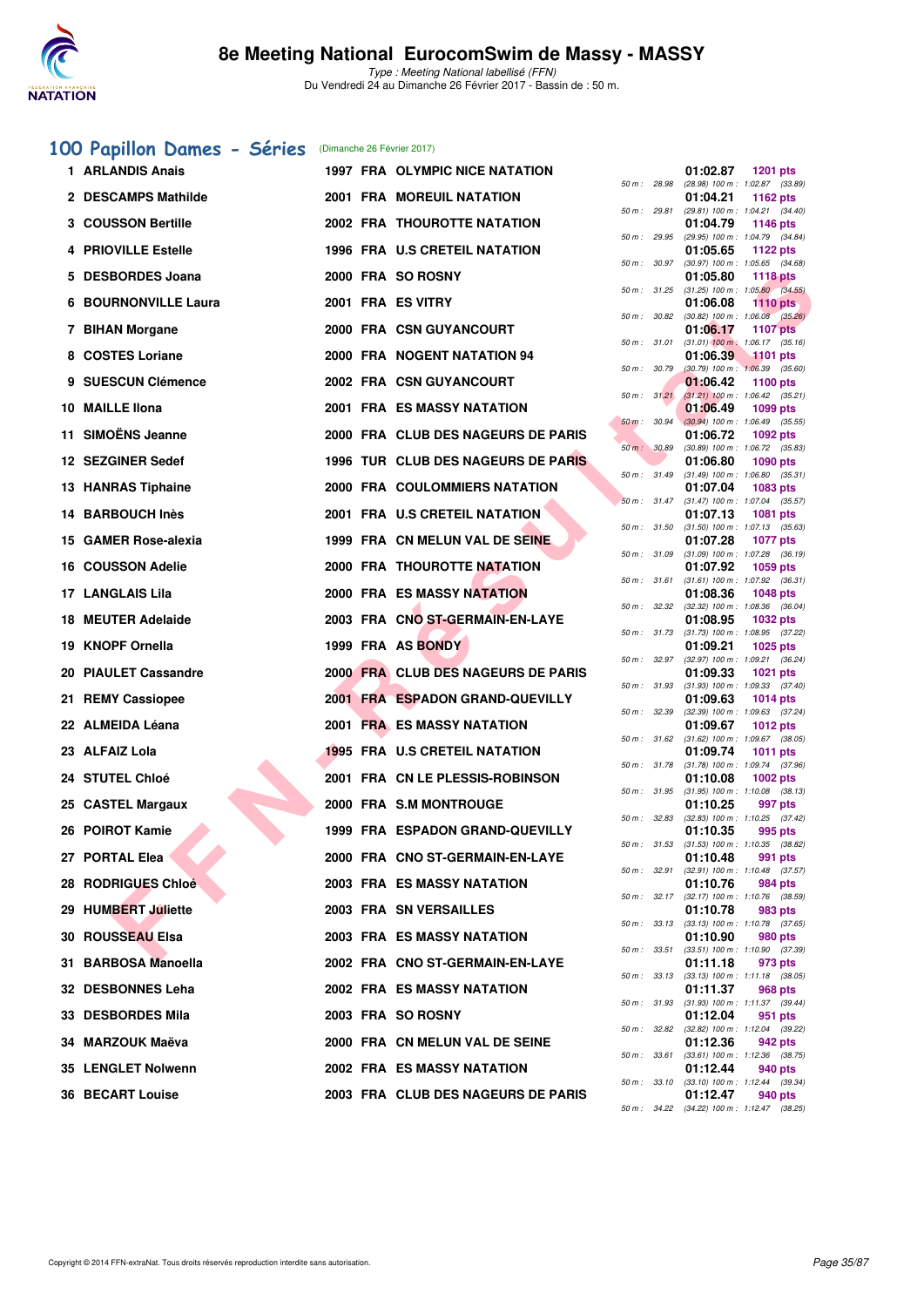

|                                                        | 100 Papillon Dames - Séries (suite) |  |  |                                                                                                                                     |                                                                     |
|--------------------------------------------------------|-------------------------------------|--|--|-------------------------------------------------------------------------------------------------------------------------------------|---------------------------------------------------------------------|
|                                                        | 37 LETANG Maria-Eléna               |  |  | 1993 FRA CLUB DES NAGEURS DE PARIS                                                                                                  | 01:12.60<br>936 pts<br>50 m: 31.91 (31.91) 100 m: 1:12.60 (40.69)   |
|                                                        | 38 ULMANOVA Martina                 |  |  | 1996 FRA CA L'HAY-LES-ROSES<br>50 m : 34.31                                                                                         | 01:12.63<br>935 pts<br>$(34.31)$ 100 m : 1:12.63 $(38.32)$          |
|                                                        | 39 NEVES Clara                      |  |  | 2002 FRA CAL'HAY-LES-ROSES                                                                                                          | 01:12.64<br>935 pts                                                 |
|                                                        | <b>40 FERRON Pauline</b>            |  |  | 50 m: 33.59<br>2001 FRA NAUTIC CLUB RAMBOUILLET                                                                                     | $(33.59)$ 100 m : 1:12.64 $(39.05)$<br>01:12.97<br>927 pts          |
| 41                                                     | <b>BOCH Emma</b>                    |  |  | 50 m: 33.55<br>2003 FRA CSN GUYANCOURT                                                                                              | (33.55) 100 m: 1:12.97 (39.42)<br>01:13.16<br>922 pts               |
|                                                        | 42 BLOUZA Leyla                     |  |  | 50 m : 34.42<br>2002 FRA CA L'HAY-LES-ROSES                                                                                         | $(34.42)$ 100 m : 1:13.16 $(38.74)$<br>01:13.38<br>916 pts          |
|                                                        | 43 OUARTI Ilyana                    |  |  | 50 m : 33.36<br>2003 FRA CERCLE DES NAGEURS DU BOURGET                                                                              | $(33.36)$ 100 m : 1:13.38 $(40.02)$<br>01:13.53<br>913 pts          |
|                                                        | 44 GROUX Mathilde                   |  |  | 50 m : 33.51<br>1999 FRA CN ST-MICHEL-SUR-ORGE                                                                                      | $(33.51)$ 100 m : 1:13.53 $(40.02)$<br>01:13.63<br>910 pts          |
|                                                        | 45 RAGEL Maelys                     |  |  | 50 m : 33.69<br>2000 FRA ESPADON GRAND-QUEVILLY                                                                                     | $(33.69)$ 100 m : 1:13.63 $(39.94)$<br>01:13.67<br>909 pts          |
| 46                                                     | <b>MARTIN Amandine</b>              |  |  | 50 m: 34.45<br>2003 FRA NAUTIC CLUB RAMBOUILLET                                                                                     | (34.45) 100 m : 1:13.67 (39.22)<br>01:13.74<br>907 pts              |
|                                                        | 47 DALLE Aliénor                    |  |  | 50 m: 34.20<br>2002 FRA S.M MONTROUGE                                                                                               | $(34.20)$ 100 m : 1:13.74 $(39.54)$<br>01:13.86<br>904 pts          |
| 47                                                     | <b>KNOPF Elora</b>                  |  |  | $50 m$ :<br>32.20<br>2002 FRA AS BONDY                                                                                              | (32.20) 100 m: 1:13.86 (41.66)<br>01:13.86<br>904 pts               |
| 49                                                     | <b>DANGER Florine</b>               |  |  | <b>1999 FRA EN LONGJUMEAU</b>                                                                                                       | 50 m: 33.15 (33.15) 100 m: 1:13.86 (40.71)<br>01:14.22<br>895 pts   |
|                                                        | 50 FRESSIER Lola                    |  |  | 50 m: 33.94<br>2002 FRA CA L'HAY-LES-ROSES                                                                                          | (33.94) 100 m: 1:14.22 (40.28)                                      |
|                                                        |                                     |  |  |                                                                                                                                     | 01:14.28<br>894 pts<br>50 m: 34.22 (34.22) 100 m: 1:14.28 (40.06)   |
|                                                        | 51 PEITEADO Victoria                |  |  | 2002 FRA CN MAISONS-ALFORT<br>50 m : 34.75                                                                                          | 01:14.37<br>892 pts<br>$(34.75)$ 100 m : 1:14.37 $(39.62)$          |
|                                                        | 52 BEAL Elodie                      |  |  | 1999 FRA USM VIROFLAY<br>50 m : 34.63                                                                                               | 01:14.57<br>887 pts<br>(34.63) 100 m: 1:14.57 (39.94)               |
|                                                        | 53 EKBAL MOHAMED Sarah              |  |  | 2002 FRA COLOMBES NATATION<br>50 m : 33.62                                                                                          | 01:14.63<br>885 pts<br>$(33.62)$ 100 m : 1:14.63 $(41.01)$          |
|                                                        | 54 QUIATOL Maellys                  |  |  | 2003 FRA COLOMBES NATATION<br>50 m : 34.21                                                                                          | 01:15.02<br>876 pts<br>(34.21) 100 m: 1:15.02 (40.81)               |
|                                                        | 55 SALEM Lindsey                    |  |  | 2003 FRA JEANNE D'ARC DRANCY<br>50 m : 35.67                                                                                        | 01:15.24<br>870 pts<br>$(35.67)$ 100 m : 1:15.24 $(39.57)$          |
|                                                        | 56 BERKANI Lina                     |  |  | 2002 FRA AS BONDY<br>50 m : 33.96                                                                                                   | 01:15.93<br>853 pts<br>(33.96) 100 m: 1:15.93 (41.97)               |
|                                                        | 57 BERKANI Assia                    |  |  | 2001 FRA AS BONDY<br>50 m : 35.62                                                                                                   | 01:16.04<br>851 pts<br>$(35.62)$ 100 m : 1:16.04 $(40.42)$          |
|                                                        | 58 FOURMY Maëlys                    |  |  | <b>2003 FRA ES MASSY NATATION</b><br>50 m : 34.69                                                                                   | 01:16.12<br>849 pts<br>(34.69) 100 m: 1:16.12 (41.43)               |
|                                                        | 59 CARADEC Alia                     |  |  | 2002 FRA NAUTIC CLUB RAMBOUILLET<br>$50 m$ : $35.17$                                                                                | 01:16.19<br>847 pts<br>(35.17) 100 m: 1:16.19 (41.02)               |
| 60                                                     | <b>BIGAY Clara</b>                  |  |  | 2002 FRA STADE DE VANVES                                                                                                            | 01:16.42<br>841 pts<br>50 m: 35.18 (35.18) 100 m: 1:16.42 (41.24)   |
|                                                        | 61 LEBOURSIER Tessa                 |  |  | <b>2003 FRA BAYEUX OLYMPIQUE NATATION</b>                                                                                           | 01:16.86<br>831 pts                                                 |
|                                                        | <b>62 CHESNEAU Marine</b>           |  |  | 50 m : 35.52<br>1999 FRA ES MASSY NATATION                                                                                          | $(35.52)$ 100 m : 1:16.86 $(41.34)$<br>01:17.26<br>821 pts          |
|                                                        | 63 RAOUST Anna                      |  |  | 2001 FRA SCUF PARIS                                                                                                                 | 50 m : 35.94 (35.94) 100 m : 1:17.26 (41.32)<br>01:17.49<br>816 pts |
|                                                        | 64 MULLER Lena                      |  |  | 2001 FRA CSN GUYANCOURT                                                                                                             | 50 m: 35.46 (35.46) 100 m: 1:17.49 (42.03)<br>01:18.91<br>782 pts   |
|                                                        | 65 AFONSO Eva                       |  |  | 50 m : 35.33<br>2003 FRA ES STAINS                                                                                                  | (35.33) 100 m: 1:18.91 (43.58)<br>01:21.38<br><b>726 pts</b>        |
|                                                        | --- ABDELHAFIDH Emma                |  |  | <b>1999 FRA ANTONY NATATION</b>                                                                                                     | 50 m: 36.60 (36.60) 100 m: 1:21.38 (44.78)<br><b>DNS Nd</b>         |
|                                                        |                                     |  |  |                                                                                                                                     |                                                                     |
| 200 Papillon Dames - Finale A (Samedi 25 Février 2017) |                                     |  |  |                                                                                                                                     |                                                                     |
|                                                        | 1 GRANGEON Lara                     |  |  | <b>1991 FRA CN CALÉDONIENS</b><br>50 m : 29.78 (29.78) 100 m : 1:03.25 (33.47) 150 m : 1:37.58                                      | 02:12.57<br><b>1268 pts</b><br>(34.33) 200 m : 2:12.57 (34.99)      |
|                                                        | 2 BOURNONVILLE Laura                |  |  | 2001 FRA ES VITRY<br>50 m : 30.67 (30.67) 100 m : 1:05.73 (35.06) 150 m : 1:41.83                                                   | 02:18.37<br>1181 pts<br>$(36.10)$ 200 m : 2:18.37 $(36.54)$         |
|                                                        | 3 SECRESTAT Charlyne                |  |  | 1998 FRA CSM CLAMART<br>50 m : 31.60 (31.60) 100 m : 1:06.88 (35.28) 150 m : 1:42.70                                                | 02:18.91<br>1174 pts<br>(35.82) 200 m : 2:18.91 (36.21)             |
|                                                        | 4 LANGLAIS Lila                     |  |  | 2000 FRA ES MASSY NATATION<br>50 m: 31.53 (31.53) 100 m: 1:07.01 (35.48) 150 m: 1:43.59 (36.58) 200 m: 2:20.93 (37.34)              | 02:20.93<br>1144 pts                                                |
|                                                        | 5 WISHAUPT Camille                  |  |  | 1998 FRA MONTPELLIER METROPOLE NATATION<br>50 m: 31.74 (31.74) 100 m: 1:07.88 (36.14) 150 m: 1:45.75 (37.87) 200 m: 2:23.30 (37.55) | 02:23.30<br>1111 pts                                                |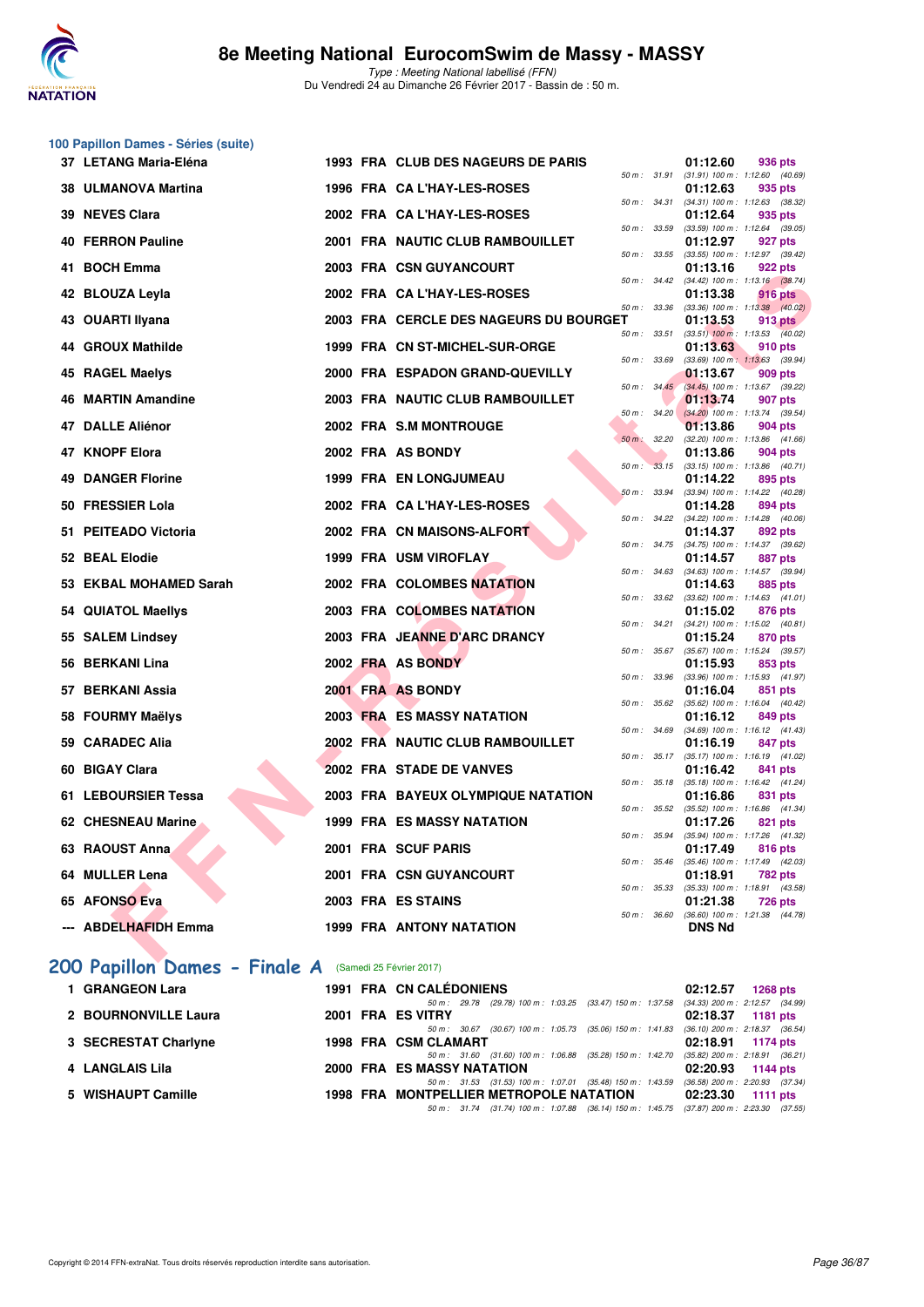

| 200 Papillon Dames - Finale A (suite)                                                |                          |                                                                                                                                     |                                                               |
|--------------------------------------------------------------------------------------|--------------------------|-------------------------------------------------------------------------------------------------------------------------------------|---------------------------------------------------------------|
| 6 BIHAN Morgane                                                                      |                          | 2000 FRA CSN GUYANCOURT<br>50 m: 32.78 (32.78) 100 m: 1:09.91 (37.13) 150 m: 1:47.91 (38.00) 200 m: 2:23.66 (35.75)                 | 02:23.66<br>1105 pts                                          |
| 7 ARLANDIS Anais                                                                     |                          | 1997 FRA OLYMPIC NICE NATATION                                                                                                      | 02:23.71<br>1105 pts                                          |
| 8 HANRAS Tiphaine                                                                    |                          | 50 m: 31.27 (31.27) 100 m: 1:07.46 (36.19) 150 m: 1:45.33 (37.87) 200 m: 2:23.71 (38.38)<br>2000 FRA COULOMMIERS NATATION           | 02:24.40<br>1095 pts                                          |
|                                                                                      |                          | 50 m: 31.65 (31.65) 100 m: 1:08.01 (36.36) 150 m: 1:45.84 (37.83) 200 m: 2:24.40 (38.56)                                            |                                                               |
| 200 Papillon Dames - Finale B (Samedi 25 Février 2017)                               |                          |                                                                                                                                     |                                                               |
| 1 PRIOVILLE Estelle                                                                  |                          | 1996 FRA U.S CRETEIL NATATION                                                                                                       | 02:25.44<br><b>1080 pts</b>                                   |
| 2 OUALID GIRARD Sarah                                                                |                          | 50 m: 32.51 (32.51) 100 m: 1:09.70 (37.19) 150 m: 1:47.68 (37.98) 200 m: 2:25.44 (37.76)<br>2000 FRA CN MELUN VAL DE SEINE          | 02:25.82<br><b>1075 pts</b>                                   |
| 3 SIMOËNS Jeanne                                                                     |                          | 50 m: 33.05 (33.05) 100 m: 1:10.59 (37.54) 150 m: 1:48.58 (37.99) 200 m: 2:25.82 (37.24)<br>2000 FRA CLUB DES NAGEURS DE PARIS      | 02:28.80<br><b>1034 pts</b>                                   |
| 4 BARBOSA Manoella                                                                   |                          | 50 m: 32.65 (32.65) 100 m: 1:10.14 (37.49) 150 m: 1:49.52 (39.38) 200 m: 2:28.80 (39.28)<br>2002 FRA CNO ST-GERMAIN-EN-LAYE         | 02:30.28<br><b>1014 pts</b>                                   |
| 5 PORTAL Elea                                                                        |                          | 50 m: 33.49 (33.49) 100 m: 1:11.42 (37.93) 150 m: 1:50.60<br>2000 FRA CNO ST-GERMAIN-EN-LAYE                                        | $(39.18)$ 200 m : $2:30.28$ $(39.68)$<br>02:30.36<br>1013 pts |
| 6 REMY Cassiopee                                                                     |                          | 50 m: 33.34 (33.34) 100 m: 1:10.78 (37.44) 150 m: 1:49.98 (39.20) 200 m: 2:30.36 (40.38)<br>2001 FRA ESPADON GRAND-QUEVILLY         | 02:35.13<br>949 pts                                           |
|                                                                                      |                          | 50 m: 34.43 (34.43) 100 m: 1:13.07 (38.64) 150 m: 1:53.45 (40.38) 200 m: 2:35.13 (41.68)                                            |                                                               |
| 7 ROUSSEAU Elsa                                                                      |                          | 2003 FRA ES MASSY NATATION<br>50 m: 34.57 (34.57) 100 m: 1:14.06 (39.49) 150 m: 1:55.72 (41.66) 200 m: 2:35.89 (40.17)              | 02:35.89<br>939 pts                                           |
| 8 RAGEL Maelys                                                                       |                          | <b>2000 FRA ESPADON GRAND-QUEVILLY</b><br>50 m: 35.13 (35.13) 100 m: 1:13.94 (38.81) 150 m: 1:54.51 (40.57) 200 m: 2:36.22 (41.71)  | 02:36.22<br>935 pts                                           |
|                                                                                      |                          |                                                                                                                                     |                                                               |
| 200 Papillon Dames - Finale C 14-17 ans (Samedi 25 Février 2017)<br>1 DESBORDES Mila |                          |                                                                                                                                     |                                                               |
|                                                                                      |                          | 2003 FRA SO ROSNY<br>50 m: 33.14 (33.14) 100 m: 1:12.78 (39.64) 150 m: 1:53.64 (40.86) 200 m: 2:34.25 (40.61)                       | 02:34.25<br>961 pts                                           |
| 2 LEBRE Emma                                                                         |                          | 2002 FRA CN VIRY-CHATILLON<br>50 m: 34.53 (34.53) 100 m: 1:13.85 (39.32) 150 m: 1:54.17 (40.32) 200 m: 2:35.20 (41.03)              | 02:35.20<br>948 pts                                           |
| 3 NEVES Clara                                                                        |                          | 2002 FRA CAL'HAY-LES-ROSES                                                                                                          | 02:37.24<br>922 pts                                           |
| 4 LEBLOND Lucie                                                                      |                          | 50 m: 34.42 (34.42) 100 m: 1:14.14 (39.72) 150 m: 1:55.94 (41.80) 200 m: 2:37.24 (41.30)<br>2002 FRA CN FONTAINEBLEAU-AVON          | 02:42.77<br>852 pts                                           |
| 5 DANGER Clara                                                                       |                          | 50 m: 34.67 (34.67) 100 m: 1:15.65 (40.98) 150 m: 1:59.67 (44.02) 200 m: 2:42.77 (43.10)<br><b>2002 FRA EN LONGJUMEAU</b>           | 02:46.45<br>807 pts                                           |
| 6 BOCH Emma                                                                          |                          | 50 m : 36.49 (36.49) 100 m : 1:18.78 (42.29) 150 m : 2:03.06 (44.28) 200 m : 2:46.45 (43.39)<br><b>2003 FRA CSN GUYANCOURT</b>      | 02:47.28<br>797 pts                                           |
| <b>7 THIERRY Victoire</b>                                                            |                          | 50 m : 36.71 (36.71) 100 m : 1:19.12 (42.41) 150 m : 2:02.60 (43.48) 200 m : 2:47.28 (44.68)<br>2003 FRA CN FONTAINEBLEAU-AVON      | 02:47.56<br>793 pts                                           |
| 8 BEBOULENE Camille                                                                  |                          | 50 m: 37.20 (37.20) 100 m: 1:19.12 (41.92) 150 m: 2:03.37 (44.25) 200 m: 2:47.56 (44.19)<br>2002 FRA AS PORCHEVILLE                 | 02:48.47<br>782 pts                                           |
|                                                                                      |                          | 50 m: 35.79 (35.79) 100 m: 1:19.54 (43.75) 150 m: 2:03.88 (44.34) 200 m: 2:48.47 (44.59)                                            |                                                               |
| 200 Papillon Dames - Séries                                                          | (Samedi 25 Février 2017) |                                                                                                                                     |                                                               |
| 1 GRANGEON Lara                                                                      |                          | <b>1991 FRA CN CALEDONIENS</b>                                                                                                      | 02:15.27<br><b>1227 pts</b>                                   |
| 2 BOURNONVILLE Laura                                                                 |                          | 50 m: 30.65 (30.65) 100 m: 1:05.13 (34.48) 150 m: 1:40.15 (35.02) 200 m: 2:15.27 (35.12)<br>2001 FRA ES VITRY                       | 02:19.98<br>1158 pts                                          |
| 3 LANGLAIS Lila                                                                      |                          | 50 m: 31.65 (31.65) 100 m: 1:07.31 (35.66) 150 m: 1:43.37 (36.06) 200 m: 2:19.98 (36.61)<br>2000 FRA ES MASSY NATATION              | 02:21.20<br>1140 pts                                          |
|                                                                                      |                          | 50 m: 32.20 (32.20) 100 m: 1:08.03 (35.83) 150 m: 1:44.39 (36.36) 200 m: 2:21.20 (36.81)                                            |                                                               |
| 4 WISHAUPT Camille                                                                   |                          | 1998 FRA MONTPELLIER METROPOLE NATATION<br>50 m: 31.92 (31.92) 100 m: 1:08.39 (36.47) 150 m: 1:44.69 (36.30) 200 m: 2:21.39 (36.70) | 02:21.39 1138 pts                                             |
| 5 ARLANDIS Anais                                                                     |                          | 1997 FRA OLYMPIC NICE NATATION<br>50 m: 31.21 (31.21) 100 m: 1:07.59 (36.38) 150 m: 1:45.02 (37.43) 200 m: 2:23.72 (38.70)          | 02:23.72<br>1105 pts                                          |
| 6 SECRESTAT Charlyne                                                                 |                          | 1998 FRA CSM CLAMART                                                                                                                | 02:24.36<br><b>1096 pts</b>                                   |
| 7 BIHAN Morgane                                                                      |                          | 50 m: 32.51 (32.51) 100 m: 1:08.83 (36.32) 150 m: 1:46.10 (37.27) 200 m: 2:24.36 (38.26)<br>2000 FRA CSN GUYANCOURT                 | 02:26.36<br>1068 pts                                          |
| 8 HANRAS Tiphaine                                                                    |                          | 50 m: 33.54 (33.54) 100 m: 1:11.16 (37.62) 150 m: 1:48.99 (37.83) 200 m: 2:26.36 (37.37)<br>2000 FRA COULOMMIERS NATATION           | 02:26.40<br><b>1067 pts</b>                                   |
| 9 PRIOVILLE Estelle                                                                  |                          | 50 m: 32.97 (32.97) 100 m: 1:10.01 (37.04) 150 m: 1:48.44<br>1996 FRA U.S CRETEIL NATATION                                          | $(38.43)$ 200 m : 2:26.40 $(37.96)$<br>02:26.67<br>1063 pts   |
| <b>10 BOURNONVILLE Mey</b>                                                           |                          | 50 m: 32.53 (32.53) 100 m: 1:09.84 (37.31) 150 m: 1:47.89 (38.05) 200 m: 2:26.67 (38.78)<br>1999 FRA ES VITRY                       | 02:28.24<br>1042 pts                                          |
|                                                                                      |                          | 50 m: 32.62 (32.62) 100 m: 1:10.62 (38.00) 150 m: 1:49.49 (38.87) 200 m: 2:28.24 (38.75)                                            |                                                               |
| 11 OUALID GIRARD Sarah                                                               |                          | 2000 FRA CN MELUN VAL DE SEINE<br>50 m: 33.49 (33.49) 100 m: 1:10.83 (37.34) 150 m: 1:49.16 (38.33) 200 m: 2:28.29 (39.13)          | 02:28.29<br>1041 pts                                          |
| 12 PORTAL Elea                                                                       |                          | 2000 FRA CNO ST-GERMAIN-EN-LAYE<br>50 m: 33.21 (33.21) 100 m: 1:10.21 (37.00) 150 m: 1:48.97 (38.76) 200 m: 2:29.58 (40.61)         | 02:29.58<br><b>1023 pts</b>                                   |
| 13 COUSSON Adelie                                                                    |                          | <b>2000 FRA THOUROTTE NATATION</b>                                                                                                  | 02:29.94<br>1018 pts                                          |
|                                                                                      |                          | 50 m: 32.40 (32.40) 100 m: 1:09.65 (37.25) 150 m: 1:48.45 (38.80) 200 m: 2:29.94 (41.49)                                            |                                                               |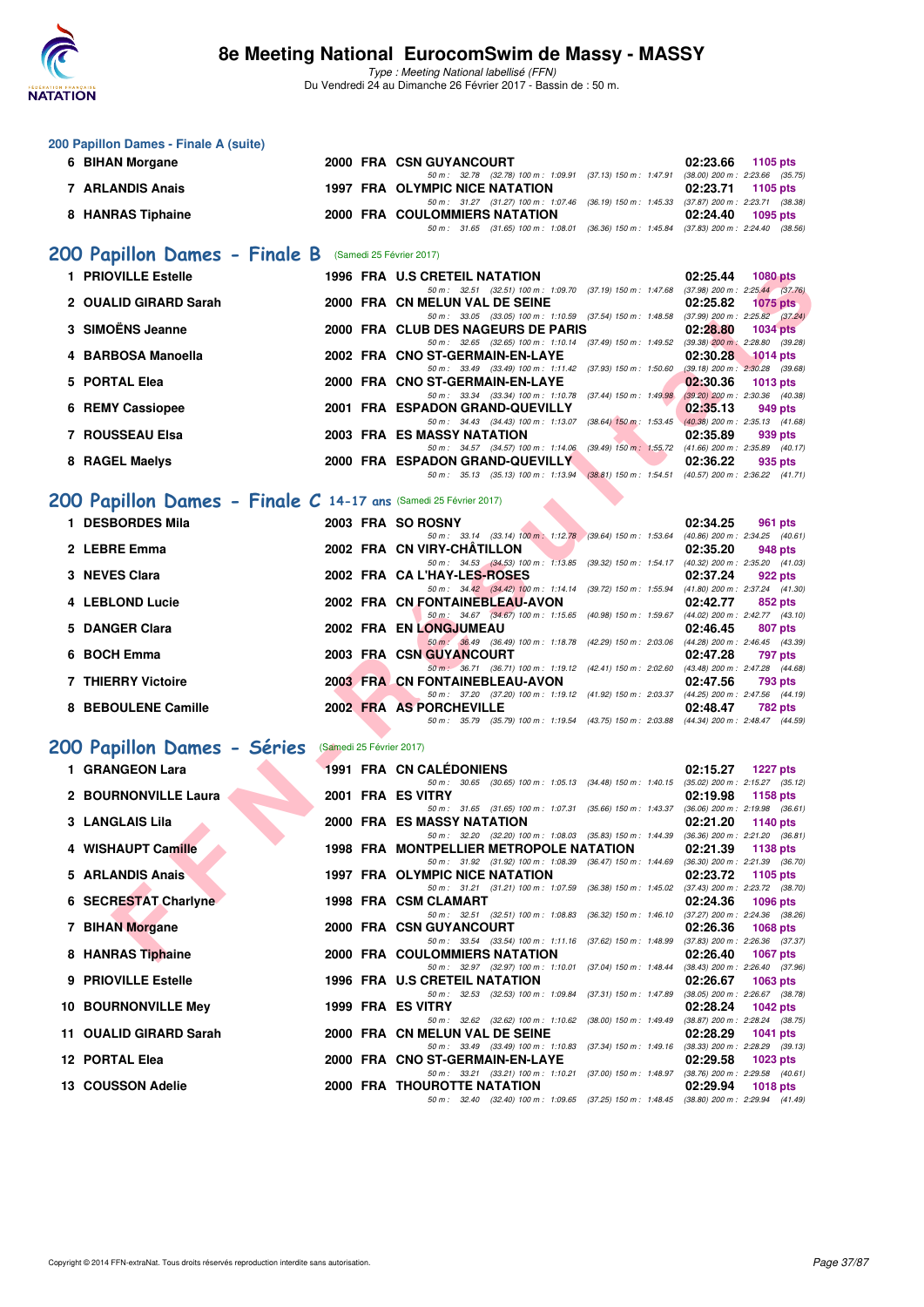

**200 Papillon Dames - Séries (suite)**

Type : Meeting National labellisé (FFN) Du Vendredi 24 au Dimanche 26 Février 2017 - Bassin de : 50 m.

| 14 SIMOËNS Jeanne                                                                     |  | 2000 FRA CLUB DES NAGEURS DE PARIS                                                                                             | 02:30.33<br>1013 pts                                       |
|---------------------------------------------------------------------------------------|--|--------------------------------------------------------------------------------------------------------------------------------|------------------------------------------------------------|
| 15 BARBOSA Manoella                                                                   |  | 50 m: 32.68 (32.68) 100 m: 1.09.82 (37.14) 150 m: 1.49.23 (39.41) 200 m: 2.30.33 (41.10)<br>2002 FRA CNO ST-GERMAIN-EN-LAYE    | 02:31.73<br>994 pts                                        |
|                                                                                       |  | 50 m: 33.18 (33.18) 100 m: 1:11.67 (38.49) 150 m: 1:51.43 (39.76) 200 m: 2:31.73 (40.30)                                       |                                                            |
| 16 REMY Cassiopee                                                                     |  | 2001 FRA ESPADON GRAND-QUEVILLY<br>50 m: 35.26 (35.26) 100 m: 1:14.32 (39.06) 150 m: 1:54.26 (39.94) 200 m: 2:35.20 (40.94)    | 02:35.20<br>948 pts                                        |
| 17 ROUSSEAU Elsa                                                                      |  | 2003 FRA ES MASSY NATATION                                                                                                     | 02:35.57<br>943 pts                                        |
|                                                                                       |  | 50 m: 34.25 (34.25) 100 m: 1:13.38 (39.13) 150 m: 1:53.98 (40.60) 200 m: 2:35.57 (41.59)                                       |                                                            |
| 18 RAGEL Maelys                                                                       |  | 2000 FRA ESPADON GRAND-QUEVILLY                                                                                                | 02:36.51<br>931 pts<br>$(41.01)$ 200 m : 2:36.51 $(41.41)$ |
| 19 LEBRE Emma                                                                         |  | 50 m: 35.02 (35.02) 100 m: 1:14.09 (39.07) 150 m: 1:55.10<br>2002 FRA CN VIRY-CHATILLON                                        | 02:36.60<br>930 pts                                        |
|                                                                                       |  | 50 m: 36.37 (36.37) 100 m: 1:15.18 (38.81) 150 m: 1:57.06 (41.88) 200 m: 2:36.60 (39.54)                                       |                                                            |
| 20 STUTEL Chloé                                                                       |  | 2001 FRA CN LE PLESSIS-ROBINSON                                                                                                | 02:36.91<br>926 pts                                        |
| 21 LEBLOND Lucie                                                                      |  | 50 m: 33.92 (33.92) 100 m: 1:13.99 (40.07) 150 m: 1:55.05 (41.06) 200 m: 2:36.91 (41.86)<br>2002 FRA CN FONTAINEBLEAU-AVON     | 02:37.53<br>918 pts                                        |
|                                                                                       |  | 50 m: 34.91 (34.91) 100 m: 1:14.73 (39.82) 150 m: 1:55.89 (41.16) 200 m: 2:37.53 (41.64)                                       |                                                            |
| 22 CASTEL Margaux                                                                     |  | 2000 FRA S.M MONTROUGE                                                                                                         | 02:37.90<br>913 pts                                        |
| 23 NEVES Clara                                                                        |  | 50 m: 33.92 (33.92) 100 m: 1:14.30 (40.38) 150 m: 1:57.94<br>2002 FRA CAL'HAY-LES-ROSES                                        | (43.64) 200 m : 2:37.90 (39.96)<br>02:39.02<br>899 pts     |
|                                                                                       |  | 50 m: 34.94 (34.94) 100 m: 1:15.76 (40.82) 150 m: 1:57.23                                                                      | $(41.47)$ 200 m : 2:39.02 $(41.79)$                        |
| 24 FERRON Pauline                                                                     |  | 2001 FRA NAUTIC CLUB RAMBOUILLET                                                                                               | 02:40.45<br>881 pts                                        |
|                                                                                       |  | 50 m : 35.09 (35.09) 100 m : 1:15.97 (40.88) 150 m : 1:58.24                                                                   | (42.27) 200 m : 2:40.45 (42.21)                            |
| 25 DESBORDES Mila                                                                     |  | 2003 FRA SO ROSNY<br>50 m: 35.56 (35.56) 100 m: 1:16.52 (40.96) 150 m: 1:59.51                                                 | 02:42.00<br>861 pts<br>$(42.99)$ 200 m : 2:42.00 $(42.49)$ |
| 26 ULMANOVA Martina                                                                   |  | 1996 FRA CA L'HAY-LES-ROSES                                                                                                    | 02:42.33<br>857 pts                                        |
|                                                                                       |  | 50 m: 34.69 (34.69) 100 m: 1:15.78 (41.09) 150 m: 2:00.17 (44.39) 200 m: 2:42.33 (42.16)                                       |                                                            |
| 27 GROUX Mathilde                                                                     |  | 1999 FRA CN ST-MICHEL-SUR-ORGE<br>50 m: 34.98 (34.98) 100 m: 1:15.13 (40.15) 150 m: 1:57.90                                    | 02:42.58<br>854 pts<br>(42.77) 200 m : 2:42.58 (44.68)     |
| 28 GARCIA Morgane                                                                     |  | 2001 FRA CSM CLAMART                                                                                                           | 02:44.19<br>834 pts                                        |
|                                                                                       |  | 50 m: 38.81 (38.81) 100 m: 1:19.65 (40.84) 150 m: 2:02.37 (42.72) 200 m: 2:44.19 (41.82)                                       |                                                            |
| 29 BOCH Emma                                                                          |  | 2003 FRA CSN GUYANCOURT<br>50 m: 34.96 (34.96) 100 m: 1:16.81 (41.85) 150 m: 2:01.27 (44.46) 200 m: 2:44.30 (43.03)            | 02:44.30<br>833 pts                                        |
| 30 SALEM Lindsey                                                                      |  | 2003 FRA JEANNE D'ARC DRANCY                                                                                                   | 02:48.18<br>786 pts                                        |
|                                                                                       |  | 50 m: 36.76 (36.76) 100 m: 1:18.51 (41.75) 150 m: 2:02.60 (44.09) 200 m: 2:48.18 (45.58)                                       |                                                            |
| <b>31 THIERRY Victoire</b>                                                            |  | 2003 FRA CN FONTAINEBLEAU-AVON<br>50 m: 37.39 (37.39) 100 m: 1:20.31 (42.92) 150 m: 2:06.06 (45.75) 200 m: 2:48.45 (42.39)     | 02:48.45<br><b>783 pts</b>                                 |
| 32 ANNE Emilie                                                                        |  | 1999 FRA CSM CLAMART                                                                                                           | 02:49.60<br><b>769 pts</b>                                 |
|                                                                                       |  | 50 m: 39.53 (39.53) 100 m: 1:23.24 (43.71) 150 m: 2:06.71 (43.47) 200 m: 2:49.60 (42.89)                                       |                                                            |
| 33 BEBOULENE Camille                                                                  |  | 2002 FRA AS PORCHEVILLE                                                                                                        | 02:49.65<br>768 pts                                        |
| 34 BERKANI Assia                                                                      |  | 50 m: 35.84 (35.84) 100 m: 1:18.19 (42.35) 150 m: 2:03.97 (45.78) 200 m: 2:49.65 (45.68)<br>2001 FRA AS BONDY                  | 02:49.92<br><b>765 pts</b>                                 |
|                                                                                       |  | 50 m: 37.88 (37.88) 100 m: 1:19.74 (41.86) 150 m: 2:05.49                                                                      | $(45.75)$ 200 m : 2:49.92 $(44.43)$                        |
| 35 DANGER Clara                                                                       |  | 2002 FRA EN LONGJUMEAU                                                                                                         | 02:50.20<br><b>762 pts</b>                                 |
| 36 BERKANI Lina                                                                       |  | 50 m: 35.61 (35.61) 100 m: 1:18.52 (42.91) 150 m: 2:04.06 (45.54) 200 m: 2:50.20 (46.14)<br>2002 FRA AS BONDY                  | 02:51.48<br>747 pts                                        |
|                                                                                       |  | 50 m: 35.10 (35.10) 100 m: 1:17.65 (42.55) 150 m: 2:04.18 (46.53) 200 m: 2:51.48 (47.30)                                       |                                                            |
| 37 QUIATOL Maellys                                                                    |  | 2003 FRA COLOMBES NATATION                                                                                                     | 03:03.63<br>612 pts                                        |
| <b>38 LEBOURSIER Tessa</b>                                                            |  | 50 m: 35.12 (35.12) 100 m: 1:19.13 (44.01) 150 m: 2:08.99 (49.86) 200 m: 3:03.63 (54.64)<br>2003 FRA BAYEUX OLYMPIQUE NATATION | 03:03.87<br><b>610 pts</b>                                 |
|                                                                                       |  | 50 m: 36.12 (36.12) 100 m: 1:20.89 (44.77) 150 m: 2:10.72 (49.83) 200 m: 3:03.87 (53.15)                                       |                                                            |
|                                                                                       |  |                                                                                                                                |                                                            |
| 200 4 Nages Dames - Finale A (Samedi 25 Février 2017)                                 |  |                                                                                                                                |                                                            |
| 1 BONNET Charlotte                                                                    |  | 1995 FRA OLYMPIC NICE NATATION                                                                                                 | 02:17.55<br><b>1218 pts</b>                                |
| 2 BIHAN Morgane                                                                       |  | 50 m: 29.10 (29.10) 100 m: 1:05.60 (36.50) 150 m: 1:45.18 (39.58) 200 m: 2:17.55 (32.37)<br>2000 FRA CSN GUYANCOURT            | 02:22.39<br>1148 pts                                       |
|                                                                                       |  | 50 m: 31.04 (31.04) 100 m: 1:09.42 (38.38) 150 m: 1:50.09 (40.67) 200 m: 2:22.39 (32.30)                                       |                                                            |
| 3 BORGOGNO Alizée                                                                     |  | 2001 FRA OLYMPIC NICE NATATION                                                                                                 | 02:22.93<br>1140 pts                                       |
| 4 VEROT Marine                                                                        |  | 50 m: 30.20 (30.20) 100 m: 1:07.50 (37.30) 150 m: 1:49.62 (42.12) 200 m: 2:22.93 (33.31)<br>1997 FRA CN VIRY-CHATILLON         | 02:25.27<br>1107 pts                                       |
|                                                                                       |  | 50 m: 31.36 (31.36) 100 m: 1:08.84 (37.48) 150 m: 1:50.84 (42.00) 200 m: 2:25.27 (34.43)                                       |                                                            |
| $E = D$ $\triangle$ in interacting $\overline{H}$ is $\overline{H}$ in $\overline{H}$ |  | $1000$ FDA FOUTDV                                                                                                              | 00.0700<br>$\sim$ 4.0 $\pm$ 7.1 $\sim$ 4.4 $\sim$          |

| 2 BIHAN Morgane           |  | 2000 FRA CSN GUYANCOURT<br>$02:22.39$ 1148 pts                                                      |
|---------------------------|--|-----------------------------------------------------------------------------------------------------|
|                           |  | 50 m: 31.04 (31.04) 100 m: 1:09.42 (38.38) 150 m: 1:50.09<br>$(40.67)$ 200 m : 2:22.39 $(32.30)$    |
| 3 BORGOGNO Alizée         |  | 2001 FRA OLYMPIC NICE NATATION<br>02:22.93<br>1140 pts                                              |
|                           |  | $(42.12)$ 200 m : 2:22.93 $(33.31)$<br>50 m: 30.20 (30.20) 100 m: 1:07.50 (37.30) 150 m: 1:49.62    |
| 4 VEROT Marine            |  | 1997 FRA CN VIRY-CHATILLON<br>02:25.27<br>1107 pts                                                  |
|                           |  | 50 m: 31.36 (31.36) 100 m: 1.08.84 (37.48) 150 m: 1.50.84 (42.00) 200 m: 2:25.27 (34.43)            |
| 5 BOURNONVILLE Mey        |  | 1999 FRA ES VITRY<br>02:27.60<br>1075 pts                                                           |
|                           |  | 50 m : 31.82 (31.82) 100 m : 1:10.85 (39.03) 150 m : 1:54.65<br>$(43.80)$ 200 m : 2:27.60 $(32.95)$ |
| 6 BARDOT Lou              |  | <b>1998 FRA OLYMPIC NICE NATATION</b><br>02:27.97<br>1070 pts                                       |
|                           |  | 50 m: 31.23 (31.23) 100 m: 1:09.49 (38.26) 150 m: 1:53.92<br>$(44.43)$ 200 m : 2:27.97 $(34.05)$    |
| <b>7 COUSSON Bertille</b> |  | <b>2002 FRA THOUROTTE NATATION</b><br>02:29.10<br>$1055$ pts                                        |
|                           |  | 50 m : 30.32 (30.32) 100 m : 1:08.04 (37.72) 150 m : 1:54.14<br>$(46.10)$ 200 m : 2:29.10 $(34.96)$ |
| 8 LEROY Flavy             |  | 1996 FRA MONT-SAINT-AIGNAN NATATION<br>02:30.45<br>1036 pts                                         |
|                           |  | 50 m: 31.47 (31.47) 100 m: 1:11.24 (39.77) 150 m: 1:55.66 (44.42) 200 m: 2:30.45 (34.79)            |
|                           |  |                                                                                                     |

# [200 4 Nages Dames - Finale B](http://www.ffnatation.fr/webffn/resultats.php?idact=nat&go=epr&idcpt=42801&idepr=41) (Samedi 25 Février 2017)<br>1 SIMONETTI Romane 1999 FRA STADE D

**1 SIMONETTI Romane** 1999 FRA STADE DE VANVES **02:27.06** 1083 pts<br>50 m : 30.58 (30.58) 100 m : 1:08.27 (37.69) 150 m : 1:52.27 (44.00) 200 m : 2:27.06 (34.79)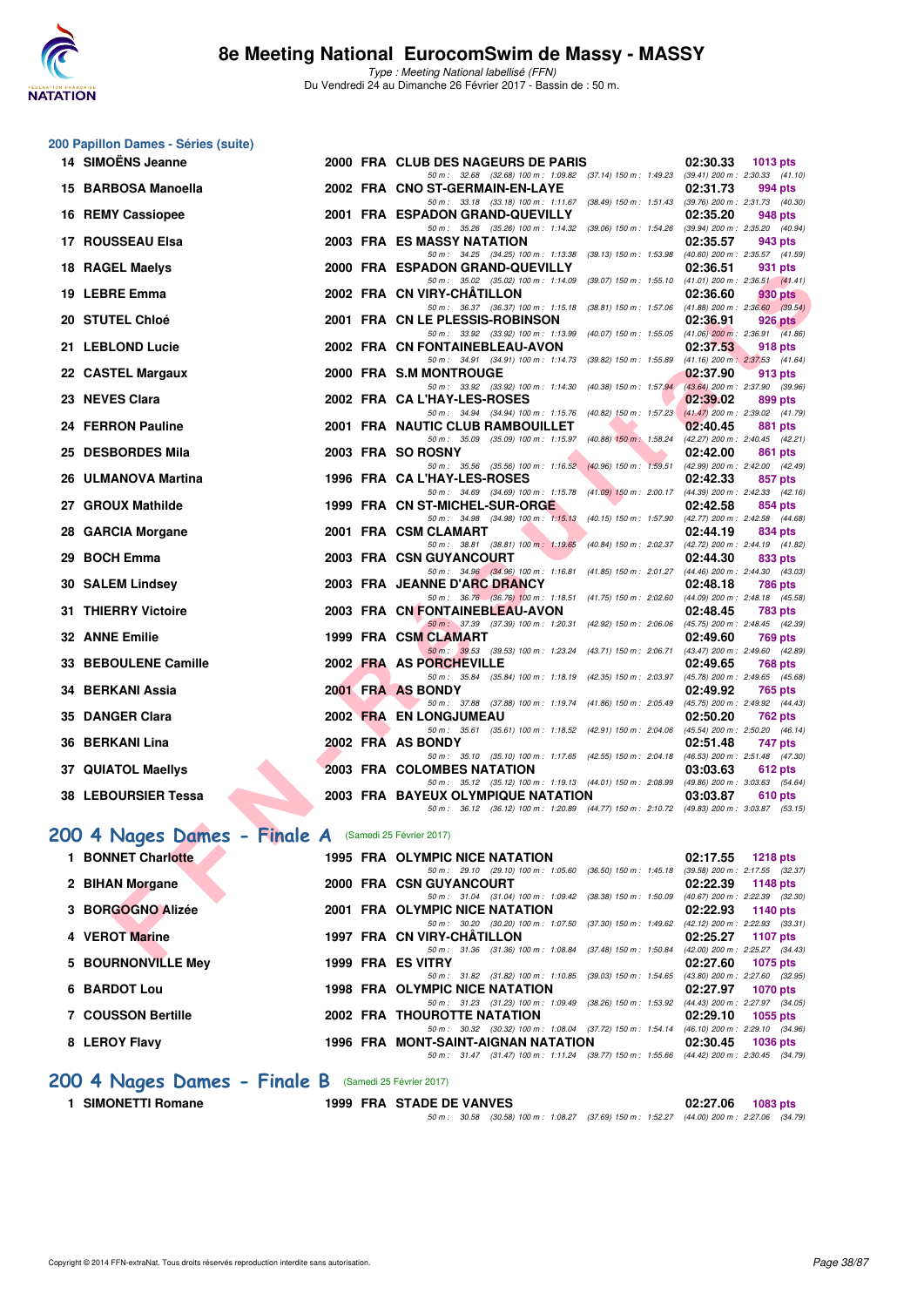

**200 4 Nages Dames - Finale B (suite)**

### **8e Meeting National EurocomSwim de Massy - MASSY**

|                                                                                                                                                                                                                                                                                                                                                                                                                                                                                                                                                                                                                                                                                                                                                                                           |                                                                                              | 02:27.93<br>1071 pts                                                                                                                                                                                                                                                                                                                                                                                                                                                                                                                                                                                                                                                                                                                                                                                                                                                                                                                                                                                                                                                                                                                                                                                                                                                                                                                                                                                                                                                                                                                                                                                                                                                                                                                                                                                                                                                                                                                                                                                                                            |
|-------------------------------------------------------------------------------------------------------------------------------------------------------------------------------------------------------------------------------------------------------------------------------------------------------------------------------------------------------------------------------------------------------------------------------------------------------------------------------------------------------------------------------------------------------------------------------------------------------------------------------------------------------------------------------------------------------------------------------------------------------------------------------------------|----------------------------------------------------------------------------------------------|-------------------------------------------------------------------------------------------------------------------------------------------------------------------------------------------------------------------------------------------------------------------------------------------------------------------------------------------------------------------------------------------------------------------------------------------------------------------------------------------------------------------------------------------------------------------------------------------------------------------------------------------------------------------------------------------------------------------------------------------------------------------------------------------------------------------------------------------------------------------------------------------------------------------------------------------------------------------------------------------------------------------------------------------------------------------------------------------------------------------------------------------------------------------------------------------------------------------------------------------------------------------------------------------------------------------------------------------------------------------------------------------------------------------------------------------------------------------------------------------------------------------------------------------------------------------------------------------------------------------------------------------------------------------------------------------------------------------------------------------------------------------------------------------------------------------------------------------------------------------------------------------------------------------------------------------------------------------------------------------------------------------------------------------------|
|                                                                                                                                                                                                                                                                                                                                                                                                                                                                                                                                                                                                                                                                                                                                                                                           |                                                                                              | 02:27.97<br><b>1070 pts</b>                                                                                                                                                                                                                                                                                                                                                                                                                                                                                                                                                                                                                                                                                                                                                                                                                                                                                                                                                                                                                                                                                                                                                                                                                                                                                                                                                                                                                                                                                                                                                                                                                                                                                                                                                                                                                                                                                                                                                                                                                     |
|                                                                                                                                                                                                                                                                                                                                                                                                                                                                                                                                                                                                                                                                                                                                                                                           | 50 m: 32.11 (32.11) 100 m: 1:11.60 (39.49) 150 m: 1:54.85 (43.25) 200 m: 2:27.97 (33.12)     | 02:30.52<br>1035 pts                                                                                                                                                                                                                                                                                                                                                                                                                                                                                                                                                                                                                                                                                                                                                                                                                                                                                                                                                                                                                                                                                                                                                                                                                                                                                                                                                                                                                                                                                                                                                                                                                                                                                                                                                                                                                                                                                                                                                                                                                            |
|                                                                                                                                                                                                                                                                                                                                                                                                                                                                                                                                                                                                                                                                                                                                                                                           | 50 m: 31.09 (31.09) 100 m: 1:10.79 (39.70) 150 m: 1:54.44 (43.65) 200 m: 2:30.52 (36.08)     | 02:30.63<br>1034 pts                                                                                                                                                                                                                                                                                                                                                                                                                                                                                                                                                                                                                                                                                                                                                                                                                                                                                                                                                                                                                                                                                                                                                                                                                                                                                                                                                                                                                                                                                                                                                                                                                                                                                                                                                                                                                                                                                                                                                                                                                            |
|                                                                                                                                                                                                                                                                                                                                                                                                                                                                                                                                                                                                                                                                                                                                                                                           | 50 m: 30.67 (30.67) 100 m: 1:09.11 (38.44) 150 m: 1:55.68 (46.57) 200 m: 2:30.63 (34.95)     | 02:30.86<br><b>1031 pts</b>                                                                                                                                                                                                                                                                                                                                                                                                                                                                                                                                                                                                                                                                                                                                                                                                                                                                                                                                                                                                                                                                                                                                                                                                                                                                                                                                                                                                                                                                                                                                                                                                                                                                                                                                                                                                                                                                                                                                                                                                                     |
|                                                                                                                                                                                                                                                                                                                                                                                                                                                                                                                                                                                                                                                                                                                                                                                           | 50 m: 34.55 (34.55) 100 m: 1:11.10 (36.55) 150 m: 1:56.60 (45.50) 200 m: 2:30.86 (34.26)     | 02:31.79<br>1018 pts                                                                                                                                                                                                                                                                                                                                                                                                                                                                                                                                                                                                                                                                                                                                                                                                                                                                                                                                                                                                                                                                                                                                                                                                                                                                                                                                                                                                                                                                                                                                                                                                                                                                                                                                                                                                                                                                                                                                                                                                                            |
|                                                                                                                                                                                                                                                                                                                                                                                                                                                                                                                                                                                                                                                                                                                                                                                           | 50 m: 32.62 (32.62) 100 m: 1:14.63 (42.01) 150 m: 1:56.36 (41.73) 200 m: 2:31.79 (35.43)     |                                                                                                                                                                                                                                                                                                                                                                                                                                                                                                                                                                                                                                                                                                                                                                                                                                                                                                                                                                                                                                                                                                                                                                                                                                                                                                                                                                                                                                                                                                                                                                                                                                                                                                                                                                                                                                                                                                                                                                                                                                                 |
|                                                                                                                                                                                                                                                                                                                                                                                                                                                                                                                                                                                                                                                                                                                                                                                           | 50 m: 32.46 (32.46) 100 m: 1:10.49 (38.03) 150 m: 1:56.65 (46.16) 200 m: 2:31.85 (35.20)     | 02:31.85<br>1017 $pts$                                                                                                                                                                                                                                                                                                                                                                                                                                                                                                                                                                                                                                                                                                                                                                                                                                                                                                                                                                                                                                                                                                                                                                                                                                                                                                                                                                                                                                                                                                                                                                                                                                                                                                                                                                                                                                                                                                                                                                                                                          |
|                                                                                                                                                                                                                                                                                                                                                                                                                                                                                                                                                                                                                                                                                                                                                                                           |                                                                                              |                                                                                                                                                                                                                                                                                                                                                                                                                                                                                                                                                                                                                                                                                                                                                                                                                                                                                                                                                                                                                                                                                                                                                                                                                                                                                                                                                                                                                                                                                                                                                                                                                                                                                                                                                                                                                                                                                                                                                                                                                                                 |
|                                                                                                                                                                                                                                                                                                                                                                                                                                                                                                                                                                                                                                                                                                                                                                                           |                                                                                              | 02:30.88<br><b>1030 pts</b>                                                                                                                                                                                                                                                                                                                                                                                                                                                                                                                                                                                                                                                                                                                                                                                                                                                                                                                                                                                                                                                                                                                                                                                                                                                                                                                                                                                                                                                                                                                                                                                                                                                                                                                                                                                                                                                                                                                                                                                                                     |
|                                                                                                                                                                                                                                                                                                                                                                                                                                                                                                                                                                                                                                                                                                                                                                                           |                                                                                              | 02:32.93<br>$1003$ pts                                                                                                                                                                                                                                                                                                                                                                                                                                                                                                                                                                                                                                                                                                                                                                                                                                                                                                                                                                                                                                                                                                                                                                                                                                                                                                                                                                                                                                                                                                                                                                                                                                                                                                                                                                                                                                                                                                                                                                                                                          |
|                                                                                                                                                                                                                                                                                                                                                                                                                                                                                                                                                                                                                                                                                                                                                                                           |                                                                                              | 02:34.42<br>983 pts                                                                                                                                                                                                                                                                                                                                                                                                                                                                                                                                                                                                                                                                                                                                                                                                                                                                                                                                                                                                                                                                                                                                                                                                                                                                                                                                                                                                                                                                                                                                                                                                                                                                                                                                                                                                                                                                                                                                                                                                                             |
|                                                                                                                                                                                                                                                                                                                                                                                                                                                                                                                                                                                                                                                                                                                                                                                           | 50 m: 33.47 (33.47) 100 m: 1:10.98 (37.51) 150 m: 1:59.85 (48.87) 200 m: 2:34.42 (34.57)     | 02:36.65<br>954 pts                                                                                                                                                                                                                                                                                                                                                                                                                                                                                                                                                                                                                                                                                                                                                                                                                                                                                                                                                                                                                                                                                                                                                                                                                                                                                                                                                                                                                                                                                                                                                                                                                                                                                                                                                                                                                                                                                                                                                                                                                             |
|                                                                                                                                                                                                                                                                                                                                                                                                                                                                                                                                                                                                                                                                                                                                                                                           | 50 m: 33.47 (33.47) 100 m: 1:15.27 (41.80) 150 m: 2:01.30 (46.03) 200 m: 2:36.65 (35.35)     | 02:37.01<br>950 pts                                                                                                                                                                                                                                                                                                                                                                                                                                                                                                                                                                                                                                                                                                                                                                                                                                                                                                                                                                                                                                                                                                                                                                                                                                                                                                                                                                                                                                                                                                                                                                                                                                                                                                                                                                                                                                                                                                                                                                                                                             |
|                                                                                                                                                                                                                                                                                                                                                                                                                                                                                                                                                                                                                                                                                                                                                                                           | 50 m: 33.73 (33.73) 100 m: 1:14.99 (41.26) 150 m: 2:02.39 (47.40) 200 m: 2:37.01 (34.62)     |                                                                                                                                                                                                                                                                                                                                                                                                                                                                                                                                                                                                                                                                                                                                                                                                                                                                                                                                                                                                                                                                                                                                                                                                                                                                                                                                                                                                                                                                                                                                                                                                                                                                                                                                                                                                                                                                                                                                                                                                                                                 |
|                                                                                                                                                                                                                                                                                                                                                                                                                                                                                                                                                                                                                                                                                                                                                                                           | 50 m: 34.12 (34.12) 100 m: 1:16.21 (42.09) 150 m: 2:00.68 (44.47) 200 m: 2:37.23 (36.55)     | 02:37.23<br>947 pts                                                                                                                                                                                                                                                                                                                                                                                                                                                                                                                                                                                                                                                                                                                                                                                                                                                                                                                                                                                                                                                                                                                                                                                                                                                                                                                                                                                                                                                                                                                                                                                                                                                                                                                                                                                                                                                                                                                                                                                                                             |
|                                                                                                                                                                                                                                                                                                                                                                                                                                                                                                                                                                                                                                                                                                                                                                                           | 50 m: 33.16 (33.16) 100 m: 1:14.92 (41.76) 150 m: 2:01.15 (46.23) 200 m: 2:37.23 (36.08)     | 02:37.23<br>947 pts                                                                                                                                                                                                                                                                                                                                                                                                                                                                                                                                                                                                                                                                                                                                                                                                                                                                                                                                                                                                                                                                                                                                                                                                                                                                                                                                                                                                                                                                                                                                                                                                                                                                                                                                                                                                                                                                                                                                                                                                                             |
|                                                                                                                                                                                                                                                                                                                                                                                                                                                                                                                                                                                                                                                                                                                                                                                           |                                                                                              | 02:40.33<br>907 pts                                                                                                                                                                                                                                                                                                                                                                                                                                                                                                                                                                                                                                                                                                                                                                                                                                                                                                                                                                                                                                                                                                                                                                                                                                                                                                                                                                                                                                                                                                                                                                                                                                                                                                                                                                                                                                                                                                                                                                                                                             |
|                                                                                                                                                                                                                                                                                                                                                                                                                                                                                                                                                                                                                                                                                                                                                                                           |                                                                                              |                                                                                                                                                                                                                                                                                                                                                                                                                                                                                                                                                                                                                                                                                                                                                                                                                                                                                                                                                                                                                                                                                                                                                                                                                                                                                                                                                                                                                                                                                                                                                                                                                                                                                                                                                                                                                                                                                                                                                                                                                                                 |
|                                                                                                                                                                                                                                                                                                                                                                                                                                                                                                                                                                                                                                                                                                                                                                                           |                                                                                              |                                                                                                                                                                                                                                                                                                                                                                                                                                                                                                                                                                                                                                                                                                                                                                                                                                                                                                                                                                                                                                                                                                                                                                                                                                                                                                                                                                                                                                                                                                                                                                                                                                                                                                                                                                                                                                                                                                                                                                                                                                                 |
|                                                                                                                                                                                                                                                                                                                                                                                                                                                                                                                                                                                                                                                                                                                                                                                           | 50 m : 28.72 (28.72) 100 m : 1:06.01 (37.29) 150 m : 1:46.13 (40.12) 200 m : 2:18.98 (32.85) | 02:18.98<br>1197 pts                                                                                                                                                                                                                                                                                                                                                                                                                                                                                                                                                                                                                                                                                                                                                                                                                                                                                                                                                                                                                                                                                                                                                                                                                                                                                                                                                                                                                                                                                                                                                                                                                                                                                                                                                                                                                                                                                                                                                                                                                            |
|                                                                                                                                                                                                                                                                                                                                                                                                                                                                                                                                                                                                                                                                                                                                                                                           | 50 m : 30.40 (30.40) 100 m : 1:07.62 (37.22) 150 m : 1:49.27 (41.65) 200 m : 2:23.73 (34.46) | 02:23.73<br>1129 $pts$                                                                                                                                                                                                                                                                                                                                                                                                                                                                                                                                                                                                                                                                                                                                                                                                                                                                                                                                                                                                                                                                                                                                                                                                                                                                                                                                                                                                                                                                                                                                                                                                                                                                                                                                                                                                                                                                                                                                                                                                                          |
|                                                                                                                                                                                                                                                                                                                                                                                                                                                                                                                                                                                                                                                                                                                                                                                           |                                                                                              | 02:24.54<br><b>1118 pts</b>                                                                                                                                                                                                                                                                                                                                                                                                                                                                                                                                                                                                                                                                                                                                                                                                                                                                                                                                                                                                                                                                                                                                                                                                                                                                                                                                                                                                                                                                                                                                                                                                                                                                                                                                                                                                                                                                                                                                                                                                                     |
|                                                                                                                                                                                                                                                                                                                                                                                                                                                                                                                                                                                                                                                                                                                                                                                           |                                                                                              | 02:26.15<br>1095 pts                                                                                                                                                                                                                                                                                                                                                                                                                                                                                                                                                                                                                                                                                                                                                                                                                                                                                                                                                                                                                                                                                                                                                                                                                                                                                                                                                                                                                                                                                                                                                                                                                                                                                                                                                                                                                                                                                                                                                                                                                            |
|                                                                                                                                                                                                                                                                                                                                                                                                                                                                                                                                                                                                                                                                                                                                                                                           |                                                                                              | 02:26.62<br>1089 pts                                                                                                                                                                                                                                                                                                                                                                                                                                                                                                                                                                                                                                                                                                                                                                                                                                                                                                                                                                                                                                                                                                                                                                                                                                                                                                                                                                                                                                                                                                                                                                                                                                                                                                                                                                                                                                                                                                                                                                                                                            |
|                                                                                                                                                                                                                                                                                                                                                                                                                                                                                                                                                                                                                                                                                                                                                                                           |                                                                                              | 02:27.09<br>1082 pts                                                                                                                                                                                                                                                                                                                                                                                                                                                                                                                                                                                                                                                                                                                                                                                                                                                                                                                                                                                                                                                                                                                                                                                                                                                                                                                                                                                                                                                                                                                                                                                                                                                                                                                                                                                                                                                                                                                                                                                                                            |
|                                                                                                                                                                                                                                                                                                                                                                                                                                                                                                                                                                                                                                                                                                                                                                                           | 50 m: 31.77 (31.77) 100 m: 1:09.14 (37.37) 150 m: 1:52.28 (43.14) 200 m: 2:27.09 (34.81)     | 02:27.20<br>1081 pts                                                                                                                                                                                                                                                                                                                                                                                                                                                                                                                                                                                                                                                                                                                                                                                                                                                                                                                                                                                                                                                                                                                                                                                                                                                                                                                                                                                                                                                                                                                                                                                                                                                                                                                                                                                                                                                                                                                                                                                                                            |
|                                                                                                                                                                                                                                                                                                                                                                                                                                                                                                                                                                                                                                                                                                                                                                                           | 50 m: 30.67 (30.67) 100 m: 1:10.61 (39.94) 150 m: 1:53.80 (43.19) 200 m: 2:27.20 (33.40)     | 02:27.32<br>1079 pts                                                                                                                                                                                                                                                                                                                                                                                                                                                                                                                                                                                                                                                                                                                                                                                                                                                                                                                                                                                                                                                                                                                                                                                                                                                                                                                                                                                                                                                                                                                                                                                                                                                                                                                                                                                                                                                                                                                                                                                                                            |
|                                                                                                                                                                                                                                                                                                                                                                                                                                                                                                                                                                                                                                                                                                                                                                                           | 50 m: 31.14 (31.14) 100 m: 1:11.01 (39.87) 150 m: 1:53.30 (42.29) 200 m: 2:27.32 (34.02)     |                                                                                                                                                                                                                                                                                                                                                                                                                                                                                                                                                                                                                                                                                                                                                                                                                                                                                                                                                                                                                                                                                                                                                                                                                                                                                                                                                                                                                                                                                                                                                                                                                                                                                                                                                                                                                                                                                                                                                                                                                                                 |
|                                                                                                                                                                                                                                                                                                                                                                                                                                                                                                                                                                                                                                                                                                                                                                                           | 50 m : 30.83 (30.83) 100 m : 1:09.73 (38.90) 150 m : 1:53.05 (43.32) 200 m : 2:28.25 (35.20) | 02:28.25<br><b>1066 pts</b>                                                                                                                                                                                                                                                                                                                                                                                                                                                                                                                                                                                                                                                                                                                                                                                                                                                                                                                                                                                                                                                                                                                                                                                                                                                                                                                                                                                                                                                                                                                                                                                                                                                                                                                                                                                                                                                                                                                                                                                                                     |
|                                                                                                                                                                                                                                                                                                                                                                                                                                                                                                                                                                                                                                                                                                                                                                                           | 50 m: 31.30 (31.30) 100 m: 1:10.93 (39.63) 150 m: 1:54.24 (43.31) 200 m: 2:28.28 (34.04)     | 02:28.28<br>1066 pts                                                                                                                                                                                                                                                                                                                                                                                                                                                                                                                                                                                                                                                                                                                                                                                                                                                                                                                                                                                                                                                                                                                                                                                                                                                                                                                                                                                                                                                                                                                                                                                                                                                                                                                                                                                                                                                                                                                                                                                                                            |
|                                                                                                                                                                                                                                                                                                                                                                                                                                                                                                                                                                                                                                                                                                                                                                                           |                                                                                              | 02:28.50<br>$1063$ pts<br>(43.67) 200 m : 2:28.50 (33.89)                                                                                                                                                                                                                                                                                                                                                                                                                                                                                                                                                                                                                                                                                                                                                                                                                                                                                                                                                                                                                                                                                                                                                                                                                                                                                                                                                                                                                                                                                                                                                                                                                                                                                                                                                                                                                                                                                                                                                                                       |
|                                                                                                                                                                                                                                                                                                                                                                                                                                                                                                                                                                                                                                                                                                                                                                                           |                                                                                              | 02:28.98<br>1056 pts                                                                                                                                                                                                                                                                                                                                                                                                                                                                                                                                                                                                                                                                                                                                                                                                                                                                                                                                                                                                                                                                                                                                                                                                                                                                                                                                                                                                                                                                                                                                                                                                                                                                                                                                                                                                                                                                                                                                                                                                                            |
|                                                                                                                                                                                                                                                                                                                                                                                                                                                                                                                                                                                                                                                                                                                                                                                           |                                                                                              | (46.31) 200 m : 2:28.98 (33.39)<br>02:29.12<br>1054 pts                                                                                                                                                                                                                                                                                                                                                                                                                                                                                                                                                                                                                                                                                                                                                                                                                                                                                                                                                                                                                                                                                                                                                                                                                                                                                                                                                                                                                                                                                                                                                                                                                                                                                                                                                                                                                                                                                                                                                                                         |
|                                                                                                                                                                                                                                                                                                                                                                                                                                                                                                                                                                                                                                                                                                                                                                                           |                                                                                              | (43.29) 200 m : 2:29.12 (34.24)<br>02:29.21<br>1053 pts                                                                                                                                                                                                                                                                                                                                                                                                                                                                                                                                                                                                                                                                                                                                                                                                                                                                                                                                                                                                                                                                                                                                                                                                                                                                                                                                                                                                                                                                                                                                                                                                                                                                                                                                                                                                                                                                                                                                                                                         |
|                                                                                                                                                                                                                                                                                                                                                                                                                                                                                                                                                                                                                                                                                                                                                                                           | 50 m: 31.53 (31.53) 100 m: 1:12.15 (40.62) 150 m: 1:54.80                                    | $(42.65)$ 200 m : 2:29.21 $(34.41)$<br>02:29.40<br><b>1050 pts</b>                                                                                                                                                                                                                                                                                                                                                                                                                                                                                                                                                                                                                                                                                                                                                                                                                                                                                                                                                                                                                                                                                                                                                                                                                                                                                                                                                                                                                                                                                                                                                                                                                                                                                                                                                                                                                                                                                                                                                                              |
|                                                                                                                                                                                                                                                                                                                                                                                                                                                                                                                                                                                                                                                                                                                                                                                           | 50 m : 30.60 (30.60) 100 m : 1:08.75 (38.15) 150 m : 1:55.48 (46.73) 200 m : 2:29.40 (33.92) | 02:30.08<br>1041 pts                                                                                                                                                                                                                                                                                                                                                                                                                                                                                                                                                                                                                                                                                                                                                                                                                                                                                                                                                                                                                                                                                                                                                                                                                                                                                                                                                                                                                                                                                                                                                                                                                                                                                                                                                                                                                                                                                                                                                                                                                            |
|                                                                                                                                                                                                                                                                                                                                                                                                                                                                                                                                                                                                                                                                                                                                                                                           | 50 m: 31.68 (31.68) 100 m: 1:12.24 (40.56) 150 m: 1:53.95 (41.71) 200 m: 2:30.08 (36.13)     |                                                                                                                                                                                                                                                                                                                                                                                                                                                                                                                                                                                                                                                                                                                                                                                                                                                                                                                                                                                                                                                                                                                                                                                                                                                                                                                                                                                                                                                                                                                                                                                                                                                                                                                                                                                                                                                                                                                                                                                                                                                 |
|                                                                                                                                                                                                                                                                                                                                                                                                                                                                                                                                                                                                                                                                                                                                                                                           | 50 m : 31.18 (31.18) 100 m : 1:09.72 (38.54) 150 m : 1:55.29                                 | 02:31.12<br>1027 pts<br>(45.57) 200 m : 2:31.12 (35.83)                                                                                                                                                                                                                                                                                                                                                                                                                                                                                                                                                                                                                                                                                                                                                                                                                                                                                                                                                                                                                                                                                                                                                                                                                                                                                                                                                                                                                                                                                                                                                                                                                                                                                                                                                                                                                                                                                                                                                                                         |
|                                                                                                                                                                                                                                                                                                                                                                                                                                                                                                                                                                                                                                                                                                                                                                                           | 50 m: 33.42 (33.42) 100 m: 1:11.90 (38.48) 150 m: 1:55.40 (43.50) 200 m: 2:31.59 (36.19)     | 02:31.59<br>1021 pts                                                                                                                                                                                                                                                                                                                                                                                                                                                                                                                                                                                                                                                                                                                                                                                                                                                                                                                                                                                                                                                                                                                                                                                                                                                                                                                                                                                                                                                                                                                                                                                                                                                                                                                                                                                                                                                                                                                                                                                                                            |
|                                                                                                                                                                                                                                                                                                                                                                                                                                                                                                                                                                                                                                                                                                                                                                                           | 50 m: 32.27 (32.27) 100 m: 1:10.84 (38.57) 150 m: 1:59.28 (48.44) 200 m: 2:33.60 (34.32)     | 02:33.60<br>994 pts                                                                                                                                                                                                                                                                                                                                                                                                                                                                                                                                                                                                                                                                                                                                                                                                                                                                                                                                                                                                                                                                                                                                                                                                                                                                                                                                                                                                                                                                                                                                                                                                                                                                                                                                                                                                                                                                                                                                                                                                                             |
| 2 OUALID GIRARD Sarah<br>3 LUYSSEN Margo<br>4 BOURNONVILLE Laura<br>5 COSTES Loriane<br>6 SOMMIER Elodie<br><b>7 CUCUMEL Romy</b><br>8 COUSSON Adelie<br>1 AMBRASS Lilou<br>2 SUESCUN Clémence<br>3 FRESSIER Lola<br>4 ROUSSEAU Elsa<br>5 PERIGUEUX Elea<br>6 CORNILLON Amandine<br><b>6 LENGLET Nolwenn</b><br>8 KOCEN Emelyne<br>200 4 Nages Dames - Séries<br>1 BONNET Charlotte<br>2 BORGOGNO Alizée<br>3 BIHAN Morgane<br>4 BOURNONVILLE Mey<br><b>COUSSON Bertille</b><br>6 VEROT Marine<br>7 BARDOT Lou<br>8 LEROY Flavy<br>9 SIMONETTI Romane<br><b>10 BOURNONVILLE Laura</b><br>11 OUALID GIRARD Sarah<br>12 MAILLE llona<br>13 LUYSSEN Margo<br>14 CUCUMEL Romy<br>15 COSTES Loriane<br>16 CHARRO Anaïs<br>17 COUSSON Adelie<br><b>18 SOMMIER Elodie</b><br>19 SUESCUN Clémence |                                                                                              | 2000 FRA CN MELUN VAL DE SEINE<br>50 m: 31.71 (31.71) 100 m: 1:11.48 (39.77) 150 m: 1:54.20 (42.72) 200 m: 2:27.93 (33.73)<br>1999 FRA CSM CLAMART<br>2001 FRA ES VITRY<br>2000 FRA NOGENT NATATION 94<br>2001 FRA U.S CRETEIL NATATION<br>2001 FRA CSM CLAMART<br><b>2000 FRA THOUROTTE NATATION</b><br>200 4 Nages Dames - Finale C 14-17 ans (Samedi 25 Février 2017)<br>2002 FRA EN LONGJUMEAU<br>50 m: 31.77 (31.77) 100 m: 1:11.59 (39.82) 150 m: 1:55.63 (44.04) 200 m: 2:30.88 (35.25)<br>2002 FRA CSN GUYANCOURT<br>50 m: 31.80 (31.80) 100 m: 1:10.13 (38.33) 150 m: 1:58.79 (48.66) 200 m: 2:32.93 (34.14)<br>2002 FRA CA L'HAY-LES-ROSES<br>2003 FRA ES MASSY NATATION<br>2002 FRA AQUA CLUB PONTAULT-ROISSY<br>2003 FRA SN MONTGERON<br>2002 FRA ES MASSY NATATION<br>2002 FRA CLUB NAUTIQUE DE L'ARPAJONNAIS<br>50 m: 33.84 (33.84) 100 m: 1:13.98 (40.14) 150 m: 2:04.39 (50.41) 200 m: 2:40.33 (35.94)<br>(Samedi 25 Février 2017)<br><b>1995 FRA OLYMPIC NICE NATATION</b><br>2001 FRA OLYMPIC NICE NATATION<br><b>2000 FRA CSN GUYANCOURT</b><br>50 m: 31.64 (31.64) 100 m: 1:09.27 (37.63) 150 m: 1:51.68 (42.41) 200 m: 2:24.54 (32.86)<br>1999 FRA ES VITRY<br>50 m: 31.71 (31.71) 100 m: 1:10.30 (38.59) 150 m: 1:52.66 (42.36) 200 m: 2:26.15 (33.49)<br>2002 FRA THOUROTTE NATATION<br>50 m: 30.14 (30.14) 100 m: 1:07.66 (37.52) 150 m: 1:52.03 (44.37) 200 m: 2:26.62 (34.59)<br>1997 FRA CN VIRY-CHATILLON<br><b>1998 FRA OLYMPIC NICE NATATION</b><br>1996 FRA MONT-SAINT-AIGNAN NATATION<br>1999 FRA STADE DE VANVES<br>2001 FRA ES VITRY<br>2000 FRA CN MELUN VAL DE SEINE<br>50 m: 31.72 (31.72) 100 m: 1:10.94 (39.22) 150 m: 1:54.61<br>2001 FRA ES MASSY NATATION<br>50 m: 31.18 (31.18) 100 m: 1:09.28 (38.10) 150 m: 1:55.59<br>1999 FRA CSM CLAMART<br>50 m: 32.45 (32.45) 100 m: 1:11.59 (39.14) 150 m: 1:54.88<br>2001 FRA CSM CLAMART<br>2000 FRA NOGENT NATATION 94<br><b>1998 FRA U.S CRETEIL NATATION</b><br>2000 FRA THOUROTTE NATATION<br>2001 FRA U.S CRETEIL NATATION<br>2002 FRA CSN GUYANCOURT |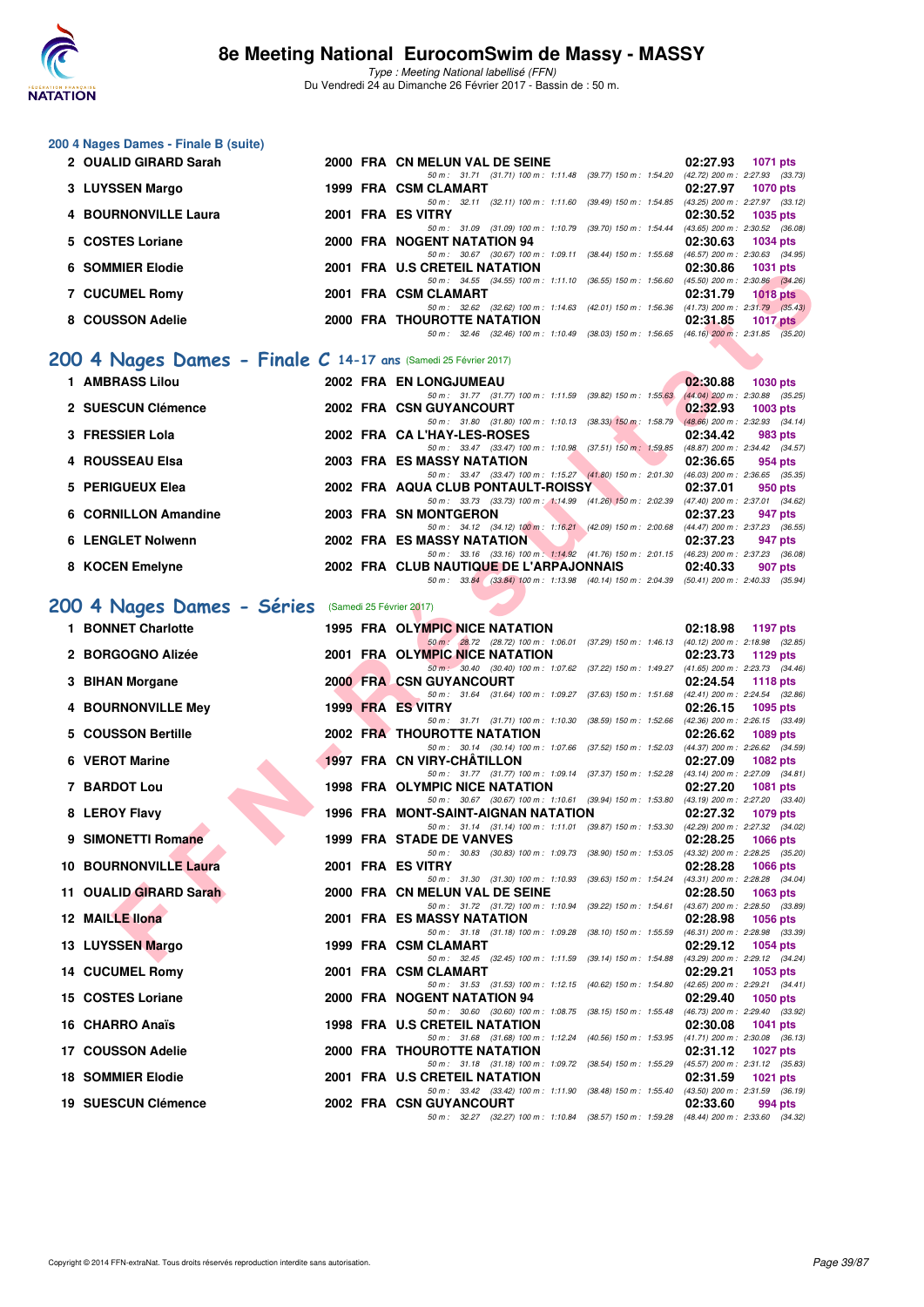

**200 4 Nages Dames - Séries (suite)**

### **8e Meeting National EurocomSwim de Massy - MASSY**

| 19 GAMER Rose-alexia                        |  | 1999 FRA CN MELUN VAL DE SEINE                                                                                                                                                                                                  | 02:33.60<br>994 pts                                        |  |
|---------------------------------------------|--|---------------------------------------------------------------------------------------------------------------------------------------------------------------------------------------------------------------------------------|------------------------------------------------------------|--|
| 21 AMBRASS Lilou                            |  | 50 m: 31.05 (31.05) 100 m: 1:11.85 (40.80) 150 m: 1:59.54 (47.69) 200 m: 2:33.60 (34.06)<br>2002 FRA EN LONGJUMEAU                                                                                                              | 02:33.78<br>992 pts                                        |  |
| 22 VERDIER Alexandra                        |  | 50 m: 32.26 (32.26) 100 m: 1:12.55 (40.29) 150 m: 1:58.55 (46.00) 200 m: 2:33.78 (35.23)<br><b>2000 FRA ES MASSY NATATION</b>                                                                                                   | 02:34.03<br>989 pts                                        |  |
| 23 ADIL Yael                                |  | 50 m: 33.27 (33.27) 100 m: 1:14.83 (41.56) 150 m: 1:58.51<br>2001 FRA CSM CLAMART                                                                                                                                               | (43.68) 200 m : 2:34.03 (35.52)<br>02:34.37<br>984 pts     |  |
| 24 CONNETABLE Barbara                       |  | 50 m: 33.24 (33.24) 100 m: 1:12.67 (39.43) 150 m: 1:58.64<br>2000 FRA SO ROSNY                                                                                                                                                  | (45.97) 200 m : 2:34.37 (35.73)<br>02:34.74<br>979 pts     |  |
| 25 BERNARD Béatrice                         |  | 50 m: 34.31 (34.31) 100 m: 1:15.48 (41.17) 150 m: 1:58.45 (42.97) 200 m: 2:34.74 (36.29)<br>1998 FRA C PAUL-BERT RENNES                                                                                                         | 02:35.08<br>975 pts                                        |  |
| 26 HANRAS Tiphaine                          |  | 50 m: 34.88 (34.88) 100 m: 1:14.48 (39.60) 150 m: 1:58.60 (44.12) 200 m: 2:35.08 (36.48)<br><b>2000 FRA COULOMMIERS NATATION</b>                                                                                                | 02:35.21<br>973 pts                                        |  |
| 27 KNOPF Ornella                            |  | 50 m: 33.06 (33.06) 100 m: 1:14.11 (41.05) 150 m: 2:01.33 (47.22) 200 m: 2:35.21 (33.88)<br>1999 FRA AS BONDY                                                                                                                   | 02:35.48<br>969 pts                                        |  |
| 28 CORNILLON Amandine                       |  | 50 m: 33.07 (33.07) 100 m: 1:10.98 (37.91) 150 m: 1:58.32 (47.34) 200 m: 2:35.48 (37.16)<br>2003 FRA SN MONTGERON                                                                                                               | 02:35.64<br>967 pts                                        |  |
| 29 PARKER Lena                              |  | 50 m: 34.29 (34.29) 100 m: 1:16.65 (42.36) 150 m: 2:01.00<br>2001 FRA STADE FRANÇAIS O COURBEVOIE                                                                                                                               | (44.35) 200 m : 2:35.64 (34.64)<br>02:35.95<br>963 pts     |  |
| 30 FERRON Pauline                           |  | 50 m: 33.15 (33.15) 100 m: 1:11.98 (38.83) 150 m: 2:00.34<br>2001 FRA NAUTIC CLUB RAMBOUILLET                                                                                                                                   | $(48.36)$ 200 m : 2:35.95 $(35.61)$<br>02:36.31<br>959 pts |  |
| 31 ROUSSEAU Elsa                            |  | 50 m: 33.02 (33.02) 100 m: 1:14.11 (41.09) 150 m: 2:00.96 (46.85) 200 m: 2:36.31 (35.35)<br><b>2003 FRA ES MASSY NATATION</b>                                                                                                   | 02:36.35<br>958 pts                                        |  |
| <b>32 PERIGUEUX Elea</b>                    |  | 50 m: 33.93 (33.93) 100 m: 1:15.12 (41.19) 150 m: 2:01.40 (46.28) 200 m: 2:36.35 (34.95)<br>2002 FRA AQUA CLUB PONTAULT-ROISSY                                                                                                  | 02:36.48<br>956 pts                                        |  |
| 33 HACHEZ Clementine                        |  | 50 m: 33.17 (33.17) 100 m: 1:13.31 (40.14) 150 m: 2:00.23 (46.92) 200 m: 2:36.48 (36.25)<br>2001 FRA CSN GUYANCOURT                                                                                                             | 02:36.63<br>955 pts                                        |  |
| 34 PELLIER Claire                           |  | 50 m: 32.77 (32.77) 100 m: 1:13.12 (40.35) 150 m: 2:01.15 (48.03) 200 m: 2:36.63 (35.48)<br>2000 FRA CN MELUN VAL DE SEINE                                                                                                      | 02:36.85<br>952 pts                                        |  |
| 35 LENGLET Nolwenn                          |  | 50 m: 34.13 (34.13) 100 m: 1:14.94 (40.81) 150 m: 2:02.11 (47.17) 200 m: 2:36.85 (34.74)<br><b>2002 FRA ES MASSY NATATION</b>                                                                                                   | 02:37.14<br>948 pts                                        |  |
| 36 BAQUET Rosanna                           |  | 50 m: 32.73 (32.73) 100 m: 1:14.23 (41.50) 150 m: 1:59.64 (45.41) 200 m: 2:37.14 (37.50)<br>1999 FRA U.S CRETEIL NATATION                                                                                                       | 02:37.25<br>947 pts                                        |  |
| 37 STUTEL Chloé                             |  | 50 m: 33.68 (33.68) 100 m: 1:12.14 (38.46) 150 m: 2:00.34 (48.20) 200 m: 2:37.25 (36.91)<br>2001 FRA CN LE PLESSIS-ROBINSON                                                                                                     | 02:37.45<br>944 pts                                        |  |
| 38 LE LAY Amandine                          |  | 50 m: 32.55 (32.55) 100 m: 1:13.61 (41.06) 150 m: 2:02.26 (48.65) 200 m: 2:37.45 (35.19)<br>1999 FRA CA L'HAY-LES-ROSES<br>50 m: 33.77 (33.77) 100 m: 1:13.80 (40.03) 150 m: 2:01.54 (47.74) 200 m: 2:37.48 (35.94)             | 02:37.48<br>944 pts                                        |  |
| 38 FRESSIER Lola                            |  | 2002 FRA CA L'HAY-LES-ROSES                                                                                                                                                                                                     | 02:37.48<br>944 pts                                        |  |
| 40 KOCEN Emelyne                            |  | 50 m: 33.74 (33.74) 100 m: 1:12.12 (38.38) 150 m: 2:01.09 (48.97) 200 m: 2:37.48 (36.39)<br>2002 FRA CLUB NAUTIQUE DE L'ARPAJONNAIS<br>50 m: 33.50 (33.50) 100 m: 1:13.03 (39.53) 150 m: 2:02.12 (49.09) 200 m: 2:37.60 (35.48) | 02:37.60<br>942 pts                                        |  |
| 41 CRISTINI Marie                           |  | 2002 FRA OLYMPIQUE LA GARENNE-COLOMBES<br>50 m: 35.05 (35.05) 100 m: 1:16.87 (41.82) 150 m: 2:04.26 (47.39) 200 m: 2:38.15 (33.89)                                                                                              | 02:38.15<br>935 pts                                        |  |
| 42 BILLON-PIERRON Lisa                      |  | 2000 FRA RACING CLUB DE FRANCE WP<br>50 m: 36.70 (36.70) 100 m: 1:16.30 (39.60) 150 m: 2:02.26 (45.96) 200 m: 2:38.25 (35.99)                                                                                                   | 02:38.25<br>934 pts                                        |  |
| 43 MICHELIS Eloïse                          |  | 2002 FRA ESPADON VELIZY-VILLACOUBLAY<br>50 m: 35.12 (35.12) 100 m: 1:16.97 (41.85) 150 m: 1:59.89 (42.92) 200 m: 2:38.39 (38.50)                                                                                                | 02:38.39<br>932 pts                                        |  |
| <b>44 MATHIERE Amélie</b>                   |  | 1994 FRA US RIS-ORANGIS                                                                                                                                                                                                         | 02:38.65<br>929 pts                                        |  |
| 45 LEBRE Emma                               |  | 50 m: 35.16 (35.16) 100 m: 1:16.90 (41.74) 150 m: 2:00.45 (43.55) 200 m: 2:38.65 (38.20)<br>2002 FRA CN VIRY-CHATILLON                                                                                                          | 02:39.04<br>924 pts                                        |  |
| 46 SUZE Camille<br><b>Contract Contract</b> |  | 50 m: 34.18 (34.18) 100 m: 1:15.75 (41.57) 150 m: 2:03.61 (47.86) 200 m: 2:39.04 (35.43)<br>2003 FRA RACING CLUB DE FRANCE WP<br>50 m: 35.22 (35.22) 100 m: 1:12.93 (37.71) 150 m: 2:01.70 (48.77) 200 m: 2:39.29 (37.59)       | 02:39.29<br>920 pts                                        |  |
| 47 CHESNEAU Marine                          |  | <b>1999 FRA ES MASSY NATATION</b><br>50 m: 34.95 (34.95) 100 m: 1:16.63 (41.68) 150 m: 2:02.14 (45.51) 200 m: 2:39.36 (37.22)                                                                                                   | 02:39.36<br>920 pts                                        |  |
| 48 DANGER Florine                           |  | 1999 FRA EN LONGJUMEAU<br>50 m: 33.81 (33.81) 100 m: 1:12.37 (38.56) 150 m: 2:00.96 (48.59) 200 m: 2:39.41 (38.45)                                                                                                              | 02:39.41<br>919 pts                                        |  |
| 49 JOLY Mathilde                            |  | 2001 FRA C.N OZOIR-LA-FERRIERE<br>50 m: 33.64 (33.64) 100 m: 1:15.44 (41.80) 150 m: 2:02.85 (47.41) 200 m: 2:39.75 (36.90)                                                                                                      | 02:39.75<br>915 pts                                        |  |
| 50 ROUAULT Perrine                          |  | 1998 FRA STADE FRANÇAIS O COURBEVOIE                                                                                                                                                                                            | 02:40.10<br>910 pts                                        |  |
| 51 BOUTIN-FERNANDEZ Océane                  |  | 50 m: 31.67 (31.67) 100 m: 1:13.14 (41.47) 150 m: 2:01.87 (48.73) 200 m: 2:40.10 (38.23)<br>2002 FRA CN VAL MAUBUEE                                                                                                             | 02:40.62<br>904 pts                                        |  |
| 52 BLONDEAU Alexandra                       |  | 50 m: 33.30 (33.30) 100 m: 1:15.43 (42.13) 150 m: 2:02.71 (47.28) 200 m: 2:40.62 (37.91)<br>2000 FRA VILLIERS SPORTS JEUNESSE<br>50 m: 34.38 (34.38) 100 m: 1:16.30 (41.92) 150 m: 2:03.05 (46.75) 200 m: 2:40.74 (37.69)       | 02:40.74<br>902 pts                                        |  |
| 53 BELBACHIR Aliya                          |  | 2002 FRA MONTIGNY NATATION<br>50 m: 34.53 (34.53) 100 m: 1:15.65 (41.12) 150 m: 2:03.55 (47.90) 200 m: 2:40.76 (37.21)                                                                                                          | 02:40.76<br>902 pts                                        |  |
| 54 STRUILLOU Pauline                        |  | 2003 FRA OLYMPIQUE LA GARENNE-COLOMBES<br>50 m: 33.92 (33.92) 100 m: 1:16.47 (42.55) 150 m: 2:03.19 (46.72) 200 m: 2:41.07 (37.88)                                                                                              | 02:41.07<br>898 pts                                        |  |
| 55 GOMES Célia                              |  | 2003 FRA CN MELUN VAL DE SEINE<br>50 m: 34.39 (34.39) 100 m: 1:16.77 (42.38) 150 m: 2:06.05 (49.28) 200 m: 2:41.27 (35.22)                                                                                                      | 02:41.27<br>895 pts                                        |  |
|                                             |  |                                                                                                                                                                                                                                 |                                                            |  |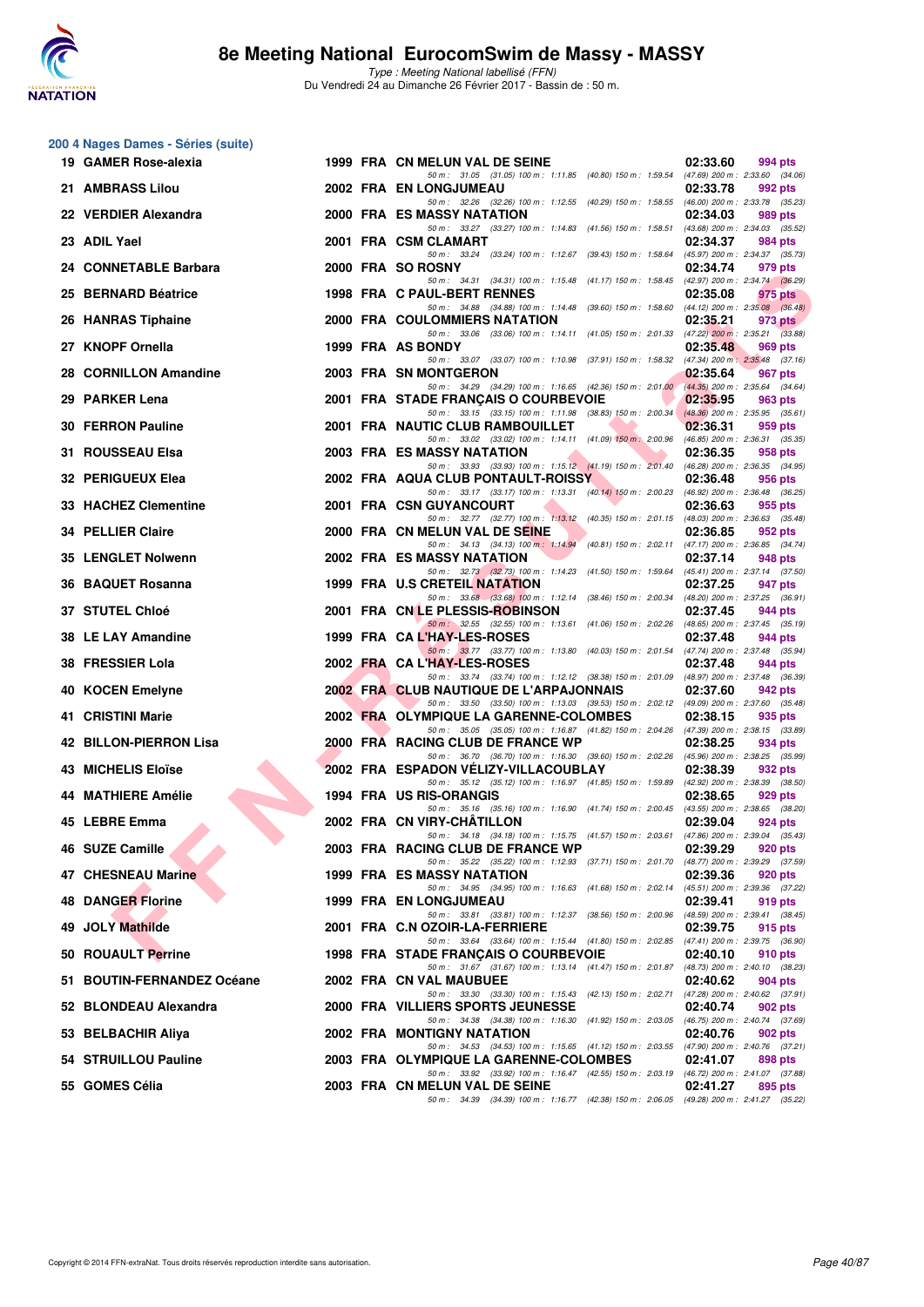

Type : Meeting National labellisé (FFN) Du Vendredi 24 au Dimanche 26 Février 2017 - Bassin de : 50 m.

|    | 200 4 Nages Dames - Séries (suite)         |  |                                                                                                                                     |                                                               |
|----|--------------------------------------------|--|-------------------------------------------------------------------------------------------------------------------------------------|---------------------------------------------------------------|
|    | 56 CHAPUT Perrine                          |  | 2001 FRA COULOMMIERS NATATION                                                                                                       | 02:42.36<br>882 pts                                           |
|    | 57 KNOPF Elora                             |  | 50 m: 36.39 (36.39) 100 m: 1:18.57 (42.18) 150 m: 2:06.72 (48.15) 200 m: 2:42.36 (35.64)<br>2002 FRA AS BONDY                       | 02:42.47<br>880 pts                                           |
|    | 58 NOVAK Emma                              |  | 50 m: 33.80 (33.80) 100 m: 1:18.11 (44.31) 150 m: 2:03.85 (45.74) 200 m: 2:42.47 (38.62)<br>2003 FRA COLOMBES NATATION              | 02:42.56<br>879 pts                                           |
|    | 59 JAUMET Justine                          |  | 50 m: 35.76 (35.76) 100 m: 1:18.16 (42.40) 150 m: 2:05.00 (46.84) 200 m: 2:42.56 (37.56)<br>2002 FRA CSM CLAMART                    | 02:42.63<br>878 pts                                           |
|    | 60 SALEM Lindsey                           |  | 50 m: 34.83 (34.83) 100 m: 1:16.74 (41.91) 150 m: 2:04.72 (47.98) 200 m: 2:42.63 (37.91)<br>2003 FRA JEANNE D'ARC DRANCY            | 02:42.80<br>876 pts                                           |
|    | 61 FOURMY Maëlys                           |  | 50 m: 35.15 (35.15) 100 m: 1:18.17 (43.02) 150 m: 2:06.14 (47.97) 200 m: 2:42.80 (36.66)<br>2003 FRA ES MASSY NATATION              | 02:42.82<br>876 pts                                           |
|    | 62 BIGAY Clara                             |  | 50 m : 33.82 (33.82) 100 m : 1:16.88 (43.06) 150 m : 2:06.80<br>2002 FRA STADE DE VANVES                                            | $(49.92)$ 200 m : 2:42.82 $(36.02)$<br>02:42.89<br>875 pts    |
|    | 63 MIALOT Maud                             |  | 50 m: 34.46 (34.46) 100 m: 1:17.44 (42.98) 150 m: 2:05.28<br>2003 FRA CA ORSAY                                                      | $(47.84)$ 200 m : 2:42.89 $(37.61)$<br>02:43.08<br>873 pts    |
|    | 64 PERNOT Ophélie                          |  | 50 m: 36.48 (36.48) 100 m: 1:18.80 (42.32) 150 m: 2:07.92 (49.12) 200 m: 2:43.08 (35.16)<br>2000 FRA AQUA CLUB PONTAULT-ROISSY      | 02:43.67<br>866 pts                                           |
|    | 65 DUSSAUX Julie                           |  | 50 m: 35.45 (35.45) 100 m: 1:18.97 (43.52) 150 m: 2:06.07 (47.10) 200 m: 2:43.67 (37.60)<br>2002 FRA RED STAR CLUB CHAMPIGNY        | 02:43.69<br>865 pts                                           |
|    | 66 RICHARD Clara                           |  | 50 m: 35.00 (35.00) 100 m: 1:17.27 (42.27) 150 m: 2:06.81<br>2002 FRA CN VAL MAUBUEE                                                | $(49.54)$ 200 m : 2:43.69 (36.88)<br>02:43.78<br>864 pts      |
|    | 67 DANGER Clara                            |  | 50 m: 34.69 (34.69) 100 m: 1:18.81 (44.12) 150 m: 2:05.65<br>2002 FRA EN LONGJUMEAU                                                 | $(46.84)$ 200 m : 2:43.78 $(38.13)$<br>02:43.97<br>862 pts    |
|    | 68 NGUYEN DUC LONG Armelle                 |  | 50 m: 35.10 (35.10) 100 m: 1:17.09 (41.99) 150 m: 2:05.01<br>2003 FRA CN ST-MICHEL-SUR-ORGE                                         | (47.92) 200 m : 2:43.97 (38.96)<br>02:44.29<br>858 pts        |
| 69 | <b>BOCH Emma</b>                           |  | 50 m : 36.36 (36.36) 100 m : 1:17.03 (40.67) 150 m : 2:06.21<br>2003 FRA CSN GUYANCOURT                                             | (49.18) 200 m : 2:44.29 (38.08)<br>02:44.35<br>857 pts        |
|    | 70 PES Roxane                              |  | 50 m: 35.66 (35.66) 100 m: 1:17.38 (41.72) 150 m: 2:08.15 (50.77) 200 m: 2:44.35 (36.20)<br>2001 FRA RACING CLUB DE FRANCE WP       | 02:44.41<br>856 pts                                           |
|    | 71 LA BIONDA Léa                           |  | 50 m: 32.10 (32.10) 100 m: 1:13.24 (41.14) 150 m: 2:05.58 (52.34) 200 m: 2:44.41 (38.83)<br>2002 FRA EN LONGJUMEAU                  | 02:44.48<br>856 pts                                           |
|    | 72 GIBON Flavie                            |  | 50 m: 35.21 (35.21) 100 m: 1:18.34 (43.13) 150 m: 2:06.52 (48.18) 200 m: 2:44.48 (37.96)<br>2001 FRA NOGENT NATATION 94             | 02:44.87<br>851 pts                                           |
|    | 73 LEBLOND Lucie                           |  | 50 m: 35.30 (35.30) 100 m: 1:17.02 (41.72) 150 m: 2:07.67 (50.65) 200 m: 2:44.87 (37.20)<br>2002 FRA CN FONTAINEBLEAU-AVON          | 02:44.94<br>850 pts                                           |
|    | <b>73 CHAVANNE Audrie</b>                  |  | 50 m: 34.59 (34.59) 100 m: 1:17.73 (43.14) 150 m: 2:06.79 (49.06) 200 m: 2:44.94 (38.15)<br>1997 FRA US RIS-ORANGIS                 | 02:44.94<br>850 pts                                           |
|    | 75 ADIL Jade                               |  | 50 m: 35.16 (35.16) 100 m: 1:20.74 (45.58) 150 m: 2:05.29<br>2000 FRA CSM CLAMART                                                   | (44.55) 200 m : 2:44.94 (39.65)<br>02:45.14<br>847 pts        |
|    | 76 ARGOUARCH Maiwenn                       |  | 50 m: 37.48 (37.48) 100 m: 1:20.10 (42.62) 150 m: 2:06.94<br><b>2003 FRA EN LONGJUMEAU</b>                                          | (46.84) 200 m : 2:45.14 (38.20)<br>02:45.89<br>838 pts        |
|    | 77 LAURENCE IIIyssa                        |  | 50 m: 34.49 (34.49) 100 m: 1:17.82 (43.33) 150 m: 2:07.22 (49.40) 200 m: 2:45.89 (38.67)<br>2003 FRA ETOILE SAINT-LEU NATATION      | 02:46.17<br>835 pts                                           |
|    | 78 SUSINI Marine                           |  | 50 m: 35.49 (35.49) 100 m: 1:19.51 (44.02) 150 m: 2:08.82 (49.31) 200 m: 2:46.17 (37.35)<br>1998 FRA ASN LOUVRES-ROISSY-SURVILLIERS | 02:46.25<br>834 pts                                           |
|    | 79 LOHEZIC Célia                           |  | 50 m: 34.51 (34.51) 100 m: 1:17.29 (42.78) 150 m: 2:06.87 (49.58) 200 m: 2:46.25 (39.38)<br>2003 FRA CN MELUN VAL DE SEINE          | 02:46.52<br>831 pts                                           |
|    | <b>80 CHESNEAU Justine</b>                 |  | 50 m: 37.80 (37.80) 100 m: 1:19.64 (41.84) 150 m: 2:09.16 (49.52) 200 m: 2:46.52 (37.36)<br>2003 FRA ES MASSY NATATION              | 02:47.10                                                      |
|    | 81 LIBESPERE Manon                         |  | 50 m: 37.07 (37.07) 100 m: 1:20.27 (43.20) 150 m: 2:07.17 (46.90) 200 m: 2:47.10 (39.93)                                            | 824 pts                                                       |
|    |                                            |  | 2002 FRA NOGENT NATATION 94<br>50 m: 36.81 (36.81) 100 m: 1:18.71 (41.90) 150 m: 2:09.91                                            | 02:48.20<br>811 pts<br>(51.20) 200 m : 2:48.20 (38.29)        |
|    | 82 PINTO Alicia                            |  | 2002 FRA ETOILE SAINT-LEU NATATION<br>50 m: 36.50 (36.50) 100 m: 1:22.81 (46.31) 150 m: 2:10.39 (47.58) 200 m: 2:49.03 (38.64)      | 02:49.03<br>801 pts                                           |
|    | <b>83 VIATEUR Perrine</b>                  |  | 2003 FRA NAUTIC CLUB RAMBOUILLET<br>50 m: 34.84 (34.84) 100 m: 1:19.19 (44.35) 150 m: 2:08.73                                       | 02:49.29<br>798 pts<br>(49.54) 200 m : 2:49.29 (40.56)        |
|    | 84 POURAGEAUX Agatha                       |  | 2002 FRA AQUA CLUB PONTAULT-ROISSY<br>50 m: 38.35 (38.35) 100 m: 1:20.99 (42.64) 150 m: 2:10.10 (49.11) 200 m: 2:49.77 (39.67)      | 02:49.77<br>792 pts                                           |
|    | 85 PIERRARD Loriane                        |  | 2002 FRA CLUB DES NAGEURS DE PARIS<br>50 m: 36.15 (36.15) 100 m: 1:22.57 (46.42) 150 m: 2:11.80                                     | 02:50.55<br><b>783 pts</b><br>(49.23) 200 m : 2:50.55 (38.75) |
|    | 86 CLOSIER Sarah                           |  | 1998 FRA CN VAL MAUBUEE<br>50 m: 38.94 (38.94) 100 m: 1:24.85 (45.91) 150 m: 2:13.18                                                | 02:53.32<br>751 pts<br>$(48.33)$ 200 m : 2:53.32 $(40.14)$    |
|    | --- THENOT Adeline<br>--- BARBOSA Manoella |  | 1991 FRA JEANNE D'ARC DRANCY<br>2002 FRA CNO ST-GERMAIN-EN-LAYE                                                                     | DNS dec<br><b>DNS dec</b>                                     |

#### **[400 4 Nages Dames - Finale A](http://www.ffnatation.fr/webffn/resultats.php?idact=nat&go=epr&idcpt=42801&idepr=42)** (Dimanche 26 Février 2017)

1 GRANGEON Lara 1991 FRA CN CALÉDONIENS 04:51.23 1206 pts<br>50 m: 30.79 (30.79) 100 m: 1:06.04 (35.25) 150 m: 1:44.15 (38.11) 200 m: 2:21.98 (37.83) 250 m: 302.38 (40.40) 300 m: 3:43.67 (41.29) 350 m: 4:18.47 (34.80) 400 m: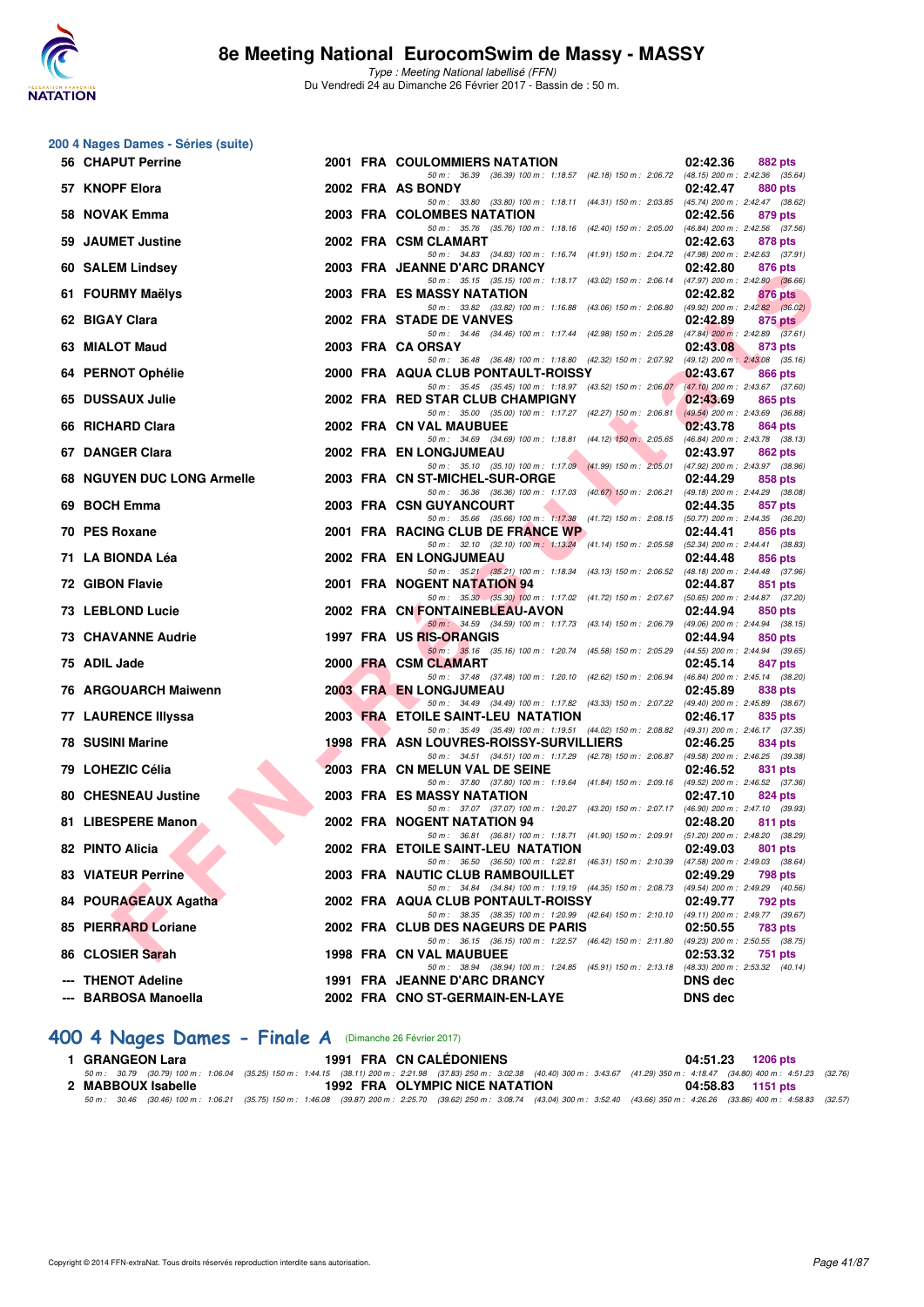

Type : Meeting National labellisé (FFN)

Du Vendredi 24 au Dimanche 26 Février 2017 - Bassin de : 50 m.

#### **400 4 Nages Dames - Finale A (suite)**

|                  | 3 BIHAN Morgane 2000 FRA CSN GUYANCOURT                                | 05:04.30 1113 pts                                                                                                                                                                            |
|------------------|------------------------------------------------------------------------|----------------------------------------------------------------------------------------------------------------------------------------------------------------------------------------------|
|                  |                                                                        | 50 m : 32.92 (32.92) 100 m : 1:09.10 (36.18) 150 m : 1:49.03 (39.93) 200 m : 2:28.97 (39.94) 250 m : 3:12.96 (43.99) 300 m : 3:56.92 (43.96) 350 m : 4:31.43 (34.51) 400 m : 5:04.30 (32.87) |
|                  |                                                                        | 05:05.04 1108 pts                                                                                                                                                                            |
|                  |                                                                        | 50 m: 31.10 (31.10) 100 m: 1:08.28 (37.18) 150 m: 1:48.17 (39.89) 200 m: 2:28.03 (39.86) 250 m: 3:12.32 (44.29) 300 m: 3:56.79 (44.47) 350 m: 4:31.48 (34.69) 400 m: 5:05.04 (33.56)         |
|                  | 5 BOURNONVILLE Laura 2001 FRA ES VITRY                                 | 05:08.38 1084 pts                                                                                                                                                                            |
|                  |                                                                        | 50 m: 31.63 (31.63) 100 m: 1:07.87 (36.24) 150 m: 1:48.54 (40.67) 200 m: 2:27.79 (39.25) 250 m: 3:11.92 (44.13) 300 m: 3:57.41 (45.49) 350 m: 4:33.92 (36.51) 400 m: 5:08.38 (34.46)         |
|                  | 6 OUALID GIRARD Sarah 2000 FRA CN MELUN VAL DE SEINE 05:11.55 1063 pts |                                                                                                                                                                                              |
|                  |                                                                        | 50 m : 32.89 (32.89) 100 m : 1:09.90 (37.01) 150 m : 1:50.86 (40.96) 200 m : 2:30.20 (39.34) 250 m : 3:16.24 (46.04) 300 m : 4:01.32 (45.08) 350 m : 4:37.27 (35.95) 400 m : 5:11.55 (34.28) |
| 7 LANGLAIS Lila  | <b>2000 FRA ES MASSY NATATION</b>                                      | $05:13.06$ 1053 pts                                                                                                                                                                          |
|                  |                                                                        | 50 m: 31.73 (31.73) 100 m: 1:07.98 (36.25) 150 m: 1:51.58 (43.60) 200 m: 2:33.85 (42.27) 250 m: 3:19.12 (45.27) 300 m: 4:01.81 (42.69) 350 m: 4:38.16 (36.35) 400 m: 5:13.06 (34.90)         |
| 8 BARAT Mathilde | 1999 FRA CN MELUN VAL DE SEINE 65 1999 FRA CN MELUN VAL DE SEINE       |                                                                                                                                                                                              |
|                  |                                                                        | 50 m: 33.65 (33.65) 100 m: 1:11.01 (37.36) 150 m: 1:52.15 (41.14) 200 m: 2:31.45 (39.30) 250 m: 3:20.03 (48.58) 300 m: 4:05.28 (45.25) 350 m: 4:40.91 (35.63) 400 m: 5:15.49 (34.58)         |

#### **[400 4 Nages Dames - Finale B](http://www.ffnatation.fr/webffn/resultats.php?idact=nat&go=epr&idcpt=42801&idepr=42)** (Dimanche 26 Février 2017)

| LANJLAIJ LIIA               | ZUUU FRA ES MASSI NATATION<br>00. LO.UU<br>່າ ບວວ ນເຣ                                                                                                                                                                       |                           |
|-----------------------------|-----------------------------------------------------------------------------------------------------------------------------------------------------------------------------------------------------------------------------|---------------------------|
|                             | 50 m: 31.73 (31.73) 100 m: 1:07.98 (36.25) 150 m: 1:51.58 (43.60) 200 m: 2:33.85 (42.27) 250 m: 3:19.12 (45.27) 300 m: 4:01.81 (42.69) 350 m: 4:38.16 (36.35) 400 m: 5:13.06 (34.90)                                        |                           |
| 8 BARAT Mathilde            | 1999 FRA CN MELUN VAL DE SEINE<br>05:15.49                                                                                                                                                                                  | <b>1036 pts</b>           |
|                             | 50 m: 33.65 (33.65) 100 m: 1:11.01 (37.36) 150 m: 1:52.15 (41.14) 200 m: 2:31.45 (39.30) 250 m: 3:20.03 (48.58) 300 m: 4:05.28 (45.25) 350 m: 4:40.91 (35.63) 400 m: 5:15.49 (34.58)                                        |                           |
|                             |                                                                                                                                                                                                                             |                           |
|                             | $204$ Nages Dames - Finale B (Dimanche 26 Février 2017)                                                                                                                                                                     |                           |
| 1 BOURNONVILLE Mey          | 1999 FRA ES VITRY<br>05:07.74 1089 pts                                                                                                                                                                                      |                           |
|                             | 50 m: 32.19 (32.19) 100 m: 1:10.35 (38.16) 150 m: 1:50.90 (40.55) 200 m: 2:30.68 (39.78) 250 m: 3:14.52 (43.84) 300 m: 3:59.76 (45.24) 350 m: 4:34.49 (34.73) 400 m: 5:07.74 (33.25)                                        |                           |
| 2 LUYSSEN Margo             | 1999 FRA CSM CLAMART<br>05.11.79                                                                                                                                                                                            | <b>1061 pts</b>           |
|                             | 50 m: 33.25 (33.25) 100 m: 1:12.15 (38.90) 150 m: 1:53.52 (41.37) 200 m: 2:33.83 (40.31) 250 m: 3:18.86 (45.03) 300 m: 4:04.18 (45.32) 350 m: 4:38.35 (34.17) 400 m: 5:11.79                                                | (33.44)                   |
| <b>3 RODRIGUES Chloé</b>    | <b>2003 FRA ES MASSY NATATION</b><br>05:17.71                                                                                                                                                                               | <b>1021 pts</b>           |
|                             | 50 m: 35.98 (35.98) 100 m: 1:15.48 (39.50) 150 m: 1:55.92 (40.44) 200 m: 2:34.77 (38.85) 250 m: 3:21.64 (46.87) 300 m: 4:08.41 (46.77) 350 m: 4:44.38 (35.97) 400 m: 5:17.71 (33.33)                                        |                           |
| 4 AMBRASS Lilou             | 2002 FRA EN LONGJUMEAU<br>05:18.99                                                                                                                                                                                          | <b>1013 pts</b>           |
|                             | 50 m: 33.11 (33.11) 100 m: 1:11.22 (38.11) 150 m: 1:53.97 (42.75) 200 m: 2:35.73 (41.76) 250 m: 3:21.64 (45.91) 300 m: 4:07.59 (45.95) 350 m: 4:43.58 (35.99) 400 m: 5:18.99 (35.41)                                        |                           |
| 5 BERNARD Béatrice          | 1998 FRA C PAUL-BERT RENNES<br>05:20.92                                                                                                                                                                                     | <b>1000 pts</b>           |
|                             | 50 m: 34.37 (34.37) 100 m: 1:14.95 (40.58) 150 m: 1:56.08 (41.13) 200 m: 2:37.24 (41.16) 250 m: 3:22.06 (44.82) 300 m: 4:07.13 (45.07) 350 m: 4:44.93 (37.80) 400 m: 5:20.92 (35.99)                                        |                           |
| 6 HANRAS Tiphaine           | 2000 FRA COULOMMIERS NATATION<br>05:22.52                                                                                                                                                                                   | 989 pts                   |
|                             | 50 m: 33.05 (33.05) 100 m: 1:11.90 (38.85) 150 m: 1:55.78 (43.88) 200 m: 2:37.41 (41.63) 250 m: 3:24.50 (47.09) 300 m: 4:12.27 (47.77) 350 m: 4:48.68 (36.41) 400 m: 5:22.52 (33.84)                                        |                           |
| 7 REBOUL Ines               | 1999 FRA CLUB DES NAGEURS DE PARIS<br>05:23.35                                                                                                                                                                              | <b>984 pts</b><br>(36.85) |
|                             | 50 m: 35.40 (35.40) 100 m: 1:16.13 (40.73) 150 m: 1:58.74 (42.61) 200 m: 2:39.63 (40.89) 250 m: 3:23.82 (44.19) 300 m: 4:08.50 (44.68) 350 m: 4:46.50 (38.00) 400 m: 5:23.35<br>2000 FRA CN MELUN VAL DE SEINE              |                           |
| 8 PELLIER Claire            | 05:27.34<br>50 m: 34.69 (34.69) 100 m: 1:14.75 (40.06) 150 m: 1:58.13 (43.38) 200 m: 2:39.79 (41.66) 250 m: 3:27.77 (47.98) 300 m: 4:16.09 (48.32) 350 m: 4:52.38 (36.29) 400 m: 5:27.34 (34.96)                            | 958 pts                   |
|                             |                                                                                                                                                                                                                             |                           |
|                             | $100$ 4 Nages Dames - Finale C 14-17 ans (Dimanche 26 Février 2017)                                                                                                                                                         |                           |
|                             |                                                                                                                                                                                                                             |                           |
| 1 ROUSSEAU Elsa             | <b>2003 FRA ES MASSY NATATION</b><br>05:27.98                                                                                                                                                                               | 954 pts                   |
|                             | 50 m: 34.50 (34.50) 100 m: 1:14.66 (40.16) 150 m: 1:57.24 (42.58) 200 m: 2:39.47 (42.23) 250 m: 3:26.46 (46.99) 300 m: 4:14.12 (47.66) 350 m: 4:51.71 (37.59) 400 m: 5:27.98 (36.27)                                        |                           |
| 2 PERIGUEUX Elea            | 2002 FRA AQUA CLUB PONTAULT-ROISSY<br>05:31.96                                                                                                                                                                              | <b>928 pts</b>            |
|                             | 50 m: 35.16 (35.16) 100 m: 1:15.82 (40.66) 150 m: 1:58.49 (42.67) 200 m: 2:40.09 (41.60) 250 m: 3:28.74 (48.65) 300 m: 4:19.33 (50.59) 350 m: 4:56.48 (37.15) 400 m: 5:31.96 (35.48)                                        |                           |
| 3 GOMES Célia               | 2003 FRA CN MELUN VAL DE SEINE<br>05:31.99                                                                                                                                                                                  | 928 pts                   |
|                             | 50 m : 34.30 (34.30) 100 m : 1:15.06 (40.76) 150 m : 1:58.83 (43.77) 200 m : 2:42.17 (43.34) 250 m : 3:31.57 (49.40) 300 m : 4:20.98 (49.41) 350 m : 4:57.11 (36.13) 400 m : 5:31.99 (34.88)                                |                           |
| 4 DUSSAUX Julie             | 2002 FRAMED STAR CLUB CHAMPIGNY<br>05:36.34<br>50 m: 35.56 (35.56) 100 m: 1:17.59 (42.03) 150 m: 2:02.01 (44.42) 200 m: 2:44.29 (42.28) 250 m: 3:33.37 (49.08) 300 m: 4:23.50 (50.13) 350 m: 5:00.88 (37.38) 400 m: 5:36.34 | <b>901 pts</b><br>(35.46) |
| 5 LEBLOND Lucie             | 2002 FRA CN FONTAINEBLEAU-AVON<br>05:38.57                                                                                                                                                                                  | 887 pts                   |
|                             | 50 m: 35.60 (35.60) 100 m: 1:15.46 (39.86) 150 m: 2:00.65 (45.19) 200 m: 2:43.70 (43.05) 250 m: 3:33.26 (49.56) 300 m: 4:23.05 (49.79) 350 m: 5:01.15 (38.10) 400 m: 5:38.57 (37.42)                                        |                           |
| 6 CHESNEAU Justine          | 2003 FRA ES MASSY NATATION<br>05:38.70                                                                                                                                                                                      | 886 pts                   |
|                             | 50 m: 36.82 (36.82) 100 m: 1:20.09 (43.27) 150 m: 2:04.65 (44.56) 200 m: 2:48.00 (43.35) 250 m: 3:34.71 (46.71) 300 m: 4:22.53 (47.82) 350 m: 5:02.01 (39.48) 400 m: 5:38.70                                                | (36.69)                   |
| 7 DANGER Clara              | <b>2002 FRA EN LONGJUMEAU</b><br>05:39.02                                                                                                                                                                                   | 884 pts                   |
|                             | 50 m: 36.08 (36.08) 100 m: 1:18.19 (42.11) 150 m: 2:01.74 (43.55) 200 m: 2:43.26 (41.52) 250 m: 3:32.67 (49.41) 300 m: 4:21.86 (49.19) 350 m: 5:01.65 (39.79) 400 m: 5:39.02 (37.37)                                        |                           |
| 8 BOCH Emma                 | 2003 FRA CSN GUYANCOURT<br><b>The Contract of Street</b><br>05:40.95                                                                                                                                                        | 872 pts                   |
|                             | 50 m: 36.04 (36.04) 100 m: 1:17.30 (41.26) 150 m: 2:01.67 (44.37) 200 m: 2:43.75 (42.08) 250 m: 3:33.67 (49.92) 300 m: 4:22.78 (49.11) 350 m: 5:03.04 (40.26) 400 m: 5:40.95 (37.91)                                        |                           |
|                             |                                                                                                                                                                                                                             |                           |
|                             | 00 4 Nages Dames - Séries (Dimanche 26 Février 2017)                                                                                                                                                                        |                           |
| 1 GRANGEON Lara             | <b>1991 FRA CN CALEDONIENS</b><br>04:53.29                                                                                                                                                                                  | 1191 pts                  |
|                             | 50 m: 31.08 (31.08) 100 m: 1:06.20 (35.12) 150 m: 1:45.13 (38.93) 200 m: 2:23.56 (38.43) 250 m: 3:03.61 (40.05) 300 m: 3:45.13 (41.52) 350 m: 4:19.95 (34.82) 400 m: 4:53.29                                                | (33.34)                   |
| 2 MABBOUX Isabelle          | 1992 FRA OLYMPIC NICE NATATION<br>05:06.73                                                                                                                                                                                  | 1096 pts                  |
|                             | 50 m : 31.32 (31.32) 100 m : 1:08.24 (36.92) 150 m : 1:50.06 (41.82) 200 m : 2:30.29 (40.23) 250 m : 3:14.06 (43.77) 300 m : 3:58.12 (44.06) 350 m : 4:33.09 (34.97) 400 m : 5:06.73 (33.64)                                |                           |
| 3 BORGOGNO Alizée<br>$\sim$ | 2001 FRA OLYMPIC NICE NATATION<br>05:10.24                                                                                                                                                                                  | <b>1072 pts</b>           |
|                             | 50 m: 32.23 (32.23) 100 m: 1:11.49 (39.26) 150 m: 1:53.07 (41.58) 200 m: 2:34.05 (40.98) 250 m: 3:16.93 (42.88) 300 m: 4:00.27 (43.34) 350 m: 4:35.30 (35.03) 400 m: 5:10.24 (34.94)                                        |                           |
| 4 BIHAN Morgane             | 2000 FRA CSN GUYANCOURT<br>05:10.39                                                                                                                                                                                         | <b>1071 pts</b>           |
|                             | 50 m: 33.67 (33.67) 100 m: 1:12.26 (38.59) 150 m: 1:52.67 (40.41) 200 m: 2:32.37 (39.70) 250 m: 3:16.04 (43.67) 300 m: 4:01.05 (45.01) 350 m: 4:36.53 (35.48) 400 m: 5:10.39 (33.86)                                        |                           |
| 5 BOURNONVILLE Laura        | 2001 FRA ES VITRY<br>05:11.83<br>1061 pts                                                                                                                                                                                   |                           |
|                             |                                                                                                                                                                                                                             |                           |

# **[400 4 Nages Dames - Finale C](http://www.ffnatation.fr/webffn/resultats.php?idact=nat&go=epr&idcpt=42801&idepr=42) 14-17 ans** (Dimanche 26 Février 2017)

| 1 ROUSSEAU Elsa    | 2003 FRA ES MASSY NATATION                                                                                                                                                                   | 05:27.98 954 pts    |
|--------------------|----------------------------------------------------------------------------------------------------------------------------------------------------------------------------------------------|---------------------|
|                    | 50 m: 34.50 (34.50) 100 m: 1:14.66 (40.16) 150 m: 1:57.24 (42.58) 200 m: 2:39.47 (42.23) 250 m: 3:26.46 (46.99) 300 m: 4:14.12 (47.66) 350 m: 4:51.71 (37.59) 400 m: 5:27.98 (36.27)         |                     |
| 2 PERIGUEUX Elea   | 2002 FRA AQUA CLUB PONTAULT-ROISSY                                                                                                                                                           | 05:31.96<br>928 pts |
|                    | 50 m: 35.16 (35.16) 100 m: 1:15.82 (40.66) 150 m: 1:58.49 (42.67) 200 m: 2:40.09 (41.60) 250 m: 3:28.74 (48.65) 300 m: 4:19.33 (50.59) 350 m: 4:56.48 (37.15) 400 m: 5:31.96 (35.48)         |                     |
| 3 GOMES Célia      | 2003 FRA CN MELUN VAL DE SEINE                                                                                                                                                               | 05:31.99<br>928 pts |
|                    | 50 m: 34.30 (34.30) 100 m: 1:15.06 (40.76) 150 m: 1:58.83 (43.77) 200 m: 2:42.17 (43.34) 250 m: 3:31.57 (49.40) 300 m: 4:20.98 (49.41) 350 m: 4:57.11 (36.13) 400 m: 5:31.99 (34.88)         |                     |
| 4 DUSSAUX Julie    | 2002 FRA RED STAR CLUB CHAMPIGNY                                                                                                                                                             | 05:36.34<br>901 pts |
|                    | 50 m: 35.56 (35.56) 100 m: 1:17.59 (42.03) 150 m: 2:02.01 (44.42) 200 m: 2:44.29 (42.28) 250 m: 3:33.37 (49.08) 300 m: 4:23.50 (50.13) 350 m: 5:00.88 (37.38) 400 m: 5:36.34 (35.46)         |                     |
| 5 LEBLOND Lucie    | 2002 FRA CN FONTAINEBLEAU-AVON                                                                                                                                                               | 05:38.57<br>887 pts |
|                    | 50 m: 35.60 (35.60) 100 m: 1:15.46 (39.86) 150 m: 2:00.65 (45.19) 200 m: 2:43.70 (43.05) 250 m: 3:33.26 (49.56) 300 m: 4:23.05 (49.79) 350 m: 5:01.15 (38.10) 400 m: 5:38.57 (37.42)         |                     |
| 6 CHESNEAU Justine | 2003 FRANES MASSY NATATION                                                                                                                                                                   | 05:38.70<br>886 pts |
|                    | 50 m : 36.82 (36.82) 100 m : 1:20.09 (43.27) 150 m : 2:04.65 (44.56) 200 m : 2:48.00 (43.35) 250 m : 3:34.71 (46.71) 300 m : 4:22.53 (47.82) 350 m : 5:02.01 (39.48) 400 m : 5:38.70 (36.69) |                     |
| 7 DANGER Clara     | <b>2002 FRA EN LONGJUMEAU</b>                                                                                                                                                                | 05:39.02<br>884 pts |
|                    | 50 m: 36.08 (36.08) 100 m: 1:18.19 (42.11) 150 m: 2:01.74 (43.55) 200 m: 2:43.26 (41.52) 250 m: 3:32.67 (49.41) 300 m: 4:21.86 (49.19) 350 m: 5:01.65 (39.79) 400 m: 5:39.02 (37.37)         |                     |
| 8 BOCH Emma        | 2003 FRA CSN GUYANCOURT                                                                                                                                                                      | 05:40.95<br>872 pts |
|                    | 50 m: 36.04 (36.04) 100 m: 1:17.30 (41.26) 150 m: 2:01.67 (44.37) 200 m: 2:43.75 (42.08) 250 m: 3:33.67 (49.92) 300 m: 4:22.78 (49.11) 350 m: 5:03.04 (40.26) 400 m: 5:40.95 (37.91)         |                     |

# **[400 4 Nages Dames - Séries](http://www.ffnatation.fr/webffn/resultats.php?idact=nat&go=epr&idcpt=42801&idepr=42)** (Dimanche 26 Février 2017)

|                    | 1 GRANGEON Lara <b>1991 FRA</b> CN CALÉDONIENS 04:53.29 1191 pts                                                                                                                             |                   |
|--------------------|----------------------------------------------------------------------------------------------------------------------------------------------------------------------------------------------|-------------------|
|                    | 50 m: 31.08 (31.08) 100 m: 1:06.20 (35.12) 150 m: 1:45.13 (38.93) 200 m: 2:23.56 (38.43) 250 m: 3:03.61 (40.05) 300 m: 3:45.13 (41.52) 350 m: 4:19.95 (34.82) 400 m: 4:53.29 (33.34)         |                   |
| 2 MABBOUX Isabelle | 1992 FRA OLYMPIC NICE NATATION 65:06.73 1096 pts                                                                                                                                             |                   |
|                    | 50 m: 31.32 (31.32) 100 m: 1:08.24 (36.92) 150 m: 1:50.06 (41.82) 200 m: 2:30.29 (40.23) 250 m: 3:14.06 (43.77) 300 m: 3:58.12 (44.06) 350 m: 4:33.09 (34.97) 400 m: 5:06.73 (33.64)         |                   |
| 3 BORGOGNO Alizée  | 2001 FRA OLYMPIC NICE NATATION                                                                                                                                                               | 05:10.24 1072 pts |
|                    | 50 m : 32.23 (32.23) 100 m : 1:11.49 (39.26) 150 m : 1:53.07 (41.58) 200 m : 2:34.05 (40.98) 250 m : 3:16.93 (42.88) 300 m : 4:00.27 (43.34) 350 m : 4:35.30 (35.03) 400 m : 5:10.24 (34.94) |                   |
| 4 BIHAN Morgane    | <b>2000 FRA CSN GUYANCOURT</b>                                                                                                                                                               | 05:10.39 1071 pts |
|                    | 50 m: 33.67 (33.67) 100 m: 1:12.26 (38.59) 150 m: 1:52.67 (40.41) 200 m: 2:32.37 (39.70) 250 m: 3:16.04 (43.67) 300 m: 4:01.05 (45.01) 350 m: 4:36.53 (35.48) 400 m: 5:10.39 (33.86)         |                   |
|                    |                                                                                                                                                                                              | 05:11.83 1061 pts |
|                    | 50 m: 32.07 (32.07) 100 m: 1:09.34 (37.27) 150 m: 1:51.12 (41.78) 200 m: 2:31.32 (40.20) 250 m: 3:16.06 (44.74) 300 m: 4:01.54 (45.48) 350 m: 4:37.88 (36.34) 400 m: 5:11.83 (33.95)         |                   |
| 6 LANGLAIS Lila    | 2000 FRA ES MASSY NATATION                                                                                                                                                                   | 05:12.02 1060 pts |
|                    | 50 m: 32.18 (32.18) 100 m: 1:08.61 (36.43) 150 m: 1:52.46 (43.85) 200 m: 2:33.74 (41.28) 250 m: 3:17.36 (43.62) 300 m: 4:01.24 (43.88) 350 m: 4:37.70 (36.46) 400 m: 5:12.02 (34.32)         |                   |
| 7 BARAT Mathilde   |                                                                                                                                                                                              |                   |
|                    | 50 m: 32.58 (32.58) 100 m: 1:10.56 (37.98) 150 m: 1:50.61 (40.05) 200 m: 2:30.09 (39.48) 250 m: 3:16.84 (46.75) 300 m: 4:03.91 (47.07) 350 m: 4:39.42 (35.51) 400 m: 5:13.01 (33.59)         |                   |
|                    |                                                                                                                                                                                              | 05:13.62 1049 pts |
|                    | 50 m: 32.96 (32.96) 100 m: 1:11.27 (38.31) 150 m: 1:52.15 (40.88) 200 m: 2:31.79 (39.64) 250 m: 3:17.28 (45.49) 300 m: 4:02.52 (45.24) 350 m: 4:38.62 (36.10) 400 m: 5:13.62 (35.00)         |                   |
| 9 LUYSSEN Margo    | 1999 FRA CSM CLAMART                                                                                                                                                                         | 05:15.63 1035 pts |
|                    | 50 m: 33.52 (33.52) 100 m: 1:14.64 (41.12) 150 m: 1:56.16 (41.52) 200 m: 2:36.82 (40.66) 250 m: 3:22.40 (45.58) 300 m: 4:07.85 (45.45) 350 m: 4:42.10 (34.25) 400 m: 5:15.63 (33.53)         |                   |
|                    |                                                                                                                                                                                              | 05:17.56 1022 pts |
|                    | 50 m: 32.67 (32.67) 100 m: 1:11.89 (39.22) 150 m: 1:53.01 (41.12) 200 m: 2:33.59 (40.58) 250 m: 3:18.18 (44.59) 300 m: 4:04.92 (46.74) 350 m: 4:41.93 (37.01) 400 m: 5:17.56 (35.63)         |                   |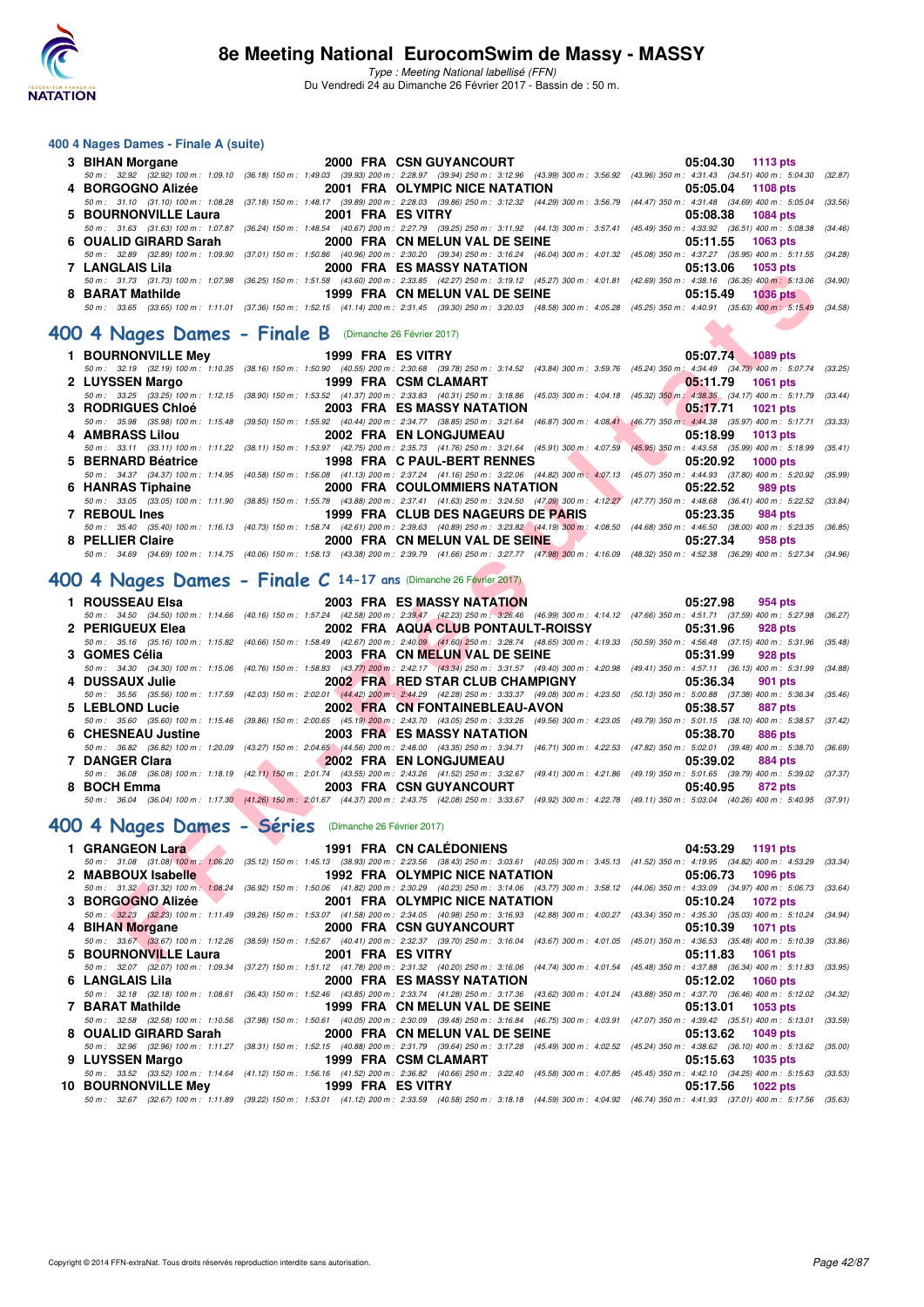

#### **400 4 Nages Dames - Séries (suite)**

| 11 VEROT Marine                                                                    |  | 1997 FRA CN VIRY-CHATILLON                                                                                                                                                                                                             | 05:19.76                | <b>1008 pts</b>          |         |
|------------------------------------------------------------------------------------|--|----------------------------------------------------------------------------------------------------------------------------------------------------------------------------------------------------------------------------------------|-------------------------|--------------------------|---------|
| 12 BERNARD Béatrice                                                                |  | 50 m: 33.30 (33.30) 100 m: 1:11.59 (38.29) 150 m: 1:51.96 (40.37) 200 m: 2:30.87 (38.91) 250 m: 3:17.47 (46.60) 300 m: 4:04.99 (47.52) 350 m: 4:43.69 (38.70) 400 m: 5:19.76 (36.07)<br>1998 FRA C PAUL-BERT RENNES                    | 05:21.46                | 996 pts                  |         |
| <b>12 AMBRASS Lilou</b>                                                            |  | 50 m: 34.56 (34.56) 100 m: 1:15.49 (40.93) 150 m: 1:56.62 (41.13) 200 m: 2:37.43 (40.81) 250 m: 3:21.94 (44.51) 300 m: 4:06.64 (44.70) 350 m: 4:44.22 (37.58) 400 m: 5:21.46<br>2002 FRA EN LONGJUMEAU                                 | 05:21.46                | 996 pts                  | (37.24) |
| 14 SUESCUN Clémence                                                                |  | 50 m: 33.46 (33.46) 100 m: 1:11.78 (38.32) 150 m: 1:54.69 (42.91) 200 m: 2:37.02 (42.33) 250 m: 3:23.03 (46.01) 300 m: 4:09.26 (46.23) 350 m: 4:46.03 (36.77) 400 m: 5:21.46 (35.43)<br><b>2002 FRA CSN GUYANCOURT</b>                 | 05:24.58                | 976 pts                  |         |
|                                                                                    |  | 50 m: 33.17 (33.17) 100 m: 1:09.37 (36.20) 150 m: 1:51.08 (41.71) 200 m: 2:31.43 (40.35) 250 m: 3:21.55 (50.12) 300 m: 4:11.56 (50.01) 350 m: 4:49.17 (37.61) 400 m: 5:24.58 (35.41)                                                   |                         |                          |         |
| 15 REBOUL Ines                                                                     |  | 1999 FRA CLUB DES NAGEURS DE PARIS<br>50 m: 34.90 (34.90) 100 m: 1:15.32 (40.42) 150 m: 1:56.99 (41.67) 200 m: 2:38.30 (41.31) 250 m: 3:22.52 (44.22) 300 m: 4:08.41 (45.89) 350 m: 4:46.31 (37.90) 400 m: 5:24.66 (38.35)             | 05:24.66                | 975 pts                  |         |
| 16 HANRAS Tiphaine                                                                 |  | <b>2000 FRA COULOMMIERS NATATION</b><br>50 m: 33.15 (33.15) 100 m: 1:12.15 (39.00) 150 m: 1:55.79 (43.64) 200 m: 2:36.81 (41.02) 250 m: 3:25.10 (48.29) 300 m: 4:13.56 (48.46) 350 m: 4:50.74 (37.18) 400 m: 5:24.72                   | 05:24.72                | 975 pts                  | (33.98) |
| 17 RODRIGUES Chloé                                                                 |  | <b>2003 FRA ES MASSY NATATION</b>                                                                                                                                                                                                      | 05:26.59                | 963 pts                  |         |
| 18 PELLIER Claire                                                                  |  | 50 m: 34.49 (34.49) 100 m: 1:15.44 (40.95) 150 m: 1:56.91 (41.47) 200 m: 2:36.70 (39.79) 250 m: 3:26.84 (50.14) 300 m: 4:15.49 (48.65) 350 m: 4:52.00 (36.51) 400 m: 5:26.59 (34.59)<br>2000 FRA CN MELUN VAL DE SEINE                 | 05:27.09                | 960 pts                  |         |
|                                                                                    |  | 50 m: 35.05 (35.05) 100 m: 1:15.31 (40.26) 150 m: 1:57.53 (42.22) 200 m: 2:39.41 (41.88) 250 m: 3:27.01 (47.60) 300 m: 4:16.09 (49.08) 350 m: 4:51.53 (35.44) 400 m: 5:27.09                                                           |                         |                          | (35.56) |
| 19 STUTEL Chloé                                                                    |  | 2001 FRA CN LE PLESSIS-ROBINSON<br>50 m: 32.44 (32.44) 100 m: 1:11.87 (39.43) 150 m: 1:54.79 (42.92) 200 m: 2:36.96 (42.17) 250 m: 3:26.01 (49.05) 300 m: 4:16.86 (50.85) 350 m: 4:52.94 (36.08) 400 m: 5:28.72                        | 05:28.72                | 949 pts                  | (35.78) |
| 20 HACHEZ Clementine                                                               |  | 2001 FRA CSN GUYANCOURT<br>50 m : 34.97 (34.97) 100 m : 1:16.85 (41.88) 150 m : 2:00.20 (43.35) 200 m : 2:41.56 (41.36) 250 m : 3:29.20 (47.64) 300 m : 4:15.64 (46.44) 350 m : 4:52.69 (37.05) 400 m : 5:28.98 (36.29)                | 05:28.98                | 948 pts                  |         |
| 21 GOMES Célia                                                                     |  | 2003 FRA CN MELUN VAL DE SEINE                                                                                                                                                                                                         | 05:30.15                | 940 pts                  |         |
| 22 ROUSSEAU Elsa                                                                   |  | 50 m: 34.78 (34.78) 100 m: 1:16.15 (41.37) 150 m: 1:59.72 (43.57) 200 m: 2:42.29 (42.57) 250 m: 3:30.33 (48.04) 300 m: 4:18.83 (48.50) 350 m: 4:54.77 (35.94) 400 m: 5:30.15 (35.38)<br>2003 FRA ES MASSY NATATION                     | 05:30.25                | 939 pts                  |         |
| 23 FERRON Pauline                                                                  |  | 50 m: 35.92 (35.92) 100 m: 1:16.17 (40.25) 150 m: 1:59.60 (43.43) 200 m: 2:40.96 (41.36) 250 m: 3:28.79 (47.83) 300 m: 4:15.70 (46.91) 350 m: 4:53.58 (37.88) 400 m: 5:30.25 (36.67)<br>2001 FRA NAUTIC CLUB RAMBOUILLET               | 05:31.97                | 928 pts                  |         |
|                                                                                    |  | 50 m: 34.80 (34.80) 100 m: 1:14.80 (40.00) 150 m: 1:57.98 (43.18) 200 m: 2:39.68 (41.70) 250 m: 3:27.55 (47.87) 300 m: 4:17.11 (49.56) 350 m: 4:54.36 (37.25) 400 m: 5:31.97 (37.61)                                                   |                         |                          |         |
| 24 ADIL Yael                                                                       |  | 2001 FRA CSM CLAMART<br>50 m: 34.67 (34.67) 100 m: 1:15.16 (40.49) 150 m: 1:58.51 (43.35) 200 m: 2:41.33 (42.82) 250 m: 3:29.72 (48.39) 300 m: 4:18.32 (48.60) 350 m: 4:56.19 (37.87) 400 m: 5:33.06                                   | 05:33.06                | 922 pts                  | (36.87) |
| 25 DECHERT Marine                                                                  |  | <b>The Contract of Street</b><br>2003 FRA USM VIROFLAY<br>50 m: 34.85 (34.85) 100 m: 1:16.69 (41.84) 150 m: 2:00.80 (44.11) 200 m: 2:43.67 (42.87) 250 m: 3:29.78 (46.11) 300 m: 4:17.09 (47.31) 350 m: 4:56.87 (39.78) 400 m: 5:35.42 | 05:35.42                | 907 pts                  | (38.55) |
| 26 PERIGUEUX Elea                                                                  |  | 2002 FRA AQUA CLUB PONTAULT-ROISSY                                                                                                                                                                                                     | 05:37.10                | 896 pts                  |         |
| 27 CHAPUT Perrine                                                                  |  | 50 m : 36.03 (36.03) 100 m : 1:17.00 (40.97) 150 m : 2:00.32 (43.32) 200 m : 2:44.06 (43.74) 250 m : 3:31.88 (47.82) 300 m : 4:21.93 (50.05) 350 m : 5:00.18 (38.25) 400 m : 5:37.10 (36.92)<br>2001 FRA COULOMMIERS NATATION          | 05:39.53                | 881 pts                  |         |
| 28 AOUAD Kenza                                                                     |  | 50 m: 36.64 (36.64) 100 m: 1:19.15 (42.51) 150 m: 2:03.68 (44.53) 200 m: 2:47.21 (43.53) 250 m: 3:37.46 (50.25) 300 m: 4:25.75 (48.29) 350 m: 5:03.04 (37.29) 400 m: 5:39.53 (36.49)<br>2000 FRA CSM CLAMART                           | 05:40.40                | 876 pts                  |         |
|                                                                                    |  | 50 m: 34.57 (34.57) 100 m: 1:14.97 (40.40) 150 m: 1:59.91 (44.94) 200 m: 2:44.02 (44.11) 250 m: 3:32.96 (48.94) 300 m: 4:23.44 (50.48) 350 m: 5:02.26 (38.82) 400 m: 5:40.40 (38.14)                                                   |                         |                          |         |
| 29 BIGAY Clara                                                                     |  | 2002 FRA STADE DE VANVES<br>50 m: 35.99 (35.99) 100 m: 1:18.20 (42.21) 150 m: 2:02.97 (44.77) 200 m: 2:46.37 (43.40) 250 m: 3:35.68 (49.31) 300 m: 4:24.69 (49.01) 350 m: 5:03.95 (39.26) 400 m: 5:40.65 (36.70)                       | 05:40.65                | 874 pts                  |         |
| <b>30 DUSSAUX Julie</b>                                                            |  | 2002 FRA RED STAR CLUB CHAMPIGNY<br>50 m: 36.08 (36.08) 100 m: 1:18.15 (42.07) 150 m: 2:03.54 (45.39) 200 m: 2:45.99 (42.45) 250 m: 3:37.03 (51.04) 300 m: 4:26.72 (49.69) 350 m: 5:05.49 (38.77) 400 m: 5:41.50                       | 05:41.50                | 869 pts                  | (36.01) |
| 31 BOCH Emma                                                                       |  | <b>2003 FRA CSN GUYANCOURT</b>                                                                                                                                                                                                         | 05:42.95                | 860 pts                  |         |
| 32 CHESNEAU Justine                                                                |  | 50 m: 36.33 (36.33) 100 m: 1:19.13 (42.80) 150 m: 2:03.26 (44.13) 200 m: 2:46.21 (42.95) 250 m: 3:35.36 (49.15) 300 m: 4:25.17 (49.81) 350 m: 5:04.35 (39.18) 400 m: 5:42.95<br><b>2003 FRA ES MASSY NATATION</b>                      | 05:43.27                | 858 pts                  | (38.60) |
| 33 DANGER Clara                                                                    |  | 50 m: 36.79 (36.79) 100 m: 1:20.12 (43.33) 150 m: 2:05.39 (45.27) 200 m: 2:48.58 (43.19) 250 m: 3:36.21 (47.63) 300 m: 4:24.75 (48.54) 350 m: 5:04.68 (39.93) 400 m: 5:43.27 (38.59)<br><b>2002 FRA EN LONGJUMEAU</b>                  | 05:43.61                | 856 pts                  |         |
|                                                                                    |  | 50 m: 36.44 (36.44) 100 m: 1:19.68 (43.24) 150 m: 2:02.45 (42.77) 200 m: 2:44.08 (41.63) 250 m: 3:33.62 (49.54) 300 m: 4:24.65 (51.03) 350 m: 5:04.72 (40.07) 400 m: 5:43.61 (38.89)                                                   |                         |                          |         |
| 34 LEBLOND Lucie                                                                   |  | 2002 FRA CN FONTAINEBLEAU-AVON<br>50 m: 34.48 (34.48) 100 m: 1:14.57 (40.09) 150 m: 1:58.68 (44.11) 200 m: 2:41.37 (42.69) 250 m: 3:31.55 (50.18) 300 m: 4:24.26 (52.71) 350 m: 5:04.58 (40.32) 400 m: 5:43.82 (39.24)                 | 05:43.82                | 855 pts                  |         |
| 35 SALEM Lindsey                                                                   |  | 2003 FRA JEANNE D'ARC DRANCY<br>50 m: 36.62 (36.62) 100 m: 1:19.95 (43.33) 150 m: 2:05.28 (45.33) 200 m: 2:50.65 (45.37) 250 m: 3:38.19 (47.54) 300 m: 4:26.84 (48.65) 350 m: 5:06.45 (39.61) 400 m: 5:44.72 (38.27)                   | 05:44.72                | 849 pts                  |         |
| 36 LOHEZIC Célia                                                                   |  | 2003 FRA CN MELUN VAL DE SEINE                                                                                                                                                                                                         | 05:45.53                | 844 pts                  |         |
| 37 THIERRY Victoire                                                                |  | 50 m: 38.07 (38.07) 100 m: 1:22.72 (44.65) 150 m: 2:06.13 (43.41) 200 m: 2:49.34 (43.21) 250 m: 3:38.85 (49.51) 300 m: 4:28.77 (49.92) 350 m: 5:07.43 (38.66) 400 m: 5:45.53 (38.10)<br>2003 FRA CN FONTAINEBLEAU-AVON                 | 05:49.22                | 822 pts                  |         |
| 38 FARHAT Manon                                                                    |  | 50 m : 36.95 (36.95) 100 m : 1:19.62 (42.67) 150 m : 2:04.38 (44.76) 200 m : 2:47.07 (42.69) 250 m : 3:38.62 (51.55) 300 m : 4:31.03 (52.41) 350 m : 5:11.39 (40.36) 400 m : 5:49.22 (37.83)<br>2003 FRA CN MELUN VAL DE SEINE         | 05:49.96                | 818 pts                  |         |
| 50 m: 37.88 (37.88) 100 m: 1:23.64 (45.76) 150 m: 3:41.51 (2:17.87) 200 m: 2:49.50 |  | () 250 m: 5:13.64 (2:24.14) 300 m: 4:33.39                                                                                                                                                                                             | $350 m : -$<br>$\theta$ | 400 m: 5:49.96 (1:16.57) |         |
| 39 VIATEUR Perrine                                                                 |  | 2003 FRA NAUTIC CLUB RAMBOUILLET<br>50 m: 36.33 (36.33) 100 m: 1:20.46 (44.13) 150 m: 2:04.49 (44.03) 200 m: 2:50.28 (45.79) 250 m: 3:39.38 (49.10) 300 m: 4:30.78 (51.40) 350 m: 5:10.82 (40.04) 400 m: 5:50.39 (39.57)               | 05:50.39                | 815 pts                  |         |
| 40 GREZES BESSET Marianne                                                          |  | 2002 FRA STELLA SPORTS ST-MAUR<br>50 m: 38.63 (38.63) 100 m: 1:23.48 (44.85) 150 m: 2:08.14 (44.66) 200 m: 2:50.05 (41.91) 250 m: 3:43.30 (53.25) 300 m: 4:35.66 (52.36) 350 m: 5:15.22 (39.56) 400 m: 5:52.30 (37.08)                 | 05:52.30                | 804 pts                  |         |
| 41 LA BIONDA Léa                                                                   |  | 2002 FRA EN LONGJUMEAU                                                                                                                                                                                                                 | 05:52.44                | 803 pts                  |         |
| 42 FOINY Audrenn                                                                   |  | 50 m: 37.52 (37.52) 100 m: 1:20.92 (43.40) 150 m: 2:06.17 (45.25) 200 m: 2:50.58 (44.41) 250 m: 3:42.07 (51.49) 300 m: 4:32.46 (50.39) 350 m: 5:12.85 (40.39) 400 m: 5:52.44<br>2003 FRA CN LE PLESSIS-ROBINSON                        | 05:52.53                | 802 pts                  | (39.59) |
| 43 BERKANI Lina                                                                    |  | 50 m: 39.42 (39.42) 100 m: 1:26.93 (47.51) 150 m: 2:09.47 (42.54) 200 m: 2:50.81 (41.34) 250 m: 3:44.84 (54.03) 300 m: 4:37.81 (52.97) 350 m: 5:16.36 (38.55) 400 m: 5:52.53<br>2002 FRA AS BONDY                                      | 05:53.56                | 796 pts                  | (36.17) |
|                                                                                    |  | 50 m: 35.78 (35.78) 100 m: 1:16.14 (40.36) 150 m: 2:06.68 (50.54) 200 m: 2:53.78 (47.10) 250 m: 3:45.25 (51.47) 300 m: 4:34.03 (48.78) 350 m: 5:14.98 (40.95) 400 m: 5:53.56                                                           |                         |                          | (38.58) |
| 44 CAREL Céline                                                                    |  | 2001 FRA CN LE PLESSIS-ROBINSON<br>50 m: 36.32 (36.32) 100 m: 1:18.60 (42.28) 150 m: 2:04.08 (45.48) 200 m: 2:47.81 (43.73) 250 m: 3:43.02 (55.21) 300 m: 4:38.36 (55.34) 350 m: 5:17.89 (39.53) 400 m: 5:57.41                        | 05:57.41                | 774 pts                  | (39.52) |
| 45 BERKANI Assia                                                                   |  | 2001 FRA AS BONDY<br>50 m: 36.50 (36.50) 100 m: 1:19.57 (43.07) 150 m: 2:10.08 (50.51) 200 m: 2:59.57 (49.49) 250 m: 3:50.38 (50.81) 300 m: 4:41.41 (51.03) 350 m: 5:21.66 (40.25) 400 m: 6:01.59 (39.93)                              | 06:01.59                | 750 pts                  |         |
| 46 DUTRIEUX Maud                                                                   |  | 2002 FRA USM VIROFLAY                                                                                                                                                                                                                  | 06:03.69                | <b>738 pts</b>           |         |
|                                                                                    |  | 50 m: 39.65 (39.65) 100 m: 1:26.36 (46.71) 150 m: 2:12.33 (45.97) 200 m: 2:58.11 (45.78) 250 m: 3:51.37 (53.26) 300 m: 4:42.93 (51.56) 350 m: 5:24.12 (41.19) 400 m: 6:03.69 (39.57)                                                   |                         |                          |         |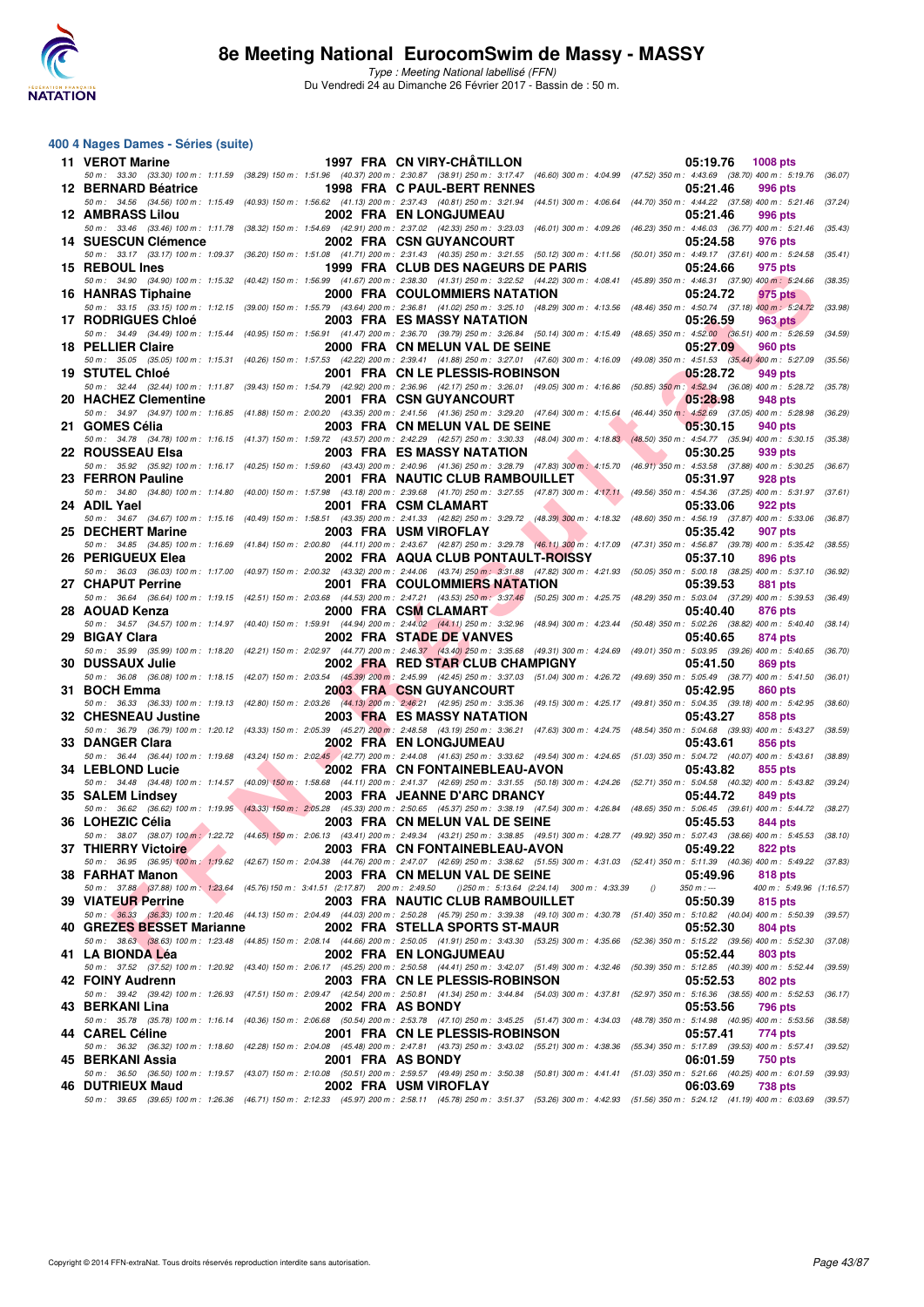

| 400 4 Nages Dames - Séries (suite)                                      |  |                                                                |                      |                                    |
|-------------------------------------------------------------------------|--|----------------------------------------------------------------|----------------------|------------------------------------|
| --- THENOT Adeline                                                      |  | <b>1991 FRA JEANNE D'ARC DRANCY</b>                            | <b>DNS dec</b>       |                                    |
| 50 Nage Libre Messieurs - Finale A (Dimanche 26 Février 2017)           |  |                                                                |                      |                                    |
|                                                                         |  |                                                                |                      |                                    |
| 1 BELKHOUDJA Nazim                                                      |  | <b>1990 ALG ASSO NATATION DE SARTROUVILLE</b>                  | 00:23.29             | <b>1224 pts</b>                    |
| 2 CLARK Anthony                                                         |  | 1991 FRA STADE FRANÇAIS O COURBEVOIE                           | 00:23.63             | 1199 pts                           |
| <b>3 PEMOLE Thomas</b>                                                  |  | <b>1987 FRA MOREUIL NATATION</b><br>1988 FRA CN VIRY-CHÂTILLON | 00:23.71             | 1193 pts                           |
| 4 JACQUIN Mathieu<br>5 ROLLAND Maël                                     |  | 1995 FRA ENFANTS DU RHÔNE VALENCE                              | 00:24.22<br>00:24.52 | <b>1157 pts</b>                    |
| <b>6 ZENASNI Yanis</b>                                                  |  | 1995 ALG CN MELUN VAL DE SEINE                                 | 00:24.60             | <b>1136 pts</b><br><b>1131 pts</b> |
| <b>7 LECANU Axel</b>                                                    |  | 1995 FRA ESPADON GRAND-QUEVILLY                                | 00:25.05             | <b>1099 pts</b>                    |
| 8 AROT Julien                                                           |  | <b>1992 FRA SN VERSAILLES</b>                                  | 00:25.20             | 1089 pts                           |
|                                                                         |  |                                                                |                      |                                    |
| 50 Nage Libre Messieurs - Finale B (Dimanche 26 Février 2017)           |  |                                                                |                      |                                    |
| 1 HENRY Clément                                                         |  | 2000 FRA ES VITRY                                              | 00:24.73             | <b>1121 pts</b>                    |
| 2 CADEL Benjamin                                                        |  | 1994 FRA STADE FRANÇAIS O COURBEVOIE                           | 00:25.05             | 1099 pts                           |
| 3 LEGRAND Simon                                                         |  | 1999 FRA ESPADON GRAND-QUEVILLY                                | 00:25.12             | 1095 pts                           |
| 4 FOURMY Matéo                                                          |  | 2000 FRA ES MASSY NATATION                                     | 00:25.13             | 1094 pts                           |
| 5 LE CORNIER Adrien                                                     |  | 1998 FRA STADE FRANÇAIS O COURBEVOIE                           | 00:25.39             | 1076 pts                           |
| 6 BOURUMEAU William                                                     |  | <b>1998 FRA U.S CRETEIL NATATION</b>                           | 00:25.44             | 1073 pts                           |
| 7 POSTOLACHI Mikael                                                     |  | 1994 FRA SO ROSNY                                              | 00:25.63             | 1060 pts                           |
| 8 GIBON Quentin                                                         |  | 1999 FRA NOGENT NATATION 94                                    | 00:25.88             | 1043 pts                           |
|                                                                         |  |                                                                |                      |                                    |
| 50 Nage Libre Messieurs - Finale C 15-18 ans (Dimanche 26 Février 2017) |  |                                                                |                      |                                    |
| 1 BARRY Ervin                                                           |  | 2000 FRA CLUB DES NAGEURS DE PARIS                             | 00:24.86             | <b>1112 pts</b>                    |
| 2 PAGO Sébastien                                                        |  | <b>1999 FRA SN VERSAILLES</b>                                  | 00:25.48             | 1070 pts                           |
| 3 THENU Maxime                                                          |  | 2002 FRA AQUA CLUB PONTAULT-ROISSY                             | 00:25.57             | 1064 pts                           |
| 4 DIDI Lyès                                                             |  | 2001 FRA STADE FRANÇAIS O COURBEVOIE                           | 00:25.59             | 1063 pts                           |
| 5 BUGLER Enzo                                                           |  | 2001 FRA CN MELUN VAL DE SEINE                                 | 00:25.91             | 1041 pts                           |
| <b>6 CHAUVIN Dennys</b>                                                 |  | 2001 FRA ES VITRY                                              | 00:26.19             | 1022 pts                           |
| 7 RAKOTONDRAMANGA Eliot-Tahina                                          |  | <b>2002 FRA ES MASSY NATATION</b>                              | 00:26.23             | 1020 pts                           |
| --- ROLDAN MUNOZ Enzo                                                   |  | <b>1999 FRA LYON NATATION METROPOLE</b>                        | <b>DNS dec</b>       |                                    |
|                                                                         |  |                                                                |                      |                                    |
| 50 Nage Libre Messieurs - Finale D 15-18 ans (Dimanche 26 Février 2017) |  |                                                                |                      |                                    |
| 1 TAYLAN Noyan                                                          |  | 2002 FRA STADE DE VANVES                                       | 00:25.37             | <b>1077 pts</b>                    |
| 2 KORNELUK IIya                                                         |  | 2001 BLR US GRIGNY                                             | 00:25.75             | 1052 pts                           |
| 3 TAVERNIER Ismaël                                                      |  | 2001 FRA LILLE MÉTROPOLE NATATION                              | 00:26.01             | 1034 pts                           |
| 4 PAUPARDIN Guillaume                                                   |  | 2001 FRA CN MELUN VAL DE SEINE                                 | 00:26.42             | 1007 pts                           |
| 5 DA SILVA UMMENHOVER Thibault                                          |  | 2001 FRA NOGENT NATATION 94                                    | 00:26.52             | 1001 pts                           |
| 6 BARRY Aron                                                            |  | 2002 FRA CLUB DES NAGEURS DE PARIS                             | 00:26.62             | 994 pts                            |
| 7 SAHBANI Ellias                                                        |  | 2001 FRA STADE FRANÇAIS O COURBEVOIE                           | 00:26.82             | 981 pts                            |
| 8 HENDERSON Jules                                                       |  | 2001 FRA CLUB DES NAGEURS DE PARIS                             | 00:30.27             | 770 pts                            |
|                                                                         |  |                                                                |                      |                                    |
| 50 Nage Libre Messieurs - Séries (Vendredi 24 Février 2017)             |  |                                                                |                      |                                    |
| 1 BELKHOUDJA Nazim                                                      |  | 1990 ALG ASSO NATATION DE SARTROUVILLE                         | 00:23.38             | <b>1217 pts</b>                    |
| 2 COQUEREL Robin                                                        |  | 1995 FRA CNM DIEPPE                                            | 00:23.52             | <b>1207 pts</b>                    |
| 3 CLARK Anthony                                                         |  | 1991 FRA STADE FRANCAIS O COURBEVOIE                           | 00:23.54             | <b>1206 pts</b>                    |
| <b>4 PEMOLE Thomas</b>                                                  |  | <b>1987 FRA MOREUIL NATATION</b>                               | 00:23.70             | 1194 pts                           |
| 5 BERRY Théo                                                            |  | <b>1997 FRA ANGERS NATATION</b>                                | 00:23.91             | <b>1179 pts</b>                    |
| 6 AUBRY Flavien                                                         |  | 1994 FRA U.S CRETEIL NATATION                                  | 00:24.05             | 1169 pts                           |
| 7 JACQUIN Mathieu                                                       |  | 1988 FRA CN VIRY-CHÂTILLON                                     | 00:24.25             | 1155 pts                           |
| 8 TRILLAT Léo                                                           |  | 1998 FRA CN POISSY                                             | 00:24.41             | <b>1144 pts</b>                    |
| 9 ROLLAND Maël                                                          |  | 1995 FRA ENFANTS DU RHÔNE VALENCE                              | 00:24.55             | 1134 pts                           |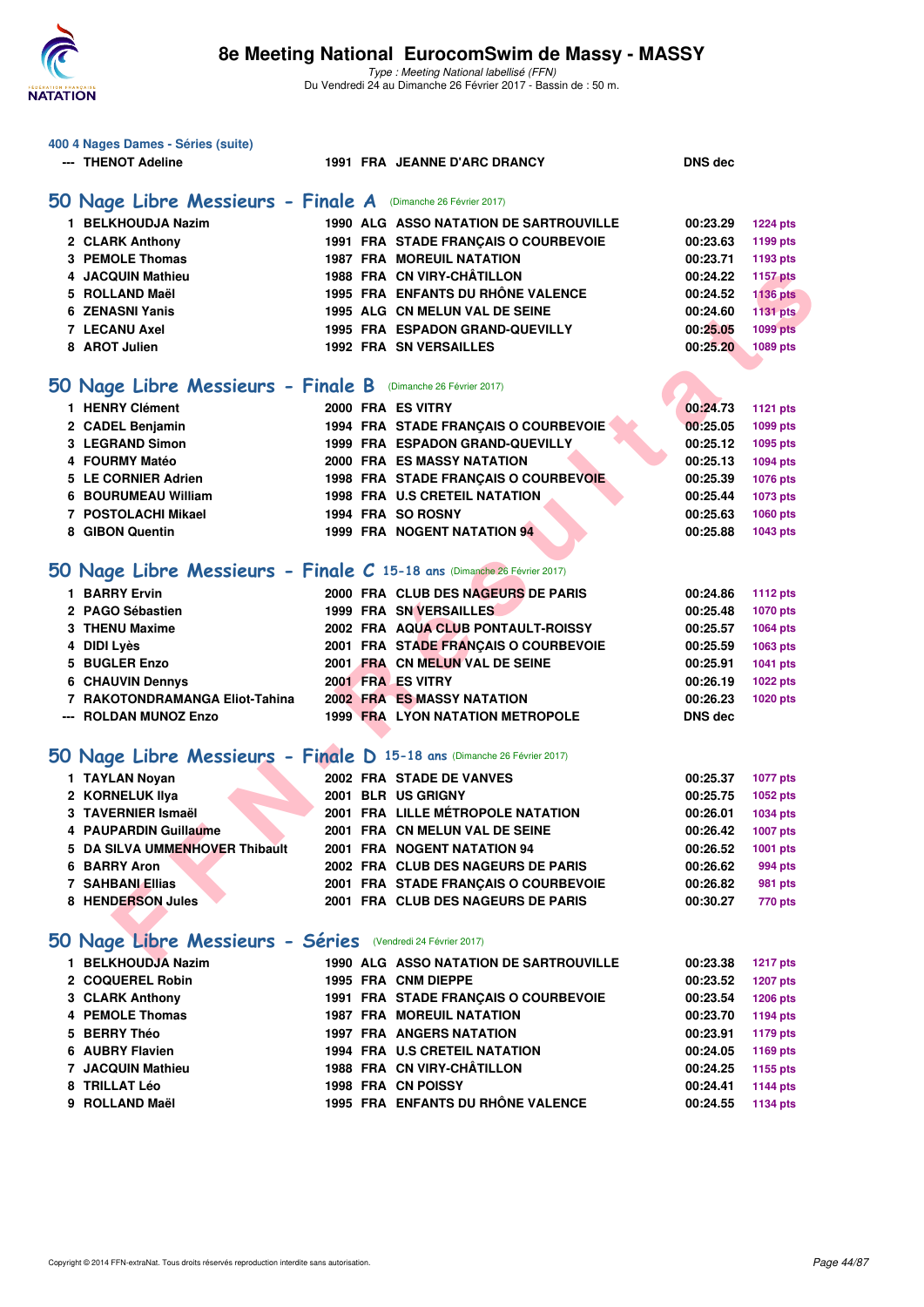

| <b>10 ZENASNI Yanis</b>                     |  | 1995 ALG CN MELUN VAL DE SEINE             | 00:24.57 | 1133 pts        |
|---------------------------------------------|--|--------------------------------------------|----------|-----------------|
| <b>11 LONCKE Quentin</b>                    |  | 1999 FRA LYON NATATION METROPOLE           | 00:24.59 | <b>1131 pts</b> |
| 12 AROT Julien                              |  | <b>1992 FRA SN VERSAILLES</b>              | 00:24.61 | 1130 pts        |
| <b>13 LECANU Axel</b>                       |  | 1995 FRA ESPADON GRAND-QUEVILLY            | 00:24.63 | <b>1128 pts</b> |
| 14 HENRY Clément                            |  | 2000 FRA ES VITRY                          | 00:24.77 | 1119 pts        |
| 15 CHAPLET-GARCIA Joris                     |  | 1995 FRA CN LE PLESSIS-ROBINSON            | 00:24.82 | 1115 pts        |
| 16 CADEL Benjamin                           |  | 1994 FRA STADE FRANÇAIS O COURBEVOIE       | 00:25.05 | 1099 pts        |
| <b>17 BOURUMEAU William</b>                 |  | <b>1998 FRA U.S CRETEIL NATATION</b>       | 00:25.10 | <b>1096 pts</b> |
| 18 FOURMY Matéo                             |  | <b>2000 FRA ES MASSY NATATION</b>          | 00:25.15 | $1092$ pts      |
| 19 TESIC Enzo                               |  | 2000 FRA AMIENS METROPOLE NAT.             | 00:25.17 | <b>1091 pts</b> |
| 20 POSTOLACHI Mikael                        |  | 1994 FRA SO ROSNY                          | 00:25.26 | 1085 pts        |
| 21 DJENDOUCI Ryad                           |  | 1988 ALG CSM CLAMART                       | 00:25.30 | <b>1082 pts</b> |
| 22 LEGRAND Simon                            |  | 1999 FRA ESPADON GRAND-QUEVILLY            | 00:25.34 | <b>1079 pts</b> |
| 23 LE CORNIER Adrien                        |  | 1998 FRA STADE FRANÇAIS O COURBEVOIE       | 00:25.38 | <b>1077 pts</b> |
| 24 GIBON Quentin                            |  | <b>1999 FRA NOGENT NATATION 94</b>         | 00:25.39 | 1076 pts        |
| <b>25 MARTINS Dimitry</b>                   |  | <b>1998 FRA US GRIGNY</b>                  | 00:25.43 | 1073 pts        |
| 25 AUNE Romain                              |  | 2000 FRA AAS SARCELLES NATATION 95         | 00:25.43 | 1073 pts        |
| 27 BARRY Ervin                              |  | 2000 FRA CLUB DES NAGEURS DE PARIS         | 00:25.44 | 1073 pts        |
| 28 LINO Rafaël                              |  | 1999 FRA C.N OZOIR-LA-FERRIERE             | 00:25.53 | 1067 pts        |
| 28 DIDI Lyès                                |  | 2001 FRA STADE FRANÇAIS O COURBEVOIE       | 00:25.53 | 1067 pts        |
| 30 PAGO Sébastien                           |  | <b>1999 FRA SN VERSAILLES</b>              | 00:25.59 | 1063 pts        |
| 31 ROLDAN MUNOZ Enzo                        |  | 1999 FRA LYON NATATION METROPOLE           | 00:25.63 | 1060 pts        |
| 31 CHAUVIN Dennys                           |  | 2001 FRA ES VITRY                          | 00:25.63 | 1060 pts        |
| 33 RAKOTONDRAMANGA Eliot-Tahina             |  | <b>2002 FRA ES MASSY NATATION</b>          | 00:25.69 | 1056 pts        |
| 34 THENU Maxime                             |  | 2002 FRA AQUA CLUB PONTAULT-ROISSY         | 00:25.70 | 1055 pts        |
| 35 ZIEMBA Mathieu                           |  | <b>1996 FRA MONT-SAINT-AIGNAN NATATION</b> | 00:25.71 | 1054 pts        |
| 36 BUGLER Enzo                              |  | 2001 FRA CN MELUN VAL DE SEINE             | 00:25.74 | 1052 pts        |
| <b>37 LECHEVALLIER Lucas</b>                |  | 1998 FRA ESPADON GRAND-QUEVILLY            | 00:25.77 | 1050 pts        |
| 38 DESSOIT Alexandre                        |  | <b>1999 FRA LILLE METROPOLE NATATION</b>   | 00:25.81 |                 |
|                                             |  | 2000 FRA U.S CRETEIL NATATION              | 00:25.88 | <b>1048 pts</b> |
| 39 PHANTSULAYA George<br>40 JUDES Guillaume |  | <b>1988 FRA CSM CLAMART</b>                | 00:25.89 | 1043 pts        |
| 41 GAY SEMENKOFF Justin                     |  | 2000 FRA CSM CLAMART                       | 00:25.92 | <b>1042 pts</b> |
| <b>42 KORNELUK Ilya</b>                     |  | 2001 BLR US GRIGNY                         | 00:25.95 | <b>1040 pts</b> |
| 42 GUIGOU Pierre-Lucas                      |  | 2000 FRA U.S CRETEIL NATATION              | 00:25.95 | 1038 pts        |
| 44 PANZO Yanis                              |  | 2000 FRA ES VITRY                          |          | 1038 pts        |
|                                             |  |                                            | 00:25.96 | 1038 pts        |
| 45 CHARRADE Théo                            |  | 1998 FRA AAS SARCELLES NATATION 95         | 00:25.99 | 1036 pts        |
| 45 GORJAO MOREIRA Martin                    |  | 1999 FRA NOGENT NATATION 94                | 00:25.99 | 1036 pts        |
| 47 LAVALLARD Logan                          |  | <b>1996 FRA MOREUIL NATATION</b>           | 00:26.01 | 1034 pts        |
| <b>48 TAYLAN Novan</b>                      |  | 2002 FRA STADE DE VANVES                   | 00:26.03 | 1033 pts        |
| 49 BERTHELIER Axel                          |  | 2000 FRA CLUB DES NAGEURS DE PARIS         | 00:26.06 | 1031 pts        |
| 50 SETIM Quentin                            |  | <b>2000 FRA PROVINS NATATION</b>           | 00:26.12 | <b>1027 pts</b> |
| 51 PEREIRA Thomas                           |  | 1999 FRA JEANNE D'ARC DRANCY               | 00:26.13 | 1026 pts        |
| 52 DEMON Aël                                |  | <b>1998 FRA LILLE MÉTROPOLE NATATION</b>   | 00:26.19 | <b>1022 pts</b> |
| 53 AMARA Othman                             |  | 2001 FRA STADE FRANÇAIS O COURBEVOIE       | 00:26.20 | <b>1022 pts</b> |
| 54 LECROQ Hugo                              |  | 1994 FRA US GRIGNY                         | 00:26.21 | 1021 pts        |
| 54 PASTULA Kacper                           |  | 2001 POL ES VITRY                          | 00:26.21 | 1021 pts        |
| 54 LEFORT-LOUET Gaspard                     |  | 2000 FRA STADE FRANÇAIS O COURBEVOIE       | 00:26.21 | 1021 pts        |
| 57 LABURE Grégory                           |  | 1999 FRA ES VITRY                          | 00:26.29 | 1016 pts        |
| 58 DE BOYER D'EGUILLES Maxime               |  | 2002 FRA CANETON CLUB DE BEAUMONT          | 00:26.31 | <b>1014 pts</b> |
| 58 FOURRE Anthony                           |  | 1999 FRA CN MELUN VAL DE SEINE             | 00:26.31 | 1014 pts        |
| 60 PUISSANT Mathis                          |  | 2000 FRA NOGENT NATATION 94                | 00:26.32 | <b>1014 pts</b> |
| 61 DOURLEN Maxime                           |  | 2000 FRA ESPADON GRAND-QUEVILLY            | 00:26.34 | <b>1012 pts</b> |
| 61 BOURDIGNON Lucas                         |  | <b>1999 FRA MOUETTES DE PARIS</b>          | 00:26.34 | <b>1012 pts</b> |
| 63 GAUT Tristan                             |  | 1999 FRA CSM CLAMART                       | 00:26.39 | 1009 pts        |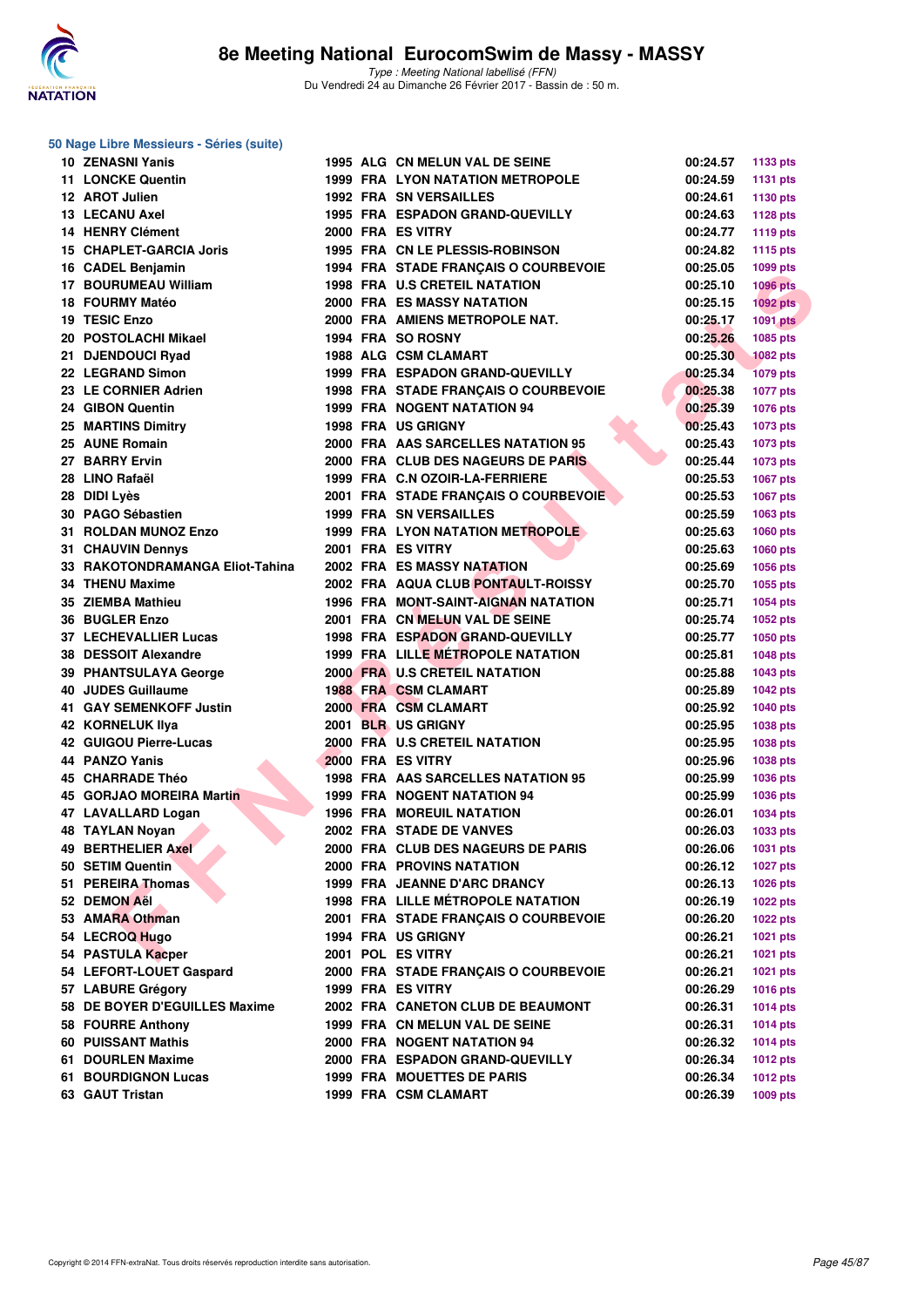

#### **50 Nage Libre Messieurs - Séries (suite)**

|     | 64 GOBLET Numa                  |  | <b>1999 FRA MOREUIL NATATION</b>                         | 00:26.42             | <b>1007 pts</b> |
|-----|---------------------------------|--|----------------------------------------------------------|----------------------|-----------------|
|     | 65 HENDERSON Jules              |  | 2001 FRA CLUB DES NAGEURS DE PARIS                       | 00:26.46             | 1005 pts        |
|     | 66 BOURRU Florentin             |  | <b>1998 FRA ESPADON GRAND-QUEVILLY</b>                   | 00:26.47             | 1004 pts        |
|     | 67 SOUMARE Mamadou              |  | 1992 MLI NC MARVILLE                                     | 00:26.49             | 1003 pts        |
|     | 67 PAUPARDIN Guillaume          |  | 2001 FRA CN MELUN VAL DE SEINE                           | 00:26.49             | 1003 pts        |
|     | 69 CHAUMERON Mathieu            |  | 1999 FRA CN VIRY-CHÂTILLON                               | 00:26.50             | 1002 pts        |
|     | 70 SCHEERS Hugo                 |  | 2001 FRA CN VIRY-CHÂTILLON                               | 00:26.57             | 997 pts         |
|     | 71 BALLOT Paul                  |  | <b>2000 FRA PROVINS NATATION</b>                         | 00:26.59             | 996 pts         |
|     | 72 MARIE Valerian               |  | 2001 FRA ESPADON GRAND-QUEVILLY                          | 00:26.60             | 995 pts         |
|     | <b>72 TONNEAU Guillaume</b>     |  | 1998 FRA CN ST-MICHEL-SUR-ORGE                           | 00:26.60             | <b>995 pts</b>  |
|     | 74 TAVERNIER Ismaël             |  | 2001 FRA LILLE MÉTROPOLE NATATION                        | 00:26.62             | 994 pts         |
|     | 75 DA SILVA UMMENHOVER Thibault |  | 2001 FRA NOGENT NATATION 94                              | 00:26.63             | 993 pts         |
|     | 76 DJURIC Dario                 |  | 1998 FRA CLUB DES NAGEURS DE PARIS                       | 00:26.68             | 990 pts         |
|     | 76 BARRY Aron                   |  | 2002 FRA CLUB DES NAGEURS DE PARIS                       | 00:26.68             | 990 pts         |
|     | <b>78 SAHBANI Ellias</b>        |  | 2001 FRA STADE FRANÇAIS O COURBEVOIE                     | 00:26.71             | 988 pts         |
|     | 79 MIGUET Florian               |  | 2001 FRA SN VERSAILLES                                   | 00:26.75             | 986 pts         |
|     | 80 GRONDIN William              |  | 2002 FRA CA L'HAY-LES-ROSES                              | 00:26.76             | 985 pts         |
|     | <b>80 BODENES Adrien</b>        |  | 1998 FRA STADE FRANÇAIS O COURBEVOIE                     | 00:26.76             | 985 pts         |
|     | <b>82 LANGLOIS Guillaume</b>    |  | <b>1999 FRA ES MASSY NATATION</b>                        | 00:26.79             | 983 pts         |
|     | 83 MAHTALI Adel-Yanis           |  | <b>1999 FRA US GRIGNY</b>                                | 00:26.81             | 982 pts         |
|     | <b>84 BELLAY Mathieu</b>        |  | 1997 FRA AAS SARCELLES NATATION 95                       | 00:26.83             | 980 pts         |
|     | 85 LIV Thomas                   |  | 2002 FRA AQUA CLUB PONTAULT-ROISSY                       | 00:26.85             | 979 pts         |
|     | <b>86 SEYE Matthieu</b>         |  | 2002 FRA CN LE PLESSIS-ROBINSON                          | 00:26.88             | 977 pts         |
|     | <b>86 DOIGNIES Gyl</b>          |  | 1998 FRA MONT-SAINT-AIGNAN NATATION                      | 00:26.88             | 977 pts         |
|     | 88 FERRADJ Samy                 |  | 2000 FRA JEANNE D'ARC DRANCY                             | 00:26.90             | 976 pts         |
|     | 89 BRUNET-PEYRAUD Thibaud       |  | 1999 FRA CN MAISONS-ALFORT                               | 00:27.04             | 967 pts         |
|     | 90 FRANCOIS Bastien             |  | 2000 FRA C.N OZOIR-LA-FERRIERE                           | 00:27.06             | 965 pts         |
|     | 90 GRANDIN MARTIN Numa          |  | <b>2002 FRA ES MASSY NATATION</b>                        | 00:27.06             |                 |
|     | 92 SURROZ Alexandre             |  | 2000 FRA CA L'HAY-LES-ROSES                              | 00:27.10             | 965 pts         |
|     | 93 BENALI Sami                  |  | <b>1998 FRA CN MAISONS-ALFORT</b>                        |                      | 963 pts         |
|     | 94 GUERNALEC Erwann             |  | 2001 FRA CN MAISONS-ALFORT                               | 00:27.15             | 960 pts         |
|     | 95 BUISSON Luca                 |  | 2002 FRA CLUB DES NAGEURS DE PARIS                       | 00:27.19<br>00:27.20 | 957 pts         |
|     | 95 THEETEN Cédric               |  |                                                          |                      | 956 pts         |
|     | 97 RUBINELLI Maxime             |  | 2002 FRA NOGENT NATATION 94                              | 00:27.20             | 956 pts         |
|     |                                 |  | 2001 FRA CN FONTAINEBLEAU-AVON                           | 00:27.22             | 955 pts         |
|     | 97 GHAFIR Hedi                  |  | 2000 FRA AS HERBLAY NATATION                             | 00:27.22             | 955 pts         |
|     | 99 ACHOUR Aziz                  |  | 1999 TUN CN MELUN VAL DE SEINE<br>1999 FRA S.M MONTROUGE | 00:27.23             | 955 pts         |
|     | 100 BECQUET Julien              |  |                                                          | 00:27.24             | 954 pts         |
| 101 | <b>POUMAREDE Julien</b>         |  | 2001 FRA CN ST-MICHEL-SUR-ORGE                           | 00:27.26             | 953 pts         |
|     | <b>102 DANIEL Alexis</b>        |  | 2000 FRA C PAUL-BERT RENNES                              | 00:27.27             | 952 pts         |
|     | 103 LHOMME Hugo                 |  | 2002 FRA SN VERSAILLES                                   | 00:27.39             | 944 pts         |
|     | 103 ZAKA Nathanael              |  | 2002 FRA SN VERSAILLES                                   | 00:27.39             | 944 pts         |
|     | 105 LEROY Théo                  |  | 2001 FRA CN VIRY-CHATILLON                               | 00:27.42             | 942 pts         |
|     | 106 DUPUIS Yann                 |  | 2000 FRA CNM DIEPPE                                      | 00:27.44             | 941 pts         |
|     | 106 MEDINA Antoine              |  | 1999 FRA CN MELUN VAL DE SEINE                           | 00:27.44             | 941 pts         |
|     | 108 FOENIX BLONDEL Thomas       |  | 1999 FRA CN MELUN VAL DE SEINE                           | 00:27.49             | 938 pts         |
|     | 109 BENOUZIO Florian            |  | 1999 FRA CN MELUN VAL DE SEINE                           | 00:27.50             | 937 pts         |
|     | 110 CATINEL-ARAMINTHE Keran     |  | 2001 FRA U.S CRETEIL NATATION                            | 00:27.51             | 937 pts         |
|     | 111 QUILLAUX Gwendal            |  | 2002 FRA CN VIRY-CHÂTILLON                               | 00:27.52             | 936 pts         |
|     | 112 MULLOIS Flynn               |  | 2002 FRA AQUA CLUB PONTAULT-ROISSY                       | 00:27.55             | 934 pts         |
|     | 113 DELANNOY Antoine            |  | 2002 FRA AQUA CLUB PONTAULT-ROISSY                       | 00:27.56             | 933 pts         |
|     | 114 OUNOUGHI Ihsane             |  | <b>2001 FRA ES MASSY NATATION</b>                        | 00:27.58             | 932 pts         |
|     | 115 RECOURSE Clément            |  | 1998 FRA CN ST-MICHEL-SUR-ORGE                           | 00:27.59             | 932 pts         |
|     | 115 DEZ Léo                     |  | 2002 FRA CSN GUYANCOURT                                  | 00:27.59             | 932 pts         |
|     | 117 ROUGAGNOU Zachary           |  | 2000 FRA CN MAISONS-ALFORT                               | 00:27.62             | 930 pts         |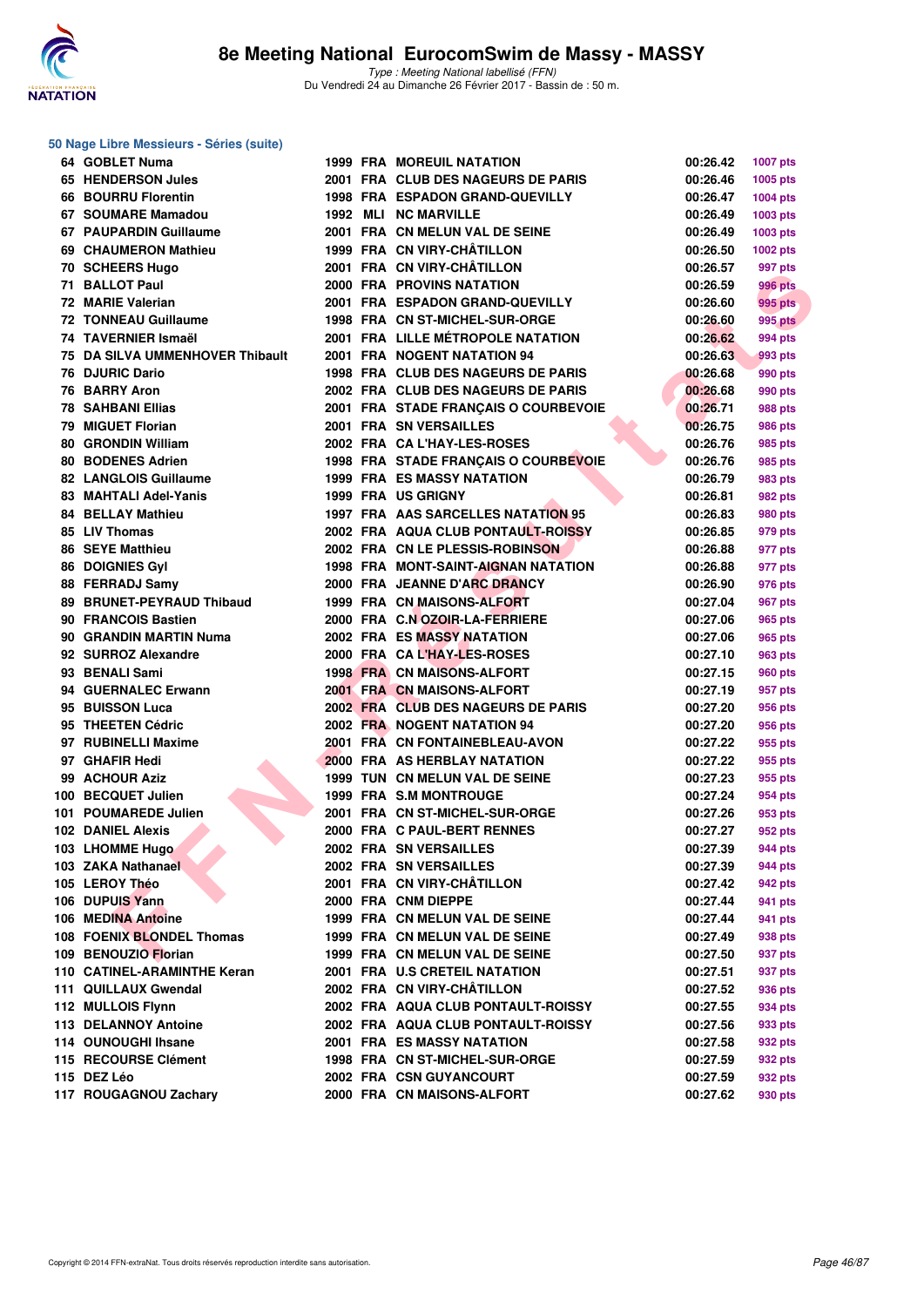

#### **50 Nage Libre Messieurs - Séries (suite)**

| <b>118 GUILLAUME Vincent</b>                                 |  | <b>2002 FRA ES MASSY NATATION</b>        |              | 00:27.71                                      | 924 pts         |
|--------------------------------------------------------------|--|------------------------------------------|--------------|-----------------------------------------------|-----------------|
| 119 KUCH Frederic                                            |  | 2002 FRA CN VAL MAUBUEE                  |              | 00:27.76                                      | <b>921 pts</b>  |
| 120 COUTURIER Valentin                                       |  | 2001 FRA PROVINS NATATION                |              | 00:27.81                                      | 918 pts         |
| 121 GAVARD Ethan                                             |  | 2002 FRA CN MELUN VAL DE SEINE           |              | 00:27.84                                      | <b>916 pts</b>  |
| <b>122 MAUPAIX Killian</b>                                   |  | 2002 FRA STADE ST-VALERY NATATION        |              | 00:27.85                                      | 915 pts         |
| 123 JOYAUD Auguste                                           |  | 2002 FRA RACING CLUB DE FRANCE WP        |              | 00:27.88                                      | 913 pts         |
| 124 LEBON Alexandre                                          |  | 2002 FRA BAYEUX OLYMPIQUE NATATION       |              | 00:27.92                                      | 911 pts         |
| 125 BARLIER Tony                                             |  | 2002 FRA CSN GUYANCOURT                  |              | 00:27.95                                      | <b>909 pts</b>  |
| <b>126 AERNOUT Louis</b>                                     |  | 2002 FRA CA L'HAY-LES-ROSES              |              | 00:28.10                                      | <b>900 pts</b>  |
| 127 SCHMITT Teddy                                            |  | 2002 FRA AQUA CLUB PONTAULT-ROISSY       |              | 00:28.13                                      | <b>898 pts</b>  |
| 127 SAIDJI Djillali                                          |  | 2002 FRA U.S CRETEIL NATATION            |              | 00:28.13                                      | <b>898 pts</b>  |
| 129 OLIVA Joris                                              |  | 2001 FRA CN FONTAINEBLEAU-AVON           |              | 00:28.14                                      | 897 pts         |
| 130 CHAPUIS Barthelemy                                       |  | 2002 FRA RACING CLUB DE FRANCE WP        |              | 00:28.16                                      | 896 pts         |
| 131 HOSTEAUX Laurent                                         |  | 2001 FRA CLUB NAUTIQUE DE L'ARPAJONNAIS  |              | 00:28.24                                      | 891 pts         |
| 132 SOBH Rayan                                               |  | 2001 FRA NOGENT NATATION 94              |              | 00:28.49                                      | 875 pts         |
| 133 LASTEL Nicolas                                           |  | 2000 FRA MONT-SAINT-AIGNAN NATATION      |              | 00:28.71                                      | <b>862 pts</b>  |
| 134 TISON Mathis                                             |  | 2002 FRA CA L'HAY-LES-ROSES              |              | 00:28.77                                      | <b>858 pts</b>  |
| 135 SANCHEZ Ruben                                            |  | 2001 FRA CN LE PLESSIS-ROBINSON          |              | 00:28.84                                      | 854 pts         |
| 136 VANDAELE Quentin                                         |  | 2001 FRA NOGENT NATATION 94              |              | 00:28.85                                      | 853 pts         |
| 136 HANICHI Yanis                                            |  | 2001 FRA SCA 2000 EVRY                   |              | 00:28.85                                      | 853 pts         |
| 138 CATAYEE-BELINY Dimitri                                   |  | 2001 FRA SCA 2000 EVRY                   |              | 00:28.94                                      | 848 pts         |
| 139 ACARD Théo                                               |  | 2002 FRA BAYEUX OLYMPIQUE NATATION       |              | 00:29.28                                      | <b>828 pts</b>  |
| 140 LE LAY Benjamin                                          |  | 2001 FRA CA L'HAY-LES-ROSES              |              | 00:29.40                                      | <b>820 pts</b>  |
| 141 TAGHI Oussama                                            |  | 2002 ESP JEANNE D'ARC DRANCY             |              | 00:29.54                                      | <b>812 pts</b>  |
| 142 MERLE Anthony                                            |  | 2001 FRA STELLA SPORTS ST-MAUR           |              | 00:29.86                                      | 793 pts         |
| 143 LINOT Hugo                                               |  | 2002 FRA CNM DIEPPE                      |              | 00:29.88                                      | <b>792 pts</b>  |
| <b>144 LOPEZ-ONATE Pierrick</b>                              |  | 2001 FRA CN LE PLESSIS-ROBINSON          |              | 00:29.99                                      | <b>786 pts</b>  |
| 145 LACOUTURE Dylan                                          |  | 2001 FRA SCA 2000 EVRY                   |              | 00:30.43                                      | <b>760 pts</b>  |
| 146 GOMEZ Thomas                                             |  | 2002 FRA CN LE PLESSIS-ROBINSON          |              | 00:30.57                                      | 752 pts         |
| <b>147 HENNETEAU Alexandre</b>                               |  | 2002 FRA CA L'HAY-LES-ROSES              |              | 00:30.77                                      | 741 pts         |
| <b>148 BARON Emeric</b>                                      |  | <b>1989 FRA CANETON CLUB DE BEAUMONT</b> |              | 00:32.21                                      | <b>662 pts</b>  |
| --- POTIER Livio                                             |  | 1998 FRA STADE FRANÇAIS O COURBEVOIE     |              | <b>DSQ Da</b>                                 |                 |
| --- COUDERT Rémi                                             |  | <b>1995 FRA CERGY PONTOISE NATATION</b>  |              | <b>DNS dec</b>                                |                 |
| --- IABASSENE Safy                                           |  | 2002 FRA RACING CLUB DE FRANCE WP        |              | <b>DNS dec</b>                                |                 |
| --- BOUTOUIL Samy                                            |  | 2000 FRA CSM CLAMART                     |              | <b>DNS</b> dec                                |                 |
|                                                              |  |                                          |              |                                               |                 |
| 100 Nage Libre Messieurs - Finale A (Samedi 25 Février 2017) |  |                                          |              |                                               |                 |
| 1 RIHOUX Charles                                             |  | <b>1998 FRA OLYMPIC NICE NATATION</b>    | 50 m : 24.81 | 00:52.07<br>$(24.81)$ 100 m : 52.07 $(27.26)$ | <b>1187 pts</b> |
| 2 SALVAN Hadrien                                             |  | 1997 FRA MOUETTES DE PARIS               |              | 00:52.15                                      | 1184 pts        |
| 3 LECANU Axel                                                |  | 1995 FRA ESPADON GRAND-QUEVILLY          | 50 m: 25.19  | $(25.19)$ 100 m : 52.15 $(26.96)$<br>00:53.07 | 1153 pts        |
| 4 ZENASNI Yanis                                              |  | 1995 ALG CN MELUN VAL DE SEINE           | 50 m: 25.56  | $(25.56)$ 100 m : 53.07 (27.51)<br>00:53.13   | 1151 pts        |
|                                                              |  |                                          | 50 m : 25.78 | $(25.78)$ 100 m : 53.13 $(27.35)$             |                 |
| 5 JACQUIN Mathieu                                            |  | 1988 FRA CN VIRY-CHÂTILLON               | 50 m: 25.57  | 00:53.21<br>$(25.57)$ 100 m : 53.21 $(27.64)$ | <b>1148 pts</b> |
| <b>6 CLARK Anthony</b>                                       |  | 1991 FRA STADE FRANÇAIS O COURBEVOIE     |              | 00:53.27                                      | 1146 pts        |

# [100 Nage Libre Messieurs - Finale A](http://www.ffnatation.fr/webffn/resultats.php?idact=nat&go=epr&idcpt=42801&idepr=52) (Samedi 25 Février 2017)

| 1 RIHOUX Charles       |  | 1998 FRA OLYMPIC NICE NATATION       |                  | 00:52.07          | 1187 pts        |  |
|------------------------|--|--------------------------------------|------------------|-------------------|-----------------|--|
|                        |  |                                      | $50 m$ : 24.81   | $(24.81)$ 100 m : | 52.07 (27.26    |  |
| 2 SALVAN Hadrien       |  | <b>1997 FRA MOUETTES DE PARIS</b>    |                  | 00:52.15          | 1184 pts        |  |
|                        |  |                                      | $50 m$ : 25.19   | $(25.19)$ 100 m : | 52.15 (26.96    |  |
| 3 LECANU Axel          |  | 1995 FRA ESPADON GRAND-QUEVILLY      |                  | 00:53.07          | 1153 $pts$      |  |
|                        |  |                                      | 50 m: 25.56      | $(25.56)$ 100 m : | 53.07 (27.51    |  |
| 4 ZENASNI Yanis        |  | 1995 ALG CN MELUN VAL DE SEINE       |                  | 00:53.13          | 1151 $pts$      |  |
|                        |  |                                      | $50 m$ : $25.78$ | $(25.78)$ 100 m : | 53.13 (27.35    |  |
| 5 JACQUIN Mathieu      |  | 1988 FRA CN VIRY-CHÂTILLON           |                  | 00:53.21          | 1148 pts        |  |
|                        |  |                                      | $50 m$ : 25.57   | $(25.57)$ 100 m : | 53.21 (27.64    |  |
| <b>6 CLARK Anthony</b> |  | 1991 FRA STADE FRANCAIS O COURBEVOIE |                  | 00:53.27          | 1146 $pts$      |  |
|                        |  |                                      | 50 m: 25.36      | $(25.36)$ 100 m : | 53.27 (27.91    |  |
| 7 PINCEPOCHE Yohan     |  | 1997 FRA STADE FRANCAIS O COURBEVOIE |                  | 00:53.62          | <b>1134 pts</b> |  |
|                        |  |                                      | $50 m$ : 25.67   | $(25.67)$ 100 m : | 53.62 (27.95)   |  |
| 8 AUBRY Flavien        |  | 1994 FRA U.S CRETEIL NATATION        |                  | 00:54.70          | $1098$ pts      |  |
|                        |  |                                      | 50 m: 25.53      | $(25.53)$ 100 m : | 54.70 (29.17    |  |

| 100 Nage Libre Messieurs - Finale B (Samedi 25 Février 2017) |                                      |  |                                                               |  |
|--------------------------------------------------------------|--------------------------------------|--|---------------------------------------------------------------|--|
| <b>BERRY Théo</b>                                            | <b>1997 FRA ANGERS NATATION</b>      |  | 00:51.58 1204 pts                                             |  |
| 2 POTIER Livio                                               | 1998 FRA STADE FRANCAIS O COURBEVOIE |  | 50 m: 24.64 (24.64) 100 m: 51.58 (26.94)<br>00:53.81 1128 pts |  |
|                                                              |                                      |  | 50 m : 25.65 (25.65) 100 m : 53.81 (28.16)                    |  |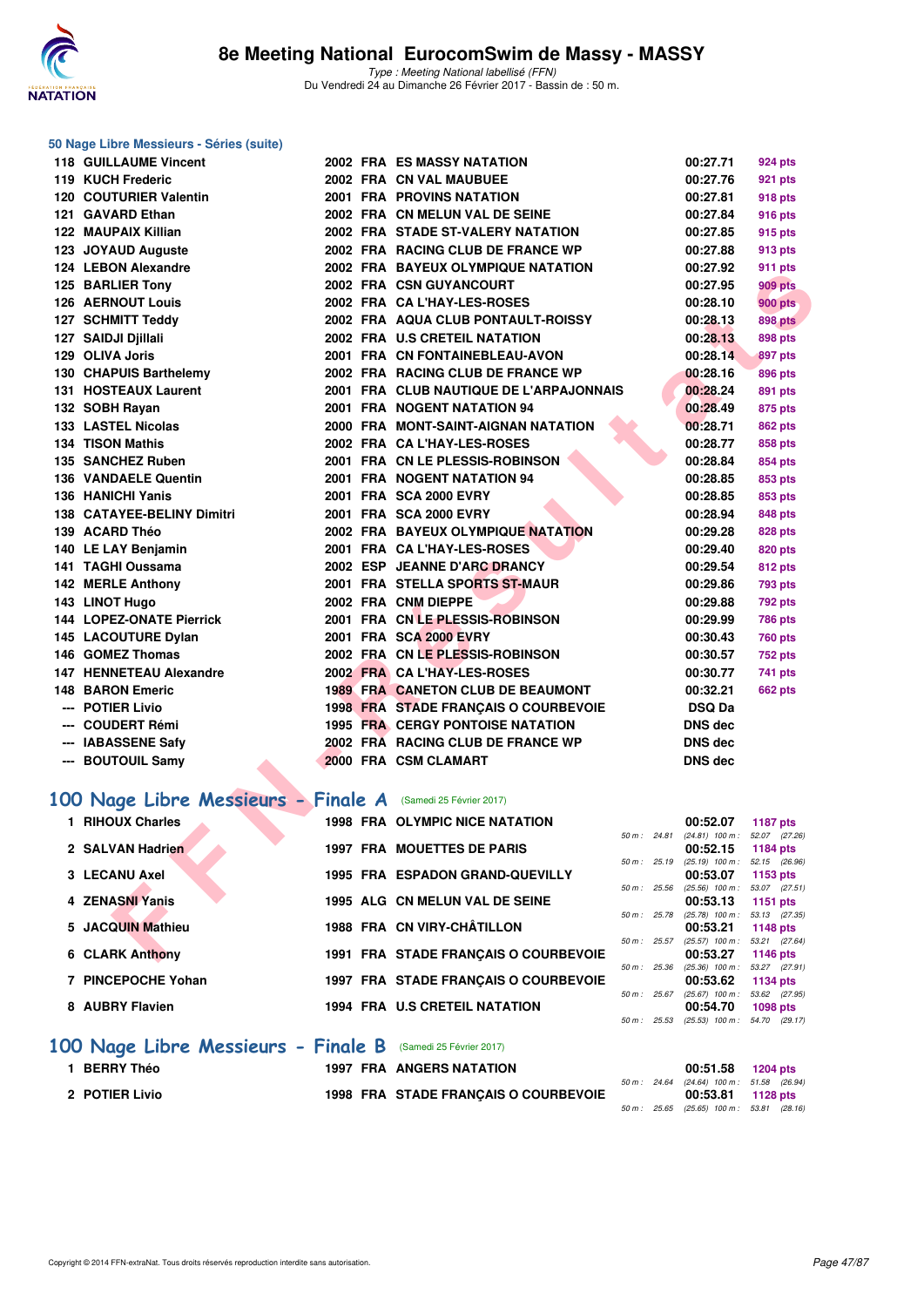

| 100 Nage Libre Messieurs - Finale B (suite)                            |  |                                                            |              |              |                                                      |                                    |
|------------------------------------------------------------------------|--|------------------------------------------------------------|--------------|--------------|------------------------------------------------------|------------------------------------|
| 3 AUBRY David                                                          |  | 1996 FRA MONTPELLIER METROPOLE NATATION                    |              | 50 m : 26.53 | 00:54.03<br>$(26.53)$ 100 m : 54.03 $(27.50)$        | <b>1121 pts</b>                    |
| 4 TESIC Enzo                                                           |  | 2000 FRA AMIENS METROPOLE NAT.                             |              | 50 m : 26.61 | 00:54.12<br>$(26.61)$ 100 m : 54.12 $(27.51)$        | 1118 pts                           |
| 5 OLIVIER Marc-Antoine                                                 |  | 1996 FRA DENAIN NAT. PORTE DU HAINAUT                      |              |              | 00:54.63                                             | <b>1101 pts</b>                    |
| 6 LINO Rafaël                                                          |  | 1999 FRA C.N OZOIR-LA-FERRIERE                             |              | 50 m : 26.72 | $(26.72)$ 100 m : 54.63 $(27.91)$<br>00:54.83        | 1094 pts                           |
| <b>7 SUMEIRE Eliott</b>                                                |  | 1999 FRA CA ORSAY                                          | 50 m: 26.80  |              | $(26.80)$ 100 m : 54.83 $(28.03)$<br>00:55.14        | 1084 pts                           |
| --- AUNE Romain                                                        |  | 2000 FRA AAS SARCELLES NATATION 95                         | 50 m : 26.39 |              | $(26.39)$ 100 m : 55.14 $(28.75)$<br><b>DNS</b> dec  |                                    |
|                                                                        |  |                                                            |              |              |                                                      |                                    |
| 100 Nage Libre Messieurs - Finale C 15-18 ans (Samedi 25 Février 2017) |  |                                                            |              |              |                                                      |                                    |
| 1 GUERIN Thomas                                                        |  | 2001 FRA AMIENS METROPOLE NAT.                             |              |              | 00:55.43                                             | <b>1074 pts</b>                    |
| 2 DIDI Lyès                                                            |  | 2001 FRA STADE FRANÇAIS O COURBEVOIE                       | 50 m : 26.59 |              | $(26.59)$ 100 m : 55.43 $(28.84)$<br>00:55.95        | <b>1057 pts</b>                    |
| 3 RAKOTONDRAMANGA Eliot-Tahina                                         |  | 2002 FRA ES MASSY NATATION                                 |              | 50 m : 26.75 | $(26.75)$ 100 m : 55.95 (29.20)<br>00:56.21          | <b>1049 pts</b>                    |
| 4 KORNELUK IIya                                                        |  | 2001 BLR US GRIGNY                                         | 50 m: 26.79  |              | $(26.79)$ 100 m : 56.21 $(29.42)$<br>00:56.25        | <b>1047 pts</b>                    |
| 5 THENU Maxime                                                         |  |                                                            | 50 m: 27.26  |              | (27.26) 100 m: 56.25 (28.99)                         |                                    |
|                                                                        |  | 2002 FRA AQUA CLUB PONTAULT-ROISSY                         |              | 50 m : 27.80 | 00:56.37<br>(27.80) 100 m: 56.37 (28.57)             | <b>1044 pts</b>                    |
| 6 ROTH BELGRAND Mathis                                                 |  | 2002 FRA SO ROSNY                                          |              | 50 m: 27.61  | 00:56.55<br>(27.61) 100 m: 56.55 (28.94)             | <b>1038 pts</b>                    |
| <b>7 CHAMBRAUD Charles</b>                                             |  | 2001 FRA COLOMBES NATATION                                 |              |              | 00:57.27<br>50 m: 27.54 (27.54) 100 m: 57.27 (29.73) | 1015 pts                           |
| 8 BUGLER Enzo                                                          |  | 2001 FRA CN MELUN VAL DE SEINE                             |              |              | 00:57.50                                             | 1007 pts                           |
|                                                                        |  |                                                            |              | 50 m: 27.14  | $(27.14)$ 100 m : 57.50 $(30.36)$                    |                                    |
| 100 Nage Libre Messieurs - Barrage Finales (Samedi 25 Février 2017)    |  |                                                            |              |              |                                                      |                                    |
| 1 ZENASNI Yanis<br>2 BERRY Théo                                        |  | 1995 ALG CN MELUN VAL DE SEINE<br>1997 FRA ANGERS NATATION |              |              | 00:53.38<br>00:53.40                                 | <b>1142 pts</b><br><b>1142 pts</b> |
|                                                                        |  |                                                            |              |              |                                                      |                                    |
| 100 Nage Libre Messieurs - Séries (Samedi 25 Février 2017)             |  |                                                            |              |              |                                                      |                                    |
| 1 BELKHOUDJA Nazim                                                     |  | <b>1990 ALG ASSO NATATION DE SARTROUVILLE</b>              |              |              | 00:51.86                                             | 1194 pts                           |
| 2 RIHOUX Charles                                                       |  | <b>1998 FRA OLYMPIC NICE NATATION</b>                      |              | 50 m : 24.68 | $(24.68)$ 100 m : 51.86 $(27.18)$<br>00:52.36        | <b>1177 pts</b>                    |
| 3 SALVAN Hadrien                                                       |  | 1997 FRA MOUETTES DE PARIS                                 |              | 50 m : 25.18 | $(25.18)$ 100 m : 52.36 $(27.18)$<br>00:52.58        | <b>1170 pts</b>                    |
|                                                                        |  | 1988 FRA CN VIRY-CHÂTILLON                                 | 50 m: 25.60  |              | $(25.60)$ 100 m : 52.58 $(26.98)$                    |                                    |
| 4 JACQUIN Mathieu                                                      |  |                                                            |              | 50 m : 25.33 | 00:52.97<br>(25.33) 100 m: 52.97 (27.64)             | 1156 pts                           |
| 5 AUBRY Flavien                                                        |  | <b>1994 FRA U.S CRETEIL NATATION</b>                       |              | 50 m : 25.33 | 00:53.13<br>$(25.33)$ 100 m : 53.13 $(27.80)$        | 1151 pts                           |
| 6 PINCEPOCHE Yohan                                                     |  | 1997 FRA STADE FRANÇAIS O COURBEVOIE                       |              | 50 m : 25.60 | 00:53.15<br>(25.60) 100 m: 53.15 (27.55)             | 1150 pts                           |
| 7 TRILLAT Léo                                                          |  | 1998 FRA CN POISSY                                         |              |              | 00:53.17                                             | 1149 pts                           |
| 8 LECANU Axel                                                          |  | 1995 FRA ESPADON GRAND-QUEVILLY                            | 50 m : 25.70 |              | $(25.70)$ 100 m : 53.17 $(27.47)$<br>00:53.21        | 1148 pts                           |
| 9 CLARK Anthony                                                        |  | 1991 FRA STADE FRANÇAIS O COURBEVOIE                       | 50 m : 25.73 |              | (25.73) 100 m: 53.21 (27.48)<br>00:53.22             | <b>1148 pts</b>                    |
| 10 BERRY Théo                                                          |  | 1997 FRA ANGERS NATATION                                   |              | 50 m: 26.02  | $(26.02)$ 100 m :<br>00:53.38                        | 53.22 (27.20)<br>1142 pts          |
|                                                                        |  |                                                            |              | 50 m : 25.72 | (25.72) 100 m: 53.38 (27.66)                         |                                    |
| 10 ZENASNI Yanis                                                       |  | 1995 ALG CN MELUN VAL DE SEINE                             | 50 m : 25.73 |              | 00:53.38<br>(25.73) 100 m: 53.38 (27.65)             | 1142 pts                           |
| 12 AUBRY David                                                         |  | 1996 FRA MONTPELLIER METROPOLE NATATION                    |              | 50 m : 26.73 | 00:53.73<br>(26.73) 100 m : 53.73 (27.00)            | 1131 pts                           |
| 13 AUNE Romain                                                         |  | 2000 FRA AAS SARCELLES NATATION 95                         |              |              | 00:53.79                                             | 1129 pts                           |
| 14 BERNARDINI Mathieu                                                  |  | 1998 FRA STADE FRANÇAIS O COURBEVOIE                       |              | 50 m: 26.43  | (26.43) 100 m: 53.79 (27.36)<br>00:53.95             | <b>1123 pts</b>                    |
| 15 OLIVIER Marc-Antoine                                                |  | 1996 FRA DENAIN NAT. PORTE DU HAINAUT                      | 50 m: 25.93  |              | $(25.93)$ 100 m :<br>00:53.99                        | 53.95 (28.02)<br>1122 pts          |

**17 LONCKE Quentin 1999 FRA LYON NATATION METROPOLE** 

**16 POTIER Livio 1998 FRA STADE FRANÇAIS O COURBEVOIE** 

50 m : 26.42 (26.42) 100 m : 53.99 (27.57)

50 m : 25.50 (25.50) 100 m : 54.02 (28.52)

50 m : 26.26 (26.26) 100 m : 54.16 (27.90)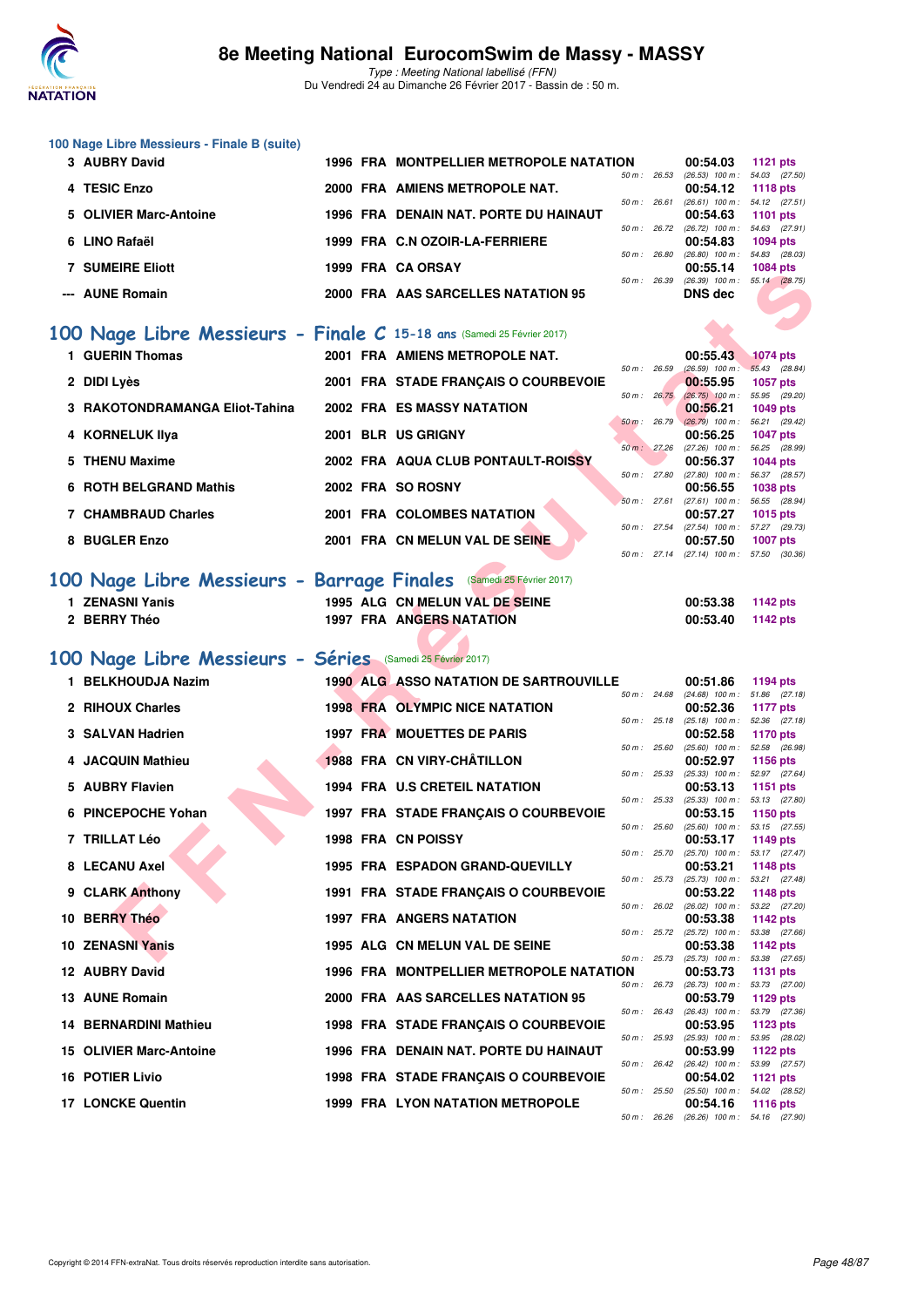

|     | 100 Nage Libre Messieurs - Séries (suite) |  |                                          |                |              |                                                        |                                  |
|-----|-------------------------------------------|--|------------------------------------------|----------------|--------------|--------------------------------------------------------|----------------------------------|
|     | 18 TESIC Enzo                             |  | 2000 FRA AMIENS METROPOLE NAT.           | 50 m: 25.92    |              | 00:54.18<br>$(25.92)$ 100 m : 54.18 $(28.26)$          | <b>1116 pts</b>                  |
|     | 19 LINO Rafaël                            |  | 1999 FRA C.N OZOIR-LA-FERRIERE           |                |              | 00:54.50                                               | 1105 pts                         |
|     | <b>20 SUMEIRE Eliott</b>                  |  | 1999 FRA CA ORSAY                        | 50 m : 26.47   |              | (26.47) 100 m: 54.50 (28.03)<br>00:54.53               | 1104 pts                         |
|     | 20 LECHEVALLIER Lucas                     |  | 1998 FRA ESPADON GRAND-QUEVILLY          | 50 m: 26.43    |              | $(26.43)$ 100 m :<br>00:54.53                          | 54.53 (28.10)<br>1104 pts        |
|     | 22 ROLDAN MUNOZ Enzo                      |  | <b>1999 FRA LYON NATATION METROPOLE</b>  | 50 m: 26.33    |              | (26.33) 100 m: 54.53 (28.20)<br>00:54.64               | <b>1100 pts</b>                  |
|     | 23 CADEL Benjamin                         |  | 1994 FRA STADE FRANCAIS O COURBEVOIE     | 50 m: 26.16    |              | $(26.16)$ 100 m : 54.64 $(28.48)$<br>00:54.87          | <b>1093 pts</b>                  |
| 24  | <b>LEGRAND Simon</b>                      |  | <b>1999 FRA ESPADON GRAND-QUEVILLY</b>   | 50 m : 26.37   |              | $(26.37)$ 100 m : $54.87$ $(28.50)$<br>00:55.03        | <b>1087 pts</b>                  |
| 25  | <b>BOUTOUIL Samy</b>                      |  | 2000 FRA CSM CLAMART                     |                | 50 m : 27.21 | $(27.21)$ 100 m : 55.03 $(27.82)$<br>00:55.07          | <b>1086 pts</b>                  |
|     | 26 BEN GADHA Amine                        |  | 1999 FRA AMIENS METROPOLE NAT.           | 50 m: 26.32    |              | $(26.32)$ 100 m :<br>00:55.12                          | 55.07 (28.75)<br><b>1084 pts</b> |
|     | 27 ARDERIU Quentin                        |  | 1998 FRA ES VITRY                        |                | 50 m: 26.91  | (26.91) 100 m: 55.12 (28.21)<br>00:55.27               | 1079 pts                         |
|     |                                           |  |                                          | $50 m$ : 26.61 |              | $(26.61)$ 100 m :                                      | 55.27 (28.66)                    |
|     | 28 HENRY Clément                          |  | 2000 FRA ES VITRY                        | $50 m$ : 26.35 |              | 00:55.48<br>(26.35) 100 m: 55.48 (29.13)               | 1073 pts                         |
| 29  | <b>GUERIN Thomas</b>                      |  | 2001 FRA AMIENS METROPOLE NAT.           | 50 m: 26.95    |              | 00:55.49<br>(26.95) 100 m: 55.49 (28.54)               | <b>1072 pts</b>                  |
| 30  | <b>COURCOUX Simon</b>                     |  | 1995 FRA US RIS-ORANGIS                  | 50 m: 26.34    |              | 00:55.59<br>$(26.34)$ 100 m :                          | 1069 pts<br>55.59 (29.25)        |
| 31. | <b>COUDRAIS Yvon</b>                      |  | 2000 FRA STELLA SPORTS ST-MAUR           | 50 m: 27.24    |              | 00:55.60<br>$(27.24)$ 100 m :                          | 1069 pts<br>55.60 (28.36)        |
|     | <b>32 MARTINS Dimitry</b>                 |  | <b>1998 FRA US GRIGNY</b>                | 50 m: 26.37    |              | 00:55.61<br>$(26.37)$ 100 m :                          | 1068 pts<br>55.61 (29.24)        |
| 33  | DIDI Lyès                                 |  | 2001 FRA STADE FRANÇAIS O COURBEVOIE     | 50 m : 26.59   |              | 00:55.62<br>$(26.59)$ 100 m : 55.62 $(29.03)$          | 1068 pts                         |
|     | <b>FOURMY Matéo</b>                       |  | <b>2000 FRA ES MASSY NATATION</b>        | 50 m: 26.71    |              | 00:55.64<br>(26.71) 100 m: 55.64 (28.93)               | <b>1067 pts</b>                  |
|     | 35 LIV Nicolas                            |  | <b>1999 FRA LAGNY-SUR-MARNE NATATION</b> | 50 m: 27.46    |              | 00:55.67<br>(27.46) 100 m: 55.67 (28.21)               | 1066 pts                         |
| 36  | <b>CHAPLET-GARCIA Joris</b>               |  | 1995 FRA CN LE PLESSIS-ROBINSON          |                |              | 00:55.76                                               | 1063 pts                         |
| 37  | <b>KORNELUK IIya</b>                      |  | 2001 BLR US GRIGNY                       |                | 50 m: 26.42  | (26.42) 100 m: 55.76 (29.34)<br>00:55.77               | 1063 pts                         |
| 38  | <b>BOURUMEAU William</b>                  |  | <b>1998 FRA U.S CRETEIL NATATION</b>     | 50 m : 26.85   |              | $(26.85)$ 100 m :<br>00:55.81                          | 55.77 (28.92)<br>1062 pts        |
|     | 39 LESPRIT Paul                           |  | 1999 FRA STELLA SPORTS ST-MAUR           | 50 m: 26.57    |              | (26.57) 100 m: 55.81 (29.24)<br>00:55.84               | 1061 pts                         |
| 39. | <b>BARRY Ervin</b>                        |  | 2000 FRA CLUB DES NAGEURS DE PARIS       | 50 m: 26.73    |              | $(26.73)$ 100 m :<br>00:55.84                          | 55.84 (29.11)<br>1061 pts        |
| 41  | ROLLAND Maël                              |  | <b>1995 FRA ENFANTS DU RHONE VALENCE</b> | 50 m : 26.89   |              | $(26.89)$ 100 m :<br>00:55.89                          | 55.84 (28.95)<br>1059 pts        |
|     | 42 BUGLER Enzo                            |  | 2001 FRA CN MELUN VAL DE SEINE           | 50 m : 27.29   |              | $(27.29)$ 100 m : 55.89 $(28.60)$<br>00:55.90          | 1059 pts                         |
|     | 42 PHANTSULAYA George                     |  | 2000 FRA U.S CRETEIL NATATION            | 50 m: 26.53    |              | $(26.53)$ 100 m :<br>00:55.90                          | 55.90 (29.37)<br>1059 pts        |
|     | 44 GALLE Adrien                           |  | <b>1996 FRA ASPTT TOULOUSE</b>           | 50 m : 26.68   |              | $(26.68)$ 100 m :<br>00:55.96                          | 55.90 (29.22)<br><b>1057 pts</b> |
|     | 45 THENU Maxime                           |  | 2002 FRA AQUA CLUB PONTAULT-ROISSY       | 50 m : 26.70   |              | $(26.70)$ 100 m :<br>00:55.97                          | 55.96 (29.26)<br>1057 pts        |
|     | 45 BECQUET Mathias                        |  | 1995 FRA S.M MONTROUGE                   | 50 m: 27.60    |              | $(27.60)$ 100 m :<br>00:55.97                          | 55.97 (28.37)<br><b>1057 pts</b> |
| 47  | RAKOTONDRAMANGA Eliot-Tahina              |  | 2002 FRA ES MASSY NATATION               | 50 m : 26.59   |              | (26.59) 100 m: 55.97 (29.38)<br>00:56.02               | 1055 pts                         |
| 48  | <b>CHENITI Anis</b>                       |  | 1999 FRA CN POISSY                       | 50 m: 26.56    |              | (26.56) 100 m: 56.02 (29.46)<br>00:56.19               | 1049 pts                         |
|     |                                           |  |                                          | 50 m: 27.40    |              | (27.40) 100 m: 56.19 (28.79)                           |                                  |
| 49  | <b>LE CORNIER Adrien</b>                  |  | 1998 FRA STADE FRANÇAIS O COURBEVOIE     |                | 50 m : 27.02 | 00:56.24<br>$(27.02)$ 100 m :                          | 1048 pts<br>56.24 (29.22)        |
|     | 50 FOURRE Anthony                         |  | 1999 FRA CN MELUN VAL DE SEINE           | 50 m: 27.06    |              | 00:56.30<br>$(27.06)$ 100 m :                          | 1046 pts<br>56.30 (29.24)        |
|     | 51 DESMOLIN Basile                        |  | 1999 FRA NAUTIC CLUB RAMBOUILLET         | 50 m: 27.67    |              | 00:56.33<br>(27.67) 100 m :                            | 1045 pts<br>56.33 (28.66)        |
|     | 52 TONNEAU Guillaume                      |  | 1998 FRA CN ST-MICHEL-SUR-ORGE           | 50 m: 27.46    |              | 00:56.36<br>(27.46) 100 m: 56.36 (28.90)               | 1044 pts                         |
|     | 53 TAYLAN Noyan                           |  | 2002 FRA STADE DE VANVES                 |                |              | 00:56.39<br>50 m : 27.51 (27.51) 100 m : 56.39 (28.88) | 1043 pts                         |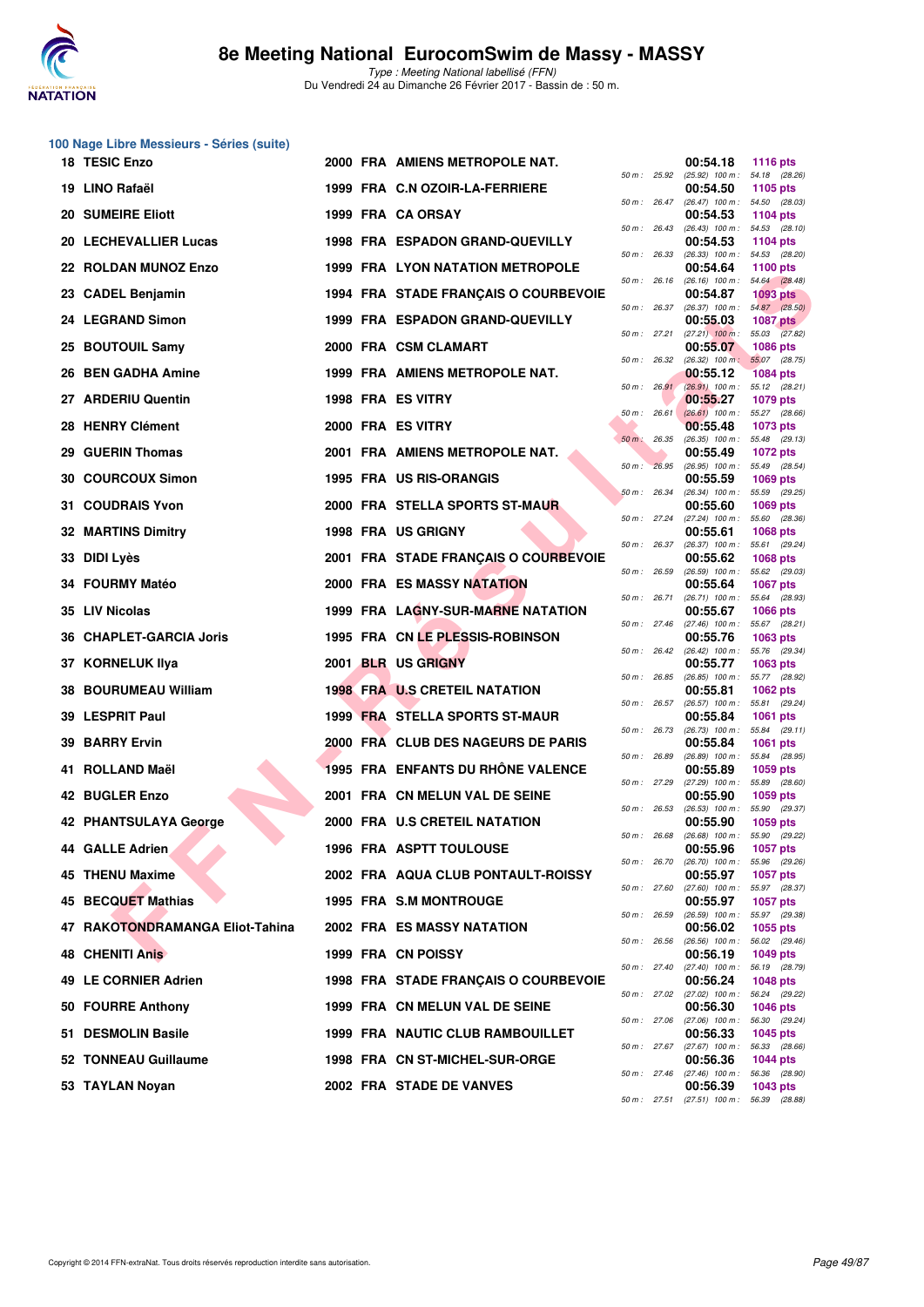

|    | 100 Nage Libre Messieurs - Séries (suite) |  |                                          |                |                                                      |                                  |
|----|-------------------------------------------|--|------------------------------------------|----------------|------------------------------------------------------|----------------------------------|
|    | 54 GAY SEMENKOFF Justin                   |  | 2000 FRA CSM CLAMART                     | 50 m : 27.20   | 00:56.47<br>(27.20) 100 m: 56.47 (29.27)             | 1040 pts                         |
|    | 55 PAGO Sébastien                         |  | <b>1999 FRA SN VERSAILLES</b>            | 50 m : 26.92   | 00:56.49<br>(26.92) 100 m : 56.49 (29.57)            | <b>1040 pts</b>                  |
|    | 56 ROTH BELGRAND Mathis                   |  | 2002 FRA SO ROSNY                        |                | 00:56.52                                             | 1039 pts                         |
|    | 57 MOKHFI Naim                            |  | 2000 FRA ES MASSY NATATION               | 50 m: 27.36    | $(27.36)$ 100 m :<br>00:56.58                        | 56.52 (29.16)<br><b>1037 pts</b> |
|    | 57 CHAMBRAUD Charles                      |  | 2001 FRA COLOMBES NATATION               | 50 m : 27.72   | (27.72) 100 m: 56.58 (28.86)<br>00:56.58             | <b>1037 pts</b>                  |
| 59 | <b>MARIE Valerian</b>                     |  | 2001 FRA ESPADON GRAND-QUEVILLY          | 50 m : 26.89   | (26.89) 100 m: 56.58 (29.69)<br>00:56.65             | <b>1035 pts</b>                  |
| 60 | <b>DEMON AëI</b>                          |  | <b>1998 FRA LILLE MÉTROPOLE NATATION</b> | 50 m : 27.39   | $(27.39)$ 100 m : 56.65 $(29.26)$<br>00:56.70        | <b>1033 pts</b>                  |
|    | 61 CHERIER Augustin                       |  | 1998 FRA CN ST-MICHEL-SUR-ORGE           | 50 m : 27.58   | $(27.58)$ 100 m : 56.70 $(29.12)$<br>00:56.75        | <b>1031 pts</b>                  |
|    | 62 ZIEMBA Mathieu                         |  | 1996 FRA MONT-SAINT-AIGNAN NATATION      | $50 m$ : 27.37 | $(27.37)$ 100 m:<br>00:56.82                         | 56.75 (29.38)<br><b>1029 pts</b> |
|    | 63 GRANIER Alexandre                      |  | 2000 FRA STELLA SPORTS ST-MAUR           | 50 m: 27.41    | $(27.41)$ 100 m : 56.82 $(29.41)$<br>00:56.83        | 1029 pts                         |
|    | 64 GEOFFROY Axel                          |  | 2002 FRA SO ROSNY                        | 50 m: 27.33    | $(27.33)$ 100 m : 56.83 (29.50)<br>00:56.87          | <b>1028 pts</b>                  |
| 65 | <b>BOURDON Rayane</b>                     |  | 2001 FRA CN VIRY-CHATILLON               | 50 m: 27.85    | (27.85) 100 m :<br>00:56.88                          | 56.87 (29.02)<br><b>1027 pts</b> |
|    | 66 DESBRUNS Florian                       |  | 2000 FRA LAGNY-SUR-MARNE NATATION        | 50 m: 27.20    | $(27.20)$ 100 m : 56.88 $(29.68)$<br>00:56.90        | <b>1027 pts</b>                  |
|    | 67 POSTOLACHI Mikael                      |  | 1994 FRA SO ROSNY                        | 50 m: 27.66    | $(27.66)$ 100 m : 56.90 $(29.24)$<br>00:56.96        | 1025 pts                         |
|    | 68 SEYE Matthieu                          |  | 2002 FRA CN LE PLESSIS-ROBINSON          | 50 m : 26.67   | $(26.67)$ 100 m :<br>00:56.97                        | 56.96 (30.29)<br>1024 pts        |
|    | 69 KOTSIS Yanis                           |  | 2000 FRA LAGNY-SUR-MARNE NATATION        | 50 m: 27.46    | $(27.46)$ 100 m : 56.97 $(29.51)$<br>00:57.07        | 1021 pts                         |
|    | 70 DESSOIT Alexandre                      |  | 1999 FRA LILLE MÉTROPOLE NATATION        | 50 m : 27.77   | (27.77) 100 m: 57.07 (29.30)<br>00:57.09             | <b>1020 pts</b>                  |
|    | 71 ABRAHAM Léo                            |  | <b>1996 FRA CN BRUNOY-ESSONNE</b>        | 50 m : 26.95   | $(26.95)$ 100 m : 57.09 $(30.14)$<br>00:57.10        | <b>1020 pts</b>                  |
|    | 72 LEFORT-LOUET Gaspard                   |  | 2000 FRA STADE FRANÇAIS O COURBEVOIE     | 50 m : 27.78   | (27.78) 100 m: 57.10 (29.32)<br>00:57.13             | 1019 pts                         |
|    | 73 SCHEERS Hugo                           |  | 2001 FRA CN VIRY-CHÂTILLON               |                | 50 m: 27.22 (27.22) 100 m: 57.13 (29.91)<br>00:57.18 | <b>1018 pts</b>                  |
|    | 74 LEROY Théo                             |  | 2001 FRA CN VIRY-CHÂTILLON               | 50 m : 27.76   | (27.76) 100 m: 57.18 (29.42)<br>00:57.32             | 1013 pts                         |
|    | 75 ZEINATY Paul                           |  | 2001 FRA STADE FRANÇAIS O COURBEVOIE     | 50 m : 27.09   | (27.09) 100 m: 57.32 (30.23)<br>00:57.33             | 1013 pts                         |
|    | 76 LE GALL Théophile                      |  | 2001 FRA S.M MONTROUGE                   | 50 m: 27.46    | (27.46) 100 m: 57.33 (29.87)<br>00:57.37             | <b>1012 pts</b>                  |
| 77 | DA SILVA UMMENHOVER Thibault              |  | <b>2001 FRA NOGENT NATATION 94</b>       | 50 m : 27.98   | (27.98) 100 m: 57.37 (29.39)<br>00:57.38             | 1011 pts                         |
|    | 78 SURROZ Alexandre                       |  | 2000 FRA CA L'HAY-LES-ROSES              | 50 m : 27.61   | (27.61) 100 m: 57.38 (29.77)<br>00:57.39             | 1011 pts                         |
|    | 79 FRANCOIS Flavien                       |  | 2001 FRA STADE FRANÇAIS O COURBEVOIE     | 50 m : 28.01   | (28.01) 100 m: 57.39 (29.38)<br>00:57.41             | <b>1010 pts</b>                  |
|    | <b>80 HANOTEAUX Tescelin</b>              |  | 1999 FRA OLYMPIQUE LA GARENNE-COLOMBES   | 50 m : 27.95   | (27.95) 100 m :<br>00:57.45                          | 57.41 (29.46)<br>1009 pts        |
|    | 81 CHADER Yannis                          |  | <b>1992 FRA COLOMBES NATATION</b>        | 50 m : 27.65   | (27.65) 100 m: 57.45 (29.80)<br>00:57.56             | <b>1006 pts</b>                  |
|    | 82 DELATTRE Noe                           |  | 2000 FRA ETOILE SAINT-LEU NATATION       | 50 m : 27.73   | (27.73) 100 m: 57.56 (29.83)<br>00:57.66             | 1002 pts                         |
|    | 83 GERMAIN Alexandre                      |  | 1998 FRA C.N OZOIR-LA-FERRIERE           | 50 m: 27.61    | $(27.61)$ 100 m : 57.66 $(30.05)$<br>00:57.73        | 1000 pts                         |
|    | 84 LECROQ Hugo                            |  | 1994 FRA US GRIGNY                       | 50 m : 27.83   | (27.83) 100 m: 57.73 (29.90)<br>00:57.77             | 999 pts                          |
|    | 85 DJURIC Dario                           |  | 1998 FRA CLUB DES NAGEURS DE PARIS       | 50 m : 28.17   | (28.17) 100 m : 57.77 (29.60)<br>00:57.79            | 998 pts                          |
|    | 86 DOURLEN Maxime                         |  | 2000 FRA ESPADON GRAND-QUEVILLY          |                | 50 m: 27.62 (27.62) 100 m: 57.79 (30.17)<br>00:57.80 | 998 pts                          |
|    | 87 CHAUVIN Dennys                         |  | 2001 FRA ES VITRY                        |                | 50 m: 27.52 (27.52) 100 m: 57.80 (30.28)<br>00:57.91 | 994 pts                          |
|    | 88 ACHOUR Aziz                            |  | 1999 TUN CN MELUN VAL DE SEINE           | 50 m : 27.07   | (27.07) 100 m : 57.91 (30.84)<br>00:57.96            | 993 pts                          |
|    | 88 TAVERNIER Ismaël                       |  | 2001 FRA LILLE MÉTROPOLE NATATION        | 50 m : 28.16   | (28.16) 100 m : 57.96 (29.80)<br>00:57.96            | 993 pts                          |

|          |       | 00:56.49                      | 1040 pts                     |
|----------|-------|-------------------------------|------------------------------|
| 50 m :   | 26.92 | $(26.92)$ 100 m :             | (29.57)<br>56.49             |
|          |       | 00:56.52                      | 1039 pts                     |
| $50 m$ : | 27.36 | $(27.36)$ 100 m :<br>00:56.58 | 56.52<br>(29.16)             |
| $50 m$ : | 27.72 | $(27.72)$ 100 m :             | 1037 pts<br>(28.86)<br>56.58 |
|          |       | 00:56.58                      | 1037 pts                     |
| 50 m :   | 26.89 | $(26.89)$ 100 m :             | 56.58<br>(29.69)             |
|          |       | 00:56.65                      | <b>1035 pts</b>              |
| $50 m$ : | 27.39 | $(27.39)$ 100 m :             | 56.65<br>(29.26)             |
|          |       | 00:56.70                      | 1033 pts                     |
| $50 m$ : | 27.58 | $(27.58)$ 100 m :             | (29.12)<br>56.70             |
| $50 m$ : | 27.37 | 00:56.75<br>$(27.37)$ 100 m;  | 1031 pts<br>56.75<br>(29.38) |
|          |       | 00:56.82                      | 1029 pts                     |
| $50 m$ : | 27.41 | $(27.41)$ 100 m :             | 56.82<br>(29.41)             |
|          |       | 00:56.83                      | 1029 pts                     |
| $50 m$ : | 27.33 | $(27.33)$ 100 m :             | (29.50)<br>56.83             |
|          |       | 00:56.87                      | 1028 pts                     |
| $50 m$ : | 27.85 | $(27.85)$ 100 m :             | 56.87<br>(29.02)             |
|          |       | 00:56.88                      | 1027 pts                     |
| $50 m$ : | 27.20 | $(27.20)$ 100 m :<br>00:56.90 | 56.88<br>(29.68)             |
| $50 m$ : | 27.66 | $(27.66)$ 100 m :             | 1027 pts<br>56.90<br>(29.24) |
|          |       | 00:56.96                      | 1025 pts                     |
| 50 m :   | 26.67 | $(26.67)$ 100 m :             | 56.96<br>(30.29)             |
|          |       | 00:56.97                      | 1024 pts                     |
| $50 m$ : | 27.46 | $(27.46)$ 100 m :             | (29.51)<br>56.97             |
|          |       | 00:57.07                      | 1021 pts                     |
| $50 m$ : | 27.77 | (27.77) 100 m :               | 57.07<br>(29.30)             |
| 50 m :   | 26.95 | 00:57.09<br>$(26.95)$ 100 m : | 1020 pts<br>(30.14)          |
|          |       | 00:57.10                      | 57.09<br>1020 pts            |
| $50 m$ : | 27.78 | $(27.78)$ 100 m :             | 57.10<br>(29.32)             |
|          |       | 00:57.13                      | 1019 pts                     |
| $50 m$ : | 27.22 | $(27.22)$ 100 m :             | (29.91)<br>57.13             |
|          |       | 00:57.18                      | 1018 pts                     |
| 50 m :   | 27.76 | $(27.76)$ 100 m :             | (29.42)<br>57.18             |
|          |       | 00:57.32                      | 1013 pts                     |
| $50 m$ : | 27.09 | $(27.09)$ 100 m :<br>00:57.33 | (30.23)<br>57.32<br>1013 pts |
| $50 m$ : | 27.46 | $(27.46)$ 100 m :             | 57.33<br>(29.87)             |
|          |       | 00:57.37                      | 1012 pts                     |
| 50 m :   | 27.98 | $(27.98)$ 100 m :             | 57.37<br>(29.39)             |
|          |       | 00:57.38                      | 1011 pts                     |
| $50 m$ : | 27.61 | $(27.61)$ 100 m :             | 57.38<br>(29.77)             |
|          |       | 00:57.39                      | 1011 pts                     |
| $50 m$ : | 28.01 | $(28.01)$ 100 m :<br>00:57.41 | 57.39<br>(29.38)<br>1010 pts |
| $50 m$ : | 27.95 | $(27.95)$ 100 m :             | (29.46)<br>57.41             |
| ΞS       |       | 00:57.45                      | 1009 pts                     |
| $50 m$ : | 27.65 | $(27.65)$ 100 m :             | 57.45<br>(29.80)             |
|          |       | 00:57.56                      | 1006 pts                     |
| $50 m$ : | 27.73 | $(27.73)$ 100 m :             | 57.56<br>(29.83)             |
|          |       | 00:57.66                      | 1002 pts                     |
| $50 m$ : | 27.61 | $(27.61)$ 100 m :<br>00:57.73 | 57.66<br>(30.05)<br>1000 pts |
| $50 m$ : | 27.83 | $(27.83)$ 100 m :             | 57.73<br>(29.90)             |
|          |       | 00:57.77                      | 999 pts                      |
| $50 m$ : | 28.17 | $(28.17)$ 100 m :             | 57.77<br>(29.60)             |
|          |       | 00:57.79                      | 998 pts                      |
| 50 m :   | 27.62 | $(27.62)$ 100 m :             | 57.79<br>(30.17)             |
|          |       | 00:57.80                      | 998 pts                      |
| $50 m$ : | 27.52 | $(27.52)$ 100 m :             | 57.80<br>(30.28)             |
| $50 m$ : | 27.07 | 00:57.91<br>$(27.07)$ 100 m : | 994 pts<br>57.91             |
|          |       | 00:57.96                      | (30.84)<br>993 pts           |
| 50 m :   | 28.16 | $(28.16)$ 100 m :             | 57.96<br>(29.80)             |
|          |       | 00:57.96                      | 993 pts                      |
| $50 m$ : | 28.08 | $(28.08)$ 100 m :             | 57.96<br>(29.88)             |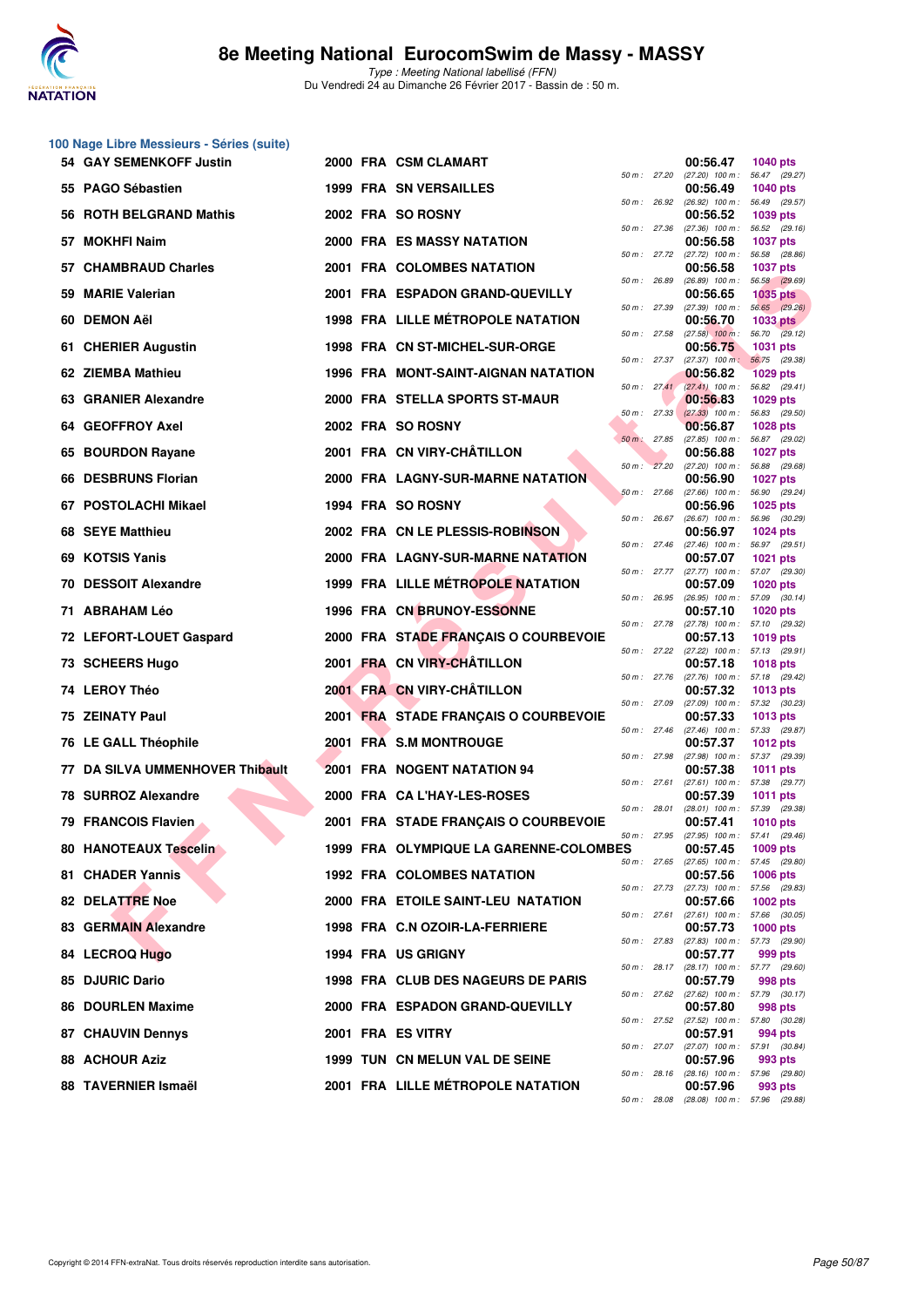

**100 Nage Libre Messieurs - Séries (suite)**

Type : Meeting National labellisé (FFN) Du Vendredi 24 au Dimanche 26 Février 2017 - Bassin de : 50 m.

| 90 LEMIERE-MAC DOUGLAS Adam   |  | <b>1998 FRA ES NANTERRE</b>                |                |                              | 00:57.99                                                                                  | 992 pts                                      |
|-------------------------------|--|--------------------------------------------|----------------|------------------------------|-------------------------------------------------------------------------------------------|----------------------------------------------|
| 91 GILLET Theo                |  | 2000 FRA CLUB DES NAGEURS DE PARIS         |                | 50 m : 27.64                 | $(27.64)$ 100 m : 57.99 $(30.35)$<br>00:58.04                                             | 990 pts                                      |
| 92 LABURE Grégory             |  | 1999 FRA ES VITRY                          |                | 50 m : 27.96<br>50 m: 27.51  | $(27.96)$ 100 m : 58.04 $(30.08)$<br>00:58.17                                             | 986 pts                                      |
| 93 LANGLOIS Guillaume         |  | <b>1999 FRA ES MASSY NATATION</b>          |                |                              | $(27.51)$ 100 m : 58.17 $(30.66)$<br>00:58.24                                             | 984 pts                                      |
| 93 LACOUTURE Emerick          |  | 1997 FRA CN VIRY-CHÂTILLON                 |                | 50 m : 27.42                 | $(27.42)$ 100 m : 58.24 $(30.82)$<br>00:58.24                                             | 984 pts                                      |
| 95 DE BOYER D'EGUILLES Maxime |  | 2002 FRA CANETON CLUB DE BEAUMONT          |                | 50 m : 27.93                 | $(27.93)$ 100 m : 58.24 $(30.31)$<br>00:58.26                                             | 983 pts                                      |
| 96 BERINGUE Raphael           |  | 2001 FRA CA ORSAY                          | 50 m: 28.03    |                              | 00:58.27                                                                                  | $(28.03)$ 100 m : 58.26 $(30.23)$<br>983 pts |
| 97 AZZIOU Sami                |  | 2001 FRA COLOMBES NATATION                 |                | 50 m : 27.84                 | $(27.84)$ 100 m : 58.27 $(30.43)$<br>00:58.28                                             | 983 pts                                      |
| 98 GENET David                |  | 1982 FRA CLUB DES NAGEURS DE PARIS         | 50 m: 27.63    |                              | $(27.63)$ 100 m; 58.28 $(30.65)$<br>00:58.31                                              | 982 pts                                      |
| 99 NEUVILLE Malo              |  | 2001 FRA CA ORSAY                          |                | 50 m: 28.01                  | $(28.01)$ 100 m : 58.31 $(30.30)$<br>00:58.34                                             | 981 pts                                      |
| 100 BOURRU Florentin          |  | 1998 FRA ESPADON GRAND-QUEVILLY            | 50 m: 28.04    |                              | $(28.04)$ 100 m : 58.34 $(30.30)$<br>00:58.35                                             | 981 pts                                      |
| 100 PANZO Yanis               |  | 2000 FRA ES VITRY                          | $50 m$ : 27.74 |                              | (27.74) 100 m: 58.35 (30.61)<br>00:58.35                                                  | 981 pts                                      |
| 102 DENJEAN Constantin        |  | 2002 FRA SO ROSNY                          | 50 m: 27.34    |                              | $(27.34)$ 100 m : 58.35 $(31.01)$<br>00:58.36                                             | 980 pts                                      |
| 102 CRASSOUS Thomas           |  | 1999 FRA STADE FRANÇAIS O COURBEVOIE       | 50 m: 27.91    |                              | $(27.91)$ 100 m : 58.36 $(30.45)$<br>00:58.36                                             | 980 pts                                      |
| 104 BUISSON Luca              |  | 2002 FRA CLUB DES NAGEURS DE PARIS         |                | 50 m : 27.76                 | $(27.76)$ 100 m : 58.36 $(30.60)$<br>00:58.51                                             | 976 pts                                      |
| 105 SAHBANI Ellias            |  | 2001 FRA STADE FRANÇAIS O COURBEVOIE       | 50 m: 28.50    |                              | $(28.50)$ 100 m : 58.51 $(30.01)$<br>00:58.52                                             | 975 pts                                      |
| 105 COURCOUX Raphael          |  | 1998 FRA US RIS-ORANGIS                    |                | 50 m : 28.24                 | (28.24) 100 m: 58.52 (30.28)<br>00:58.52                                                  | 975 pts                                      |
| 105 CATINEL-ARAMINTHE Keran   |  | 2001 FRA U.S CRETEIL NATATION              | 50 m: 27.85    |                              | $(27.85)$ 100 m : 58.52 $(30.67)$<br>00:58.52                                             | 975 pts                                      |
| 108 MAHTALI Adel-Yanis        |  | 1999 FRA US GRIGNY                         |                | 50 m: 28.12<br>50 m: 28.16   | (28.12) 100 m: 58.52 (30.40)<br>00:58.57                                                  | 974 pts                                      |
| 108 PAYET Valentin            |  | <b>2002 FRA COULOMMIERS NATATION</b>       |                |                              | $(28.16)$ 100 m : 58.57 $(30.41)$<br>00:58.57                                             | 974 pts                                      |
| 108 LAVALLARD Logan           |  | <b>1996 FRA MOREUIL NATATION</b>           |                | 50 m : 28.04<br>50 m : 27.74 | $(28.04)$ 100 m : 58.57 $(30.53)$<br>00:58.57                                             | 974 pts                                      |
| 108 DOUMENGE Raphael          |  | 2000 FRA CS CLICHY 92                      | 50 m : 28.58   |                              | $(27.74)$ 100 m : 58.57 (30.83)<br>00:58.57                                               | 974 pts                                      |
| 112 GUERNALEC Erwann          |  | 2001 FRA CN MAISONS-ALFORT                 | 50 m: 28.28    |                              | (28.58) 100 m : 58.57 (29.99)<br>00:58.59                                                 | 973 pts                                      |
| 113 MIGUET Florian            |  | 2001 FRA SN VERSAILLES                     |                | 50 m : 28.22                 | $(28.28)$ 100 m : 58.59 $(30.31)$<br>00:58.64<br>$(28.22)$ 100 m : 58.64 $(30.42)$        | 972 pts                                      |
| 114 BOURDIGNON Lucas          |  | <b>1999 FRA MOUETTES DE PARIS</b>          |                | 50 m : 28.37                 | 00:58.77<br>$(28.37)$ 100 m : 58.77 $(30.40)$                                             | 968 pts                                      |
| 115 GRONDIN William           |  | 2002 FRA CA L'HAY-LES-ROSES                |                |                              | 00:58.79                                                                                  | 967 pts                                      |
| 116 OUNOUGHI Ihsane           |  | 2001 FRA ES MASSY NATATION                 | 50 m: 28.03    |                              | $(28.03)$ 100 m : 58.79 $(30.76)$<br>00:58.83                                             | <b>966 pts</b>                               |
| 117 GRANDIN MARTIN Numa       |  | 2002 FRA ES MASSY NATATION                 |                |                              | 50 m: 28.45 (28.45) 100 m: 58.83 (30.38)<br>00:59.05                                      | 959 pts                                      |
| 118 MAETZ Maxime              |  | 1998 FRA CSM CLAMART                       |                | 50 m : 28.48                 | $(28.48)$ 100 m : 59.05 $(30.57)$<br>00:59.06                                             | 959 pts                                      |
| 119 POUMAREDE Julien          |  | 2001 FRA CN ST-MICHEL-SUR-ORGE             |                | 50 m : 28.47<br>50 m : 28.42 | $(28.47)$ 100 m : 59.06 $(30.59)$<br>00:59.07                                             | 958 pts                                      |
| 120 GIRARD Thomas             |  | 2000 FRA SN MONTGERON                      |                |                              | $(28.42)$ 100 m : 59.07 $(30.65)$<br>00:59.09                                             | 958 pts                                      |
| <b>120 DOIGNIES Gyl</b>       |  | <b>1998 FRA MONT-SAINT-AIGNAN NATATION</b> |                | 50 m : 28.27                 | (28.27) 100 m : 59.09 (30.82)<br>00:59.09                                                 | 958 pts                                      |
| 122 REMOND Arthur             |  | 2000 FRA RACING CLUB DE FRANCE WP          |                | 50 m : 28.16                 | $(28.16)$ 100 m : 59.09 $(30.93)$<br>00:59.19                                             | 955 pts                                      |
| 123 IABASSENE Safy            |  | 2002 FRA RACING CLUB DE FRANCE WP          |                |                              | 50 m : 28.13 (28.13) 100 m : 59.19 (31.06)<br>00:59.23                                    | 953 pts                                      |
| 124 BARLIER Tony              |  | <b>2002 FRA CSN GUYANCOURT</b>             |                | 50 m : 28.57                 | (28.57) 100 m : 59.23 (30.66)<br>00:59.28                                                 | 952 pts                                      |
| 125 LAPHITZ Guillaume         |  | 2001 FRA OLYMPIQUE LA GARENNE-COLOMBES     |                | 50 m : 28.53                 | $(28.53)$ 100 m : 59.28 $(30.75)$<br>00:59.41<br>50 m; 29.09 (29.09) 100 m; 59.41 (30.32) | 948 pts                                      |
|                               |  |                                            |                |                              |                                                                                           |                                              |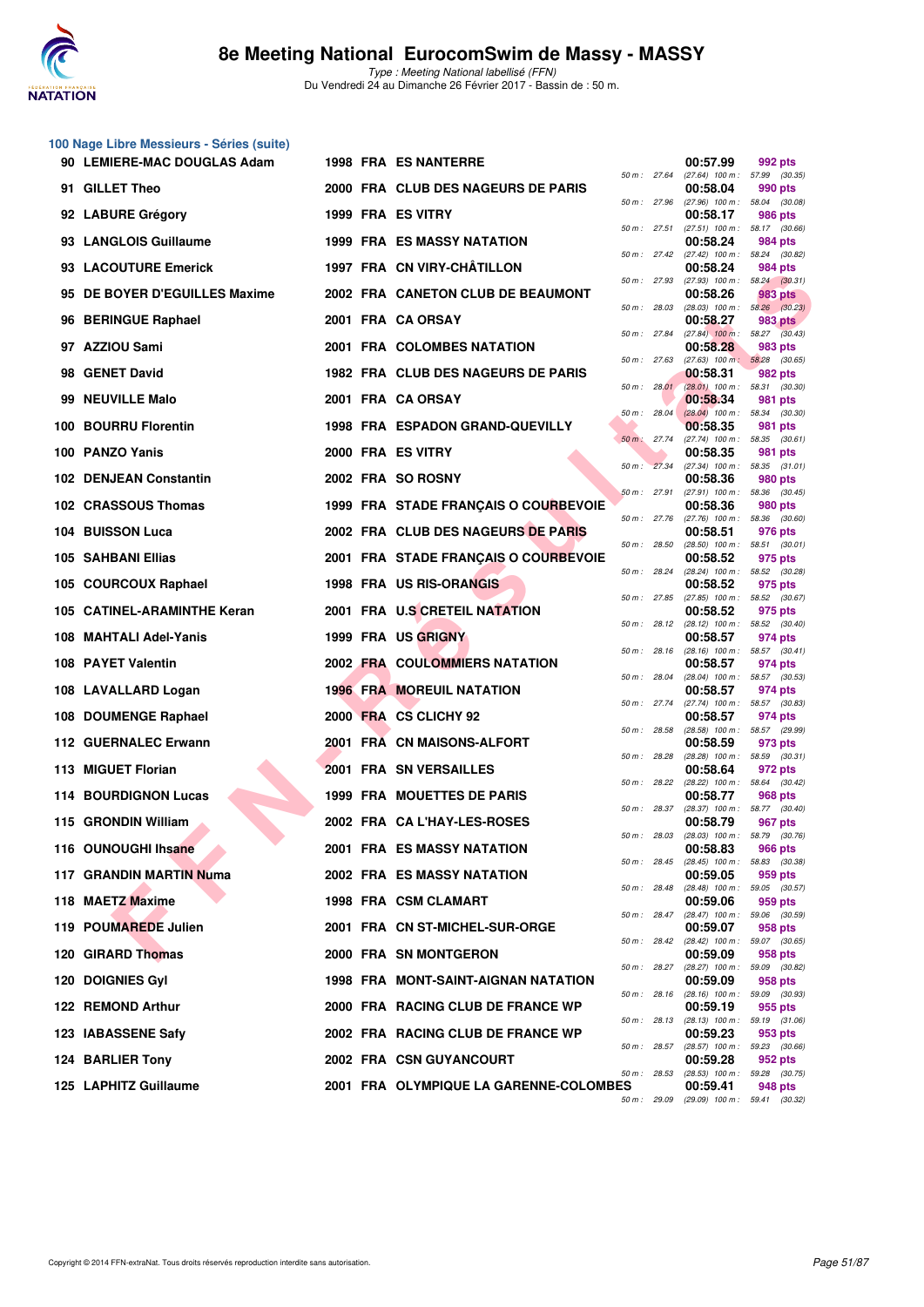

| 100 Nage Libre Messieurs - Séries (suite)                      |  |                                                                                                                           |       |                                                            |
|----------------------------------------------------------------|--|---------------------------------------------------------------------------------------------------------------------------|-------|------------------------------------------------------------|
| 126 RUBINELLI Maxime                                           |  | 2001 FRA CN FONTAINEBLEAU-AVON<br>50 m: 28.09                                                                             |       | 00:59.48<br>946 pts<br>(28.09) 100 m: 59.48 (31.39)        |
| 127 MORISSE Mathieu                                            |  | 1998 FRA ESPADON VÉLIZY-VILLACOUBLAY<br>50 m : 28.85                                                                      |       | 00:59.52<br>944 pts<br>(28.85) 100 m: 59.52 (30.67)        |
| 127 ZAKA Nathanael                                             |  | 2002 FRA SN VERSAILLES                                                                                                    |       | 00:59.52<br>944 pts                                        |
| 129 CHAUMERON Mathieu                                          |  | 50 m: 28.16<br>1999 FRA CN VIRY-CHÂTILLON                                                                                 |       | (28.16) 100 m: 59.52 (31.36)<br>00:59.54<br>944 pts        |
| 130 ARMAND Jason                                               |  | 50 m: 28.27<br>1998 FRA CN ST-MICHEL-SUR-ORGE                                                                             |       | (28.27) 100 m: 59.54 (31.27)<br>00:59.62<br>941 pts        |
| 131 MELONI Clément                                             |  | 50 m: 28.18<br>2001 FRA MONTIGNY NATATION                                                                                 |       | $(28.18)$ 100 m : 59.62 $(31.44)$<br>00:59.85<br>934 pts   |
| <b>132 COUTINHO Enzo</b>                                       |  | 50 m: 28.05<br>2000 FRA ASN LOUVRES-ROISSY-SURVILLIERS                                                                    |       | $(28.05)$ 100 m : 59.85 $(31.80)$<br>00:59.96<br>931 pts   |
|                                                                |  | 50 m: 28.33                                                                                                               |       | $(28.33)$ 100 m : 59.96 $(31.63)$                          |
| 133 SAUVAGE Andy                                               |  | 1999 FRA CN VAL MAUBUEE<br>50 m : 28.73                                                                                   |       | 01:00.03<br>929 pts<br>(28.73) 100 m: 1:00.03 (31.30)      |
| 134 FOENIX BLONDEL Thomas                                      |  | 1999 FRA CN MELUN VAL DE SEINE<br>50 m: 28.72                                                                             |       | 01:00.09<br>927 pts                                        |
| 135 SCHMITT Teddy                                              |  | 2002 FRA AQUA CLUB PONTAULT-ROISSY                                                                                        |       | (28.72) 100 m : 1:00.09 (31.37)<br>01:00.39<br>918 pts     |
| 136 FRANCOIS Bastien                                           |  | 50 m: 29.56<br>2000 FRA C.N OZOIR-LA-FERRIERE                                                                             |       | $(29.56)$ 100 m : 1:00.39 $(30.83)$<br>01:00.42<br>917 pts |
| 137 AERNOUT Arthur                                             |  | $50 m$ : 28.85<br>2002 FRA CAL'HAY-LES-ROSES                                                                              |       | (28.85) 100 m: 1:00.42 (31.57)<br>01:00.46<br>916 pts      |
|                                                                |  | $50 m$ :                                                                                                                  | 28.97 | (28.97) 100 m: 1:00.46 (31.49)                             |
| 138 BENOUZIO Florian                                           |  | 1999 FRA CN MELUN VAL DE SEINE<br>50 m : 29.09                                                                            |       | 01:00.62<br>911 pts<br>(29.09) 100 m: 1:00.62 (31.53)      |
| 139 WILHELM Hugo                                               |  | 2002 FRA AS PORCHEVILLE<br>50 m : 29.14                                                                                   |       | 01:00.64<br>910 pts<br>(29.14) 100 m: 1:00.64 (31.50)      |
| <b>140 GUILLAUME Vincent</b>                                   |  | <b>2002 FRA ES MASSY NATATION</b>                                                                                         |       | 01:00.69<br>909 pts                                        |
| 141 MASBAHI Théo                                               |  | 50 m: 29.26<br>2000 FRA MOUETTES DE PARIS                                                                                 |       | (29.26) 100 m: 1:00.69 (31.43)<br>01:00.88<br>903 pts      |
| <b>142 HOSTEAUX Laurent</b>                                    |  | 50 m : 29.58<br>2001 FRA CLUB NAUTIQUE DE L'ARPAJONNAIS                                                                   |       | $(29.58)$ 100 m : 1:00.88 $(31.30)$<br>01:01.21<br>893 pts |
| <b>143 DURAND Timothe</b>                                      |  | 50 m: 29.06<br>1999 FRA CN VAL MAUBUEE                                                                                    |       | $(29.06)$ 100 m : 1:01.21 $(32.15)$<br>01:01.39<br>888 pts |
|                                                                |  | 50 m: 29.16                                                                                                               |       | (29.16) 100 m: 1:01.39 (32.23)                             |
| 144 EUGENE Justin                                              |  | 1997 FRA SN MONTGERON<br>50 m: 29.65                                                                                      |       | 01:01.61<br>881 pts<br>(29.65) 100 m: 1:01.61 (31.96)      |
| 145 GHAFIR Hedi                                                |  | 2000 FRA AS HERBLAY NATATION<br>50 m: 29.00                                                                               |       | 01:01.99<br>870 pts<br>(29.00) 100 m: 1:01.99 (32.99)      |
| <b>146 DEYRIES Corentin</b>                                    |  | 2002 FRA OLYMPIQUE LA GARENNE-COLOMBES                                                                                    |       | 01:03.43<br>828 pts                                        |
| 147 LEBON Alexandre                                            |  | 50 m : 30.41<br>2002 FRA BAYEUX OLYMPIQUE NATATION                                                                        |       | $(30.41)$ 100 m : 1:03.43 $(33.02)$<br>01:03.45<br>828 pts |
| 148 HO Ly-Nam                                                  |  | 50 m: 29.31<br>1999 FRA MONTIGNY NATATION                                                                                 |       | (29.31) 100 m: 1:03.45 (34.14)<br>01:04.80<br>789 pts      |
|                                                                |  | 50 m: 29.55                                                                                                               |       | (29.55) 100 m: 1:04.80 (35.25)                             |
| 149 ACARD Théo                                                 |  | 2002 FRA BAYEUX OLYMPIQUE NATATION<br>50 m : 31.01                                                                        |       | 01:06.62<br>739 pts<br>$(31.01)$ 100 m : 1:06.62 $(35.61)$ |
| <b>AMARA Othman</b>                                            |  | 2001 FRA STADE FRANÇAIS O COURBEVOIE                                                                                      |       | <b>DNS</b> dec                                             |
| <b>SHAHIN Bilal</b><br><b>BENALI Sami</b>                      |  | <b>1996 FRA SN MONTGERON</b><br>1998 FRA CN MAISONS-ALFORT                                                                |       | DNS dec<br><b>DNS</b> dec                                  |
|                                                                |  |                                                                                                                           |       |                                                            |
| 200 Nage Libre Messieurs - Finale A (Dimanche 26 Février 2017) |  |                                                                                                                           |       |                                                            |
| 1 DESPLANCHES Jeremy                                           |  | 1994 SUI OLYMPIC NICE NATATION                                                                                            |       | 01:52.61<br><b>1212 pts</b>                                |
| 2 SALVAN Hadrien                                               |  | 50 m: 26.73 (26.73) 100 m: 55.58 (28.85) 150 m: 1:24.85 (29.27) 200 m: 1:52.61 (27.76)<br>1997 FRA MOUETTES DE PARIS      |       | 01:52.94<br><b>1207 pts</b>                                |
| 3 LECANU Axel                                                  |  | 50 m: 26.45 (26.45) 100 m: 55.27 (28.82) 150 m: 1:24.24 (28.97) 200 m: 1:52.94 (28.70)<br>1995 FRA ESPADON GRAND-QUEVILLY |       | 01:55.35<br>1165 pts                                       |
|                                                                |  | 50 m: 26.93 (26.93) 100 m: 56.22 (29.29) 150 m: 1:26.55 (30.33) 200 m: 1:55.35 (28.80)                                    |       |                                                            |

|                                                                |  |                                       |                                                         |  |  | 50 m : 26.45 (26.45) 100 m : 55.27 (28.82) 150 m : 1:24.24 (28.97) 200 m : 1:52.94 (28.70 |          |            |
|----------------------------------------------------------------|--|---------------------------------------|---------------------------------------------------------|--|--|-------------------------------------------------------------------------------------------|----------|------------|
| 3 LECANU Axel                                                  |  | 1995 FRA ESPADON GRAND-QUEVILLY       |                                                         |  |  | $01:55.35$ 1165 pts                                                                       |          |            |
|                                                                |  |                                       |                                                         |  |  | 50 m: 26.93 (26.93) 100 m: 56.22 (29.29) 150 m: 1:26.55 (30.33) 200 m: 1:55.35 (28.80     |          |            |
| 4 BERNARDINI Mathieu                                           |  | 1998 FRA STADE FRANÇAIS O COURBEVOIE  |                                                         |  |  | 01:56.19                                                                                  | 1151 pts |            |
|                                                                |  |                                       |                                                         |  |  | 50 m: 27.09 (27.09) 100 m: 56.58 (29.49) 150 m: 1.26.75 (30.17) 200 m: 1.56.19 (29.44     |          |            |
| 5 RIHOUX Charles                                               |  | <b>1998 FRA OLYMPIC NICE NATATION</b> |                                                         |  |  | 01:56.35 1148 pts                                                                         |          |            |
|                                                                |  |                                       | 50 m: 26.53 (26.53) 100 m: 56.09 (29.56) 150 m: 1:26.29 |  |  | $(30.20)$ 200 m : 1:56.35 $(30.06)$                                                       |          |            |
| 6 M'RABET Taki                                                 |  | 1989 TUN STADE FRANÇAIS O COURBEVOIE  |                                                         |  |  | 01:56.63                                                                                  | 1144 pts |            |
|                                                                |  |                                       |                                                         |  |  | 50 m: 26.98 (26.98) 100 m: 56.74 (29.76) 150 m: 1:26.76 (30.02) 200 m: 1:56.63 (29.87     |          |            |
| 7 ZENASNI Yanis                                                |  | 1995 ALG CN MELUN VAL DE SEINE        |                                                         |  |  | 01:56.97                                                                                  |          | 1138 $pts$ |
|                                                                |  |                                       |                                                         |  |  | 50 m: 27.35 (27.35) 100 m: 56.82 (29.47) 150 m: 1:26.90 (30.08) 200 m: 1:56.97 (30.07     |          |            |
| 8 GIBON Quentin                                                |  | 1999 FRA NOGENT NATATION 94           |                                                         |  |  | 01:58.81                                                                                  |          | 1107 pts   |
|                                                                |  | 50 m : 28.52                          |                                                         |  |  | (28.52) 100 m: 58.15 (29.63) 150 m: 1:28.79 (30.64) 200 m: 1:58.81 (30.02                 |          |            |
| 200 Nage Libre Messieurs - Finale B (Dimanche 26 Février 2017) |  |                                       |                                                         |  |  |                                                                                           |          |            |

**1 MOKHFI Naim 2000 FRA ES MASSY NATATION 01:58.87 1106 pts** 50 m : 28.07 (28.07) 100 m : 58.40 (30.33) 150 m : 1:28.76 (30.36) 200 m : 1:58.87 (30.11)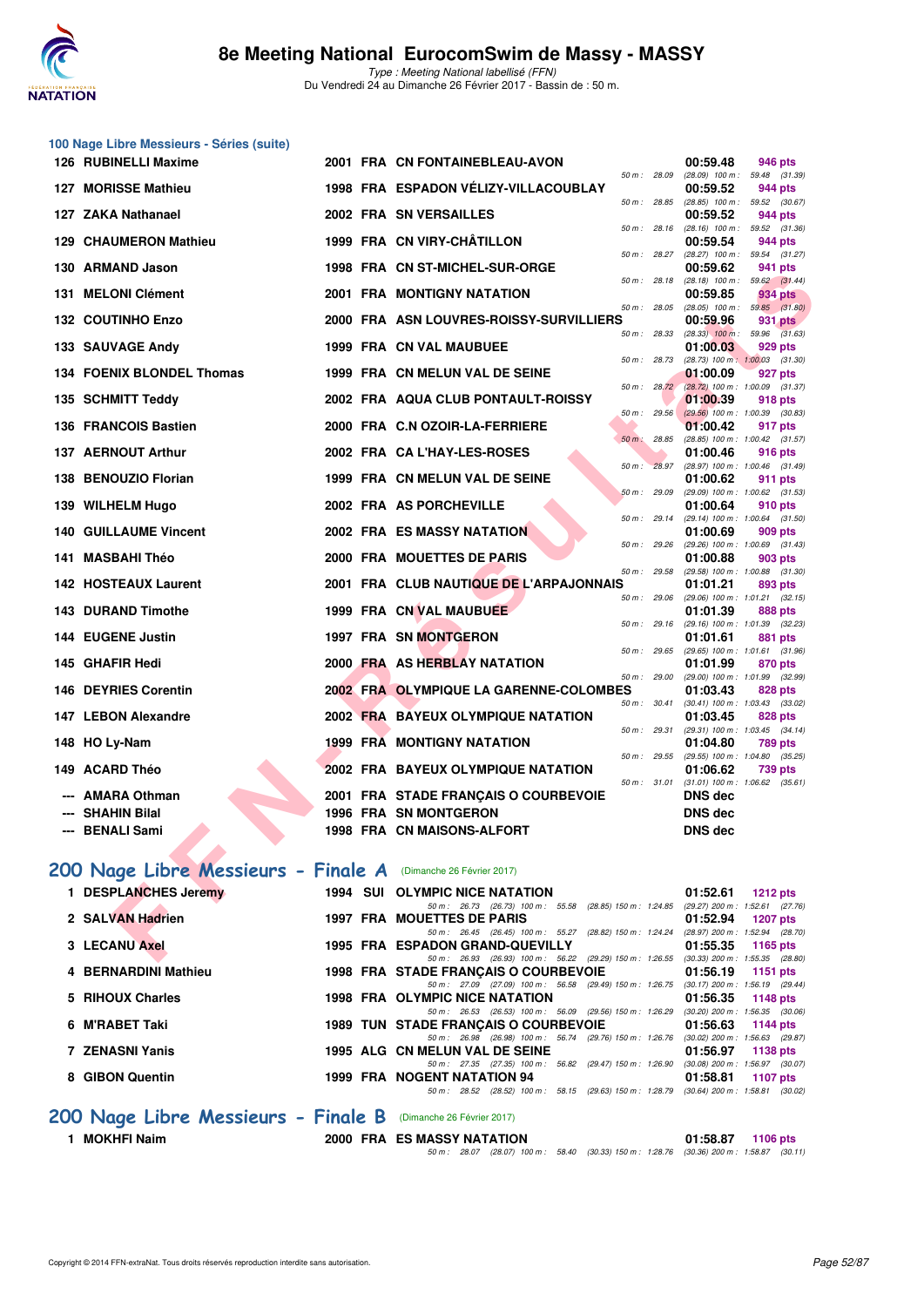

Type : Meeting National labellisé (FFN) Du Vendredi 24 au Dimanche 26 Février 2017 - Bassin de : 50 m.

#### **200 Nage Libre Messieurs - Finale B (suite)**

| 2 KORNELUK IIya         |  | 2001 BLR US GRIGNY                                                                     | 02:00.39       | <b>1081 pts</b>                       |
|-------------------------|--|----------------------------------------------------------------------------------------|----------------|---------------------------------------|
|                         |  | 50 m: 27.55 (27.55) 100 m: 58.16 (30.61) 150 m: 1:29.36 (31.20) 200 m: 2:00.39 (31.03) |                |                                       |
| 3 DEMON AëI             |  | 1998 FRA LILLE MÉTROPOLE NATATION                                                      | 02:00.60       | 1077 pts                              |
|                         |  | $(30.29)$ 150 m : 1:29.37<br>50 m: 27.82 (27.82) 100 m: 58.11                          |                | $(31.26)$ 200 m : 2:00.60 $(31.23)$   |
| 4 MARTINS Dimitry       |  | <b>1998 FRA US GRIGNY</b>                                                              | 02:01.24       | <b>1067 pts</b>                       |
|                         |  | 50 m: 27.68 (27.68) 100 m: 58.42 (30.74) 150 m: 1:29.83 (31.41) 200 m: 2:01.24 (31.41) |                |                                       |
| 5 CHAMBRAUD Charles     |  | 2001 FRA COLOMBES NATATION                                                             | 02:01.98       | 1055 pts                              |
|                         |  | (30.75) 150 m : 1:30.04<br>50 m: 27.25 (27.25) 100 m: 58.00                            |                | $(32.04)$ 200 m : 2:01.98 $(31.94)$   |
| <b>6 SUMEIRE Eliott</b> |  | 1999 FRA CA ORSAY                                                                      | 02:02.50       | <b>1047 pts</b>                       |
|                         |  | 50 m: 28.11 (28.11) 100 m: 58.72<br>(30.61) 150 m : 1:30.82                            |                | $(32.10)$ 200 m : 2:02.50 $(31.68)$   |
| 7 LEGER Baptiste        |  | <b>1999 FRA ES MASSY NATATION</b>                                                      | 02:02.67       | $1044$ pts                            |
|                         |  | 50 m: 27.94 (27.94) 100 m: 58.96 (31.02) 150 m: 1:31.81                                |                | $(32.85)$ 200 m : $2:02.67$ $(30.86)$ |
| --- ABRAHAM Léo         |  | <b>1996 FRA CN BRUNOY-ESSONNE</b>                                                      | <b>DNS</b> dec |                                       |
|                         |  |                                                                                        |                |                                       |

# **[200 Nage Libre Messieurs - Finale C](http://www.ffnatation.fr/webffn/resultats.php?idact=nat&go=epr&idcpt=42801&idepr=53) 15-18 ans** (Dimanche 26 Février 2017)

| 1 BONEL Antonyn        |  | 2001 FRA CN ST-MICHEL-SUR-ORGE                                                         |                           | 02:01.66       | $1060$ pts                          |
|------------------------|--|----------------------------------------------------------------------------------------|---------------------------|----------------|-------------------------------------|
|                        |  | 50 m: 28.70 (28.70) 100 m: 1:00.06 (31.36) 150 m: 1:31.11                              |                           |                | $(31.05)$ 200 m : 2:01.66 $(30.55)$ |
| 2 BUGLER Enzo          |  | 2001 FRA CN MELUN VAL DE SEINE                                                         |                           | 02:02.64       | 1044 pts                            |
|                        |  | 50 m: 28.00 (28.00) 100 m: 58.64                                                       | $(30.64)$ 150 m : 1:31.00 |                | $(32.36)$ 200 m : 2:02.64 $(31.64)$ |
| 3 LE GALL Théophile    |  | 2001 FRA S.M MONTROUGE                                                                 |                           | 02:03.19       | 1035 pts                            |
|                        |  | 50 m: 28.69 (28.69) 100 m: 1:00.25 (31.56) 150 m: 1:32.36                              |                           |                | $(32.11)$ 200 m : 2:03.19 $(30.83)$ |
| 4 SEYE Matthieu        |  | 2002 FRA CN LE PLESSIS-ROBINSON                                                        |                           | 02:03.39       | 1032 pts                            |
|                        |  | 50 m: 28.57 (28.57) 100 m: 59.36 (30.79) 150 m: 1:31.43                                |                           |                | $(32.07)$ 200 m : 2:03.39 $(31.96)$ |
| 5 PEYROU Nicolas       |  | 2001 FRA CNO ST-GERMAIN-EN-LAYE                                                        |                           | 02:04.03       | $1022$ pts                          |
|                        |  | 50 m : 28.52 (28.52) 100 m : 59.70                                                     | $(31.18)$ 150 m : 1:31.68 |                | $(31.98)$ 200 m : 2:04.03 $(32.35)$ |
| 6 ROTH BELGRAND Mathis |  | 2002 FRA SO ROSNY                                                                      |                           | 02:06.43       | 984 pts                             |
|                        |  | 50 m: 28.40 (28.40) 100 m: 59.76 (31.36) 150 m: 1:33.10 (33.34) 200 m: 2:06.43 (33.33) |                           |                |                                     |
| --- TAYLAN Novan       |  | 2002 FRA STADE DE VANVES                                                               |                           | <b>DNS</b> dec |                                     |
| --- AITKACI Carl       |  | 2001 FRA STADE FRANCAIS O COURBEVOIE                                                   |                           | <b>DNS</b> dec |                                     |

# **[200 Nage Libre Messieurs - Séries](http://www.ffnatation.fr/webffn/resultats.php?idact=nat&go=epr&idcpt=42801&idepr=53)** (Dimanche 26 Février 2017)

| <b>JUMEINE EIIUM</b>                                                    |  | 1999 FRA UN URSAI                                                                                                               | <u>02.02.JU</u><br>בוע ודיטו |
|-------------------------------------------------------------------------|--|---------------------------------------------------------------------------------------------------------------------------------|------------------------------|
| 7 LEGER Baptiste                                                        |  | 50 m: 28.11 (28.11) 100 m: 58.72 (30.61) 150 m: 1:30.82 (32.10) 200 m: 2:02.50 (31.68)<br><b>1999 FRA ES MASSY NATATION</b>     | 02:02.67<br>1044 $pts$       |
| ---   ABRAHAM Léo                                                       |  | 50 m: 27.94 (27.94) 100 m: 58.96 (31.02) 150 m: 1.31.81 (32.85) 200 m: 2.02.67 (30.86)<br><b>1996 FRA CN BRUNOY-ESSONNE</b>     | <b>DNS</b> dec               |
|                                                                         |  |                                                                                                                                 |                              |
| 00 Nage Libre Messieurs - Finale C 15-18 ans (Dimanche 26 Février 2017) |  |                                                                                                                                 |                              |
|                                                                         |  |                                                                                                                                 |                              |
| 1 BONEL Antonyn                                                         |  | 2001 FRA CN ST-MICHEL-SUR-ORGE<br>50 m: 28.70 (28.70) 100 m: 1:00.06 (31.36) 150 m: 1:31.11 (31.05) 200 m: 2:01.66 (30.55)      | 02:01.66<br><b>1060 pts</b>  |
| 2 BUGLER Enzo                                                           |  | 2001 FRA CN MELUN VAL DE SEINE                                                                                                  | 02:02.64<br><b>1044 pts</b>  |
| 3 LE GALL Théophile                                                     |  | 50 m: 28.00 (28.00) 100 m: 58.64 (30.64) 150 m: 1.31.00 (32.36) 200 m: 2.02.64 (31.64)<br>2001 FRA S.M MONTROUGE                | 02:03.19<br>1035 pts         |
|                                                                         |  | 50 m: 28.69 (28.69) 100 m: 1:00.25 (31.56) 150 m: 1:32.36 (32.11) 200 m: 2:03.19 (30.83)                                        |                              |
| 4 SEYE Matthieu                                                         |  | 2002 FRA CN LE PLESSIS-ROBINSON<br>50 m: 28.57 (28.57) 100 m: 59.36 (30.79) 150 m: 1.31.43 (32.07) 200 m: 2.03.39 (31.96)       | 02:03.39<br><b>1032 pts</b>  |
| 5 PEYROU Nicolas                                                        |  | 2001 FRA CNO ST-GERMAIN-EN-LAYE                                                                                                 | 02:04.03<br>1022 $pts$       |
| 6 ROTH BELGRAND Mathis                                                  |  | 50 m: 28.52 (28.52) 100 m: 59.70 (31.18) 150 m: 1:31.68 (31.98) 200 m: 2:04.03 (32.35)<br>2002 FRA SO ROSNY                     | 984 pts                      |
|                                                                         |  | 50 m: 28.40 (28.40) 100 m: 59.76 (31.36) 150 m: 1:33.10 (33.34) 200 m: 2:06.43 (33.33)                                          | 02:06.43                     |
| --- TAYLAN Noyan                                                        |  | 2002 FRA STADE DE VANVES                                                                                                        | <b>DNS</b> dec               |
| --- AITKACI Carl                                                        |  | 2001 FRA STADE FRANÇAIS O COURBEVOIE                                                                                            | <b>DNS</b> dec               |
|                                                                         |  |                                                                                                                                 |                              |
| 00 Nage Libre Messieurs - Séries (Dimanche 26 Février 2017)             |  |                                                                                                                                 |                              |
| 1 DESPLANCHES Jeremy                                                    |  | <b>1994 SUI OLYMPIC NICE NATATION</b>                                                                                           | 01:53.51<br>1197 pts         |
| 2 SALVAN Hadrien                                                        |  | 50 m: 25.52 (25.52) 100 m: 55.43 (29.91) 150 m: 1:26.03 (30.60) 200 m: 1:53.51 (27.48)<br>1997 FRA MOUETTES DE PARIS            | 01:55.51<br>1163 $pts$       |
|                                                                         |  | 50 m: 26.53 (26.53) 100 m: 55.57 (29.04) 150 m: 1:26.27 (30.70) 200 m: 1:55.51 (29.24)                                          |                              |
| 3 M'RABET Taki                                                          |  | <b>1989 TUN STADE FRANÇAIS O COURBEVOIE</b>                                                                                     | 01:56.35<br>1148 $pts$       |
| 4 RIHOUX Charles                                                        |  | 50 m: 27.15 (27.15) 100 m: 56.20 (29.05) 150 m: 1:26.30 (30.10) 200 m: 1:56.35 (30.05)<br><b>1998 FRA OLYMPIC NICE NATATION</b> | 01:56.82<br>1140 $pts$       |
|                                                                         |  | 50 m: 25.71 (25.71) 100 m: 55.79 (30.08) 150 m: 1:27.32 (31.53) 200 m: 1:56.82 (29.50)                                          |                              |
| 5 LECANU Axel                                                           |  | 1995 FRA ESPADON GRAND-QUEVILLY<br>50 m: 26.98 (26.98) 100 m: 57.11 (30.13) 150 m: 1:27.65 (30.54) 200 m: 1:56.97 (29.32)       | 01:56.97<br>1138 pts         |
| 6 BERNARDINI Mathieu                                                    |  | <b>1998 FRA STADE FRANÇAIS O COURBEVOIE</b>                                                                                     | 01:57.09<br>1136 pts         |
|                                                                         |  | 50 m: 27.03 (27.03) 100 m: 57.44 (30.41) 150 m: 1:28.16 (30.72) 200 m: 1:57.09 (28.93)                                          |                              |
| 7 GIBON Quentin                                                         |  | 1999 FRA NOGENT NATATION 94<br>50 m: 27.79 (27.79) 100 m: 57.69 (29.90) 150 m: 1:28.42 (30.73) 200 m: 1:58.69 (30.27)           | 01:58.69<br>1109 $pts$       |
| 8 ZENASNI Yanis                                                         |  | 1995 ALG CN MELUN VAL DE SEINE                                                                                                  | 01:58.72<br>1108 $pts$       |
| 9 HUILLE Stanislas                                                      |  | 50 m: 28.15 (28.15) 100 m: 58.05 (29.90) 150 m: 1:28.35 (30.30) 200 m: 1:58.72 (30.37)<br>1999 FRA SN VERSAILLES                | 01:59.87<br>1089 pts         |
|                                                                         |  | 50 m: 26.64 (26.64) 100 m: 56.88 (30.24) 150 m: 1:27.91 (31.03) 200 m: 1:59.87 (31.96)                                          |                              |
| 10 PINCEPOCHE Yohan                                                     |  | 1997 FRA STADE FRANÇAIS O COURBEVOIE<br>50 m: 27.43 (27.43) 100 m: 57.79 (30.36) 150 m: 1:29.05 (31.26) 200 m: 1:59.97 (30.92)  | 01:59.97<br><b>1088 pts</b>  |
| 11 CHAMBRAUD Charles                                                    |  | 2001 FRA COLOMBES NATATION                                                                                                      | 02:00.22<br>1084 pts         |
|                                                                         |  | 50 m: 27.06 (27.06) 100 m: 57.12 (30.06) 150 m: 1.28.99 (31.87) 200 m: 2:00.22 (31.23)                                          |                              |
| 12 MOKHFI Naim                                                          |  | 2000 FRA ES MASSY NATATION<br>50 m: 28.29 (28.29) 100 m: 59.24 (30.95) 150 m: 1:30.74 (31.50) 200 m: 2:00.83 (30.09)            | 02:00.83<br>1074 pts         |
| <b>13 MARTINS Dimitry</b>                                               |  | 1998 FRA US GRIGNY                                                                                                              | 02:01.17<br>1068 pts         |
| 14 DEMON AëI`                                                           |  | 50 m: 27.60 (27.60) 100 m: 58.20 (30.60) 150 m: 1:29.71 (31.51) 200 m: 2:01.17 (31.46)<br>1998 FRA LILLE MÉTROPOLE NATATION     | 02:01.19<br>1068 pts         |
|                                                                         |  | 50 m: 28.48 (28.48) 100 m: 59.30 (30.82) 150 m: 1:30.45 (31.15) 200 m: 2:01.19 (30.74)                                          |                              |
| <b>15 SUMEIRE Eliott</b>                                                |  | 1999 FRA CA ORSAY<br>50 m: 26.62 (26.62) 100 m: 56.29 (29.67) 150 m: 1:28.44 (32.15) 200 m: 2:01.21 (32.77)                     | 02:01.21<br><b>1067 pts</b>  |
| 16 KORNELUK Ilya                                                        |  | 2001 BLR US GRIGNY                                                                                                              | 02:01.23<br>1067 pts         |
|                                                                         |  | 50 m: 27.82 (27.82) 100 m: 59.17 (31.35) 150 m: 1:30.23 (31.06) 200 m: 2:01.23 (31.00)                                          |                              |
| 17 COUDRAIS Yvon                                                        |  | 2000 FRA STELLA SPORTS ST-MAUR<br>50 m: 28.96 (28.96) 100 m: 1:00.69 (31.73) 150 m: 1:31.47 (30.78) 200 m: 2:01.24 (29.77)      | 02:01.24<br>1067 pts         |
| 18 LESPRIT Paul                                                         |  | 1999 FRA STELLA SPORTS ST-MAUR                                                                                                  | 02:01.30<br>1066 pts         |
| 19 LEGER Baptiste                                                       |  | 50 m: 27.80 (27.80) 100 m: 58.51 (30.71) 150 m: 1:29.85 (31.34) 200 m: 2:01.30 (31.45)<br>1999 FRA ES MASSY NATATION            | 02:02.64<br><b>1044 pts</b>  |
|                                                                         |  | 50 m: 27.91 (27.91) 100 m: 58.70 (30.79) 150 m: 1.31.57 (32.87) 200 m: 2:02.64 (31.07)                                          |                              |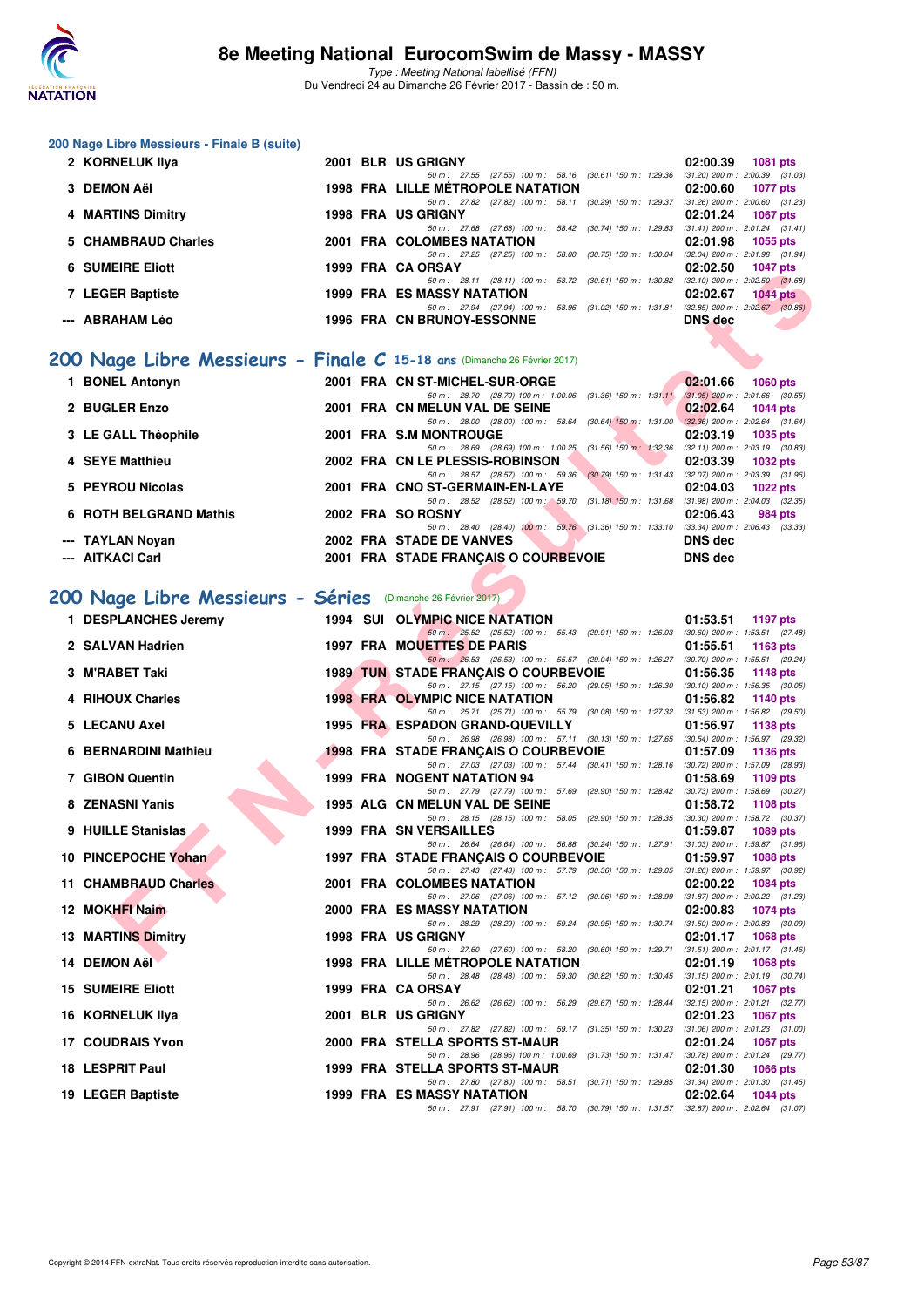

|     | 200 Nage Libre Messieurs - Séries (suite) |  |                                                                                                                                                                                                                      |                                                                    |
|-----|-------------------------------------------|--|----------------------------------------------------------------------------------------------------------------------------------------------------------------------------------------------------------------------|--------------------------------------------------------------------|
|     | 20 ABRAHAM Léo                            |  | 1996 FRA CN BRUNOY-ESSONNE<br>50 m: 28.55 (28.55) 100 m: 59.70 (31.15) 150 m: 1.31.57 (31.87) 200 m: 2:02.78 (31.21)                                                                                                 | 02:02.78<br><b>1042 pts</b>                                        |
|     | 21 BONEL Antonyn                          |  | 2001 FRA CN ST-MICHEL-SUR-ORGE<br>50 m: 28.64 (28.64) 100 m: 1:00.07 (31.43) 150 m: 1:31.93 (31.86) 200 m: 2:02.79 (30.86)                                                                                           | 02:02.79<br><b>1042 pts</b>                                        |
|     | 22 DESPLECHIN Jonathan                    |  | <b>1996 FRA LILLE METROPOLE NATATION</b><br>50 m: 29.20 (29.20) 100 m: 1:00.18 (30.98) 150 m: 1:32.10 (31.92) 200 m: 2:02.80 (30.70)                                                                                 | 02:02.80<br><b>1042 pts</b>                                        |
|     | 23 MARIE Valerian                         |  | 2001 FRA ESPADON GRAND-QUEVILLY                                                                                                                                                                                      | 02:02.84<br>1041 pts                                               |
|     | 24 LE GALL Théophile                      |  | 50 m: 28.44 (28.44) 100 m: 1:00.31 (31.87) 150 m: 1:31.95 (31.64) 200 m: 2:02.84 (30.89)<br>2001 FRA S.M MONTROUGE                                                                                                   | 02:02.90<br><b>1040 pts</b>                                        |
|     | 25 GRANIER Alexandre                      |  | 50 m: 28.69 (28.69) 100 m: 1:00.35 (31.66) 150 m: 1:32.49 (32.14) 200 m: 2:02.90 (30.41)<br>2000 FRA STELLA SPORTS ST-MAUR<br>50 m: 28.60 (28.60) 100 m: 59.71 (31.11) 150 m: 1:31.85 (32.14) 200 m: 2:03.00 (31.15) | 02:03.00<br><b>1038 pts</b>                                        |
|     | 26 TAYLAN Noyan                           |  | 2002 FRA STADE DE VANVES<br>50 m: 28.44 (28.44) 100 m: 1:00.45 (32.01) 150 m: 1:32.41 (31.96) 200 m: 2:03.15 (30.74)                                                                                                 | 02:03.15<br>1036 pts                                               |
|     | 27 RIVARD Bernard                         |  | 2000 CAN CNO ST-GERMAIN-EN-LAYE<br>50 m: 27.84 (27.84) 100 m: 58.75 (30.91) 150 m: 1:30.84 (32.09) 200 m: 2:03.27 (32.43)                                                                                            | 02:03.27<br><b>1034 pts</b>                                        |
|     | 28 PEYROU Nicolas                         |  | 2001 FRA CNO ST-GERMAIN-EN-LAYE<br>50 m: 28.57 (28.57) 100 m: 59.66 (31.09) 150 m: 1:31.70                                                                                                                           | 02:03.38<br><b>1032 pts</b><br>$(32.04)$ 200 m : 2:03.38 $(31.68)$ |
|     | 29 CLARK Anthony                          |  | 1991 FRA STADE FRANÇAIS O COURBEVOIE<br>50 m: 28.00 (28.00) 100 m: 1:00.44 (32.44) 150 m: 1:32.16                                                                                                                    | 02:03.48<br><b>1031 pts</b><br>$(31.72)$ 200 m : 2:03.48 $(31.32)$ |
|     | 30 PHANTSULAYA George                     |  | 2000 FRA U.S CRETEIL NATATION<br>50 m : 28.13 (28.13) 100 m : 59.54 (31.41) 150 m : 1:32.22                                                                                                                          | 02:03.52<br>1030 pts<br>$(32.68)$ 200 m : 2:03.52 $(31.30)$        |
|     | <b>31 PUISSANT Mathis</b>                 |  | 2000 FRA NOGENT NATATION 94<br>50 m: 29.40 (29.40) 100 m: 1:01.30 (31.90) 150 m: 1:33.23 (31.93) 200 m: 2:03.66 (30.43)                                                                                              | 02:03.66<br>1028 pts                                               |
|     | 32 GUIGOU Pierre-Lucas                    |  | 2000 FRA U.S CRETEIL NATATION<br>50 m: 28.55 (28.55) 100 m: 1:00.07 (31.52) 150 m: 1:31.87 (31.80) 200 m: 2:03.79 (31.92)                                                                                            | 02:03.79<br>1026 pts                                               |
|     | 33 GICQUEL Kylian                         |  | 1999 FRA NOGENT NATATION 94<br>50 m: 28.51 (28.51) 100 m: 59.64 (31.13) 150 m: 1:32.37 (32.73) 200 m: 2:04.19 (31.82)                                                                                                | 02:04.19<br>1019 pts                                               |
|     | 34 RODRIGUES Adrien                       |  | <b>2000 FRA ES MASSY NATATION</b><br>50 m: 28.64 (28.64) 100 m: 1:00.31 (31.67) 150 m: 1:32.35 (32.04) 200 m: 2:04.20 (31.85)                                                                                        | 02:04.20<br><b>1019 pts</b>                                        |
|     | 35 AITKACI Carl                           |  | 2001 FRA STADE FRANÇAIS O COURBEVOIE<br>50 m: 29.16 (29.16) 100 m: 1:00.74 (31.58) 150 m: 1:32.18 (31.44) 200 m: 2:04.34 (32.16)                                                                                     | 02:04.34<br>1017 pts                                               |
|     | 36 LANGLOIS Guillaume                     |  | <b>1999 FRA ES MASSY NATATION</b><br>50 m: 29.25 (29.25) 100 m: 1:01.40 (32.15) 150 m: 1:32.72 (31.32) 200 m: 2:04.39 (31.67)                                                                                        | 02:04.39<br><b>1016 pts</b>                                        |
|     | 37 BUGLER Enzo                            |  | 2001 FRA CN MELUN VAL DE SEINE<br>50 m: 28.58 (28.58) 100 m: 59.49 (30.91) 150 m: 1:31.85 (32.36) 200 m: 2:04.46 (32.61)                                                                                             | 02:04.46<br>1015 pts                                               |
| 38. | <b>ROTH BELGRAND Mathis</b>               |  | 2002 FRA SO ROSNY<br>50 m: 28.49 (28.49) 100 m: 1:00.78 (32.29) 150 m: 1:33.15 (32.37) 200 m: 2:04.88 (31.73)                                                                                                        | 02:04.88<br><b>1008 pts</b>                                        |
|     | 39 CHOLLEY Adrien                         |  | 1995 FRA NOGENT NATATION 94<br>50 m : 28.70 (28.70) 100 m : 1:00.29 (31.59) 150 m : 1:32.69                                                                                                                          | 02:04.97<br><b>1007 pts</b><br>(32.40) 200 m : 2:04.97 (32.28)     |
|     | 40 GAY SEMENKOFF Justin                   |  | 2000 FRA CSM CLAMART<br>50 m : 28.74 (28.74) 100 m : 1:01.04 (32.30) 150 m : 1:33.59                                                                                                                                 | 02:05.40<br>$1000$ pts<br>$(32.55)$ 200 m : 2:05.40 $(31.81)$      |
|     | 41 SEYE Matthieu                          |  | 2002 FRA CN LE PLESSIS-ROBINSON<br>50 m: 29.79 (29.79) 100 m: 1:01.80 (32.01) 150 m: 1:34.37                                                                                                                         | 02:05.42<br>1000 pts<br>(32.57) 200 m : 2:05.42 (31.05)            |
|     | 42 DELATTRE Noe                           |  | 2000 FRA ETOILE SAINT-LEU NATATION<br>50 m: 28.29 (28.29) 100 m: 1:00.52 (32.23) 150 m: 1:33.22 (32.70) 200 m: 2:05.49 (32.27)                                                                                       | 02:05.49<br>999 pts                                                |
|     | 42 PAGO Sébastien                         |  | <b>1999 FRA SN VERSAILLES</b><br>50 m: 28.25 (28.25) 100 m: 1:01.01 (32.76) 150 m: 1:34.24 (33.23) 200 m: 2:05.49 (31.25)                                                                                            | 02:05.49<br>999 pts                                                |
|     | <b>44 NEUVILLE Malo</b>                   |  | 2001 FRA CA ORSAY<br>50 m: 29.01 (29.01) 100 m: 1:00.65 (31.64) 150 m: 1:33.41                                                                                                                                       | 02:05.51<br>998 pts<br>$(32.76)$ 200 m : 2:05.51 $(32.10)$         |
|     | 45 GEOFFROY Axel                          |  | 2002 FRA SO ROSNY<br>50 m : 29.39 (29.39) 100 m : 1:01.76 (32.37) 150 m : 1:34.10 (32.34) 200 m : 2:05.52 (31.42)                                                                                                    | 02:05.52<br>998 pts                                                |
|     | 46 ACHOUR Aziz                            |  | <b>1999 TUN CN MELUN VAL DE SEINE</b><br>50 m: 29.40 (29.40) 100 m: 1:00.89 (31.49) 150 m: 1:33.39 (32.50) 200 m: 2:05.54 (32.15)                                                                                    | 02:05.54<br>998 pts                                                |
|     | 47 COCCORDANO Mathis                      |  | 1999 FRA LILLE METROPOLE NATATION<br>50 m : 29.18 (29.18) 100 m : 1:01.22 (32.04) 150 m : 1:33.89                                                                                                                    | 02:05.58<br>997 pts<br>$(32.67)$ 200 m : 2:05.58 $(31.69)$         |
|     | <b>48 PORTAL Alex</b>                     |  | 2002 FRA CNO ST-GERMAIN-EN-LAYE<br>50 m: 29.35 (29.35) 100 m: 1:01.48 (32.13) 150 m: 1:34.23                                                                                                                         | 02:05.62<br>997 pts<br>(32.75) 200 m : 2:05.62 (31.39)             |
| 49  | <b>BERINGUE Raphael</b>                   |  | 2001 FRA CA ORSAY<br>50 m : 29.12 (29.12) 100 m : 1:01.32 (32.20) 150 m : 1:33.69                                                                                                                                    | 02:05.67<br>996 pts<br>(32.37) 200 m : 2:05.67 (31.98)             |
|     | 50 FOURMY Matéo                           |  | 2000 FRA ES MASSY NATATION<br>50 m: 27.89 (27.89) 100 m: 59.48 (31.59) 150 m: 1:32.30                                                                                                                                | 02:05.68<br>996 pts<br>$(32.82)$ 200 m : $2.05.68$ $(33.38)$       |
|     | 51 TAVERNIER Ismaël                       |  | 2001 FRA LILLE METROPOLE NATATION<br>50 m : 29.49 (29.49) 100 m : 1:01.98 (32.49) 150 m : 1:34.43 (32.45) 200 m : 2:05.71 (31.28)                                                                                    | 02:05.71<br>995 pts                                                |
|     | 52 KUKLA Clément                          |  | 2002 FRA NAUTIC CLUB RAMBOUILLET<br>50 m: 28.82 (28.82) 100 m: 1:01.20 (32.38) 150 m: 1:33.72 (32.52) 200 m: 2:05.80 (32.08)                                                                                         | 02:05.80<br>994 pts                                                |
|     | 53 MOLON Antoine                          |  | 2001 FRA CN MAISONS-ALFORT<br>50 m : 28.96 (28.96) 100 m : 1:01.16 (32.20) 150 m : 1:33.89                                                                                                                           | 02:05.83<br>993 pts<br>(32.73) 200 m : 2:05.83 (31.94)             |
|     | 54 RAKOTONDRAMANGA Eliot-Tahina           |  | 2002 FRA ES MASSY NATATION<br>50 m : 28.74 (28.74) 100 m : 1:01.08 (32.34) 150 m : 1:34.29                                                                                                                           | 02:05.98<br>991 pts<br>(33.21) 200 m : 2:05.98 (31.69)             |
|     | 55 BIDAUT Florian                         |  | 2000 FRA CNO ST-GERMAIN-EN-LAYE<br>50 m : 29.29 (29.29) 100 m : 1:00.79 (31.50) 150 m : 1:33.75 (32.96) 200 m : 2:06.20 (32.45)                                                                                      | 02:06.20<br>988 pts                                                |
|     |                                           |  |                                                                                                                                                                                                                      |                                                                    |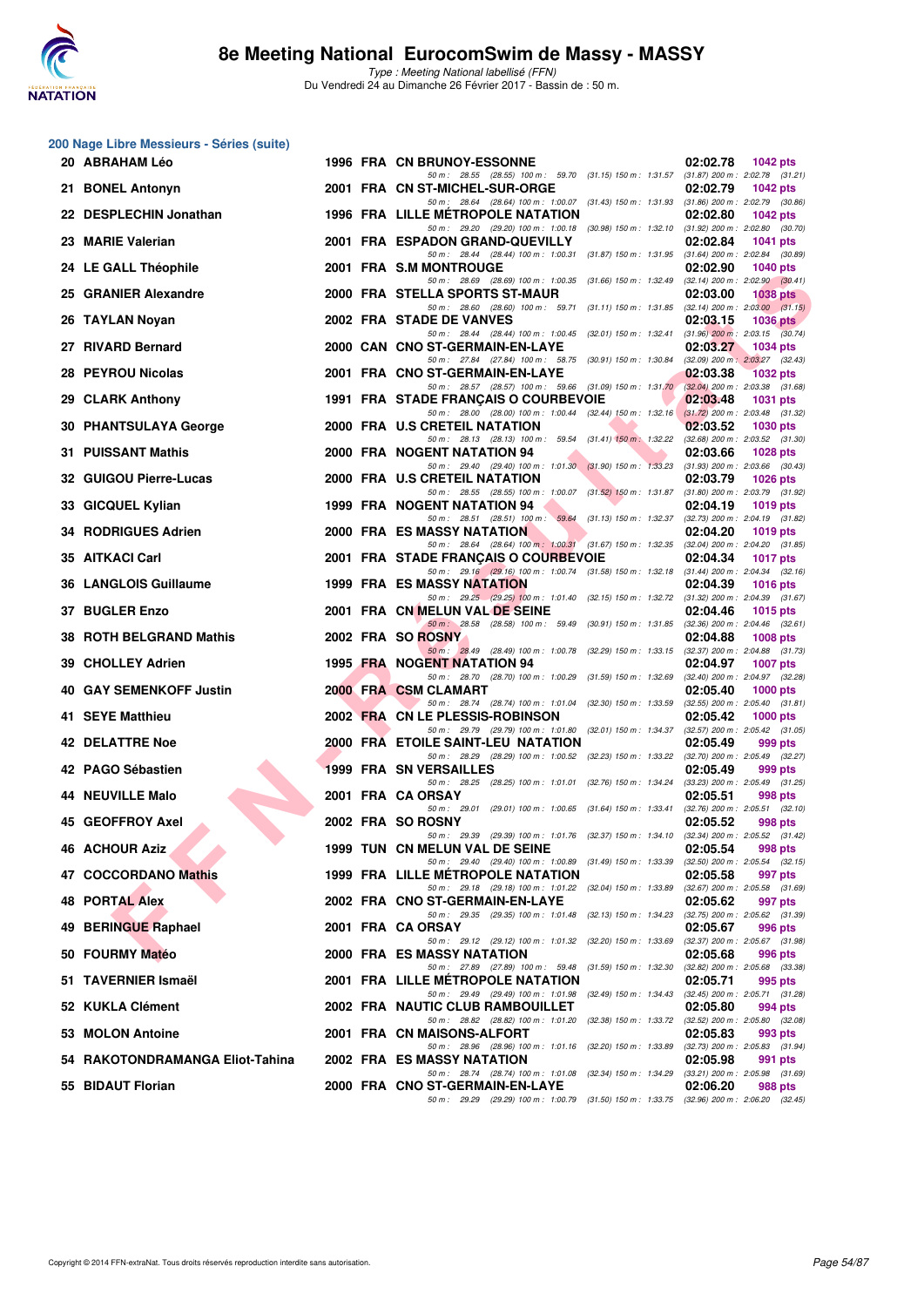

| 200 Nage Libre Messieurs - Séries (suite) |  |                                                                                                                                      |                                                               |
|-------------------------------------------|--|--------------------------------------------------------------------------------------------------------------------------------------|---------------------------------------------------------------|
| 56 MIGUET Florian                         |  | 2001 FRA SN VERSAILLES<br>50 m: 28.83 (28.83) 100 m: 1:01.04 (32.21) 150 m: 1:33.67 (32.63) 200 m: 2:06.25 (32.58)                   | 02:06.25<br>987 pts                                           |
| 57 ARDERIU Quentin                        |  | 1998 FRA ES VITRY                                                                                                                    | 02:06.39<br>985 pts                                           |
| 58 BECQUET Mathias                        |  | 50 m: 27.95 (27.95) 100 m: 58.78 (30.83) 150 m: 1:32.13 (33.35) 200 m: 2:06.39 (34.26)<br><b>1995 FRA S.M MONTROUGE</b>              | 02:06.61<br>981 pts                                           |
| 59 KOTSIS Yanis                           |  | 50 m: 27.47 (27.47) 100 m: 58.15 (30.68) 150 m: 1:31.60<br>2000 FRA LAGNY-SUR-MARNE NATATION                                         | $(33.45)$ 200 m : 2:06.61 $(35.01)$<br>02:06.69<br>980 pts    |
| 60 GIRARD Thomas                          |  | 50 m: 28.74 (28.74) 100 m: 1:01.02 (32.28) 150 m: 1:34.71<br>2000 FRA SN MONTGERON                                                   | $(33.69)$ 200 m : 2:06.69 $(31.98)$<br>02:06.82<br>978 pts    |
| 61 ROSSILLON Virgile                      |  | 50 m: 29.71 (29.71) 100 m: 1:01.79 (32.08) 150 m: 1:34.20 (32.41) 200 m: 2:06.82 (32.62)<br>2000 FRA STADE FRANCAIS O COURBEVOIE     | 02:06.85<br>977 pts                                           |
| 62 DESBRUNS Florian                       |  | 50 m: 29.13 (29.13) 100 m: 1:01.04 (31.91)<br>$150 m : -$<br>2000 FRA LAGNY-SUR-MARNE NATATION                                       | 200 m: 2:06.85 (1:05.81)<br>02:06.93<br>976 pts               |
| 63 BUISSON Luca                           |  | 50 m: 28.61 (28.61) 100 m: 59.53 (30.92) 150 m: 1:33.44 (33.91) 200 m: 2:06.93 (33.49)<br>2002 FRA CLUB DES NAGEURS DE PARIS         | 02:07.11<br>973 pts                                           |
| 64 DIDI Lyès                              |  | 50 m: 29.25 (29.25) 100 m: 1:01.30 (32.05) 150 m: 1:34.34 (33.04) 200 m: 2:07.11 (32.77)<br>2001 FRA STADE FRANÇAIS O COURBEVOIE     | 02:07.19<br>972 pts                                           |
| 65 FRANCOIS Flavien                       |  | 50 m: 29.49 (29.49) 100 m: 1:02.24 (32.75) 150 m: 1:34.93 (32.69) 200 m: 2:07.19 (32.26)<br>2001 FRA STADE FRANÇAIS O COURBEVOIE     | 02:07.23<br>971 pts                                           |
| 65 CHADER Yannis                          |  | 50 m: 29.46 (29.46) 100 m: 1:01.88 (32.42) 150 m: 1:35.44<br><b>1992 FRA COLOMBES NATATION</b>                                       | $(33.56)$ 200 m : 2:07.23 $(31.79)$<br>02:07.23<br>971 pts    |
| 67 LEFORT-LOUET Gaspard                   |  | 50 m: 29.66 (29.66) 100 m: 1:02.05 (32.39) 150 m: 1:35.01<br>2000 FRA STADE FRANÇAIS O COURBEVOIE                                    | $(32.96)$ 200 m : 2:07.23 $(32.22)$<br>02:07.26<br>971 pts    |
| 68 NDIAYE Amadou                          |  | 50 m: 27.85 (27.85) 100 m: 59.41 (31.56) 150 m: 1:33.15 (33.74) 200 m: 2:07.26 (34.11)<br>2001 FRA S.M MONTROUGE                     | 02:07.51<br>967 pts                                           |
| 69 THEETEN Cédric                         |  | 50 m: 29.51 (29.51) 100 m: 1:01.41 (31.90) 150 m: 1:34.86 (33.45) 200 m: 2:07.51 (32.65)<br>2002 FRA NOGENT NATATION 94              | 02:07.60<br>966 pts                                           |
| 70 POUMAREDE Julien                       |  | 50 m: 29.90 (29.90) 100 m: 1:02.27 (32.37) 150 m: 1:35.34 (33.07) 200 m: 2:07.60 (32.26)<br>2001 FRA CN ST-MICHEL-SUR-ORGE           | 02:07.94<br>960 pts                                           |
| 71 DEGRAEVE Rowan                         |  | 50 m: 29.56 (29.56) 100 m: 1:01.91 (32.35) 150 m: 1:35.58 (33.67) 200 m: 2:07.94 (32.36)<br><b>1998 FRA LILLE METROPOLE NATATION</b> | 02:08.04<br>959 pts                                           |
| 72 DA SILVA UMMENHOVER Thibault           |  | 50 m: 29.34 (29.34) 100 m: 1:01.79 (32.45) 150 m: 1:35.07<br>2001 FRA NOGENT NATATION 94                                             | $(33.28)$ 200 m : 2:08.04 $(32.97)$<br>02:08.26<br>956 pts    |
|                                           |  | 50 m: 30.51 (30.51) 100 m: 1:02.75 (32.24) 150 m: 1:35.90                                                                            | $(33.15)$ 200 m : 2:08.26 $(32.36)$                           |
| 73 AZZIOU Sami                            |  | 2001 FRA COLOMBES NATATION<br>50 m: 29.39 (29.39) 100 m: 1:02.47 (33.08) 150 m: 1:36.42 (33.95) 200 m: 2:08.64 (32.22)               | 02:08.64<br>950 pts                                           |
| 74 BARLIER Tony                           |  | 2002 FRA CSN GUYANCOURT<br>50 m: 29.76 (29.76) 100 m: 1:02.60 (32.84) 150 m: 1:35.70 (33.10) 200 m: 2:09.03 (33.33)                  | 02:09.03<br>944 pts                                           |
| <b>75 DOIGNIES Gyl</b>                    |  | 1998 FRA MONT-SAINT-AIGNAN NATATION<br>50 m: 29.49 (29.49) 100 m: 1:02.82 (33.33) 150 m: 1:36.23 (33.41) 200 m: 2:09.13 (32.90)      | 02:09.13<br>942 pts                                           |
| 76 IABASSENE Safy                         |  | 2002 FRA RACING CLUB DE FRANCE WP<br>50 m: 30.45 (30.45) 100 m: 1:02.72 (32.27) 150 m: 1:36.53 (33.81) 200 m: 2:09.42 (32.89)        | 02:09.42<br>938 pts                                           |
| 76 HERLUC Yoann                           |  | 2000 FRA SCUF PARIS<br>50 m: 29.51 (29.51) 100 m: 1:02.49 (32.98) 150 m: 1:36.23                                                     | 02:09.42<br>938 pts<br>(33.74) 200 m : 2:09.42 (33.19)        |
| <b>78 GAY SEMENKOFF Ewen</b>              |  | 2002 FRA CN FONTAINEBLEAU-AVON<br>50 m : 29.85 (29.85) 100 m : 1:02.70 (32.85) 150 m : 1:36.45                                       | 02:09.54<br>936 pts<br>(33.75) 200 m : 2:09.54 (33.09)        |
| 79 LHOMME Hugo                            |  | 2002 FRA SN VERSAILLES                                                                                                               | 02:09.63<br>934 pts                                           |
| 80 CAMUS Loïc                             |  | 50 m: 30.29 (30.29) 100 m: 1:04.13 (33.84) 150 m: 1:37.70 (33.57) 200 m: 2:09.63 (31.93)<br>2001 FRA ES MASSY NATATION               | 02:09.78<br>932 pts                                           |
| 81 REMOND Arthur                          |  | 50 m: 30.53 (30.53) 100 m: 1:03.80 (33.27) 150 m: 1:37.46<br>2000 FRA RACING CLUB DE FRANCE WP                                       | $(33.66)$ 200 m : 2:09.78 $(32.32)$<br>02:10.00<br>929 pts    |
| 82 BOCHER Guillaume                       |  | 50 m : 29.72 (29.72) 100 m : 1:02.40 (32.68) 150 m : 1:36.41<br>2001 FRA A.O. TRAPPES NATATION                                       | $(34.01)$ 200 m : 2:10.00 $(33.59)$<br>02:10.02<br>929 pts    |
| 83 ZIEMBA Mathieu                         |  | 50 m: 29.47 (29.47) 100 m: 1:02.83 (33.36) 150 m: 1:37.29 (34.46) 200 m: 2:10.02 (32.73)<br>1996 FRA MONT-SAINT-AIGNAN NATATION      | 02:10.05<br>928 pts                                           |
| 84 CATINEL-ARAMINTHE Keran                |  | 50 m: 29.28 (29.28) 100 m: 1:02.65 (33.37) 150 m: 1:36.59<br>2001 FRA U.S CRETEIL NATATION                                           | (33.94) 200 m : 2:10.05 (33.46)<br>02:10.07<br>928 pts        |
| <b>85 FOENIX BLONDEL Thomas</b>           |  | 50 m: 29.77 (29.77) 100 m: 1:02.78 (33.01) 150 m: 1:36.22<br>1999 FRA CN MELUN VAL DE SEINE                                          | (33.44) 200 m : 2:10.07 (33.85)<br>02:10.21<br>926 pts        |
| 86 LEMARCHAND Kyllian                     |  | 50 m: 29.16 (29.16) 100 m: 1:02.82 (33.66) 150 m: 1:37.19 (34.37) 200 m: 2:10.21 (33.02)<br>2002 FRA CN LE PLESSIS-ROBINSON          | 02:10.90<br>915 pts                                           |
| 87 TONNEAU Guillaume                      |  | 50 m: 30.27 (30.27) 100 m: 1:03.82 (33.55) 150 m: 1:37.62<br>1998 FRA CN ST-MICHEL-SUR-ORGE                                          | $(33.80)$ 200 m : 2:10.90 $(33.28)$<br>02:10.98<br>914 pts    |
| 88 BEAL Sébastien                         |  | 50 m : 28.97 (28.97) 100 m : 1:01.32 (32.35) 150 m : 1:36.46<br>1996 FRA USM VIROFLAY                                                | (35.14) 200 m : 2:10.98 (34.52)<br>02:11.01<br><b>914 pts</b> |
| 89 CARO Eliott                            |  | 50 m: 29.82 (29.82) 100 m: 1:03.01 (33.19) 150 m: 1:37.07<br>2000 FRA SCUF PARIS                                                     | $(34.06)$ 200 m : 2:11.01 $(33.94)$<br>02:11.16<br>911 pts    |
| 90 AZRA Alexandre                         |  | 50 m : 30.34<br>(30.34) 100 m : 1:03.74 (33.40) 150 m : 1:37.66<br>2000 FRA ES VITRY                                                 | $(33.92)$ 200 m : 2:11.16 $(33.50)$<br>02:11.24<br>910 pts    |
| 91 GAVARD Ethan                           |  | 50 m: 29.66 (29.66) 100 m: 1:02.19 (32.53) 150 m: 1:37.43<br>2002 FRA CN MELUN VAL DE SEINE                                          | (35.24) 200 m : 2:11.24 (33.81)<br>02:11.61<br>904 pts        |
|                                           |  | 50 m: 31.27 (31.27) 100 m: 1:04.68 (33.41) 150 m: 1:38.87 (34.19) 200 m: 2:11.61 (32.74)                                             |                                                               |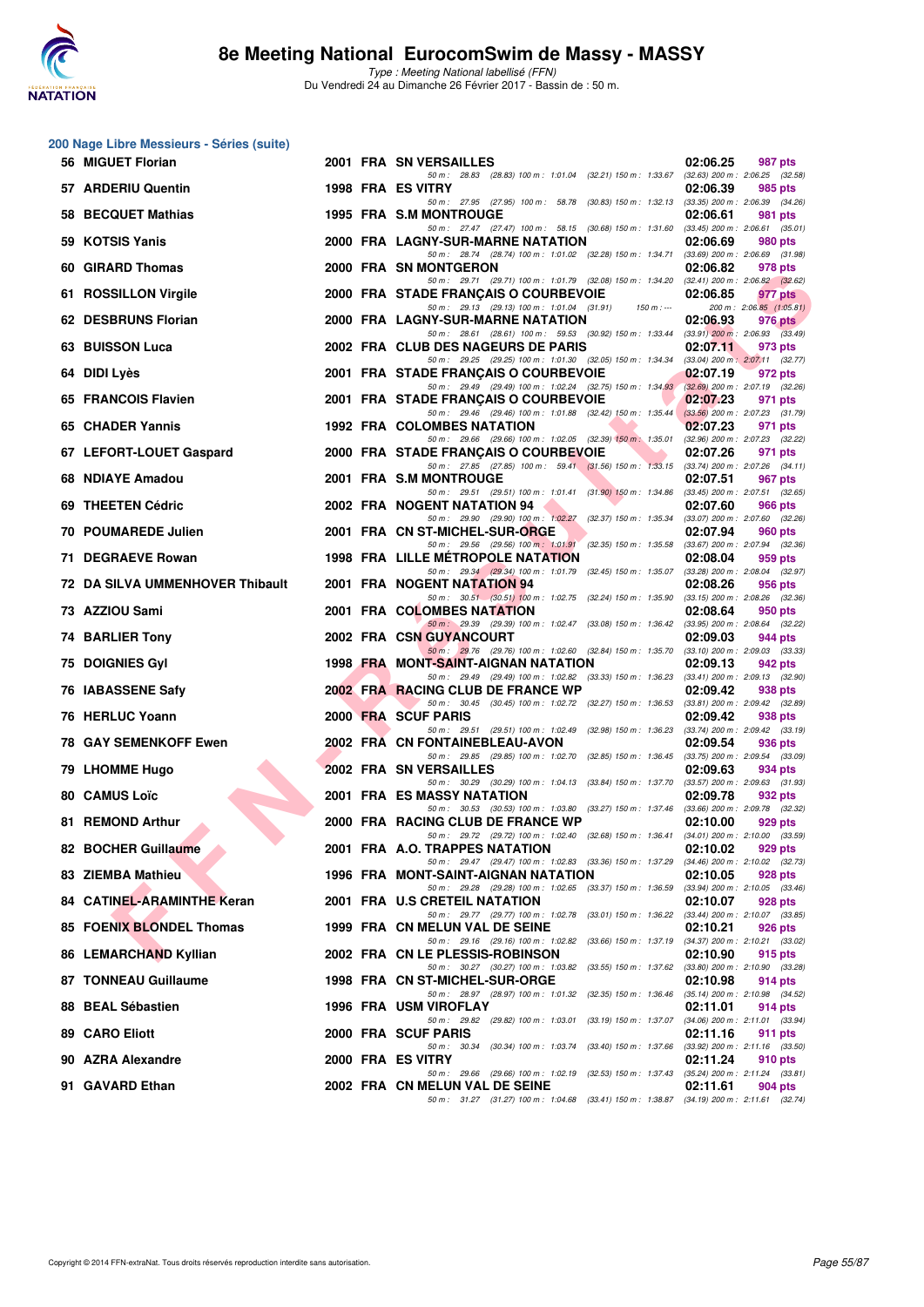

Type : Meeting National labellisé (FFN) Du Vendredi 24 au Dimanche 26 Février 2017 - Bassin de : 50 m.

| 200 Nage Libre Messieurs - Séries (suite)                   |                                                                                                                                                                                                                                                  |                                                            |
|-------------------------------------------------------------|--------------------------------------------------------------------------------------------------------------------------------------------------------------------------------------------------------------------------------------------------|------------------------------------------------------------|
| 92 SURROZ Alexandre                                         | 2000 FRA CA L'HAY-LES-ROSES                                                                                                                                                                                                                      | 02:11.63<br>904 pts                                        |
|                                                             | 50 m: 27.94 (27.94) 100 m: 1:00.05 (32.11) 150 m: 1:36.72 (36.67) 200 m: 2:11.63 (34.91)                                                                                                                                                         |                                                            |
| 93 QUANTIN Hugo                                             | 2001 FRA CSN GUYANCOURT<br>50 m: 30.05 (30.05) 100 m: 1:03.15 (33.10) 150 m: 1:37.54 (34.39) 200 m: 2:11.73 (34.19)                                                                                                                              | 02:11.73<br>903 pts                                        |
| 94 REUILLON Louis                                           | 2000 FRA MOUETTES DE PARIS                                                                                                                                                                                                                       | 02:12.21<br>895 pts                                        |
|                                                             | 50 m : 30.07 (30.07) 100 m : 1:02.82 (32.75) 150 m : 1:37.54                                                                                                                                                                                     | $(34.72)$ 200 m : 2:12.21 $(34.67)$                        |
| 95 DE CASTRO FRANCA Marvin                                  | 2001 FRA ES VITRY<br>50 m: 28.54 (28.54) 100 m: 1:01.19 (32.65) 150 m: 1:36.31                                                                                                                                                                   | 02:12.33<br>894 pts<br>$(35.12)$ 200 m : 2:12.33 $(36.02)$ |
| 96 SAUTEREAU Vincent                                        | 2000 FRA CA ORSAY                                                                                                                                                                                                                                | 02:12.39<br>893 pts                                        |
|                                                             | 50 m: 30.84 (30.84) 100 m: 1:04.08 (33.24) 150 m: 1:38.57 (34.49) 200 m: 2:12.39 (33.82)                                                                                                                                                         |                                                            |
| 97 MASBAHI Théo                                             | 2000 FRA MOUETTES DE PARIS<br>50 m: 30.42 (30.42) 100 m: 1:03.62 (33.20) 150 m: 1:38.43 (34.81) 200 m: 2:12.40 (33.97)                                                                                                                           | 02:12.40<br><b>893 pts</b>                                 |
| 98 VAROQUI Victor                                           | 2000 FRA CN LE PLESSIS-ROBINSON                                                                                                                                                                                                                  | 02:12.92<br>885 pts                                        |
| 99 BARSANTI Flavio                                          | 50 m: 30.71 (30.71) 100 m: 1:04.43 (33.72) 150 m: 1:38.88 (34.45) 200 m: 2:12.92 (34.04)<br>1999 FRA CN MELUN VAL DE SEINE                                                                                                                       |                                                            |
|                                                             | 50 m: 30.23 (30.23) 100 m: 1:03.90 (33.67) 150 m: 1:39.07 (35.17) 200 m: 2:13.03 (33.96)                                                                                                                                                         | 02:13.03<br>883 pts                                        |
| 100 FERNANA Oussama                                         | 2001 FRA COLOMBES NATATION                                                                                                                                                                                                                       | 02:13.21<br>881 pts                                        |
| 101 MERCIER Severin                                         | 50 m: 31.33 (31.33) 100 m: 1:05.37 (34.04) 150 m: 1:39.97<br>2002 FRA CSM CLAMART                                                                                                                                                                | $(34.60)$ 200 m : 2:13.21 $(33.24)$<br>02:13.71<br>873 pts |
|                                                             | 50 m: 30.98 (30.98) 100 m: 1:04.77 (33.79) 150 m: 1:39.43 (34.66) 200 m: 2:13.71 (34.28)                                                                                                                                                         |                                                            |
| 102 SCHMITT Teddy                                           | 2002 FRA AQUA CLUB PONTAULT-ROISSY                                                                                                                                                                                                               | 02:14.22<br>866 pts                                        |
| <b>103 GUILLAUME Vincent</b>                                | 50 m: 30.22 (30.22) 100 m: 1:04.49 (34.27) 150 m: 1:39.79 (35.30) 200 m: 2:14.22 (34.43)<br><b>2002 FRA ES MASSY NATATION</b>                                                                                                                    | 02:15.55<br>846 pts                                        |
|                                                             | 50 m: 30.68 (30.68) 100 m: 1:04.67 (33.99) 150 m: 1:40.22 (35.55) 200 m: 2:15.55 (35.33)                                                                                                                                                         |                                                            |
| 104 GUERNALEC Erwann                                        | 2001 FRA CN MAISONS-ALFORT                                                                                                                                                                                                                       | 02:15.68<br>844 pts                                        |
| 105 ZAWADSKI Paul                                           | 50 m: 30.62 (30.62) 100 m: 1:04.97 (34.35) 150 m: 1:40.32 (35.35) 200 m: 2:15.68 (35.36)<br>2002 FRA CSN GUYANCOURT                                                                                                                              | 02:16.27<br>836 pts                                        |
|                                                             | 50 m: 31.06 (31.06) 100 m: 1:04.98 (33.92) 150 m: 1:40.40 (35.42) 200 m: 2:16.27 (35.87)                                                                                                                                                         |                                                            |
| 106 BARTHÉLÉMY Hugo                                         | 2002 FRA CN LE PLESSIS-ROBINSON                                                                                                                                                                                                                  | 02:16.86<br>827 pts                                        |
| 107 STUTEL Mathieu                                          | 50 m: 31.45 (31.45) 100 m: 1:06.74 (35.29) 150 m: 1:42.26 (35.52) 200 m: 2:16.86 (34.60)<br>2000 FRA CN LE PLESSIS-ROBINSON                                                                                                                      | 02:20.57<br>775 pts                                        |
|                                                             | 50 m: 30.98 (30.98) 100 m: 1:06.16 (35.18) 150 m: 1:43.14 (36.98) 200 m: 2:20.57 (37.43)                                                                                                                                                         |                                                            |
| <b>SAHBANI Ellias</b>                                       | 2001 FRA STADE FRANÇAIS O COURBEVOIE                                                                                                                                                                                                             | <b>DSQ Da</b>                                              |
| <b>COUTINHO Enzo</b>                                        | 2000 FRA ASN LOUVRES-ROISSY-SURVILLIERS                                                                                                                                                                                                          | <b>DNS</b> dec                                             |
| --- BOURUMEAU William                                       | 1998 FRA U.S CRETEIL NATATION                                                                                                                                                                                                                    | <b>DNS dec</b>                                             |
| <b>GENET David</b>                                          | 1982 FRA CLUB DES NAGEURS DE PARIS                                                                                                                                                                                                               | <b>DNS</b> dec                                             |
| --- DOSSAT Clement                                          | 2000 FRA LAGNY-SUR-MARNE NATATION                                                                                                                                                                                                                | <b>DNS</b> dec                                             |
|                                                             |                                                                                                                                                                                                                                                  |                                                            |
| 400 Nage Libre Messieurs - Finale A Samedi 25 Février 2017) |                                                                                                                                                                                                                                                  |                                                            |
| 1 OLIVIER Marc-Antoine                                      | 1996 FRA DENAIN NAT. PORTE DU HAINAUT                                                                                                                                                                                                            | 03:56.87<br><b>1231 pts</b>                                |
|                                                             | 50 m: 27.51 (27.51) 100 m: 57.35 (29.84) 150 m: 1:27.07 (29.72) 200 m: 1:57.21 (30.14) 250 m: 2:27.22 (30.01) 300 m: 2:57.58 (30.36) 350 m: 3:27.58 (30.00) 400 m: 3:56.87 (2                                                                    |                                                            |
| 2 ROLDAN MUNOZ Enzo                                         | <b>1999 FRA LYON NATATION METROPOLE</b><br>50 m : 27.86 (27.86) 100 m : 58.07 (30.21) 150 m : 1:28. <mark>81 (</mark> 30.74) 200 m : 1:58.88 (30.07) 250 m : 2:29.30 (30.42) 300 m : 3:00.20 (30.90) 350 m : 3:31.22 (31.02) 400 m : 4:01.19 (2: | 04:01.19<br>1193 pts                                       |
| 3 SALVAN Hadrien                                            | 1997 FRA MOUETTES DE PARIS                                                                                                                                                                                                                       | 04:02.49<br>1182 pts                                       |
|                                                             | 50 m : 27.73 (27.73) 100 m : 57.74 (30.01) 150 m : 1:28.81 (31.07) 200 m : 2:00.08 (31.27) 250 m : 2:31.74 (31.66) 300 m : 3:03.41 (31.67) 350 m : 3:34.00 (30.59) 400 m : 4:02.49 (21                                                           |                                                            |
| 4 CHENITI Anis                                              | 1999 FRA CN POISSY<br>50 m: 27.91 (27.91) 100 m: 58.09 (30.18) 150 m: 1:29.03 (30.94) 200 m: 1:59.85 (30.82) 250 m: 2:31.25 (31.40) 300 m: 3:02.51 (31.26) 350 m: 3:33.82 (31.31) 400 m: 4:05.02 (3                                              | 04:05.02<br>1161 pts                                       |
| 5 AUNE Romain                                               | 2000 FRA AAS SARCELLES NATATION 95                                                                                                                                                                                                               | 04:08.62<br>1131 pts                                       |
|                                                             | 50 m :28.29 (28.29) 100 m : 58.69 (30.40) 150 m : 1:29.77 (31.08) 200 m : 2:00.49 (30.72) 250 m : 2:31.74 (31.25) 300 m : 3:03.44 (31.70) 350 m : 3:36.26 (32.82) 400 m : 4:08.62 (3                                                             |                                                            |
| 6 REYMOND Axel                                              | 1994 FRA CSM CLAMART<br>50 m: 30.47 (30.47) 100 m: 1:01.68 (31.21) 150 m: 1:33.81 (32.13) 200 m: 2:05.57 (31.76) 250 m: 2:37.53 (31.96) 300 m: 3:09.21 (31.68) 350 m: 3:40.45 (31.24) 400 m: 4:11.09 (30                                         | 04:11.09<br>1110 pts                                       |
| 7 CHATTI Souhaiel                                           | 2000 FRA STADE FRANÇAIS O COURBEVOIE                                                                                                                                                                                                             | 04:12.47<br>1099 pts                                       |
|                                                             | 50 m : 28.20 (28.20) 100 m : 59.41 (31.21) 150 m : 1:30.91 (31.50) 200 m : 2:03.12 (32.21) 250 m : 2:35.28 (32.16) 300 m : 3:07.82 (32.54)                                                                                                       | 400 m: 4:12.47 (1:04<br>$350 m: -$                         |
| 8 BONEL Antonyn                                             | 2001 FRA CN ST-MICHEL-SUR-ORGE<br>50 m: 29.12 (29.12) 100 m: 1:00.64 (31.52) 150 m: 1:33.46 (32.82) 200 m: 2:05.79 (32.33) 250 m: 2:38.99 (33.20) 300 m: 3:10.73 (31.74) 350 m: 3:44.22 (33.49) 400 m: 4:16.31 (3                                | 04:16.31<br><b>1067 pts</b>                                |
|                                                             |                                                                                                                                                                                                                                                  |                                                            |
| 400 Nage Libre Messieurs - Finale B                         | (Samedi 25 Février 2017)                                                                                                                                                                                                                         |                                                            |
| <b>DEDMARDINI MAIL!</b>                                     | CTABE EDAMORIC O COUPDEVOIE                                                                                                                                                                                                                      |                                                            |

# **[400 Nage Libre Messieurs - Finale A](http://www.ffnatation.fr/webffn/resultats.php?idact=nat&go=epr&idcpt=42801&idepr=54)** (Samedi 25 Février 2017)

| 1 OLIVIER Marc-Antoine |                    | 1996 FRA DENAIN NAT. PORTE DU HAINAUT                                                                                                | 03:56.87 1231 pts                                                                                                                                                                            |
|------------------------|--------------------|--------------------------------------------------------------------------------------------------------------------------------------|----------------------------------------------------------------------------------------------------------------------------------------------------------------------------------------------|
|                        |                    |                                                                                                                                      | 50 m: 27.51 (27.51) 100 m: 57.35 (29.84) 150 m: 1:27.07 (29.72) 200 m: 1:57.21 (30.14) 250 m: 2:27.22 (30.01) 300 m: 2:57.58 (30.36) 350 m: 3:27.58 (30.00) 400 m: 3:56.87 (29.29)           |
| 2 ROLDAN MUNOZ Enzo    |                    | 1999 FRA LYON NATATION METROPOLE                                                                                                     | 04:01.19 1193 pts                                                                                                                                                                            |
|                        |                    |                                                                                                                                      | 50 m: 27.86 (27.86) 100 m: 58.07 (30.21) 150 m: 1:28.81 (30.74) 200 m: 1:58.88 (30.07) 250 m: 2:29.30 (30.42) 300 m: 3:00.20 (30.90) 350 m: 3:31.22 (31.02) 400 m: 4:01.19 (29.97)           |
| 3 SALVAN Hadrien       |                    | <b>EXAMPLE 1997 FRA MOUETTES DE PARIS</b>                                                                                            | 04:02.49 1182 pts                                                                                                                                                                            |
|                        |                    |                                                                                                                                      | 50 m: 27.73 (27.73) 100 m: 57.74 (30.01) 150 m: 1:28.81 (31.07) 200 m: 2:00.08 (31.27) 250 m: 2:31.74 (31.66) 300 m: 3:03.41 (31.67) 350 m: 3:34.00 (30.59) 400 m: 4:02.49 (28.49)           |
| 4 CHENITI Anis         | 1999 FRA CN POISSY |                                                                                                                                      | 04:05.02 1161 pts                                                                                                                                                                            |
|                        |                    |                                                                                                                                      | 50 m: 27.91 (27.91) 100 m: 58.09 (30.18) 150 m: 1:29.03 (30.94) 200 m: 1:59.85 (30.82) 250 m: 2:31.25 (31.40) 300 m: 3:02.51 (31.26) 350 m: 3:33.82 (31.31) 400 m: 4:05.02 (31.20)           |
| 5 AUNE Romain          |                    |                                                                                                                                      | 2000 FRA AAS SARCELLES NATATION 95 04:08.62 1131 pts                                                                                                                                         |
|                        |                    |                                                                                                                                      | 50 m: 28.29 (28.29) 100 m: 58.69 (30.40) 150 m: 1:29.77 (31.08) 200 m: 2:00.49 (30.72) 250 m: 2:31.74 (31.25) 300 m: 3:03.44 (31.70) 350 m: 3:36.26 (32.82) 400 m: 4:08.62 (32.36)           |
| 6 REYMOND Axel         |                    | 1994 FRA CSM CLAMART                                                                                                                 | 04:11.09<br>1110 $pts$                                                                                                                                                                       |
|                        |                    |                                                                                                                                      | 50 m: 30.47 (30.47) 100 m: 1:01.68 (31.21) 150 m: 1:33.81 (32.13) 200 m: 2:05.57 (31.76) 250 m: 2:37.53 (31.96) 300 m: 3:09.21 (31.68) 350 m: 3:40.45 (31.24) 400 m: 4:11.09 (30.64)         |
| 7 CHATTI Souhaiel      |                    | 2000 FRA STADE FRANÇAIS O COURBEVOIE                                                                                                 | 04:12.47<br>1099 pts                                                                                                                                                                         |
|                        |                    | 50 m: 28.20 (28.20) 100 m: 59.41 (31.21) 150 m: 1:30.91 (31.50) 200 m: 2:03.12 (32.21) 250 m: 2:35.28 (32.16) 300 m: 3:07.82 (32.54) | 350 m : --- 400 m : 4:12.47 (1:04.65)                                                                                                                                                        |
|                        |                    | 8 BONEL Antonyn 16.31 2001 FRA CN ST-MICHEL-SUR-ORGE 2011 8 2001 PRA CN ST-MICHEL-SUR-ORGE                                           | <b>1067 pts</b>                                                                                                                                                                              |
|                        |                    |                                                                                                                                      | 50 m : 29.12 (29.12) 100 m : 1:00.64 (31.52) 150 m : 1:33.46 (32.82) 200 m : 2:05.79 (32.33) 250 m : 2:38.99 (33.20) 300 m : 3:10.73 (31.74) 350 m : 3:44.22 (33.49) 400 m : 4:16.31 (32.09) |

# **[400 Nage Libre Messieurs - Finale B](http://www.ffnatation.fr/webffn/resultats.php?idact=nat&go=epr&idcpt=42801&idepr=54)** (Samedi 25 Février 2017)

|                               | 1 BERNARDINI Mathieu 1998 FRA STADE FRANÇAIS O COURBEVOIE 04:06.97 1144 pts                                                                                                          |                   |
|-------------------------------|--------------------------------------------------------------------------------------------------------------------------------------------------------------------------------------|-------------------|
|                               | 50 m: 27.52 (27.52) 100 m: 58.81 (31.29) 150 m: 1:30.83 (32.02) 200 m: 2:02.32 (31.49) 250 m: 2:34.11 (31.79) 300 m: 3:05.56 (31.45) 350 m: 3:37.24 (31.68) 400 m: 4:06.97 (29.73)   |                   |
| 2 TESIC Enzo                  | 2000 FRA AMIENS METROPOLE NAT. 04:07.44 1140 pts                                                                                                                                     |                   |
|                               | 50 m: 28.27 (28.27) 100 m: 58.30 (30.03) 150 m: 1:29.25 (30.95) 200 m: 2:01.38 (32.13) 250 m: 2:33.13 (31.75) 300 m: 3:05.56 (32.43) 350 m: 3:37.52 (31.96) 400 m: 4:07.44 (29.92)   |                   |
| 3 MAETZ Maxime <b>Algebra</b> | 1998 FRA CSM CLAMART                                                                                                                                                                 | 04:13.63 1089 pts |
|                               | 50 m: 29.65 (29.65) 100 m: 1:01.87 (32.22) 150 m: 1:34.00 (32.13) 200 m: 2:06.60 (32.60) 250 m: 2:38.58 (31.98) 300 m: 3:10.93 (32.35) 350 m: 3:42.82 (31.99) 400 m: 4:13.63 (30.81) |                   |
| 4 MOKHFI Naim                 | 2000 FRA ES MASSY NATATION                                                                                                                                                           | 04:13.80 1088 pts |
|                               | 50 m: 29.14 (29.14) 100 m: 1:00.58 (31.44) 150 m: 1:32.73 (32.15) 200 m: 2:05.12 (32.39) 250 m: 2:37.70 (32.58) 300 m: 3:10.51 (32.81) 350 m: 3:43.07 (32.56) 400 m: 4:13.80 (30.73) |                   |
| 5 JUDES Guillaume             | 1988 FRA CSM CLAMART NAME OF STRAINING STRAIN                                                                                                                                        | 04:14.81 1080 pts |
|                               | 50 m: 29.21 (29.21) 100 m: 1:01.31 (32.10) 150 m: 1:33.37 (32.06) 200 m: 2:06.32 (32.95) 250 m: 2:38.66 (32.34) 300 m: 3:11.36 (32.70) 350 m: 3:43.47 (32.11) 400 m: 4:14.81 (31.34) |                   |
|                               |                                                                                                                                                                                      | 04:15.82 1071 pts |
| 50 m : 29.39                  | (29.39) 100 m: 1:01.49 (32.10) 150 m: 1:33.69 (32.20) 200 m: 2:06.27 (32.58) 250 m: 2:38.98 (32.71) 300 m: 3:11.76 (32.78) 350 m: 3:44.18 (32.42) 400 m: 4:15.82 (31.64)             |                   |
|                               |                                                                                                                                                                                      |                   |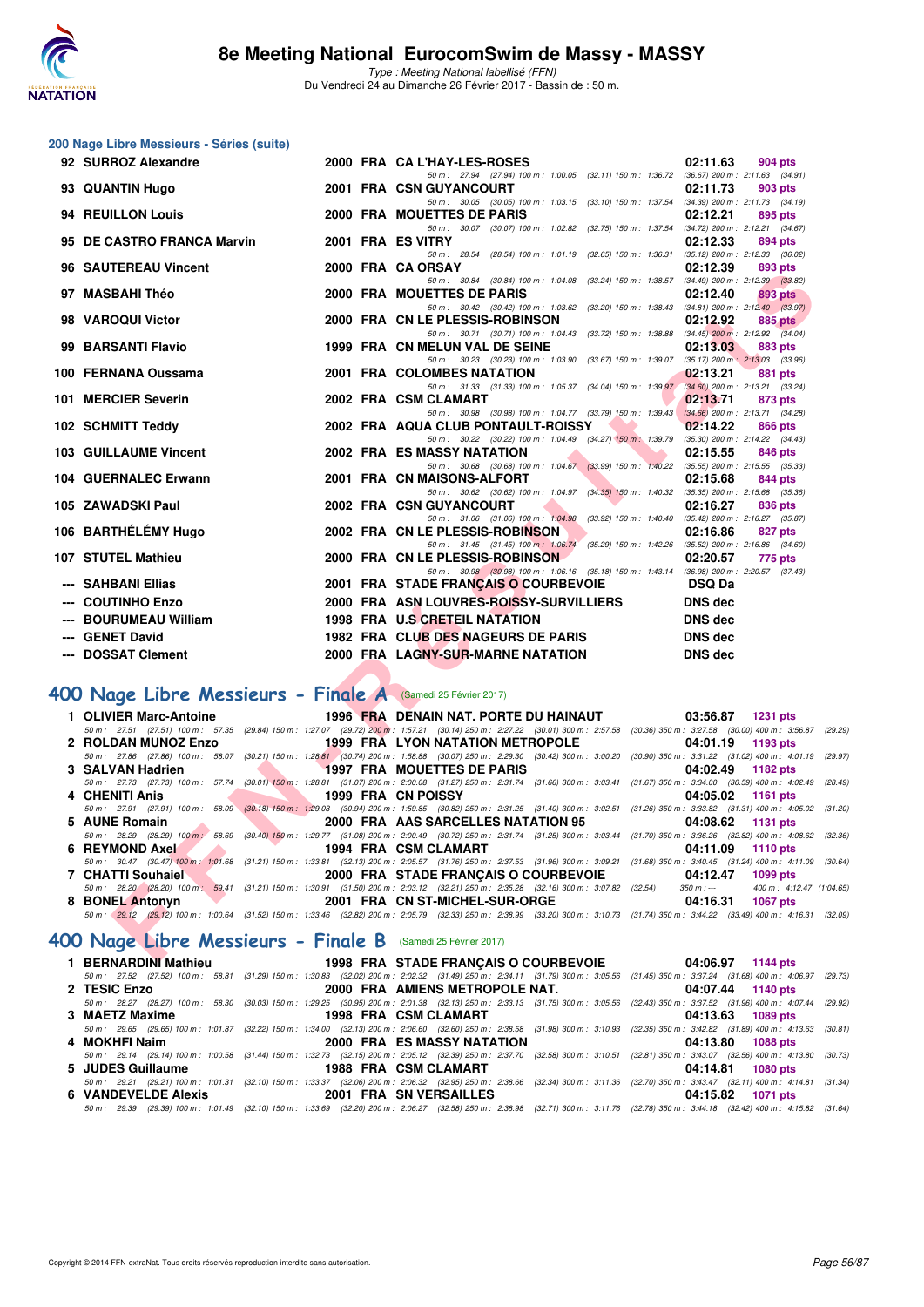

Type : Meeting National labellisé (FFN) Du Vendredi 24 au Dimanche 26 Février 2017 - Bassin de : 50 m.

#### **400 Nage Libre Messieurs - Finale B (suite)**

| 7 DESPLECHIN Jonathan | 1996 FRA LILLE MÉTROPOLE NATATION                                                                                                                                                    | 04:17.69 1056 pts |
|-----------------------|--------------------------------------------------------------------------------------------------------------------------------------------------------------------------------------|-------------------|
|                       | 50 m: 29.56 (29.56) 100 m: 1:01.57 (32.01) 150 m: 1:34.61 (33.04) 200 m: 2:07.24 (32.63) 250 m: 2:40.29 (33.05) 300 m: 3:13.37 (33.08) 350 m: 3:46.27 (32.90) 400 m: 4:17.69 (31.42) |                   |
| 8 SUMEIRE Eliott      | 1999 FRA CA ORSAY                                                                                                                                                                    | 04:18.69 1048 pts |
|                       | 50 m: 28.12 (28.12) 100 m: 59.17 (31.05) 150 m: 1:31.66 (32.49) 200 m: 2:04.35 (32.69) 250 m: 2:37.99 (33.64) 300 m: 3:11.46 (33.47) 350 m: 3:45.72 (34.26) 400 m: 4:18.69 (32.97)   |                   |
|                       |                                                                                                                                                                                      |                   |

# **[400 Nage Libre Messieurs - Finale C](http://www.ffnatation.fr/webffn/resultats.php?idact=nat&go=epr&idcpt=42801&idepr=54) 15-18 ans** (Samedi 25 Février 2017)

|                     | 1 CHAMBRAUD Charles 2001 FRA COLOMBES NATATION                                                                                                                                               | 04:17.80 1055 pts   |
|---------------------|----------------------------------------------------------------------------------------------------------------------------------------------------------------------------------------------|---------------------|
|                     | 50 m: 28.44 (28.44) 100 m: 1:00.42 (31.98) 150 m: 1:33.33 (32.91) 200 m: 2:06.63 (33.30) 250 m: 2:40.23 (33.60) 300 m: 3:13.57 (33.34) 350 m: 3:46.95 (33.38) 400 m: 4:17.80 (30.85)         |                     |
| 2 BERINGUE Raphael  | 2001 FRA CA ORSAY NAMED AND THE STATE OF STATE OF STATE STATES                                                                                                                               | 04:18.33 1051 pts   |
|                     | 50 m: 29.47 (29.47) 100 m: 1:01.71 (32.24) 150 m: 1:34.78 (33.07) 200 m: 2:07.47 (32.69) 250 m: 2:40.55 (33.08) 300 m: 3:14.03 (33.48) 350 m: 3:46.76 (32.73) 400 m: 4:18.33 (31.57)         |                     |
| 3 KORNELUK IIya     | 2001 BLR US GRIGNY                                                                                                                                                                           | 04:18.95 1046 pts   |
|                     | 50 m: 29.12 (29.12) 100 m: 1:01.38 (32.26) 150 m: 1:34.58 (33.20) 200 m: 2:08.21 (33.63) 250 m: 2:41.00 (32.79) 300 m: 3:14.20 (33.20) 350 m: 3:47.13 (32.93) 400 m: 4:18.95 (31.82)         |                     |
| 4 BUGLER Enzo       | 2001 FRA CN MELUN VAL DE SEINE                                                                                                                                                               | 04:20.03 1038 pts   |
|                     | 50 m : 29.15 (29.15) 100 m : 1:00.44 (31.29) 150 m : 1:33.04 (32.60) 200 m : 2:06.26 (33.22) 250 m : 2:39.83 (33.57) 300 m : 3:13.39 (33.56) 350 m : 3:47.27 (33.88) 400 m : 4:20.03 (32.76) |                     |
| 5 KUKLA Clément     | 2002 FRA NAUTIC CLUB RAMBOUILLET 604:20.44 1034 pts                                                                                                                                          |                     |
|                     | 50 m: 29.35 (29.35) 100 m: 1:02.11 (32.76) 150 m: 1:35.18 (33.07) 200 m: 2:08.35 (33.17) 250 m: 2:41.41 (33.06) 300 m: 3:15.13 (33.72) 350 m: 3:48.43 (33.30) 400 m: 4:20.44 (32.01)         |                     |
| 6 LE GALL Théophile | 2001 FRA S.M MONTROUGE 2001 FRA                                                                                                                                                              | $04:21.47$ 1026 pts |
|                     | 50 m: 29.13 (29.13) 100 m: 1:01.87 (32.74) 150 m: 1:35.36 (33.49) 200 m: 2:08.84 (33.48) 250 m: 2:42.35 (33.51) 300 m: 3:16.56 (34.21) 350 m: 3:50.15 (33.59) 400 m: 4:21.47 (31.32)         |                     |
| 7 TAVERNIER Ismaël  | 2001 FRA LILLE METROPOLE NATATION 64:29.84                                                                                                                                                   | 961 pts             |
|                     | 50 m : 30.54 (30.54) 100 m : 1:03.92 (33.38) 150 m : 1:38.41 (34.49) 200 m : 2:12.85 (34.44) 250 m : 2:47.98 (35.13) 300 m : 3:22.55 (34.57) 350 m : 3:56.91 (34.36) 400 m : 4:29.84 (32.93) |                     |
| --- THEETEN Cédric  | 2002 FRA NOGENT NATATION 94                                                                                                                                                                  | <b>DNS</b> dec      |

#### **[400 Nage Libre Messieurs - Séries](http://www.ffnatation.fr/webffn/resultats.php?idact=nat&go=epr&idcpt=42801&idepr=54)** (Samedi 25 Février 2017)

| 2 BERINGUE Raphael                                        |  | 2001 FRA CA ORSAY<br>04:18.33 1051 pts                                                                                                                                                                                                                      |         |
|-----------------------------------------------------------|--|-------------------------------------------------------------------------------------------------------------------------------------------------------------------------------------------------------------------------------------------------------------|---------|
| 3 KORNELUK IIya                                           |  | 50 m: 29.47 (29.47) 100 m: 1:01.71 (32.24) 150 m: 1:34.78 (33.07) 200 m: 2:07.47 (32.69) 250 m: 2:40.55 (33.08) 300 m: 3:14.03 (33.48) 350 m: 3:46.76 (32.73) 400 m: 4:18.33 (31.57)<br>2001 BLR US GRIGNY<br>04:18.95<br><b>1046 pts</b>                   |         |
|                                                           |  | 50 m : 29.12 (29.12) 100 m : 1:01.38 (32.26) 150 m : 1:34.58 (33.20) 200 m : 2:08.21 (33.63) 250 m : 2:41.00 (32.79) 300 m : 3:14.20 (33.20) 350 m : 3:47.13 (32.93) 400 m : 4:18.95 (31.82)                                                                |         |
| 4 BUGLER Enzo                                             |  | 2001 FRA CN MELUN VAL DE SEINE<br>04:20.03<br><b>1038 pts</b><br>50 m: 29.15 (29.15) 100 m: 1:00.44 (31.29) 150 m: 1:33.04 (32.60) 200 m: 2:06.26 (33.22) 250 m: 2:39.83 (33.57) 300 m: 3:13.39 (33.56) 350 m: 3:47.27 (33.88) 400 m: 4:20.03               | (32.76) |
| 5 KUKLA Clément                                           |  | 2002 FRA NAUTIC CLUB RAMBOUILLET<br>04:20.44<br>1034 pts                                                                                                                                                                                                    |         |
| 6 LE GALL Théophile                                       |  | 50 m: 29.35 (29.35) 100 m: 1:02.11 (32.76) 150 m: 1:35.18 (33.07) 200 m: 2:08.35 (33.17) 250 m: 2:41.41 (33.06) 300 m: 3:15.13 (33.72) 350 m: 3:48.43 (33.30) 400 m: 4:20.44 (32.01)<br>2001 FRA S.M MONTROUGE<br>04:21.47<br><b>1026 pts</b>               |         |
|                                                           |  | 50 m: 29.13 (29.13) 100 m: 1:01.87 (32.74) 150 m: 1:35.36 (33.49) 200 m: 2:08.84 (33.48) 250 m: 2:42.35 (33.51) 300 m: 3:16.56 (34.21) 350 m: 3:50.15 (33.59) 400 m: 4:21.47 (31.32)                                                                        |         |
| 7 TAVERNIER Ismaël                                        |  | 2001 FRA LILLE METROPOLE NATATION<br>04:29.84<br>961 pts                                                                                                                                                                                                    |         |
| --- THEETEN Cédric                                        |  | 50 m : 30.54 (30.54) 100 m : 1:03.92 (33.38) 150 m : 1:38.41 (34.49) 200 m : 2:12.85 (34.44) 250 m : 2:27.98 (35.13) 300 m : 3:22.55 (34.57) 350 m : 3:56.91 (34.36) 400 m : 4:29.84 (32.93)<br>2002 FRA NOGENT NATATION 94<br><b>DNS</b> dec               |         |
|                                                           |  |                                                                                                                                                                                                                                                             |         |
| 00 Nage Libre Messieurs - Séries (Samedi 25 Février 2017) |  |                                                                                                                                                                                                                                                             |         |
| 1 OLIVIER Marc-Antoine                                    |  | 1996 FRA DENAIN NAT. PORTE DU HAINAUT<br>04:02.27 1184 pts                                                                                                                                                                                                  |         |
|                                                           |  | 50 m: 28.24 (28.24) 100 m: 59.52 (31.28) 150 m: 1:30.22 (30.70) 200 m: 2:00.88 (30.66) 250 m: 2:30.88 (30.00) 300 m: 3:02.03 (31.15) 350 m: 3:33.18 (31.15) 400 m: 4:02.27                                                                                  | (29.09) |
| 2 ROLDAN MUNOZ Enzo                                       |  | 1999 FRA LYON NATATION METROPOLE<br>04:07.78<br>1138 pts                                                                                                                                                                                                    |         |
| 3 SALVAN Hadrien                                          |  | 50 m: 28.14 (28.14) 100 m: 59.21 (31.07) 150 m: 1:30.28 (31.07) 200 m: 2:01.66 (31.38) 250 m: 2:33.17 (31.51) 300 m: 3:05.36 (32.19) 350 m: 3:37.76 (32.40) 400 m: 4:07.78 (30.02)<br>1997 FRA MOUETTES DE PARIS<br>04:07.81<br><b>1137 pts</b>             |         |
|                                                           |  | 50 m: 28.04 (28.04) 100 m: 59.19 (31.15) 150 m: 1:31.33 (32.14) 200 m: 2:03.13 (31.80) 250 m: 2:35.00 (31.87) 300 m: 3:06.57 (31.57) 350 m: 3:38.59 (32.02) 400 m: 4:07.81                                                                                  | (29.22) |
| 4 AUNE Romain                                             |  | 2000 FRA AAS SARCELLES NATATION 95<br>04:08.28<br>1133 pts                                                                                                                                                                                                  |         |
| 5 CHATTI Souhaiel                                         |  | 50 m : 29.19 (29.19) 100 m : 1:00.54 (31.35) 150 m : 1:32.45 (31.91) 200 m : 2:04.48 (32.03) 250 m : 2:35.46 (30.98) 300 m : 3:07.51 (32.05) 350 m : 3:39.19 (31.68) 400 m : 4:08.28<br>2000 FRA STADE FRANÇAIS O COURBEVOIE<br>04:08.50<br>1132 pts        | (29.09) |
|                                                           |  | 50 m : 29.03 (29.03) 100 m : 1:01.09 (32.06) 150 m : 1:33.44 (32.35) 200 m : 2:05,24 (31.80) 250 m : 2:36.44 (31.20) 300 m : 3:07.38 (30.94) 350 m : 3:38.58 (31.20) 400 m : 4:08.50                                                                        | (29.92) |
| 6 REYMOND Axel                                            |  | 1994 FRA CSM CLAMART<br>04:10.88<br>1112 pts                                                                                                                                                                                                                |         |
| 7 CHENITI Anis                                            |  | 50 m: 30.31 (30.31) 100 m: 1:01.93 (31.62) 150 m: 1:33.67 (31.74) 200 m: 2:05.40 (31.73) 250 m: 2:36.89 (31.49) 300 m: 3:08.47 (31.58) 350 m: 3:39.91 (31.44) 400 m: 4:10.88<br>1999 FRA CN POISSY<br>04:10.96<br>1111 pts                                  | (30.97) |
|                                                           |  | 50 m : 28.93 (28.93) 100 m : 1:00.11 (31.18) 150 m : 1:31.14 (31.03) 200 m : 2:03.24 (32.10) 250 m : 2:35.17 (31.93) 300 m : 3:07.38 (32.21) 350 m : 3:38.83 (31.45) 400 m : 4:10.96                                                                        | (32.13) |
| 8 BONEL Antonyn                                           |  | 2001 FRA CN ST-MICHEL-SUR-ORGE<br>04:12.86<br><b>1096 pts</b>                                                                                                                                                                                               |         |
| 9 TESIC Enzo                                              |  | 50 m: 28.91 (28.91) 100 m: 1:00.49 (31.58) 150 m: 1:33.12 (32.63) 200 m: 2:05.66 (32.54) 250 m: 2:37.85 (32.19) 300 m: 3:09.83 (31.98) 350 m: 3:41.67 (31.84) 400 m: 4:12.86 (31.19)<br>2000 FRA AMIENS METROPOLE NAT.<br>04:13.38<br>1091 pts              |         |
|                                                           |  | 50 m : 29.32 (29.32) 100 m : 1:00.95 (31.63) 150 m : 1:32.80 (31.85) 200 m : 2:04.80 (32.00) 250 m : 2:37.18 (32.38) 300 m : 3:09.94 (32.76) 350 m : 3:42.94 (33.00) 400 m : 4:13.38 (30.44)                                                                |         |
| 10 MAETZ Maxime                                           |  | 1998 FRA CSM CLAMART<br>04:14.77<br><b>1080 pts</b><br>50 m: 29.45 (29.45) 100 m: 1:01.60 (32.15) 150 m: 1:33.70 (32.10) 200 m: 2:06.04 (32.34) 250 m: 2:38.19 (32.15) 300 m: 3:10.92 (32.73) 350 m: 3:43.54 (32.62) 400 m: 4:14.77 (31.23)                 |         |
| 11 MOKHFI Naim                                            |  | 2000 FRA ES MASSY NATATION<br>04:15.11<br><b>1077 pts</b>                                                                                                                                                                                                   |         |
|                                                           |  | 50 m: 29.41 (29.41) 100 m: 1:01.23 (31.82) 150 m: 1:33.96 (32.73) 200 m: 2:06.39 (32.43) 250 m: 2:38.71 (32.32) 300 m: 3:11.16 (32.45) 350 m: 3:43.65 (32.49) 400 m: 4:15.11 (31.46)                                                                        |         |
| 12 BERNARDINI Mathieu                                     |  | 1998 FRA STADE FRANÇAIS O COURBEVOIE<br>04:15.16<br><b>1077 pts</b><br>50 m: 28.48 (28.48) 100 m: 1:00.55 (32.07) 150 m: 1:32.33 (31.78) 200 m: 2:04.48 (32.15) 250 m: 2:36.77 (32.29) 300 m: 3:09.79 (33.02) 350 m: 3:42.54 (32.75) 400 m: 4:15.16 (32.62) |         |
| <b>13 VANDEVELDE Alexis</b>                               |  | 2001 FRA SN VERSAILLES<br>04:15.39<br>1075 pts                                                                                                                                                                                                              |         |
| <b>14 SUMEIRE Eliott</b>                                  |  | 50 m: 29.24 (29.24) 100 m: 1:00.80 (31.56) 150 m: 1:33.37 (32.57) 200 m: 2:06.01 (32.64) 250 m: 2:38.19 (32.18) 300 m: 3:10.47 (32.28) 350 m: 3:43.11 (32.64) 400 m: 4:15.39<br>1999 FRA CA ORSAY<br><b>1074 pts</b>                                        | (32.28) |
|                                                           |  | 04:15.54<br>50 m: 29.39 (29.39) 100 m: 1:01.33 (31.94) 150 m: 1:33.86 (32.53) 200 m: 2:06.67 (32.81) 250 m: 2:38.99 (32.32) 300 m: 3:11.64 (32.65) 350 m: 3:44.41 (32.77) 400 m: 4:15.54 (31.13)                                                            |         |
| 15 JUDES Guillaume                                        |  | 1988 FRA CSM CLAMART<br>04:15.82<br><b>1071 pts</b>                                                                                                                                                                                                         |         |
| 16 DESPLECHIN Jonathan                                    |  | 50 m: 29.20 (29.20) 100 m: 1:00.80 (31.60) 150 m: 1:32.80 (32.00) 200 m: 2:05.04 (32.24) 250 m: 2:37.52 (32.48) 300 m: 3:10.47 (32.95) 350 m: 3:43.68 (33.21) 400 m: 4:15.82 (32.14)<br>1996 FRA LILLE MÉTROPOLE NATATION<br>04:16.92<br>1063 pts           |         |
|                                                           |  | 50 m: 29.48 (29.48) 100 m: 1:01.62 (32.14) 150 m: 1:33.63 (32.01) 200 m: 2:05.99 (32.36) 250 m: 2:38.74 (32.75) 300 m: 3:11.43 (32.69) 350 m: 3:44.36 (32.93) 400 m: 4:16.92 (32.56)                                                                        |         |
| 17 HANOTEAUX Tescelin                                     |  | 1999 FRA  OLYMPIQUE LA GARENNE-COLOMBES<br>04:17.02<br><b>1062 pts</b>                                                                                                                                                                                      |         |
| 18 TAYLAN Noyan                                           |  | 50 m: 29.29 (29.29) 100 m: 1:01.18 (31.89) 150 m: 1:34.21 (33.03) 200 m: 2:07.15 (32.94) 250 m: 2:40.26 (33.11) 300 m: 3:12.74 (32.48) 350 m: 3:45.79 (33.05) 400 m: 4:17.02 (31.23)<br>2002 FRA STADE DE VANVES<br>04:17.15<br>1061 pts                    |         |
|                                                           |  | 50 m: 27.97 (27.97) 100 m: 1:00.36 (32.39) 150 m: 1:33.06 (32.70) 200 m: 2:06.26 (33.20) 250 m: 2:39.41 (33.15) 300 m: 3:12.48 (33.07) 350 m: 3:45.38 (32.90) 400 m: 4:17.15 (31.77)                                                                        |         |
| 19 RIVARD Bernard                                         |  | 2000 CAN CNO ST-GERMAIN-EN-LAYE<br>04:17.73<br>1056 pts<br>50 m: 29.04 (29.04) 100 m: 1:00.90 (31.86) 150 m: 1:33.55 (32.65) 200 m: 2:06.10 (32.55) 250 m: 2:38.62 (32.52) 300 m: 3:11.87 (33.25) 350 m: 3:45.82 (33.95) 400 m: 4:17.73 (31.91)             |         |
| 20   ABRAHAM Léo                                          |  | <b>1996 FRA CN BRUNOY-ESSONNE</b><br>04:17.89<br>1055 pts                                                                                                                                                                                                   |         |
|                                                           |  | 50 m : 29.52 (29.52) 100 m : 1:01.31 (31.79) 150 m : 1:34.08 (32.77) 200 m : 2:06.79 (32.71) 250 m : 2:39.62 (32.83) 300 m : 3:12.66 (33.04) 350 m : 3:46.09 (33.43) 400 m : 4:17.89 (31.80)                                                                |         |
| 21   KORNELUK IIya                                        |  | 2001 BLR USGRIGNY<br>04:18.49<br><b>1050 pts</b><br>50 m: 28.38 (28.38) 100 m: 59.87 (31.49) 150 m: 1:31.89 (32.02) 200 m: 2:04.79 (32.90) 250 m: 2:38.20 (33.41) 300 m: 3:12.33 (34.13) 350 m: 3:46.05 (33.72) 400 m: 4:18.49                              | (32.44) |
| 22   DEMON Aël                                            |  | <b>1998 FRA LILLE METROPOLE NATATION</b><br>04:19.50<br><b>1042 pts</b>                                                                                                                                                                                     |         |
|                                                           |  | 50 m : 29.68 (29.68) 100 m : 1:02.09 (32.41) 150 m : 1:34.88 (32.79) 200 m : 2:08.70 (33.82) 250 m : 2:41.19 (32.49) 300 m : 3:14.26 (33.07) 350 m : 3:47.53 (33.27) 400 m : 4:19.50 (31.97)                                                                |         |
| 23   RODRIGUES Adrien                                     |  | 2000 FRA ES MASSY NATATION<br>04:19.67<br><b>1040 pts</b><br>50 m: 29.37 (29.37) 100 m: 1:01.56 (32.19) 150 m: 1:34.67 (33.11) 200 m: 2:07.90 (33.23) 250 m: 2:41.27 (33.37) 300 m: 3:14.17 (32.90) 350 m: 3:47.39 (33.22) 400 m: 4:19.67 (32.28)           |         |
| 24 PUISSANT Mathis                                        |  | 2000 FRA NOGENT NATATION 94<br>04:19.85<br>1039 pts                                                                                                                                                                                                         |         |
|                                                           |  | 50 m : 29.93 (29.93) 100 m : 1:03.13 (33.20) 150 m : 1:35.21 (32.08) 200 m : 2:07.92 (32.71) 250 m : 2:40.44 (32.52) 300 m : 3:13.82 (33.38) 350 m : 3:47.25 (33.43) 400 m : 4:19.85 (32.60)                                                                |         |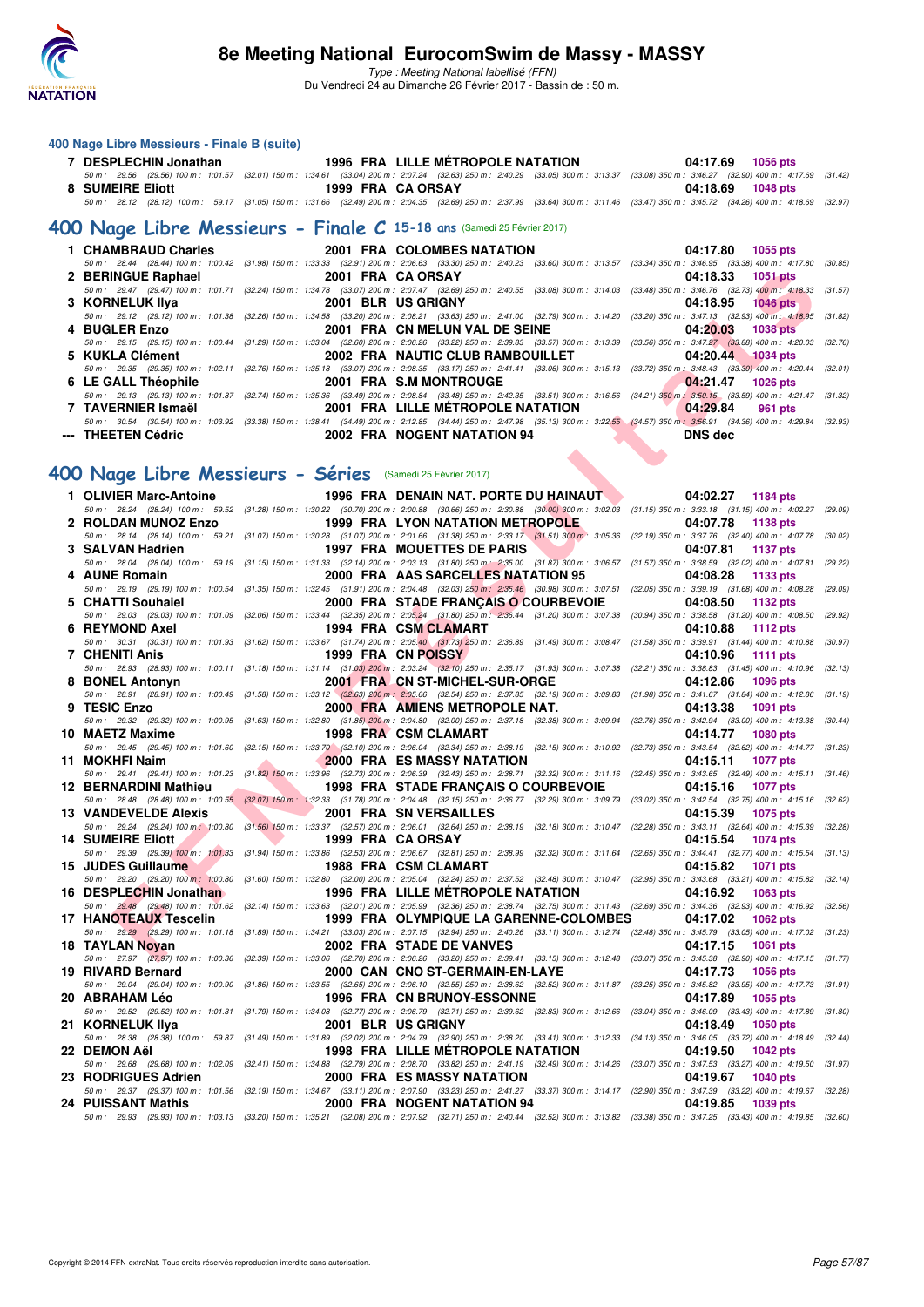

#### **400 Nage Libre Messieurs - Séries (suite)**

| 25 LE GALL Théophile                                            | 2001 FRA S.M MONTROUGE                                                                                                                                                                                                       | 04:19.87<br>1039 pts                                                                 |         |
|-----------------------------------------------------------------|------------------------------------------------------------------------------------------------------------------------------------------------------------------------------------------------------------------------------|--------------------------------------------------------------------------------------|---------|
|                                                                 | 50 m : 29.30 (29.30) 100 m : 1:02.36 (33.06) 150 m : 1:35.60 (33.24) 200 m : 2:09.20 (33.60) 250 m : 2:42.66 (33.46) 300 m : 3:16.02 (33.36) 350 m : 3:49.30 (33.28) 400 m : 4:19.87 (30.57)                                 |                                                                                      |         |
| 26 BUGLER Enzo                                                  | 2001 FRA CN MELUN VAL DE SEINE                                                                                                                                                                                               | 04:20.13<br><b>1037 pts</b>                                                          |         |
|                                                                 | 50 m: 29.79 (29.79) 100 m: 1:01.86 (32.07) 150 m: 1:35.10 (33.24) 200 m: 2:08.53 (33.43) 250 m: 2:42.05 (33.52) 300 m: 3:15.40 (33.35) 350 m: 3:48.88 (33.48) 400 m: 4:20.13 (31.25)                                         |                                                                                      |         |
| 27 LEFORT-LOUET Gaspard                                         | 2000 FRA STADE FRANÇAIS O COURBEVOIE                                                                                                                                                                                         | 04:20.68<br><b>1032 pts</b>                                                          |         |
|                                                                 | 50 m: 28.57 (28.57) 100 m: 1:01.16 (32.59) 150 m: 1:34.94 (33.78) 200 m: 2:07.81 (32.87) 250 m: 2:41.17 (33.36) 300 m: 3:14.77 (33.60) 350 m: 3:48.75 (33.98) 400 m: 4:20.68                                                 |                                                                                      | (31.93) |
| 28 LESPRIT Paul                                                 | 1999 FRA STELLA SPORTS ST-MAUR                                                                                                                                                                                               | 04:20.83<br><b>1031 pts</b>                                                          |         |
|                                                                 | 50 m : 29.10 (29.10) 100 m : 1:01.14 (32.04) 150 m : 1:33.64 (32.50) 200 m : 2:06.06 (32.42) 250 m : 2:39.21 (33.15) 300 m : 3:13.58                                                                                         | (34.37) 350 m : 3:47.80 (34.22) 400 m : 4:20.83                                      | (33.03) |
| 29 BERINGUE Raphael                                             | 2001 FRA CA ORSAY<br>50 m : 29.24 (29.24) 100 m : 1:01.68 (32.44) 150 m : 1:34.65 (32.97) 200 m : 2:07.95 (33.30) 250 m : 2:41.22 (33.27) 300 m : 3:14.98                                                                    | 04:21.12<br><b>1029 pts</b><br>(33.76) 350 m: 3:48.59 (33.61) 400 m: 4:21.12 (32.53) |         |
| <b>30 COUDRAIS Yvon</b>                                         | 2000 FRA STELLA SPORTS ST-MAUR                                                                                                                                                                                               | 04:22.14<br><b>1021 pts</b>                                                          |         |
|                                                                 | 50 m: 30.21 (30.21) 100 m: 1:02.81 (32.60) 150 m: 1:35.87 (33.06) 200 m: 2:09.82 (33.95) 250 m: 2:42.93 (33.11) 300 m: 3:16.91 (33.98) 350 m: 3:50.60 (33.69) 400 m: 4:22.14                                                 |                                                                                      | (31.54) |
| 31 KUKLA Clément                                                | 2002 FRA NAUTIC CLUB RAMBOUILLET                                                                                                                                                                                             | 04:22.85<br><b>1015 pts</b>                                                          |         |
|                                                                 | 50 m: 29.64 (29.64) 100 m: 1:02.37 (32.73) 150 m: 1:35.66 (33.29) 200 m: 2:09.11 (33.45) 250 m: 2:42.47 (33.36) 300 m: 3:16.31 (33.84) 350 m: 3:49.98 (33.67) 400 m: 4:22.85 (32.87)                                         |                                                                                      |         |
| 32 CHAMBRAUD Charles                                            | 2001 FRA COLOMBES NATATION                                                                                                                                                                                                   | 04:24.34<br>1003 pts                                                                 |         |
|                                                                 | 50 m: 29.47 (29.47) 100 m: 1:01.97 (32.50) 150 m: 1:35.03 (33.06) 200 m: 2:09.22 (34.19) 250 m: 2:43.12 (33.90) 300 m: 3:17.90 (34.78) 350 m: 3:51.19 (33.29) 400 m: 4:24.34                                                 |                                                                                      | (33.15) |
| <b>33 DELATTRE Noe</b>                                          | 2000 FRA ETOILE SAINT-LEU NATATION                                                                                                                                                                                           | 04:25.77<br>992 pts                                                                  |         |
|                                                                 | 50 m: 29.12 (29.12) 100 m: 1:02.39 (33.27) 150 m: 1:36.50 (34.11) 200 m: 2:10.38 (33.88) 250 m: 2:44.30 (33.92) 300 m: 3:18.63 (34.33) 350 m: 3:52.92 (34.29) 400 m: 4:25.77 (32.85)                                         |                                                                                      |         |
| 34 MICHEL Victor                                                | 1995 FRA C PAUL-BERT RENNES                                                                                                                                                                                                  | 04:25.83<br>992 pts                                                                  |         |
|                                                                 | 50 m: 28.97 (28.97) 100 m: 1:01.34 (32.37) 150 m: 1:34.16 (32.82) 200 m: 2:07.60 (33.44) 250 m: 2:41.76 (34.16) 300 m: 3:16.68 (34.92) 350 m: 3:51.44 (34.76) 400 m: 4:25.83                                                 |                                                                                      | (34.39) |
| 35 COCCORDANO Mathis                                            | <b>1999 FRA LILLE METROPOLE NATATION</b>                                                                                                                                                                                     | 04:25.96<br>991 pts                                                                  |         |
|                                                                 | 50 m: 30.48 (30.48) 100 m: 1:03.32 (32.84) 150 m: 1:36.71 (33.39) 200 m: 2:10.86 (34.15) 250 m: 2:44.98 (34.12) 300 m: 3:18.92 (33.94) 350 m: 3:53.19 (34.27) 400 m: 4:25.96                                                 |                                                                                      | (32.77) |
| 36 LANGLOIS Guillaume                                           | 1999 FRA ES MASSY NATATION                                                                                                                                                                                                   | 04:26.28<br>988 pts                                                                  |         |
|                                                                 | 50 m: 29.21 (29.21) 100 m: 1:01.83 (32.62) 150 m: 1:34.87 (33.04) 200 m: 2:08.48 (33.61) 250 m: 2:42.30 (33.82) 300 m: 3:16.70 (34.40) 350 m: 3:51.92 (35.22) 400 m: 4:26.28 (34.36)                                         | 04:26.30                                                                             |         |
| 37 GRANIER Alexandre                                            | 2000 FRA STELLA SPORTS ST-MAUR<br>50 m: 29.79 (29.79) 100 m: 1:02.51 (32.72) 150 m: 1:36.04 (33.53) 200 m: 2:10.19 (34.15) 250 m: 2:45.05 (34.86) 300 m: 3:19.97 (34.92) 350 m: 3:54.48 (34.51) 400 m: 4:26.30               | 988 pts                                                                              | (31.82) |
| 38 THEETEN Cédric                                               | 2002 FRA NOGENT NATATION 94                                                                                                                                                                                                  | 04:26.51<br>986 pts                                                                  |         |
|                                                                 | 50 m: 29.96 (29.96) 100 m: 1:02.72 (32.76) 150 m: 1:36.68 (33.96) 200 m: 2:10.63 (33.95) 250 m: 2:45.25 (34.62) 300 m: 3:19.99 (34.74) 350 m: 3:54.15 (34.16) 400 m: 4:26.51 (32.36)                                         |                                                                                      |         |
| 39 TAVERNIER Ismaël                                             | <b>2001 FRA LILLE METROPOLE NATATION</b>                                                                                                                                                                                     | 04:26.61<br>986 pts                                                                  |         |
|                                                                 | 50 m: 30.36 (30.36) 100 m: 1:02.98 (32.62) 150 m: 1:37.05 (34.07) 200 m: 2:11.29 (34.24) 250 m: 2:44.95 (33.66) 300 m: 3:19.22 (34.27) 350 m: 3:53.28 (34.06) 400 m: 4:26.61                                                 |                                                                                      | (33.33) |
| 40 LAPHITZ Guillaume                                            | 2001 FRA OLYMPIQUE LA GARENNE-COLOMBES                                                                                                                                                                                       | 04:26.80<br>984 pts                                                                  |         |
|                                                                 | 50 m: 31.05 (31.05) 100 m: 1:04.37 (33.32) 150 m: 1:37.64 (33.27) 200 m: 2:11.90 (34.26) 250 m: 2:46.27 (34.37) 300 m: 3:20.32 (34.05) 350 m: 3:54.55 (34.23) 400 m: 4:26.80                                                 |                                                                                      | (32.25) |
| 41 DEGRAEVE Rowan                                               | <b>1998 FRA LILLE METROPOLE NATATION</b>                                                                                                                                                                                     | 04:26.86<br>984 pts                                                                  |         |
|                                                                 | 50 m: 31.09 (31.09) 100 m: 1:04.71 (33.62) 150 m: 1:38.50 (33.79) 200 m: 2:12.53 (34.03) 250 m: 2:46.47 (33.94) 300 m: 3:20.59 (34.12) 350 m: 3:54.56 (33.97) 400 m: 4:26.86                                                 |                                                                                      | (32.30) |
| 42 ROTH BELGRAND Mathis                                         | 2002 FRA SO ROSNY                                                                                                                                                                                                            | 04:27.34<br>980 pts                                                                  |         |
|                                                                 | 50 m: 29.94 (29.94) 100 m: 1:03.23 (33.29) 150 m: 1:37.03 (33.80) 200 m: 2:11.48 (34.45) 250 m: 2:45.70 (34.22) 300 m: 3:20.42 (34.72) 350 m: 3:54.36 (33.94) 400 m: 4:27.34                                                 |                                                                                      | (32.98) |
| 43 GENET David                                                  | 1982 FRA CLUB DES NAGEURS DE PARIS                                                                                                                                                                                           | 04:27.91<br>976 pts                                                                  |         |
|                                                                 | 50 m : 30.29 (30.29) 100 m : 1:03.86 (33.57) 150 m : 1:38.02 (34.16) 200 m : 2:12.40 (34.38) 250 m : 2:46.54 (34.14) 300 m : 3:20.79 (34.25) 350 m : 3:54.76 (33.97) 400 m : 4:27.91 (33.15)                                 |                                                                                      |         |
| 44 BARRY Aron                                                   | 2002 FRA CLUB DES NAGEURS DE PARIS                                                                                                                                                                                           | 04:27.99<br>975 pts                                                                  |         |
|                                                                 | 50 m: 29.88 (29.88) 100 m: 1:02.96 (33.08) 150 m: 1:37.28 (34.32) 200 m: 2:11.46 (34.18) 250 m: 2:45.92 (34.46) 300 m: 3:20.06 (34.14) 350 m: 3:54.61 (34.55) 400 m: 4:27.99<br>2001 FRA CN MAISONS-ALFORT                   | 04:28.61                                                                             | (33.38) |
| 45 MOLON Antoine                                                | 50 m: 29.74 (29.74) 100 m: 1:02.27 (32.53) 150 m: 1:36.26 (33.99) 200 m: 2:10.43 (34.17) 250 m: 2:44.74 (34.31) 300 m: 3:19.57 (34.83) 350 m: 3:54.78 (35.21) 400 m: 4:28.61 (33.83)                                         | 970 pts                                                                              |         |
| 46 LEMARCHAND Kyllian                                           | 2002 FRA CN LE PLESSIS-ROBINSON                                                                                                                                                                                              | 04:28.77<br>969 pts                                                                  |         |
|                                                                 | 50 m: 29.50 (29.50) 100 m: 1:01.99 (32.49) 150 m: 1:36.32 (34.33) 200 m: 2:11.09 (34.77) 250 m: 2:45.46 (34.37) 300 m: 3:20.08 (34.62) 350 m: 3:54.92 (34.84) 400 m: 4:28.77                                                 |                                                                                      | (33.85) |
| 47 TEULE Leo                                                    | 2002 FRA CNO ST-GERMAIN-EN-LAYE                                                                                                                                                                                              | 04:30.01<br>959 pts                                                                  |         |
|                                                                 | 50 m: 29.63 (29.63) 100 m: 1:01.87 (32.24) 150 m: 1:36.33 (34.46) 200 m: 2:11.05 (34.72) 250 m: 2:46.12 (35.07) 300 m: 3:21.60 (35.48) 350 m: 3:56.43 (34.83) 400 m: 4:30.01                                                 |                                                                                      | (33.58) |
| 48 JACOLOT Baptiste                                             | <b>2000 FRA ES MASSY NATATION</b>                                                                                                                                                                                            | 04:30.38<br>957 pts                                                                  |         |
|                                                                 | 50 m: 30.68 (30.68) 100 m: 1:04.27 (33.59) 150 m: 1:38.53 (34.26) 200 m: 2:13.22 (34.69) 250 m: 2:48.52 (35.30) 300 m: 3:23.44 (34.92) 350 m: 3:57.56 (34.12) 400 m: 4:30.38 (32.82)                                         |                                                                                      |         |
| 49 FOENIX BLONDEL Thomas                                        | 1999 FRA CN MELUN VAL DE SEINE                                                                                                                                                                                               | 04:31.34<br>949 pts                                                                  |         |
|                                                                 | 50 m: 29.72 (29.72) 100 m: 1:03.03 (33.31) 150 m: 1:37.32 (34.29) 200 m: 2:12.48 (35.16) 250 m: 2:47.75 (35.27) 300 m: 3:23.40 (35.65) 350 m: 3:58.85 (35.45) 400 m: 4:31.34 (32.49)                                         |                                                                                      |         |
| 50 BIDAUT Florian                                               | 2000 FRA CNO ST-GERMAIN-EN-LAYE                                                                                                                                                                                              | 04:31.39<br>949 pts                                                                  |         |
|                                                                 | 50 m: 30.65 (30.65) 100 m: 1:03.42 (32.77) 150 m: 1:37.61 (34.19) 200 m: 2:12.44 (34.83) 250 m: 2:47.17 (34.73) 300 m: 3:22.44 (35.27) 350 m: 3:57.35 (34.91) 400 m: 4:31.39 (34.04)                                         |                                                                                      |         |
| 51 VAROQUI Victor<br><b>Contract Contract Contract Contract</b> | 2000 FRA CN LE PLESSIS-ROBINSON                                                                                                                                                                                              | 04:31.79<br>946 pts                                                                  |         |
|                                                                 | 50 m: 30.66 (30.66) 100 m: 1:04.13 (33.47) 150 m: 1:39.02 (34.89) 200 m: 2:13.05 (34.03) 250 m: 2:47.63 (34.58) 300 m: 3:22.30 (34.67) 350 m: 3:57.99 (35.69) 400 m: 4:31.79 (33.80)                                         |                                                                                      |         |
| 52 MORISSE Mathieu                                              | 1998 FRA ESPADON VELIZY-VILLACOUBLAY<br>50 m: 31.37 (31.37) 100 m: 1:05.40 (34.03) 150 m: 1:39.92 (34.52) 200 m: 2:14.33 (34.41) 250 m: 2:49.37 (35.04) 300 m: 3:24.26 (34.89) 350 m: 3:58.94 (34.68) 400 m: 4:32.53 (33.59) | 04:32.53<br>940 pts                                                                  |         |
| 53 PRYBIL Eliott                                                | 2001 FRA CSM CLAMART                                                                                                                                                                                                         | 04:34.74<br>923 pts                                                                  |         |
|                                                                 | 50 m: 32.60 (32.60) 100 m: 1:07.16 (34.56) 150 m: 1:41.84 (34.68) 200 m: 2:16.65 (34.81) 250 m: 2:51.74 (35.09) 300 m: 3:26.34 (34.60) 350 m: 4:00.78 (34.44) 400 m: 4:34.74 (33.96)                                         |                                                                                      |         |
| 54 DOUMENGE Raphael                                             | 2000 FRA CS CLICHY 92                                                                                                                                                                                                        | 04:40.31<br>882 pts                                                                  |         |
|                                                                 | 50 m: 30.88 (30.88) 100 m: 1:05.20 (34.32) 150 m: 1:40.92 (35.72) 200 m: 2:16.53 (35.61) 250 m: 2:52.75 (36.22) 300 m: 3:29.97 (37.22) 350 m: 4:06.65 (36.68) 400 m: 4:40.31 (33.66)                                         |                                                                                      |         |
| --- GICQUEL Kylian                                              | 1999 FRA NOGENT NATATION 94                                                                                                                                                                                                  | <b>DSQ Da</b>                                                                        |         |
| --- BEN RAHOU Matthieu                                          | 1995 FRA CSM CLAMART                                                                                                                                                                                                         | DNS dec                                                                              |         |

#### **[800 Nage Libre Messieurs - Séries](http://www.ffnatation.fr/webffn/resultats.php?idact=nat&go=epr&idcpt=42801&idepr=55)** (Vendredi 24 Février 2017)

**1 OLIVIER Marc-Antoine 1996 FRA DENAIN NAT. PORTE DU HAINAUT 08:10.59 1258 pts** 50 m: 28.28 (28.28) 100 m: 58.69 (30.41) 150 m: 1:28.88 (30.19) 200 m: 1:59.58 (30.70) 250 m: 2:30.02 (30.44) 300 m: 3:00.92 (30.90) 350 m: 3:32.25 (31.33) 400 m: 4:05.79 (31.54)<br>450 m: 4:35.18 (31.39) 500 m: 5:06.53 (31.3 **2 AUBRY David 1996 FRA MONTPELLIER METROPOLE NATATION 08:12.22 1251 pts** 50 m; 28.56 (28.56) 100 m; 59.08 (30.52) 150 m; 1:29.53 (30.45) 200 m; 2:00.07 (30.54) 250.77 (30.70) 300 m; 30.70) 3000 m; 30.259 (31.16) 400 m; 4:05.23 (31.22) 500 m; 4:04.66 (30.83) 500 m; 4:05.24 (31.22) 500 m; 4:05.24 1999 FRA CN POISSY (1990 FRA 200 1215 pts) 8:20.60 1215 pts<br>59.87 (28.44 (28.44 100 m: 59.87 (31.49) 150 m: 1:31.31 (31.49) 150 m: 2:02.67 (31.59 m: 2:05.31 (31.57) 350 m<br>450 m: 4:39.29 (31.12) 500 m: 5:10.67 (31.38) 550 m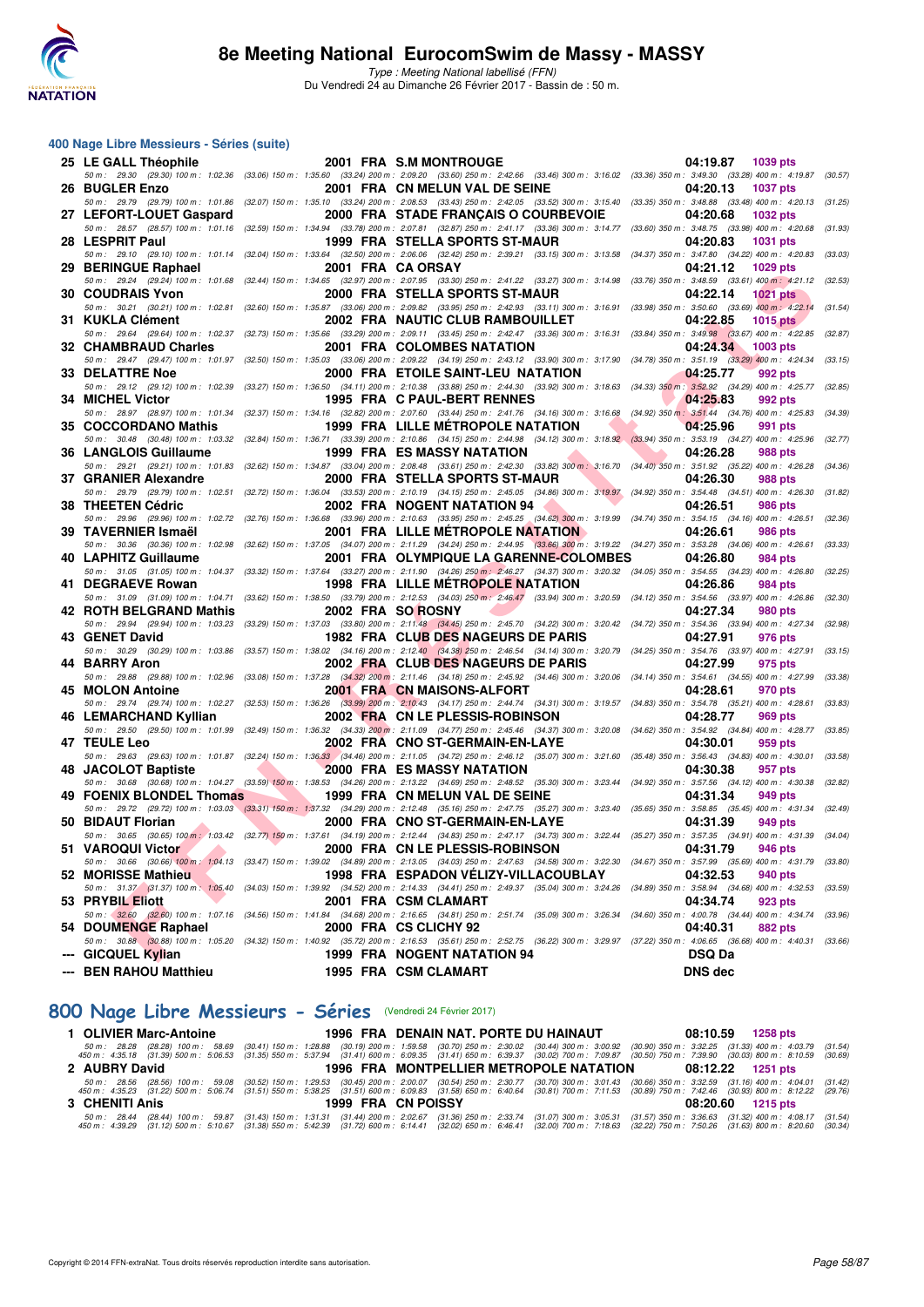

Type : Meeting National labellisé (FFN) Du Vendredi 24 au Dimanche 26 Février 2017 - Bassin de : 50 m.

#### **800 Nage Libre Messieurs - Séries (suite)**

| 4   REYMOND Axel                                                                                                |                                                                                                                                                 | 1994 FRA CSM CLAMART                                                                                                                                                                                                                                                                                                                                            | 08:28.47<br>1182 pts                                                                                                                             |
|-----------------------------------------------------------------------------------------------------------------|-------------------------------------------------------------------------------------------------------------------------------------------------|-----------------------------------------------------------------------------------------------------------------------------------------------------------------------------------------------------------------------------------------------------------------------------------------------------------------------------------------------------------------|--------------------------------------------------------------------------------------------------------------------------------------------------|
| 450 m : 4:45.06 (32.02) 500 m : 5:17.10 (32.04) 550 m : 5:48.97 (31.87) 600 m : 6:21.10 (32.13) 650 m : 6:53.14 |                                                                                                                                                 | 50 m : 29.94 (29.94) 100 m : 1:01.77 (31.83) 150 m : 1:33.90 (32.13) 200 m : 2:05.90 (32.00) 250 m : 2:37.55 (31.65) 300 m : 3:09.36<br>$(32.04)$ 700 m : 7:25.03                                                                                                                                                                                               | $(31.81)$ 350 m : 3:41.10 $(31.74)$ 400 m : 4:13.04<br>(31.94)<br>(31.89) 750 m: 7:57.11 (32.08) 800 m: 8:28.47<br>(31.36)                       |
| 5   ROLDAN MUNOZ Enzo                                                                                           |                                                                                                                                                 | 1999 FRA LYON NATATION METROPOLE                                                                                                                                                                                                                                                                                                                                | 08:33.09<br>1163 pts                                                                                                                             |
| 50 m: 29.03 (29.03) 100 m: 1:00.15                                                                              | (31.12) 150 m: 1:32.11 (31.96) 200 m: 2:03.50 (31.39) 250 m: 2:35.50                                                                            | $(32.00)$ 300 m : 3:07.17                                                                                                                                                                                                                                                                                                                                       | $(31.67)$ 350 m : 3:39.43 $(32.26)$ 400 m : 4:11.99<br>(32.56)                                                                                   |
| 450 m: 4:45.23 (33.24) 500 m: 5:17.44<br>6 MOKHFI Naim                                                          | $(32.21)$ 550 m : 5:50.08 $(32.64)$ 600 m : 6:23.33 $(33.25)$ 650 m : 6:56.70                                                                   | $(33.37)$ 700 m : 7:28.94<br>2000 FRA ES MASSY NATATION                                                                                                                                                                                                                                                                                                         | (32.24) 750 m : 8:01.80 (32.86) 800 m : 8:33.09<br>(31.29)<br>08:35.57<br>1152 pts                                                               |
| 50 m: 29.71 (29.71) 100 m: 1:01.49                                                                              |                                                                                                                                                 | $(31.78)$ 150 m : 1:34.31 $(32.82)$ 200 m : 2:07.11 $(32.80)$ 250 m : 2:40.18 $(33.07)$ 300 m : 3:12.94                                                                                                                                                                                                                                                         | $(32.76)$ 350 m : 3:45.74 $(32.80)$ 400 m : 4:18.41<br>(32.67)                                                                                   |
| 450 m : 4:51.08 (32.67) 500 m : 5:23.81                                                                         | (32.73) 550 m : 5:57.02 (33.21) 600 m : 6:29.88 (32.86) 650 m : 7:02.66                                                                         | (32.78) 700 m : 7:34.18                                                                                                                                                                                                                                                                                                                                         | (31.52) 750 m : 8:06.08 (31.90) 800 m : 8:35.57<br>(29.49)                                                                                       |
| 7   VANDEVELDE Alexis                                                                                           |                                                                                                                                                 | <b>2001 FRA SN VERSAILLES</b>                                                                                                                                                                                                                                                                                                                                   | 08:36.06<br>1150 pts                                                                                                                             |
| 50 m: 29.34 (29.34) 100 m: 1:01.82<br>450 m : 4:50.98 (32.68) 500 m : 5:23.96                                   | (32.48) 150 m : 1:34.38 (32.56) 200 m : 2:07.09 (32.71) 250 m : 2:39.86                                                                         | (32.77) 300 m : 3:12.78<br>$(32.98)$ 550 m : 5:56.96 $(33.00)$ 600 m : 6:29.98 $(33.02)$ 650 m : 7:01.79 $(31.81)$ 700 m : 7:34.32                                                                                                                                                                                                                              | (32.92) 350 m: 3:45.17 (32.39) 400 m: 4:18.30<br>(33.13)<br>(32.53) 750 m : 8:06.47 (32.15) 800 m : 8:36.06<br>(29.59)                           |
| 8 AUNE Romain                                                                                                   |                                                                                                                                                 | 2000 FRA AAS SARCELLES NATATION 95                                                                                                                                                                                                                                                                                                                              | 08:37.57<br>1144 pts                                                                                                                             |
| 50 m: 29.25 (29.25) 100 m: 1:01.44<br>450 m : 4:49.54 (32.72) 500 m : 5:22.25                                   | $(32.19)$ 150 m : 1:33.79                                                                                                                       | (32.35) 200 m : 2:06.45 (32.66) 250 m : 2:38.83 (32.38) 300 m : 3:11.47<br>(32.71) 550 m : 5:55.19 (32.94) 600 m : 6:27.93 (32.74) 650 m : 7:01.17 (33.24) 700 m : 7:34.23                                                                                                                                                                                      | (32.64) 350 m: 3:44.08 (32.61) 400 m: 4:16.82<br>(32.74)<br>(30.46)<br>(33.06) 750 m : 8:07.11 (32.88) 800 m : 8:37.57                           |
| <b>9 BONEL Antonyn</b>                                                                                          |                                                                                                                                                 | 2001 FRA CN ST-MICHEL-SUR-ORGE                                                                                                                                                                                                                                                                                                                                  | 08:49.67<br>1095 pts                                                                                                                             |
| 50 m: 29.87 (29.87) 100 m: 1:02.79                                                                              | $(32.92)$ 150 m : 1:36.29                                                                                                                       | (33.50) 200 m : 2:09.71 (33.42) 250 m : 2:42.97 (33.26) 300 m : 3:15.89                                                                                                                                                                                                                                                                                         | (32.92) 350 m : 3:49.63 (33.74) 400 m : 4:22.95<br>(33.32)                                                                                       |
| 450 m : 4:56.42 (33.47) 500 m : 5:29.53<br>10 RIVARD Bernard                                                    | $(33.89)$ 600 m : 6:36.67<br>$(33.11)$ 550 m : 6:03.42                                                                                          | $(33.25)$ 650 m : 7:10.39<br>$(33.72)$ 700 m : 7:43.63<br>2000 CAN CNO ST-GERMAIN-EN-LAYE                                                                                                                                                                                                                                                                       | (33.24) 750 m : 8:17.47<br>$(33.84)$ 800 m : 8:49.67<br>(32.20)<br><b>1087 pts</b>                                                               |
| 50 m: 29.38 (29.38) 100 m: 1:01.97                                                                              |                                                                                                                                                 | (32.59) 150 m : 1:34.86 (32.89) 200 m : 2:07.96 (33.10) 250 m : 2:41.23 (33.27) 300 m : 3:14.94                                                                                                                                                                                                                                                                 | 08:51.71<br>(33.71) 350 m : 3:48.72 (33.78) 400 m : 4:22.85<br>(34.13)                                                                           |
| 450 m : 4:56.92 (34.07) 500 m : 5:31.07                                                                         | $(34.15)$ 550 m : 6:05.75                                                                                                                       | (34.68) 600 m : 6:40.03 (34.28) 650 m : 7:14.04 (34.01) 700 m : 7:47.88                                                                                                                                                                                                                                                                                         | (30.91)<br>(33.84) 750 m : 8:20.80 (32.92) 800 m : 8:51.71                                                                                       |
| <b>11 COUDRAIS Yvon</b>                                                                                         |                                                                                                                                                 | 2000 FRA STELLA SPORTS ST-MAUR                                                                                                                                                                                                                                                                                                                                  | 08:52.02<br><b>1085 pts</b>                                                                                                                      |
| 50 m: 30.14 (30.14) 100 m: 1:02.92<br>450 m: 5:00.29 (33.48) 500 m: 5:33.89                                     |                                                                                                                                                 | (32.78) 150 m : 1:36.15 (33.23) 200 m : 2:10.27 (34.12) 250 m : 2:44.12 (33.85) 300 m : 3:18.35<br>(33.60) 550 m: 6:07.83 (33.94) 600 m: 6:41.75 (33.92) 650 m: 7:15.26 (33.51) 700 m: 7:49.70                                                                                                                                                                  | $(34.23)$ 350 m : 3:52.60<br>$(34.25)$ 400 m : 4:26.81<br>(34.21)<br>$(34.44)$ 750 m : 8:22.55 $(32.85)$ 800 m : 8:52.02<br>(29.47)              |
| 12 GIBON Quentin                                                                                                |                                                                                                                                                 | 1999 FRA NOGENT NATATION 94                                                                                                                                                                                                                                                                                                                                     | 08:53.85<br>1078 pts                                                                                                                             |
| 50 m: 30.09 (30.09) 100 m: 1:02.92<br>450 m : 4:59.86 (34.09) 500 m : 5:33.81                                   |                                                                                                                                                 | $(32.83)$ 150 m : 1:36.01 $(33.09)$ 200 m : 2:09.79 $(33.78)$ 250 m : 2:43.38 $(33.59)$ 300 m : 3:17.68<br>(33.95) 550 m: 6:07.63 (33.82) 600 m: 6:41.83 (34.20) 650 m: 7:15.96 (34.13) 700 m: 7:50.33                                                                                                                                                          | $(34.30)$ 350 m : 3:51.47 $(33.79)$ 400 m : 4:25.77<br>(34.30)<br>$(34.37)$ 750 m : 8:23.76 $(33.43)$ 800 m : 8:53.85<br>(30.09)                 |
| 13 TEULE Leo                                                                                                    |                                                                                                                                                 | 2002 FRA CNO ST-GERMAIN-EN-LAYE                                                                                                                                                                                                                                                                                                                                 | 08:54.34<br><b>1076 pts</b>                                                                                                                      |
| 50 m : 30.26 (30.26) 100 m : 1:03.09                                                                            |                                                                                                                                                 | (32.83) 150 m: 1:35.98 (32.89) 200 m: 2:09.85 (33.87) 250 m: 2:43.57 (33.72) 300 m: 3:17.67                                                                                                                                                                                                                                                                     | (34.10) 350 m: 3:51.83 (34.16) 400 m: 4:26.09<br>(34.26)                                                                                         |
| 450 m : 4:59.95<br>$(33.86)$ 500 m : 5:33.45<br>14 PLATAUX Robin                                                |                                                                                                                                                 | $(33.50)$ 550 m : 6:07.12 $(33.67)$ 600 m : 6:42.03 $(34.91)$ 650 m : 7:16.06 $(34.03)$ 700 m : 7:50.56                                                                                                                                                                                                                                                         | (34.50) 750 m : 8:23.96 (33.40) 800 m : 8:54.34<br>(30.38)                                                                                       |
|                                                                                                                 |                                                                                                                                                 | 1997 FRA NOGENT NATATION 94<br>50 m: 29.21 (29.21) 100 m: 1:01.52 (32.31) 150 m: 1:34.47 (32.95) 200 m: 2:07.47 (33.00) 250 m: 2:40.64 (33.17) 300 m: 3:14.49                                                                                                                                                                                                   | 08:55.40<br><b>1072 pts</b><br>(33.85) 350 m: 3:48.49 (34.00) 400 m: 4:22.93<br>(34.44)                                                          |
| 450 m: 4:57.53 (34.60) 500 m: 5:32.10                                                                           |                                                                                                                                                 | $(34.57)$ 550 m : 6:06.52 $(34.42)$ 600 m : 6:41.07 $(34.55)$ 650 m : 7:15.76 $(34.69)$ 700 m : 7:49.29                                                                                                                                                                                                                                                         | (33.53) 750 m : 8:23.77 (34.48) 800 m : 8:55.40<br>(31.63)                                                                                       |
| 15 DEGRAEVE Rowan                                                                                               |                                                                                                                                                 | 1998 FRA LILLE METROPOLE NATATION                                                                                                                                                                                                                                                                                                                               | 09:04.74<br>1035 pts                                                                                                                             |
| 50 m: 31.54 (31.54) 100 m: 1:05.49<br>450 m : 5:05.84 (34.04) 500 m : 5:40.22                                   |                                                                                                                                                 | $(33.95) 150 m : 1:39.74 \quad (34.25) 200 m : 2:13.98 \quad (34.24) 250 m : 2:48.54 \quad (34.56) 300 m : 3:23.06$<br>$(34.38)$ 550 m : 6:14.83 $(34.61)$ 600 m : 6:49.42 $(34.59)$ 650 m : 7:23.85 $(34.43)$ 700 m : 7:58.28                                                                                                                                  | $(34.52)$ 350 m : 3:57.46 $(34.40)$ 400 m : 4:31.80<br>(34.34)<br>$(34.43)$ 750 m : 8:32.62 $(34.34)$ 800 m : 9:04.74<br>(32.12)                 |
| 16 GRANIER Alexandre                                                                                            |                                                                                                                                                 | 2000 FRA STELLA SPORTS ST-MAUR                                                                                                                                                                                                                                                                                                                                  | 09:05.72<br>1031 pts                                                                                                                             |
| 50 m: 30.00 (30.00) 100 m: 1:03.21<br>450 m : 5:06.34 (35.41) 500 m : 5:41.20                                   |                                                                                                                                                 | (33.21) 150 m: 1:37.46 (34.25) 200 m: 2:12.02 (34.56) 250 m: 2:46.76 (34.74) 300 m: 3:21.09<br>(34.86) 550 m: 6:16.39 (35.19) 600 m: 6:51.42 (35.03) 650 m: 7:27.05 (35.63) 700 m: 8:01.87                                                                                                                                                                      | (34.33) 350 m: 3:56.21 (35.12) 400 m: 4:30.93<br>(34.72)<br>(30.89)<br>(34.82) 750 m : 8:34.83 (32.96) 800 m : 9:05.72                           |
| <b>17 DOSSAT Clement</b>                                                                                        |                                                                                                                                                 | 2000 FRA LAGNY-SUR-MARNE NATATION                                                                                                                                                                                                                                                                                                                               | 09:06.12<br>1029 pts                                                                                                                             |
| 50 m: 30.51 (30.51) 100 m: 1:03.59                                                                              |                                                                                                                                                 | (33.08) 150 m: 1:37.33 (33.74) 200 m: 2:11.27 (33.94) 250 m: 2:45.44 (34.17) 300 m: 3:19.81                                                                                                                                                                                                                                                                     | (34.37) 350 m: 3:54.75 (34.94) 400 m: 4:29.33<br>(34.58)                                                                                         |
| (34.68) 500 m : 5:38.77<br>450 m : 5:04.01<br>18 PRYBIL Eliott                                                  |                                                                                                                                                 | (34.76) 550 m : 6:13.55 (34.78) 600 m : 6:48.41 (34.86) 650 m : 7:23.18 (34.77) 700 m : 7:57.88<br>2001 FRA CSM CLAMART                                                                                                                                                                                                                                         | $(34.70)$ 750 m : 8:32.81<br>$(34.93)$ 800 m : 9:06.12<br>(33.31)<br>09:09.92<br><b>1015 pts</b>                                                 |
| 50 m: 32.66 (32.66) 100 m: 1:07.46                                                                              |                                                                                                                                                 | (34.80) 150 m : 1:41.79 (34.33) 200 m : 2:16.54 (34.75) 250 m : 2:50.97 (34.43) 300 m : 3:25.49                                                                                                                                                                                                                                                                 | (34.52) 350 m: 3:59.71 (34.22) 400 m: 4:34.28<br>(34.57)                                                                                         |
| 450 m : 5:08.37<br>$(34.09)$ 500 m : 5:43.27                                                                    | $(34.90)$ 550 m : 6:17.81                                                                                                                       | $(34.54)$ 600 m $: 6.52.74$ $(34.93)$ 650 m $: 7.27.11$<br>$(34.37)$ 700 m : 8:01.69                                                                                                                                                                                                                                                                            | $(34.58)$ 750 m : $8:35.81$<br>$(34.12)$ 800 m : 9:09.92<br>(34.11)                                                                              |
| 19 THEETEN Cédric<br>50 m: 30.94 (30.94) 100 m: 1:05.43                                                         |                                                                                                                                                 | 2002 FRA NOGENT NATATION 94<br>(34.49) 150 m : 1:40.44 (35.01) 200 m : 2:15.13 (34.69) 250 m : 2:50.01 (34.88) 300 m : 3:25.29                                                                                                                                                                                                                                  | 09:12.21<br><b>1006 pts</b><br>$(35.28)$ 350 m : 3:59.99<br>$(34.70)$ 400 m : 4:34.78<br>(34.79)                                                 |
| 450 m: 5:09.86 (35.08) 500 m: 5:44.62                                                                           |                                                                                                                                                 | $(34.76)$ 550 m : 6:19.41 $(34.79)$ 600 m : 6:54.44 $(35.03)$ 650 m : 7:29.35 $(34.91)$ 700 m : 8:04.78                                                                                                                                                                                                                                                         | $(35.43)$ 750 m : $8:39.10$<br>$(34.32)$ 800 m : 9:12.21<br>(33.11)                                                                              |
| 20 COCCORDANO Mathis                                                                                            |                                                                                                                                                 | 1999 FRA LILLE METROPOLE NATATION                                                                                                                                                                                                                                                                                                                               | 09:12.26<br><b>1005 pts</b>                                                                                                                      |
|                                                                                                                 | (32.83) 150 m : 1:36.78 (33.58) 200 m : 2:10.38 (33.60) 250 m : 2:44.17<br>(35.74) 550 m: 6:14.84 (35.73) 600 m: 6:51.37 (36.53) 650 m: 7:26.55 | $(33.79)$ 300 m : 3:18.42<br>$(35.18)$ 700 m : 8:01.70                                                                                                                                                                                                                                                                                                          | $(34.25)$ 350 m : 3:53.12<br>$(34.70)$ 400 m : 4:28.09<br>(34.97)<br>(35.15) 750 m: 8:37.19 (35.49) 800 m: 9:12.26<br>(35.07)                    |
| 50 m: 30.37 (30.37) 100 m: 1:03.20                                                                              |                                                                                                                                                 | 2001 FRA CN VIRY-CHATILLON                                                                                                                                                                                                                                                                                                                                      |                                                                                                                                                  |
| 450 m : 5:03.37 (35.28) 500 m : 5:39.11<br>21 BOURDON Rayane                                                    |                                                                                                                                                 |                                                                                                                                                                                                                                                                                                                                                                 | 09:14.16<br>998 pts                                                                                                                              |
| 50 m: 30.04 (30.04) 100 m: 1:03.58                                                                              | (33.54) 150 m: 1:37.34 (33.76) 200 m: 2:11.58 (34.24) 250 m: 2:46.56                                                                            | $(34.98)$ 300 m : 3:21.19                                                                                                                                                                                                                                                                                                                                       | (34.63) 350 m: 3:56.71 (35.52) 400 m: 4:31.87<br>(35.16)                                                                                         |
| 450 m : 5:06.72 (34.85) 500 m : 5:42.04                                                                         | (35.32) 550 m: 6:17.61 (35.57) 600 m: 6:53.27 (35.66) 650 m: 7:28.24                                                                            | $(34.97)$ 700 m : 8:04.08                                                                                                                                                                                                                                                                                                                                       | (35.84) 750 m : 8:38.94 (34.86) 800 m : 9:14.16<br>(35.22)                                                                                       |
| 22 LEGER Baptiste<br>50 m : 30.46 (30.46) 100 m : 1:04.98 (34.52) 150 m : 1:41.15 (36.17)                       |                                                                                                                                                 | 1999 FRA ES MASSY NATATION<br>200 m : ---<br>250 m: 4:04.18 (2:23.03)<br>$300 m : -$                                                                                                                                                                                                                                                                            | 09:16.24<br>990 pts<br>350 m: 5:14.43 (1:10.25) 400 m: 4:39.44                                                                                   |
| 450 m : 6:25.59 (1:46.15) 500 m : 5:49.69                                                                       | ()550 m: 7:35.57 (1:45.88) 600 m: 7:00.58                                                                                                       | $(1.43.59)$ m : 8:44.17 $(1.43.59)$<br>$700 m: -$                                                                                                                                                                                                                                                                                                               | 800 m: 9:16.24 (32.07)<br>750 m : ---                                                                                                            |
| 23 BIDAUT Florian                                                                                               |                                                                                                                                                 | 2000 FRA CNO ST-GERMAIN-EN-LAYE                                                                                                                                                                                                                                                                                                                                 | 09:16.65<br>989 pts                                                                                                                              |
| 50 m : 5:09.47                                                                                                  |                                                                                                                                                 | 50 m : 30.73 (30.73) 100 m : 1:04.49 (33.76) 150 m : 1:38.87 (34.38) 200 m : 2:13.49 (34.62) 250 m : 2:48.47 (34.98) 300 m : 3:23.30 (34.83) 350 m : 3:58.68 (35.38) 400 m : 4:34.26<br>(35.21) 500 m : 5:44.66 (35.19) 550 m : 6:20.51 (35.85) 600 m : 6:55.95 (35.44) 650 m : 7:31.36 (35.41) 700 m : 8:07.02 (35.66) 750 m : 8:42.35 (35.33) 800 m : 9:16.65 | (35.58)<br>(34.30)                                                                                                                               |
| 24 CAMUS Loïc                                                                                                   |                                                                                                                                                 | 2001 FRA ES MASSY NATATION                                                                                                                                                                                                                                                                                                                                      | 09:16.74<br>988 pts                                                                                                                              |
| 50 m : 31.25 (31.25) 100 m : 1:05.27<br>450 m : 5:09.79 (35.08) 500 m : 5:45.49                                 | (34.02) 150 m : 1:39.63 (34.36) 200 m : 2:14.30 (34.67) 250 m : 2:49.18<br>(35.70) 550 m: 6:20.85 (35.36) 600 m: 6:56.55 (35.70) 650 m: 7:32.01 | $(35.46)$ 700 m : 8:07.40                                                                                                                                                                                                                                                                                                                                       | (34.88) 300 m : 3:24.27 (35.09) 350 m : 3:59.58 (35.31) 400 m : 4:34.71<br>(35.13)<br>(35.39) 750 m : 8:42.77 (35.37) 800 m : 9:16.74<br>(33.97) |
| 25 GENEVOIS Yanis                                                                                               |                                                                                                                                                 | 2002 FRA CN VIRY-CHATILLON                                                                                                                                                                                                                                                                                                                                      | 09:19.33<br><b>978 pts</b>                                                                                                                       |
|                                                                                                                 | (34.38) 150 m: 1:40.67 (35.03) 200 m: 2:15.57 (34.90) 250 m: 2:50.66                                                                            | $(35.09)$ 300 m : 3:25.75<br>$(35.78)$ 700 m : 8:09.76                                                                                                                                                                                                                                                                                                          | (35.09) 350 m : 4:01.01 (35.26) 400 m : 4:36.29<br>(35.28)<br>(34.33)                                                                            |
| 50 m : 31.26 (31.26) 100 m : 1:05.64<br>450 m : 5:11.78 (35.49) 500 m : 5:47.23<br>26 GUILLAUME Hugo            | $(35.45)$ 550 m : 6:22.86 $(35.63)$ 600 m : 6:58.44 $(35.58)$ 650 m : 7:34.22                                                                   | 2001 FRA CN VIRY-CHATILLON                                                                                                                                                                                                                                                                                                                                      | (35.54) 750 m : 8:45.00 (35.24) 800 m : 9:19.33<br>09:22.99<br>964 pts                                                                           |
| 50 m: 30.84 (30.84) 100 m: 1:05.09                                                                              | (34.25) 150 m: 1:39.94 (34.85) 200 m: 2:15.13 (35.19) 250 m: 2:50.51                                                                            | $(35.38)$ 300 m : 3:25.69                                                                                                                                                                                                                                                                                                                                       | (35.18) 350 m: 4:01.47 (35.78) 400 m: 4:37.37<br>(35.90)                                                                                         |
| 450 m : 5:13.42 (36.05) 500 m : 5:49.19                                                                         | (35.77) 550 m: 6:25.02 (35.83) 600 m: 7:00.61 (35.59) 650 m: 7:36.61                                                                            | $(36.00)$ 700 m : 8:12.18                                                                                                                                                                                                                                                                                                                                       | (35.57) 750 m : 8:48.02 (35.84) 800 m : 9:22.99<br>(34.97)                                                                                       |
| 27 YERPES Melvyn<br>50 m: 32.22 (32.22) 100 m: 1:07.46                                                          | (35.24) 150 m : 1:42.40 (34.94) 200 m : 2:17.47                                                                                                 | 2000 FRA CSM CLAMART<br>$(35.07)$ 250 m : 2:52.80<br>$(35.33)$ 300 m : 3:28.45                                                                                                                                                                                                                                                                                  | 09:24.67<br>958 pts<br>(35.65) 350 m : 4:04.37 (35.92) 400 m : 4:40.16<br>(35.79)                                                                |
| 450 m : 5:15.85 (35.69) 500 m : 5:52.06                                                                         | (36.21) 550 m : 6:28.40 (36.34) 600 m : 7:03.99                                                                                                 | $(35.59)$ 650 m : 7:39.53<br>$(35.54)$ 700 m : 8:14.82                                                                                                                                                                                                                                                                                                          | (35.29) 750 m : 8:50.17 (35.35) 800 m : 9:24.67<br>(34.50)                                                                                       |
| <b>28 BARSANTI Flavio</b>                                                                                       |                                                                                                                                                 | 1999 FRA CN MELUN VAL DE SEINE                                                                                                                                                                                                                                                                                                                                  | 09:32.48<br>929 pts                                                                                                                              |
| 50 m: 31.28 (31.28) 100 m: 1:05.43<br>450 m: 5:12.19 (36.23) 500 m: 5:49.32                                     |                                                                                                                                                 | (34.15) 150 m : 1:40.13 (34.70) 200 m : 2:14.99 (34.86) 250 m : 2:49.91 (34.92) 300 m : 3:25.17<br>(37.13) 550 m: 6:26.60 (37.28) 600 m: 7:04.00 (37.40) 650 m: 7:41.25 (37.25) 700 m: 8:18.70                                                                                                                                                                  | (35.26) 350 m : 4:00.60 (35.43) 400 m : 4:35.96<br>(35.36)<br>(37.45) 750 m : 8:56.00 (37.30) 800 m : 9:32.48<br>(36.48)                         |
| 29 FABRE Thomas                                                                                                 |                                                                                                                                                 | 1999 FRA LAGNY-SUR-MARNE NATATION                                                                                                                                                                                                                                                                                                                               | 09:40.79<br>898 pts                                                                                                                              |
| 50 m : 32.24 (32.24) 100 m : 1:07.21<br>450 m: 5:23.46 (37.20) 500 m: 6:01.16                                   | (34.97) 150 m : 1:43.49 (36.28) 200 m : 2:19.19 (35.70) 250 m : 2:55.67                                                                         | $(36.48)$ 300 m : 3:32.58                                                                                                                                                                                                                                                                                                                                       | (36.91) 350 m: 4:09.56 (36.98) 400 m: 4:46.26<br>(36.70)<br>(36.78) 750 m : 9:05.99 (37.01) 800 m : 9:40.79<br>(34.80)                           |
| <b>BEN RAHOU Matthieu</b>                                                                                       |                                                                                                                                                 | (37.70) 550 m: 6:38.30 (37.14) 600 m: 7:15.07 (36.77) 650 m: 7:52.20 (37.13) 700 m: 8:28.98<br>1995 FRA CSM CLAMART                                                                                                                                                                                                                                             | <b>DNS dec</b>                                                                                                                                   |
| --- DESBRUNS Florian                                                                                            |                                                                                                                                                 | 2000 FRA LAGNY-SUR-MARNE NATATION                                                                                                                                                                                                                                                                                                                               | DNS dec                                                                                                                                          |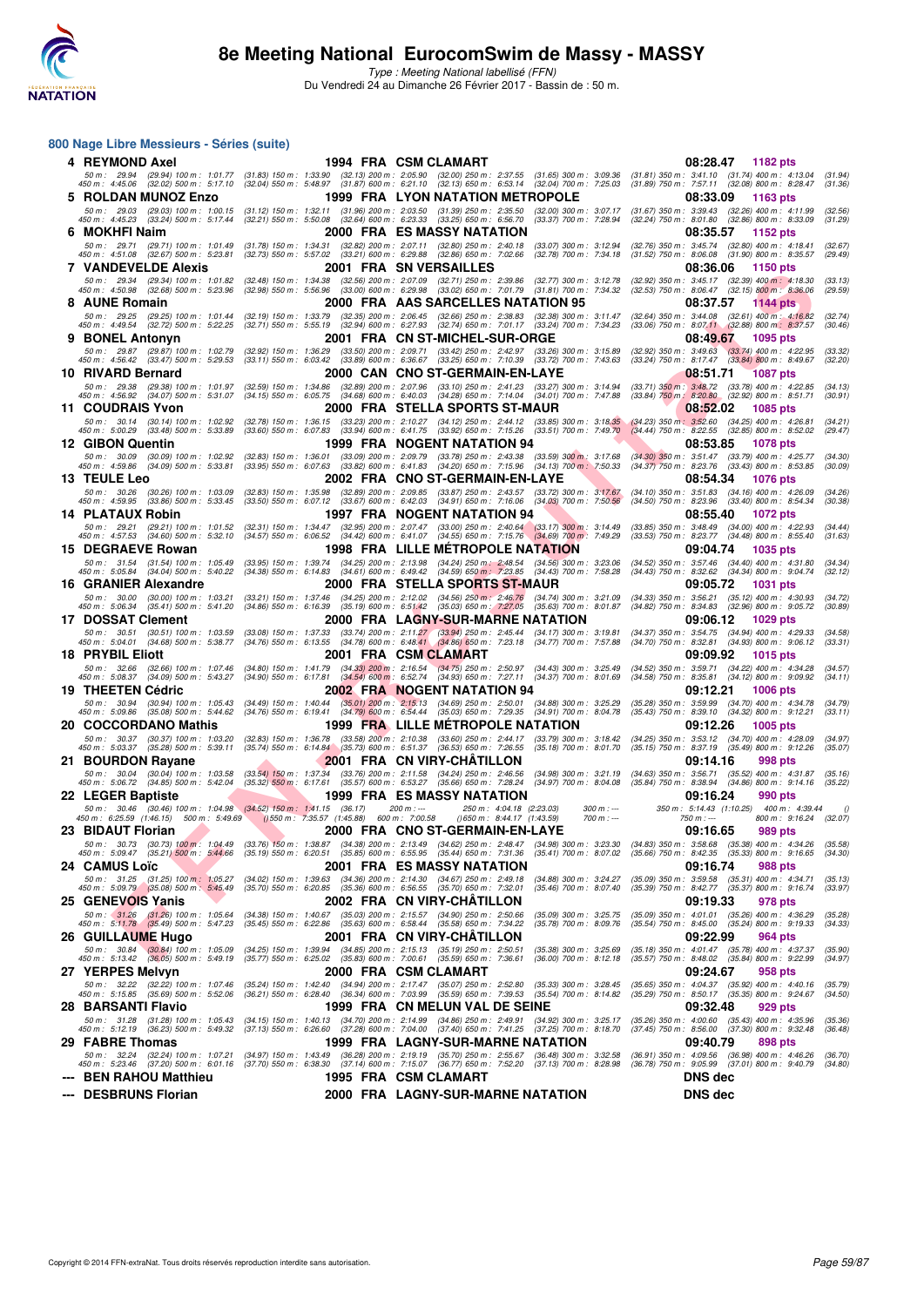

# **[1500 Nage Libre Messieurs - Séries](http://www.ffnatation.fr/webffn/resultats.php?idact=nat&go=epr&idcpt=42801&idepr=56)** (Vendredi 24 Février 2017)

|                                                                      | 1 OLIVIER Marc-Antoine                                                                                      |                                                                                                                 |                                                                                                               | 1996 FRA DENAIN NAT. PORTE DU HAINAUT                                                                                                                           |                                                                                                               | 15:26.71                                                         | 1274 pts                                                                                                                            |                               |
|----------------------------------------------------------------------|-------------------------------------------------------------------------------------------------------------|-----------------------------------------------------------------------------------------------------------------|---------------------------------------------------------------------------------------------------------------|-----------------------------------------------------------------------------------------------------------------------------------------------------------------|---------------------------------------------------------------------------------------------------------------|------------------------------------------------------------------|-------------------------------------------------------------------------------------------------------------------------------------|-------------------------------|
| 50 m: 28.74<br>450 m: 4:34.64<br>850 m : 8:41.82<br>1250 m: 12:51.76 | $(28.74)$ 100 m : 59.56<br>$(30.66)$ 500 m : 5:05.30<br>$(31.18)$ 900 m : 9:12.93<br>(31.371300 m: 13:23.04 | $(30.82)$ 150 m : 1:30.29<br>$(30.66)$ 550 m : 5:36.28<br>$(31.11)$ 950 m : 9:44.32<br>(31.28) 350 m : 13:54.77 | $(30.73)$ 200 m : 2:01.08<br>$(30.98)$ 600 m : 6:06.97<br>(31.391000 m: 10:15.49)<br>(31.73) 400 m : 14:25.75 | $(30.79)$ 250 m : 2:31.77<br>$(30.69)$ 650 m : 6:37.79<br>(31.17) 050 m : 10:46.76<br>(30.98)450 m : 14.57.19                                                   | $(30.69)$ 300 m : 3:02.58<br>$(30.82)$ 700 m : 7:08.77<br>(31.27) 100 m : 11:17.94<br>(31.44) 500 m: 15:26.71 | (30.98) 750 m : 7:39.79<br>(29.52)                               | $(30.81)$ 350 m : 3:33.32 $(30.74)$ 400 m : 4:03.98<br>$(31.02)$ 800 m : 8:10.64<br>(31.18) 150 m: 11:49.28 (31.34) 200 m: 12:20.39 | (30.66)<br>(30.85)<br>(31.11) |
| 2 AUBRY David                                                        |                                                                                                             |                                                                                                                 |                                                                                                               | 1996 FRA MONTPELLIER METROPOLE NATATION                                                                                                                         |                                                                                                               | 15:38.94                                                         | <b>1247 pts</b>                                                                                                                     |                               |
| 50 m: 29.20<br>450 m : 4:36.47                                       | $(29.20)$ 100 m : 1:00.13<br>$(30.98)$ 500 m : 5:07.72                                                      | $(30.93)$ 150 m : 1:31.08<br>$(31.25)$ 550 m : 5:39.07                                                          | $(30.95)$ 200 m : 2:01.86<br>$(31.35)$ 600 m : 6:10.30                                                        | $(30.78)$ 250 m : 2:32.83<br>$(31.23)$ 650 m : 6:41.57                                                                                                          | $(30.97)$ 300 m : 3:03.53<br>$(31.27)$ 700 m : 7:12.81                                                        |                                                                  | $(30.70)$ 350 m : 3:34.63 $(31.10)$ 400 m : 4:05.49<br>(31.24) 750 m : 7:44.34 (31.53) 800 m : 8:15.82                              | (30.86)<br>(31.48)            |
| 850 m : 8:47.29                                                      | $(31.47)$ 900 m : 9:18.88                                                                                   | $(31.59)$ 950 m : 9:50.67                                                                                       | (31.79) 000 m: 10:22.45                                                                                       | (31.78) 050 m: 10:54.04                                                                                                                                         | (31.59) 100 m: 11:25.60                                                                                       |                                                                  | (31.56) 150 m: 11:57.31 (31.71) 200 m: 12:28.88                                                                                     | (31.57)                       |
| 1250 m : 13:00.45<br>3 REYMOND Axel                                  | (31.57) 300 m : 13:32.53                                                                                    | (32.08) 350 m : 14:04.43                                                                                        | (31.90) 400 m : 14:36.42                                                                                      | (31.99)450 m : 15.08.15<br>1994 FRA CSM CLAMART                                                                                                                 | (31.731500 m: 15:38.94                                                                                        | (30.79)<br>16:02.57                                              | <b>1196 pts</b>                                                                                                                     |                               |
| 50 m: 30.87                                                          | $(30.87)$ 100 m : 1:02.95                                                                                   | $(32.08)$ 150 m : 1:35.35                                                                                       | $(32.40)$ 200 m : 2:07.58                                                                                     | $(32.23)$ 250 m : 2:40.00                                                                                                                                       | $(32.42)$ 300 m : 3:12.09                                                                                     |                                                                  | $(32.09)$ 350 m : 3:44.32 $(32.23)$ 400 m : 4:16.40                                                                                 | (32.08)                       |
| 450 m : 4:48.72<br>850 m : 9:05.91<br>1250 m : 13:22.71              | $(32.32)$ 500 m : 5:20.93<br>$(32.26)$ 900 m : 9:37.95<br>(32.091300 m : 13:54.71                           | (32.21) 550 m : 5:52.99<br>$(32.04)$ 950 m : 10:10.33<br>(32.001350 m : 14:26.73)                               | $(32.06)$ 600 m : 6:24.92<br>(32.38) 000 m : 10:42.39<br>(32.02) 400 m : 14:58.73                             | $(31.93)$ 650 m : 6:57.25<br>(32.06) 050 m: 11:14.35<br>(32.001450 m: 15:31.12)                                                                                 | (32.33) 700 m : 7:29.30<br>$(31.96)$ 100 m : 11:46.31<br>(32.39) 500 m : 16:02.57                             | $(32.05)$ 750 m : 8:01.65<br>(31.96) 150 m : 12:18.47<br>(31.45) | $(32.35)$ 800 m : 8:33.65<br>(32.16) 200 m : 12:50.62                                                                               | (32.00)<br>(32.15)            |
| 4 MOKHFI Naim                                                        |                                                                                                             |                                                                                                                 |                                                                                                               | 2000 FRA ES MASSY NATATION                                                                                                                                      |                                                                                                               | 16:15.34                                                         | 1168 pts                                                                                                                            |                               |
| 50 m: 29.60<br>450 m : 4:47.36                                       | $(29.60)$ 100 m : 1:00.93<br>$(32.55)$ 500 m : 5:19.66                                                      | (31.33) 150 m : 1:33.20<br>(32.30) 550 m : 5:52.27                                                              | $(32.27)$ 200 m : 2:05.34<br>$(32.61)$ 600 m : 6:24.84                                                        | $(32.14)$ 250 m : 2:37.80<br>$(32.57)$ 650 m : 6:57.59                                                                                                          | (32.46) 300 m : 3:09.97<br>$(32.75)$ 700 m : 7:30.06                                                          |                                                                  | $(32.17)$ 350 m : 3:42.39 $(32.42)$ 400 m : 4:14.81<br>$(32.47)$ 750 m : 8:02.76 $(32.70)$ 800 m : 8:35.35                          | (32.42)<br>(32.59)            |
| 850 m : 9:08.13<br>1250 m : 13:31.76                                 | $(32.78)$ 900 m : 9:40.93<br>(33.28) 300 m : 14:04.87                                                       | (32.80) 950 m : 10:14.07<br>(33.111350 m : 14:37.93                                                             | (33.141000 m: 10:46.85<br>(33.06) 400 m : 15:10.87                                                            | (32.78)050 m : 11:19.70<br>(32.94) 450 m : 15:43.92                                                                                                             | (32.85) 100 m : 11:52.42<br>(33.05) 500 m: 16:15.34                                                           | (31.42)                                                          | (32.72) 150 m : 12:25.53 (33.11) 200 m : 12:58.48                                                                                   | (32.95)                       |
|                                                                      | 5 VANDEVELDE Alexis                                                                                         |                                                                                                                 |                                                                                                               | 2001 FRA SN VERSAILLES                                                                                                                                          |                                                                                                               | 16:26.78                                                         | 1144 pts                                                                                                                            |                               |
| 50 m: 29.68                                                          | $(29.68)$ 100 m : 1:01.85                                                                                   | $(32.17)$ 150 m : 1:34.69                                                                                       | $(32.84)$ 200 m : 2:07.97                                                                                     | $(33.28)$ 250 m : 2:40.86                                                                                                                                       | $(32.89)$ 300 m : 3:14.17                                                                                     |                                                                  | $(33.31)$ 350 m $: 3:47.51$ $(33.34)$ 400 m $: 4:20.64$                                                                             | (33.13)                       |
| 450 m : 4:53.66<br>850 m: 9:19.68                                    | $(33.02)$ 500 m : 5:26.93<br>$(33.09)$ 900 m : 9:52.44                                                      | $(33.27)$ 550 m : 6:00.24<br>(32.76) 950 m : 10:25.00                                                           | $(33.31)$ 600 m : 6:33.23<br>(32.56) 000 m : 10.57.86                                                         | $(32.99)$ 650 m : 7:06.96<br>(32.86) 050 m: 11:30.79                                                                                                            | $(33.73)$ 700 m : 7:40.50<br>(32.93) 100 m : 12:03.86                                                         |                                                                  | $(33.54)$ 750 m : $8:13.58$ $(33.08)$ 800 m : $8:46.59$<br>(33.07) 150 m : 12:36.76 (32.90) 200 m : 13:09.59                        | (33.01)<br>(32.83)            |
| 1250 m: 13:42.69                                                     | $(33.10)300 \text{ m}$ : 14:15.86                                                                           | (33.171350 m: 14:49.04                                                                                          | (33.18) 400 m : 15:22.00                                                                                      | (32.96) 450 m : 15:54.73                                                                                                                                        | (32.731500 m : 16:26.78)                                                                                      | (32.05)                                                          |                                                                                                                                     |                               |
| 6 GICQUEL Kylian<br>50 m: 29.52                                      | (29.52) 100 m: 1:01.77                                                                                      | (32.25) 150 m : 1:34.75                                                                                         | (32.98) 200 m : 2:07.99                                                                                       | 1999 FRA NOGENT NATATION 94<br>$(33.24)$ 250 m : 2:41.38                                                                                                        | $(33.39)$ 300 m : 3:14.75                                                                                     | 16:45.35<br>$(33.37)$ 350 m : 3:48.24                            | 1105 pts<br>$(33.49)$ 400 m : 4:21.80                                                                                               | (33.56)                       |
| 450 m: 4:55.01                                                       | $(33.21)$ 500 m : 5:28.38                                                                                   | $(33.37)$ 550 m : 6:01.75                                                                                       | $(33.37)$ 600 m : 6:35.03                                                                                     | $(33.28)$ 650 m : 7:08.90                                                                                                                                       | $(33.87)$ 700 m; 7:42.56                                                                                      | $(33.66)$ 750 m : 8:15.96                                        | $(33.40)$ 800 m : 8:49.58                                                                                                           | (33.62)                       |
| 850 m: 9:23.29<br>1250 m: 13:56.34                                   | $(33.71)$ 900 m : 9:57.21<br>(34.35) 300 m : 14:30.57                                                       | (33.92) 950 m : 10:31.26<br>(34.231350 m : 15:04.64                                                             | (34.051000 m: 11:05.08<br>(34.07) 400 m : 15:39.13                                                            | (33.82) 050 m: 11:39.10<br>(34.49) 450 m : 16:12.68                                                                                                             | (34.02) 100 m : 12:13.24<br>(33.551500 m: 16:45.35                                                            | (34.141150 m : 12:47.62<br>(32.67)                               | (34.381200 m: 13:21.99                                                                                                              | (34.37)                       |
| 7 TAYLAN Noyan                                                       |                                                                                                             |                                                                                                                 |                                                                                                               | 2002 FRA STADE DE VANVES                                                                                                                                        |                                                                                                               | 16:47.32                                                         | <b>1101 pts</b>                                                                                                                     |                               |
| 50 m: 29.98<br>450 m : 4:57.92                                       | (29.98) 100 m : 1:02.92<br>$(33.39)$ 500 m : 5:31.61                                                        | $(32.94)$ 150 m : 1:36.61<br>$(33.69)$ 550 m : 6:05.51                                                          | $(33.69)$ 200 m : 2:10.68<br>$(33.90)$ 600 m : 6:39.30                                                        | $(34.07)$ 250 m : 2:43.60<br>$(33.79)$ 650 m : 7:12.99                                                                                                          | (32.92) 300 m : 3:16.97<br>$(33.69)$ 700 m : 7:46.89                                                          | $(33.37)$ 350 m : 3:50.48<br>$(33.90)$ 750 m : $8:20.51$         | $(33.51)$ 400 m : 4:24.53<br>$(33.62)$ 800 m : 8:54.36                                                                              | (34.05)<br>(33.85)            |
| 850 m : 9:27.69                                                      | $(33.33)$ 900 m : 10:01.38                                                                                  | $(33.69)$ 950 m : 10:35.21                                                                                      | (33.83) 000 m : 11:08.96                                                                                      | (33.75) 050 m : 11:42.97                                                                                                                                        | (34.011100 m : 12:16.84                                                                                       | (33.87) 150 m : 12:50.57                                         | (33.731200 m : 13:24.63                                                                                                             | (34.06)                       |
| 1250 m: 13:58.40<br>8 TEULE Leo                                      | (33.771300 m : 14:32.38                                                                                     | (33.98) 350 m : 15:06.34                                                                                        | (33.96) 400 m : 15:40.49                                                                                      | $(34.15)450 \text{ m}$ : 16:14.33                                                                                                                               | $(33.84)500 \text{ m}$ : 16:47.32                                                                             | (32.99)                                                          |                                                                                                                                     |                               |
| 50 m: 30.19                                                          | $(30.19)$ 100 m : 1:03.24                                                                                   | $(33.05)$ 150 m : 1:36.34                                                                                       | $(33.10)$ 200 m : 2:09.97                                                                                     | 2002 FRA CNO ST-GERMAIN-EN-LAYE<br>$(33.63)$ 250 m : 2:42.86                                                                                                    | $(32.89)$ 300 m : 3:16.30                                                                                     | 16:56.34                                                         | 1083 pts<br>$(33.44)$ 350 m : 3:49.89 $(33.59)$ 400 m : 4:23.11                                                                     | (33.22)                       |
| 450 m : 4:57.18<br>850 m : 9:29.83                                   | $(34.07)$ 500 m : 5:30.97<br>(33.79) 900 m : 10:03.85                                                       | $(33.79)$ 550 m : 6:04.90<br>$(34.02)$ 950 m : 10:38.27                                                         | $(33.93)$ 600 m : 6:39.22<br>$(34.421000 \text{ m} : 11.12.85)$                                               | $(34.32)$ 650 m : 7:13.40<br>(34.58) 050 m: 11:47.38                                                                                                            | $(34.18)$ 700 m : 7:47.33<br>(34.53) 100 m : 12:22.17                                                         |                                                                  | (33.93) 750 m : 8:21.83 (34.50) 800 m : 8:56.04<br>(34.79) 150 m : 12.55.91 (33.74) 200 m : 13:30.74                                | (34.21)<br>(34.83)            |
| 1250 m : 14:05.15                                                    | (34.411300 m: 14:40.07                                                                                      | (34.92) 350 m : 15:14.18                                                                                        | (34.111400 m : 15:49.57)                                                                                      | (35.39) 450 m : 16:23.67                                                                                                                                        | (34.101500 m: 16:56.34)                                                                                       | (32.67)                                                          |                                                                                                                                     |                               |
|                                                                      | 9 CANTRELLE Vincent                                                                                         |                                                                                                                 |                                                                                                               | 1988 FRA CSMCLAMART                                                                                                                                             |                                                                                                               | 16:58.09                                                         | 1079 pts                                                                                                                            |                               |
| 50 m : 30.04<br>450 m: 5:00.19                                       | $(30.04)$ 100 m : 1:03.14<br>(33.97) 500 m : 5:34.07                                                        | $(33.10)$ 150 m : 1:36.59<br>$(33.88)$ 550 m : 6:08.37                                                          | $(33.45)$ 200 m : 2:10.28<br>$(34.30)$ 600 m : 6:42.37                                                        | $(33.69)$ 250 m : 2:43.99<br>$(34.00)$ 650 m : 7:16.12                                                                                                          | $(33.71)$ 300 m : 3:17.89<br>(33.75) 700 m : 7:49.99                                                          | $(33.87)$ 750 m : 8:24.04                                        | (33.90) 350 m : 3:52.16 (34.27) 400 m : 4:26.22<br>$(34.05)$ 800 m : 8:58.24                                                        | (34.06)<br>(34.20)            |
| 850 m: 9:32.48<br>1250 m: 14:07.40                                   | $(34.24)$ 900 m : 10:06.45<br>(34.77) 300 m : 14:42.10                                                      | (33.97) 950 m : 10:40.64<br>(34.701350 m: 15:17.00                                                              | (34.19) 000 m: 11:14.90<br>(34.90) 400 m : 15:51.57                                                           | (34.26) 050 m : 11:49.42<br>(34.57)450 m : 16:25.18                                                                                                             | (34.52) 100 m : 12:23.70<br>(33.611500 m: 16:58.09                                                            | (32.91)                                                          | (34.28) 150 m: 12:58.17 (34.47) 200 m: 13:32.63                                                                                     | (34.46)                       |
|                                                                      |                                                                                                             |                                                                                                                 |                                                                                                               |                                                                                                                                                                 |                                                                                                               |                                                                  |                                                                                                                                     |                               |
|                                                                      |                                                                                                             |                                                                                                                 |                                                                                                               |                                                                                                                                                                 |                                                                                                               |                                                                  |                                                                                                                                     |                               |
| 10 RIVARD Bernard<br>50 m: 30.22                                     | $(30.22)$ 100 m : 1:03.53                                                                                   | $(33.31)$ 150 m : 1:37.21                                                                                       | $(33.68)$ 200 m : 2:10.78                                                                                     | 2000 CAN CNO ST-GERMAIN-EN-LAYE<br>$(33.57)$ 250 m : 2:44.27                                                                                                    | $(33.49)$ 300 m : 3:17.87                                                                                     | 17:10.06                                                         | 1055 pts<br>$(33.60)$ 350 m : 3:51.72 $(33.85)$ 400 m : 4:25.61                                                                     | (33.89)                       |
| 450 m : 4:59.81<br>850 m : 9:34.73                                   | $(34.20)$ 500 m : 5:33.94<br>$(34.74)$ 900 m : 10:09.48                                                     | $(34.13)$ 550 m : 6:08.38<br>(34.75) 950 m : 10:44.45                                                           | $(34.44)$ 600 m : 6:42.63                                                                                     | $(34.25)$ 650 m : 7:17.03<br>(35.071050 m: 11:54.67                                                                                                             | $(34.40)$ 700 m : 7:51.16<br>(35.15) 100 m : 12:29.56                                                         | $(34.13)$ 750 m : $8.25.49$                                      | $(34.33)$ 800 m : 8.59.99<br>(34.89) 150 m : 13:04.83 (35.27) 200 m : 13:40.07                                                      | (34.50)<br>(35.24)            |
| 1250 m: 14:15.37                                                     | (35.30) 300 m : 14:50.59                                                                                    | (35.22) 350 m : 15:25.93                                                                                        | (34.971000 m: 11:19.52)<br>$(35.34)400 \text{ m}$ : 16:01.24                                                  | $(35.31)450 \text{ m}$ : 16:36.14                                                                                                                               | $(34.901500 \text{ m} : 17.10.06)$                                                                            | (33.92)                                                          |                                                                                                                                     |                               |
| 11 GRANIER Alexandre                                                 |                                                                                                             |                                                                                                                 |                                                                                                               | 2000 FRA STELLA SPORTS ST-MAUR                                                                                                                                  |                                                                                                               | 17:14.99                                                         | 1045 pts                                                                                                                            |                               |
| 50 m: 29.91<br>450 m : 5:02.97                                       | $(29.91)$ 100 m : 1:03.08<br>$(34.53)$ 500 m : 5:37.95                                                      | $(33.17)$ 150 m : 1:36.21<br>$(34.98)$ 550 m : 6:12.66                                                          | $(33.13)$ 200 m : 2:10.32<br>$(34.71)$ 600 m : 6:47.77                                                        | $(34.11)$ 250 m : 2:44.59<br>$(35.11)$ 650 m : 7:23.05                                                                                                          | $(34.27)$ 300 m : 3:19.34<br>$(35.28)$ 700 m : 7:58.25                                                        |                                                                  | $(34.75)$ 350 m : 3:53.88 $(34.54)$ 400 m : 4:28.44<br>(35.20) 750 m : 8:33.17 (34.92) 800 m : 9:08.10                              | (34.56)<br>(34.93)            |
| 850 m : 9:43.32<br>1250 m: 14:24.96                                  | (35.22) 900 m : 10:18.31<br>(35.14) 300 m : 15:00.21                                                        | (34.99) 950 m : 10:53.64<br>(35.251350 m : 15:34.76                                                             | (35.33) 000 m : 11:28.90<br>(34.55) 400 m : 16:09.21                                                          | (35.26) 050 m: 12:04.06<br>(34.45) 450 m : 16:42.94                                                                                                             | (35.16) 100 m : 12:39.44<br>(33.731500 m: 17:14.99)                                                           | (32.05)                                                          | (35.38) 150 m : 13:14.21 (34.77) 200 m : 13:49.82                                                                                   | (35.61)                       |
| 12 BIDAUT Florian                                                    |                                                                                                             |                                                                                                                 |                                                                                                               | 2000 FRA CNO ST-GERMAIN-EN-LAYE                                                                                                                                 |                                                                                                               | 17:16.00                                                         | 1043 pts                                                                                                                            |                               |
| 50 m: 31.04                                                          | $(31.04)$ 100 m : 1:04.69                                                                                   | $(33.65)$ 150 m : 1:39.10                                                                                       | $(34.41)$ 200 m : 2:13.76                                                                                     | $(34.66)$ 250 m : 2:48.38                                                                                                                                       | $(34.62)$ 300 m : 3:23.42                                                                                     |                                                                  | (35.04) 350 m: 3:58.15 (34.73) 400 m: 4:33.27                                                                                       | (35.12)                       |
| 450 m : 5:08.28<br>850 m: 9:49.28                                    | $(35.01)$ 500 m : 5:43.75<br>(34.79) 900 m : 10:24.97                                                       | $(35.47)$ 550 m : 6:18.58<br>(35.69) 950 m : 10:59.25                                                           | $(34.83)$ 600 m : 6:53.56<br>(34.28) 000 m: 11:33.71                                                          | $(34.98)$ 650 m : 7:29.00<br>(34.46) 050 m: 12:07.94                                                                                                            | $(35.44)$ 700 m : 8:04.22<br>(34.23) 100 m : 12:42.09                                                         | $(35.22)$ 750 m : 8:39.22<br>$(34.15)150 \text{ m}$ : 13:16.50   | $(35.00)$ 800 m : 9:14.49<br>(34.41) 200 m : 13.50.93                                                                               | (35.27)<br>(34.43)            |
| 1250 m: 14:25.30                                                     | (34.371300 m : 14:59.68)                                                                                    | (34.38) 350 m : 15:34.19                                                                                        | (34.511400 m: 16:09.14)                                                                                       | (34.951450 m : 16:43.94)                                                                                                                                        | (34.80) 500 m: 17:16.00                                                                                       | (32.06)                                                          |                                                                                                                                     |                               |
| <b>13 COUDRAIS Yvon</b>                                              | 50 m: 30.45 (30.45) 100 m: 1:02.53                                                                          |                                                                                                                 |                                                                                                               | 2000 FRA STELLA SPORTS ST-MAUR<br>(32.08) 150 m: 1:35.52 (32.99) 200 m: 2:08.51 (32.99) 250 m: 2:42.19                                                          | $(33.68)$ 300 m : 3:15.51                                                                                     | 17:16.54                                                         | <b>1042 pts</b><br>(33.32) 350 m: 4:57.00 (1:41.49) 400 m: 4:22.76                                                                  |                               |
|                                                                      | 450 m: 6:07.66 (1:44.90) 500 m: 5:31.83                                                                     | $550 m: -$<br>$\theta$                                                                                          |                                                                                                               | 600 m: 6:42.20 (1:10.37) 650 m: 7:17.80                                                                                                                         | $(35.60)$ 700 m : 7:52.57                                                                                     |                                                                  | (34.77) 750 m : 8:28.36 (35.79) 800 m : 9:04.18                                                                                     | (35.82)                       |
|                                                                      | 850 m : 9:40.64 (36.46) 900 m : 10:16.42 (35.78)                                                            | $950 m : -$                                                                                                     |                                                                                                               | 1000 m: 11:27.82 (1:11.40) 050 m: 12:04.03<br>1250 m : 14:25.98 (35.741300 m : 15:00.36 (34.381350 m : 15:35.81 (35.451400 m : 16:12.60 (36.791450 m : 16:47.45 | (36.211100 m: 12:40.51<br>(34.851500 m : 17:16.54                                                             | (29.09)                                                          | (36.48) 150 m: 13:14.31 (33.80) 200 m: 13:50.24                                                                                     | (35.93)                       |
| <b>14 PRYBIL Eliott</b>                                              |                                                                                                             |                                                                                                                 |                                                                                                               | 2001 FRA CSM CLAMART                                                                                                                                            |                                                                                                               |                                                                  | 17:18.41 1038 pts                                                                                                                   |                               |
| 50 m: 32.42<br>450 m : 5:09.89                                       | $(32.42)$ 100 m : 1:06.44<br>$(34.41)$ 500 m : 5:44.89                                                      | $(34.02)$ 150 m : 1:40.89<br>$(35.00)$ 550 m : 6:19.46                                                          | $(34.45)$ 200 m : 2:15.72<br>$(34.57)$ 600 m : 6:54.55                                                        | $(34.83)$ 250 m : 2:50.33<br>$(35.09)$ 650 m : 7:29.01                                                                                                          | $(34.61)$ 300 m : 3:25.55<br>$(34.46)$ 700 m : 8:04.28                                                        | $(35.22)$ 350 m : 4:00.20                                        | $(34.65)$ 400 m : 4:35.48<br>(35.27) 750 m : 8:38.57 (34.29) 800 m : 9:13.81                                                        | (35.28)<br>(35.24)            |
|                                                                      | 850 m : 9:48.39 (34.58) 900 m : 10:23.36                                                                    | (34.97) 950 m : 10:57.80                                                                                        | (34.441000 m : 11:32.72)                                                                                      | (34.921050 m : 12:07.21                                                                                                                                         | (34.49) 100 m : 12:42.18                                                                                      |                                                                  | (34.97) 150 m : 13:16.46 (34.28) 200 m : 13:51.36                                                                                   | (34.90)                       |
| 15 NDIAYE Amadou                                                     | 1250 m: 14:25.61 (34.251300 m: 15:00.82)                                                                    | (35.211350 m : 15:35.28                                                                                         | $(34.46)400 \text{ m}$ : 16:10.22                                                                             | (34.94) 450 m : 16:44.30<br>2001 FRA S.M MONTROUGE                                                                                                              | $(34.08)500 \text{ m}$ : 17:18.41                                                                             | (34.11)<br>17:22.38                                              | 1030 pts                                                                                                                            |                               |
| 50 m: 30.95                                                          | $(30.95)$ 100 m : 1:05.09                                                                                   | $(34.14)$ 150 m : 1:40.16                                                                                       | $(35.07)$ 200 m : 2:14.58                                                                                     | $(34.42)$ 250 m : 2:49.61                                                                                                                                       | $(35.03)$ 300 m : 3:24.21                                                                                     | $(34.60)$ 350 m : 3:59.19                                        | $(34.98)$ 400 m : 4:33.82                                                                                                           | (34.63)                       |
| 450 m : 5:08.77<br>850 m : 9:46.68                                   | $(34.95)$ 500 m : 5:43.21<br>$(35.07)900 \text{ m}$ : 10:21.23                                              | (34.44) 550 m : 6:17.98<br>(34.55) 950 m : 10:56.36                                                             | $(34.77)$ 600 m : 6:52.48<br>(35.13) 000 m: 11:31.20                                                          | $(34.50)$ 650 m : 7:27.21<br>(34.841050 m : 12:06.32)                                                                                                           | (34.73) 700 m : 8:01.95<br>(35.12) 100 m : 12:41.03                                                           | (34.74) 750 m : 8:36.77<br>(34.71) 150 m : 13:15.94              | $(34.82)$ 800 m : 9:11.61<br>(34.911200 m: 13:50.68                                                                                 | (34.84)<br>(34.74)            |
| 1250 m : 14:25.83                                                    | $(35.15)300 \text{ m}$ : 15:00.92                                                                           | (35.09) 350 m : 15:36.22                                                                                        | (35.30) 400 m : 16:11.49                                                                                      | (35.27) 450 m : 16:47.42                                                                                                                                        | (35.931500 m: 17:22.38                                                                                        | (34.96)                                                          |                                                                                                                                     |                               |
| 16 KUKLA Clément                                                     |                                                                                                             |                                                                                                                 |                                                                                                               | 2002 FRA NAUTIC CLUB RAMBOUILLET                                                                                                                                |                                                                                                               | 17:22.95                                                         | 1029 pts                                                                                                                            |                               |
| 50 m: 30.43<br>450 m : 5:04.35                                       | $(30.43)$ 100 m : 1:03.81<br>$(34.81)$ 500 m : 5:39.03                                                      | (33.38) 150 m : 1:37.76<br>$(34.68)$ 550 m : 6:14.16                                                            | $(33.95)$ 200 m : 2:12.06<br>(35.13) 600 m : 6:49.05                                                          | $(34.30)$ 250 m : 2:46.08<br>(34.89) 650 m : 7:24.14                                                                                                            | (34.02) 300 m : 3:20.45<br>(35.09) 700 m : 7:59.33                                                            | $(34.37)$ 350 m : 3:55.19<br>(35.19) 750 m : 8:34.40             | (34.74) 400 m : 4:29.54<br>$(35.07)$ 800 m : 9:09.45                                                                                | (34.35)<br>(35.05)            |
| 850 m : 9:44.72<br>1250 m : 14:28.06                                 | (35.27) 900 m : 10:19.88<br>(35.55) 300 m : 15:03.26                                                        | (35.16) 950 m : 10:55.43<br>(35.201350 m : 15:38.82                                                             | (35.55) 000 m: 11:30.82<br>$(35.56)400 \text{ m}$ : 16:14.03                                                  | (35.39) 050 m : 12:06.26<br>(35.21) 450 m : 16:48.89                                                                                                            | (35.44) 100 m : 12:41.55<br>(34.86) 500 m : 17:22.95                                                          | (34.06)                                                          | (35.29) 150 m: 13:17.07 (35.52) 200 m: 13:52.51                                                                                     | (35.44)                       |
| 17 JACOLOT Baptiste                                                  |                                                                                                             |                                                                                                                 |                                                                                                               | 2000 FRA ES MASSY NATATION                                                                                                                                      |                                                                                                               | 17:25.56                                                         | 1024 pts                                                                                                                            |                               |
| 50 m : 30.70<br>450 m : 5:08.39                                      | $(30.70)$ 100 m : 1:03.97                                                                                   | (33.27) 150 m : 1:38.28<br>$(35.18)$ 550 m : 6:18.66                                                            | $(34.31)$ 200 m : 2:13.10                                                                                     | $(34.82)$ 250 m : 2:47.89                                                                                                                                       | (34.79) 300 m : 3:22.85                                                                                       | $(34.96)$ 350 m : 3:58.02<br>$(35.43)$ 750 m : $8:39.32$         | $(35.17)$ 400 m : 4:33.31                                                                                                           | (35.29)<br>(35.22)            |
| 850 m : 9:49.33                                                      | (35.08) 500 m : 5:43.57<br>(34.79) 900 m : 10:24.40                                                         | (35.07) 950 m : 10:59.17                                                                                        | $(35.09)$ 600 m : 6:53.95<br>(34.771000 m: 11:34.12)                                                          | $(35.29)$ 650 m : 7:28.83<br>(34.95) 050 m : 12:09.01                                                                                                           | $(34.88)$ 700 m : 8:04.26<br>(34.89) 100 m : 12:44.28                                                         | (35.27) 150 m : 13:19.22                                         | $(35.06)$ 800 m : 9:14.54<br>(34.94) 200 m : 13:54.94                                                                               | (35.72)                       |
| 1250 m : 14:30.31                                                    | (35.37) 300 m : 15:06.15                                                                                    | (35.841350 m : 15:41.72                                                                                         | $(35.57)400 \text{ m}$ : 16:16.45                                                                             | (34.73) 450 m : 16:51.34                                                                                                                                        | (34.89) 500 m : 17:25.56                                                                                      | (34.22)                                                          |                                                                                                                                     |                               |
| 18 REMOND Arthur<br>50 m: 31.45                                      | $(31.45)$ 100 m : 1:06.06                                                                                   | $(34.61)$ 150 m : 1:41.15                                                                                       | $(35.09)$ 200 m : 2:16.39                                                                                     | 2000 FRA RACING CLUB DE FRANCE WP<br>$(35.24)$ 250 m : 2:51.64                                                                                                  | $(35.25)$ 300 m : 3:26.54                                                                                     | 17:38.59<br>$(34.90)$ 350 m : 4:02.17                            | 998 pts<br>$(35.63)$ 400 m : 4:37.82                                                                                                | (35.65)                       |
| 450 m : 5:13.40<br>850 m : 9:58.29                                   | (35.58) 500 m : 5:49.12<br>(35.48) 900 m : 10:33.79<br>(35.74) 300 m : 15:17.61                             | (35.72) 550 m : 6:24.64<br>(35.50) 950 m : 11:09.07<br>(35.60) 350 m : 15:53.30                                 | $(35.52)$ 600 m : 7:00.26<br>(35.28) 000 m: 11:44.32<br>(35.69) 400 m : 16:28.61                              | $(35.62)$ 650 m : 7:35.74<br>(35.25) 050 m : 12:19.70<br>(35.311450 m: 17:04.26                                                                                 | $(35.48)$ 700 m : 8:11.40<br>(35.38) 100 m : 12:55.12<br>(35.651500 m: 17:38.59)                              | $(35.66)$ 750 m : 8:47.29<br>(35.42) 150 m : 13:31.02            | $(35.89)$ 800 m : 9:22.81<br>(35.90) 200 m : 14:06.27                                                                               | (35.52)<br>(35.25)            |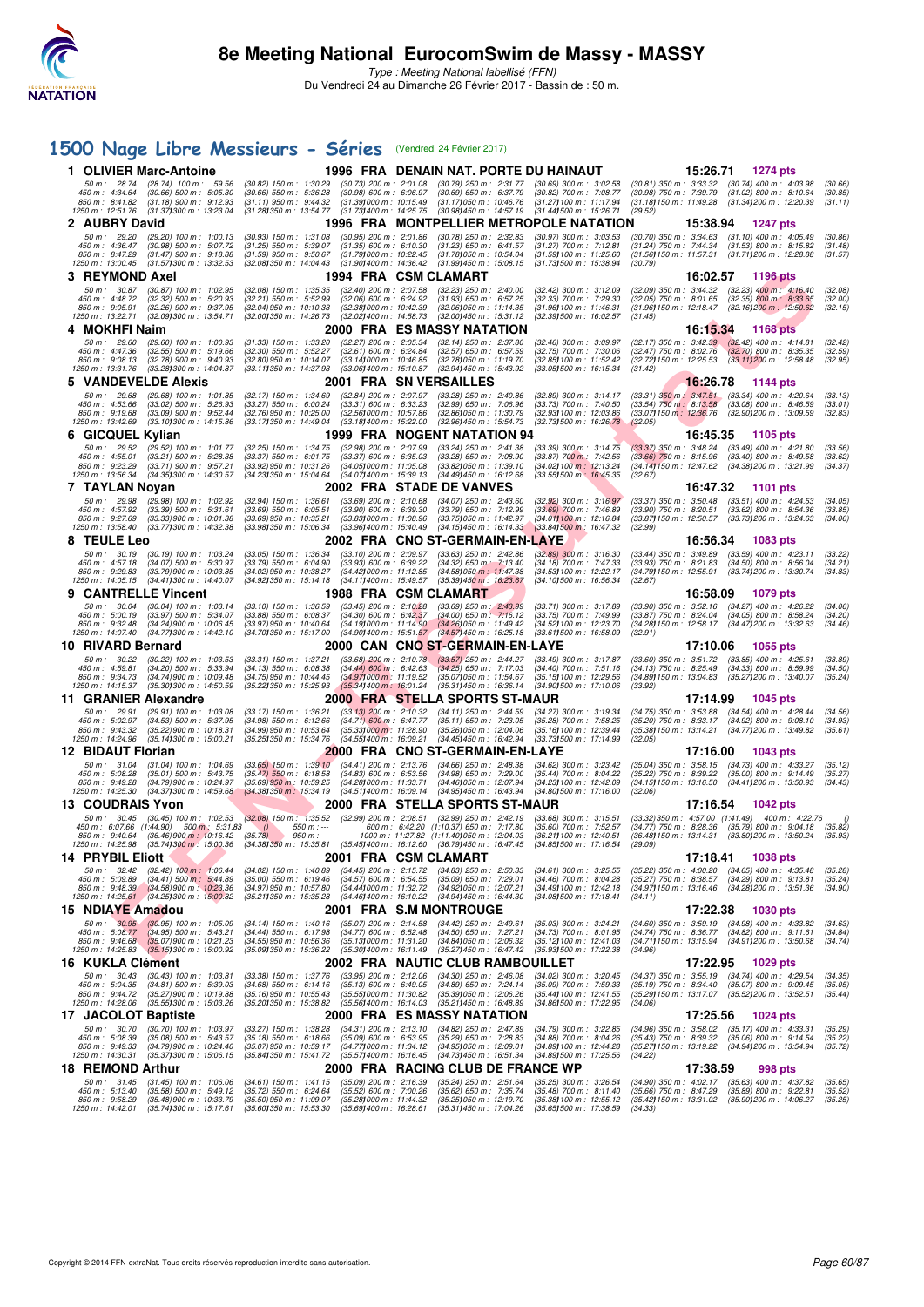

Type : Meeting National labellisé (FFN) Du Vendredi 24 au Dimanche 26 Février 2017 - Bassin de : 50 m.

#### **1500 Nage Libre Messieurs - Séries (suite)**

|   | <b>19 LOPEZ-ONATE Pierrick</b>                                                                                                                                                                                                                                                                                |                                                                                                               | 2001 FRA CN LE PLESSIS-ROBINSON                                                                                |                                                                                                                         | 17:39.63                                                                                                                                  | 996 pts                                                                            |                               |
|---|---------------------------------------------------------------------------------------------------------------------------------------------------------------------------------------------------------------------------------------------------------------------------------------------------------------|---------------------------------------------------------------------------------------------------------------|----------------------------------------------------------------------------------------------------------------|-------------------------------------------------------------------------------------------------------------------------|-------------------------------------------------------------------------------------------------------------------------------------------|------------------------------------------------------------------------------------|-------------------------------|
|   | $(31.60)$ 100 m : 1:06.46<br>$(34.86)$ 150 m : 1:41.88<br>50 m: 31.60<br>450 m: 5:14.71<br>$(35.28)$ 500 m : 5:50.99<br>$(36.28)$ 550 m : 6:25.46<br>(34.74) 900 m : 10:33.35<br>$(35.12)$ 950 m : 11:08.52<br>850 m : 9:58.23<br>1250 m : 14:41.88<br>(34.911300 m: 15:18.26<br>(36.38) 350 m : 15:53.82     | $(35.42)$ 200 m : 2:17.58<br>$(34.47)$ 600 m : 7:00.75<br>(35.17) 000 m: 11:44.29<br>(35.56) 400 m : 16:30.09 | $(35.70)$ 250 m : 2:52.75<br>$(35.29)$ 650 m : 7:36.38<br>(35.77) 050 m : 12:19.52<br>(36.27) 450 m : 17:05.40 | (35.17) 300 m : 3:28.55<br>$(35.63)$ 700 m : 8:12.29<br>(35.23) 100 m : 12:55.16<br>(35.311500 m: 17:39.63<br>(34.23)   | $(35.80)$ 350 m : 4:03.85<br>$(35.91)$ 750 m : 8:47.81<br>(35.64) 150 m : 13:30.66                                                        | $(35.30)$ 400 m : 4:39.43<br>(35.52) 800 m : 9:23.49<br>(35.50) 200 m : 14:06.97   | (35.58)<br>(35.68)<br>(36.31) |
|   | 20 CAMUS Loïc                                                                                                                                                                                                                                                                                                 |                                                                                                               | 2001 FRA ES MASSY NATATION                                                                                     |                                                                                                                         | 17:42.76                                                                                                                                  | 990 pts                                                                            |                               |
|   | 50 m: 31.02<br>$(34.15)$ 150 m : 1:39.90<br>$(31.02)$ 100 m : 1:05.17<br>(35.47) 550 m : 6:22.42<br>450 m : 5:11.54<br>(35.69) 500 m : 5:47.01<br>850 m: 9:57.51<br>$(35.84)$ 900 m : 10:33.65<br>(36.14) 950 m : 11:09.82<br>1250 m: 14:45.96<br>(36.24) 300 m : 15:21.97<br>(36.011350 m: 15:57.35)         | $(34.73)$ 200 m : 2:14.95<br>$(35.41)$ 600 m : 6:58.17<br>(36.17) 000 m: 11:45.73<br>(35.38) 400 m : 16:32.99 | $(35.05)$ 250 m : 2:50.02<br>$(35.75)$ 650 m : 7:34.06<br>(35.91) 050 m: 12:21.78<br>(35.64) 450 m : 17:08.38  | $(35.07)$ 300 m : 3:25.15<br>(35.89) 700 m : 8:09.83<br>(36.05) 100 m : 12:57.64<br>(35.39) 500 m : 17:42.76<br>(34.38) | $(35.13)$ 350 m : 4:00.65<br>$(35.77)$ 750 m : 8:45.85<br>(35.86) 150 m : 13:33.48                                                        | $(35.50)$ 400 m : 4:35.85<br>$(36.02)$ 800 m : 9:21.67<br>(35.84) 200 m : 14:09.72 | (35.20)<br>(35.82)<br>(36.24) |
|   | 21 OLIVA Joris                                                                                                                                                                                                                                                                                                |                                                                                                               | 2001 FRA CN FONTAINEBLEAU-AVON                                                                                 |                                                                                                                         | 17:45.91                                                                                                                                  | 984 pts                                                                            |                               |
|   | 50 m: 31.21<br>$(34.25)$ 150 m : 1:40.11<br>$(31.21)$ 100 m : 1:05.46<br>450 m: 5:11.43<br>$(35.12)$ 500 m : 5:46.81<br>$(35.38)$ 550 m : 6:22.18<br>850 m: 9:56.96<br>(35.89) 900 m : 10:33.14<br>(36.18) 950 m : 11:09.08<br>1250 m: 14:46.11<br>(35.99) 300 m : 15:22.19<br>(36.08) 350 m : 15:58.52       | $(34.65)$ 200 m : 2:15.12<br>$(35.37)$ 600 m : 6.57.95<br>(35.941000 m: 11:45.33<br>(36.33) 400 m : 16:34.74  | $(35.01)$ 250 m : 2:50.37<br>$(35.77)$ 650 m : 7:33.74<br>(36.25) 050 m: 12:21.52<br>(36.22) 450 m : 17:10.83  | (35.25) 300 m : 3:25.49<br>$(35.79)$ 700 m : 8:09.70<br>(36.19) 100 m : 12:57.67<br>(36.091500 m: 17:45.91<br>(35.08)   | $(35.12)$ 350 m : 4:00.89<br>$(35.96)$ 750 m : 8:45.39<br>(36.15) 150 m : 13:34.03                                                        | $(35.40)$ 400 m : 4:36.31<br>(35.69) 800 m : 9:21.07<br>(36.36) 200 m : 14:10.12   | (35.42)<br>(35.68)<br>(36.09) |
|   | 22 YERPES Melvyn                                                                                                                                                                                                                                                                                              |                                                                                                               | 2000 FRA CSMCLAMART                                                                                            |                                                                                                                         | 17:51.62                                                                                                                                  | 973 pts                                                                            |                               |
|   | 50 m: 32.46<br>(32.46) 100 m : 1:07.45<br>(34.99) 150 m : 1:42.41<br>450 m : 5:14.37<br>$(35.32)$ 500 m : 5:50.08<br>$(35.71)$ 550 m : 6:24.92<br>850 m: 9:59.82<br>$(36.21)900 \text{ m}$ : 10:36.50<br>(36.68) 950 m : 11:12.84<br>(36.67) 350 m : 16:04.87<br>1250 m: 14:52.03<br>(36.56) 300 m : 15:28.70 | (34.96) 200 m : 2:17.59<br>(34.84) 600 m : 7:00.54<br>(36.341000 m: 11:49.46)<br>(36.17) 400 m : 16:41.28     | $(35.18)$ 250 m : 2:53.00<br>(35.62) 650 m : 7:35.97<br>(36.621050 m: 12:26.21<br>(36.41) 450 m : 17:16.66     | (35.41) 300 m: 3:28.47<br>(35.43) 700 m : 8:11.86<br>(36.75) 100 m : 13:02.71<br>(34.96)<br>(35.38) 500 m : 17:51.62    | $(35.47)$ 350 m : 4:03.81<br>$(35.89)$ 750 m : 8:47.82<br>(36.50) 150 m : 13:38.81                                                        | $(35.34)$ 400 m : 4:39.05<br>$(35.96)$ 800 m : 9:23.61<br>(36.10) 200 m : 14:15.47 | (35.24)<br>(35.79)<br>(36.66) |
|   | 23 BOCHER Guillaume                                                                                                                                                                                                                                                                                           |                                                                                                               | 2001 FRA A.O. TRAPPES NATATION                                                                                 |                                                                                                                         | 18:11.72                                                                                                                                  | 934 pts                                                                            |                               |
|   | 50 m: 31.50<br>$(31.50)$ 100 m : 1:06.51<br>$(35.01)$ 150 m : 1:42.43<br>450 m: 5:19.08<br>(36.45) 500 m : 5:55.30<br>(36.22) 550 m : 6:31.79<br>(37.10) 900 m : 10:47.97<br>850 m: 10:11.17<br>(36.80) 950 m : 11:25.15<br>(37.43) 300 m : 15:44.48<br>(36.88) 350 m : 16:21.56<br>1250 m: 15:07.60          | $(35.92)$ 200 m : 2:18.26<br>$(36.49)$ 600 m : 7:08.48<br>(37.18) 000 m: 12:01.91<br>(37.08) 400 m : 16:58.03 | $(35.83)$ 250 m : 2:54.18<br>$(36.69)$ 650 m : 7:45.13<br>(36.76) 050 m: 12:39.14<br>(36.47) 450 m : 17:35.02  | $(35.92)$ 300 m : 3:30.05<br>(36.65) 700 m: 8:21.34<br>(37.23) 100 m : 13:16.06<br>(36.991500 m : 18:11.72)<br>(36.70)  | $(35.87)$ 350 m : 4:06.48<br>$(36.21)$ 750 m : $8.58.01$ $(36.67)$ 800 m : $9.34.07$<br>(36.92) 150 m : 13:53.35 (37.29) 200 m : 14:30.17 | $(36.43)$ 400 m : 4:42.63                                                          | (36.15)<br>(36.06)<br>(36.82) |
|   | --- BEN RAHOU Matthieu                                                                                                                                                                                                                                                                                        |                                                                                                               | 1995 FRA CSM CLAMART                                                                                           |                                                                                                                         | <b>DNS</b> dec                                                                                                                            |                                                                                    |                               |
|   |                                                                                                                                                                                                                                                                                                               |                                                                                                               |                                                                                                                |                                                                                                                         |                                                                                                                                           |                                                                                    |                               |
|   | 50 Dos Messieurs - Finale A                                                                                                                                                                                                                                                                                   | (Dimanche 26 Février 2017)                                                                                    |                                                                                                                |                                                                                                                         |                                                                                                                                           |                                                                                    |                               |
|   | 1 HUILLE Stanislas                                                                                                                                                                                                                                                                                            |                                                                                                               | <b>1999 FRA SN VERSAILLES</b>                                                                                  |                                                                                                                         | 00:27.05                                                                                                                                  | 1165 pts                                                                           |                               |
|   | 2 AROT Julien                                                                                                                                                                                                                                                                                                 |                                                                                                               | <b>1992 FRA SN VERSAILLES</b>                                                                                  |                                                                                                                         | 00:27.35                                                                                                                                  | <b>1147 pts</b>                                                                    |                               |
|   | 3 LECHEVALLIER Lucas                                                                                                                                                                                                                                                                                          |                                                                                                               | <b>1998 FRA ESPADON GRAND-QUEVILLY</b>                                                                         |                                                                                                                         | 00:27.70                                                                                                                                  | <b>1127 pts</b>                                                                    |                               |
|   | 4 FOURMY Matéo                                                                                                                                                                                                                                                                                                |                                                                                                               | <b>2000 FRA ES MASSY NATATION</b>                                                                              |                                                                                                                         | 00:27.95                                                                                                                                  | 1112 pts                                                                           |                               |
|   | 5 PASTULA Kacper                                                                                                                                                                                                                                                                                              | 2001 POL ES VITRY                                                                                             |                                                                                                                |                                                                                                                         | 00:28.04                                                                                                                                  | 1107 pts                                                                           |                               |
|   | 6 CADEL Benjamin                                                                                                                                                                                                                                                                                              |                                                                                                               | 1994 FRA STADE FRANÇAIS O COURBEVOIE                                                                           |                                                                                                                         | 00:28.11                                                                                                                                  | 1103 pts                                                                           |                               |
|   | 7 PEREIRA Thomas                                                                                                                                                                                                                                                                                              |                                                                                                               | 1999 FRA JEANNE D'ARC DRANCY                                                                                   |                                                                                                                         | 00:28.25                                                                                                                                  | 1095 pts                                                                           |                               |
|   | 8 PIRI Max                                                                                                                                                                                                                                                                                                    |                                                                                                               | 1997 FRA CLUB DES NAGEURS DE PARIS                                                                             |                                                                                                                         | 00:28.48                                                                                                                                  | 1081 pts                                                                           |                               |
|   |                                                                                                                                                                                                                                                                                                               |                                                                                                               |                                                                                                                |                                                                                                                         |                                                                                                                                           |                                                                                    |                               |
|   | 50 Dos Messieurs - Finale B                                                                                                                                                                                                                                                                                   | (Dimanche 26 Février 2017)                                                                                    |                                                                                                                |                                                                                                                         |                                                                                                                                           |                                                                                    |                               |
|   | 1 GIBON Quentin                                                                                                                                                                                                                                                                                               |                                                                                                               | <b>1999 FRA NOGENT NATATION 94</b>                                                                             |                                                                                                                         | 00:28.40                                                                                                                                  | 1086 pts                                                                           |                               |
|   | 2 RAKOTONDRAMANGA Eliot-Tahina                                                                                                                                                                                                                                                                                |                                                                                                               | <b>2002 FRA ES MASSY NATATION</b>                                                                              |                                                                                                                         | 00:28.46                                                                                                                                  | 1082 pts                                                                           |                               |
|   | 3 FOURRE Anthony                                                                                                                                                                                                                                                                                              |                                                                                                               | 1999 FRA CN MELUN VAL DE SEINE                                                                                 |                                                                                                                         | 00:28.77                                                                                                                                  | 1065 pts                                                                           |                               |
| 4 | <b>BODENES Adrien</b>                                                                                                                                                                                                                                                                                         |                                                                                                               | 1998 FRA STADE FRANÇAIS O COURBEVOIE                                                                           |                                                                                                                         | 00:28.87                                                                                                                                  | 1059 pts                                                                           |                               |
| 5 | <b>BRUNET-PEYRAUD Thibaud</b>                                                                                                                                                                                                                                                                                 |                                                                                                               | <b>1999 FRA CN MAISONS-ALFORT</b>                                                                              |                                                                                                                         | 00:29.08                                                                                                                                  | 1047 pts                                                                           |                               |
| 6 | <b>CHAUVIN Dennys</b>                                                                                                                                                                                                                                                                                         | 2001 FRA ES VITRY                                                                                             |                                                                                                                |                                                                                                                         | 00:29.36                                                                                                                                  | 1031 pts                                                                           |                               |
|   | <b>7 DOURLEN Maxime</b>                                                                                                                                                                                                                                                                                       |                                                                                                               | 2000 FRA ESPADON GRAND-QUEVILLY                                                                                |                                                                                                                         | 00:29.59                                                                                                                                  | 1018 pts                                                                           |                               |
|   | 8 GUIGOU Pierre-Lucas                                                                                                                                                                                                                                                                                         |                                                                                                               | 2000 FRA U.S CRETEIL NATATION                                                                                  |                                                                                                                         | 00:29.81                                                                                                                                  | 1006 pts                                                                           |                               |
|   |                                                                                                                                                                                                                                                                                                               |                                                                                                               |                                                                                                                |                                                                                                                         |                                                                                                                                           |                                                                                    |                               |
|   | $50$ Dos Messieurs - Finale C 15-18 ans (Dimanche 26 Février 2017)                                                                                                                                                                                                                                            |                                                                                                               |                                                                                                                |                                                                                                                         |                                                                                                                                           |                                                                                    |                               |
|   | 1 PAUPARDIN Guillaume                                                                                                                                                                                                                                                                                         |                                                                                                               | 2001 FRA CN MELUN VAL DE SEINE                                                                                 |                                                                                                                         | 00:29.32                                                                                                                                  | 1033 pts                                                                           |                               |
|   | 2 MIGUET Florian                                                                                                                                                                                                                                                                                              |                                                                                                               | <b>2001 FRA SN VERSAILLES</b>                                                                                  |                                                                                                                         | 00:29.81                                                                                                                                  | 1006 pts                                                                           |                               |
|   | 3 MAHTALI Adel-Yanis                                                                                                                                                                                                                                                                                          |                                                                                                               | 1999 FRA US GRIGNY                                                                                             |                                                                                                                         | 00:29.83                                                                                                                                  | 1005 pts                                                                           |                               |
|   | 4 ROMER Loick                                                                                                                                                                                                                                                                                                 |                                                                                                               | 2000 FRA CLUB NAUTIQUE DE L'ARPAJONNAIS                                                                        |                                                                                                                         | 00:29.86                                                                                                                                  | 1003 pts                                                                           |                               |
| 5 | <b>COUDRAIS Yvon</b>                                                                                                                                                                                                                                                                                          |                                                                                                               | 2000 FRA STELLA SPORTS ST-MAUR                                                                                 |                                                                                                                         | 00:29.96                                                                                                                                  | 998 pts                                                                            |                               |
|   | 6 GUERRA Tristan                                                                                                                                                                                                                                                                                              |                                                                                                               | 2000 FRA CLUB NAUTIQUE DE L'ARPAJONNAIS                                                                        |                                                                                                                         | 00:30.01                                                                                                                                  | 995 pts                                                                            |                               |
|   | <b>DADDVALL</b>                                                                                                                                                                                                                                                                                               | $0.000$ $FDR$                                                                                                 | ALUB BEG MAGEIRO BE BABIO                                                                                      |                                                                                                                         | 00.00.70                                                                                                                                  | $Q = 4.44$                                                                         |                               |

#### **[50 Dos Messieurs - Finale A](http://www.ffnatation.fr/webffn/resultats.php?idact=nat&go=epr&idcpt=42801&idepr=61)** (Dimanche 26 Février 2017)

| 1 HUILLE Stanislas   |  | <b>1999 FRA SN VERSAILLES</b>          | 00:27.05 | 1165 pts |
|----------------------|--|----------------------------------------|----------|----------|
| 2 AROT Julien        |  | <b>1992 FRA SN VERSAILLES</b>          | 00:27.35 | 1147 pts |
| 3 LECHEVALLIER Lucas |  | <b>1998 FRA ESPADON GRAND-QUEVILLY</b> | 00:27.70 | 1127 pts |
| 4 FOURMY Matéo       |  | <b>2000 FRA ES MASSY NATATION</b>      | 00:27.95 | 1112 pts |
| 5 PASTULA Kacper     |  | 2001 POL ES VITRY                      | 00:28.04 | 1107 pts |
| 6 CADEL Benjamin     |  | 1994 FRA STADE FRANCAIS O COURBEVOIE   | 00:28.11 | 1103 pts |
| 7 PEREIRA Thomas     |  | 1999 FRA JEANNE D'ARC DRANCY           | 00:28.25 | 1095 pts |
| 8 PIRI Max           |  | 1997 FRA CLUB DES NAGEURS DE PARIS     | 00:28.48 | 1081 pts |
|                      |  |                                        |          |          |

### **[50 Dos Messieurs - Finale B](http://www.ffnatation.fr/webffn/resultats.php?idact=nat&go=epr&idcpt=42801&idepr=61)** (Dimanche 26 Février 2017)

| 1 GIBON Quentin                |  | <b>1999 FRA NOGENT NATATION 94</b>   | 00:28.40 | <b>1086 pts</b> |
|--------------------------------|--|--------------------------------------|----------|-----------------|
| 2 RAKOTONDRAMANGA Eliot-Tahina |  | <b>2002 FRA ES MASSY NATATION</b>    | 00:28.46 | <b>1082 pts</b> |
| 3 FOURRE Anthony               |  | 1999 FRA CN MELUN VAL DE SEINE       | 00:28.77 | 1065 pts        |
| 4 BODENES Adrien               |  | 1998 FRA STADE FRANCAIS O COURBEVOIE | 00:28.87 | 1059 pts        |
| 5 BRUNET-PEYRAUD Thibaud       |  | 1999 FRA CN MAISONS-ALFORT           | 00:29.08 | <b>1047 pts</b> |
| <b>6 CHAUVIN Dennys</b>        |  | 2001 FRA ES VITRY                    | 00:29.36 | <b>1031 pts</b> |
| 7 DOURLEN Maxime               |  | 2000 FRA ESPADON GRAND-QUEVILLY      | 00:29.59 | <b>1018 pts</b> |
| 8 GUIGOU Pierre-Lucas          |  | 2000 FRA U.S CRETEIL NATATION        | 00:29.81 | 1006 pts        |

# **[50 Dos Messieurs - Finale C](http://www.ffnatation.fr/webffn/resultats.php?idact=nat&go=epr&idcpt=42801&idepr=61) 15-18 ans** (Dimanche 26 Février 2017)

| 1 PAUPARDIN Guillaume |  | 2001 FRA CN MELUN VAL DE SEINE          | 00:29.32 | 1033 pts |
|-----------------------|--|-----------------------------------------|----------|----------|
| 2 MIGUET Florian      |  | 2001 FRA SN VERSAILLES                  | 00:29.81 | 1006 pts |
| 3 MAHTALI Adel-Yanis  |  | <b>1999 FRA US GRIGNY</b>               | 00:29.83 | 1005 pts |
| 4 ROMER Loick         |  | 2000 FRA CLUB NAUTIQUE DE L'ARPAJONNAIS | 00:29.86 | 1003 pts |
| 5 COUDRAIS Yvon       |  | 2000 FRA STELLA SPORTS ST-MAUR          | 00:29.96 | 998 pts  |
| 6 GUERRA Tristan      |  | 2000 FRA CLUB NAUTIQUE DE L'ARPAJONNAIS | 00:30.01 | 995 pts  |
| 7 BARRY Aron          |  | 2002 FRA CLUB DES NAGEURS DE PARIS      | 00:30.76 | 954 pts  |
| --- DUPUIS Yann       |  | 2000 FRA CNM DIEPPE                     | DNS dec  |          |
|                       |  |                                         |          |          |

#### **[50 Dos Messieurs - Finale D](http://www.ffnatation.fr/webffn/resultats.php?idact=nat&go=epr&idcpt=42801&idepr=61) 15-18 ans** (Dimanche 26 Février 2017)

| 1 POUMAREDE Julien |  | 2001 FRA CN ST-MICHEL-SUR-ORGE | 00:29.97 | 997 pts |
|--------------------|--|--------------------------------|----------|---------|
| 2 THEETEN Cédric   |  | 2002 FRA NOGENT NATATION 94    | 00:30.09 | 990 pts |
| 3 DEZ Léo          |  | 2002 FRA CSN GUYANCOURT        | 00:30.14 | 988 pts |
| 4 COUBLE Tom       |  | 2001 FRA ES MASSY NATATION     | 00:31.11 | 935 pts |
|                    |  |                                |          |         |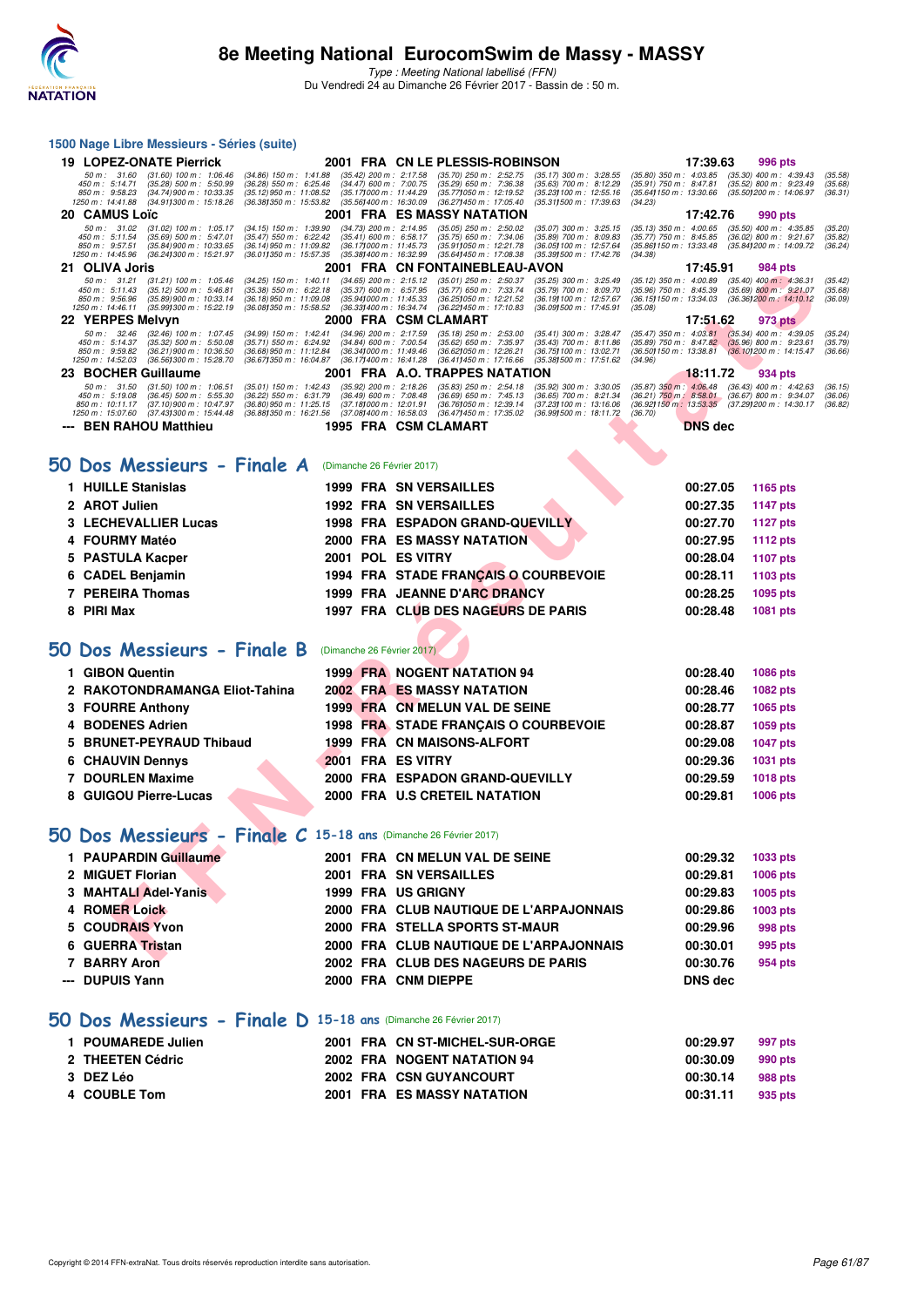

#### **50 Dos Messieurs - Finale D (suite)**

| 5 AERNOUT Arthur               |  | 2002 FRA CA L'HAY-LES-ROSES     | 00:31.19 | 931 pts |
|--------------------------------|--|---------------------------------|----------|---------|
| 6 SEYE Matthieu                |  | 2002 FRA CN LE PLESSIS-ROBINSON | 00:31.24 | 928 pts |
| 7 LHOMME Hugo                  |  | 2002 FRA SN VERSAILLES          | 00:31.29 | 925 pts |
| 8 DA SILVA UMMENHOVER Thibault |  | 2001 FRA NOGENT NATATION 94     | 00:31.87 | 895 pts |

# **[50 Dos Messieurs - Séries](http://www.ffnatation.fr/webffn/resultats.php?idact=nat&go=epr&idcpt=42801&idepr=61)** (Vendredi 24 Février 2017)

| 1 COELHO Jordan                 |  | <b>1992 FRA STADE DE VANVES</b>          | 00:26.50 | <b>1198 pts</b> |
|---------------------------------|--|------------------------------------------|----------|-----------------|
| 2 HUILLE Stanislas              |  | <b>1999 FRA SN VERSAILLES</b>            | 00:26.69 | <b>1187 pts</b> |
| 3 TOMAC Mewen                   |  | 2001 FRA AMIENS METROPOLE NAT.           | 00:27.01 | 1168 pts        |
| 4 LECHEVALLIER Lucas            |  | 1998 FRA ESPADON GRAND-QUEVILLY          | 00:27.25 | <b>1153 pts</b> |
| 5 BELLAY Mathieu                |  | 1997 FRA AAS SARCELLES NATATION 95       | 00:27.33 | 1149 pts        |
| 6 AROT Julien                   |  | <b>1992 FRA SN VERSAILLES</b>            | 00:27.54 | 1136 pts        |
| 7 PASTULA Kacper                |  | 2001 POL ES VITRY                        | 00:28.00 | 1109 pts        |
| 8 BERRY Théo                    |  | <b>1997 FRA ANGERS NATATION</b>          | 00:28.05 | 1106 pts        |
| 9 FOURMY Matéo                  |  | 2000 FRA ES MASSY NATATION               | 00:28.07 | 1105 pts        |
| 10 CADEL Benjamin               |  | 1994 FRA STADE FRANÇAIS O COURBEVOIE     | 00:28.19 | 1098 pts        |
| 11 DJENDOUCI Ryad               |  | <b>1988 ALG CSM CLAMART</b>              | 00:28.26 | <b>1094 pts</b> |
| 12 PEREIRA Thomas               |  | 1999 FRA JEANNE D'ARC DRANCY             | 00:28.36 | 1088 pts        |
| 13 TRILLAT Léo                  |  | 1998 FRA CN POISSY                       | 00:28.49 | 1081 pts        |
| 14 CHAPLET-GARCIA Joris         |  | 1995 FRA CN LE PLESSIS-ROBINSON          | 00:28.52 | 1079 pts        |
| 15 PIRI Max                     |  | 1997 FRA CLUB DES NAGEURS DE PARIS       | 00:28.58 | <b>1075 pts</b> |
| <b>16 GIBON Quentin</b>         |  | <b>1999 FRA NOGENT NATATION 94</b>       | 00:28.66 | 1071 pts        |
| 17 RAKOTONDRAMANGA Eliot-Tahina |  | 2002 FRA ES MASSY NATATION               | 00:28.73 | 1067 pts        |
| <b>18 CHAUVIN Dennys</b>        |  | 2001 FRA ES VITRY                        | 00:28.86 | 1059 pts        |
| <b>19 BODENES Adrien</b>        |  | 1998 FRA STADE FRANÇAIS O COURBEVOIE     | 00:28.92 | 1056 pts        |
| 20 FOURRE Anthony               |  | 1999 FRA CN MELUN VAL DE SEINE           | 00:28.94 | 1055 pts        |
| 20 LONCKE Quentin               |  | <b>1999 FRA LYON NATATION METROPOLE</b>  | 00:28.94 | 1055 pts        |
| 22 GUIGOU Pierre-Lucas          |  | 2000 FRA U.S CRETEIL NATATION            | 00:29.24 | 1038 pts        |
| 23 BRUNET-PEYRAUD Thibaud       |  | <b>1999 FRA CN MAISONS-ALFORT</b>        | 00:29.31 | 1034 pts        |
| 24 DOURLEN Maxime               |  | 2000 FRA ESPADON GRAND-QUEVILLY          | 00:29.64 | 1015 pts        |
| 25 AMARA Othman                 |  | 2001 FRA STADE FRANÇAIS O COURBEVOIE     | 00:29.66 | <b>1014 pts</b> |
| 26 DUPUIS Yann                  |  | 2000 FRA CNM DIEPPE                      | 00:29.74 | <b>1010 pts</b> |
| 27 PAUPARDIN Guillaume          |  | 2001 FRA CN MELUN VAL DE SEINE           | 00:29.76 | 1009 pts        |
| 28 MIGUET Florian               |  | 2001 FRA SN VERSAILLES                   | 00:29.82 | 1005 pts        |
| 29 GUERRA Tristan               |  | 2000 FRA CLUB NAUTIQUE DE L'ARPAJONNAIS  | 00:29.97 | 997 pts         |
| <b>30 ROMER Loick</b>           |  | 2000 FRA CLUB NAUTIQUE DE L'ARPAJONNAIS  | 00:30.11 | 989 pts         |
| 31 BARRY Aron                   |  | 2002 FRA CLUB DES NAGEURS DE PARIS       | 00:30.18 | 986 pts         |
| <b>32 COUDRAIS Yvon</b>         |  | 2000 FRA STELLA SPORTS ST-MAUR           | 00:30.24 | 982 pts         |
| 33 MAHTALI Adel-Yanis           |  | <b>1999 FRA US GRIGNY</b>                | 00:30.28 | 980 pts         |
| 34 LINO Rafaël                  |  | 1999 FRA C.N OZOIR-LA-FERRIERE           | 00:30.32 | 978 pts         |
| 35 PATERNOSTRE Jérémy           |  | <b>1988 FRA VILLIERS SPORTS JEUNESSE</b> | 00:30.38 | 975 pts         |
| 36 ROUSSEL Victor               |  | 1998 FRA CLUB DES NAGEURS DE PARIS       | 00:30.39 | 974 pts         |
| 37 GHAFIR Hedi                  |  | 2000 FRA AS HERBLAY NATATION             | 00:30.45 | 971 pts         |
| 38 CHAPUIS Barthelemy           |  | 2002 FRA RACING CLUB DE FRANCE WP        | 00:30.46 | 970 pts         |
| 39 THEETEN Cédric               |  | 2002 FRA NOGENT NATATION 94              | 00:30.48 | 969 pts         |
| 40 LHOMME Hugo                  |  | 2002 FRA SN VERSAILLES                   | 00:30.59 | 963 pts         |
| 41 FRANCOIS Bastien             |  | 2000 FRA C.N OZOIR-LA-FERRIERE           | 00:30.63 | 961 pts         |
| <b>42 RODRIGUES Adrien</b>      |  | <b>2000 FRA ES MASSY NATATION</b>        | 00:30.65 | <b>960 pts</b>  |
| 43 POUMAREDE Julien             |  | 2001 FRA CN ST-MICHEL-SUR-ORGE           | 00:30.66 | 959 pts         |
| <b>44 TAYLAN Noyan</b>          |  | 2002 FRA STADE DE VANVES                 | 00:30.78 | 953 pts         |
| 45 COUBLE Tom                   |  | <b>2001 FRA ES MASSY NATATION</b>        | 00:30.84 | 950 pts         |
| 46 DEZ Léo                      |  | <b>2002 FRA CSN GUYANCOURT</b>           | 00:30.90 | 946 pts         |
| 47 SURROZ Alexandre             |  | 2000 FRA CA L'HAY-LES-ROSES              | 00:31.02 | 940 pts         |
| 48 GENEVOIS Yanis               |  | 2002 FRA CN VIRY-CHÂTILLON               | 00:31.25 | 928 pts         |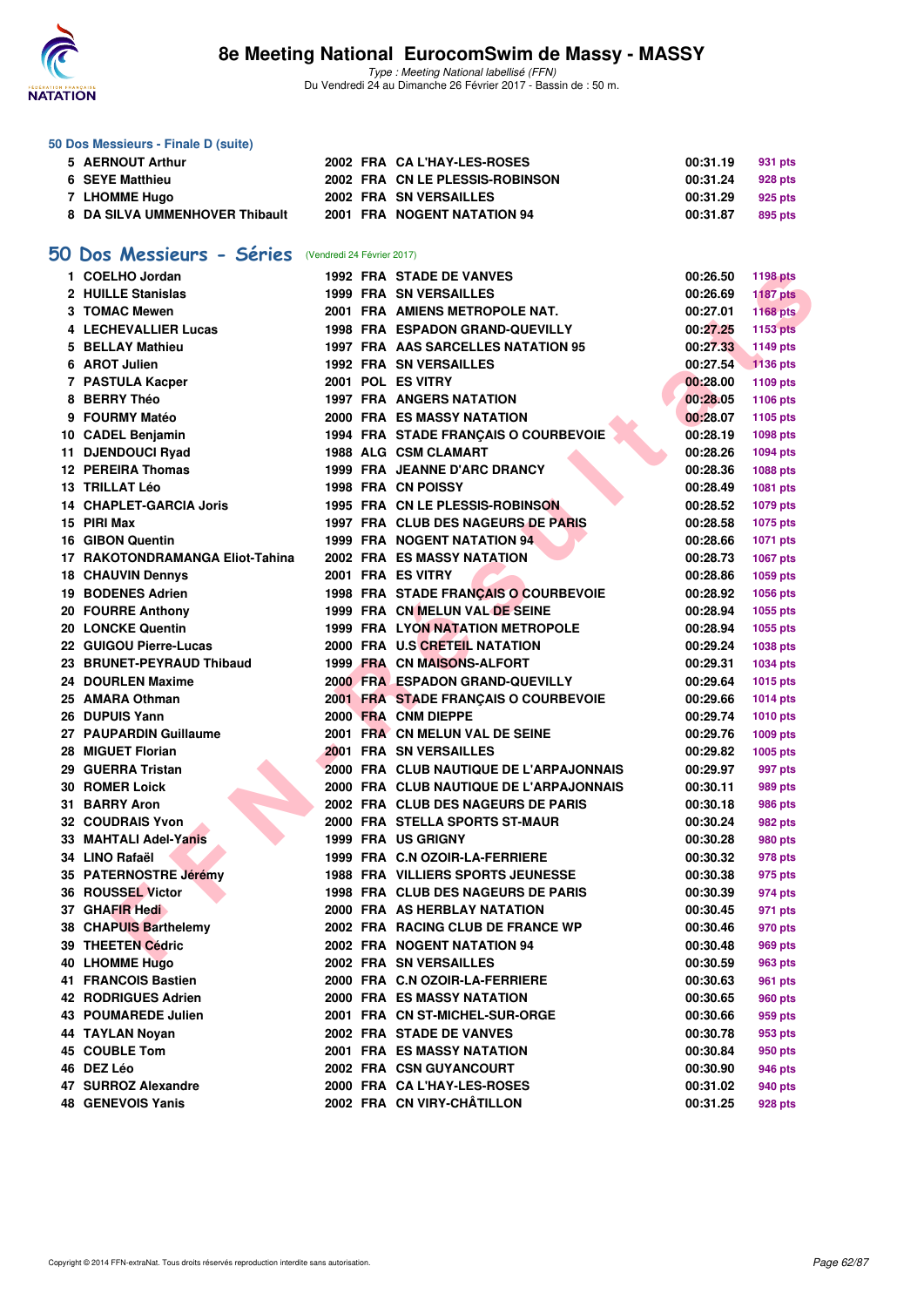

#### **50 Dos Messieurs - Séries (suite)**

| 49 TONNEAU Guillaume                                                       |  | 1998 FRA CN ST-MICHEL-SUR-ORGE                     |                |             | 00:31.53                                                   | 913 pts                             |
|----------------------------------------------------------------------------|--|----------------------------------------------------|----------------|-------------|------------------------------------------------------------|-------------------------------------|
| 50 SEYE Matthieu                                                           |  | 2002 FRA CN LE PLESSIS-ROBINSON                    |                |             | 00:31.54                                                   | 912 pts                             |
| 51 BECQUET Julien                                                          |  | <b>1999 FRA S.M MONTROUGE</b>                      |                |             | 00:31.82                                                   | 897 pts                             |
| 52 DA SILVA UMMENHOVER Thibault                                            |  | 2001 FRA NOGENT NATATION 94                        |                |             | 00:31.87                                                   | 895 pts                             |
| 53 AERNOUT Arthur                                                          |  | 2002 FRA CA L'HAY-LES-ROSES                        |                |             | 00:32.13                                                   | 881 pts                             |
| 54 COUTURIER Valentin                                                      |  | <b>2001 FRA PROVINS NATATION</b>                   |                |             | 00:32.15                                                   | <b>880 pts</b>                      |
| 55 PAUBEL Lucas                                                            |  | 2002 FRA ES MASSY NATATION                         |                |             | 00:32.26                                                   | <b>874 pts</b>                      |
| 56 LECROQ Hugo                                                             |  | <b>1994 FRA US GRIGNY</b>                          |                |             | 00:32.31                                                   | 872 pts                             |
| 57 TISON Mathis                                                            |  | 2002 FRA CA L'HAY-LES-ROSES                        |                |             | 00:32.33                                                   | 871 pts                             |
| 58 SCHMITT Teddy                                                           |  | 2002 FRA AQUA CLUB PONTAULT-ROISSY                 |                |             | 00:32.51                                                   | <b>862 pts</b>                      |
| 59 JOYAUD Auguste                                                          |  | 2002 FRA RACING CLUB DE FRANCE WP                  |                |             | 00:32.57                                                   | <b>858 pts</b>                      |
| 60 BARLIER Tony                                                            |  | 2002 FRA CSN GUYANCOURT                            |                |             | 00:32.83                                                   | 845 pts                             |
| 61 FERRADJ Samy                                                            |  | 2000 FRA JEANNE D'ARC DRANCY                       |                |             | 00:33.23                                                   | 825 pts                             |
| 62 HENNETEAU Alexandre                                                     |  | 2002 FRA CA L'HAY-LES-ROSES                        |                |             | 00:33.42                                                   | 815 pts                             |
| 63 MERLE Anthony                                                           |  | 2001 FRA STELLA SPORTS ST-MAUR                     |                |             | 00:33.62                                                   | 805 pts                             |
| 64 LINOT Hugo                                                              |  | 2002 FRA CNM DIEPPE<br>2002 FRA CA L'HAY-LES-ROSES |                |             | 00:34.25                                                   | 774 pts                             |
| <b>65 AERNOUT Louis</b><br><b>66 OUIDDIR Younous</b>                       |  | <b>2001 FRA ES MASSY NATATION</b>                  |                |             | 00:34.28<br>00:34.75                                       | 773 pts                             |
| 67 TAGHI Oussama                                                           |  | 2002 ESP JEANNE D'ARC DRANCY                       |                |             | 00:35.07                                                   | <b>750 pts</b><br><b>735 pts</b>    |
| 68 GOMEZ Thomas                                                            |  | 2002 FRA CN LE PLESSIS-ROBINSON                    |                |             | 00:35.39                                                   | <b>720 pts</b>                      |
| 69 LASTEL Nicolas                                                          |  | 2000 FRA MONT-SAINT-AIGNAN NATATION                |                |             | 00:36.38                                                   | 674 pts                             |
| 00 Dos Messieurs - Finale A (Samedi 25 Février 2017)<br>1 SALCZER Ladislas |  | 2000 FRA OLYMPIC NICE NATATION                     |                |             |                                                            |                                     |
|                                                                            |  |                                                    | 50 m : 28.19   |             | 00:57.97<br>(28.19) 100 m: 57.97 (29.78)                   | 1163 pts                            |
| 2 CHATTI Souhaiel                                                          |  | 2000 FRA STADE FRANÇAIS O COURBEVOIE               |                |             | 00:59.17                                                   | 1129 pts                            |
| 3 FOURMY Matéo                                                             |  | <b>2000 FRA ES MASSY NATATION</b>                  |                |             | 50 m: 28.80 (28.80) 100 m: 59.17 (30.37)<br>00:59.76       | <b>1112 pts</b>                     |
|                                                                            |  |                                                    | 50 m : 28.78   |             | (28.78) 100 m : 59.76 (30.98)                              |                                     |
| 4 TRILLAT Léo                                                              |  | 1998 FRA CN POISSY                                 |                |             | 00:59.97<br>$50 m$ : 28.83 (28.83) $100 m$ : 59.97 (31.14) | 1106 pts                            |
| 5 PEREIRA Thomas                                                           |  | <b>1999 FRA JEANNE D'ARC DRANCY</b>                |                |             | 01:00.82                                                   | 1083 pts                            |
|                                                                            |  |                                                    | $50 m$ : 29.16 |             | $(29.16)$ 100 m : 1:00.82 $(31.66)$                        |                                     |
| <b>6 LECHEVALLIER Lucas</b>                                                |  | <b>1998 FRA ESPADON GRAND-QUEVILLY</b>             |                |             | 01:00.84<br>50 m: 29.39 (29.39) 100 m: 1:00.84 (31.45)     | <b>1082 pts</b>                     |
| 7 PASTULA Kacper                                                           |  | 2001 POL ES VITRY                                  |                |             | 01:01.15                                                   | 1073 pts                            |
| 8 CADEL Benjamin                                                           |  | <b>1994 FRA STADE FRANÇAIS O COURBEVOIE</b>        | 50 m : 28.92   |             | (28.92) 100 m: 1:01.15 (32.23)<br>01:01.24                 | <b>1071 pts</b>                     |
|                                                                            |  |                                                    |                |             | 50 m: 28.89 (28.89) 100 m: 1:01.24 (32.35)                 |                                     |
| 00 Dos Messieurs - Finale B                                                |  | (Samedi 25 Février 2017)                           |                |             |                                                            |                                     |
| 1 FOURRE Anthony                                                           |  | 1999 FRA CN MELUN VAL DE SEINE                     |                |             | 01:01.55                                                   | 1062 pts                            |
| 2 PIRI Max                                                                 |  | 1997 FRA CLUB DES NAGEURS DE PARIS                 | 50 m : 29.83   |             | $(29.83)$ 100 m : 1:01.55 $(31.72)$<br>01:02.23            | <b>1044 pts</b>                     |
|                                                                            |  |                                                    |                |             |                                                            |                                     |
|                                                                            |  |                                                    |                | 50 m: 30.41 |                                                            | $(30.41)$ 100 m : 1:02.23 $(31.82)$ |
| 3 PLATAUX Robin                                                            |  | 1997 FRA NOGENT NATATION 94                        |                |             | 01:02.37                                                   | <b>1040 pts</b>                     |
| 4 DOURLEN Maxime                                                           |  | 2000 FRA ESPADON GRAND-QUEVILLY                    | 50 m: 30.33    |             | $(30.33)$ 100 m : 1:02.37 $(32.04)$<br>01:02.60            | <b>1034 pts</b>                     |
|                                                                            |  |                                                    |                |             | $50 m$ : $30.45$ $(30.45) 100 m$ : $1.02.60$ $(32.15)$     |                                     |
| 5 MIGUET Florian                                                           |  | 2001 FRA SN VERSAILLES                             | 50 m : 30.46   |             | 01:02.64<br>$(30.46)$ 100 m : 1:02.64 $(32.18)$            | 1033 pts                            |

# **[100 Dos Messieurs - Finale A](http://www.ffnatation.fr/webffn/resultats.php?idact=nat&go=epr&idcpt=42801&idepr=62)** (Samedi 25 Février 2017)

| 1 SALCZER Ladislas          | 2000 FRA OLYMPIC NICE NATATION         |                        | 00:57.97          | 1163 pts                            |
|-----------------------------|----------------------------------------|------------------------|-------------------|-------------------------------------|
|                             |                                        | 50 m : 28.19           | $(28.19)$ 100 m : | 57.97 (29.78)                       |
| 2 CHATTI Souhaiel           | 2000 FRA STADE FRANCAIS O COURBEVOIE   |                        | 00:59.17          | 1129 $pts$                          |
|                             |                                        | 50 m: 28.80            | $(28.80)$ 100 m : | 59.17 (30.37)                       |
| 3 FOURMY Matéo              | 2000 FRA ES MASSY NATATION             |                        | 00:59.76          | 1112 $pts$                          |
|                             |                                        | 50 m: 28.78            | $(28.78)$ 100 m : | 59.76 (30.98)                       |
| 4 TRILLAT Léo               | 1998 FRA CN POISSY                     |                        | 00:59.97          | 1106 $pts$                          |
|                             |                                        | 50 m : 28.83           |                   | $(28.83)$ 100 m : 59.97 $(31.14)$   |
| 5 PEREIRA Thomas            | <b>1999 FRA JEANNE D'ARC DRANCY</b>    |                        | 01:00.82          | 1083 pts                            |
|                             |                                        | $50 \text{ m}$ : 29.16 |                   | $(29.16)$ 100 m : 1:00.82 $(31.66)$ |
| <b>6 LECHEVALLIER Lucas</b> | <b>1998 FRA ESPADON GRAND-QUEVILLY</b> |                        | 01:00.84          | <b>1082 pts</b>                     |
|                             |                                        | 50 m: 29.39            |                   | $(29.39)$ 100 m : 1:00.84 $(31.45)$ |
| 7 PASTULA Kacper            | 2001 POL ES VITRY                      |                        | 01:01.15          | 1073 pts                            |
|                             |                                        | 50 m : 28.92           |                   | $(28.92)$ 100 m : 1:01.15 $(32.23)$ |
| 8 CADEL Benjamin            | 1994 FRA STADE FRANCAIS O COURBEVOIE   |                        | 01:01.24          | <b>1071 pts</b>                     |
|                             |                                        | 50 m : 28.89           |                   | $(28.89)$ 100 m : 1:01.24 $(32.35)$ |

# **[100 Dos Messieurs - Finale B](http://www.ffnatation.fr/webffn/resultats.php?idact=nat&go=epr&idcpt=42801&idepr=62)** (Samedi 25 Février 2017)

| 1 FOURRE Anthony       | 1999 FRA CN MELUN VAL DE SEINE          |                        | 01:01.55                                        | 1062 $pts$ |         |
|------------------------|-----------------------------------------|------------------------|-------------------------------------------------|------------|---------|
| 2 PIRI Max             | 1997 FRA CLUB DES NAGEURS DE PARIS      | 50 m: 29.83            | (29.83) 100 m: 1:01.55 (31.72)<br>01:02.23      | 1044 pts   |         |
| <b>3 PLATAUX Robin</b> | <b>1997 FRA NOGENT NATATION 94</b>      | 50 m: 30.41            | $(30.41)$ 100 m : 1:02.23 $(31.82)$<br>01:02.37 | 1040 pts   |         |
| 4 DOURLEN Maxime       | 2000 FRA ESPADON GRAND-QUEVILLY         | $50 \text{ m}$ : 30.33 | $(30.33)$ 100 m : 1:02.37 $(32.04)$<br>01:02.60 | 1034 pts   |         |
| 5 MIGUET Florian       | 2001 FRA SN VERSAILLES                  | $50 m$ : $30.45$       | $(30.45)$ 100 m : 1:02.60 $(32.15)$<br>01:02.64 | 1033 pts   |         |
| 6 BODENES Adrien       | 1998 FRA STADE FRANCAIS O COURBEVOIE    | $50 m$ : $30.46$       | $(30.46)$ 100 m : 1:02.64 $(32.18)$<br>01:03.07 | 1021 $pts$ |         |
| <b>7 ROMER Loick</b>   | 2000 FRA CLUB NAUTIQUE DE L'ARPAJONNAIS | $50 m$ : $30.54$       | $(30.54)$ 100 m : 1:03.07 $(32.53)$<br>01:03.43 | 1011 $pts$ |         |
| 8 GUIGOU Pierre-Lucas  | 2000 FRA U.S CRETEIL NATATION           | 50 m: 30.90            | $(30.90)$ 100 m : 1:03.43 $(32.53)$<br>01:04.00 |            | 996 pts |
|                        |                                         | $50 m$ : $30.71$       | (30.71) 100 m : 1:04.00 (33.29                  |            |         |

### **[100 Dos Messieurs - Finale C](http://www.ffnatation.fr/webffn/resultats.php?idact=nat&go=epr&idcpt=42801&idepr=62) 15-18 ans** (Samedi 25 Février 2017)

| 1 PAUPARDIN Guillaume  |  | 2001 FRA CN MELUN VAL DE SEINE |  | $01:02.38$ 1040 pts                                      |         |  |
|------------------------|--|--------------------------------|--|----------------------------------------------------------|---------|--|
| 2 ROTH BELGRAND Mathis |  | 2002 FRA SO ROSNY              |  | 50 m : 30.41 (30.41) 100 m : 1:02.38 (31.97)<br>01:04.26 | 989 pts |  |
|                        |  |                                |  | 50 m : 31.08 (31.08) 100 m : 1:04.26 (33.18)             |         |  |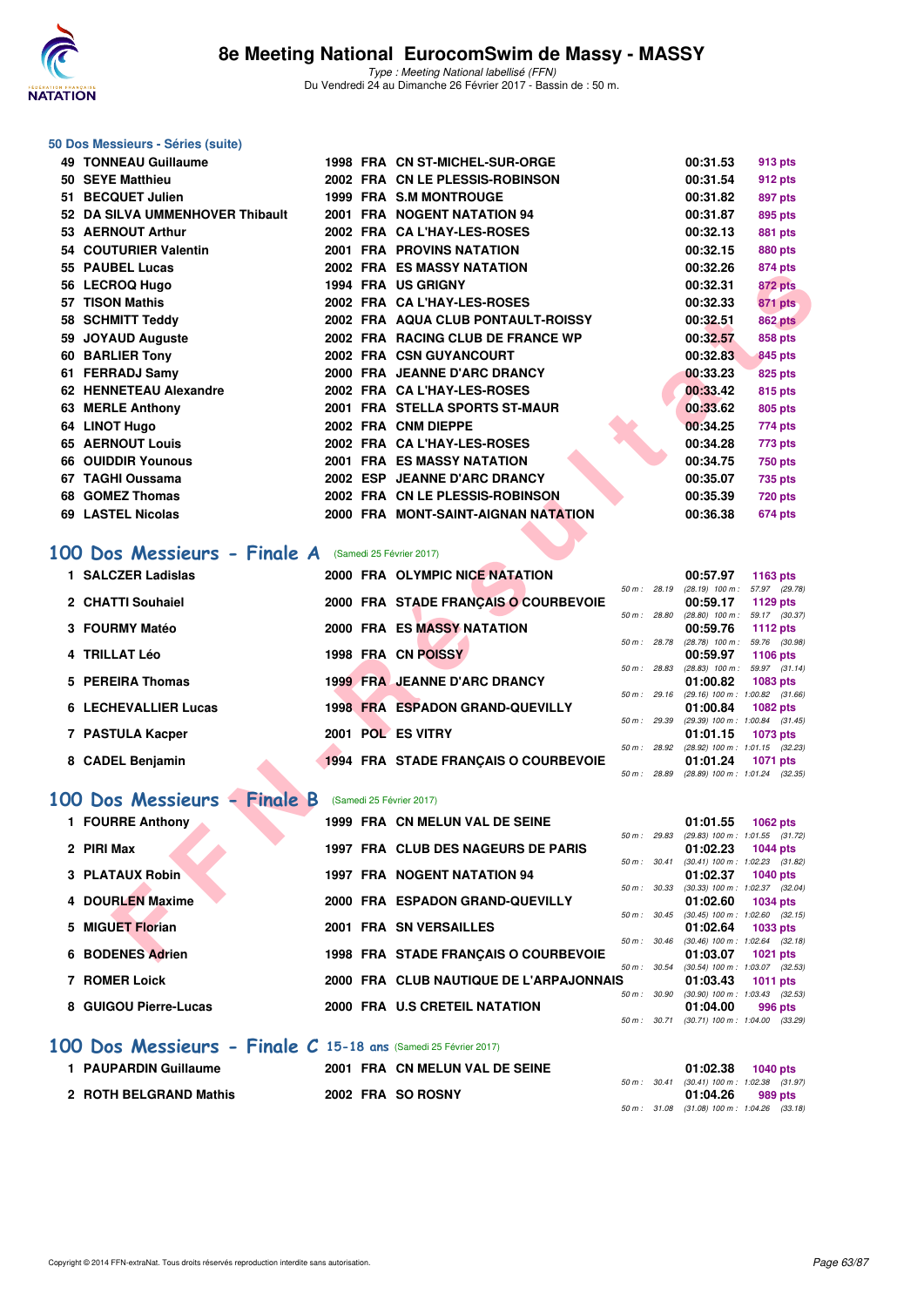

**100 Dos Messieurs - Finale C (suite)**

# **8e Meeting National EurocomSwim de Massy - MASSY**

Type : Meeting National labellisé (FFN) Du Vendredi 24 au Dimanche 26 Février 2017 - Bassin de : 50 m.

50 m : 31.14 (31.14) 100 m : 1:04.28 (33.14)

**3 NEUVILLE Malo 2001 FRA CA ORSAY 01:04.28 989 pts**

|   | 4 POUMAREDE Julien          |                          | 2001 FRA CN ST-MICHEL-SUR-ORGE          |              |              | 01:04.48                                                 | 984 pts         |  |
|---|-----------------------------|--------------------------|-----------------------------------------|--------------|--------------|----------------------------------------------------------|-----------------|--|
|   | 5 COUBLE Tom                |                          | <b>2001 FRA ES MASSY NATATION</b>       | 50 m: 31.65  |              | $(31.65)$ 100 m : 1:04.48 $(32.83)$<br>01:04.84          | 974 pts         |  |
| 6 | <b>THENU Maxime</b>         |                          | 2002 FRA AQUA CLUB PONTAULT-ROISSY      | 50 m : 31.68 |              | $(31.68)$ 100 m : 1:04.84 $(33.16)$<br>01:04.97          | 971 pts         |  |
|   | <b>7 CHAUVIN Dennys</b>     |                          | 2001 FRA ES VITRY                       | 50 m : 31.74 |              | $(31.74)$ 100 m : 1:04.97 $(33.23)$<br>01:04.99          | 970 pts         |  |
|   |                             |                          | 2001 FRA RACING CLUB DE FRANCE WP       | 50 m : 30.84 |              | $(30.84)$ 100 m : 1:04.99 $(34.15)$                      |                 |  |
|   | 8 DREHER Etienne            |                          |                                         | 50 m: 31.68  |              | 01:05.20<br>$(31.68)$ 100 m : 1:05.20 $(33.52)$          | 965 pts         |  |
|   | 100 Dos Messieurs - Séries  | (Samedi 25 Février 2017) |                                         |              |              |                                                          |                 |  |
|   | 1 SALCZER Ladislas          |                          | 2000 FRA OLYMPIC NICE NATATION          |              |              | 00:59.02                                                 | $1133$ pts      |  |
|   | 2 CHATTI Souhaiel           |                          | 2000 FRA STADE FRANÇAIS O COURBEVOIE    | 50 m: 28.57  |              | $(28.57)$ 100 m : 59.02 $(30.45)$<br>00:59.61            | <b>1116 pts</b> |  |
|   | 3 FOURMY Matéo              |                          | <b>2000 FRA ES MASSY NATATION</b>       | 50 m: 29.35  |              | $(29.35)$ 100 m : 59.61 (30.26)<br>00:59.67              | <b>1115 pts</b> |  |
|   | 4 TRILLAT Léo               |                          | 1998 FRA CN POISSY                      | 50 m: 28.74  |              | $(28.74)$ 100 m : 59.67 (30.93)<br>01:00.68              | 1086 pts        |  |
| 5 | <b>PEREIRA Thomas</b>       |                          | 1999 FRA JEANNE D'ARC DRANCY            | 50 m: 29.23  |              | (29.23) 100 m: 1:00.68 (31.45)<br>01:00.73               | <b>1085 pts</b> |  |
|   | 6 CADEL Benjamin            |                          | 1994 FRA STADE FRANÇAIS O COURBEVOIE    |              | 50 m : 29.47 | (29.47) 100 m: 1:00.73 (31.26)<br>01:00.76               | <b>1084 pts</b> |  |
|   | <b>7 LECHEVALLIER Lucas</b> |                          | <b>1998 FRA ESPADON GRAND-QUEVILLY</b>  | 50 m : 29.29 |              | (29.29) 100 m: 1:00.76 (31.47)<br>01:00.79               |                 |  |
|   |                             |                          |                                         | 50 m: 29.33  |              | (29.33) 100 m: 1:00.79 (31.46)                           | 1083 pts        |  |
|   | 8 PASTULA Kacper            |                          | 2001 POL ES VITRY                       | 50 m: 29.45  |              | 01:01.28<br>(29.45) 100 m: 1:01.28 (31.83)               | <b>1070 pts</b> |  |
|   | 9 PLATAUX Robin             |                          | <b>1997 FRA NOGENT NATATION 94</b>      | 50 m: 29.70  |              | 01:01.66<br>(29.70) 100 m: 1:01.66 (31.96)               | 1059 pts        |  |
|   | 10 DOURLEN Maxime           |                          | 2000 FRA ESPADON GRAND-QUEVILLY         | 50 m: 29.90  |              | 01:02.21<br>(29.90) 100 m: 1:02.21 (32.31)               | <b>1044 pts</b> |  |
|   | 11 FOURRE Anthony           |                          | 1999 FRA CN MELUN VAL DE SEINE          | 50 m : 30.78 |              | 01:02.26<br>(30.78) 100 m: 1:02.26 (31.48)               | 1043 pts        |  |
|   | 12 PIRI Max                 |                          | 1997 FRA CLUB DES NAGEURS DE PARIS      | 50 m : 30.35 |              | 01:02.47                                                 | <b>1037 pts</b> |  |
|   | 13 MIGUET Florian           |                          | 2001 FRA SN VERSAILLES                  |              |              | $(30.35)$ 100 m : 1:02.47 $(32.12)$<br>01:02.76          | 1029 pts        |  |
|   | 14 BODENES Adrien           |                          | 1998 FRA STADE FRANÇAIS O COURBEVOIE    | 50 m: 30.45  |              | $(30.45)$ 100 m : 1:02.76 $(32.31)$<br>01:03.05          | <b>1022 pts</b> |  |
|   | <b>15 DELATTRE Noe</b>      |                          | 2000 FRA ETOILE SAINT-LEU NATATION      | 50 m: 30.54  |              | $(30.54)$ 100 m : 1:03.05 $(32.51)$<br>01:03.10          | <b>1020 pts</b> |  |
|   | 16 BRUNET-PEYRAUD Thibaud   |                          | 1999 FRA CN MAISONS-ALFORT              | 50 m: 30.25  |              | $(30.25)$ 100 m : 1:03.10 $(32.85)$<br>01:03.36          | 1013 pts        |  |
|   | 17 DJENDOUCI Ryad           |                          | 1988 ALG CSM CLAMART                    | 50 m : 30.39 |              | (30.39) 100 m: 1:03.36 (32.97)<br>01:03.45               | <b>1011 pts</b> |  |
|   | <b>18 ROMER Loick</b>       |                          | 2000 FRA CLUB NAUTIQUE DE L'ARPAJONNAIS | 50 m : 30.18 |              | $(30.18)$ 100 m : 1:03.45 $(33.27)$<br>01:03.51          | 1009 pts        |  |
|   | 18 GUIGOU Pierre-Lucas      |                          | 2000 FRA U.S CRETEIL NATATION           |              |              | 50 m : 30.82 (30.82) 100 m : 1:03.51 (32.69)<br>01:03.51 | 1009 pts        |  |
|   |                             |                          |                                         | 50 m : 30.82 |              | $(30.82)$ 100 m : 1:03.51 $(32.69)$                      |                 |  |
|   | 20 PAUPARDIN Guillaume      |                          | 2001 FRA CN MELUN VAL DE SEINE          |              | 50 m : 30.59 | 01:03.62<br>$(30.59)$ 100 m : 1:03.62 $(33.03)$          | <b>1006 pts</b> |  |
|   | 21 CHAUVIN Dennys           |                          | 2001 FRA ES VITRY                       | 50 m : 30.49 |              | 01:03.66<br>$(30.49)$ 100 m : 1:03.66 $(33.17)$          | 1005 pts        |  |
|   | 22 CRASSOUS Thomas          |                          | 1999 FRA STADE FRANÇAIS O COURBEVOIE    |              | 50 m : 31.18 | 01:04.07<br>$(31.18)$ 100 m : 1:04.07 $(32.89)$          | 994 pts         |  |
|   | 23 NEUVILLE Malo            |                          | 2001 FRA CA ORSAY                       |              | 50 m : 31.14 | 01:04.18<br>$(31.14)$ 100 m : 1:04.18 $(33.04)$          | 991 pts         |  |
|   | 24 GUERRA Tristan           |                          | 2000 FRA CLUB NAUTIQUE DE L'ARPAJONNAIS |              |              | 01:04.67                                                 | 979 pts         |  |
|   | 25 DREHER Etienne           |                          | 2001 FRA RACING CLUB DE FRANCE WP       |              |              | 50 m: 30.82 (30.82) 100 m: 1:04.67 (33.85)<br>01:04.72   | 977 pts         |  |
|   | <b>26 COUDRAIS Yvon</b>     |                          | 2000 FRA STELLA SPORTS ST-MAUR          |              | 50 m : 31.53 | $(31.53)$ 100 m : 1:04.72 $(33.19)$<br>01:04.85          | 974 pts         |  |
|   | 27 ROTH BELGRAND Mathis     |                          | 2002 FRA SO ROSNY                       | 50 m : 31.56 |              | $(31.56)$ 100 m : 1:04.85 $(33.29)$<br>01:04.87          | 973 pts         |  |
|   | 28 POUMAREDE Julien         |                          | 2001 FRA CN ST-MICHEL-SUR-ORGE          |              |              | 50 m: 31.55 (31.55) 100 m: 1:04.87 (33.32)<br>01:04.93   | 972 pts         |  |
|   |                             |                          |                                         |              |              |                                                          |                 |  |

29 THENU Maxime 2002 FRA AQUA CLUB PONTAULT-ROISSY

50 m : 31.17 (31.17) 100 m : 1:04.93 (33.76)<br>**01:05.17 965 pts** 

50 m : 31.86 (31.86) 100 m : 1:05.17 (33.31)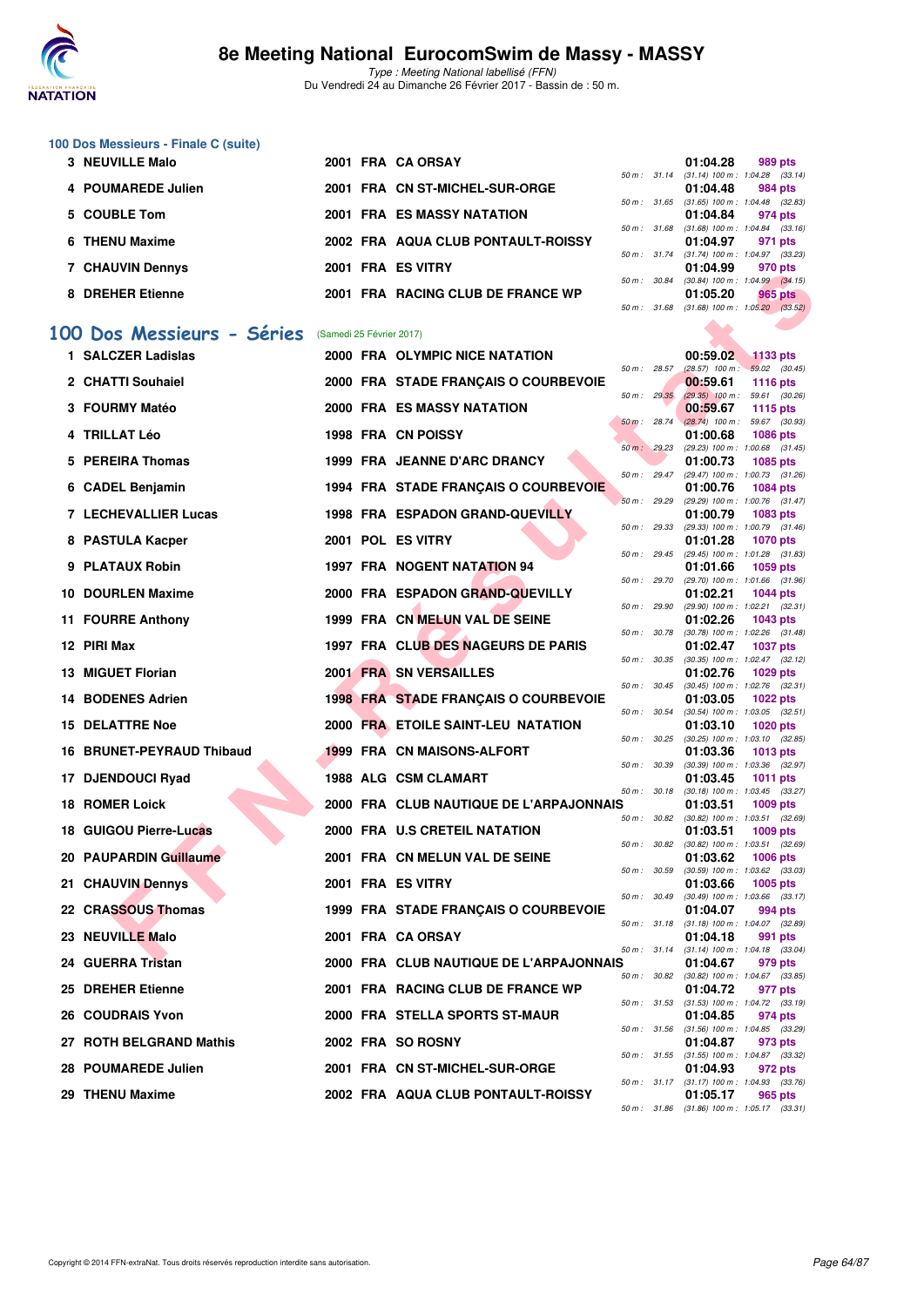

|    | 100 Dos Messieurs - Séries (suite) |  |                                          |                          |              |                |                                                         |  |
|----|------------------------------------|--|------------------------------------------|--------------------------|--------------|----------------|---------------------------------------------------------|--|
|    | 30 ABRAHAM Léo                     |  | 1996 FRA CN BRUNOY-ESSONNE               | 50 m : 32.06             |              | 01:05.24       | 964 pts<br>$(32.06)$ 100 m : 1:05.24 $(33.18)$          |  |
|    | 31 COUBLE Tom                      |  | 2001 FRA ES MASSY NATATION               |                          |              | 01:05.27       | 963 pts<br>50 m: 31.17 (31.17) 100 m: 1:05.27 (34.10)   |  |
|    | 32 MAHTALI Adel-Yanis              |  | 1999 FRA US GRIGNY                       | 50 m : 31.00             |              | 01:05.39       | 960 pts                                                 |  |
|    | 33 LHOMME Hugo                     |  | 2002 FRA SN VERSAILLES                   |                          |              | 01:05.49       | $(31.00)$ 100 m : 1:05.39 $(34.39)$<br>957 pts          |  |
|    | <b>34 THEETEN Cédric</b>           |  | 2002 FRA NOGENT NATATION 94              | 50 m: 32.13              |              | 01:05.60       | $(32.13)$ 100 m : 1:05.49 $(33.36)$<br>954 pts          |  |
|    | 35 DEZ Léo                         |  | 2002 FRA CSN GUYANCOURT                  | 50 m: 32.02              |              | 01:05.80       | $(32.02)$ 100 m : 1:05.60 $(33.58)$<br>949 pts          |  |
|    | 36 LECROQ Hugo                     |  | 1994 FRA US GRIGNY                       |                          | 50 m : 32.42 | 01:05.92       | $(32.42)$ 100 m : 1:05.80 $(33.38)$<br>946 pts          |  |
|    | 37 BECQUET Julien                  |  | 1999 FRA S.M MONTROUGE                   | 50 m : 32.02             |              | 01:05.98       | $(32.02)$ 100 m : 1:05.92 $(33.90)$<br>944 pts          |  |
|    | 38 DESBRUNS Florian                |  | 2000 FRA LAGNY-SUR-MARNE NATATION        | 50 m: 32.36              |              | 01:06.17       | $(32.36)$ 100 m : 1:05.98 $(33.62)$<br>939 pts          |  |
|    | 39 CHERIER Augustin                |  | 1998 FRA CN ST-MICHEL-SUR-ORGE           | 50 m: 32.58              |              | 01:06.21       | $(32.58)$ 100 m : 1:06.17 $(33.59)$<br>938 pts          |  |
|    | 40 WATTEZ Pacôme                   |  | 2002 FRA C.N OZOIR-LA-FERRIERE           | 50 m: 31.53              |              | 01:06.33       | $(31.53)$ 100 m : 1:06.21 $(34.68)$<br>935 pts          |  |
| 41 | <b>ROUSSEL Victor</b>              |  | 1998 FRA CLUB DES NAGEURS DE PARIS       | 50 m: 32.19              |              | 01:06.42       | $(32.19)$ 100 m : 1:06.33 $(34.14)$<br>933 pts          |  |
|    | 42 DEYRIES Corentin                |  | 2002 FRA OLYMPIQUE LA GARENNE-COLOMBES   | $50 \text{ m}$ : $31.97$ |              | 01:06.48       | $(31.97)$ 100 m : 1:06.42 $(34.45)$<br>931 pts          |  |
|    | <b>43 ANNEQUIN Leo</b>             |  | 2002 FRA ETOILE SAINT-LEU NATATION       | 50 m: 32.11              |              | 01:06.50       | (32.11) 100 m: 1:06.48 (34.37)<br>931 pts               |  |
|    | 44 GHAFIR Hedi                     |  | 2000 FRA AS HERBLAY NATATION             | 50 m : 31.98             |              | 01:06.68       | $(31.98)$ 100 m : 1:06.50 $(34.52)$<br>926 pts          |  |
|    | 45 LIV Nicolas                     |  | <b>1999 FRA LAGNY-SUR-MARNE NATATION</b> | 50 m : 31.94             |              |                | $(31.94)$ 100 m : 1:06.68 $(34.74)$                     |  |
|    |                                    |  |                                          | 50 m : 32.89             |              | 01:06.82       | 923 pts<br>(32.89) 100 m : 1:06.82 (33.93)              |  |
| 46 | <b>DENJEAN Constantin</b>          |  | 2002 FRA SO ROSNY                        | 50 m : 31.91             |              | 01:06.84       | 922 pts<br>$(31.91)$ 100 m : 1:06.84 $(34.93)$          |  |
|    | 47 FRANCOIS Bastien                |  | 2000 FRA C.N OZOIR-LA-FERRIERE           |                          |              | 01:06.97       | 919 pts<br>50 m: 31.92 (31.92) 100 m: 1:06.97 (35.05)   |  |
| 48 | <b>BARRY Aron</b>                  |  | 2002 FRA CLUB DES NAGEURS DE PARIS       |                          |              | 01:07.07       | 916 pts<br>50 m: 31.97 (31.97) 100 m: 1:07.07 (35.10)   |  |
| 49 | <b>PAUBEL Lucas</b>                |  | 2002 FRA ES MASSY NATATION               | 50 m : 32.79             |              | 01:07.16       | 914 pts<br>(32.79) 100 m: 1:07.16 (34.37)               |  |
| 50 | <b>MICHEL Kaelig</b>               |  | 2002 FRA CNO ST-GERMAIN-EN-LAYE          | 50 m : 32.90             |              | 01:07.43       | 907 pts<br>(32.90) 100 m: 1:07.43 (34.53)               |  |
|    | 51 KOTSIS Yanis                    |  | 2000 FRA LAGNY-SUR-MARNE NATATION        | 50 m: 32.69              |              | 01:07.46       | 906 pts<br>(32.69) 100 m: 1:07.46 (34.77)               |  |
|    | 52 FRANCOIS Flavien                |  | 2001 FRA STADE FRANÇAIS O COURBEVOIE     | 50 m: 33.26              |              | 01:07.61       | 903 pts<br>(33.26) 100 m: 1:07.61 (34.35)               |  |
|    | 53 SURROZ Alexandre                |  | 2000 FRA CA L'HAY-LES-ROSES              | 50 m : 32.50             |              | 01:07.63       | 902 pts<br>$(32.50)$ 100 m : 1:07.63 $(35.13)$          |  |
|    | 54 GEOFFROY Axel                   |  | 2002 FRA SO ROSNY                        | 50 m : 32.92             |              | 01:07.87       | 896 pts                                                 |  |
|    | 55 DEMETZ Alexis                   |  | 2001 FRA AQUA CLUB PONTAULT-ROISSY       |                          |              | 01:08.18       | (32.92) 100 m : 1:07.87 (34.95)<br>888 pts              |  |
|    | 56 GENEVOIS Yanis                  |  | 2002 FRA CN VIRY-CHÂTILLON               |                          |              | 01:08.22       | 50 m : 33.05 (33.05) 100 m : 1:08.18 (35.13)<br>887 pts |  |
|    | 57 AERNOUT Arthur                  |  | 2002 FRA CA L'HAY-LES-ROSES              | 50 m: 33.11              |              | 01:08.61       | $(33.11)$ 100 m : 1:08.22 $(35.11)$<br>878 pts          |  |
|    | 58 ARMAND Jason                    |  | 1998 FRA CN ST-MICHEL-SUR-ORGE           | 50 m : 33.04             |              | 01:08.65       | $(33.04)$ 100 m : 1:08.61 $(35.57)$<br>877 pts          |  |
|    | 59 CHAMBRAUD Nicolas               |  | 2001 FRA CS CLICHY 92                    | $50 m$ : $33.62$         |              | 01:09.31       | (33.62) 100 m: 1:08.65 (35.03)<br>860 pts               |  |
|    | 60 EUGENE Justin                   |  | 1997 FRA SN MONTGERON                    | 50 m : 32.95             |              | 01:09.68       | (32.95) 100 m: 1:09.31 (36.36)<br>851 pts               |  |
|    | 61 BARTHÉLÉMY Hugo                 |  | 2002 FRA CN LE PLESSIS-ROBINSON          | 50 m : 33.91             |              | 01:09.73       | $(33.91)$ 100 m : 1:09.68 $(35.77)$<br>850 pts          |  |
|    | 62 SEBILLE Mehdi                   |  | <b>1998 FRA ES NANTERRE</b>              |                          |              | 01:11.41       | 50 m: 34.57 (34.57) 100 m: 1:09.73 (35.16)<br>809 pts   |  |
|    | 63 BONNIVARD Adrien                |  | 2002 FRA AQUA CLUB PONTAULT-ROISSY       | 50 m : 33.55             |              | 01:11.54       | (33.55) 100 m: 1:11.41 (37.86)<br>806 pts               |  |
|    | --- CELLICH Paul                   |  | 2000 FRA CANETON CLUB DE BEAUMONT        | 50 m : 35.73             |              | <b>DNS</b> dec | $(35.73)$ 100 m : 1:11.54 $(35.81)$                     |  |

**[200 Dos Messieurs - Finale A](http://www.ffnatation.fr/webffn/resultats.php?idact=nat&go=epr&idcpt=42801&idepr=63)** (Dimanche 26 Février 2017)

**1 CHATTI Souhaiel 2000 FRA STADE FRANÇAIS O COURBEVOIE 02:05.46 1159 pts**

50 m : 29.28 (29.28) 100 m : 1:01.34 (32.06) 150 m : 1:33.78 (32.44) 200 m : 2:05.46 (31.68)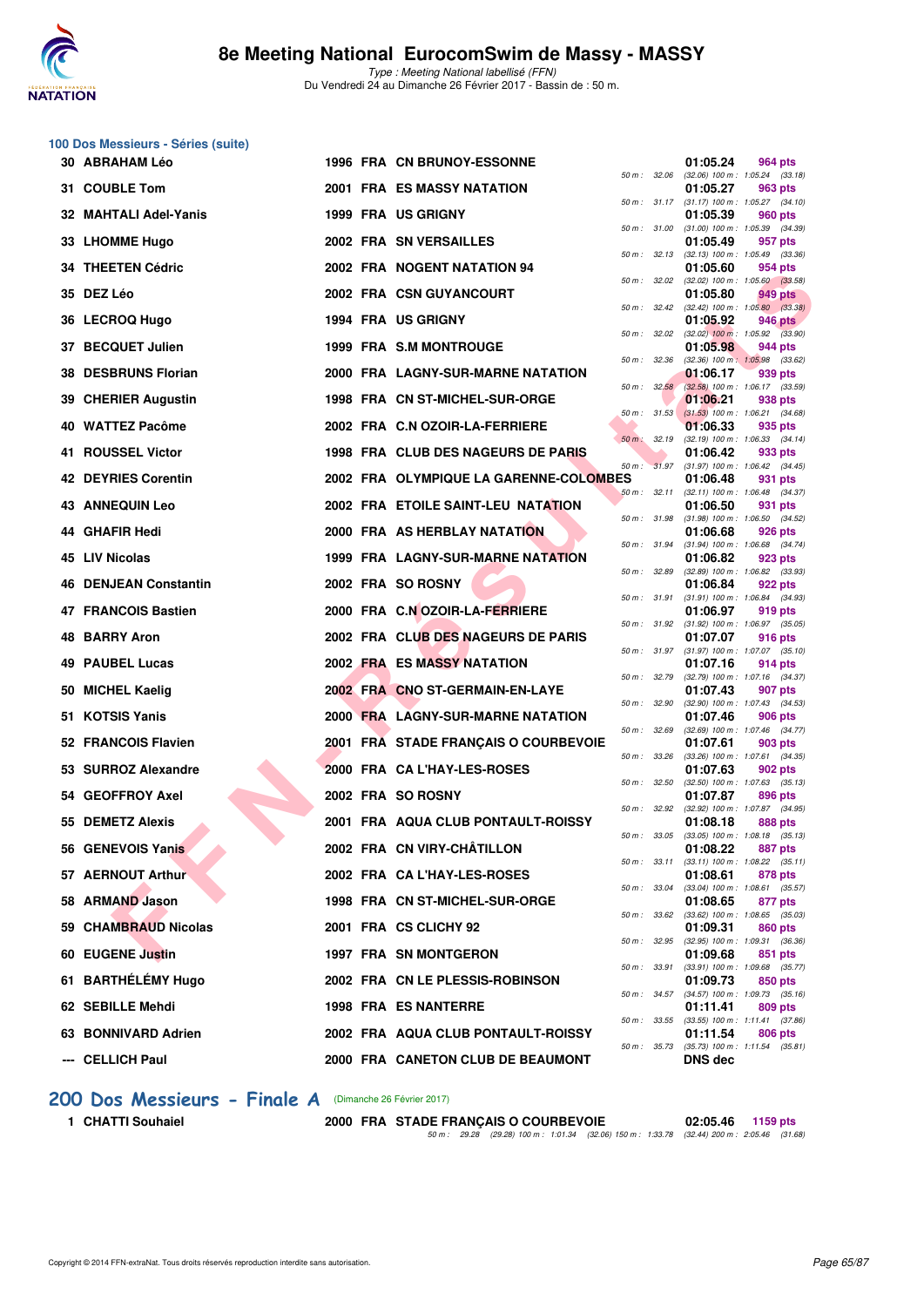

| 200 Dos Messieurs - Finale A (suite)                              |                            |                                                                                                                                      |                                                                    |
|-------------------------------------------------------------------|----------------------------|--------------------------------------------------------------------------------------------------------------------------------------|--------------------------------------------------------------------|
| 2 SALCZER Ladislas                                                |                            | 2000 FRA OLYMPIC NICE NATATION                                                                                                       | 02:06.32<br>1147 pts                                               |
| 3 LEGER Baptiste                                                  |                            | 50 m: 28.87 (28.87) 100 m: 1:01.21 (32.34) 150 m: 1:34.15 (32.94) 200 m: 2:06.32 (32.17)<br>1999 FRA ES MASSY NATATION               | 02:06.55<br><b>1144 pts</b>                                        |
| 4 HUILLE Stanislas                                                |                            | 50 m : 29.66 (29.66) 100 m : 1:02.09 (32.43) 150 m : 1:35.03<br><b>1999 FRA SN VERSAILLES</b>                                        | $(32.94)$ 200 m : 2:06.55 $(31.52)$<br>02:09.12<br>1108 pts        |
| 5 FOURMY Matéo                                                    |                            | 50 m: 29.54 (29.54) 100 m: 1:02.81 (33.27) 150 m: 1:36.91<br><b>2000 FRA ES MASSY NATATION</b>                                       | (34.10) 200 m : 2:09.12 (32.21)<br>02:11.99<br>1068 pts            |
| 6 CADEL Benjamin                                                  |                            | 50 m: 30.71 (30.71) 100 m: 1:03.82 (33.11) 150 m: 1:38.36 (34.54) 200 m: 2:11.99 (33.63)<br>1994 FRA STADE FRANCAIS O COURBEVOIE     | 02:12.59<br><b>1060 pts</b>                                        |
| 7 BONEL Antonyn                                                   |                            | 50 m: 30.70 (30.70) 100 m: 1:03.99 (33.29) 150 m: 1:38.85 (34.86) 200 m: 2:12.59 (33.74)<br>2001 FRA CN ST-MICHEL-SUR-ORGE           | 02:12.62<br>1059 pts                                               |
|                                                                   |                            | 50 m: 31.10 (31.10) 100 m: 1:04.74 (33.64) 150 m: 1:38.49 (33.75) 200 m: 2:12.62 (34.13)                                             |                                                                    |
| 8 MIGUET Florian                                                  |                            | 2001 FRA SN VERSAILLES<br>50 m: 31.53 (31.53) 100 m: 1:05.50 (33.97) 150 m: 1:40.14 (34.64) 200 m: 2:14.94 (34.80)                   | 02:14.94<br>1028 pts                                               |
| 200 Dos Messieurs - Finale B (Dimanche 26 Février 2017)           |                            |                                                                                                                                      |                                                                    |
| 1 PEREIRA Thomas                                                  |                            | 1999 FRA JEANNE D'ARC DRANCY                                                                                                         | 02:11.69<br><b>1072 pts</b>                                        |
| 2 FOURRE Anthony                                                  |                            | 50 m: 30.47 (30.47) 100 m: 1:03.56 (33.09) 150 m: 1:37.19<br>1999 FRA CN MELUN VAL DE SEINE                                          | $(33.63)$ 200 m : 2:11.69 $(34.50)$<br>02:12.96<br>1055 pts        |
| <b>3 LECHEVALLIER Lucas</b>                                       |                            | 50 m: 31.29 (31.29) 100 m: 1:04.77 (33.48) 150 m: 1:38.85<br>1998 FRA ESPADON GRAND-QUEVILLY                                         | $(34.08)$ 200 m : 2:12.96 $(34.11)$<br>02:13.48<br><b>1048 pts</b> |
| 4 BRUNET-PEYRAUD Thibaud                                          |                            | 50 m: 31.02 (31.02) 100 m: 1:04.62 (33.60) 150 m: 1:38.76 (34.14) 200 m: 2:13.48 (34.72)<br>1999 FRA CN MAISONS-ALFORT               | 02:14.40<br>1035 pts                                               |
|                                                                   |                            | 50 m: 31.05 (31.05) 100 m: 1:04.92 (33.87) 150 m: 1:40.04                                                                            | $(35.12)$ 200 m : 2:14.40 $(34.36)$                                |
| 5 BODENES Adrien                                                  |                            | 1998 FRA STADE FRANÇAIS O COURBEVOIE<br>50 m: 31.78 (31.78) 100 m: 1:05.70 (33.92) 150 m: 1:40.36                                    | 02:14.86<br>1029 pts<br>$(34.66)$ 200 m : 2:14.86 $(34.50)$        |
| 6 NEUVILLE Malo                                                   |                            | 2001 FRA CA ORSAY<br>50 m: 31.64 (31.64) 100 m: 1:05.63 (33.99) 150 m: 1:40.90                                                       | 02:15.04<br><b>1027 pts</b><br>$(35.27)$ 200 m : 2:15.04 $(34.14)$ |
| <b>7 DELATTRE Noe</b>                                             |                            | 2000 FRA ETOILE SAINT-LEU NATATION<br>50 m: 31.72 (31.72) 100 m: 1:06.81 (35.09) 150 m: 1:42.54 (35.73) 200 m: 2:17.71 (35.17)       | 02:17.71<br>991 pts                                                |
| 8 REUILLON Paul                                                   |                            | 1997 FRA MOUETTES DE PARIS                                                                                                           | 02:18.12<br>986 pts                                                |
|                                                                   |                            | 50 m: 31.82 (31.82) 100 m: 1:07.09 (35.27) 150 m: 1:42.67 (35.58) 200 m: 2:18.12 (35.45)                                             |                                                                    |
| 200 Dos Messieurs - Finale C 15-18 ans (Dimanche 26 Février 2017) |                            |                                                                                                                                      |                                                                    |
| 1 COUBLE Tom                                                      |                            | <b>2001 FRA ES MASSY NATATION</b><br>50 m : 32.46 (32.46) 100 m : 1:07.20 (34.74) 150 m : 1:42.08 (34.88) 200 m : 2:16.73 (34.65)    | 02:16.73<br>1004 pts                                               |
| 2 POUMAREDE Julien                                                |                            | 2001 FRA CN ST-MICHEL-SUR-ORGE<br>50 m : 32.69 (32.69) 100 m : 1:08.06 (35.37) 150 m : 1:43.07                                       | 02:17.70<br>991 pts<br>$(35.01)$ 200 m : 2:17.70 $(34.63)$         |
| 3 MOLON Antoine                                                   |                            | 2001 FRA CN MAISONS-ALFORT<br>50 m: 31.89 (31.89) 100 m: 1:07.02 (35.13) 150 m: 1:43.53 (36.51) 200 m: 2:18.20 (34.67)               | 02:18.20<br>985 pts                                                |
| 4 KUKLA Clément                                                   |                            | 2002 FRA NAUTIC CLUB RAMBOUILLET<br>50 m: 32.89 (32.89) 100 m: 1:08.01 (35.12) 150 m: 1:43.93 (35.92) 200 m: 2:19.62 (35.69)         | 02:19.62<br>966 pts                                                |
| 5 CHARBONNEL Theo                                                 |                            | 2001 FRA CN ST-MICHEL-SUR-ORGE                                                                                                       | 02:19.71<br>965 pts                                                |
| 6 LHOMME Hugo                                                     |                            | 50 m : 32.55 (32.55) 100 m : 1:08.24 (35.69) 150 m : 1:44.51<br>2002 FRA SN VERSAILLES                                               | (36.27) 200 m : 2:19.71 (35.20)<br>02:19.81<br>964 pts             |
| 7 MICHEL Kaelig                                                   |                            | 50 m: 33.72 (33.72) 100 m: 1:09.96 (36.24) 150 m: 1:45.77 (35.81) 200 m: 2:19.81 (34.04)<br>2002 FRA CNO ST-GERMAIN-EN-LAYE          | 02:20.50<br>955 pts                                                |
| 8 ROTH BELGRAND Mathis                                            |                            | 50 m: 33.76 (33.76) 100 m: 1:09.27 (35.51) 150 m: 1:45.51 (36.24) 200 m: 2:20.50 (34.99)<br>2002 FRA SO ROSNY                        | 02:22.08<br>934 pts                                                |
|                                                                   |                            | 50 m: 33.07 (33.07) 100 m: 1:08.33 (35.26) 150 m: 1:45.54 (37.21) 200 m: 2:22.08 (36.54)                                             |                                                                    |
| 200 Dos Messieurs - Séries                                        | (Dimanche 26 Février 2017) |                                                                                                                                      |                                                                    |
| 1 HUILLE Stanislas                                                |                            | <b>1999 FRA SN VERSAILLES</b>                                                                                                        | 02:08.92<br><b>1110 pts</b>                                        |
| 2 SALCZER Ladislas                                                |                            | 50 m : 28.89 (28.89) 100 m : 1:01.34 (32.45) 150 m : 1:34.53<br>2000 FRA OLYMPIC NICE NATATION                                       | $(33.19)$ 200 m : 2:08.92 $(34.39)$<br>02:09.09<br>1108 pts        |
| 3 CHATTI Souhaiel                                                 |                            | 50 m : 28.54 (28.54) 100 m : 1:00.90 (32.36) 150 m : 1:34.91 (34.01) 200 m : 2:09.09 (34.18)<br>2000 FRA STADE FRANÇAIS O COURBEVOIE | 02:09.76<br>1099 pts                                               |
| 4 LEGER Baptiste                                                  |                            | 50 m: 30.32 (30.32) 100 m: 1:03.39 (33.07) 150 m: 1:36.71 (33.32) 200 m: 2:09.76 (33.05)<br>1999 FRA ES MASSY NATATION               | 02:10.11<br>1094 pts                                               |
| 5 FOURMY Matéo                                                    |                            | 50 m: 29.70 (29.70) 100 m: 1:02.54 (32.84) 150 m: 1:36.38<br>2000 FRA ES MASSY NATATION                                              | $(33.84)$ 200 m : 2:10.11 $(33.73)$<br>02:11.63<br>1073 pts        |
|                                                                   |                            | 50 m: 30.60 (30.60) 100 m: 1:03.70 (33.10) 150 m: 1:37.73<br>2001 FRA CN ST-MICHEL-SUR-ORGE                                          | (34.03) 200 m : 2:11.63 (33.90)                                    |
| 6 BONEL Antonyn                                                   |                            | 50 m : 30.96 (30.96) 100 m : 1:04.54 (33.58) 150 m : 1:38.69                                                                         | 02:13.09<br>1053 pts<br>$(34.15)$ 200 m : 2:13.09 $(34.40)$        |
| 7 MIGUET Florian                                                  |                            | <b>2001 FRA SN VERSAILLES</b><br>50 m: 31.09 (31.09) 100 m: 1:04.46 (33.37) 150 m: 1:39.08 (34.62) 200 m: 2:13.83 (34.75)            | 02:13.83<br>1043 pts                                               |
| 8 CADEL Benjamin                                                  |                            | 1994 FRA STADE FRANÇAIS O COURBEVOIE<br>50 m : 30.43 (30.43) 100 m : 1:04.20 (33.77) 150 m : 1:39.01 (34.81) 200 m : 2:14.06 (35.05) | 02:14.06<br>1040 pts                                               |
| 9 LECHEVALLIER Lucas                                              |                            | 1998 FRA ESPADON GRAND-QUEVILLY<br>50 m: 31.32 (31.32) 100 m: 1:04.88 (33.56) 150 m: 1:39.26 (34.38) 200 m: 2:14.35 (35.09)          | 02:14.35<br>1036 pts                                               |
|                                                                   |                            |                                                                                                                                      |                                                                    |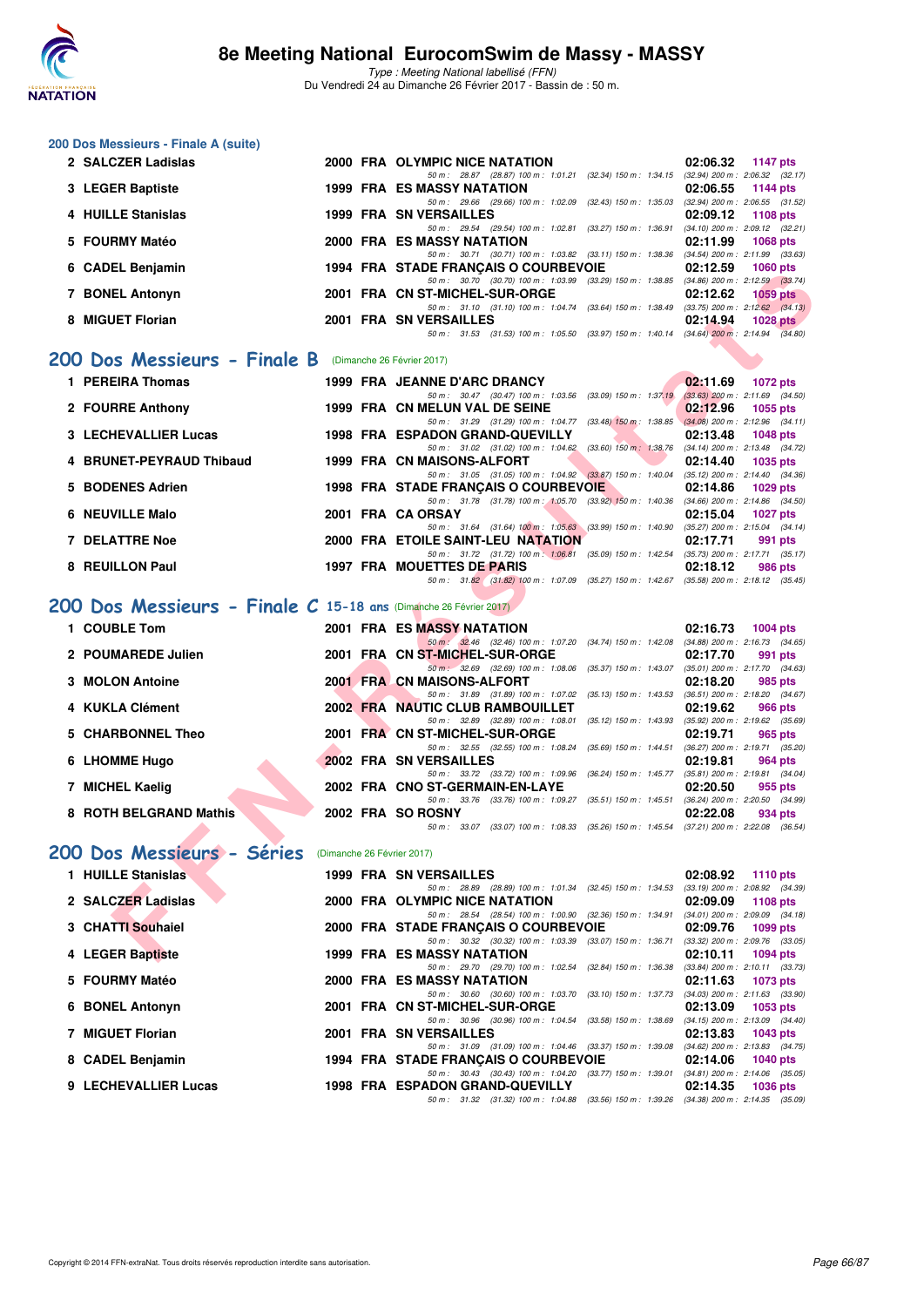

| 200 Dos Messieurs - Séries (suite) |  |                                                                                                                                     |                                                            |
|------------------------------------|--|-------------------------------------------------------------------------------------------------------------------------------------|------------------------------------------------------------|
| 10 BODENES Adrien                  |  | 1998 FRA STADE FRANCAIS O COURBEVOIE<br>50 m: 31.56 (31.56) 100 m: 1:05.52 (33.96) 150 m: 1:40.38 (34.86) 200 m: 2:15.01 (34.63)    | 02:15.01<br><b>1027 pts</b>                                |
| 11 FOURRE Anthony                  |  | 1999 FRA CN MELUN VAL DE SEINE                                                                                                      | 02:15.69<br><b>1018 pts</b>                                |
| 12 PEREIRA Thomas                  |  | 50 m: 31.68 (31.68) 100 m: 1:05.46 (33.78) 150 m: 1:40.34 (34.88) 200 m: 2:15.69 (35.35)<br>1999 FRA JEANNE D'ARC DRANCY            | 02:16.24<br><b>1011 pts</b>                                |
| 13 NEUVILLE Malo                   |  | 50 m: 31.11 (31.11) 100 m: 1:05.60 (34.49) 150 m: 1:41.42 (35.82) 200 m: 2:16.24 (34.82)<br>2001 FRA CA ORSAY                       | 02:16.32<br>1010 pts                                       |
| 14 BRUNET-PEYRAUD Thibaud          |  | 50 m: 31.94 (31.94) 100 m: 1:06.41 (34.47) 150 m: 1:41.57 (35.16) 200 m: 2:16.32 (34.75)<br>1999 FRA CN MAISONS-ALFORT              | 02:17.20<br>998 pts                                        |
| <b>15 DELATTRE Noe</b>             |  | 50 m: 31.42 (31.42) 100 m: 1:05.83 (34.41) 150 m: 1:41.81 (35.98) 200 m: 2:17.20 (35.39)<br>2000 FRA ETOILE SAINT-LEU NATATION      | 02:17.21<br>998 pts                                        |
| 16 REUILLON Paul                   |  | 50 m: 31.35 (31.35) 100 m: 1:06.24 (34.89) 150 m: 1:41.86 (35.62) 200 m: 2:17.21 (35.35)<br>1997 FRA MOUETTES DE PARIS              | 02:17.86<br>989 pts                                        |
| 17 ABRAHAM Léo                     |  | 50 m: 31.80 (31.80) 100 m: 1:06.12 (34.32) 150 m: 1:42.48 (36.36) 200 m: 2:17.86 (35.38)<br>1996 FRA CN BRUNOY-ESSONNE              | 02:18.03<br>987 pts                                        |
| 18 COUBLE Tom                      |  | 50 m: 32.91 (32.91) 100 m: 1:08.01 (35.10) 150 m: 1:43.70 (35.69) 200 m: 2:18.03 (34.33)<br>2001 FRA ES MASSY NATATION              | 02:18.34<br>983 pts                                        |
| 19 KUKLA Clément                   |  | 50 m: 32.16 (32.16) 100 m: 1:06.84 (34.68) 150 m: 1:42.85                                                                           | $(36.01)$ 200 m : 2:18.34 $(35.49)$                        |
|                                    |  | 2002 FRA NAUTIC CLUB RAMBOUILLET<br>50 m: 32.87 (32.87) 100 m: 1:08.06 (35.19) 150 m: 1:43.84                                       | 02:18.87<br>976 pts<br>$(35.78)$ 200 m : 2:18.87 $(35.03)$ |
| 20 CHARBONNEL Theo                 |  | 2001 FRA CN ST-MICHEL-SUR-ORGE<br>50 m: 31.79 (31.79) 100 m: 1:06.72 (34.93) 150 m: 1:43.19                                         | 02:19.02<br>974 pts<br>(36.47) 200 m : 2:19.02 (35.83)     |
| 21 BECQUET Julien                  |  | <b>1999 FRA S.M MONTROUGE</b><br>50 m : 32.67 (32.67) 100 m : 1:07.87 (35.20) 150 m : 1:43.86                                       | 02:19.44<br>968 pts<br>$(35.99)$ 200 m : 2:19.44 $(35.58)$ |
| 22 DOURLEN Maxime                  |  | 2000 FRA ESPADON GRAND-QUEVILLY<br>50 m: 31.96 (31.96) 100 m: 1:06.40 (34.44) 150 m: 1:42.81                                        | 02:19.92<br>962 pts<br>$(36.41)$ 200 m : 2:19.92 $(37.11)$ |
| 23 MOLON Antoine                   |  | 2001 FRA CN MAISONS-ALFORT<br>50 m: 32.19 (32.19) 100 m: 1:07.27 (35.08)<br>$150 m: -$                                              | 02:20.01<br>961 pts<br>200 m: 2:20.01 (1:12.74)            |
| 24 MICHEL Kaelig                   |  | 2002 FRA CNO ST-GERMAIN-EN-LAYE                                                                                                     | 02:20.09<br><b>960 pts</b>                                 |
| 25 ROMER Loick                     |  | 50 m: 33.06 (33.06) 100 m: 1:08.60 (35.54) 150 m: 1:44.80 (36.20) 200 m: 2:20.09 (35.29)<br>2000 FRA CLUB NAUTIQUE DE L'ARPAJONNAIS | 02:20.36<br>956 pts                                        |
| 26 POUMAREDE Julien                |  | 50 m: 33.11 (33.11) 100 m: 1.08.93 (35.82) 150 m: 1.45.02 (36.09) 200 m: 2.20.36 (35.34)<br>2001 FRA CN ST-MICHEL-SUR-ORGE          | 02:20.45<br>955 pts                                        |
| 27 LHOMME Hugo                     |  | 50 m: 32.31 (32.31) 100 m: 1:07.51 (35.20) 150 m: 1:44.29<br>2002 FRA SN VERSAILLES                                                 | $(36.78)$ 200 m : 2:20.45 $(36.16)$<br>02:20.56<br>954 pts |
| 28 ROTH BELGRAND Mathis            |  | 50 m: 32.79 (32.79) 100 m: 1:07.90 (35.11) 150 m: 1:44.97<br>2002 FRA SO ROSNY                                                      | $(37.07)$ 200 m : 2:20.56 $(35.59)$<br>02:20.86<br>950 pts |
| 29 DEZ Léo                         |  | 50 m: 32.75 (32.75) 100 m: 1:08.71 (35.96) 150 m: 1:45.32 (36.61) 200 m: 2:20.86 (35.54)<br>2002 FRA CSN GUYANCOURT                 | 02:21.47<br>942 pts                                        |
| <b>30 GRANDJEAN Etienne</b>        |  | 50 m: 33.83 (33.83) 100 m: 1:09.85 (36.02) 150 m: 1:46.87 (37.02) 200 m: 2:21.47 (34.60)<br>2001 FRA RACING CLUB DE FRANCE WP       | 02:21.64<br>940 pts                                        |
| 31 LECROQ Hugo                     |  | 50 m: 33.78 (33.78) 100 m: 1:10.17 (36.39) 150 m: 1:46.87<br>1994 FRA US GRIGNY                                                     | (36.70) 200 m : 2:21.64 (34.77)<br>02:21.93<br>936 pts     |
| <b>32 COUDRAIS Yvon</b>            |  | 50 m : 32.70 (32.70) 100 m : 1:07.96 (35.26) 150 m : 1:45.09<br>2000 FRA STELLA SPORTS ST-MAUR                                      | (37.13) 200 m : 2:21.93 (36.84)<br>02:22.35<br>931 pts     |
| 33 GUERRA Tristan                  |  | 50 m: 33.52 (33.52) 100 m: 1:10.05 (36.53) 150 m: 1:47.13 (37.08) 200 m: 2:22.35 (35.22)<br>2000 FRA CLUB NAUTIQUE DE L'ARPAJONNAIS | 02:22.42<br>930 pts                                        |
| 34 DESBRUNS Florian                |  | 50 m: 32.95 (32.95) 100 m: 1:09.27 (36.32) 150 m: 1:46.19 (36.92) 200 m: 2:22.42 (36.23)<br>2000 FRA LAGNY-SUR-MARNE NATATION       | 02:22.52<br>929 pts                                        |
|                                    |  | 50 m : 33.66 (33.66) 100 m : 1:09.37 (35.71) 150 m : 1:46.18                                                                        | $(36.81)$ 200 m : 2:22.52 $(36.34)$                        |
| 35 PAUBEL Lucas                    |  | 2002 FRA ES MASSY NATATION<br>50 m : 33.07 (33.07) 100 m : 1:08.63 (35.56) 150 m : 1:46.25 (37.62) 200 m : 2:23.35 (37.10)          | 02:23.35<br>918 pts                                        |
| 36 PAUPARDIN Guillaume             |  | 2001 FRA CN MELUN VAL DE SEINE<br>50 m: 32.61 (32.61) 100 m: 1:08.52 (35.91) 150 m: 1:46.53 (38.01) 200 m: 2:23.43 (36.90)          | 02:23.43<br>917 pts                                        |
| 37 BARTHÉLÉMY Hugo                 |  | 2002 FRA CN LE PLESSIS-ROBINSON<br>50 m: 33.80 (33.80) 100 m: 1:10.19 (36.39) 150 m: 1:47.31                                        | 02:23.44<br>917 pts<br>$(37.12)$ 200 m : 2:23.44 $(36.13)$ |
| 38 THEETEN Cédric                  |  | 2002 FRA NOGENT NATATION 94<br>50 m: 33.42 (33.42) 100 m: 1:09.59 (36.17) 150 m: 1:46.88                                            | 02:23.65<br>914 pts<br>(37.29) 200 m : 2:23.65 (36.77)     |
| 39 ANNEQUIN Leo                    |  | 2002 FRA ETOILE SAINT-LEU NATATION<br>50 m: 33.27 (33.27) 100 m: 1:10.46 (37.19) 150 m: 1:47.47 (37.01) 200 m: 2:23.84 (36.37)      | 02:23.84<br>912 pts                                        |
| 40 MAHTALI Adel-Yanis              |  | 1999 FRA US GRIGNY                                                                                                                  | 02:24.19<br>907 pts                                        |
| 41 DEMETZ Alexis                   |  | 50 m : 33.24 (33.24) 100 m : 1:09.24 (36.00) 150 m : 1:47.64<br>2001 FRA AQUA CLUB PONTAULT-ROISSY                                  | (38.40) 200 m : 2:24.19 (36.55)<br>02:25.13<br>896 pts     |
| 42 LIV Nicolas                     |  | 50 m: 34.46 (34.46) 100 m: 1:10.83 (36.37) 150 m: 1:47.95 (37.12) 200 m: 2:25.13 (37.18)<br>1999 FRA LAGNY-SUR-MARNE NATATION       | 02:26.32<br>881 pts                                        |
| 43 BOCHER Guillaume                |  | 50 m: 35.29 (35.29) 100 m: 1:12.03 (36.74) 150 m: 1:49.43 (37.40) 200 m: 2:26.32 (36.89)<br>2001 FRA A.O. TRAPPES NATATION          | 02:26.53<br>878 pts                                        |
| <b>44 QUANTIN Hugo</b>             |  | 50 m : 34.17 (34.17) 100 m : 1:12.02 (37.85) 150 m : 1:50.39<br>2001 FRA CSN GUYANCOURT                                             | (38.37) 200 m : 2:26.53 (36.14)<br>02:27.10<br>871 pts     |
| 45 SCHMITT Teddy                   |  | 50 m: 34.54 (34.54) 100 m: 1:11.32 (36.78) 150 m: 1:49.54 (38.22) 200 m: 2:27.10 (37.56)<br>2002 FRA AQUA CLUB PONTAULT-ROISSY      | 02:27.58<br>865 pts                                        |
|                                    |  | 50 m: 35.01 (35.01) 100 m: 1:12.59 (37.58) 150 m: 1:50.74 (38.15) 200 m: 2:27.58 (36.84)                                            |                                                            |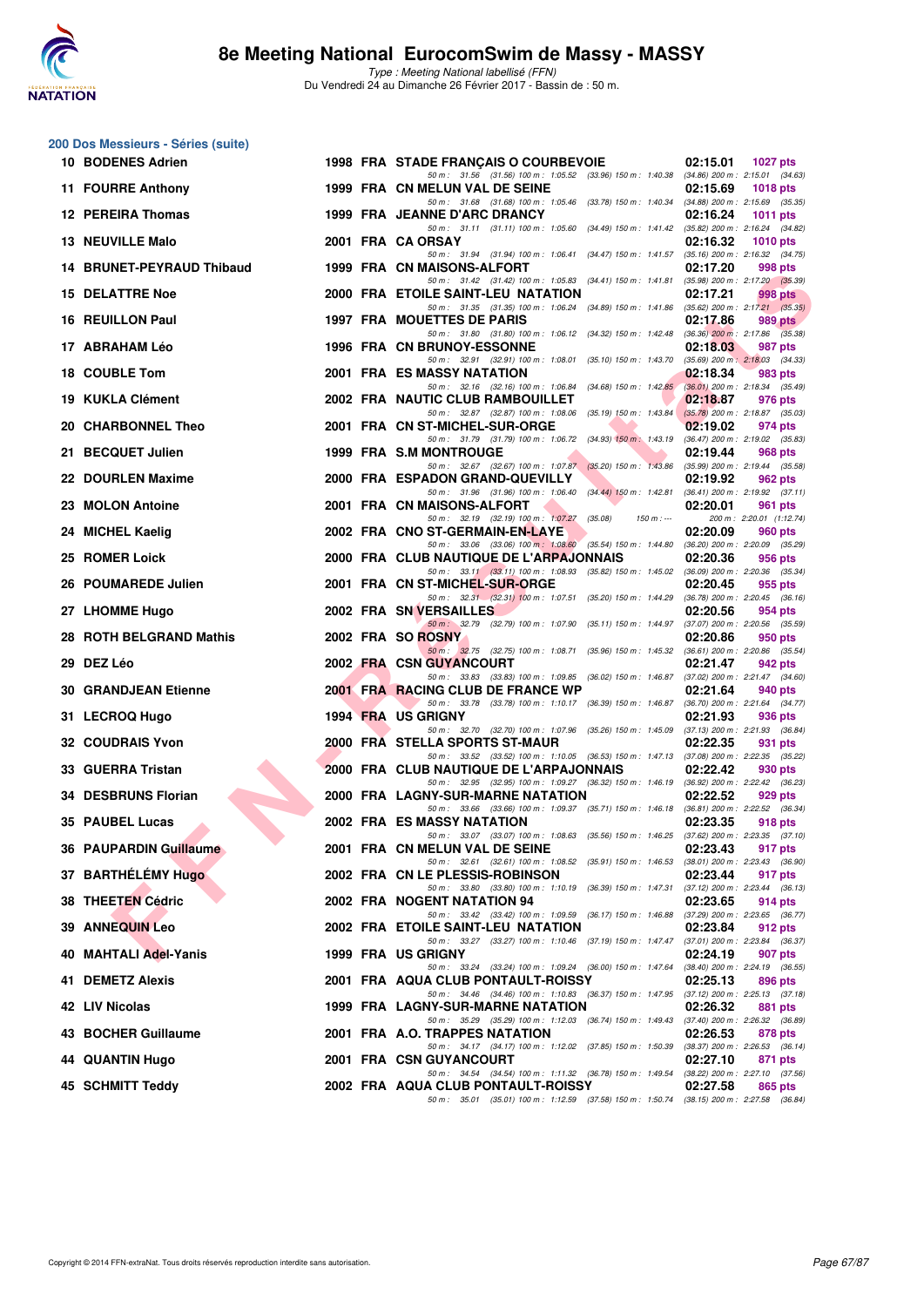

Type : Meeting National labellisé (FFN) Du Vendredi 24 au Dimanche 26 Février 2017 - Bassin de : 50 m.

#### **200 Dos Messieurs - Séries (suite)**

| 46 AERNOUT Arthur    |  | 2002 FRA CA L'HAY-LES-ROSES                                                              | 02:27.94       | 861 pts                             |  |
|----------------------|--|------------------------------------------------------------------------------------------|----------------|-------------------------------------|--|
|                      |  | 50 m : 33.96 (33.96) 100 m : 1:10.92 (36.96) 150 m : 1:49.58                             |                | $(38.66)$ 200 m : 2:27.94 $(38.36)$ |  |
| 47 SEYE Matthieu     |  | 2002 FRA CN LE PLESSIS-ROBINSON                                                          | 02:28.23       | 857 pts                             |  |
|                      |  | $(37.46)$ 150 m : 1:50.84<br>50 m: 34.65 (34.65) 100 m: 1:12.11                          |                | $(38.73)$ 200 m : 2:28.23 $(37.39)$ |  |
| <b>48 KHAY Aniss</b> |  | 2002 FRA CN LE PLESSIS-ROBINSON                                                          | 02:28.44       | 855 pts                             |  |
|                      |  | 50 m: 33.89 (33.89) 100 m: 1:12.01 (38.12) 150 m: 1:50.69                                |                | $(38.68)$ 200 m : 2:28.44 $(37.75)$ |  |
| 49 SURROZ Alexandre  |  | 2000 FRA CA L'HAY-LES-ROSES                                                              | 02:28.97       | 848 pts                             |  |
|                      |  | 50 m: 33.54 (33.54) 100 m: 1:10.91 (37.37) 150 m: 1:50.57                                |                | $(39.66)$ 200 m : 2:28.97 $(38.40)$ |  |
| 50 VAROQUI Victor    |  | 2000 FRA CN LE PLESSIS-ROBINSON                                                          | 02:29.11       | 846 pts                             |  |
|                      |  | 50 m: 35.39 (35.39) 100 m: 1:12.66 (37.27) 150 m: 1:51.70 (39.04) 200 m: 2:29.11 (37.41) |                |                                     |  |
| 51 KOTSIS Yanis      |  | 2000 FRA LAGNY-SUR-MARNE NATATION                                                        | 02:30.86       | $825$ pts                           |  |
|                      |  | 50 m: 35.85 (35.85) 100 m: 1:14.38 (38.53) 150 m: 1:53.78 (39.40) 200 m: 2:30.86 (37.08) |                |                                     |  |
| 52 CARO Eliott       |  | 2000 FRA SCUF PARIS                                                                      | 02:31.35       | 819 pts                             |  |
|                      |  | 50 m: 35.12 (35.12) 100 m: 1:13.79 (38.67) 150 m: 1:52.87                                |                | $(39.08)$ 200 m : 2:31.35 $(38.48)$ |  |
| 53 GHAFIR Hedi       |  | 2000 FRA AS HERBLAY NATATION                                                             | 02:33.46       | 794 pts                             |  |
|                      |  | $(33.85)$ 100 m : 1:12.62 $(38.77)$ 150 m : 1:53.85<br>50 m: 33.85                       |                | $(41.23)$ 200 m : 2:33.46 $(39.61)$ |  |
| 54 HANNIER Julien    |  | 1999 FRA SCUF PARIS                                                                      | 02:36.01       | 764 pts                             |  |
|                      |  | 50 m: 36.44 (36.44) 100 m: 1:16.53 (40.09) 150 m: 1:57.18 (40.65) 200 m: 2:36.01 (38.83) |                |                                     |  |
| --- RODRIGUES Adrien |  | 2000 FRA ES MASSY NATATION                                                               | <b>DNS</b> dec |                                     |  |

#### **50 Brasse Messieurs - Finale A** (Samedi 25 Février 2017)

| 1 M'RABET Talal                                          |  | <b>1987 TUN STADE FRANCAIS O COURBEVOIE</b> | 00:29.43 | 1176 pts        |
|----------------------------------------------------------|--|---------------------------------------------|----------|-----------------|
| 2 MAILLOT Melvin                                         |  | 1992 FRA STADE FRANCAIS O COURBEVOIE        | 00:29.51 | <b>1172 pts</b> |
| 3 BOURSAC CERVERA LORTET Thomas 1999 FRA STADE DE VANVES |  |                                             | 00:29.67 | 1163 pts        |
| 4 FALL Malik                                             |  | <b>1985 SEN COLOMBES NATATION</b>           | 00:30.05 | 1143 pts        |
| 5 LESPARRE Tanguy                                        |  | 1999 FRA CN CANNES                          | 00:30.42 | 1123 pts        |
| 5 AITKACI Carl                                           |  | 2001 FRA STADE FRANCAIS O COURBEVOIE        | 00:30.42 | 1123 pts        |
| 7 GROMADA Sébastien                                      |  | 1999 FRA AMIENS METROPOLE NAT.              | 00:30.71 | 1108 pts        |
| 8 CHARRADE Théo                                          |  | 1998 FRA AAS SARCELLES NATATION 95          | 00:30.84 | 1101 pts        |

# **50 Brasse Messieurs - Finale B** (Samedi 25 Février 2017)

| 1 ROSSILLON Virgile     |  | 2000 FRA STADE FRANCAIS O COURBEVOIE   | 00:30.32 | 1129 pts        |
|-------------------------|--|----------------------------------------|----------|-----------------|
| 2 SCHAEFER Clément      |  | <b>1998 FRA ASPTT TOULOUSE</b>         | 00:30.47 | 1121 pts        |
| 3 SUGRANES Evan         |  | 1995 FRA CN VIRY-CHÂTILLON             | 00:30.53 | 1118 pts        |
| 4 GORJAO MOREIRA Martin |  | 1999 FRA NOGENT NATATION 94            | 00:30.61 | 1113 pts        |
| 5 DAUTRAIX Maxime       |  | <b>1996 FRA SAL ST-PRIEST NATATION</b> | 00:30.75 | 1106 pts        |
| 6 MARIE Valerian        |  | 2001 FRA ESPADON GRAND-QUEVILLY        | 00:31.39 | 1073 pts        |
| 7 LIV Thomas            |  | 2002 FRA AQUA CLUB PONTAULT-ROISSY     | 00:32.18 | <b>1032 pts</b> |
| 8 GALLE Adrien          |  | 1996 FRA ASPTT TOULOUSE                | 00:32.34 | <b>1024 pts</b> |

### **[50 Brasse Messieurs - Finale C](http://www.ffnatation.fr/webffn/resultats.php?idact=nat&go=epr&idcpt=42801&idepr=71) 15-18 ans** (Samedi 25 Février 2017)

| וטוטו וטשטחאז                                                    |  | <b>FRAMELL FLESSIS-RUDINSUN</b>                                                                                               | <u>52.25.11</u> | 040 pis         |
|------------------------------------------------------------------|--|-------------------------------------------------------------------------------------------------------------------------------|-----------------|-----------------|
| 51 KOTSIS Yanis                                                  |  | 50 m: 35.39 (35.39) 100 m: 1:12.66 (37.27) 150 m: 1:51.70 (39.04) 200 m: 2:29.11 (37.41)<br>2000 FRA LAGNY-SUR-MARNE NATATION | 02:30.86        | 825 pts         |
|                                                                  |  | 50 m: 35.85 (35.85) 100 m: 1:14.38 (38.53) 150 m: 1:53.78 (39.40) 200 m: 2:30.86 (37.08)                                      |                 |                 |
| 52 CARO Eliott                                                   |  | 2000 FRA SCUF PARIS                                                                                                           | 02:31.35        | 819 pts         |
| 53 GHAFIR Hedi                                                   |  | 50 m: 35.12 (35.12) 100 m: 1:13.79 (38.67) 150 m: 1:52.87 (39.08) 200 m: 2:31.35 (38.48)<br>2000 FRA AS HERBLAY NATATION      | 02:33.46        | 794 pts         |
|                                                                  |  | 50 m: 33.85 (33.85) 100 m: 1:12.62 (38.77) 150 m: 1:53.85 (41.23) 200 m: 2:33.46 (39.61)                                      |                 |                 |
| 54 HANNIER Julien                                                |  | 1999 FRA SCUF PARIS<br>50 m: 36.44 (36.44) 100 m: 1:16.53 (40.09) 150 m: 1:57.18 (40.65) 200 m: 2:36.01 (38.83)               | 02:36.01        | <b>764 pts</b>  |
| --- RODRIGUES Adrien                                             |  | 2000 FRA ES MASSY NATATION                                                                                                    | <b>DNS</b> dec  |                 |
|                                                                  |  |                                                                                                                               |                 |                 |
| O Brasse Messieurs - Finale A (Samedi 25 Février 2017)           |  |                                                                                                                               |                 |                 |
| 1 M'RABET Talal                                                  |  | 1987 TUN STADE FRANÇAIS O COURBEVOIE                                                                                          | 00:29.43        | 1176 pts        |
| 2 MAILLOT Melvin                                                 |  | 1992 FRA STADE FRANCAIS O COURBEVOIE                                                                                          | 00:29.51        | 1172 pts        |
| 3 BOURSAC CERVERA LORTET Thomas 1999 FRA STADE DE VANVES         |  |                                                                                                                               | 00:29.67        | 1163 pts        |
| 4 FALL Malik                                                     |  | <b>1985 SEN COLOMBES NATATION</b>                                                                                             | 00:30.05        | 1143 pts        |
| 5 LESPARRE Tanguy                                                |  | 1999 FRA CN CANNES                                                                                                            | 00:30.42        | 1123 pts        |
| 5 AITKACI Carl                                                   |  | 2001 FRA STADE FRANÇAIS O COURBEVOIE                                                                                          | 00:30.42        | 1123 pts        |
| 7 GROMADA Sébastien                                              |  | 1999 FRA AMIENS METROPOLE NAT.                                                                                                | 00:30.71        | 1108 pts        |
| 8 CHARRADE Théo                                                  |  | 1998 FRA AAS SARCELLES NATATION 95                                                                                            | 00:30.84        | 1101 pts        |
|                                                                  |  |                                                                                                                               |                 |                 |
| O Brasse Messieurs - Finale B (Samedi 25 Février 2017)           |  |                                                                                                                               |                 |                 |
| 1 ROSSILLON Virgile                                              |  | 2000 FRA STADE FRANCAIS O COURBEVOIE                                                                                          | 00:30.32        | 1129 pts        |
| 2 SCHAEFER Clément                                               |  | <b>1998 FRA ASPTT TOULOUSE</b>                                                                                                | 00:30.47        | 1121 pts        |
| 3 SUGRANES Evan                                                  |  | 1995 FRA CN VIRY-CHÂTILLON                                                                                                    | 00:30.53        | 1118 pts        |
| 4 GORJAO MOREIRA Martin                                          |  | <b>1999 FRA NOGENT NATATION 94</b>                                                                                            | 00:30.61        | <b>1113 pts</b> |
| 5 DAUTRAIX Maxime                                                |  | <b>1996 FRA SAL ST-PRIEST NATATION</b>                                                                                        | 00:30.75        | <b>1106 pts</b> |
| 6 MARIE Valerian                                                 |  | 2001 FRA ESPADON GRAND-QUEVILLY                                                                                               | 00:31.39        | 1073 pts        |
| 7 LIV Thomas                                                     |  | 2002 FRA AQUA CLUB PONTAULT-ROISSY                                                                                            | 00:32.18        | 1032 pts        |
| 8 GALLE Adrien                                                   |  | <b>1996 FRA ASPTT TOULOUSE</b>                                                                                                | 00:32.34        | 1024 pts        |
|                                                                  |  |                                                                                                                               |                 |                 |
| O Brasse Messieurs - Finale C 15-18 ans (Samedi 25 Février 2017) |  |                                                                                                                               |                 |                 |
| 1 SCHEERS Hugo                                                   |  | 2001 FRA CN VIRY-CHÂTILLON                                                                                                    | 00:31.74        | 1055 pts        |
| 2 REMOND Arthur                                                  |  | 2000 FRA RACING CLUB DE FRANCE WP                                                                                             | 00:32.32        | <b>1025 pts</b> |
| 3 ANJOLRAS Alexandre                                             |  | 2002 FRA SN VERSAILLES                                                                                                        | 00:32.93        | 995 pts         |
| <b>4 DENJEAN Constantin</b>                                      |  | 2002 FRA SO ROSNY                                                                                                             | 00:33.14        | 984 pts         |
| 5 DREHER Etienne                                                 |  | 2001 FRA RACING CLUB DE FRANCE WP                                                                                             | 00:33.15        | 984 pts         |
| <b>6 BARSANTI Flavio</b>                                         |  | 1999 FRA CN MELUN VAL DE SEINE                                                                                                | 00:33.47        | 968 pts         |
| 7 LEBON Alexandre                                                |  | 2002 FRA BAYEUX OLYMPIQUE NATATION                                                                                            | 00:34.17        | 934 pts         |
| 8 OUNOUGHI Ihsane                                                |  | <b>2001 FRA ES MASSY NATATION</b>                                                                                             | 00:34.23        | 931 pts         |
|                                                                  |  |                                                                                                                               |                 |                 |

#### **[50 Brasse Messieurs - Finale D](http://www.ffnatation.fr/webffn/resultats.php?idact=nat&go=epr&idcpt=42801&idepr=71) 15-18 ans** (Samedi 25 Février 2017)

| 1 RUBINELLI Maxime |  | 2001 FRA CN FONTAINEBLEAU-AVON          | 00:34.09 | 938 pts |
|--------------------|--|-----------------------------------------|----------|---------|
| 2 DELANNOY Antoine |  | 2002 FRA AQUA CLUB PONTAULT-ROISSY      | 00:34.21 | 932 pts |
| 3 LACOUTURE Dylan  |  | 2001 FRA SCA 2000 EVRY                  | 00:34.26 | 930 pts |
| 4 FLEURY Steven    |  | 2001 FRA ES VITRY                       | 00:34.59 | 914 pts |
| 5 HOSTEAUX Laurent |  | 2001 FRA CLUB NAUTIQUE DE L'ARPAJONNAIS | 00:34.65 | 911 pts |
| 6 SANCHEZ Ruben    |  | 2001 FRA CN LE PLESSIS-ROBINSON         | 00:35.43 | 875 pts |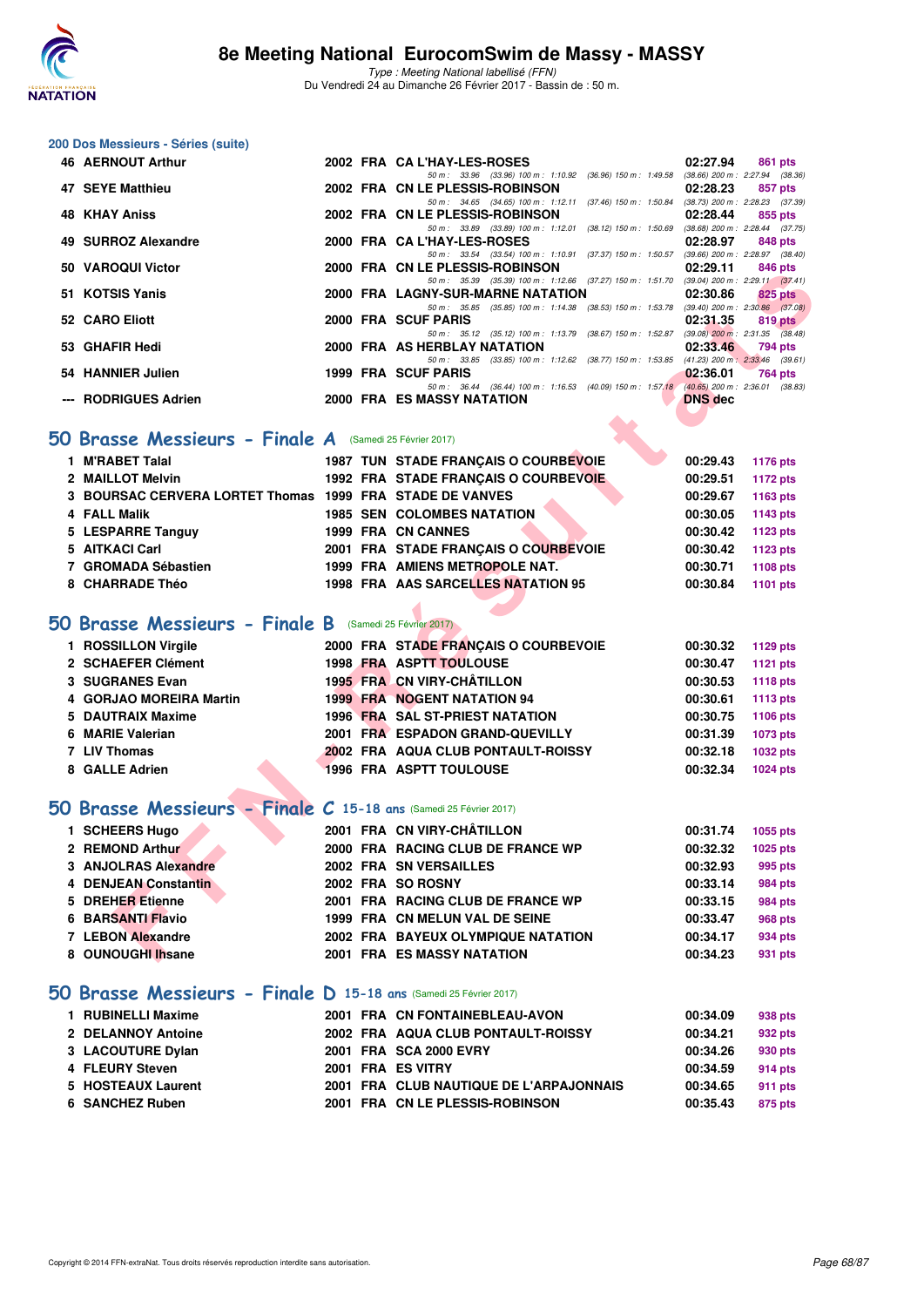

|     | 50 Brasse Messieurs - Finale D (suite)                           |  |                                            |                |                 |
|-----|------------------------------------------------------------------|--|--------------------------------------------|----------------|-----------------|
|     | 7 ACARD Théo                                                     |  | 2002 FRA BAYEUX OLYMPIQUE NATATION         | 00:35.98       | 849 pts         |
|     | --- NDIAYE Amadou                                                |  | 2001 FRA S.M MONTROUGE                     | <b>DNS dec</b> |                 |
|     |                                                                  |  |                                            |                |                 |
|     | 50 Brasse Messieurs - Barrage Finales (Vendredi 24 Février 2017) |  |                                            |                |                 |
|     | 1 GROMADA Sébastien                                              |  | 1999 FRA AMIENS METROPOLE NAT.             | 00:30.38       | 1125 pts        |
|     | 2 SCHAEFER Clément                                               |  | <b>1998 FRA ASPTT TOULOUSE</b>             | 00:30.58       | 1115 pts        |
|     |                                                                  |  |                                            |                |                 |
|     | 50 Brasse Messieurs - Séries (Vendredi 24 Février 2017)          |  |                                            |                |                 |
|     | 1 MAILLOT Melvin                                                 |  | 1992 FRA STADE FRANÇAIS O COURBEVOIE       | 00:29.14       | <b>1192 pts</b> |
|     | 2 M'RABET Talal                                                  |  | 1987 TUN STADE FRANÇAIS O COURBEVOIE       | 00:29.37       | <b>1179 pts</b> |
|     | 3 BOURSAC CERVERA LORTET Thomas 1999 FRA STADE DE VANVES         |  |                                            | 00:29.63       | <b>1165 pts</b> |
|     | 4 LESPARRE Tanguy                                                |  | 1999 FRA CN CANNES                         | 00:29.66       | <b>1164 pts</b> |
|     | 5 FALL Malik                                                     |  | <b>1985 SEN COLOMBES NATATION</b>          | 00:29.68       | 1163 pts        |
|     | 6 AITKACI Carl                                                   |  | 2001 FRA STADE FRANÇAIS O COURBEVOIE       | 00:29.96       | <b>1148 pts</b> |
|     | 7 CHARRADE Théo                                                  |  | 1998 FRA AAS SARCELLES NATATION 95         | 00:30.26       | 1132 pts        |
|     | 8 GROMADA Sébastien                                              |  | 1999 FRA AMIENS METROPOLE NAT.             | 00:30.33       | 1128 pts        |
|     | 8 SCHAEFER Clément                                               |  | <b>1998 FRA ASPTT TOULOUSE</b>             | 00:30.33       | <b>1128 pts</b> |
|     | 10 ROSSILLON Virgile                                             |  | 2000 FRA STADE FRANÇAIS O COURBEVOIE       | 00:30.54       | <b>1117 pts</b> |
|     | <b>11 DAUTRAIX Maxime</b>                                        |  | <b>1996 FRA SAL ST-PRIEST NATATION</b>     | 00:30.66       | <b>1111 pts</b> |
|     | 12 GORJAO MOREIRA Martin                                         |  | <b>1999 FRA NOGENT NATATION 94</b>         | 00:30.70       | 1109 pts        |
|     | <b>13 SUGRANES Evan</b>                                          |  | 1995 FRA CN VIRY-CHÂTILLON                 | 00:31.05       | 1090 pts        |
|     | <b>14 MARIE Valerian</b>                                         |  | 2001 FRA ESPADON GRAND-QUEVILLY            | 00:31.45       | <b>1070 pts</b> |
|     | <b>15 HUILLE Stanislas</b>                                       |  | 1999 FRA SN VERSAILLES                     | 00:31.46       | 1069 pts        |
|     | 16 GALLE Adrien                                                  |  | <b>1996 FRA ASPTT TOULOUSE</b>             | 00:31.77       | 1053 pts        |
|     | 17 LIV Thomas                                                    |  | 2002 FRA AQUA CLUB PONTAULT-ROISSY         | 00:31.95       | <b>1044 pts</b> |
|     | <b>18 BARON Emeric</b>                                           |  | 1989 FRA CANETON CLUB DE BEAUMONT          | 00:32.12       | 1035 pts        |
|     | <b>19 BARON Joris</b>                                            |  | 1998 FRA CA ORSAY                          | 00:32.30       | 1026 pts        |
|     | 20 FOUESNANT Paul-Louis                                          |  | 1985 FRA SN VERSAILLES                     | 00:32.50       | <b>1016 pts</b> |
|     | 21 REMOND Arthur                                                 |  | 2000 FRA RACING CLUB DE FRANCE WP          | 00:32.58       | <b>1012 pts</b> |
|     | 22 QUIERTANT Killian                                             |  | <b>1997 FRA U.S CRETEIL NATATION</b>       | 00:32.67       | 1008 pts        |
|     | 23 MICHEL Victor                                                 |  | 1995 FRA C PAUL-BERT RENNES                | 00:32.68       | <b>1007 pts</b> |
|     | 24 SCHEERS Hugo                                                  |  | 2001 FRA CN VIRY-CHÂTILLON                 | 00:32.69       | 1007 pts        |
|     | 25 DREHER Etienne                                                |  | 2001 FRA RACING CLUB DE FRANCE WP          | 00:32.85       | 999 pts         |
|     | 26 RAZAFITSIATOSIKA Tojo-Cedric                                  |  | 1997 FRA CS CLICHY 92                      | 00:32.98       | 992 pts         |
|     | 27 PERRILLON Mathieu                                             |  | <b>1998 FRA ASPTT TOULOUSE</b>             | 00:33.01       | 991 pts         |
|     | <b>28 BARSANTI Flavio</b>                                        |  | 1999 FRA CN MELUN VAL DE SEINE             | 00:33.05       | 989 pts         |
|     | 29 DOIGNIES Gyl                                                  |  | <b>1998 FRA MONT-SAINT-AIGNAN NATATION</b> | 00:33.11       | 986 pts         |
|     | 30 HENRY ARRENOUS Pierre                                         |  | <b>1998 FRA ASPTT POITIERS</b>             | 00:33.32       | 976 pts         |
|     | 31 DENJEAN Constantin                                            |  | 2002 FRA SO ROSNY                          | 00:33.37       | 973 pts         |
|     | 32 ANJOLRAS Alexandre                                            |  | 2002 FRA SN VERSAILLES                     | 00:33.45       | 969 pts         |
|     | 33 ZIEMBA Mathieu                                                |  | 1996 FRA MONT-SAINT-AIGNAN NATATION        | 00:33.47       | 968 pts         |
|     | <b>34 TONNEAU Guillaume</b>                                      |  | 1998 FRA CN ST-MICHEL-SUR-ORGE             | 00:33.71       | 956 pts         |
|     | <b>34 LEBON Alexandre</b>                                        |  | 2002 FRA BAYEUX OLYMPIQUE NATATION         | 00:33.71       | 956 pts         |
|     | <b>36 BALLOT Paul</b>                                            |  | <b>2000 FRA PROVINS NATATION</b>           | 00:33.89       | 948 pts         |
|     | 36 OUNOUGHI Ihsane                                               |  | 2001 FRA ES MASSY NATATION                 | 00:33.89       | 948 pts         |
|     | 38 RUBINELLI Maxime                                              |  | 2001 FRA CN FONTAINEBLEAU-AVON             | 00:33.99       | 943 pts         |
|     | 39 LACOUTURE Dylan                                               |  | 2001 FRA SCA 2000 EVRY                     | 00:34.08       | 939 pts         |
|     | <b>40 RODRIGUES Adrien</b>                                       |  | 2000 FRA ES MASSY NATATION                 | 00:34.09       | 938 pts         |
| 41. | <b>ROUGAGNOU Zachary</b>                                         |  | 2000 FRA CN MAISONS-ALFORT                 | 00:34.14       | 936 pts         |
|     | <b>42 DELANNOY Antoine</b>                                       |  | 2002 FRA AQUA CLUB PONTAULT-ROISSY         | 00:34.16       | 935 pts         |
|     | 43 FLEURY Steven                                                 |  | 2001 FRA ES VITRY                          | 00:34.22       | 932 pts         |
|     | 44 NDIAYE Amadou                                                 |  | 2001 FRA S.M MONTROUGE                     | 00:34.64       | 912 pts         |
|     | 45 ROBLIN Arthur                                                 |  | 2000 FRA ESPADON GRAND-QUEVILLY            | 00:34.70       | 909 pts         |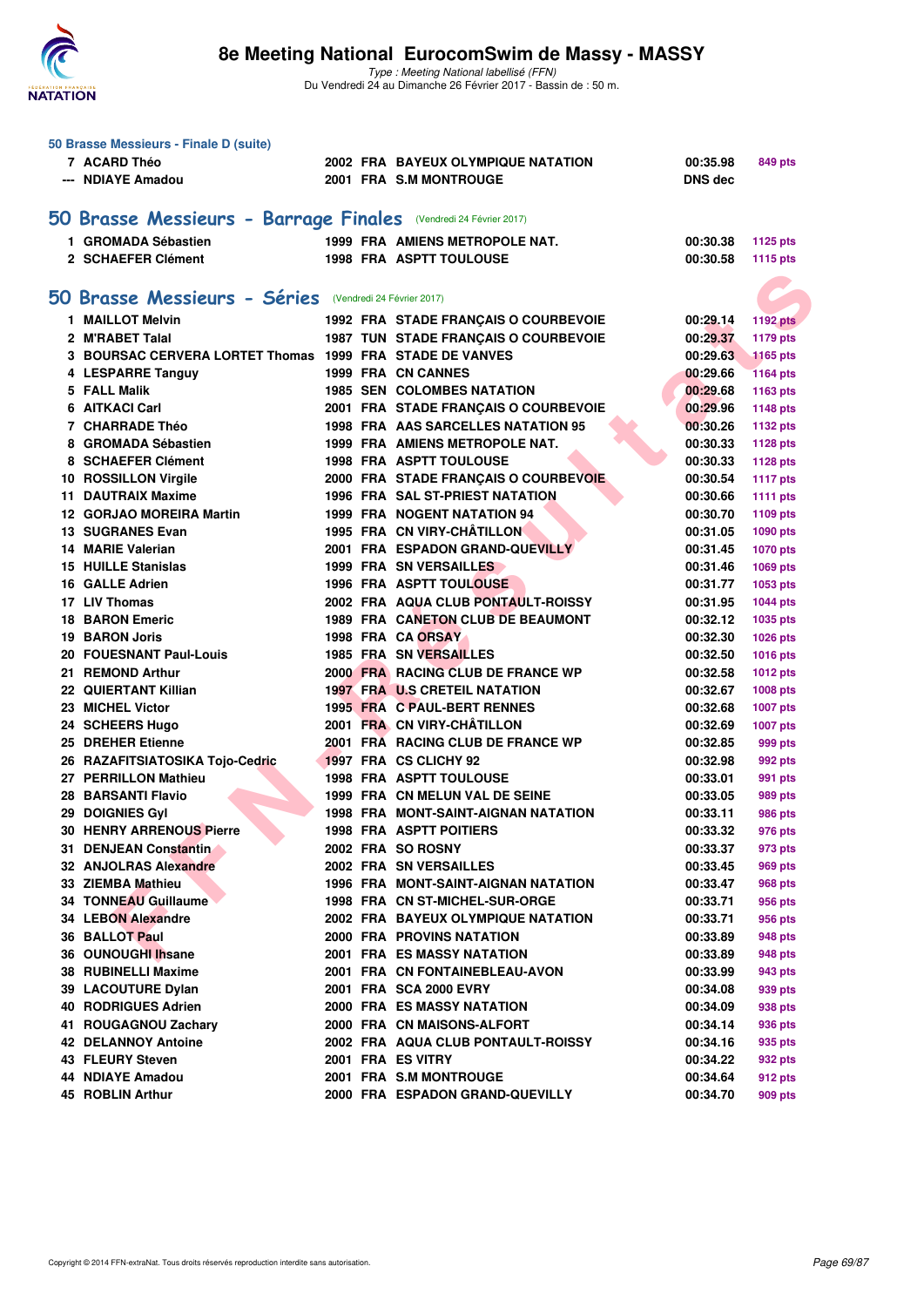

#### **50 Brasse Messieurs - Séries (suite)**

| 46 ACARD Théo                  |  | 2002 FRA BAYEUX OLYMPIQUE NATATION          |                | 00:34.88       | 900 pts                                                |
|--------------------------------|--|---------------------------------------------|----------------|----------------|--------------------------------------------------------|
| 47 HOSTEAUX Laurent            |  | 2001 FRA CLUB NAUTIQUE DE L'ARPAJONNAIS     |                | 00:34.89       | <b>900 pts</b>                                         |
| 48 SANCHEZ Ruben               |  | 2001 FRA CN LE PLESSIS-ROBINSON             |                | 00:34.91       | 899 pts                                                |
| <b>49 DUPUIS Yann</b>          |  | 2000 FRA CNM DIEPPE                         |                | 00:34.95       | 897 pts                                                |
| 50 CHAPOTOT Raphael            |  | 2001 FRA CA L'HAY-LES-ROSES                 |                | 00:35.04       | 893 pts                                                |
| 51 BARLIER Tony                |  | 2002 FRA CSN GUYANCOURT                     |                | 00:35.30       | 881 pts                                                |
| 52 MAUPAIX Killian             |  | 2002 FRA STADE ST-VALERY NATATION           |                | 00:35.33       | 879 pts                                                |
| 53 KUCH Frederic               |  | 2002 FRA CN VAL MAUBUEE                     |                | 00:35.36       | <b>878 pts</b>                                         |
| <b>54 GUILLAUME Vincent</b>    |  | <b>2002 FRA ES MASSY NATATION</b>           |                | 00:35.40       | 876 pts                                                |
| 55 GORJAO MOREIRA Bastien      |  | 2001 FRA NOGENT NATATION 94                 |                | 00:35.66       | <b>864 pts</b>                                         |
| 56 CATAYEE-BELINY Dimitri      |  | 2001 FRA SCA 2000 EVRY                      |                | 00:35.99       | <b>849 pts</b>                                         |
| 57 GRANDIN MARTIN Numa         |  | <b>2002 FRA ES MASSY NATATION</b>           |                | 00:36.11       | <b>843 pts</b>                                         |
| 58 PASSANI Henri-Dominique     |  | 2002 FRA CSM CLAMART                        |                | 00:36.31       | 834 pts                                                |
| 59 DEL'HOMME Erwan             |  | 2002 FRA RACING CLUB DE FRANCE WP           |                | 00:36.47       | 827 pts                                                |
| 60 VANDAELE Quentin            |  | 2001 FRA NOGENT NATATION 94                 |                | 00:36.77       | <b>813 pts</b>                                         |
| 61 TISON Mathis                |  | 2002 FRA CA L'HAY-LES-ROSES                 |                | 00:36.79       | <b>812 pts</b>                                         |
| 62 VALIN-FIXOT Antonin         |  | 2002 FRA CN ST-MICHEL-SUR-ORGE              |                | 00:36.86       | 809 pts                                                |
| <b>63 AERNOUT Louis</b>        |  | 2002 FRA CA L'HAY-LES-ROSES                 |                | 00:36.97       | 804 pts                                                |
| 64 LINOT Hugo                  |  | 2002 FRA CNM DIEPPE                         |                | 00:37.12       | <b>798 pts</b>                                         |
| 65 LE LAY Benjamin             |  | 2001 FRA CA L'HAY-LES-ROSES                 |                | 00:37.89       | 764 pts                                                |
| 66 JACOLOT Quentin             |  | 2000 FRA ES MASSY NATATION                  |                | 00:40.03       | 674 pts                                                |
| 67 LASTEL Nicolas              |  | 2000 FRA MONT-SAINT-AIGNAN NATATION         |                | 00:42.77       | <b>566 pts</b>                                         |
| --- PATERNOSTRE Jérémy         |  | <b>1988 FRA VILLIERS SPORTS JEUNESSE</b>    |                | <b>DSQ Ni</b>  |                                                        |
| --- COUDERT Rémi               |  | <b>1995 FRA CERGY PONTOISE NATATION</b>     |                | <b>DNS dec</b> |                                                        |
| --- LETOURNEUR Robin           |  | 1992 FRA CN LE PLESSIS-ROBINSON             |                | <b>DNS dec</b> |                                                        |
| --- IABASSENE Safy             |  | 2002 FRA RACING CLUB DE FRANCE WP           |                | <b>DNS dec</b> |                                                        |
| --- BOUTOUIL Samy              |  | 2000 FRA CSM CLAMART                        |                | <b>DNS dec</b> |                                                        |
|                                |  |                                             |                |                |                                                        |
| 00 Brasse Messieurs - Finale A |  | (Dimanche 26 Février 2017)                  |                |                |                                                        |
| 1 DESPLANCHES Jeremy           |  | <b>1994 SUI OLYMPIC NICE NATATION</b>       |                | 01:02.46       | <b>1257 pts</b>                                        |
|                                |  |                                             | $50 m$ : 29.40 |                | (29.40) 100 m: 1:02.46 (33.06)                         |
| 2 M'RABET Talal                |  | <b>1987 TUN STADE FRANÇAIS O COURBEVOIE</b> |                | 01:04.42       | 1203 pts                                               |
| 3 M'RABET Taki                 |  | 1989 TUN STADE FRANÇAIS O COURBEVOIE        | 50 m : 30.06   | 01:05.31       | $(30.06)$ 100 m : 1:04.42 $(34.36)$<br>1179 pts        |
|                                |  |                                             | 50 m: 30.13    |                | $(30.13)$ 100 m : 1:05.31 $(35.18)$                    |
| 4 FALL Malik                   |  | <b>1985 SEN COLOMBES NATATION</b>           |                | 01:05.52       | 1173 pts                                               |
| 5 MAILLOT Melvin               |  | 1992 FRA STADE FRANÇAIS O COURBEVOIE        |                | 01:05.53       | 50 m: 30.47 (30.47) 100 m: 1:05.52 (35.05)<br>1173 pts |
|                                |  |                                             | 50 m: 30.38    |                | $(30.38)$ 100 m : 1:05.53 $(35.15)$                    |
| 6 AITKACI Carl                 |  | 2001 FRA STADE FRANÇAIS O COURBEVOIE        |                | 01:05.94       | 1162 pts                                               |
| 7 QUIERTANT Killian            |  | <b>1997 FRA U.S CRETEIL NATATION</b>        |                | 01:07.69       | 50 m: 31.34 (31.34) 100 m: 1:05.94 (34.60)<br>1116 pts |
|                                |  |                                             |                |                | 50 m: 31.86 (31.86) 100 m: 1:07.69 (35.83)             |
| 8 QUIERTANT Yann               |  | 1989 FRA STADE FRANÇAIS O COURBEVOIE        |                | 01:08.09       | 1105 pts                                               |
|                                |  |                                             |                |                | 50 m: 32.13 (32.13) 100 m: 1:08.09 (35.96)             |
| 00 Brasse Messieurs - Finale B |  | (Dimanche 26 Février 2017)                  |                |                |                                                        |
| 1 MARIE Valerian               |  | 2001 FRA ESPADON GRAND-QUEVILLY             |                | 01:09.64       | 1065 pts                                               |
|                                |  |                                             | 50 m: 32.25    |                | $(32.25)$ 100 m : 1:09.64 $(37.39)$                    |
| 2 DESSAILLY Eric               |  | 1999 FRA CN MAISONS-ALFORT                  |                | 01:10.22       | 1050 pts                                               |

# **[100 Brasse Messieurs - Finale A](http://www.ffnatation.fr/webffn/resultats.php?idact=nat&go=epr&idcpt=42801&idepr=72)** (Dimanche 26 Février 2017)

| 1 DESPLANCHES Jeremy | <b>1994 SUI OLYMPIC NICE NATATION</b>       |                        | 01:02.46<br>1257 pts                                       |
|----------------------|---------------------------------------------|------------------------|------------------------------------------------------------|
|                      |                                             | $50 \text{ m}$ : 29.40 | $(29.40)$ 100 m : 1:02.46 (33.                             |
| 2 M'RABET Talal      | <b>1987 TUN STADE FRANCAIS O COURBEVOIE</b> |                        | 01:04.42<br>1203 pts                                       |
| 3 M'RABET Taki       | 1989 TUN STADE FRANCAIS O COURBEVOIE        | 50 m: 30.06            | $(30.06)$ 100 m : 1:04.42 $(34.1)$<br>01:05.31<br>1179 pts |
|                      |                                             | 50 m: 30.13            | $(30.13)$ 100 m : 1:05.31 $(35.$                           |
| 4 FALL Malik         | <b>1985 SEN COLOMBES NATATION</b>           | $50 m$ : $30.47$       | 01:05.52<br>1173 pts<br>$(30.47)$ 100 m : 1:05.52 $(35.$   |
| 5 MAILLOT Melvin     | 1992 FRA STADE FRANCAIS O COURBEVOIE        |                        | 01:05.53<br>1173 pts                                       |
|                      |                                             | 50 m: 30.38            | $(30.38)$ 100 m : 1:05.53 (35.                             |
| 6 AITKACI Carl       | 2001 FRA STADE FRANCAIS O COURBEVOIE        | 50 m: 31.34            | 01:05.94<br>1162 pts<br>$(31.34)$ 100 m : 1:05.94 $(34.$   |
| 7 QUIERTANT Killian  | <b>1997 FRA U.S CRETEIL NATATION</b>        |                        | 01:07.69<br>1116 pts                                       |
|                      |                                             | 50 m: 31.86            | $(31.86)$ 100 m : 1:07.69 $(35.$                           |
| 8 QUIERTANT Yann     | 1989 FRA STADE FRANCAIS O COURBEVOIE        |                        | 01:08.09<br>1105 pts                                       |

| $50 m$ : | 29.40 | $(29.40)$ 100 m : | $1:02.46$ (33.06)                   |  |
|----------|-------|-------------------|-------------------------------------|--|
|          |       | 01:04.42          | $1203$ pts                          |  |
| $50 m$ : | 30.06 |                   | $(30.06)$ 100 m : 1:04.42 $(34.36)$ |  |
|          |       |                   | 01:05.31 1179 pts                   |  |
| $50 m$ : | 30.13 | $(30.13)$ 100 m : | $1:05.31$ $(35.18)$                 |  |
|          |       | 01:05.52          | 1173 pts                            |  |
| $50 m$ : | 30.47 | $(30.47)$ 100 m : | $1:05.52$ $(35.05)$                 |  |
|          |       | 01:05.53          | 1173 pts                            |  |
| $50 m$ : | 30.38 | $(30.38)$ 100 m : | $1:05.53$ $(35.15)$                 |  |
|          |       | 01:05.94          | 1162 pts                            |  |
| $50 m$ : | 31.34 | $(31.34) 100 m$ : | 1:05.94 (34.60)                     |  |
|          |       | 01:07.69          | 1116 pts                            |  |
| $50 m$ : | 31.86 | $(31.86) 100 m$ : | 1:07.69 (35.83)                     |  |
|          |       |                   | 01:08.09 1105 pts                   |  |
| $50 m$ : | 32.13 | $(32.13) 100 m$ : | 1:08.09 (35.96)                     |  |

# **[100 Brasse Messieurs - Finale B](http://www.ffnatation.fr/webffn/resultats.php?idact=nat&go=epr&idcpt=42801&idepr=72)** (Dimanche 26 Février 2017)

| 1 MARIE Valerian        |  | 2001 FRA ESPADON GRAND-QUEVILLY      |                          | 01:09.64                            | $1065$ pts      |  |
|-------------------------|--|--------------------------------------|--------------------------|-------------------------------------|-----------------|--|
|                         |  |                                      | $50 \text{ m}$ : $32.25$ | $(32.25)$ 100 m : 1:09.64 $(37.39)$ |                 |  |
| 2 DESSAILLY Eric        |  | 1999 FRA CN MAISONS-ALFORT           |                          | 01:10.22                            | <b>1050 pts</b> |  |
|                         |  |                                      | 50 m: 33.04              | $(33.04)$ 100 m : 1:10.22 $(37.18)$ |                 |  |
| 3 GORJAO MOREIRA Martin |  | <b>1999 FRA NOGENT NATATION 94</b>   |                          | $01:10.36$ 1047 pts                 |                 |  |
|                         |  |                                      | 50 m: 33.29              | $(33.29)$ 100 m : 1:10.36 $(37.07)$ |                 |  |
| 4 LIV Thomas            |  | 2002 FRA AQUA CLUB PONTAULT-ROISSY   |                          | 01:10.60                            | <b>1041 pts</b> |  |
|                         |  |                                      | $50 \text{ m}$ : 33.40   | $(33.40)$ 100 m : 1:10.60 $(37.20)$ |                 |  |
| 5 HOUDENOT Nicolas      |  | 1997 FRA RED STAR CLUB CHAMPIGNY     |                          | 01:10.79                            | <b>1036 pts</b> |  |
|                         |  |                                      | 50 m: 33.50              | $(33.50)$ 100 m : 1:10.79 $(37.29)$ |                 |  |
| 6 ZEINATY Paul          |  | 2001 FRA STADE FRANCAIS O COURBEVOIE |                          | 01:11.04                            | <b>1030 pts</b> |  |
|                         |  |                                      | $50 m$ : $33.07$         | $(33.07)$ 100 m : 1:11.04 $(37.97)$ |                 |  |
| 7 CRASSOUS Thomas       |  | 1999 FRA STADE FRANCAIS O COURBEVOIE |                          | 01:12.11                            | $1003$ pts      |  |
|                         |  |                                      | 50 m: 33.82              | $(33.82)$ 100 m : 1:12.11 $(38.29)$ |                 |  |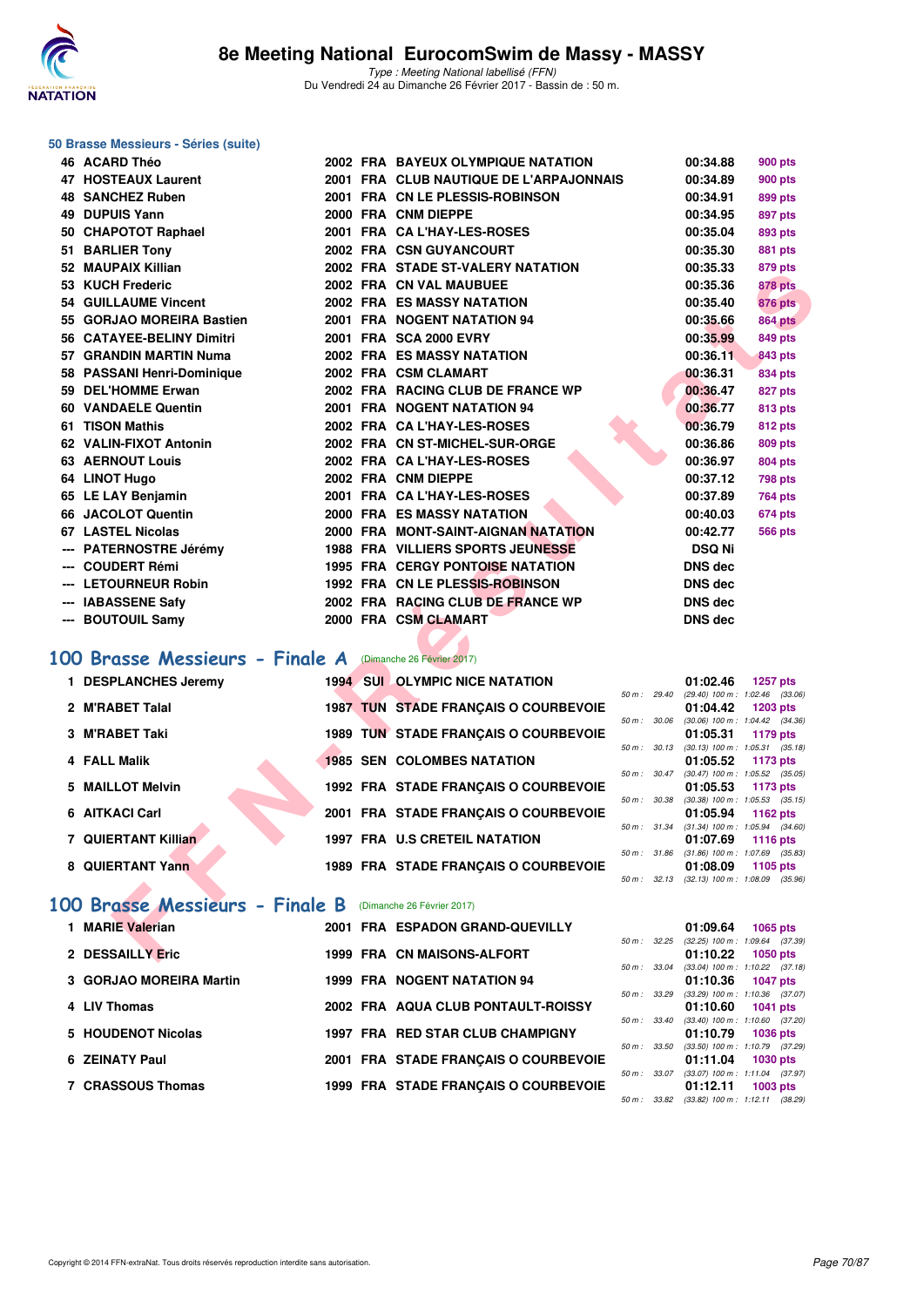

| 100 Brasse Messieurs - Finale B (suite)                              |                   |                                             |                  |          |                                                      |
|----------------------------------------------------------------------|-------------------|---------------------------------------------|------------------|----------|------------------------------------------------------|
| 8 PLATAUX Robin                                                      |                   | <b>1997 FRA NOGENT NATATION 94</b>          |                  | 01:14.06 | 955 pts                                              |
|                                                                      |                   |                                             |                  |          | 50 m: 33.78 (33.78) 100 m: 1:14.06 (40.28            |
| 100 Brasse Messieurs - Finale C 15-18 ans (Dimanche 26 Février 2017) |                   |                                             |                  |          |                                                      |
| 1 DREHER Etienne                                                     |                   | 2001 FRA RACING CLUB DE FRANCE WP           |                  | 01:10.43 | 1045 pts                                             |
|                                                                      |                   |                                             |                  |          | 50 m: 33.34 (33.34) 100 m: 1:10.43 (37.09            |
| 2 ANJOLRAS Alexandre                                                 |                   | 2002 FRA SN VERSAILLES                      |                  | 01:12.72 | 988 pts                                              |
|                                                                      |                   |                                             |                  |          | 50 m: 34.26 (34.26) 100 m: 1:12.72 (38.46            |
| <b>3 GRANDJEAN Etienne</b>                                           |                   | 2001 FRA RACING CLUB DE FRANCE WP           |                  | 01:13.22 | 976 pts                                              |
| 4 DENJEAN Constantin                                                 |                   | 2002 FRA SO ROSNY                           |                  | 01:13.96 | 50 m: 33.93 (33.93) 100 m: 1:13.22 (39.29<br>958 pts |
|                                                                      |                   |                                             |                  |          | 50 m: 34.53 (34.53) 100 m: 1:13.96 (39.43            |
| 5 OUNOUGHI Ihsane                                                    |                   | <b>2001 FRA ES MASSY NATATION</b>           |                  | 01:14.56 | 943 pts                                              |
|                                                                      |                   |                                             |                  |          | 50 m : 34.69 (34.69) 100 m : 1:14.56 (39.87          |
| <b>6 CHAUVIN Dennys</b>                                              | 2001 FRA ES VITRY |                                             |                  | 01:15.85 | $-912$ pts                                           |
|                                                                      |                   |                                             |                  |          | 50 m : 35.19 (35.19) 100 m : 1:15.85 (40.66          |
| <b>7 GUILLAUME Vincent</b>                                           |                   | <b>2002 FRA ES MASSY NATATION</b>           |                  | 01:16.37 | 900 pts                                              |
|                                                                      |                   |                                             |                  |          | 50 m : 36.06 (36.06) 100 m : 1:16.37 (40.31)         |
| 8 GRANDIN MARTIN Numa                                                |                   | <b>2002 FRA ES MASSY NATATION</b>           |                  | 01:17.71 | 869 pts                                              |
|                                                                      |                   |                                             |                  |          | 50 m: 36.21 (36.21) 100 m: 1:17.71 (41.50            |
| 100 Brasse Messieurs - Séries (Dimanche 26 Février 2017)             |                   |                                             |                  |          |                                                      |
|                                                                      |                   |                                             |                  |          |                                                      |
| 1 M'RABET Talal                                                      |                   | <b>1987 TUN STADE FRANÇAIS O COURBEVOIE</b> |                  | 01:05.72 | 1168 pts                                             |
|                                                                      |                   |                                             | $50 m$ : $30.78$ |          | (30.78) 100 m : 1:05.72 (34.94                       |

| <b>3 GRANDJEAN Etienne</b>                              |  | 2001 FRA RACING CLUB DE FRANCE WP           |                |              | 01:13.22 | 976 pts                                                       |
|---------------------------------------------------------|--|---------------------------------------------|----------------|--------------|----------|---------------------------------------------------------------|
| 4 DENJEAN Constantin                                    |  | 2002 FRA SO ROSNY                           |                | 50 m : 33.93 | 01:13.96 | $(33.93)$ 100 m : 1:13.22 $(39.29)$<br>958 pts                |
| 5 OUNOUGHI Ihsane                                       |  | 2001 FRA ES MASSY NATATION                  |                | 50 m : 34.53 | 01:14.56 | $(34.53)$ 100 m : 1:13.96 $(39.43)$<br>943 pts                |
| <b>6 CHAUVIN Dennys</b>                                 |  | 2001 FRA ES VITRY                           | 50 m : 34.69   |              | 01:15.85 | $(34.69)$ 100 m : 1:14.56 $(39.87)$<br>912 pts                |
|                                                         |  |                                             | 50 m : 35.19   |              |          | $(35.19)$ 100 m : 1:15.85 $(40.66)$                           |
| <b>7 GUILLAUME Vincent</b>                              |  | 2002 FRA ES MASSY NATATION                  | 50 m: 36.06    |              | 01:16.37 | 900 pts                                                       |
| 8 GRANDIN MARTIN Numa                                   |  | 2002 FRA ES MASSY NATATION                  |                |              | 01:17.71 | $(36.06)$ 100 m : 1:16.37 $(40.31)$<br>869 pts                |
|                                                         |  |                                             | $50 m$ : 36.21 |              |          | $(36.21)$ 100 m : 1:17.71 $(41.50)$                           |
| 00 Brasse Messieurs - Séries (Dimanche 26 Février 2017) |  |                                             |                |              |          |                                                               |
| 1 M'RABET Talal                                         |  | <b>1987 TUN STADE FRANÇAIS O COURBEVOIE</b> |                |              | 01:05.72 | <b>1168 pts</b>                                               |
| 2 M'RABET Taki                                          |  | 1989 TUN STADE FRANÇAIS O COURBEVOIE        | 50 m : 30.78   |              | 01:05.78 | $(30.78)$ 100 m : 1:05.72 $(34.94)$<br><b>1166 pts</b>        |
| 3 DESPLANCHES Jeremy                                    |  | <b>1994 SUI OLYMPIC NICE NATATION</b>       | 50 m: 30.46    |              | 01:05.87 | (30.46) 100 m : 1:05.78 (35.32)<br><b>1164 pts</b>            |
|                                                         |  |                                             |                |              |          | 50 m: 31.22 (31.22) 100 m: 1:05.87 (34.65)                    |
| 4 MAILLOT Melvin                                        |  | 1992 FRA STADE FRANÇAIS O COURBEVOIE        |                | 50 m : 31.24 | 01:06.32 | 1152 pts<br>$(31.24)$ 100 m : 1:06.32 $(35.08)$               |
| 5 AITKACI Carl                                          |  | 2001 FRA STADE FRANÇAIS O COURBEVOIE        |                |              | 01:06.42 | 1149 pts<br>$(31.50)$ 100 m : 1:06.42 $(34.92)$               |
| 6 ROSSILLON Virgile                                     |  | 2000 FRA STADE FRANÇAIS O COURBEVOIE        |                | 50 m : 31.50 | 01:06.50 | 1147 pts                                                      |
| 7 FALL Malik                                            |  | <b>1985 SEN COLOMBES NATATION</b>           |                |              | 01:06.83 | 50 m: 31.16 (31.16) 100 m: 1:06.50 (35.34)<br>1138 pts        |
|                                                         |  |                                             | 50 m : 30.97   |              |          | $(30.97)$ 100 m : 1:06.83 $(35.86)$                           |
| 8 SCHAEFER Clément                                      |  | 1998 FRA ASPTT TOULOUSE                     |                | 50 m : 31.56 | 01:07.82 | <b>1112 pts</b><br>$(31.56)$ 100 m : 1:07.82 $(36.26)$        |
| 9 QUIERTANT Yann                                        |  | <b>1989 FRA STADE FRANÇAIS O COURBEVOIE</b> |                | 50 m : 31.87 | 01:07.87 | <b>1111 pts</b><br>$(31.87)$ 100 m : 1:07.87 $(36.00)$        |
| 10 QUIERTANT Killian                                    |  | 1997 FRA U.S CRETEIL NATATION               |                |              | 01:08.26 | 1101 pts                                                      |
| 11 GORJAO MOREIRA Martin                                |  | 1999 FRA NOGENT NATATION 94                 |                | 50 m : 31.80 | 01:08.69 | $(31.80)$ 100 m : 1:08.26 $(36.46)$<br>1090 pts               |
| 12 LIV Thomas                                           |  | 2002 FRA AQUA CLUB PONTAULT-ROISSY          |                | 50 m : 32.40 | 01:09.50 | $(32.40)$ 100 m : 1:08.69 $(36.29)$<br><b>1069 pts</b>        |
|                                                         |  |                                             |                |              |          | 50 m: 33.47 (33.47) 100 m: 1:09.50 (36.03)                    |
| 13 PLATAUX Robin                                        |  | <b>1997 FRA NOGENT NATATION 94</b>          |                |              | 01:09.63 | 1065 pts<br>50 m: 33.17 (33.17) 100 m: 1:09.63 (36.46)        |
| 14 MARIE Valerian                                       |  | 2001 FRA ESPADON GRAND-QUEVILLY             |                |              | 01:10.24 | <b>1050 pts</b>                                               |
| 15 HOUDENOT Nicolas                                     |  | 1997 FRA RED STAR CLUB CHAMPIGNY            | 50 m: 32.29    |              | 01:10.54 | $(32.29)$ 100 m : 1:10.24 $(37.95)$<br><b>1042 pts</b>        |
| <b>16 DESSAILLY Eric</b>                                |  | 1999 FRA CN MAISONS-ALFORT                  |                | 50 m: 33.17  | 01:10.78 | $(33.17)$ 100 m : 1:10.54 $(37.37)$<br>1036 pts               |
|                                                         |  |                                             |                |              |          | 50 m: 32.45 (32.45) 100 m: 1:10.78 (38.33)                    |
| 17 CRASSOUS Thomas                                      |  | 1999 FRA STADE FRANÇAIS O COURBEVOIE        |                | 50 m : 34.03 | 01:11.03 | <b>1030 pts</b><br>$(34.03)$ 100 m : 1:11.03 $(37.00)$        |
| 18 ZEINATY Paul                                         |  | 2001 FRA STADE FRANÇAIS O COURBEVOIE        |                |              | 01:11.14 | <b>1027 pts</b><br>50 m: 33.15 (33.15) 100 m: 1:11.14 (37.99) |
| <b>19 DREHER Etienne</b>                                |  | 2001 FRA RACING CLUB DE FRANCE WP           |                |              | 01:11.64 | 1015 pts                                                      |
| 20 TEXIER Adrien                                        |  | 1989 FRA CA L'HAY-LES-ROSES                 |                |              | 01:12.06 | 50 m: 33.34 (33.34) 100 m: 1:11.64 (38.30)<br>1004 pts        |
| 21 DOIGNIES Gyl                                         |  | <b>1998 FRA MONT-SAINT-AIGNAN NATATION</b>  | 50 m: 33.28    |              | 01:12.09 | $(33.28)$ 100 m : 1:12.06 $(38.78)$<br>1003 pts               |
|                                                         |  |                                             |                | 50 m : 33.38 |          | $(33.38)$ 100 m : 1:12.09 $(38.71)$                           |
| 22 REMOND Arthur                                        |  | 2000 FRA RACING CLUB DE FRANCE WP           |                | 50 m : 33.49 | 01:12.36 | 997 pts<br>$(33.49)$ 100 m : 1:12.36 $(38.87)$                |
| 23 GYSEMBERG Thomas                                     |  | 2000 FRA CLUB DES NAGEURS DE PARIS          |                |              | 01:12.58 | 991 pts<br>50 m: 34.21 (34.21) 100 m: 1:12.58 (38.37)         |
| 24 GRANDJEAN Etienne                                    |  | 2001 FRA RACING CLUB DE FRANCE WP           |                |              | 01:12.64 | 990 pts                                                       |
| 25 ANJOLRAS Alexandre                                   |  | 2002 FRA SN VERSAILLES                      |                |              | 01:13.01 | 50 m: 33.88 (33.88) 100 m: 1:12.64 (38.76)<br>981 pts         |
|                                                         |  |                                             |                |              |          | 50 m: 34.35 (34.35) 100 m: 1:13.01 (38.66)                    |

|          |       | 01:05.72          | 1168 pts |         |
|----------|-------|-------------------|----------|---------|
| $50 m$ : | 30.78 | $(30.78)$ 100 m : | 1:05.72  | (34.94) |
|          |       | 01:05.78          | 1166 pts |         |
| $50 m$ : | 30.46 | $(30.46) 100 m$ : | 1:05.78  | (35.32) |
|          |       | 01:05.87          | 1164 pts |         |
| $50 m$ : | 31.22 | $(31.22)$ 100 m : | 1:05.87  | (34.65) |
|          |       | 01:06.32          | 1152 pts |         |
| $50 m$ : | 31.24 | $(31.24) 100 m$ : | 1:06.32  | (35.08) |
|          |       | 01:06.42          | 1149 pts |         |
| $50 m$ : | 31.50 | $(31.50) 100 m$ : | 1:06.42  | (34.92) |
|          |       | 01:06.50          | 1147     | pts     |
| $50 m$ : | 31.16 | $(31.16) 100 m$ : | 1:06.50  | (35.34) |
|          |       | 01:06.83          | 1138 pts |         |
| $50 m$ : | 30.97 | (30.97) 100 m :   | 1:06.83  | (35.86) |
|          |       | 01:07.82          | 1112 pts |         |
| $50 m$ : | 31.56 | $(31.56) 100 m$ : | 1:07.82  | (36.26) |
|          |       | 01:07.87          | 1111     | pts     |
| $50 m$ : | 31.87 | $(31.87) 100 m$ : | 1:07.87  | (36.00) |
|          |       | 01:08.26          | 1101     | pts     |
| $50 m$ : | 31.80 | $(31.80) 100 m$ : | 1:08.26  | (36.46) |
|          |       |                   |          |         |
|          |       | 01:08.69          | 1090     | pts     |
| $50 m$ : | 32.40 | $(32.40)$ 100 m : | 1:08.69  | (36.29) |
|          | 33.47 | 01:09.50          | 1069 pts |         |
| $50 m$ : |       | $(33.47) 100 m$ : | 1:09.50  | (36.03) |
|          |       | 01:09.63          | 1065     | pts     |
| $50 m$ : | 33.17 | $(33.17) 100 m$ : | 1:09.63  | (36.46) |
|          |       | 01:10.24          | 1050 pts |         |
| $50 m$ : | 32.29 | $(32.29)$ 100 m : | 1:10.24  | (37.95) |
|          |       | 01:10.54          | 1042     | pts     |
| $50 m$ : | 33.17 | $(33.17) 100 m$ : | 1:10.54  | (37.37) |
|          |       | 01:10.78          | 1036 pts |         |
| $50 m$ : | 32.45 | $(32.45)$ 100 m : | 1:10.78  | (38.33) |
|          |       | 01:11.03          | 1030 pts |         |
| $50 m$ : | 34.03 | $(34.03)$ 100 m : | 1:11.03  | (37.00) |
|          |       | 01:11.14          | 1027     | pts     |
| $50 m$ : | 33.15 | $(33.15) 100 m$ : | 1:11.14  | (37.99) |
|          |       | 01:11.64          | 1015 pts |         |
| $50 m$ : | 33.34 | $(33.34) 100 m$ : | 1:11.64  | (38.30) |
|          |       | 01:12.06          | 1004     | pts     |
| $50 m$ : | 33.28 | $(33.28) 100 m$ : | 1:12.06  | (38.78) |
|          |       | 01:12.09          | 1003 pts |         |
| $50 m$ : | 33.38 | $(33.38) 100 m$ : | 1:12.09  | (38.71) |
|          |       | 01:12.36          | 997      | pts     |
| $50 m$ : | 33.49 | $(33.49) 100 m$ : | 1:12.36  | (38.87) |
|          |       | 01:12.58          | 991      | pts     |
| $50 m$ : | 34.21 | $(34.21)$ 100 m : | 1:12.58  | (38.37) |
|          |       | 01:12.64          | 990      | pts     |
| $50 m$ : | 33.88 | $(33.88) 100 m$ : | 1:12.64  | (38.76) |
|          |       | 01:13.01          | 981      | pts     |
| $50 m$ : | 34.35 | $(34.35) 100 m$ : | 1:13.01  | (38.66) |
|          |       |                   |          |         |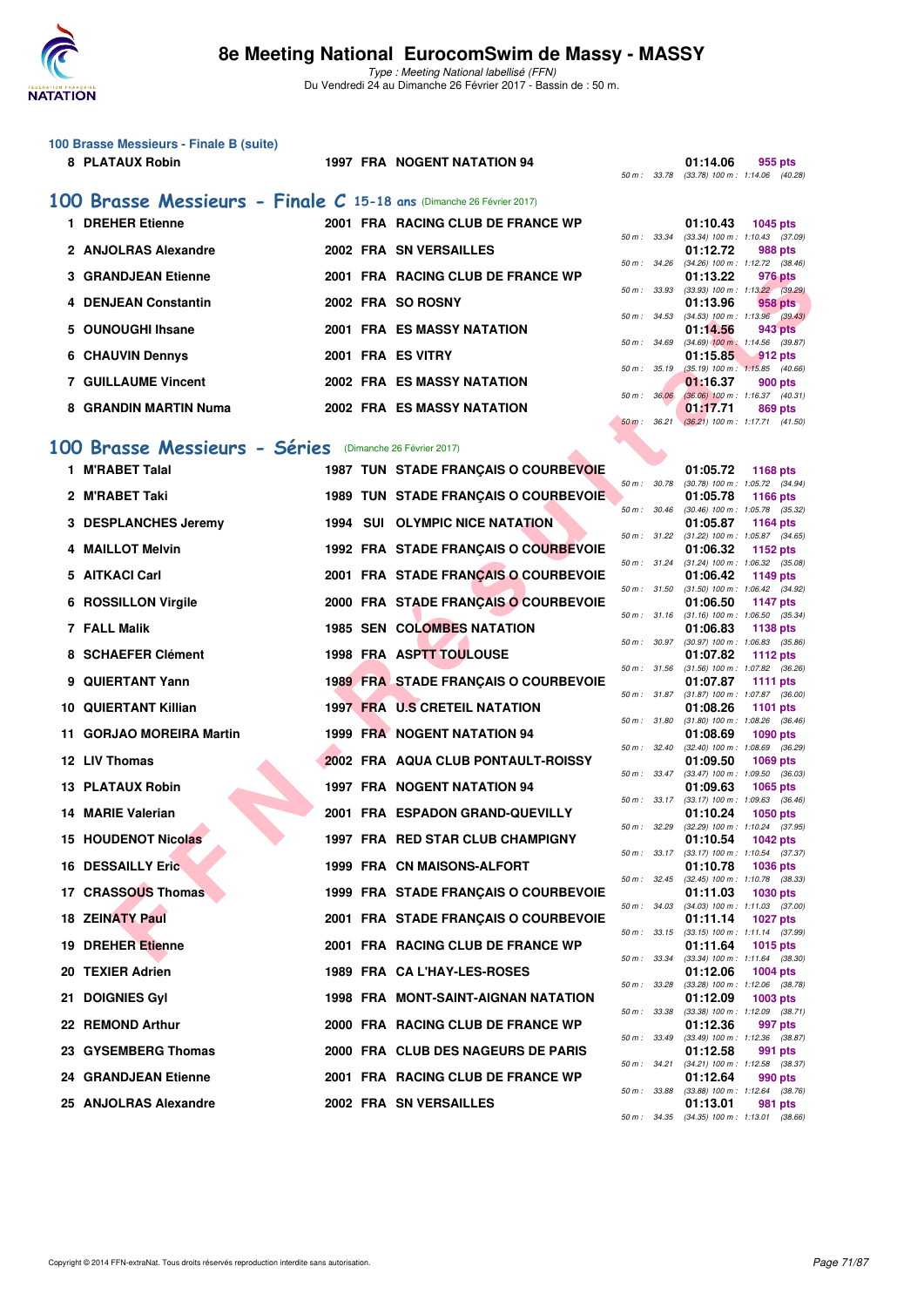

|    | 100 Brasse Messieurs - Séries (suite)                         |      |                                                                                                                                  |                  |                                                                    |
|----|---------------------------------------------------------------|------|----------------------------------------------------------------------------------------------------------------------------------|------------------|--------------------------------------------------------------------|
|    | 26 BOURUMEAU William                                          |      | 1998 FRA U.S CRETEIL NATATION                                                                                                    |                  | 01:13.69<br>964 pts                                                |
|    | 27 HASEGAWA Alexandre                                         |      | 2001 JPN SN MONTGERON                                                                                                            | 50 m : 33.77     | $(33.77)$ 100 m : 1:13.69 $(39.92)$<br>01:13.94<br>958 pts         |
|    | <b>28 BARSANTI Flavio</b>                                     |      | 1999 FRA CN MELUN VAL DE SEINE                                                                                                   |                  | 50 m: 35.05 (35.05) 100 m: 1:13.94 (38.89)<br>01:14.14<br>953 pts  |
|    | 29 CHAUVIN Dennys                                             |      | 2001 FRA ES VITRY                                                                                                                | 50 m : 34.53     | $(34.53)$ 100 m : 1:14.14 $(39.61)$                                |
|    |                                                               |      |                                                                                                                                  | 50 m : 34.55     | 01:14.28<br>950 pts<br>(34.55) 100 m: 1:14.28 (39.73)              |
|    | <b>30 DENJEAN Constantin</b>                                  |      | 2002 FRA SO ROSNY                                                                                                                | 50 m : 34.33     | 01:14.29<br>950 pts<br>(34.33) 100 m: 1:14.29 (39.96)              |
|    | 31 OUNOUGHI Ihsane                                            |      | 2001 FRA ES MASSY NATATION                                                                                                       |                  | 01:15.01<br>932 pts                                                |
|    | 32 GICQUEL Kylian                                             |      | 1999 FRA NOGENT NATATION 94                                                                                                      | 50 m : 34.92     | $(34.92)$ 100 m : 1:15.01 $(40.09)$<br>01:15.18<br><b>928 pts</b>  |
|    | 33 FOUESNANT Paul-Louis                                       |      | <b>1985 FRA SN VERSAILLES</b>                                                                                                    | 50 m : 35.10     | $(35.10)$ 100 m : 1:15.18 $(40.08)$<br>01:16.10<br>906 pts         |
|    | 34 GRANDIN MARTIN Numa                                        |      | <b>2002 FRA ES MASSY NATATION</b>                                                                                                | 50 m : 35.69     | $(35.69)$ 100 m : 1:16.10 $(40.41)$<br>01:16.44<br>898 pts         |
|    | <b>35 GUILLAUME Vincent</b>                                   |      | 2002 FRA ES MASSY NATATION                                                                                                       | $50 m$ : $35.85$ | $(35.85)$ 100 m : 1:16.44 $(40.59)$<br>01:16.78<br>891 pts         |
|    |                                                               |      |                                                                                                                                  | 50 m: 36.19      | $(36.19)$ 100 m : 1:16.78 $(40.59)$                                |
|    | 36 ROBLIN Arthur                                              |      | 2000 FRA ESPADON GRAND-QUEVILLY                                                                                                  | 50 m : 36.80     | 01:17.71<br>869 pts<br>(36.80) 100 m: 1:17.71 (40.91)              |
| 37 | <b>DELANNOY Antoine</b>                                       |      | 2002 FRA AQUA CLUB PONTAULT-ROISSY                                                                                               | 50 m : 36.47     | 01:17.99<br>862 pts                                                |
|    | 38 RACHDI Yazid                                               |      | 2001 FRA CA ORSAY                                                                                                                |                  | (36.47) 100 m: 1:17.99 (41.52)<br>01:18.08<br>860 pts              |
|    | 39 TISON Mathis                                               |      | 2002 FRA CA L'HAY-LES-ROSES                                                                                                      | 50 m: 36.74      | (36.74) 100 m: 1:18.08 (41.34)<br>01:18.17<br>858 pts              |
|    | 40 LEBON Alexandre                                            |      | 2002 FRA BAYEUX OLYMPIQUE NATATION                                                                                               |                  | 50 m: 37.02 (37.02) 100 m: 1:18.17 (41.15)<br>01:18.70             |
|    |                                                               |      |                                                                                                                                  | 50 m : 35.59     | 846 pts<br>$(35.59)$ 100 m : 1:18.70 $(43.11)$                     |
|    | 41 HOSTEAUX Laurent                                           |      | 2001 FRA CLUB NAUTIQUE DE L'ARPAJONNAIS                                                                                          | 50 m : 37.20     | 01:19.15<br>836 pts<br>(37.20) 100 m: 1:19.15 (41.95)              |
|    | 42 FAGUET Thomas                                              |      | 2000 FRA SN MONTGERON                                                                                                            | 50 m : 36.60     | 01:19.21<br>835 pts<br>(36.60) 100 m: 1:19.21 (42.61)              |
|    | <b>43 LEBRETON Matis</b>                                      |      | 2001 FRA A.O. TRAPPES NATATION                                                                                                   |                  | 01:19.61<br>826 pts                                                |
|    | 44 CHAPOTOT Raphael                                           |      | 2001 FRA CAL'HAY-LES-ROSES                                                                                                       | 50 m : 36.95     | $(36.95)$ 100 m : 1:19.61 $(42.66)$<br>01:20.06<br>816 pts         |
|    | <b>45 BARETS Florian</b>                                      |      | 2001 FRA CN MELUN VAL DE SEINE                                                                                                   |                  | 50 m: 37.37 (37.37) 100 m: 1:20.06 (42.69)<br>01:20.52<br>805 pts  |
|    | <b>ZIEMBA Mathieu</b>                                         |      | <b>1996 FRA MONT-SAINT-AIGNAN NATATION</b>                                                                                       | 50 m : 37.68     | $(37.68)$ 100 m : 1:20.52 $(42.84)$<br><b>DSQ Ni</b>               |
|    | <b>MEDINA Antoine</b>                                         |      | 1999 FRA CN MELUN VAL DE SEINE                                                                                                   |                  | <b>DNS</b> dec                                                     |
|    | --- BARLIER Tony                                              |      | 2002 FRA CSN GUYANCOURT                                                                                                          |                  | <b>DNS dec</b>                                                     |
|    |                                                               |      |                                                                                                                                  |                  |                                                                    |
|    | 200 Brasse Messieurs - Finale A                               |      | (Samedi 25 Février 2017)                                                                                                         |                  |                                                                    |
|    | 1 DESPLANCHES Jeremy                                          | 1994 | SUI OLYMPIC NICE NATATION<br>50 m: 30.87 (30.87) 100 m: 1:05.74 (34.87) 150 m: 1:40.47 (34.73) 200 m: 2:14.80 (34.33)            |                  | 02:14.80<br><b>1243 pts</b>                                        |
|    | 2 M'RABET Talal                                               |      | <b>1987 TUN STADE FRANÇAIS O COURBEVOIE</b>                                                                                      |                  | 02:20.97<br>1160 pts                                               |
|    | 3 QUIERTANT Yann                                              |      | 50 m: 31.39 (31.39) 100 m: 1:06.35 (34.96) 150 m: 1:41.52 (35.17) 200 m: 2:20.97 (39.45)<br>1989 FRA STADE FRANÇAIS O COURBEVOIE |                  | 02:22.19<br>1144 pts                                               |
|    | <b>BOURSAC CERVERA LORTET Thomas 1999 FRA STADE DE VANVES</b> |      | 50 m: 32.53 (32.53) 100 m: 1:09.27 (36.74) 150 m: 1:46.10                                                                        |                  | $(36.83)$ 200 m : 2:22.19 $(36.09)$<br>02:22.58<br><b>1139 pts</b> |
|    | 5 ROSSILLON Virgile                                           |      | 50 m: 31.88 (31.88) 100 m: 1:08.26 (36.38) 150 m: 1:45.43<br>2000 FRA STADE FRANÇAIS O COURBEVOIE                                |                  | $(37.17)$ 200 m : 2:22.58 $(37.15)$<br>02:22.94<br>1134 pts        |
|    | <b>6 CHARRADE Théo</b>                                        |      | 50 m: 32.52 (32.52) 100 m: 1:09.33 (36.81) 150 m: 1:45.83<br>1998 FRA AAS SARCELLES NATATION 95                                  |                  | $(36.50)$ 200 m : 2:22.94 $(37.11)$<br>02:23.25<br>1130 pts        |
|    | 7 GROMADA Sébastien                                           |      | 50 m: 32.29 (32.29) 100 m: 1:08.38 (36.09) 150 m: 1:45.71<br>1999 FRA AMIENS METROPOLE NAT.                                      |                  | (37.33) 200 m : 2:23.25 (37.54)<br>02:25.25<br>1104 pts            |
|    | 8 FASSIH Karim                                                |      | 50 m: 33.26 (33.26) 100 m: 1:10.12 (36.86) 150 m: 1:47.58<br>1998 FRA AMIENS METROPOLE NAT.                                      |                  | $(37.46)$ 200 m : 2:25.25 $(37.67)$<br>02:26.09<br>1093 pts        |
|    |                                                               |      | 50 m: 33.01 (33.01) 100 m: 1:10.70 (37.69) 150 m: 1:48.40 (37.70) 200 m: 2:26.09 (37.69)                                         |                  |                                                                    |

#### **[200 Brasse Messieurs - Finale B](http://www.ffnatation.fr/webffn/resultats.php?idact=nat&go=epr&idcpt=42801&idepr=73)** (Samedi 25 Février 2017)

| 1 M'RABET Taki      |  | <b>1989 TUN STADE FRANCAIS O COURBEVOIE</b>                                                 | 02:24.08 1119 pts |  |
|---------------------|--|---------------------------------------------------------------------------------------------|-------------------|--|
|                     |  | 50 m : 32.81 (32.81) 100 m : 1:10.61 (37.80) 150 m : 1:47.43 (36.82) 200 m : 2:24.08 (36.65 |                   |  |
| 2 AITKACI Carl      |  | 2001 FRA STADE FRANCAIS O COURBEVOIE                                                        | 02:24.45 1115 pts |  |
|                     |  | 50 m : 33.23 (33.23) 100 m : 1:11.41 (38.18) 150 m : 1:48.98 (37.57) 200 m : 2:24.45 (35.47 |                   |  |
| 3 QUIERTANT Killian |  | 1997 FRA U.S CRETEIL NATATION                                                               | 02:25.01 1107 pts |  |
|                     |  | 50 m: 34.05 (34.05) 100 m: 1:10.40 (36.35) 150 m: 1:47.77 (37.37) 200 m: 2:25.01 (37.24     |                   |  |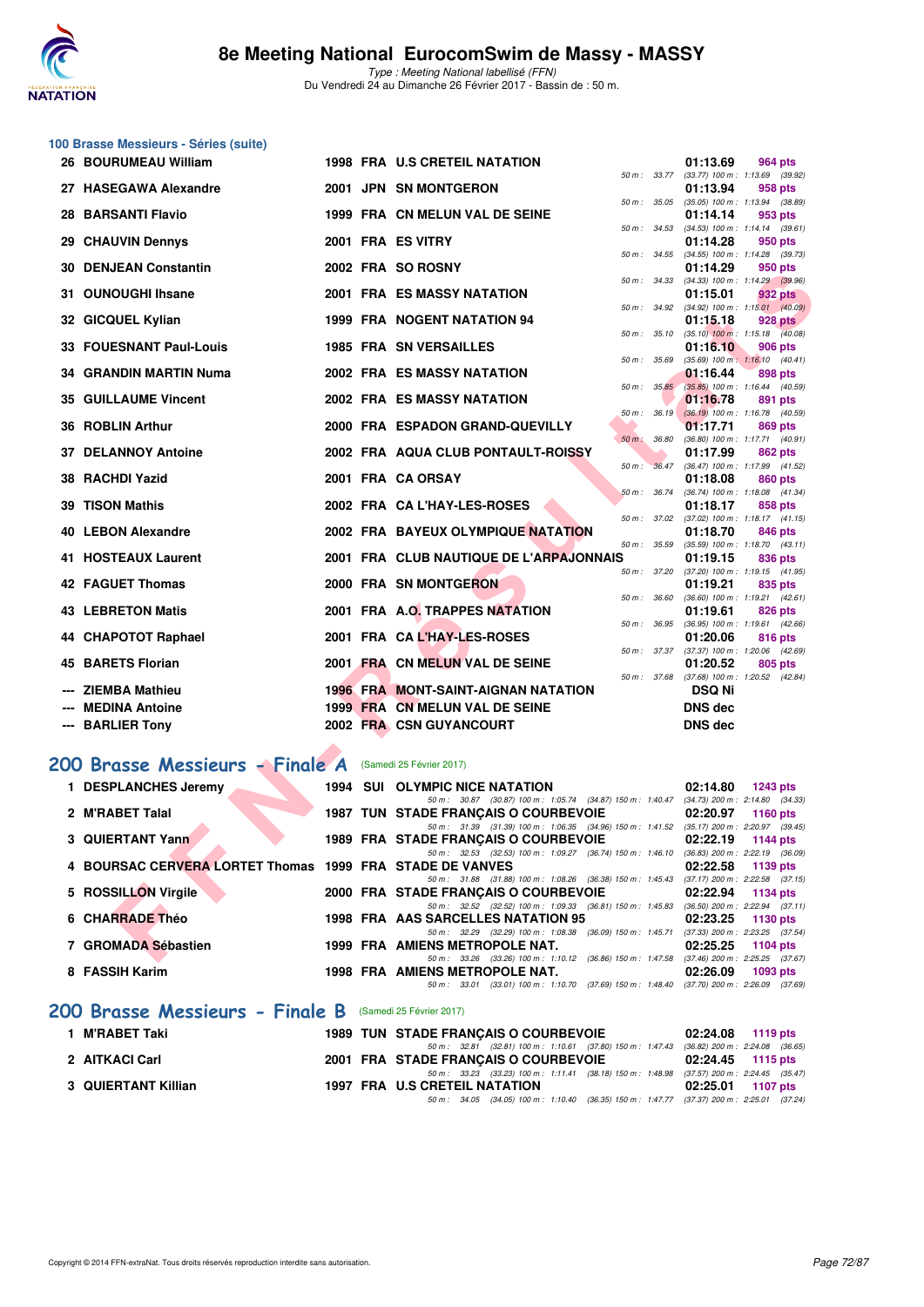

Type : Meeting National labellisé (FFN) Du Vendredi 24 au Dimanche 26 Février 2017 - Bassin de : 50 m.

#### **200 Brasse Messieurs - Finale B (suite) 4 SCHAEFER Clément 1998 FRA ASPTT TOULOUSE 02:31.05 1030 pts 02:31.05 1030 pts 60 m**: 33.57 (33.57) 100 m: 1:11.71 (38.14) 150 m: 1:52.04 (40.33) 200 m: 2:31.05 (39.01) 50 m : 33.57 (33.57) 100 m : 1:11.71 (38.14) 150 m : 1:52.04 (40.33) 200 m : 2:31.05 (39.01)<br>IAISONS-ALFORT 02:31.64 1023 pts **5 DESSAILLY Eric** 1999 FRA CN MAISONS-ALFORT 02:31.64 **1023 pts**<br>  $\frac{50 \text{ m} \cdot 33.92}{50 \text{ m} \cdot 33.92}$  (33.92) 100 m: 1:11.91 (37.99) 150 m: 1:51.28 (39.37) 200 m: 2:31.64 (40.36) 50 m : 33.92 (33.92) 100 m : 1:11.91 (37.99) 150 m : 1:51.28 (39.37) 200 m : 2:31.64 (40.36)<br>ETON CLUB DE BEAUMONT 02:32.29 1015 pts **6 BARON Emeric 1989 FRA CANETON CLUB DE BEAUMONT 02:32.29 1015 pts** 50 m : 35.33 (35.33) 100 m : 1:13.23 (37.90) 150 m : 1:53.67 (40.44) 200 m : 2:32.29 (38.62)<br>**3 DES NAGEURS DE PARIS** 02:32.70 1010 pts **7 SHEN Simon 1999 FRA CLUB DES NAGEURS DE PARIS** 50 m : 35.59 (35.59) 100 m : 1:14.15 (38.56) 150 m : 1:53.24 (39.09) 200 m : 2:32.70 (39.46)<br>50 m : 2:32.70 (39.46) 200 m : 1:14.15 (38.56) 150 m : 1:53.24 (39.09) 200 m : 2:32.70 (39.46) 8 LIV Thomas 2002 FRA AQUA CLUB PONTAULT-ROISSY 50 m : 34.66 (34.66) 100 m : 1:13.90 (39.24) 150 m : 1:53.58 (39.68) 200 m : 2:32.99 (39.41)

#### **[200 Brasse Messieurs - Finale C](http://www.ffnatation.fr/webffn/resultats.php?idact=nat&go=epr&idcpt=42801&idepr=73) 15-18 ans** (Samedi 25 Février 2017)

| 1 DREHER Etienne           |  | 2001 FRA RACING CLUB DE FRANCE WP |                                      |                                                                                          | 02:32.15                                        | $1017$ pts |
|----------------------------|--|-----------------------------------|--------------------------------------|------------------------------------------------------------------------------------------|-------------------------------------------------|------------|
| 2 ANJOLRAS Alexandre       |  | 2002 FRA SN VERSAILLES            | 50 m: 34.35 (34.35) 100 m: 1:13.50   | $(39.15)$ 150 m : 1:53.12                                                                | $(39.62)$ 200 m : 2:32.15 $(39.03)$<br>02:36.64 | $962$ pts  |
| 3 OUNOUGHI Ihsane          |  | <b>2001 FRA ES MASSY NATATION</b> | 50 m : 34.64 (34.64) 100 m : 1:15.31 | $(40.67)$ 150 m : 1:55.86                                                                | $(40.55)$ 200 m : $2:36.64$ (40.78)<br>02:38.10 | 944 pts    |
|                            |  |                                   |                                      | 50 m: 35.27 (35.27) 100 m: 1:15.88 (40.61) 150 m: 1:56.26                                | $(40.38)$ 200 m : 2:38.10 $(41.84)$             |            |
| 4 SANCHEZ Ruben            |  | 2001 FRA CN LE PLESSIS-ROBINSON   | 50 m: 36.85 (36.85) 100 m: 1:18.48   | $(41.63)$ 150 m : 2:01.44                                                                | 02:44.73<br>$(42.96)$ 200 m : 2:44.73 $(43.29)$ | 867 pts    |
| 5 GORJAO MOREIRA Bastien   |  | 2001 FRA NOGENT NATATION 94       |                                      | 50 m: 38.55 (38.55) 100 m: 1:20.28 (41.73) 150 m: 2:04.58                                | 02:46.27<br>(44.30) 200 m : 2:46.27 (41.69)     | 849 pts    |
| 6 FLEURY Steven            |  | 2001 FRA ES VITRY                 |                                      | 50 m: 36.66 (36.66) 100 m: 1:19.27 (42.61) 150 m: 2:03.23                                | 02:46.99<br>$(43.96)$ 200 m : 2:46.99 $(43.76)$ | 841 pts    |
| <b>7 GUILLAUME Vincent</b> |  | 2002 FRA ES MASSY NATATION        |                                      |                                                                                          | 02:47.54                                        | 835 pts    |
| 8 GRANDIN MARTIN Numa      |  | <b>2002 FRA ES MASSY NATATION</b> |                                      | 50 m: 37.19 (37.19) 100 m: 1:19.61 (42.42) 150 m: 2:03.66                                | $(44.05)$ 200 m : 2:47.54 $(43.88)$<br>02:47.60 | 834 pts    |
|                            |  |                                   |                                      | 50 m: 37.04 (37.04) 100 m: 1:19.68 (42.64) 150 m: 2:03.87 (44.19) 200 m: 2:47.60 (43.73) |                                                 |            |

### **[200 Brasse Messieurs - Séries](http://www.ffnatation.fr/webffn/resultats.php?idact=nat&go=epr&idcpt=42801&idepr=73)** (Samedi 25 Février 2017)

| LIV IIIUIIIAS                                                     |  | <b>ZUUZ FRA AWUA CLUB FUNTAULT-RUISST</b>                                                                                               | <u>04.34.99</u> | <b>TUUU PIS</b>   |
|-------------------------------------------------------------------|--|-----------------------------------------------------------------------------------------------------------------------------------------|-----------------|-------------------|
|                                                                   |  | 50 m: 34.66 (34.66) 100 m: 1:13.90 (39.24) 150 m: 1:53.58 (39.68) 200 m: 2:32.99 (39.41)                                                |                 |                   |
| 00 Brasse Messieurs - Finale C 15-18 ans (Samedi 25 Février 2017) |  |                                                                                                                                         |                 |                   |
| 1 DREHER Etienne                                                  |  | 2001 FRA RACING CLUB DE FRANCE WP<br>50 m: 34.35 (34.35) 100 m: 1:13.50 (39.15) 150 m: 1:53.12 (39.62) 200 m: 2:32.15 (39.03)           | 02:32.15        | <b>1017 pts</b>   |
| 2 ANJOLRAS Alexandre                                              |  | 2002 FRA SN VERSAILLES                                                                                                                  | 02:36.64        | 962 pts           |
| 3 OUNOUGHI Ihsane                                                 |  | 50 m: 34.64 (34.64) 100 m: 1:15.31 (40.67) 150 m: 1:55.86 (40.55) 200 m: 2:36.64 (40.78)<br>2001 FRA ES MASSY NATATION                  | 02:38.10        | 944 pts           |
| 4 SANCHEZ Ruben                                                   |  | 50 m: 35.27 (35.27) 100 m: 1:15.88 (40.61) 150 m: 1:56.26 (40.38) 200 m: 2:38.10 (41.84)<br>2001 FRA CN LE PLESSIS-ROBINSON             | 02:44.73        | 867 pts           |
|                                                                   |  | 50 m: 36.85 (36.85) 100 m: 1:18.48 (41.63) 150 m: 2:01.44 (42.96) 200 m: 2:44.73 (43.29)                                                |                 |                   |
| 5 GORJAO MOREIRA Bastien                                          |  | 2001 FRA NOGENT NATATION 94<br>50 m: 38.55 (38.55) 100 m: 1:20.28 (41.73) 150 m: 2:04.58 (44.30) 200 m: 2:46.27 (41.69)                 | 02:46.27        | 849 pts           |
| 6 FLEURY Steven                                                   |  | 2001 FRA ES VITRY<br>50 m: 36.66 (36.66) 100 m: 1:19.27 (42.61) 150 m: 2:03.23 (43.96) 200 m: 2:46.99 (43.76)                           | 02:46.99        | 841 pts           |
| 7 GUILLAUME Vincent                                               |  | 2002 FRA ES MASSY NATATION                                                                                                              | 02:47.54        | 835 pts           |
| 8 GRANDIN MARTIN Numa                                             |  | 50 m: 37.19 (37.19) 100 m: 1:19.61 (42.42) 150 m: 2:03.66 (44.05) 200 m: 2:47.54 (43.88)<br><b>2002 FRA ES MASSY NATATION</b>           | 02:47.60        | 834 pts           |
|                                                                   |  | 50 m: 37.04 (37.04) 100 m: 1:19.68 (42.64) 150 m: 2:03.87 (44.19) 200 m: 2:47.60 (43.73)                                                |                 |                   |
| 00 Brasse Messieurs - Séries (Samedi 25 Février 2017)             |  |                                                                                                                                         |                 |                   |
| 1 DESPLANCHES Jeremy                                              |  | 1994 SUI OLYMPIC NICE NATATION                                                                                                          |                 | 02:20.07 1172 pts |
|                                                                   |  | 50 m: 31.46 (31.46) 100 m: 1:08.19 (36.73) 150 m: 1:44.09 (35.90) 200 m: 2:20.07 (35.98)                                                |                 |                   |
| 2 QUIERTANT Yann                                                  |  | 1989 FRA STADE FRANÇAIS O COURBEVOIE<br>50 m: 32.23 (32.23) 100 m: 1:09.08 (36.85) 150 m: 1:46.44 (37.36) 200 m: 2:23.56 (37.12)        | 02:23.56        | 1126 pts          |
| 3 M'RABET Talal                                                   |  | 1987 TUN STADE FRANÇAIS O COURBEVOIE                                                                                                    | 02:24.20        | 1118 $pts$        |
| 4 BOURSAC CERVERA LORTET Thomas 1999 FRA STADE DE VANVES          |  | 50 m: 33.35 (33.35) 100 m: 1:10.73 (37.38) 150 m: 1:47.29 (36.56) 200 m: 2:24.20 (36.91)                                                | 02:24.64        | 1112 $pts$        |
| 5 GROMADA Sébastien                                               |  | 50 m: 31.77 (31.77) 100 m: 1:08.37 (36.60) 150 m: 1:45.99 (37.62) 200 m: 2:24.64 (38.65)<br><b>1999 FRA AMIENS METROPOLE NAT.</b>       | 02:25.34        | $1103$ pts        |
|                                                                   |  | 50 m: 32.02 (32.02) 100 m: 1:08.64 (36.62) 150 m: 1:46.00 (37.36) 200 m: 2:25.34 (39.34)                                                |                 |                   |
| 6 FASSIH Karim                                                    |  | 1998 FRA AMIENS METROPOLE NAT.<br>50 m: 33.87 (33.87) 100 m: 1:11.04 (37.17) 150 m: 1:48.33 (37.29) 200 m: 2:25.54 (37.21)              | 02:25.54        | 1100 pts          |
| 7 CHARRADE Théo                                                   |  | 1998 FRA AAS SARCELLES NATATION 95                                                                                                      | 02:26.34        | 1090 pts          |
| 8 ROSSILLON Virgile                                               |  | 50 m: 32.95 (32.95) 100 m: 1:10.37 (37.42) 150 m: 1:48.34 (37.97) 200 m: 2:26.34 (38.00)<br>2000 FRA STADE FRANCAIS O COURBEVOIE        | 02:26.94        | <b>1082 pts</b>   |
| 9 M'RABET Taki                                                    |  | 50 m: 33.51 (33.51) 100 m: 1:11.18 (37.67) 150 m: 1:49.18 (38.00) 200 m: 2:26.94 (37.76)                                                |                 |                   |
|                                                                   |  | <b>1989 TUN STADE FRANÇAIS O COURBEVOIE</b><br>50 m: 32.52 (32.52) 100 m: 1:10.20 (37.68) 150 m: 1:48.14 (37.94) 200 m: 2:27.26 (39.12) | 02:27.26        | 1078 pts          |
| 10 AITKACI Carl                                                   |  | 2001 FRA STADE FRANÇAIS O COURBEVOIE                                                                                                    | 02:27.37        | <b>1077 pts</b>   |
| 11 BERRY Théo                                                     |  | 50 m: 32.43 (32.43) 100 m: 1:10.17 (37.74) 150 m: 1:48.14 (37.97) 200 m: 2:27.37 (39.23)<br><b>1997 FRA ANGERS NATATION</b>             | 02:28.33        | 1065 $pts$        |
|                                                                   |  | 50 m: 33.97 (33.97) 100 m: 1:11.03 (37.06) 150 m: 1:49.55 (38.52) 200 m: 2:28.33 (38.78)                                                |                 |                   |
| 11 SCHAEFER Clément                                               |  | <b>1998 FRA ASPTT TOULOUSE</b><br>50 m: 33.15 (33.15) 100 m: 1:10.76 (37.61) 150 m: 1:50.69 (39.93) 200 m: 2:28.33 (37.64)              | 02:28.33        | 1065 $pts$        |
| 13 LIV Thomas                                                     |  | 2002 FRA AQUA CLUB PONTAULT-ROISSY                                                                                                      | 02:30.30        | 1040 pts          |
| <b>14 DESSAILLY Eric</b>                                          |  | 50 m: 33.56 (33.56) 100 m: 1:11.29 (37.73) 150 m: 1:50.37 (39.08) 200 m: 2:30.30 (39.93)<br>1999 FRA CN MAISONS-ALFORT                  | 02:31.02        | <b>1031 pts</b>   |
| 15 SHEN Simon                                                     |  | 50 m: 33.46 (33.46) 100 m: 1:10.84 (37.38) 150 m: 1:50.37 (39.53) 200 m: 2:31.02 (40.65)<br>1999 FRA CLUB DES NAGEURS DE PARIS          | 02:31.32        | 1027 pts          |
|                                                                   |  | 50 m: 34.56 (34.56) 100 m: 1:13.56 (39.00) 150 m: 1:52.14 (38.58) 200 m: 2:31.32 (39.18)                                                |                 |                   |
| <b>16 BARON Emeric</b>                                            |  | 1989 FRA CANETON CLUB DE BEAUMONT<br>50 m: 35.02 (35.02) 100 m: 1:13.19 (38.17) 150 m: 1:52.59 (39.40) 200 m: 2:31.41 (38.82)           | 02:31.41        | <b>1026 pts</b>   |
| 17 QUIERTANT Killian                                              |  | 1997 FRA U.S CRETEIL NATATION                                                                                                           | 02:31.95        | 1019 pts          |
| <b>18 MAILLOT Melvin</b>                                          |  | 50 m: 33.65 (33.65) 100 m: 1:11.22 (37.57) 150 m: 1:49.64 (38.42) 200 m: 2:31.95 (42.31)<br>1992 FRA STADE FRANCAIS O COURBEVOIE        | 02:32.70        | <b>1010 pts</b>   |
|                                                                   |  | 50 m: 32.39 (32.39) 100 m: 1:10.02 (37.63) 150 m: 1:49.83 (39.81) 200 m: 2:32.70 (42.87)                                                |                 |                   |
| 19 MICHEL Victor                                                  |  | 1995 FRA C PAUL-BERT RENNES<br>50 m: 33.63 (33.63) 100 m: 1:12.33 (38.70) 150 m: 1:51.40 (39.07) 200 m: 2:33.15 (41.75)                 | 02:33.15        | <b>1004 pts</b>   |
| 20 DREHER Etienne                                                 |  | 2001 FRA RACING CLUB DE FRANCE WP                                                                                                       | 02:33.60        | 999 pts           |
| 21 TEXIER Adrien                                                  |  | 50 m: 33.82 (33.82) 100 m: 1:13.22 (39.40) 150 m: 1:54.06 (40.84) 200 m: 2:33.60 (39.54)<br>1989 FRA CA L'HAY-LES-ROSES                 | 02:35.01        | 982 pts           |
|                                                                   |  | 50 m: 34.73 (34.73) 100 m: 1:14.24 (39.51) 150 m: 1:54.06 (39.82) 200 m: 2:35.01 (40.95)                                                |                 |                   |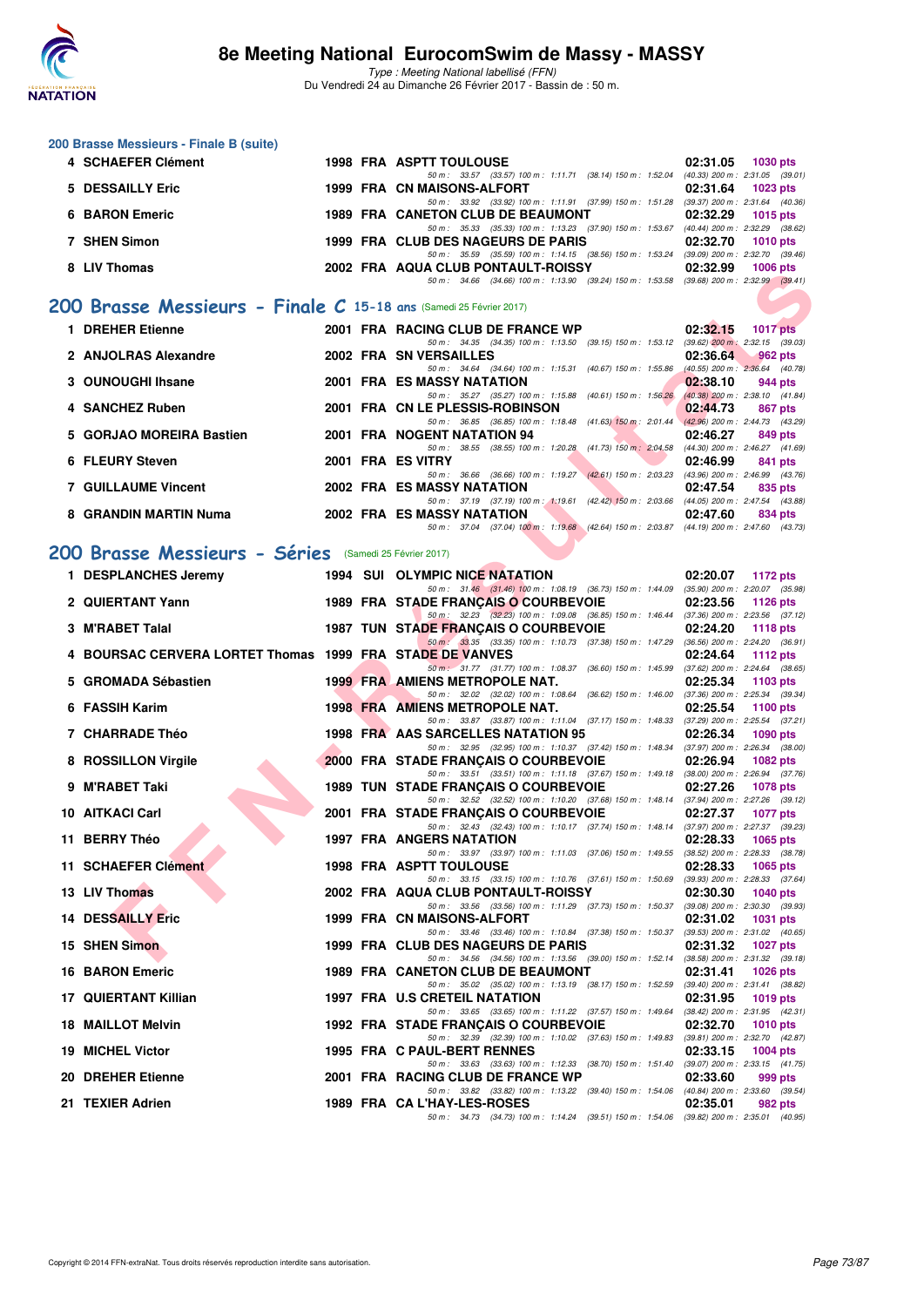

**200 Brasse Messieurs - Séries (suite)**

Type : Meeting National labellisé (FFN) Du Vendredi 24 au Dimanche 26 Février 2017 - Bassin de : 50 m.

| 22 GORJAO MOREIRA Martin                                  |  | 1999 FRA NOGENT NATATION 94                                                                                                     | 02:35.25<br>979 pts             |
|-----------------------------------------------------------|--|---------------------------------------------------------------------------------------------------------------------------------|---------------------------------|
| 23 DOIGNIES Gyl                                           |  | 50 m: 34.16 (34.16) 100 m: 1:13.43 (39.27) 150 m: 1:53.72 (40.29) 200 m: 2:35.25 (41.53)<br>1998 FRA MONT-SAINT-AIGNAN NATATION | 02:36.11<br><b>968 pts</b>      |
| 24 BARSANTI Flavio                                        |  | 50 m: 34.65 (34.65) 100 m: 1:14.20 (39.55) 150 m: 1:55.15 (40.95) 200 m: 2:36.11 (40.96)<br>1999 FRA CN MELUN VAL DE SEINE      | 02:37.17<br>955 pts             |
|                                                           |  | 50 m: 34.73 (34.73) 100 m: 1:14.67 (39.94) 150 m: 1:55.32 (40.65) 200 m: 2:37.17 (41.85)                                        |                                 |
| 25 OUNOUGHI Ihsane                                        |  | <b>2001 FRA ES MASSY NATATION</b>                                                                                               | 02:37.23<br>955 pts             |
| 26 ANJOLRAS Alexandre                                     |  | 50 m: 34.71 (34.71) 100 m: 1:15.60 (40.89) 150 m: 1:56.05 (40.45) 200 m: 2:37.23 (41.18)<br>2002 FRA SN VERSAILLES              | 02:37.47                        |
|                                                           |  | 50 m: 34.71 (34.71) 100 m: 1:16.06 (41.35) 150 m: 1:56.98 (40.92) 200 m: 2:37.47 (40.49)                                        | 952 pts                         |
| 27 MEDINA Antoine                                         |  | 1999 FRA CN MELUN VAL DE SEINE                                                                                                  | 02:39.16<br>932 pts             |
| 28 SCHOUPPE Paul                                          |  | 50 m: 35.20 (35.20) 100 m: 1:15.41 (40.21) 150 m: 1:57.23 (41.82) 200 m: 2:39.16 (41.93)<br>2000 FRA CLUB DES NAGEURS DE PARIS  | 02:39.39<br>929 pts             |
|                                                           |  | 50 m: 35.82 (35.82) 100 m: 1:16.92 (41.10) 150 m: 1:58.04 (41.12) 200 m: 2:39.39 (41.35)                                        |                                 |
| 29 BARON Joris                                            |  | 1998 FRA CA ORSAY                                                                                                               | 02:39.68<br>925 pts             |
| <b>30 HOUDENOT Nicolas</b>                                |  | 50 m: 36.20 (36.20) 100 m: 1:17.17 (40.97) 150 m: 1:58.97 (41.80) 200 m: 2:39.68 (40.71)<br>1997 FRA RED STAR CLUB CHAMPIGNY    | 02:39.76<br>925 pts             |
|                                                           |  | 50 m: 34.45 (34.45) 100 m: 1:14.84 (40.39) 150 m: 1:56.73                                                                       | (41.89) 200 m : 2:39.76 (43.03) |
| 31 BAKHEIT Raphael                                        |  | <b>2002 EGY MONTIGNY NATATION</b>                                                                                               | 02:40.59<br>915 pts             |
| 32 COUVE Adrian                                           |  | 50 m: 35.51 (35.51) 100 m: 1:16.60 (41.09) 150 m: 1:58.05 (41.45) 200 m: 2:40.59 (42.54)<br>1997 FRA CN VIRY-CHATILLON          | 02:40.95<br>910 pts             |
|                                                           |  | 50 m: 35.81 (35.81) 100 m: 1:15.67 (39.86) 150 m: 1:58.19 (42.52) 200 m: 2:40.95 (42.76)                                        |                                 |
| 33 DOSSAT Clement                                         |  | 2000 FRA LAGNY-SUR-MARNE NATATION                                                                                               | 02:43.50<br>881 pts             |
|                                                           |  | 50 m: 36.96 (36.96) 100 m: 1:18.86 (41.90) 150 m: 2:00.81 (41.95) 200 m: 2:43.50 (42.69)                                        |                                 |
| 34 SANCHEZ Ruben                                          |  | 2001 FRA CN LE PLESSIS-ROBINSON<br>50 m: 37.03 (37.03) 100 m: 1:19.97 (42.94) 150 m: 2:02.25 (42.28) 200 m: 2:44.91 (42.66)     | 02:44.91<br>865 pts             |
| <b>35 GUILLAUME Vincent</b>                               |  | <b>2002 FRA ES MASSY NATATION</b>                                                                                               | 02:45.64<br>856 pts             |
|                                                           |  | 50 m: 36.67 (36.67) 100 m: 1:18.46 (41.79) 150 m: 2:01.68 (43.22) 200 m: 2:45.64 (43.96)                                        |                                 |
| 36 LUCAS Tristan                                          |  | <b>1997 FRA SN VERSAILLES</b><br>50 m: 37.48 (37.48) 100 m: 1:20.46 (42.98) 150 m: 2:03.98 (43.52) 200 m: 2:46.17 (42.19)       | 02:46.17<br>850 pts             |
| <b>37 DAUTRAIX Maxime</b>                                 |  | 1996 FRA SAL ST-PRIEST NATATION                                                                                                 | 02:46.38<br>848 pts             |
|                                                           |  | 50 m: 36.37 (36.37) 100 m: 1:19.71 (43.34) 150 m: 2:03.27 (43.56) 200 m: 2:46.38 (43.11)                                        |                                 |
| 38 FLEURY Steven                                          |  | 2001 FRA ES VITRY<br>50 m : 36.60 (36.60) 100 m : 1:18.56 (41.96) 150 m : 2:02.56 (44.00) 200 m : 2:46.69 (44.13)               | 02:46.69<br>844 pts             |
| 39 GORJAO MOREIRA Bastien                                 |  | 2001 FRA NOGENT NATATION 94                                                                                                     | 02:47.97<br>830 pts             |
|                                                           |  | 50 m: 37.28 (37.28) 100 m: 1:19.53 (42.25) 150 m: 2:03.35 (43.82) 200 m: 2:47.97 (44.62)                                        |                                 |
| 40 GRANDIN MARTIN Numa                                    |  | 2002 FRA ES MASSY NATATION<br>50 m: 37.99 (37.99) 100 m: 1:20.93 (42.94) 150 m: 2:04.61 (43.68) 200 m: 2:48.08 (43.47)          | 02:48.08<br>829 pts             |
| 41 TISON Mathis                                           |  | 2002 FRA CA L'HAY-LES-ROSES                                                                                                     | 02:48.09<br>829 pts             |
|                                                           |  | 50 m: 37.80 (37.80) 100 m: 1:21.28 (43.48) 150 m: 2:05.38 (44.10) 200 m: 2:48.09 (42.71)                                        |                                 |
| <b>42 LEBRETON Matis</b>                                  |  | 2001 FRA A.O. TRAPPES NATATION<br>50 m: 37.47 (37.47) 100 m: 1:20.98 (43.51) 150 m: 2:05.08 (44.10) 200 m: 2:49.40 (44.32)      | 02:49.40<br>814 pts             |
| 43 COMBES Clement                                         |  | 2002 FRA OLYMPIQUE LA GARENNE-COLOMBES                                                                                          | 02:50.13<br>806 pts             |
|                                                           |  | 50 m: 37.93 (37.93) 100 m: 1:21.53 (43.60) 150 m: 2:05.46 (43.93) 200 m: 2:50.13 (44.67)                                        |                                 |
| <b>44 BARETS Florian</b>                                  |  | 2001 FRA CN MELUN VAL DE SEINE<br>50 m: 39.03 (39.03) 100 m: 1:21.62 (42.59) 150 m: 2:05.65 (44.03) 200 m: 2:51.08 (45.43)      | 02:51.08<br>795 pts             |
| 45 FERNANA Oussama                                        |  | 2001 FRA COLOMBES NATATION                                                                                                      | 02:51.93<br>786 pts             |
|                                                           |  | 50 m: 37.90 (37.90) 100 m: 1:20.47 (42.57) 150 m: 2:06.09 (45.62) 200 m: 2:51.93 (45.84)                                        |                                 |
| 46 ACARD Théo                                             |  | 2002 FRA BAYEUX OLYMPIQUE NATATION<br>50 m: 38.27 (38.27) 100 m: 1:22.41 (44.14) 150 m: 2:06.86 (44.45) 200 m: 2:52.57 (45.71)  | 02:52.57<br>779 pts             |
| 47 FAGUET Thomas                                          |  | 2000 FRA SN MONTGERON                                                                                                           | 02:54.10<br>763 pts             |
|                                                           |  | 50 m: 38.76 (38.76) 100 m: 1:22.92 (44.16) 150 m: 2:08.06 (45.14) 200 m: 2:54.10 (46.04)                                        |                                 |
| --- HASEGAWA Alexandre                                    |  | 2001 JPN SN MONTGERON                                                                                                           | <b>DSQ Da</b>                   |
|                                                           |  |                                                                                                                                 |                                 |
| 50 Papillon Messieurs - Finale A (Samedi 25 Février 2017) |  |                                                                                                                                 |                                 |
| 1 PEMOLE Thomas                                           |  | <b>1987 FRA MOREUIL NATATION</b>                                                                                                | 00:24.84<br><b>1232 pts</b>     |
| 2 AUBRY Flavien                                           |  | 1994 FRA U.S CRETEIL NATATION                                                                                                   | 00:24.90<br><b>1228 pts</b>     |
| <b>3 HENRY ARRENOUS Pierre</b>                            |  | <b>1998 FRA ASPTT POITIERS</b>                                                                                                  | 00:25.36<br>1196 pts            |
| $\lambda$ , LONOVE Outside                                |  | 1000 FBA I VON NATATION METROPOLE                                                                                               |                                 |

### **[50 Papillon Messieurs - Finale A](http://www.ffnatation.fr/webffn/resultats.php?idact=nat&go=epr&idcpt=42801&idepr=81)** (Samedi 25 Février 2017)

| 1 PEMOLE Thomas         | <b>1987 FRA MOREUIL NATATION</b>        | <b>1232 pts</b><br>00:24.84 |
|-------------------------|-----------------------------------------|-----------------------------|
| 2 AUBRY Flavien         | 1994 FRA U.S CRETEIL NATATION           | <b>1228 pts</b><br>00:24.90 |
| 3 HENRY ARRENOUS Pierre | <b>1998 FRA ASPTT POITIERS</b>          | 1196 pts<br>00:25.36        |
| 4 LONCKE Quentin        | <b>1999 FRA LYON NATATION METROPOLE</b> | 1177 pts<br>00:25.64        |
| 5 CLARK Anthony         | 1991 FRA STADE FRANCAIS O COURBEVOIE    | 00:25.82<br>1165 pts        |
| 6 PERRILLON Mathieu     | 1998 FRA ASPTT TOULOUSE                 | 1157 pts<br>00:25.93        |
| 7 TRILLAT Léo           | <b>1998 FRA CN POISSY</b>               | 00:26.10<br>1146 pts        |
| 8 POTIER Livio          | 1998 FRA STADE FRANCAIS O COURBEVOIE    | 00:26.11<br>1145 pts        |
|                         |                                         |                             |

### **[50 Papillon Messieurs - Finale B](http://www.ffnatation.fr/webffn/resultats.php?idact=nat&go=epr&idcpt=42801&idepr=81)** (Samedi 25 Février 2017)

```
1 LINO Rafaël 1999 FRA C.N OZOIR-LA-FERRIERE 00:26.09 1147 pts
```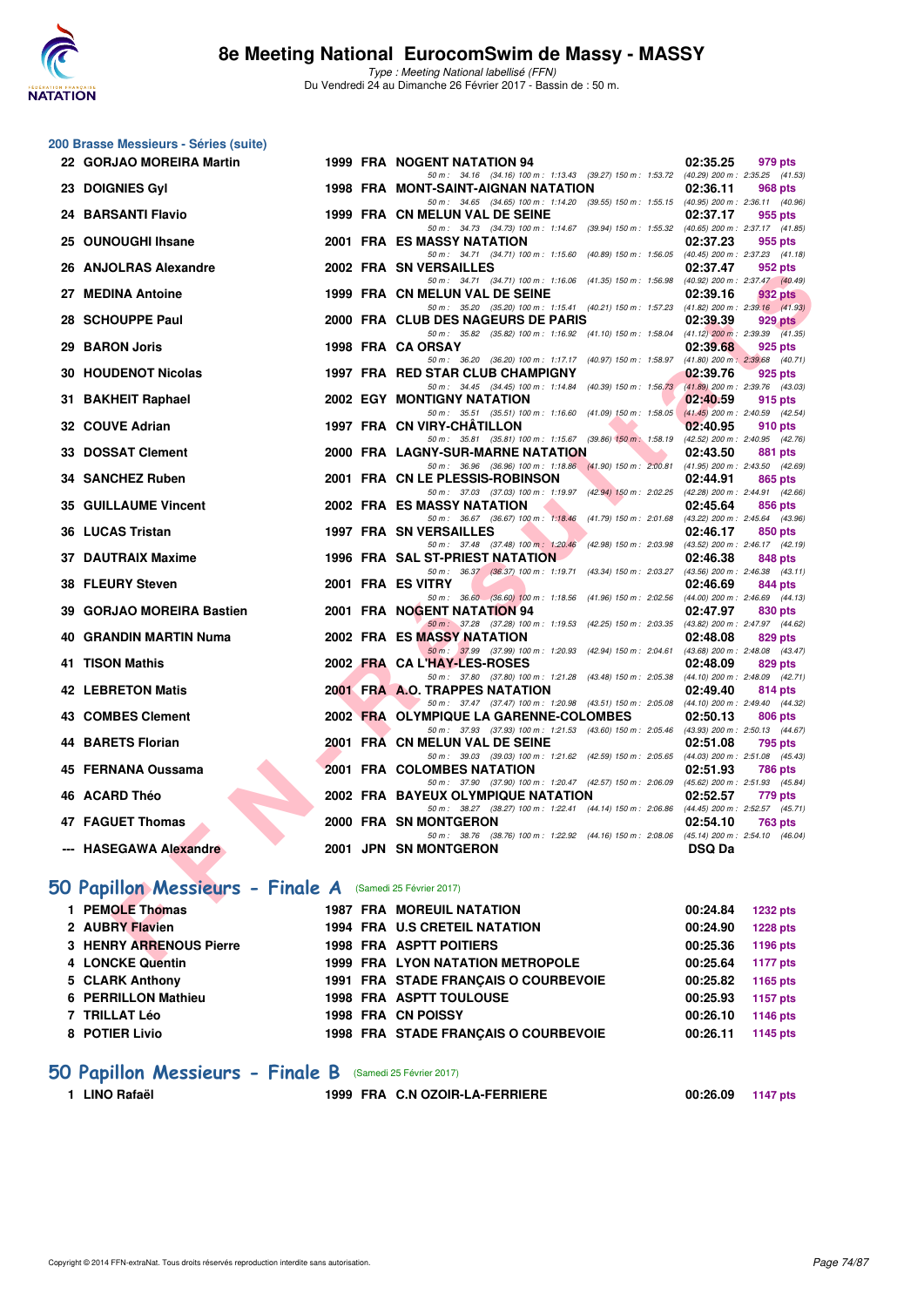

#### **50 Papillon Messieurs - Finale B (suite)**

| 2 ROLLAND Maël                 |  | 1995 FRA ENFANTS DU RHÔNE VALENCE  | 00:26.17 1141 pts |          |
|--------------------------------|--|------------------------------------|-------------------|----------|
| 3 HENRY Clément                |  | 2000 FRA ES VITRY                  | 00:26.19          | 1140 pts |
| 4 RAKOTONDRAMANGA Eliot-Tahina |  | <b>2002 FRA ES MASSY NATATION</b>  | 00:26.40          | 1126 pts |
| 5 AROT Julien                  |  | <b>1992 FRA SN VERSAILLES</b>      | 00:26.53          | 1117 pts |
| 6 GALLE Adrien                 |  | 1996 FRA ASPTT TOULOUSE            | 00:26.68          | 1107 pts |
| 7 GIBON Quentin                |  | <b>1999 FRA NOGENT NATATION 94</b> | 00:26.90          | 1093 pts |
| 8 LECANU Axel                  |  | 1995 FRA ESPADON GRAND-QUEVILLY    | 00:26.92          | 1091 pts |
|                                |  |                                    |                   |          |

### **[50 Papillon Messieurs - Finale C](http://www.ffnatation.fr/webffn/resultats.php?idact=nat&go=epr&idcpt=42801&idepr=81) 15-18 ans** (Samedi 25 Février 2017)

| 1 AZAOU Billel                                             |  | 2000 FRA U.S CRETEIL NATATION      |  | 00:26.66 | 1109 pts |
|------------------------------------------------------------|--|------------------------------------|--|----------|----------|
| 2 LESPARRE Tanguy                                          |  | 1999 FRA CN CANNES                 |  | 00:26.72 | 1105 pts |
| 3 GORJAO MOREIRA Martin                                    |  | <b>1999 FRA NOGENT NATATION 94</b> |  | 00:26.76 | 1102 pts |
| 4 LEGRAND Simon                                            |  | 1999 FRA ESPADON GRAND-QUEVILLY    |  | 00:26.81 | 1099 pts |
| 5 PAGO Sébastien                                           |  | <b>1999 FRA SN VERSAILLES</b>      |  | 00:27.03 | 1084 pts |
| 6 BEN GADHA Amine                                          |  | 1999 FRA AMIENS METROPOLE NAT.     |  | 00:27.07 | 1082 pts |
| 7 THENU Maxime                                             |  | 2002 FRA AQUA CLUB PONTAULT-ROISSY |  | 00:27.13 | 1078 pts |
| --- BOURSAC CERVERA LORTET Thomas 1999 FRA STADE DE VANVES |  |                                    |  | DNS dec  |          |

### **[50 Papillon Messieurs - Finale D](http://www.ffnatation.fr/webffn/resultats.php?idact=nat&go=epr&idcpt=42801&idepr=81) 15-18 ans** (Samedi 25 Février 2017)

| 1 GUERIN Thomas              | 2001 FRA AMIENS METROPOLE NAT.     | 00:26.77<br>1101 pts |
|------------------------------|------------------------------------|----------------------|
| 2 TAYLAN Noyan               | 2002 FRA STADE DE VANVES           | 00:26.85<br>1096 pts |
| 3 DENJEAN Constantin         | 2002 FRA SO ROSNY                  | 00:27.73<br>1039 pts |
| 4 BUGLER Enzo                | 2001 FRA CN MELUN VAL DE SEINE     | 00:28.00<br>1022 pts |
| 5 PASSANI Henri-Dominique    | 2002 FRA CSM CLAMART               | 00:28.22<br>1008 pts |
| 6 DE BOYER D'EGUILLES Maxime | 2002 FRA CANETON CLUB DE BEAUMONT  | 00:28.37<br>998 pts  |
| 7 KORNELUK IIya              | 2001 BLR US GRIGNY                 | 00:28.56<br>986 pts  |
| 8 HENDERSON Jules            | 2001 FRA CLUB DES NAGEURS DE PARIS | 00:29.74<br>914 pts  |
|                              |                                    |                      |

### **[50 Papillon Messieurs - Séries](http://www.ffnatation.fr/webffn/resultats.php?idact=nat&go=epr&idcpt=42801&idepr=81)** (Vendredi 24 Février 2017)

|                                                          |                                                                                                                                                                                                                                                                                                                                                                                                                                                                                                                                                                                                                                                                                                                                                                                                                                                                                                                                                                                                                                                                                                                                                                                                                                                                                                                                                                                                                                                                                                                                                                                                                                                                                                                                                                                                                                                                                                                                                                                                                                                                                                                                                                                  |  |                | <b>TUST PIS</b> |
|----------------------------------------------------------|----------------------------------------------------------------------------------------------------------------------------------------------------------------------------------------------------------------------------------------------------------------------------------------------------------------------------------------------------------------------------------------------------------------------------------------------------------------------------------------------------------------------------------------------------------------------------------------------------------------------------------------------------------------------------------------------------------------------------------------------------------------------------------------------------------------------------------------------------------------------------------------------------------------------------------------------------------------------------------------------------------------------------------------------------------------------------------------------------------------------------------------------------------------------------------------------------------------------------------------------------------------------------------------------------------------------------------------------------------------------------------------------------------------------------------------------------------------------------------------------------------------------------------------------------------------------------------------------------------------------------------------------------------------------------------------------------------------------------------------------------------------------------------------------------------------------------------------------------------------------------------------------------------------------------------------------------------------------------------------------------------------------------------------------------------------------------------------------------------------------------------------------------------------------------------|--|----------------|-----------------|
|                                                          |                                                                                                                                                                                                                                                                                                                                                                                                                                                                                                                                                                                                                                                                                                                                                                                                                                                                                                                                                                                                                                                                                                                                                                                                                                                                                                                                                                                                                                                                                                                                                                                                                                                                                                                                                                                                                                                                                                                                                                                                                                                                                                                                                                                  |  |                |                 |
|                                                          |                                                                                                                                                                                                                                                                                                                                                                                                                                                                                                                                                                                                                                                                                                                                                                                                                                                                                                                                                                                                                                                                                                                                                                                                                                                                                                                                                                                                                                                                                                                                                                                                                                                                                                                                                                                                                                                                                                                                                                                                                                                                                                                                                                                  |  |                |                 |
| 1 AZAOU Billel                                           |                                                                                                                                                                                                                                                                                                                                                                                                                                                                                                                                                                                                                                                                                                                                                                                                                                                                                                                                                                                                                                                                                                                                                                                                                                                                                                                                                                                                                                                                                                                                                                                                                                                                                                                                                                                                                                                                                                                                                                                                                                                                                                                                                                                  |  | 00:26.66       | <b>1109 pts</b> |
| 2 LESPARRE Tanguy                                        |                                                                                                                                                                                                                                                                                                                                                                                                                                                                                                                                                                                                                                                                                                                                                                                                                                                                                                                                                                                                                                                                                                                                                                                                                                                                                                                                                                                                                                                                                                                                                                                                                                                                                                                                                                                                                                                                                                                                                                                                                                                                                                                                                                                  |  | 00:26.72       | 1105 pts        |
| 3 GORJAO MOREIRA Martin                                  |                                                                                                                                                                                                                                                                                                                                                                                                                                                                                                                                                                                                                                                                                                                                                                                                                                                                                                                                                                                                                                                                                                                                                                                                                                                                                                                                                                                                                                                                                                                                                                                                                                                                                                                                                                                                                                                                                                                                                                                                                                                                                                                                                                                  |  | 00:26.76       | 1102 pts        |
| 4 LEGRAND Simon                                          |                                                                                                                                                                                                                                                                                                                                                                                                                                                                                                                                                                                                                                                                                                                                                                                                                                                                                                                                                                                                                                                                                                                                                                                                                                                                                                                                                                                                                                                                                                                                                                                                                                                                                                                                                                                                                                                                                                                                                                                                                                                                                                                                                                                  |  | 00:26.81       | 1099 pts        |
| 5 PAGO Sébastien                                         |                                                                                                                                                                                                                                                                                                                                                                                                                                                                                                                                                                                                                                                                                                                                                                                                                                                                                                                                                                                                                                                                                                                                                                                                                                                                                                                                                                                                                                                                                                                                                                                                                                                                                                                                                                                                                                                                                                                                                                                                                                                                                                                                                                                  |  | 00:27.03       | 1084 pts        |
| 6 BEN GADHA Amine                                        |                                                                                                                                                                                                                                                                                                                                                                                                                                                                                                                                                                                                                                                                                                                                                                                                                                                                                                                                                                                                                                                                                                                                                                                                                                                                                                                                                                                                                                                                                                                                                                                                                                                                                                                                                                                                                                                                                                                                                                                                                                                                                                                                                                                  |  | 00:27.07       | 1082 pts        |
| 7 THENU Maxime                                           |                                                                                                                                                                                                                                                                                                                                                                                                                                                                                                                                                                                                                                                                                                                                                                                                                                                                                                                                                                                                                                                                                                                                                                                                                                                                                                                                                                                                                                                                                                                                                                                                                                                                                                                                                                                                                                                                                                                                                                                                                                                                                                                                                                                  |  | 00:27.13       | 1078 pts        |
|                                                          |                                                                                                                                                                                                                                                                                                                                                                                                                                                                                                                                                                                                                                                                                                                                                                                                                                                                                                                                                                                                                                                                                                                                                                                                                                                                                                                                                                                                                                                                                                                                                                                                                                                                                                                                                                                                                                                                                                                                                                                                                                                                                                                                                                                  |  | <b>DNS</b> dec |                 |
|                                                          |                                                                                                                                                                                                                                                                                                                                                                                                                                                                                                                                                                                                                                                                                                                                                                                                                                                                                                                                                                                                                                                                                                                                                                                                                                                                                                                                                                                                                                                                                                                                                                                                                                                                                                                                                                                                                                                                                                                                                                                                                                                                                                                                                                                  |  |                |                 |
|                                                          |                                                                                                                                                                                                                                                                                                                                                                                                                                                                                                                                                                                                                                                                                                                                                                                                                                                                                                                                                                                                                                                                                                                                                                                                                                                                                                                                                                                                                                                                                                                                                                                                                                                                                                                                                                                                                                                                                                                                                                                                                                                                                                                                                                                  |  |                |                 |
| 1 GUERIN Thomas                                          |                                                                                                                                                                                                                                                                                                                                                                                                                                                                                                                                                                                                                                                                                                                                                                                                                                                                                                                                                                                                                                                                                                                                                                                                                                                                                                                                                                                                                                                                                                                                                                                                                                                                                                                                                                                                                                                                                                                                                                                                                                                                                                                                                                                  |  | 00:26.77       | 1101 pts        |
| 2 TAYLAN Noyan                                           |                                                                                                                                                                                                                                                                                                                                                                                                                                                                                                                                                                                                                                                                                                                                                                                                                                                                                                                                                                                                                                                                                                                                                                                                                                                                                                                                                                                                                                                                                                                                                                                                                                                                                                                                                                                                                                                                                                                                                                                                                                                                                                                                                                                  |  | 00:26.85       | 1096 pts        |
| 3 DENJEAN Constantin                                     |                                                                                                                                                                                                                                                                                                                                                                                                                                                                                                                                                                                                                                                                                                                                                                                                                                                                                                                                                                                                                                                                                                                                                                                                                                                                                                                                                                                                                                                                                                                                                                                                                                                                                                                                                                                                                                                                                                                                                                                                                                                                                                                                                                                  |  | 00:27.73       | 1039 pts        |
| 4 BUGLER Enzo                                            |                                                                                                                                                                                                                                                                                                                                                                                                                                                                                                                                                                                                                                                                                                                                                                                                                                                                                                                                                                                                                                                                                                                                                                                                                                                                                                                                                                                                                                                                                                                                                                                                                                                                                                                                                                                                                                                                                                                                                                                                                                                                                                                                                                                  |  | 00:28.00       | <b>1022 pts</b> |
| 5 PASSANI Henri-Dominique                                |                                                                                                                                                                                                                                                                                                                                                                                                                                                                                                                                                                                                                                                                                                                                                                                                                                                                                                                                                                                                                                                                                                                                                                                                                                                                                                                                                                                                                                                                                                                                                                                                                                                                                                                                                                                                                                                                                                                                                                                                                                                                                                                                                                                  |  | 00:28.22       | 1008 pts        |
| 6 DE BOYER D'EGUILLES Maxime                             |                                                                                                                                                                                                                                                                                                                                                                                                                                                                                                                                                                                                                                                                                                                                                                                                                                                                                                                                                                                                                                                                                                                                                                                                                                                                                                                                                                                                                                                                                                                                                                                                                                                                                                                                                                                                                                                                                                                                                                                                                                                                                                                                                                                  |  | 00:28.37       | 998 pts         |
| 7 KORNELUK Ilya                                          |                                                                                                                                                                                                                                                                                                                                                                                                                                                                                                                                                                                                                                                                                                                                                                                                                                                                                                                                                                                                                                                                                                                                                                                                                                                                                                                                                                                                                                                                                                                                                                                                                                                                                                                                                                                                                                                                                                                                                                                                                                                                                                                                                                                  |  | 00:28.56       | 986 pts         |
| 8 HENDERSON Jules                                        |                                                                                                                                                                                                                                                                                                                                                                                                                                                                                                                                                                                                                                                                                                                                                                                                                                                                                                                                                                                                                                                                                                                                                                                                                                                                                                                                                                                                                                                                                                                                                                                                                                                                                                                                                                                                                                                                                                                                                                                                                                                                                                                                                                                  |  | 00:29.74       | 914 pts         |
|                                                          | IA ESPADON GRAND-QUEVILLI<br>O Papillon Messieurs - Finale C 15-18 ans (Samedi 25 Février 2017)<br>2000 FRA U.S CRETEIL NATATION<br>1999 FRA CN CANNES<br>1999 FRA NOGENT NATATION 94<br>1999 FRA ESPADON GRAND-QUEVILLY<br><b>1999 FRA SN VERSAILLES</b><br>1999 FRA AMIENS METROPOLE NAT.<br>2002 FRA AQUA CLUB PONTAULT-ROISSY<br>--- BOURSAC CERVERA LORTET Thomas 1999 FRA STADE DE VANVES<br>O Papillon Messieurs - Finale D 15-18 ans (Samedi 25 Février 2017)<br>2001 FRA AMIENS METROPOLE NAT.<br>2002 FRA STADE DE VANVES<br>2002 FRA SO ROSNY<br>2001 FRA CN MELUN VAL DE SEINE<br>2002 FRA CSM CLAMART<br>2002 FRA CANETON CLUB DE BEAUMONT<br>2001 BLR US GRIGNY<br>2001 FRA CLUB DES NAGEURS DE PARIS<br><b>1994 FRA U.S CRETEIL NATATION</b><br>00:24.75<br><b>1239 pts</b><br><b>1987 FRA MOREUIL NATATION</b><br>00:25.18<br>1209 pts<br>1995 FRA CNM DIEPPE<br>00:25.18<br>1209 pts<br>1990 ALG ASSO NATATION DE SARTROUVILLE<br>00:25.22<br>1206 pts<br><b>1998 FRA ASPTT POITIERS</b><br>00:25.47<br>1189 pts<br>1999 FRA LYON NATATION METROPOLE<br>00:25.56<br>1183 pts<br>1991 FRA STADE FRANÇAIS O COURBEVOIE<br>00:25.57<br>1182 pts<br><b>1998 FRA ASPTT TOULOUSE</b><br>00:25.58<br>1181 pts<br><b>1998 FRA CN POISSY</b><br>00:25.87<br>1162 pts<br>1999 FRA LYON NATATION METROPOLE<br>00:26.04<br>1150 pts<br>1998 FRA STADE FRANÇAIS O COURBEVOIE<br>00:26.33<br><b>1131 pts</b><br>1999 FRA C.N OZOIR-LA-FERRIERE<br>00:26.37<br><b>1128 pts</b><br>1995 FRA ENFANTS DU RHÔNE VALENCE<br>00:26.37<br><b>1128 pts</b><br><b>1992 FRA SN VERSAILLES</b><br>00:26.43<br><b>1124 pts</b><br>2000 FRA ES VITRY<br>00:26.45<br><b>1123 pts</b><br><b>1996 FRA ASPTT TOULOUSE</b><br>00:26.48<br>1121 pts<br>1995 FRA ESPADON GRAND-QUEVILLY<br>00:26.49<br>1120 pts<br><b>2002 FRA ES MASSY NATATION</b><br>00:26.61<br><b>1112 pts</b><br>1997 FRA AAS SARCELLES NATATION 95<br>00:26.71<br>1105 pts<br>1999 FRA NOGENT NATATION 94<br>00:26.74<br>1103 pts<br>1995 FRA CN VIRY-CHÂTILLON<br>00:26.83<br><b>1097 pts</b><br>1998 FRA US GRIGNY<br>00:26.84<br><b>1097 pts</b><br>1999 FRA CN CANNES<br>00:26.90<br>1093 pts<br>1999 FRA SN VERSAILLES |  |                |                 |
| O Papillon Messieurs - Séries (Vendredi 24 Février 2017) |                                                                                                                                                                                                                                                                                                                                                                                                                                                                                                                                                                                                                                                                                                                                                                                                                                                                                                                                                                                                                                                                                                                                                                                                                                                                                                                                                                                                                                                                                                                                                                                                                                                                                                                                                                                                                                                                                                                                                                                                                                                                                                                                                                                  |  |                |                 |
| 1 AUBRY Flavien                                          |                                                                                                                                                                                                                                                                                                                                                                                                                                                                                                                                                                                                                                                                                                                                                                                                                                                                                                                                                                                                                                                                                                                                                                                                                                                                                                                                                                                                                                                                                                                                                                                                                                                                                                                                                                                                                                                                                                                                                                                                                                                                                                                                                                                  |  |                |                 |
| 2 PEMOLE Thomas                                          |                                                                                                                                                                                                                                                                                                                                                                                                                                                                                                                                                                                                                                                                                                                                                                                                                                                                                                                                                                                                                                                                                                                                                                                                                                                                                                                                                                                                                                                                                                                                                                                                                                                                                                                                                                                                                                                                                                                                                                                                                                                                                                                                                                                  |  |                |                 |
| 2 COQUEREL Robin                                         |                                                                                                                                                                                                                                                                                                                                                                                                                                                                                                                                                                                                                                                                                                                                                                                                                                                                                                                                                                                                                                                                                                                                                                                                                                                                                                                                                                                                                                                                                                                                                                                                                                                                                                                                                                                                                                                                                                                                                                                                                                                                                                                                                                                  |  |                |                 |
| 4 BELKHOUDJA Nazim                                       |                                                                                                                                                                                                                                                                                                                                                                                                                                                                                                                                                                                                                                                                                                                                                                                                                                                                                                                                                                                                                                                                                                                                                                                                                                                                                                                                                                                                                                                                                                                                                                                                                                                                                                                                                                                                                                                                                                                                                                                                                                                                                                                                                                                  |  |                |                 |
| <b>5 HENRY ARRENOUS Pierre</b>                           |                                                                                                                                                                                                                                                                                                                                                                                                                                                                                                                                                                                                                                                                                                                                                                                                                                                                                                                                                                                                                                                                                                                                                                                                                                                                                                                                                                                                                                                                                                                                                                                                                                                                                                                                                                                                                                                                                                                                                                                                                                                                                                                                                                                  |  |                |                 |
| <b>6 LONCKE Quentin</b>                                  |                                                                                                                                                                                                                                                                                                                                                                                                                                                                                                                                                                                                                                                                                                                                                                                                                                                                                                                                                                                                                                                                                                                                                                                                                                                                                                                                                                                                                                                                                                                                                                                                                                                                                                                                                                                                                                                                                                                                                                                                                                                                                                                                                                                  |  |                |                 |
| 7 CLARK Anthony                                          |                                                                                                                                                                                                                                                                                                                                                                                                                                                                                                                                                                                                                                                                                                                                                                                                                                                                                                                                                                                                                                                                                                                                                                                                                                                                                                                                                                                                                                                                                                                                                                                                                                                                                                                                                                                                                                                                                                                                                                                                                                                                                                                                                                                  |  |                |                 |
| 8 PERRILLON Mathieu                                      |                                                                                                                                                                                                                                                                                                                                                                                                                                                                                                                                                                                                                                                                                                                                                                                                                                                                                                                                                                                                                                                                                                                                                                                                                                                                                                                                                                                                                                                                                                                                                                                                                                                                                                                                                                                                                                                                                                                                                                                                                                                                                                                                                                                  |  |                |                 |
| 9 TRILLAT Léo                                            |                                                                                                                                                                                                                                                                                                                                                                                                                                                                                                                                                                                                                                                                                                                                                                                                                                                                                                                                                                                                                                                                                                                                                                                                                                                                                                                                                                                                                                                                                                                                                                                                                                                                                                                                                                                                                                                                                                                                                                                                                                                                                                                                                                                  |  |                |                 |
| <b>10 ROLDAN MUNOZ Enzo</b>                              |                                                                                                                                                                                                                                                                                                                                                                                                                                                                                                                                                                                                                                                                                                                                                                                                                                                                                                                                                                                                                                                                                                                                                                                                                                                                                                                                                                                                                                                                                                                                                                                                                                                                                                                                                                                                                                                                                                                                                                                                                                                                                                                                                                                  |  |                |                 |
| <b>11 POTIER Livio</b>                                   |                                                                                                                                                                                                                                                                                                                                                                                                                                                                                                                                                                                                                                                                                                                                                                                                                                                                                                                                                                                                                                                                                                                                                                                                                                                                                                                                                                                                                                                                                                                                                                                                                                                                                                                                                                                                                                                                                                                                                                                                                                                                                                                                                                                  |  |                |                 |
| 12 LINO Rafaël                                           |                                                                                                                                                                                                                                                                                                                                                                                                                                                                                                                                                                                                                                                                                                                                                                                                                                                                                                                                                                                                                                                                                                                                                                                                                                                                                                                                                                                                                                                                                                                                                                                                                                                                                                                                                                                                                                                                                                                                                                                                                                                                                                                                                                                  |  |                |                 |
| 12 ROLLAND Maël                                          |                                                                                                                                                                                                                                                                                                                                                                                                                                                                                                                                                                                                                                                                                                                                                                                                                                                                                                                                                                                                                                                                                                                                                                                                                                                                                                                                                                                                                                                                                                                                                                                                                                                                                                                                                                                                                                                                                                                                                                                                                                                                                                                                                                                  |  |                |                 |
| 14 AROT Julien                                           |                                                                                                                                                                                                                                                                                                                                                                                                                                                                                                                                                                                                                                                                                                                                                                                                                                                                                                                                                                                                                                                                                                                                                                                                                                                                                                                                                                                                                                                                                                                                                                                                                                                                                                                                                                                                                                                                                                                                                                                                                                                                                                                                                                                  |  |                |                 |
| 15 HENRY Clément                                         |                                                                                                                                                                                                                                                                                                                                                                                                                                                                                                                                                                                                                                                                                                                                                                                                                                                                                                                                                                                                                                                                                                                                                                                                                                                                                                                                                                                                                                                                                                                                                                                                                                                                                                                                                                                                                                                                                                                                                                                                                                                                                                                                                                                  |  |                |                 |
| 16 GALLE Adrien                                          |                                                                                                                                                                                                                                                                                                                                                                                                                                                                                                                                                                                                                                                                                                                                                                                                                                                                                                                                                                                                                                                                                                                                                                                                                                                                                                                                                                                                                                                                                                                                                                                                                                                                                                                                                                                                                                                                                                                                                                                                                                                                                                                                                                                  |  |                |                 |
| 17 LECANU Axel                                           |                                                                                                                                                                                                                                                                                                                                                                                                                                                                                                                                                                                                                                                                                                                                                                                                                                                                                                                                                                                                                                                                                                                                                                                                                                                                                                                                                                                                                                                                                                                                                                                                                                                                                                                                                                                                                                                                                                                                                                                                                                                                                                                                                                                  |  |                |                 |
| 18 RAKOTONDRAMANGA Eliot-Tahina                          |                                                                                                                                                                                                                                                                                                                                                                                                                                                                                                                                                                                                                                                                                                                                                                                                                                                                                                                                                                                                                                                                                                                                                                                                                                                                                                                                                                                                                                                                                                                                                                                                                                                                                                                                                                                                                                                                                                                                                                                                                                                                                                                                                                                  |  |                |                 |
| <b>19 BELLAY Mathieu</b>                                 |                                                                                                                                                                                                                                                                                                                                                                                                                                                                                                                                                                                                                                                                                                                                                                                                                                                                                                                                                                                                                                                                                                                                                                                                                                                                                                                                                                                                                                                                                                                                                                                                                                                                                                                                                                                                                                                                                                                                                                                                                                                                                                                                                                                  |  |                |                 |
| 20 GIBON Quentin                                         |                                                                                                                                                                                                                                                                                                                                                                                                                                                                                                                                                                                                                                                                                                                                                                                                                                                                                                                                                                                                                                                                                                                                                                                                                                                                                                                                                                                                                                                                                                                                                                                                                                                                                                                                                                                                                                                                                                                                                                                                                                                                                                                                                                                  |  |                |                 |
| 21 SUGRANES Evan                                         |                                                                                                                                                                                                                                                                                                                                                                                                                                                                                                                                                                                                                                                                                                                                                                                                                                                                                                                                                                                                                                                                                                                                                                                                                                                                                                                                                                                                                                                                                                                                                                                                                                                                                                                                                                                                                                                                                                                                                                                                                                                                                                                                                                                  |  |                |                 |
| <b>22 MARTINS Dimitry</b>                                |                                                                                                                                                                                                                                                                                                                                                                                                                                                                                                                                                                                                                                                                                                                                                                                                                                                                                                                                                                                                                                                                                                                                                                                                                                                                                                                                                                                                                                                                                                                                                                                                                                                                                                                                                                                                                                                                                                                                                                                                                                                                                                                                                                                  |  |                |                 |
| 23 LESPARRE Tanguy                                       |                                                                                                                                                                                                                                                                                                                                                                                                                                                                                                                                                                                                                                                                                                                                                                                                                                                                                                                                                                                                                                                                                                                                                                                                                                                                                                                                                                                                                                                                                                                                                                                                                                                                                                                                                                                                                                                                                                                                                                                                                                                                                                                                                                                  |  |                |                 |
| 23 PAGO Sébastien                                        |                                                                                                                                                                                                                                                                                                                                                                                                                                                                                                                                                                                                                                                                                                                                                                                                                                                                                                                                                                                                                                                                                                                                                                                                                                                                                                                                                                                                                                                                                                                                                                                                                                                                                                                                                                                                                                                                                                                                                                                                                                                                                                                                                                                  |  | 00:26.90       | 1093 pts        |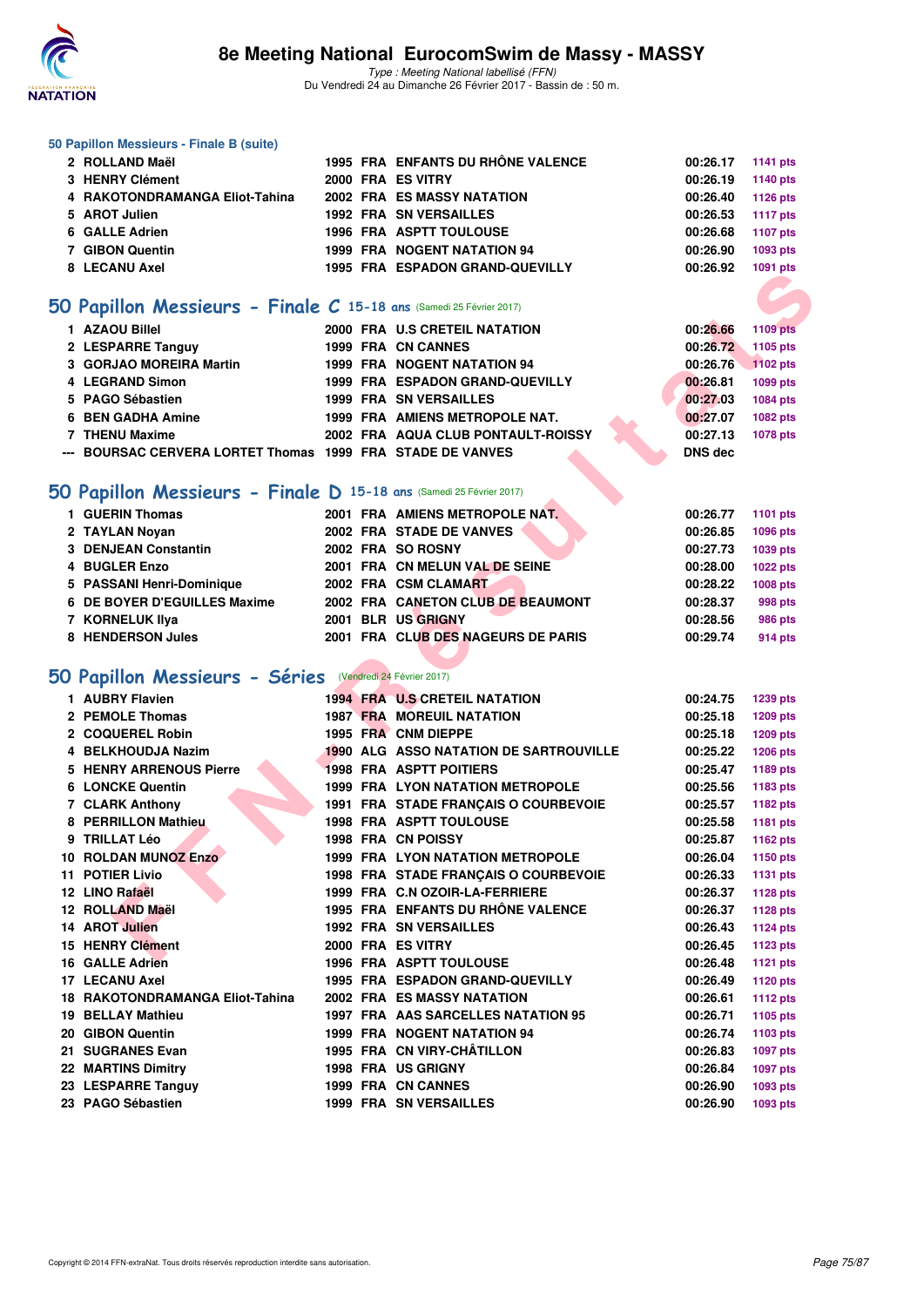

#### **50 Papillon Messieurs - Séries (suite)**

| 25 BOURSAC CERVERA LORTET Thomas 1999 FRA STADE DE VANVES |  |                                                                        | 00:27.00             | 1086 pts        |
|-----------------------------------------------------------|--|------------------------------------------------------------------------|----------------------|-----------------|
| 26 GORJAO MOREIRA Martin                                  |  | <b>1999 FRA NOGENT NATATION 94</b>                                     | 00:27.01             | 1086 pts        |
| 27 LEGRAND Simon                                          |  | 1999 FRA ESPADON GRAND-QUEVILLY                                        | 00:27.04             | 1084 pts        |
| 28 THENU Maxime                                           |  | 2002 FRA AQUA CLUB PONTAULT-ROISSY                                     | 00:27.11             | <b>1079 pts</b> |
| 29 BEN GADHA Amine                                        |  | 1999 FRA AMIENS METROPOLE NAT.                                         | 00:27.13             | 1078 pts        |
| 30 AZAOU Billel                                           |  | 2000 FRA U.S CRETEIL NATATION                                          | 00:27.14             | <b>1077 pts</b> |
| 31 GUERIN Thomas                                          |  | 2001 FRA AMIENS METROPOLE NAT.                                         | 00:27.21             | <b>1072 pts</b> |
| 32 POSTOLACHI Mikael                                      |  | 1994 FRA SO ROSNY                                                      | 00:27.26             | <b>1069 pts</b> |
| 33 PUISSANT Mathis                                        |  | 2000 FRA NOGENT NATATION 94                                            | 00:27.30             | <b>1067 pts</b> |
| <b>34 TONNEAU Guillaume</b>                               |  | 1998 FRA CN ST-MICHEL-SUR-ORGE                                         | 00:27.37             | <b>1062 pts</b> |
| 35 SETIM Quentin                                          |  | <b>2000 FRA PROVINS NATATION</b>                                       | 00:27.41             | 1059 pts        |
| 36 BOURUMEAU William                                      |  | <b>1998 FRA U.S CRETEIL NATATION</b>                                   | 00:27.42             | 1059 pts        |
| 37 TAYLAN Noyan                                           |  | 2002 FRA STADE DE VANVES                                               | 00:27.43             | <b>1058 pts</b> |
| 38 PIRI Max                                               |  | 1997 FRA CLUB DES NAGEURS DE PARIS                                     | 00:27.45             | <b>1057 pts</b> |
| 39 LEFORT-LOUET Gaspard                                   |  | 2000 FRA STADE FRANÇAIS O COURBEVOIE                                   | 00:27.47             | 1056 pts        |
| 40 PEREIRA Thomas                                         |  | 1999 FRA JEANNE D'ARC DRANCY                                           | 00:27.52             | 1052 pts        |
| 41 CHENITI Anis                                           |  | 1999 FRA CN POISSY                                                     | 00:27.53             | 1052 pts        |
| 42 GAUT Tristan                                           |  | 1999 FRA CSM CLAMART                                                   | 00:27.57             | <b>1049 pts</b> |
| <b>43 HENDERSON Jules</b>                                 |  | 2001 FRA CLUB DES NAGEURS DE PARIS                                     | 00:27.68             | 1042 pts        |
| <b>44 DREHER Etienne</b>                                  |  | 2001 FRA RACING CLUB DE FRANCE WP                                      | 00:27.70             | 1041 pts        |
| 45 DENJEAN Constantin                                     |  | 2002 FRA SO ROSNY                                                      | 00:27.73             | 1039 pts        |
| 46 BARRY Ervin                                            |  | 2000 FRA CLUB DES NAGEURS DE PARIS                                     | 00:27.76             | <b>1037 pts</b> |
| 47 PANZO Yanis                                            |  | 2000 FRA ES VITRY                                                      | 00:27.77             | 1036 pts        |
| 48 PHANTSULAYA George                                     |  | 2000 FRA U.S CRETEIL NATATION                                          | 00:27.78             | 1036 pts        |
| 49 BENALI Sami                                            |  | <b>1998 FRA CN MAISONS-ALFORT</b>                                      | 00:27.81             | <b>1034 pts</b> |
| 50 DEMON AëI                                              |  | <b>1998 FRA LILLE MÉTROPOLE NATATION</b>                               | 00:27.82             | 1033 pts        |
| 51 AITKACI Carl                                           |  | 2001 FRA STADE FRANÇAIS O COURBEVOIE                                   | 00:27.83             | <b>1032 pts</b> |
| 52 MICHEL Victor                                          |  | 1995 FRA C PAUL-BERT RENNES                                            | 00:27.87             |                 |
| 53 PASSANI Henri-Dominique                                |  | 2002 FRA CSM CLAMART                                                   | 00:27.89             | 1030 pts        |
| 54 ACHOUR Aziz                                            |  | 1999 TUN CN MELUN VAL DE SEINE                                         | 00:27.90             | 1029 pts        |
|                                                           |  |                                                                        |                      | 1028 pts        |
| 55 LANGLOIS Guillaume<br>56 BUGLER Enzo                   |  | <b>1999 FRA ES MASSY NATATION</b>                                      | 00:27.93             | <b>1026 pts</b> |
|                                                           |  | 2001 FRA CN MELUN VAL DE SEINE                                         | 00:28.03             | <b>1020 pts</b> |
| 57 DESSOIT Alexandre                                      |  | <b>1999 FRA LILLE METROPOLE NATATION</b><br>2000 FRA CN MAISONS-ALFORT | 00:28.07<br>00:28.08 | <b>1017 pts</b> |
| 58 ROUGAGNOU Zachary<br>59 JACQUET Hugo                   |  |                                                                        |                      | <b>1017 pts</b> |
|                                                           |  | <b>1995 FRA ESPADON GRAND-QUEVILLY</b>                                 | 00:28.09             | <b>1016 pts</b> |
| 59 GOBLET Numa                                            |  | <b>1999 FRA MOREUIL NATATION</b>                                       | 00:28.09             | <b>1016 pts</b> |
| 61 BOURRU Florentin                                       |  | 1998 FRA ESPADON GRAND-QUEVILLY<br><b>2001 BLR US GRIGNY</b>           | 00:28.10             | 1015 pts        |
| 62 KORNELUK IIya                                          |  |                                                                        | 00:28.11             | <b>1015 pts</b> |
| 63 DE BOYER D'EGUILLES Maxime                             |  | 2002 FRA CANETON CLUB DE BEAUMONT                                      | 00:28.17             | <b>1011 pts</b> |
| 64 TAVERNIER Ismaël                                       |  | 2001 FRA LILLE MÉTROPOLE NATATION                                      | 00:28.18             | <b>1010 pts</b> |
| 65 ROMER Loick                                            |  | 2000 FRA CLUB NAUTIQUE DE L'ARPAJONNAIS                                | 00:28.20             | <b>1009 pts</b> |
| 65 DEZ Léo                                                |  | 2002 FRA CSN GUYANCOURT                                                | 00:28.20             | 1009 pts        |
| 67 SAHBANI Ellias                                         |  | 2001 FRA STADE FRANÇAIS O COURBEVOIE                                   | 00:28.23             | <b>1007 pts</b> |
| 68 ZAKA Nathanael                                         |  | 2002 FRA SN VERSAILLES                                                 | 00:28.32             | 1001 pts        |
| 69 COUBLE Tom                                             |  | <b>2001 FRA ES MASSY NATATION</b>                                      | 00:28.33             | <b>1001 pts</b> |
| 70 DA SILVA UMMENHOVER Thibault                           |  | 2001 FRA NOGENT NATATION 94                                            | 00:28.34             | 1000 pts        |
| 71 BUISSON Luca                                           |  | 2002 FRA CLUB DES NAGEURS DE PARIS                                     | 00:28.35             | 999 pts         |
| 72 DIDI Lyès                                              |  | 2001 FRA STADE FRANCAIS O COURBEVOIE                                   | 00:28.39             | 997 pts         |
| 73 DJURIC Dario                                           |  | 1998 FRA CLUB DES NAGEURS DE PARIS                                     | 00:28.43             | 994 pts         |
| <b>73 DANIEL Alexis</b>                                   |  | 2000 FRA C PAUL-BERT RENNES                                            | 00:28.43             | 994 pts         |
| 75 GRONDIN William                                        |  | 2002 FRA CA L'HAY-LES-ROSES                                            | 00:28.45             | 993 pts         |
| 76 OUNOUGHI Ihsane                                        |  | <b>2001 FRA ES MASSY NATATION</b>                                      | 00:28.51             | 989 pts         |
| 77 LABURE Grégory                                         |  | 1999 FRA ES VITRY                                                      | 00:28.52             | 989 pts         |
| 78 LEROY Théo                                             |  | 2001 FRA CN VIRY-CHÂTILLON                                             | 00:28.61             | 983 pts         |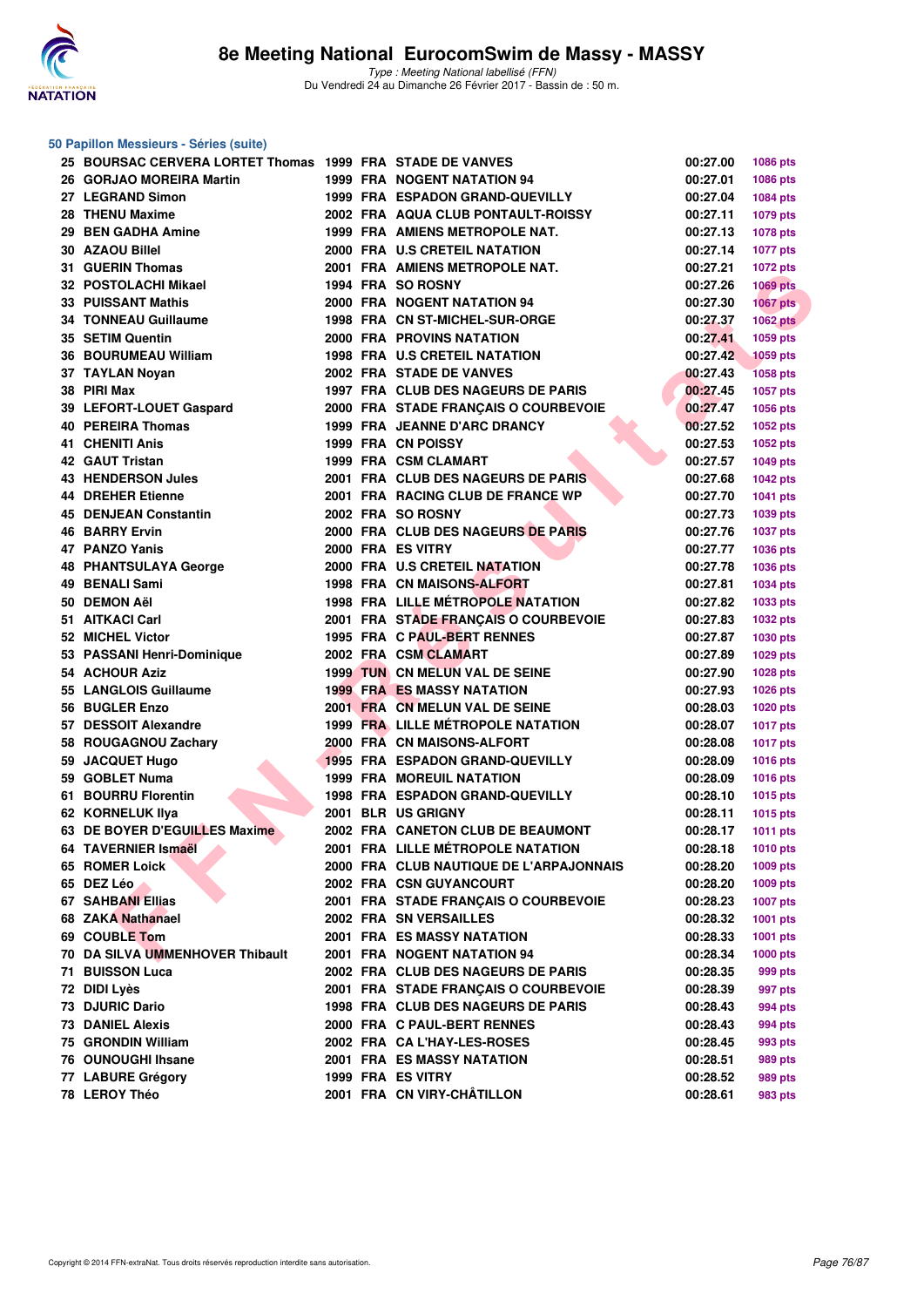

**50 Papillon Messieurs - Séries (suite)**

Type : Meeting National labellisé (FFN) Du Vendredi 24 au Dimanche 26 Février 2017 - Bassin de : 50 m.

#### **RIA THE ARMINITHE Kern 1999 FRA CALINATION (1998) FRA CHANNEL SIGNAL CONSTANT (1999) FRA ENGLISH AND INSTANT (1999) FRA CHANNEL SIGNAL CONSTANT (1999) FRA ENGLISH AND CONSTANT (1999) FRA CHANNEL SIGNAL CONSTANT (1999) FRA 79 ZIEMBA Mathieu 1996 FRA MONT-SAINT-AIGNAN NATATION 00:28.66 980 pts 80 SEYE Matthieu 2002 FRA CN LE PLESSIS-ROBINSON 00:28.70 978 pts 81 FOENIX BLONDEL Thomas 1999 FRA CN MELUN VAL DE SEINE 00:28.72 976 pts 82 POUMAREDE Julien 2001 FRA CN ST-MICHEL-SUR-ORGE 00:28.86 968 pts 83 LACOUTURE Emerick 1997 FRA CN VIRY-CHÂTILLON 00:28.88 966 pts 84 COUTURIER Valentin 2001 FRA PROVINS NATATION 00:28.89 966 pts 85 SCHAEFER Clément 1998 FRA ASPTT TOULOUSE 00:28.93 963 pts 86 MEDINA Antoine 1999 FRA CN MELUN VAL DE SEINE 00:28.94 963 pts 87 GAVARD Ethan 2002 FRA CN MELUN VAL DE SEINE 00:29.00 959 pts 88 LAVALLARD Logan 1996 FRA MOREUIL NATATION 00:29.04 957 pts 89 GUERRA Tristan 2000 FRA CLUB NAUTIQUE DE L'ARPAJONNAIS 00:29.06 955 pts 89 RODRIGUES Adrien 2000 FRA ES MASSY NATATION 00:29.06 955 pts 91 RECOURSE Clément 1998 FRA CN ST-MICHEL-SUR-ORGE 00:29.13 951 pts 92 DAUTRAIX Maxime 1996 FRA SAL ST-PRIEST NATATION 00:29.14 950 pts 93 GRANDIN MARTIN Numa 2002 FRA ES MASSY NATATION 00:29.15 950 pts 94 DUPUIS Yann 2000 FRA CNM DIEPPE 00:29.17 949 pts 95 CATINEL-ARAMINTHE Keran 2001 FRA U.S CRETEIL NATATION 00:29.28 942 pts 96 BARLIER Tony 2002 FRA CSN GUYANCOURT 1999 00:29.38** 936 pts **97 RAZAFITSIATOSIKA Tojo-Cedric 1997 FRA CS CLICHY 92 00:29.41 934 pts 98 AERNOUT Louis 2002 FRA CA L'HAY-LES-ROSES 00:29.57 924 pts 98 PAUBEL Lucas 2002 FRA ES MASSY NATATION 00:29.57 924 pts 100 AERNOUT Arthur 2002 FRA CA L'HAY-LES-ROSES 00:29.59 923 pts 101 GUERNALEC Erwann 2001 FRA CN MAISONS-ALFORT 00:29.60 922 pts 102 FLEURY Steven 2001 FRA ES VITRY 00:29.65 919 pts 103 DEL'HOMME Erwan 2002 FRA RACING CLUB DE FRANCE WP 00:29.66 919 pts 104 MAUPAIX Killian 2002 FRA STADE ST-VALERY NATATION 00:29.69 917 pts 105 HOSTEAUX Laurent 2001 FRA CLUB NAUTIQUE DE L'ARPAJONNAIS 00:29.71 916 pts 106 RUBINELLI Maxime 2001 FRA CN FONTAINEBLEAU-AVON 00:29.92 903 pts 107 ROBLIN Arthur 2000 FRA ESPADON GRAND-QUEVILLY 00:30.08 894 pts 108 SAIDJI Djillali 2002 FRA U.S CRETEIL NATATION 00:30.23 885 pts 109 BENOUZIO Florian 1999 FRA CN MELUN VAL DE SEINE 00:30.28 882 pts 110 JACOLOT Baptiste 2000 FRA ES MASSY NATATION 00:30.31 880 pts 111 BARON Emeric 1989 FRA CANETON CLUB DE BEAUMONT 00:30.51 868 pts 112 TAGHI Oussama 2002 ESP JEANNE D'ARC DRANCY 00:30.54 866 pts 113 FERRADJ Samy 2000 FRA JEANNE D'ARC DRANCY 00:30.69 858 pts 114 VALIN-FIXOT Antonin 2002 FRA CN ST-MICHEL-SUR-ORGE 00:30.91 845 pts 115 CHAPOTOT Raphael 2001 FRA CA L'HAY-LES-ROSES 00:31.09 835 pts 116 LINOT Hugo 2002 FRA CNM DIEPPE 00:31.24 826 pts 117 SOBH Rayan 2001 FRA NOGENT NATATION 94 00:31.26 825 pts 118 TISON Mathis 2002 FRA CA L'HAY-LES-ROSES 00:31.33 821 pts 119 HANICHI Yanis 2001 FRA SCA 2000 EVRY 119 HANICHI 10:32.04 781 pts 120 BARON Joris 1998 FRA CA ORSAY 00:32.17 774 pts 121 LOPEZ-ONATE Pierrick 2001 FRA CN LE PLESSIS-ROBINSON 00:32.84 737 pts 122 GORJAO MOREIRA Bastien 2001 FRA NOGENT NATATION 94 00:33.34 710 pts 123 GOMEZ Thomas 2002 FRA CN LE PLESSIS-ROBINSON 00:34.18 666 pts 124 LASTEL Nicolas 2000 FRA MONT-SAINT-AIGNAN NATATION 00:35.38 606 pts --- BOUSQUET Frédérick 1981 FRA CN MARSEILLE DNS dec --- JACOLOT Quentin 2000 FRA ES MASSY NATATION DNS dec**

#### **[100 Papillon Messieurs - Finale A](http://www.ffnatation.fr/webffn/resultats.php?idact=nat&go=epr&idcpt=42801&idepr=82)** (Dimanche 26 Février 2017)

| 1 COELHO Jordan  | <b>1992 FRA STADE DE VANVES</b>       |  | 00:54.15 1269 pts                          |  |
|------------------|---------------------------------------|--|--------------------------------------------|--|
|                  |                                       |  | 50 m: 25.29 (25.29) 100 m: 54.15 (28.86)   |  |
| 2 RIHOUX Charles | <b>1998 FRA OLYMPIC NICE NATATION</b> |  | 00:56.39 1202 pts                          |  |
|                  |                                       |  | 50 m: 26.37 (26.37) 100 m: 56.39 (30.02)   |  |
| 3 PEMOLE Thomas  | <b>1987 FRA MOREUIL NATATION</b>      |  | 00:56.46 1200 pts                          |  |
|                  |                                       |  | 50 m : 25.78 (25.78) 100 m : 56.46 (30.68) |  |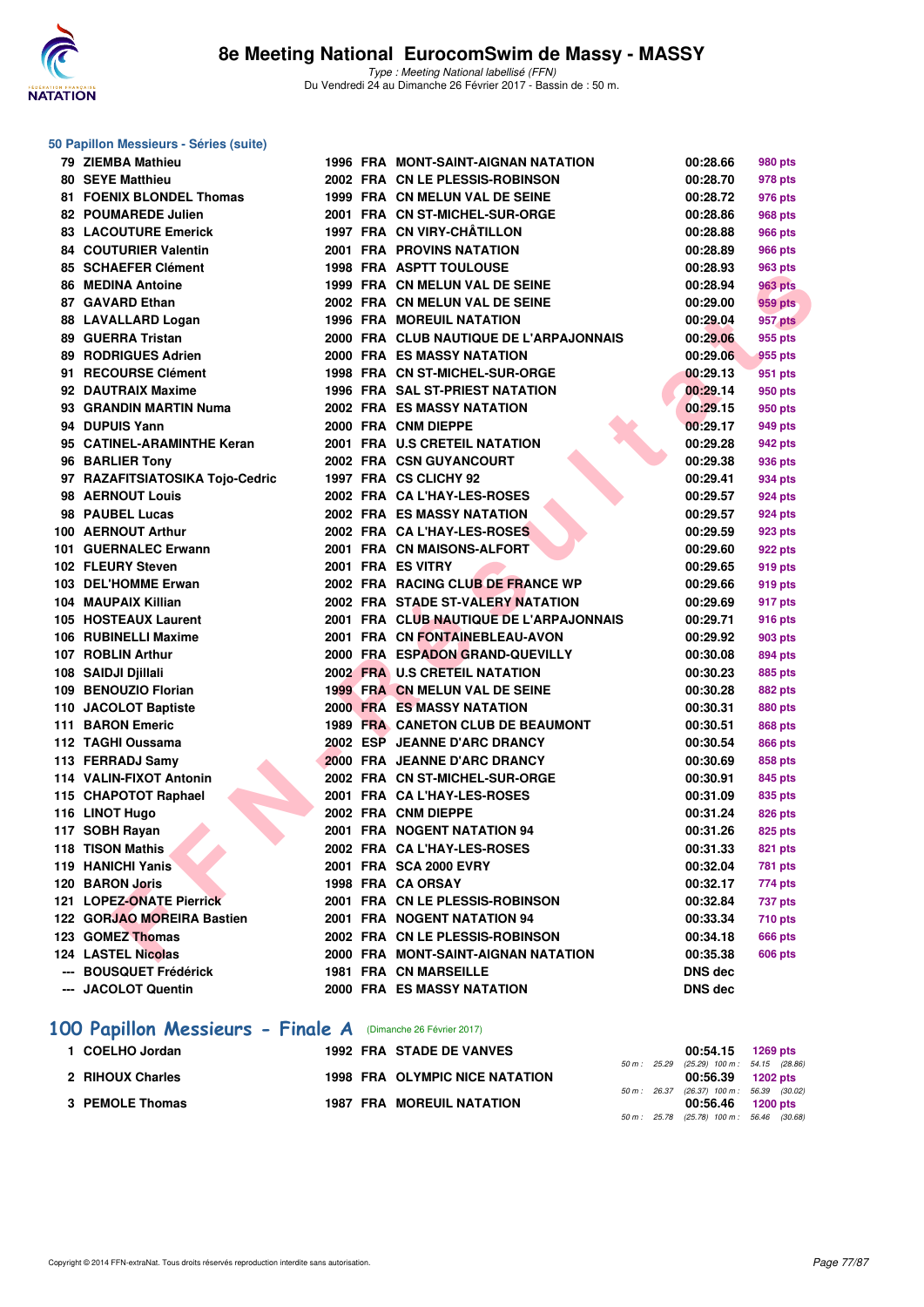

Type : Meeting National labellisé (FFN) Du Vendredi 24 au Dimanche 26 Février 2017 - Bassin de : 50 m.

| 100 Papillon Messieurs - Finale A (suite) |  |                                    |  |                                                                                                                                                                                                                                                                                                                                                                                      |            |
|-------------------------------------------|--|------------------------------------|--|--------------------------------------------------------------------------------------------------------------------------------------------------------------------------------------------------------------------------------------------------------------------------------------------------------------------------------------------------------------------------------------|------------|
| 4 SARAZIN Théo                            |  | 2000 FRA CNO ST-GERMAIN-EN-LAYE    |  | 00:56.97                                                                                                                                                                                                                                                                                                                                                                             | 1185 pts   |
|                                           |  |                                    |  | 50 m: 26.54 (26.54) 100 m: 56.97 (30.4                                                                                                                                                                                                                                                                                                                                               |            |
| 5 HENRY Clément                           |  | 2000 FRA ES VITRY                  |  | 00:57.65                                                                                                                                                                                                                                                                                                                                                                             | 1164 $pts$ |
|                                           |  |                                    |  | 50 m: 27.07 (27.07) 100 m: 57.65 (30.5                                                                                                                                                                                                                                                                                                                                               |            |
| 6 SHAHIN Bilal                            |  | <b>1996 FRA SN MONTGERON</b>       |  | 00:57.92                                                                                                                                                                                                                                                                                                                                                                             | 1157 pts   |
|                                           |  |                                    |  | 50 m: 27.27 (27.27) 100 m: 57.92 (30.6                                                                                                                                                                                                                                                                                                                                               |            |
| 7 RAKOTONDRAMANGA Eliot-Tahina            |  | <b>2002 FRA ES MASSY NATATION</b>  |  | 00:58.44                                                                                                                                                                                                                                                                                                                                                                             | 1141 pts   |
|                                           |  |                                    |  | 50 m: 27.62 (27.62) 100 m: 58.44 (30.8                                                                                                                                                                                                                                                                                                                                               |            |
| 8 GIBON Quentin                           |  | <b>1999 FRA NOGENT NATATION 94</b> |  | 00:59.81                                                                                                                                                                                                                                                                                                                                                                             | 1102 $pts$ |
|                                           |  |                                    |  | $\overline{a}$ $\overline{a}$ $\overline{a}$ $\overline{a}$ $\overline{a}$ $\overline{a}$ $\overline{a}$ $\overline{a}$ $\overline{a}$ $\overline{a}$ $\overline{a}$ $\overline{a}$ $\overline{a}$ $\overline{a}$ $\overline{a}$ $\overline{a}$ $\overline{a}$ $\overline{a}$ $\overline{a}$ $\overline{a}$ $\overline{a}$ $\overline{a}$ $\overline{a}$ $\overline{a}$ $\overline{$ |            |

### **[100 Papillon Messieurs - Finale B](http://www.ffnatation.fr/webffn/resultats.php?idact=nat&go=epr&idcpt=42801&idepr=82)** (Dimanche 26 Février 2017)

| <b>GIDUN QUEIRII</b>                                                  |  | I JJJ FRA INVULINI INAI AIIVIN JH     | 50 m : 29.04     |              | UU.JJ.U I<br>$(29.04)$ 100 m : 59.81 $(30.77)$  | בוע געו ו                        |  |
|-----------------------------------------------------------------------|--|---------------------------------------|------------------|--------------|-------------------------------------------------|----------------------------------|--|
|                                                                       |  |                                       |                  |              |                                                 |                                  |  |
| 00 Papillon Messieurs - Finale B (Dimanche 26 Février 2017)           |  |                                       |                  |              |                                                 |                                  |  |
| 1 AZAOU Billel                                                        |  | 2000 FRA U.S CRETEIL NATATION         |                  |              | 00:59.76                                        | 1103 pts                         |  |
|                                                                       |  |                                       | 50 m : 27.89     |              | $(27.89)$ 100 m :                               | 59.76 (31.87)                    |  |
| 2 MARTINS Dimitry                                                     |  | <b>1998 FRA US GRIGNY</b>             | 50 m: 27.85      |              | 01:00.27<br>$(27.85)$ 100 m : 1:00.27 $(32.42)$ | <b>1089 pts</b>                  |  |
| 3 ACHOUR Aziz                                                         |  | 1999 TUN CN MELUN VAL DE SEINE        |                  |              | 01:00.36                                        | <b>1086 pts</b>                  |  |
|                                                                       |  |                                       | $50 m$ : $28.21$ |              | $(28.21)$ 100 m : 1:00.36 $(32.15)$             |                                  |  |
| 4 TAYLAN Noyan                                                        |  | 2002 FRA STADE DE VANVES              | 50 m : 28.68     |              | 01:00.68                                        | <b>1077 pts</b>                  |  |
| 5 GORJAO MOREIRA Martin                                               |  | 1999 FRA NOGENT NATATION 94           |                  |              | $(28.68)$ 100 m : 1:00.68 (32.00)<br>01:01.02   | <b>1068 pts</b>                  |  |
|                                                                       |  |                                       | 50 m: 28.51      |              | $(28.51)$ 100 m : 1:01.02 $(32.51)$             |                                  |  |
| <b>6 POTIER Livio</b>                                                 |  | 1998 FRA STADE FRANÇAIS O COURBEVOIE  |                  |              | 01:01.30                                        | <b>1060 pts</b>                  |  |
|                                                                       |  |                                       |                  |              | 50 m: 27.25 (27.25) 100 m: 1:01.30 (34.05)      |                                  |  |
| <b>7 HENDERSON Jules</b>                                              |  | 2001 FRA CLUB DES NAGEURS DE PARIS    | 50 m: 28.94      |              | 01:01.38<br>(28.94) 100 m: 1:01.38 (32.44)      | <b>1058 pts</b>                  |  |
| 8 PASTULA Kacper                                                      |  | 2001 POL ES VITRY                     |                  |              | 01:01.91                                        | 1043 pts                         |  |
|                                                                       |  |                                       | 50 m : 28.92     |              | (28.92) 100 m : 1:01.91 (32.99)                 |                                  |  |
|                                                                       |  |                                       |                  |              |                                                 |                                  |  |
| 00 Papillon Messieurs - Finale C 15-18 ans (Dimanche 26 Février 2017) |  |                                       |                  |              |                                                 |                                  |  |
| 1 THENU Maxime                                                        |  | 2002 FRA AQUA CLUB PONTAULT-ROISSY    |                  |              | 01:00.81                                        | <b>1074 pts</b>                  |  |
|                                                                       |  |                                       |                  | 50 m : 28.62 | $(28.62)$ 100 m : 1:00.81 $(32.19)$             |                                  |  |
| 2 KUKLA Clément                                                       |  | 2002 FRA NAUTIC CLUB RAMBOUILLET      | 50 m: 28.80      |              | 01:02.18<br>$(28.80)$ 100 m : 1:02.18 $(33.38)$ | 1035 pts                         |  |
| <b>3 SAHBANI Ellias</b>                                               |  | 2001 FRA STADE FRANÇAIS O COURBEVOIE  |                  |              | 01:02.50                                        | <b>1026 pts</b>                  |  |
|                                                                       |  |                                       |                  | 50 m : 29.64 | $(29.64)$ 100 m : 1:02.50 $(32.86)$             |                                  |  |
| 4 PAUPARDIN Guillaume                                                 |  | 2001 FRA CN MELUN VAL DE SEINE        |                  |              | 01:02.55                                        | 1025 pts                         |  |
| 5 FRANCOIS Flavien                                                    |  | 2001 FRA STADE FRANÇAIS O COURBEVOIE  | 50 m: 29.42      |              | (29.42) 100 m: 1:02.55 (33.13)<br>01:02.57      | 1025 pts                         |  |
|                                                                       |  |                                       | 50 m: 29.10      |              | $(29.10)$ 100 m : 1:02.57 $(33.47)$             |                                  |  |
| <b>6 BUISSON Luca</b>                                                 |  | 2002 FRA CLUB DES NAGEURS DE PARIS    |                  |              | 01:02.59                                        | 1024 pts                         |  |
|                                                                       |  |                                       | 50 m : 29.38     |              | (29.38) 100 m: 1:02.59 (33.21)                  |                                  |  |
| 7 PEYROU Nicolas                                                      |  | 2001 FRA CNO ST-GERMAIN-EN-LAYE       |                  |              | 01:02.86                                        | <b>1017 pts</b>                  |  |
| 8 DEZ Léo                                                             |  | 2002 FRA CSN GUYANCOURT               | $50 m$ : 29.13   |              | $(29.13)$ 100 m : 1:02.86 $(33.73)$<br>01:03.42 | <b>1001 pts</b>                  |  |
|                                                                       |  |                                       |                  |              | 50 m: 30.13 (30.13) 100 m: 1:03.42 (33.29)      |                                  |  |
|                                                                       |  |                                       |                  |              |                                                 |                                  |  |
| 00 Papillon Messieurs - Séries                                        |  | (Dimanche 26 Février 2017)            |                  |              |                                                 |                                  |  |
| 1 COELHO Jordan                                                       |  | 1992 FRA STADE DE VANVES              |                  |              | 00:55.66                                        | <b>1224 pts</b>                  |  |
|                                                                       |  |                                       | 50 m: 25.88      |              | $(25.88)$ 100 m :                               | 55.66 (29.78)                    |  |
| 2 PEMOLE Thomas                                                       |  | <b>1987 FRA MOREUIL NATATION</b>      |                  |              | 00:56.04                                        | <b>1212 pts</b>                  |  |
| 3 RIHOUX Charles                                                      |  | <b>1998 FRA OLYMPIC NICE NATATION</b> | 50 m: 25.95      |              | $(25.95)$ 100 m :<br>00:56.89                   | 56.04 (30.09)<br><b>1187 pts</b> |  |
|                                                                       |  |                                       | 50 m: 26.71      |              | $(26.71)$ 100 m :                               | 56.89 (30.18)                    |  |
| 4 SARAZIN Théo                                                        |  | 2000 FRA CNO ST-GERMAIN-EN-LAYE       |                  |              | 00:57.29                                        | 1175 pts                         |  |
|                                                                       |  |                                       | 50 m : 26.89     |              | $(26.89)$ 100 m : 57.29 $(30.40)$               |                                  |  |
| 5 PERRILLON Mathieu                                                   |  | <b>1998 FRA ASPTT TOULOUSE</b>        | 50 m : 26.78     |              | 00:57.50<br>$(26.78)$ 100 m :                   | 1169 pts<br>57.50 (30.72)        |  |
| 6 HENRY Clément                                                       |  | 2000 FRA ES VITRY                     |                  |              | 00:57.78                                        | 1161 pts                         |  |
|                                                                       |  |                                       |                  |              |                                                 |                                  |  |

## **[100 Papillon Messieurs - Finale C](http://www.ffnatation.fr/webffn/resultats.php?idact=nat&go=epr&idcpt=42801&idepr=82) 15-18 ans** (Dimanche 26 Février 2017)

| 1 THENU Maxime          |  | 2002 FRA AQUA CLUB PONTAULT-ROISSY   |                        | 01:00.81                                   | 1074 pts |  |
|-------------------------|--|--------------------------------------|------------------------|--------------------------------------------|----------|--|
| 2 KUKLA Clément         |  | 2002 FRA NAUTIC CLUB RAMBOUILLET     | 50 m: 28.62            | $(28.62)$ 100 m : 1:00.81 (32.<br>01:02.18 | 1035 pts |  |
| <b>3 SAHBANI Ellias</b> |  | 2001 FRA STADE FRANCAIS O COURBEVOIE | 50 m: 28.80            | $(28.80)$ 100 m : 1:02.18 (33.<br>01:02.50 | 1026 pts |  |
| 4 PAUPARDIN Guillaume   |  | 2001 FRA CN MELUN VAL DE SEINE       | 50 m: 29.64            | $(29.64)$ 100 m : 1:02.50 (32.<br>01:02.55 | 1025 pts |  |
| 5 FRANCOIS Flavien      |  | 2001 FRA STADE FRANCAIS O COURBEVOIE | $50 \text{ m}$ : 29.42 | $(29.42)$ 100 m : 1:02.55 (33.<br>01:02.57 | 1025 pts |  |
| <b>6 BUISSON Luca</b>   |  | 2002 FRA CLUB DES NAGEURS DE PARIS   | $50 m$ : 29.10         | $(29.10)$ 100 m : 1:02.57 (33.<br>01:02.59 | 1024 pts |  |
| 7 PEYROU Nicolas        |  | 2001 FRA CNO ST-GERMAIN-EN-LAYE      | 50 m : 29.38           | (29.38) 100 m : 1:02.59 (33.<br>01:02.86   | 1017 pts |  |
| 8 DEZ Léo               |  | 2002 FRA CSN GUYANCOURT              | $50 m$ : 29.13         | $(29.13)$ 100 m : 1:02.86 (33.<br>01:03.42 | 1001 pts |  |
|                         |  |                                      |                        |                                            |          |  |

## **[100 Papillon Messieurs - Séries](http://www.ffnatation.fr/webffn/resultats.php?idact=nat&go=epr&idcpt=42801&idepr=82)** (Dimanche 26 Février 2017)

| 1 COELHO Jordan                |  | <b>1992 FRA STADE DE VANVES</b>          |              | 00:55.66                                 | <b>1224 pts</b>               |  |
|--------------------------------|--|------------------------------------------|--------------|------------------------------------------|-------------------------------|--|
| 2 PEMOLE Thomas                |  | <b>1987 FRA MOREUIL NATATION</b>         | 50 m: 25.88  | $(25.88)$ 100 m :<br>00:56.04            | 55.66 (29.<br><b>1212 pts</b> |  |
| 3 RIHOUX Charles               |  | <b>1998 FRA OLYMPIC NICE NATATION</b>    | 50 m : 25.95 | $(25.95)$ 100 m :<br>00:56.89            | 56.04 (30.<br><b>1187 pts</b> |  |
| 4 SARAZIN Théo                 |  | 2000 FRA CNO ST-GERMAIN-EN-LAYE          | 50 m : 26.71 | $(26.71)$ 100 m :<br>00:57.29            | 56.89 (30.<br>1175 pts        |  |
| 5 PERRILLON Mathieu            |  | <b>1998 FRA ASPTT TOULOUSE</b>           | 50 m : 26.89 | $(26.89)$ 100 m : 57.29 (30.<br>00:57.50 | 1169 pts                      |  |
| 6 HENRY Clément                |  | 2000 FRA ES VITRY                        | 50 m : 26.78 | $(26.78)$ 100 m : 57.50 (30.<br>00:57.78 | 1161 pts                      |  |
| 7 RAKOTONDRAMANGA Eliot-Tahina |  | <b>2002 FRA ES MASSY NATATION</b>        | 50 m : 26.83 | $(26.83)$ 100 m : 57.78 (30.<br>00:58.42 | 1142 pts                      |  |
| 8 SHAHIN Bilal                 |  | <b>1996 FRA SN MONTGERON</b>             | 50 m : 27.40 | $(27.40)$ 100 m : 58.42 (31.<br>00:58.43 | 1142 pts                      |  |
| 9 GIBON Quentin                |  | <b>1999 FRA NOGENT NATATION 94</b>       | 50 m : 27.38 | $(27.38)$ 100 m : 58.43 (31.<br>00:59.13 | 1121 pts                      |  |
| <b>10 QUAETAERT Nils</b>       |  | <b>1999 FRA SN VERSAILLES</b>            | 50 m: 27.93  | $(27.93)$ 100 m :<br>00:59.69            | 59.13 (31.<br>1105 pts        |  |
| 11 LIV Nicolas                 |  | <b>1999 FRA LAGNY-SUR-MARNE NATATION</b> | 50 m : 27.75 | $(27.75)$ 100 m : 59.69 (31.<br>00:59.76 | 1103 pts                      |  |

| 50 m : 26.54           | $(26.54)$ 100 m :                 | 56.97 (30.43) |  |
|------------------------|-----------------------------------|---------------|--|
|                        | 00:57.65 1164 pts                 |               |  |
| 50 m : 27.07           | $(27.07)$ 100 m :                 | 57.65 (30.58) |  |
|                        | 00:57.92                          | 1157 pts      |  |
| 50 m : 27.27           | $(27.27)$ 100 m :                 | 57.92 (30.65) |  |
|                        | 00:58.44                          | 1141 pts      |  |
| 50 m : 27.62           | $(27.62)$ 100 m :                 | 58.44 (30.82) |  |
|                        | 00:59.81                          | 1102 pts      |  |
| $50 \text{ m}$ : 29.04 | $(29.04)$ 100 m : 59.81 $(30.77)$ |               |  |
|                        |                                   |               |  |
|                        |                                   |               |  |
|                        |                                   |               |  |

|                |       | 00:59.76          | 1103 pts                        |  |
|----------------|-------|-------------------|---------------------------------|--|
| 50 m : 27.89   |       | $(27.89)$ 100 m;  | 59.76 (31.87)                   |  |
|                |       | 01:00.27          | 1089 pts                        |  |
| 50 m : 27.85   |       | $(27.85)$ 100 m : | $1:00.27$ $(32.42)$             |  |
|                |       | 01:00.36          | <b>1086 pts</b>                 |  |
| 50 m: 28.21    |       | $(28.21)$ 100 m : | $1:00.36$ $(32.15)$             |  |
|                |       | 01:00.68          | <b>1077 pts</b>                 |  |
| $50 m$ :       | 28.68 | $(28.68)$ 100 m : | 1:00.68 (32.00)                 |  |
|                |       |                   |                                 |  |
|                |       | 01:01.02          | <b>1068 pts</b>                 |  |
| $50 m$ : 28.51 |       | $(28.51)$ 100 m : | $1:01.02$ $(32.51)$             |  |
|                |       | 01:01.30          | <b>1060 pts</b>                 |  |
| 50 m: 27.25    |       | $(27.25)$ 100 m : | 1:01.30 (34.05)                 |  |
|                |       | 01:01.38          | 1058 pts                        |  |
| 50 m : 28.94   |       | $(28.94)$ 100 m : | $1:01.38$ $(32.44)$             |  |
|                |       | 01:01.91          | 1043 pts                        |  |
| 50 m :         | 28.92 |                   | (28.92) 100 m : 1:01.91 (32.99) |  |

|             |       | 01:00.81          | 1074 pts            |
|-------------|-------|-------------------|---------------------|
| 50 m: 28.62 |       | $(28.62)$ 100 m : | $1:00.81$ $(32.19)$ |
|             |       | 01:02.18          | 1035 pts            |
| 50 m: 28.80 |       | $(28.80)$ 100 m : | $1:02.18$ $(33.38)$ |
|             |       | 01:02.50          | <b>1026 pts</b>     |
| 50 m: 29.64 |       | $(29.64)$ 100 m : | $1:02.50$ $(32.86)$ |
|             |       | 01:02.55          | 1025 pts            |
| 50 m: 29.42 |       | $(29.42)$ 100 m : | $1:02.55$ $(33.13)$ |
|             |       | 01:02.57 1025 pts |                     |
| 50 m: 29.10 |       | $(29.10)$ 100 m : | $1:02.57$ $(33.47)$ |
|             |       | 01:02.59          | $1024$ pts          |
| 50 m: 29.38 |       | (29.38) 100 m :   | $1:02.59$ $(33.21)$ |
|             |       | 01:02.86          | 1017 pts            |
| 50 m: 29.13 |       | $(29.13)$ 100 m : | 1:02.86 (33.73)     |
|             |       | 01:03.42          | 1001 pts            |
| $50 m$ :    | 30.13 | $(30.13)$ 100 m : | 1:03.42 (33.29)     |

|              |                | 00:55.66          | 1224 pts        |
|--------------|----------------|-------------------|-----------------|
| 50 m: 25.88  |                | $(25.88)$ 100 m : | 55.66 (29.78)   |
|              |                | 00:56.04          | <b>1212 pts</b> |
| 50 m: 25.95  |                | $(25.95)$ 100 m : | 56.04 (30.09)   |
|              |                | 00:56.89          | <b>1187 pts</b> |
|              | $50 m$ : 26.71 | $(26.71)$ 100 m : | 56.89 (30.18)   |
|              |                | 00:57.29          | 1175 pts        |
| 50 m: 26.89  |                | $(26.89)$ 100 m : | 57.29 (30.40)   |
|              |                | 00:57.50          | 1169 pts        |
| 50 m : 26.78 |                | $(26.78)$ 100 m : | 57.50 (30.72)   |
|              |                | 00:57.78          | 1161 pts        |
|              | 50 m: 26.83    | $(26.83)$ 100 m : | 57.78 (30.95)   |
|              |                | 00:58.42          | 1142 pts        |
| 50 m: 27.40  |                | $(27.40)$ 100 m : | 58.42 (31.02)   |
|              |                | 00:58.43          | 1142 $pts$      |
| 50 m : 27.38 |                | $(27.38)$ 100 m : | 58.43 (31.05)   |
|              |                | 00:59.13          | 1121 pts        |
|              | 50 m: 27.93    | $(27.93)$ 100 m : | 59.13 (31.20)   |
|              |                | 00:59.69          | 1105 pts        |
|              | 50 m : 27.75   | $(27.75)$ 100 m : | 59.69 (31.94)   |
|              |                | 00:59.76          | $1103$ pts      |
|              | 50 m : 28.16   | $(28.16)$ 100 m : | 59.76 (31.60)   |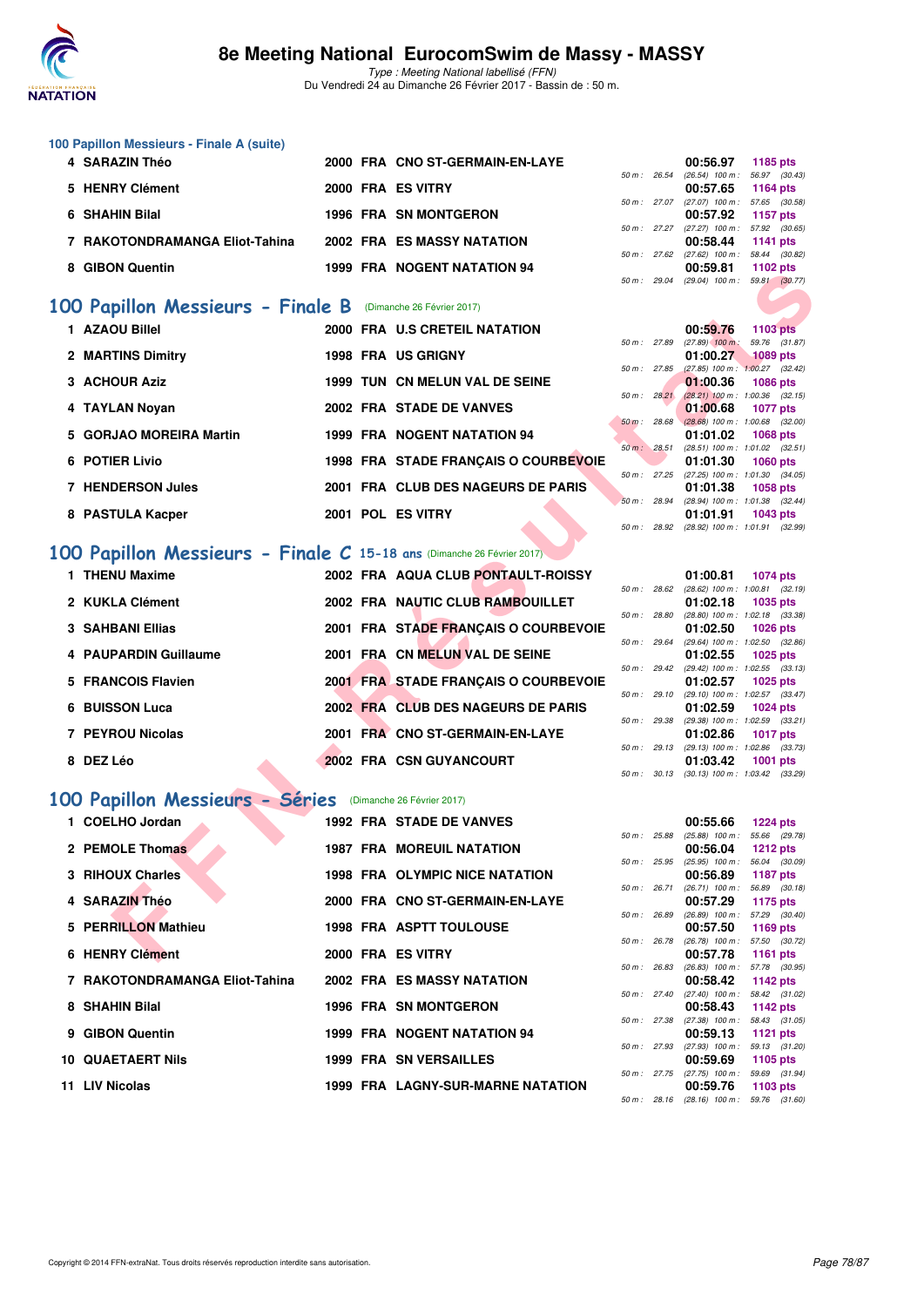

**100 Papillon Messieurs - Séries (suite)**

Type : Meeting National labellisé (FFN) Du Vendredi 24 au Dimanche 26 Février 2017 - Bassin de : 50 m.

| <b>12 POTIER Livio</b>    |                   | 1998 FRA STADE FRANÇAIS O COURBEVOIE     |              |                | 01:00.05<br><b>1095 pts</b>                                        |
|---------------------------|-------------------|------------------------------------------|--------------|----------------|--------------------------------------------------------------------|
| 13 ACHOUR Aziz            |                   | 1999 TUN CN MELUN VAL DE SEINE           |              | 50 m : 27.40   | $(27.40)$ 100 m : 1:00.05 $(32.65)$<br>01:00.23<br><b>1090 pts</b> |
| 14 GALLE Adrien           |                   | <b>1996 FRA ASPTT TOULOUSE</b>           |              | 50 m : 28.11   | (28.11) 100 m: 1:00.23 (32.12)<br>01:00.41<br><b>1085 pts</b>      |
| 15 AZAOU Billel           |                   | 2000 FRA U.S CRETEIL NATATION            |              | 50 m: 27.60    | $(27.60)$ 100 m : 1:00.41 $(32.81)$<br>01:00.43<br><b>1084 pts</b> |
| 16 TAYLAN Noyan           |                   | 2002 FRA STADE DE VANVES                 |              | 50 m: 28.66    | $(28.66)$ 100 m : 1:00.43 $(31.77)$<br>01:00.55<br><b>1081 pts</b> |
| 17 COURCOUX Simon         |                   | 1995 FRA US RIS-ORANGIS                  | 50 m : 28.09 |                | (28.09) 100 m : 1:00.55 (32.46)<br>01:00.62<br><b>1079 pts</b>     |
| <b>18 MARTINS Dimitry</b> |                   | 1998 FRA US GRIGNY                       | 50 m : 27.89 |                | $(27.89)$ 100 m : 1:00.62 $(32.73)$<br>01:00.68<br><b>1077 pts</b> |
| 19 PLATAUX Robin          |                   | 1997 FRA NOGENT NATATION 94              | 50 m : 28.36 |                | $(28.36)$ 100 m : 1:00.68 $(32.32)$<br>01:00.88<br><b>1072 pts</b> |
| 20 GORJAO MOREIRA Martin  |                   | 1999 FRA NOGENT NATATION 94              |              | 50 m: 28.42    | $(28.42)$ 100 m : 1:00.88 $(32.46)$<br>01:00.93<br><b>1070 pts</b> |
| 21 PINCEPOCHE Yohan       |                   | 1997 FRA STADE FRANÇAIS O COURBEVOIE     |              | $50 m$ : 28.16 | $(28.16)$ 100 m : 1:00.93 $(32.77)$<br>01:00.96<br>1069 pts        |
| 22 HENDERSON Jules        |                   | 2001 FRA CLUB DES NAGEURS DE PARIS       |              | 50 m: 27.97    | $(27.97)$ 100 m : 1:00.96 (32.99)<br>01:01.01<br><b>1068 pts</b>   |
| 23 PASTULA Kacper         | 2001 POL ES VITRY |                                          | 50 m : 29.34 |                | (29.34) 100 m: 1:01.01 (31.67)<br>01:01.03<br>1067 pts             |
| 24 DEMON Aël              |                   | <b>1998 FRA LILLE MÉTROPOLE NATATION</b> |              | 50 m: 27.88    | (27.88) 100 m: 1:01.03 (33.15)<br>01:01.05<br><b>1067 pts</b>      |
| 24 POSTOLACHI Mikael      |                   | 1994 FRA SO ROSNY                        |              | $50 m$ : 27.87 | (27.87) 100 m: 1:01.05 (33.18)<br>01:01.05<br><b>1067 pts</b>      |
| 26 BAROUMES Léo           |                   | 1998 FRA CLUB DES NAGEURS DE PARIS       |              | 50 m : 27.99   | (27.99) 100 m: 1:01.05 (33.06)<br>01:01.09<br><b>1066 pts</b>      |
| 27 JACQUET Hugo           |                   | 1995 FRA ESPADON GRAND-QUEVILLY          |              | 50 m: 28.57    | (28.57) 100 m: 1:01.09 (32.52)<br>01:01.14<br><b>1064 pts</b>      |
| 28 CHATTI Souhaiel        |                   | 2000 FRA STADE FRANÇAIS O COURBEVOIE     |              | 50 m: 28.63    | $(28.63)$ 100 m : 1:01.14 $(32.51)$<br>01:01.29<br><b>1060 pts</b> |
| 29 CRASSOUS Thomas        |                   | 1999 FRA STADE FRANÇAIS O COURBEVOIE     |              | 50 m: 28.19    | (28.19) 100 m: 1:01.29 (33.10)<br>01:01.40<br><b>1057 pts</b>      |
| 30 LEGRAND Simon          |                   | 1999 FRA ESPADON GRAND-QUEVILLY          | 50 m: 27.86  |                | $(27.86)$ 100 m : 1:01.40 $(33.54)$<br>01:01.43<br><b>1056 pts</b> |
| 31 CHOLLEY Adrien         |                   | <b>1995 FRA NOGENT NATATION 94</b>       | 50 m : 28.80 |                | (28.80) 100 m: 1:01.43 (32.63)<br>01:01.53<br>1053 pts             |
| 32 PUISSANT Mathis        |                   | <b>2000 FRA NOGENT NATATION 94</b>       | 50 m : 28.34 |                | (28.34) 100 m: 1:01.53 (33.19)<br>01:01.55<br>1053 pts             |
| 33 THENU Maxime           |                   | 2002 FRA AQUA CLUB PONTAULT-ROISSY       |              | 50 m: 28.62    | (28.62) 100 m: 1:01.55 (32.93)<br>01:01.62<br>1051 pts             |
| 34 CHADER Yannis          |                   | <b>1992 FRA COLOMBES NATATION</b>        |              | 50 m : 29.34   | (29.34) 100 m: 1:01.62 (32.28)<br>01:01.74<br><b>1048 pts</b>      |
| 35 MICHEL Victor          |                   | 1995 FRA C PAUL-BERT RENNES              | 50 m : 28.81 |                | (28.81) 100 m: 1:01.74 (32.93)<br>01:01.87<br><b>1044 pts</b>      |
| 36 PAUPARDIN Guillaume    |                   | 2001 FRA CN MELUN VAL DE SEINE           | 50 m: 28.33  |                | (28.33) 100 m: 1:01.87 (33.54)<br>01:01.94<br><b>1042 pts</b>      |
| 37 LEFORT-LOUET Gaspard   |                   | 2000 FRA STADE FRANÇAIS O COURBEVOIE     | 50 m : 28.89 |                | (28.89) 100 m: 1:01.94 (33.05)<br>01:02.03<br>1039 pts             |
| 38 LESPRIT Paul           |                   | 1999 FRA STELLA SPORTS ST-MAUR           |              | 50 m: 28.37    | (28.37) 100 m : 1:02.03 (33.66)<br>01:02.15<br>1036 pts            |
| 39 FRANCOIS Flavien       |                   | 2001 FRA STADE FRANCAIS O COURBEVOIE     |              | 50 m : 28.44   | $(28.44)$ 100 m : 1:02.15 $(33.71)$<br>01:02.37<br><b>1030 pts</b> |
| 40 COUDRAIS Yvon          |                   | 2000 FRA STELLA SPORTS ST-MAUR           |              | 50 m : 28.82   | (28.82) 100 m : 1:02.37 (33.55)<br>01:02.40<br>1029 pts            |
| 41 BECQUET Mathias        |                   | 1995 FRA S.M MONTROUGE                   |              | 50 m: 29.09    | (29.09) 100 m: 1:02.40 (33.31)<br>01:02.46<br><b>1028 pts</b>      |
| 41 GHALI Hussein          |                   | 1989 EGY CSM CLAMART                     | 50 m : 28.89 |                | (28.89) 100 m : 1:02.46 (33.57)<br>01:02.46<br>1028 pts            |
| <b>BUISSON Luca</b><br>43 |                   | 2002 FRA CLUB DES NAGEURS DE PARIS       |              | 50 m: 29.23    | (29.23) 100 m: 1:02.46 (33.23)<br>01:02.50<br><b>1026 pts</b>      |
| 44 ROLLAND Maël           |                   | 1995 FRA ENFANTS DU RHONE VALENCE        |              | 50 m : 29.74   | (29.74) 100 m : 1:02.50 (32.76)<br>01:02.55<br>1025 pts            |
| 45 ARDERIU Quentin        | 1998 FRA ES VITRY |                                          |              | 50 m: 29.96    | (29.96) 100 m : 1:02.55 (32.59)<br>01:02.56<br><b>1025 pts</b>     |
| 46 PEYROU Nicolas         |                   | 2001 FRA CNO ST-GERMAIN-EN-LAYE          |              | 50 m : 28.10   | (28.10) 100 m: 1:02.56 (34.46)<br>01:02.58<br>1024 pts             |
| 47 TONNEAU Guillaume      |                   | 1998 FRA CN ST-MICHEL-SUR-ORGE           |              | 50 m : 29.11   | (29.11) 100 m: 1:02.58 (33.47)<br>01:02.60<br>1024 pts             |
|                           |                   |                                          |              |                | 50 m: 28.52 (28.52) 100 m: 1:02.60 (34.08)                         |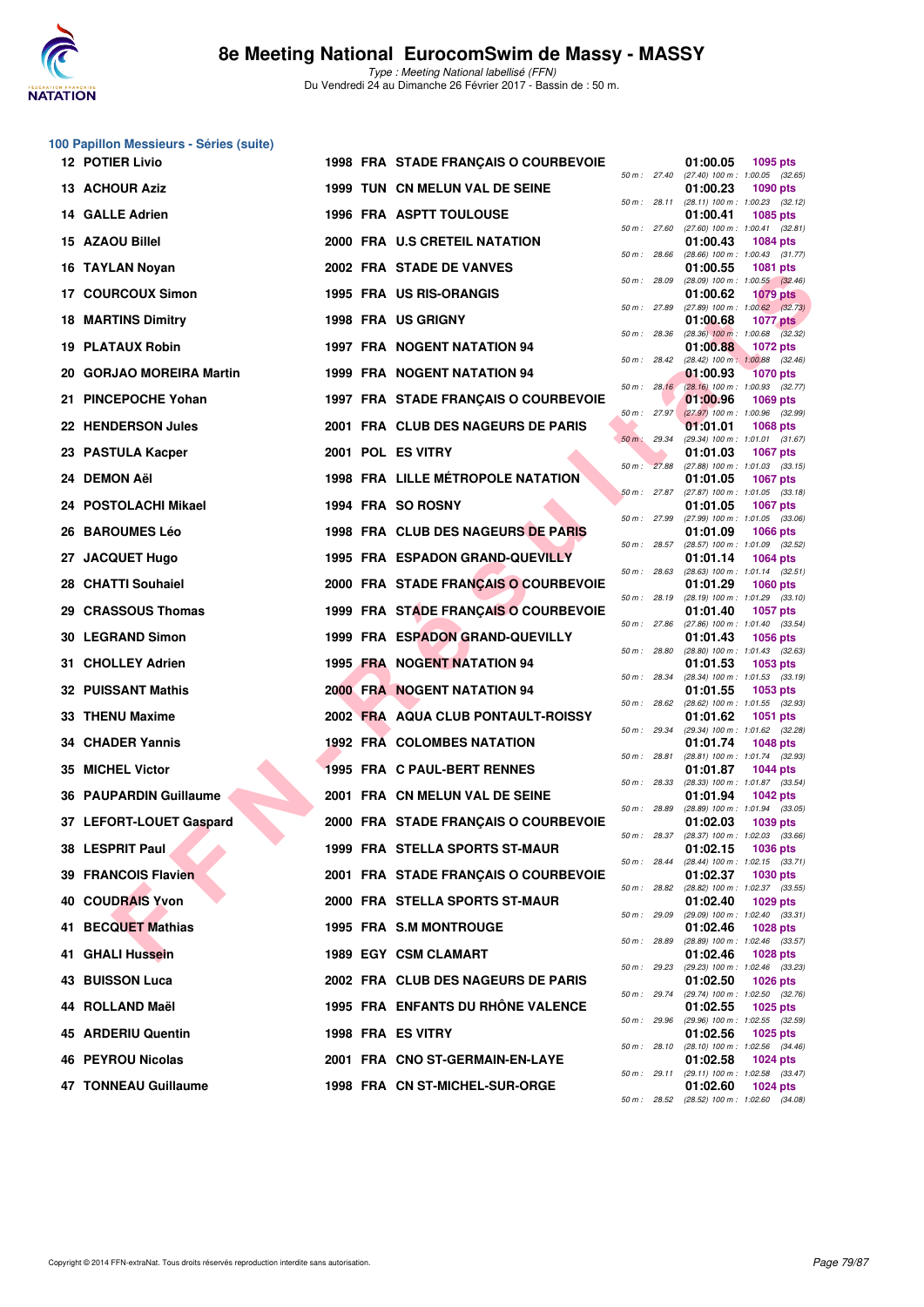

|     | 100 Papillon Messieurs - Séries (suite) |  |                                          |              |              |                                                          |                 |  |
|-----|-----------------------------------------|--|------------------------------------------|--------------|--------------|----------------------------------------------------------|-----------------|--|
|     | <b>48 DANIEL Alexis</b>                 |  | 2000 FRA C PAUL-BERT RENNES              |              | 50 m : 29.21 | 01:02.63<br>(29.21) 100 m: 1:02.63 (33.42)               | 1023 pts        |  |
|     | 49 BEAL Sébastien                       |  | 1996 FRA USM VIROFLAY                    | 50 m: 30.13  |              | 01:02.74<br>$(30.13)$ 100 m : 1:02.74 $(32.61)$          | <b>1020 pts</b> |  |
|     | 50 VILAIN Matthieu                      |  | 1999 FRA CA L'HAY-LES-ROSES              |              |              | 01:02.98                                                 | <b>1013 pts</b> |  |
|     | 51 KUKLA Clément                        |  | 2002 FRA NAUTIC CLUB RAMBOUILLET         | 50 m: 29.12  |              | (29.12) 100 m: 1:02.98 (33.86)<br>01:03.05               | 1011 pts        |  |
|     | 52 BENALI Sami                          |  | 1998 FRA CN MAISONS-ALFORT               | 50 m: 29.32  |              | (29.32) 100 m: 1:03.05 (33.73)<br>01:03.29               | 1005 pts        |  |
|     | 53 CHAMBRAUD Charles                    |  | 2001 FRA COLOMBES NATATION               | 50 m: 28.45  |              | (28.45) 100 m : 1:03.29 (34.84)<br>01:03.35              | <b>1003 pts</b> |  |
|     | 54 SAHBANI Ellias                       |  | 2001 FRA STADE FRANÇAIS O COURBEVOIE     | 50 m : 28.78 |              | (28.78) 100 m : 1:03.35 (34.57)<br>01:03.40              | 1002 $pts$      |  |
|     | 55 DEZ Léo                              |  | 2002 FRA CSN GUYANCOURT                  | 50 m: 29.96  |              | $(29.96)$ 100 m : 1:03.40 $(33.44)$<br>01:03.44          | <b>1001 pts</b> |  |
|     | 56 ZAKA Nathanael                       |  | 2002 FRA SN VERSAILLES                   | 50 m : 29.95 |              | (29.95) 100 m: 1:03.44 (33.49)<br>01:03.55               | 998 pts         |  |
|     | 56 KORNELUK Ilya                        |  | 2001 BLR US GRIGNY                       |              | 50 m: 29.51  | (29.51) 100 m: 1:03.55 (34.04)<br>01:03.55               | 998 pts         |  |
|     | 58 AZZIOU Sami                          |  | 2001 FRA COLOMBES NATATION               | 50 m : 29.35 |              | $(29.35)$ 100 m : 1:03.55 $(34.20)$<br>01:03.62          | 996 pts         |  |
| 59  | <b>OUNOUGHI Ihsane</b>                  |  | <b>2001 FRA ES MASSY NATATION</b>        | 50 m: 29.09  |              | (29.09) 100 m: 1:03.62 (34.53)<br>01:03.78               | 992 pts         |  |
| 60. | <b>BOURRU Florentin</b>                 |  | 1998 FRA ESPADON GRAND-QUEVILLY          |              | 50 m: 29.32  | (29.32) 100 m: 1:03.78 (34.46)<br>01:03.92               | 988 pts         |  |
|     | 61 DENJEAN Constantin                   |  | 2002 FRA SO ROSNY                        | 50 m: 29.04  |              | (29.04) 100 m: 1:03.92 (34.88)<br>01:03.96               | 987 pts         |  |
|     | 62 TAVERNIER Ismaël                     |  | <b>2001 FRA LILLE MÉTROPOLE NATATION</b> |              | 50 m : 29.44 | (29.44) 100 m : 1:03.96 (34.52)<br>01:04.10              | 983 pts         |  |
|     | 63 DESSAILLY Eric                       |  | 1999 FRA CN MAISONS-ALFORT               | 50 m : 29.31 |              | (29.31) 100 m: 1:04.10 (34.79)<br>01:04.15               | 982 pts         |  |
| 64  | <b>PORTAL Alex</b>                      |  | 2002 FRA CNO ST-GERMAIN-EN-LAYE          |              | 50 m : 29.75 | (29.75) 100 m: 1:04.15 (34.40)<br>01:04.17               | 981 pts         |  |
|     | 65 PHANTSULAYA George                   |  | 2000 FRA U.S CRETEIL NATATION            | 50 m: 29.67  |              | (29.67) 100 m : 1:04.17 (34.50)<br>01:04.32              | 977 pts         |  |
| 66  | <b>DREHER Etienne</b>                   |  | 2001 FRA RACING CLUB DE FRANCE WP        |              | 50 m : 29.54 | (29.54) 100 m: 1:04.32 (34.78)<br>01:04.38               | 975 pts         |  |
|     | <b>67 GRANDJEAN Etienne</b>             |  | 2001 FRA RACING CLUB DE FRANCE WP        |              | 50 m : 29.75 | (29.75) 100 m : 1:04.38 (34.63)<br>01:04.42              | 974 pts         |  |
| 68  | <b>MOLON Antoine</b>                    |  | 2001 FRA CN MAISONS-ALFORT               | 50 m : 30.09 |              | (30.09) 100 m: 1:04.42 (34.33)<br>01:04.54               | 971 pts         |  |
| 69. | DA SILVA UMMENHOVER Thibault            |  | 2001 FRA NOGENT NATATION 94              |              | 50 m : 29.92 | (29.92) 100 m: 1:04.54 (34.62)<br>01:04.59               | 970 pts         |  |
|     | 70 COURCOUX Raphael                     |  | 1998 FRA US RIS-ORANGIS                  |              | 50 m : 29.87 | (29.87) 100 m: 1:04.59 (34.72)<br>01:04.66               | 968 pts         |  |
|     | 71 ZEINATY Paul                         |  | 2001 FRA STADE FRANÇAIS O COURBEVOIE     |              | 50 m : 29.87 | (29.87) 100 m: 1:04.66 (34.79)<br>01:04.71               | 966 pts         |  |
|     | <b>72 BOURUMEAU William</b>             |  | 1998 FRA U.S CRETEIL NATATION            |              |              | 50 m: 30.15 (30.15) 100 m: 1:04.71 (34.56)<br>01:04.74   | 966 pts         |  |
|     | 73 DJURIC Dario                         |  | 1998 FRA CLUB DES NAGEURS DE PARIS       |              | 50 m : 29.42 | (29.42) 100 m : 1:04.74 (35.32)<br>01:04.83              | 963 pts         |  |
|     | 74 GAVARD Ethan                         |  | 2002 FRA CN MELUN VAL DE SEINE           | 50 m : 30.08 |              | $(30.08)$ 100 m : 1:04.83 $(34.75)$<br>01:04.87          | 962 pts         |  |
|     | <b>75 LACOUTURE Emerick</b>             |  | 1997 FRA CN VIRY-CHÂTILLON               | 50 m: 30.44  |              | (30.44) 100 m: 1:04.87 (34.43)<br>01:04.92               | 961 pts         |  |
|     | 76 LE GALL Théophile                    |  | 2001 FRA S.M MONTROUGE                   | 50 m : 28.49 |              | (28.49) 100 m : 1:04.92 (36.43)<br>01:04.98              | 959 pts         |  |
|     | 76 PASSANI Henri-Dominique              |  | 2002 FRA CSM CLAMART                     |              | 50 m : 30.11 | (30.11) 100 m: 1:04.98 (34.87)<br>01:04.98               | 959 pts         |  |
|     | <b>78 FOENIX BLONDEL Thomas</b>         |  | 1999 FRA CN MELUN VAL DE SEINE           | 50 m : 28.98 |              | (28.98) 100 m : 1:04.98 (36.00)<br>01:05.02              | 958 pts         |  |
|     | 79 LABURE Grégory                       |  | 1999 FRA ES VITRY                        |              | 50 m : 29.24 | (29.24) 100 m : 1:05.02 (35.78)<br>01:05.11              | 956 pts         |  |
|     | 80 GRANIER Alexandre                    |  | 2000 FRA STELLA SPORTS ST-MAUR           | 50 m: 29.66  |              | (29.66) 100 m: 1:05.11 (35.45)                           |                 |  |
|     | 81 ROMER Loick                          |  |                                          |              | 50 m : 29.72 | 01:05.15<br>(29.72) 100 m: 1:05.15 (35.43)               | 955 pts         |  |
|     |                                         |  | 2000 FRA CLUB NAUTIQUE DE L'ARPAJONNAIS  | 50 m : 30.00 |              | 01:05.17<br>$(30.00)$ 100 m : 1:05.17 $(35.17)$          | 954 pts         |  |
|     | 81 COUTINHO Enzo                        |  | 2000 FRA ASN LOUVRES-ROISSY-SURVILLIERS  | 50 m: 29.38  |              | 01:05.17<br>(29.38) 100 m : 1:05.17 (35.79)              | 954 pts         |  |
|     | 83 LANGLOIS Guillaume                   |  | 1999 FRA ES MASSY NATATION               |              |              | 01:05.19<br>50 m : 28.77 (28.77) 100 m : 1:05.19 (36.42) | 954 pts         |  |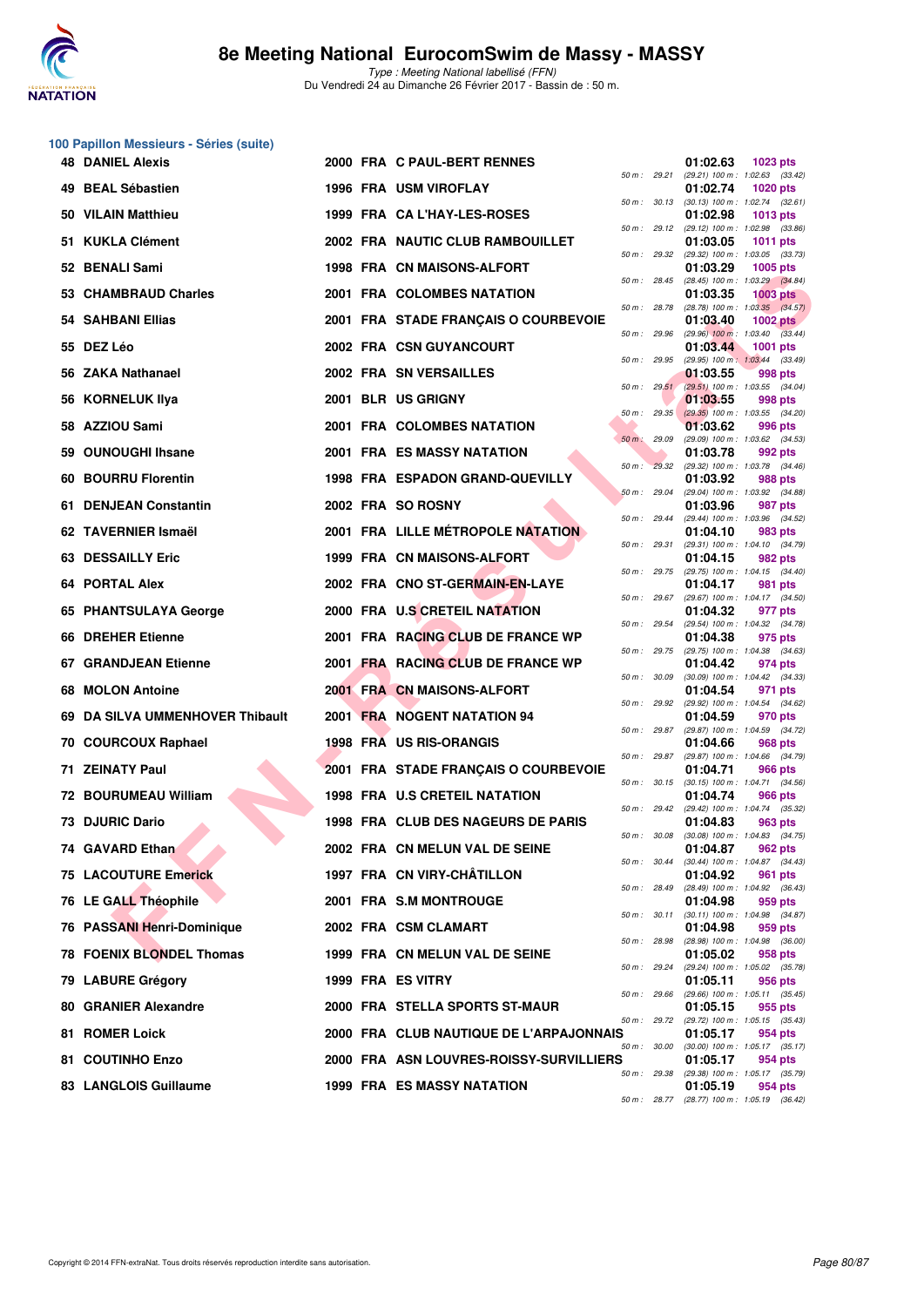

**100 Papillon Messieurs - Séries (suite)**

Type : Meeting National labellisé (FFN) Du Vendredi 24 au Dimanche 26 Février 2017 - Bassin de : 50 m.

| 84 GRANDIN MARTIN Numa                                               |  | 2002 FRA ES MASSY NATATION                                                                                                        | 01:05.65<br>942 pts                                                 |
|----------------------------------------------------------------------|--|-----------------------------------------------------------------------------------------------------------------------------------|---------------------------------------------------------------------|
| <b>85 AERNOUT Arthur</b>                                             |  | 50 m : 29.88<br>2002 FRA CA L'HAY-LES-ROSES                                                                                       | (29.88) 100 m: 1:05.65 (35.77)<br>01:05.70<br>940 pts               |
| 86 KOTSIS Yanis                                                      |  | 50 m : 30.30<br>2000 FRA LAGNY-SUR-MARNE NATATION                                                                                 | $(30.30)$ 100 m : 1:05.70 $(35.40)$<br>01:05.93<br>934 pts          |
| 87 SEYE Matthieu                                                     |  | 50 m : 29.79<br>2002 FRA CN LE PLESSIS-ROBINSON                                                                                   | (29.79) 100 m : 1:05.93 (36.14)<br>01:05.95<br>934 pts              |
| 88 JACOLOT Baptiste                                                  |  | 50 m: 31.46<br><b>2000 FRA ES MASSY NATATION</b>                                                                                  | $(31.46)$ 100 m : 1:05.95 $(34.49)$<br>01:06.06<br>931 pts          |
| <b>89 RENAN Nicolas</b>                                              |  | 1997 FRA EN STE-GENEVIÈVE-DES-BOIS                                                                                                | 50 m: 31.80 (31.80) 100 m: 1:06.06 (34.26)<br>01:06.30<br>924 pts   |
|                                                                      |  | 50 m : 30.91                                                                                                                      | $(30.91)$ 100 m : 1:06.30 $(35.39)$                                 |
| 90 ROBLIN Arthur                                                     |  | 2000 FRA ESPADON GRAND-QUEVILLY<br>50 m : 30.91                                                                                   | 01:07.30<br>898 pts<br>$(30.91)$ 100 m : 1:07.30 $(36.39)$          |
| 91 AERNOUT Louis                                                     |  | 2002 FRA CA L'HAY-LES-ROSES<br>50 m : 30.80                                                                                       | 01:07.57<br>892 pts<br>$(30.80)$ 100 m : 1:07.57 $(36.77)$          |
| 92 HERLUC Yoann                                                      |  | 2000 FRA SCUF PARIS                                                                                                               | 01:07.58<br>891 pts<br>50 m : 29.68 (29.68) 100 m : 1:07.58 (37.90) |
| --- PANZO Yanis                                                      |  | 2000 FRA ES VITRY                                                                                                                 | <b>DSQ Vi</b>                                                       |
| AMARA Othman                                                         |  | 2001 FRA STADE FRANÇAIS O COURBEVOIE                                                                                              | <b>DNS</b> dec                                                      |
| <b>SUMEIRE Eliott</b><br><b>MEDINA Antoine</b>                       |  | 1999 FRA CA ORSAY<br>1999 FRA CN MELUN VAL DE SEINE                                                                               | <b>DNS dec</b><br><b>DNS dec</b>                                    |
|                                                                      |  |                                                                                                                                   |                                                                     |
| 200 Papillon Messieurs - Finale A (Samedi 25 Février 2017)           |  |                                                                                                                                   |                                                                     |
| 1 COELHO Jordan                                                      |  | <b>1992 FRA STADE DE VANVES</b>                                                                                                   | 01:58.91<br><b>1278 pts</b>                                         |
| 2 AUBRY David                                                        |  | 50 m: 26.20 (26.20) 100 m: 56.42 (30.22) 150 m: 1.27.22 (30.80) 200 m: 1.58.91 (31.69)<br>1996 FRA MONTPELLIER METROPOLE NATATION | 02:05.36<br>1180 pts                                                |
| 3 HENRY Clément                                                      |  | 50 m: 28.46 (28.46) 100 m: 1:00.12 (31.66) 150 m: 1:32.96 (32.84) 200 m: 2:05.36 (32.40)<br>2000 FRA ES VITRY                     | 02:06.34<br>1166 pts                                                |
|                                                                      |  | 50 m: 27.48 (27.48) 100 m: 59.39 (31.91) 150 m: 1:32.68 (33.29) 200 m: 2:06.34 (33.66)                                            |                                                                     |
| 4 LONCKE Quentin                                                     |  | 1999 FRA LYON NATATION METROPOLE<br>50 m: 27.40 (27.40) 100 m: 59.56 (32.16) 150 m: 1:32.77 (33.21) 200 m: 2:07.20 (34.43)        | 02:07.20<br>1153 pts                                                |
| 5 ACHOUR Aziz                                                        |  | 1999 TUN CN MELUN VAL DE SEINE<br>50 m: 29.39 (29.39) 100 m: 1:02.13 (32.74) 150 m: 1:35.51 (33.38) 200 m: 2:09.54 (34.03)        | 02:09.54<br>1119 pts                                                |
| 6 BONEL Antonyn                                                      |  | 2001 FRA CN ST-MICHEL-SUR-ORGE<br>50 m: 29.28 (29.28) 100 m: 1:02.26 (32.98) 150 m: 1:36.18 (33.92) 200 m: 2:10.17 (33.99)        | 02:10.17<br><b>1110 pts</b>                                         |
| 7 RAKOTONDRAMANGA Eliot-Tahina                                       |  | <b>2002 FRA ES MASSY NATATION</b>                                                                                                 | 02:12.59<br><b>1075 pts</b>                                         |
| 8 PERRILLON Mathieu                                                  |  | 50 m: 28.54 (28.54) 100 m: 1:00.82 (32.28) 150 m: 1:35.08 (34.26) 200 m: 2:12.59 (37.51)<br><b>1998 FRA ASPTT TOULOUSE</b>        | 02:17.91<br>1001 $pts$                                              |
|                                                                      |  | 50 m: 30.87 (30.87) 100 m: 1:04.94 (34.07) 150 m: 1:41.48 (36.54) 200 m: 2:17.91 (36.43)                                          |                                                                     |
| 200 Papillon Messieurs - Finale B                                    |  | (Samedi 25 Février 2017)                                                                                                          |                                                                     |
| 1 REYMOND Axel                                                       |  | 1994 FRA CSM CLAMART                                                                                                              | 02:14.48<br>1049 pts                                                |
| 2 LINO Rafaël                                                        |  | 50 m: 31.17 (31.17) 100 m: 1:05.02 (33.85) 150 m: 1:41.04 (36.02) 200 m: 2:14.48 (33.44)<br>1999 FRA C.N OZOIR-LA-FERRIERE        | 02:15.06<br><b>1040 pts</b>                                         |
| 3 JACQUET Hugo                                                       |  | 50 m: 29.99 (29.99) 100 m: 1:05.58 (35.59) 150 m: 1:41.46 (35.88) 200 m: 2:15.06 (33.60)<br>1995 FRA ESPADON GRAND-QUEVILLY       | 02:15.17<br>1039 pts                                                |
| 4 TONNEAU Guillaume                                                  |  | 50 m: 29.85 (29.85) 100 m: 1:04.79 (34.94) 150 m: 1:40.05 (35.26) 200 m: 2:15.17 (35.12)                                          |                                                                     |
|                                                                      |  | 1998 FRA CN ST-MICHEL-SUR-ORGE<br>50 m: 29.23 (29.23) 100 m: 1:03.02 (33.79) 150 m: 1:39.66 (36.64) 200 m: 2:15.30 (35.64)        | 02:15.30<br>1037 pts                                                |
| <b>5 DANIEL Alexis</b>                                               |  | 2000 FRA C PAUL-BERT RENNES<br>50 m: 30.05 (30.05) 100 m: 1:04.58 (34.53) 150 m: 1:39.93 (35.35) 200 m: 2:16.05 (36.12)           | 02:16.05 1027 pts                                                   |
| 6 GHALI Hussein                                                      |  | <b>1989 EGY CSM CLAMART</b><br>50 m: 30.23 (30.23) 100 m: 1:04.70 (34.47) 150 m: 1:39.91 (35.21) 200 m: 2:16.51 (36.60)           | 02:16.51<br>1020 pts                                                |
| 7 DESBRUNS Florian                                                   |  | 2000 FRA LAGNY-SUR-MARNE NATATION                                                                                                 | 02:17.72<br>1004 pts                                                |
| 8 PORTAL Alex                                                        |  | 50 m: 31.28 (31.28) 100 m: 1:06.49 (35.21) 150 m: 1:41.69 (35.20) 200 m: 2:17.72 (36.03)<br>2002 FRA CNO ST-GERMAIN-EN-LAYE       | 02:18.47<br>993 pts                                                 |
|                                                                      |  | 50 m: 30.49 (30.49) 100 m: 1:06.39 (35.90) 150 m: 1:43.02 (36.63) 200 m: 2:18.47 (35.45)                                          |                                                                     |
| 200 Papillon Messieurs - Finale C 15-18 ans (Samedi 25 Février 2017) |  |                                                                                                                                   |                                                                     |
| 1 POUMAREDE Julien                                                   |  | 2001 FRA CN ST-MICHEL-SUR-ORGE                                                                                                    | 02:17.02<br>$1013$ pts                                              |
| 2 KUKLA Clément                                                      |  | 50 m: 30.10 (30.10) 100 m: 1:04.24 (34.14) 150 m: 1:40.05 (35.81) 200 m: 2:17.02 (36.97)<br>2002 FRA NAUTIC CLUB RAMBOUILLET      | 02:18.63<br>991 pts                                                 |
| 3 VANDEVELDE Alexis                                                  |  | 50 m: 31.31 (31.31) 100 m: 1:07.10 (35.79) 150 m: 1:43.17 (36.07) 200 m: 2:18.63 (35.46)<br>2001 FRA SN VERSAILLES                | 02:19.85<br>975 pts                                                 |
|                                                                      |  |                                                                                                                                   |                                                                     |

3 VANDEVELDE Alexis 1975 pts بـ 2001 FRA SN VERSAILLES بـ 2001 FRA SN VERSAILLES 1149.55 (96.76) 20:19.85 1975<br>50 1958 - 1.14 (31.14) 100 114 (31.14) 100 m : 1.06.55 (35.41) 150 m : 1.43.31 (36.76) 200 m : 2:19.85 (36.54<br>1

50 m : 31.58 (31.58) 100 m : 1:07.99 (36.41) 150 m : 1:45.16 (37.17) 200 m : 2:21.03 (35.87)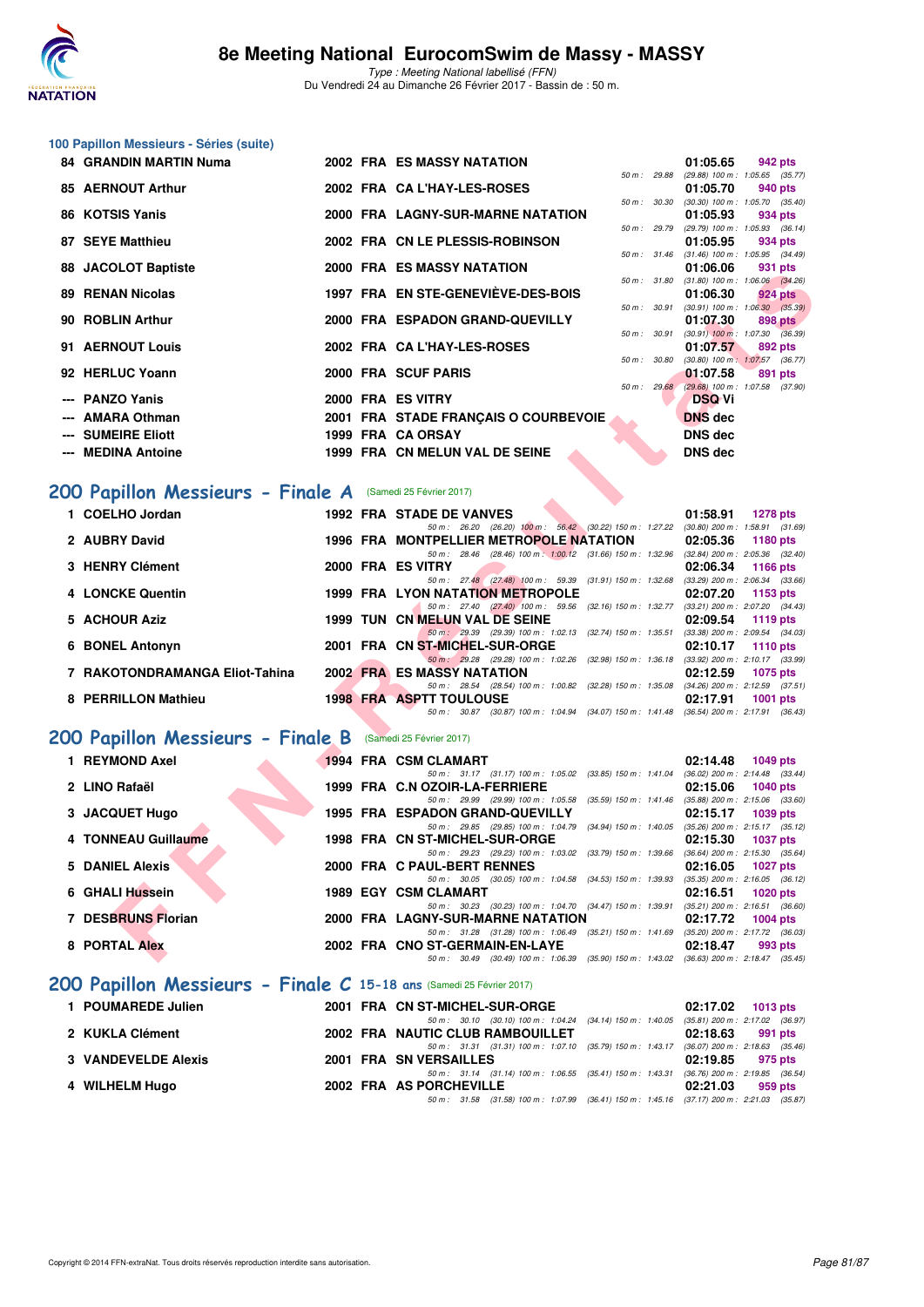

Type : Meeting National labellisé (FFN) Du Vendredi 24 au Dimanche 26 Février 2017 - Bassin de : 50 m.

|     | 200 Papillon Messieurs - Finale C (suite)                |  |                                                                                                                                      |                                                                |
|-----|----------------------------------------------------------|--|--------------------------------------------------------------------------------------------------------------------------------------|----------------------------------------------------------------|
|     | 5 HENDERSON Jules                                        |  | 2001 FRA CLUB DES NAGEURS DE PARIS                                                                                                   | 02:23.22<br>930 pts                                            |
|     | 6 AZZIOU Sami                                            |  | 50 m: 31.53 (31.53) 100 m: 1:08.86 (37.33) 150 m: 1:47.67 (38.81) 200 m: 2:23.22 (35.55)<br>2001 FRA COLOMBES NATATION               | 02:23.75<br>923 pts                                            |
|     | 7 DEZ Léo                                                |  | 50 m: 30.79 (30.79) 100 m: 1:06.50 (35.71) 150 m: 1:43.63 (37.13) 200 m: 2:23.75 (40.12)<br>2002 FRA CSN GUYANCOURT                  | 02:24.12<br>918 pts                                            |
|     | 8 BARTHÉLÉMY Hugo                                        |  | 50 m: 31.63 (31.63) 100 m: 1:07.90 (36.27) 150 m: 1:46.15 (38.25) 200 m: 2:24.12 (37.97)<br>2002 FRA CN LE PLESSIS-ROBINSON          | 02:24.88<br>908 pts                                            |
|     |                                                          |  | 50 m: 31.46 (31.46) 100 m: 1:08.70 (37.24) 150 m: 1:47.22 (38.52) 200 m: 2:24.88 (37.66)                                             |                                                                |
|     | 200 Papillon Messieurs - Séries (Samedi 25 Février 2017) |  |                                                                                                                                      |                                                                |
|     | 1 COELHO Jordan                                          |  | <b>1992 FRA STADE DE VANVES</b><br>50 m: 26.65 (26.65) 100 m: 57.32 (30.67) 150 m: 1:28.69 (31.37) 200 m: 2:01.03 (32.34)            | 02:01.03<br>1246 pts                                           |
|     | 2 HENRY Clément                                          |  | 2000 FRA ES VITRY                                                                                                                    | 02:07.68<br><b>1146 pts</b>                                    |
|     | 3 LONCKE Quentin                                         |  | 50 m: 27.40 (27.40) 100 m: 59.31 (31.91) 150 m: 1:33.27<br>1999 FRA LYON NATATION METROPOLE                                          | $(33.96)$ 200 m : 2:07.68 $(34.41)$<br>02:08.21<br>$-1138$ pts |
|     | 4 AUBRY David                                            |  | 50 m: 27.51 (27.51) 100 m: 59.47 (31.96) 150 m: 1:33.08<br>1996 FRA MONTPELLIER METROPOLE NATATION                                   | $(33.61)$ 200 m : $2:08.21$ $(35.13)$<br>02:08.46<br>1135 pts  |
|     | 5 M'RABET Talal                                          |  | 50 m: 29.08 (29.08) 100 m: 1:01.58 (32.50) 150 m: 1:34.68 (33.10) 200 m: 2:08.46 (33.78)<br>1987 TUN STADE FRANÇAIS O COURBEVOIE     | 02:12.01<br>1083 pts                                           |
|     | 6 ACHOUR Aziz                                            |  | 50 m: 29.00 (29.00) 100 m: 1:02.52 (33.52) 150 m: 1:36.29 (33.77) 200 m: 2:12.01 (35.72)<br>1999 TUN CN MELUN VAL DE SEINE           | 02:12.31<br>1079 pts                                           |
|     | 7 RAKOTONDRAMANGA Eliot-Tahina                           |  | 50 m: 29.66 (29.66) 100 m: 1:02.74 (33.08) 150 m: 1:37.03 (34.29) 200 m: 2:12.31 (35.28)<br>2002 FRA ES MASSY NATATION               | 02:12.39<br>1078 pts                                           |
|     | 8 PERRILLON Mathieu                                      |  | 50 m: 28.85 (28.85) 100 m: 1:01.76 (32.91) 150 m: 1:35.77 (34.01) 200 m: 2:12.39 (36.62)<br><b>1998 FRA ASPTT TOULOUSE</b>           | 02:13.64<br><b>1060 pts</b>                                    |
|     | 9 BONEL Antonyn                                          |  | 50 m: 28.90 (28.90) 100 m: 1:02.99 (34.09) 150 m: 1:38.06 (35.07) 200 m: 2:13.64 (35.58)<br>2001 FRA CN ST-MICHEL-SUR-ORGE           | 02:13.89<br>1057 pts                                           |
|     |                                                          |  | 50 m: 29.52 (29.52) 100 m: 1:03.11 (33.59) 150 m: 1:38.17 (35.06) 200 m: 2:13.89 (35.72)<br>1999 FRA CN CANNES                       |                                                                |
|     | 10 LESPARRE Tanguy                                       |  | 50 m: 28.42 (28.42) 100 m: 1:01.97 (33.55) 150 m: 1:37.75 (35.78) 200 m: 2:14.52 (36.77)                                             | 02:14.52<br>1048 pts                                           |
|     | 11 JACQUET Hugo                                          |  | 1995 FRA ESPADON GRAND-QUEVILLY<br>50 m: 29.65 (29.65) 100 m: 1:03.96 (34.31) 150 m: 1:39.45 (35.49) 200 m: 2:14.76 (35.31)          | 02:14.76<br>1045 pts                                           |
|     | 12 LINO Rafaël                                           |  | 1999 FRA C.N OZOIR-LA-FERRIERE<br>50 m: 29.76 (29.76) 100 m: 1:04.55 (34.79) 150 m: 1:40.67 (36.12) 200 m: 2:14.81 (34.14)           | 02:14.81<br><b>1044 pts</b>                                    |
|     | <b>13 TONNEAU Guillaume</b>                              |  | 1998 FRA CN ST-MICHEL-SUR-ORGE<br>50 m: 28.87 (28.87) 100 m: 1:02.31 (33.44) 150 m: 1:38.51 (36.20) 200 m: 2:15.22 (36.71)           | 02:15.22<br>1038 pts                                           |
|     | <b>14 QUAETAERT Nils</b>                                 |  | 1999 FRA SN VERSAILLES                                                                                                               | 02:15.47<br>1035 pts                                           |
|     | 15 ROSSILLON Virgile                                     |  | 50 m: 28.44 (28.44) 100 m: 1:02.05 (33.61) 150 m: 1:37.76 (35.71) 200 m: 2:15.47 (37.71)<br>2000 FRA STADE FRANÇAIS O COURBEVOIE     | 02:16.94<br>1014 $pts$                                         |
|     | 16 GHALI Hussein                                         |  | 50 m : 30.35 (30.35) 100 m : 1:05.88 (35.53) 150 m : 1:41.38 (35.50) 200 m : 2:16.94 (35.56)<br>1989 EGY CSM CLAMART                 | 02:17.52<br>1006 pts                                           |
|     | <b>17 DANIEL Alexis</b>                                  |  | 50 m: 30.12 (30.12) 100 m: 1:04.47 (34.35) 150 m: 1:39.98 (35.51) 200 m: 2:17.52 (37.54)<br>2000 FRA C PAUL-BERT RENNES              | 02:17.75<br>$1003$ pts                                         |
| 18. | <b>DESBRUNS Florian</b>                                  |  | 50 m: 30.02 (30.02) 100 m: 1:04.34 (34.32) 150 m: 1:40.72 (36.38) 200 m: 2:17.75 (37.03)<br><b>2000 FRA LAGNY-SUR-MARNE NATATION</b> | 02:18.48<br>993 pts                                            |
|     | 19 REYMOND Axel                                          |  | 50 m: 31.26 (31.26) 100 m: 1:06.97 (35.71) 150 m: 1:42.23 (35.26) 200 m: 2:18.48 (36.25)<br>1994 FRA CSM CLAMART                     | 02:18.50<br>993 pts                                            |
|     | 20 PORTAL Alex                                           |  | 50 m: 30.80 (30.80) 100 m: 1:05.90 (35.10) 150 m: 1:41.93 (36.03) 200 m: 2:18.50 (36.57)<br>2002 FRA CNO ST-GERMAIN-EN-LAYE          | 02:18.71<br>990 pts                                            |
|     |                                                          |  | 50 m : 30.22 (30.22) 100 m : 1:06.75 (36.53) 150 m : 1:42.73                                                                         | (35.98) 200 m : 2:18.71 (35.98)                                |
|     | 21 KUKLA Clément                                         |  | 2002 FRA NAUTIC CLUB RAMBOUILLET<br>50 m: 30.50 (30.50) 100 m: 1:06.70 (36.20) 150 m: 1:43.22                                        | 02:18.73<br>990 pts<br>$(36.52)$ 200 m : 2:18.73 $(35.51)$     |
|     | 22 LIV Nicolas                                           |  | 1999 FRA LAGNY-SUR-MARNE NATATION<br>50 m: 31.63 (31.63) 100 m: 1:06.96 (35.33) 150 m: 1:42.10 (35.14) 200 m: 2:18.98 (36.88)        | 02:18.98<br>986 pts                                            |
|     | 23 CHADER Yannis                                         |  | 1992 FRA COLOMBES NATATION<br>50 m : 30.60 (30.60) 100 m : 1:05.53 (34.93) 150 m : 1:42.01                                           | 02:19.05<br>985 pts<br>$(36.48)$ 200 m : 2:19.05 $(37.04)$     |
|     | 24 VANDEVELDE Alexis                                     |  | 2001 FRA SN VERSAILLES<br>50 m : 30.63 (30.63) 100 m : 1:05.53 (34.90) 150 m : 1:42.60                                               | 02:19.44<br>980 pts<br>(37.07) 200 m : 2:19.44 (36.84)         |
|     | 25 POUMAREDE Julien                                      |  | 2001 FRA CN ST-MICHEL-SUR-ORGE<br>50 m: 30.81 (30.81) 100 m: 1:06.83 (36.02) 150 m: 1:44.61                                          | 02:21.59<br>951 pts<br>(37.78) 200 m : 2:21.59 (36.98)         |
|     | 26 AZZIOU Sami                                           |  | 2001 FRA COLOMBES NATATION                                                                                                           | 02:21.64<br>951 pts                                            |
|     | 27 AZAOU Billel                                          |  | 50 m : 29.33 (29.33) 100 m : 1:04.34 (35.01) 150 m : 1:41.83<br>2000 FRA U.S CRETEIL NATATION                                        | $(37.49)$ 200 m : 2:21.64 $(39.81)$<br>02:21.94<br>947 pts     |
|     | 28 DEZ Léo                                               |  | 50 m : 30.96 (30.96) 100 m : 1:07.77 (36.81) 150 m : 1:44.89<br>2002 FRA CSN GUYANCOURT                                              | $(37.12)$ 200 m : 2:21.94 $(37.05)$<br>02:22.22<br>943 pts     |
|     | 29 HENDERSON Jules                                       |  | 50 m : 30.82 (30.82) 100 m : 1:06.86 (36.04) 150 m : 1:44.47<br>2001 FRA CLUB DES NAGEURS DE PARIS                                   | $(37.61)$ 200 m : 2:22.22 $(37.75)$<br>02:22.87<br>934 pts     |
|     | 30 BARTHÉLÉMY Hugo                                       |  | 50 m : 30.98 (30.98) 100 m : 1:07.48 (36.50) 150 m : 1:45.39<br>2002 FRA CN LE PLESSIS-ROBINSON                                      | $(37.91)$ 200 m : 2:22.87 $(37.48)$<br>02:23.19<br>930 pts     |
|     | 31 JACOLOT Baptiste                                      |  | 50 m: 31.43 (31.43) 100 m: 1:08.11 (36.68) 150 m: 1:45.88 (37.77) 200 m: 2:23.19 (37.31)<br>2000 FRA ES MASSY NATATION               | 02:23.27<br>929 pts                                            |
|     |                                                          |  | 50 m: 32.76 (32.76) 100 m: 1:08.00 (35.24) 150 m: 1:46.02 (38.02) 200 m: 2:23.27 (37.25)                                             |                                                                |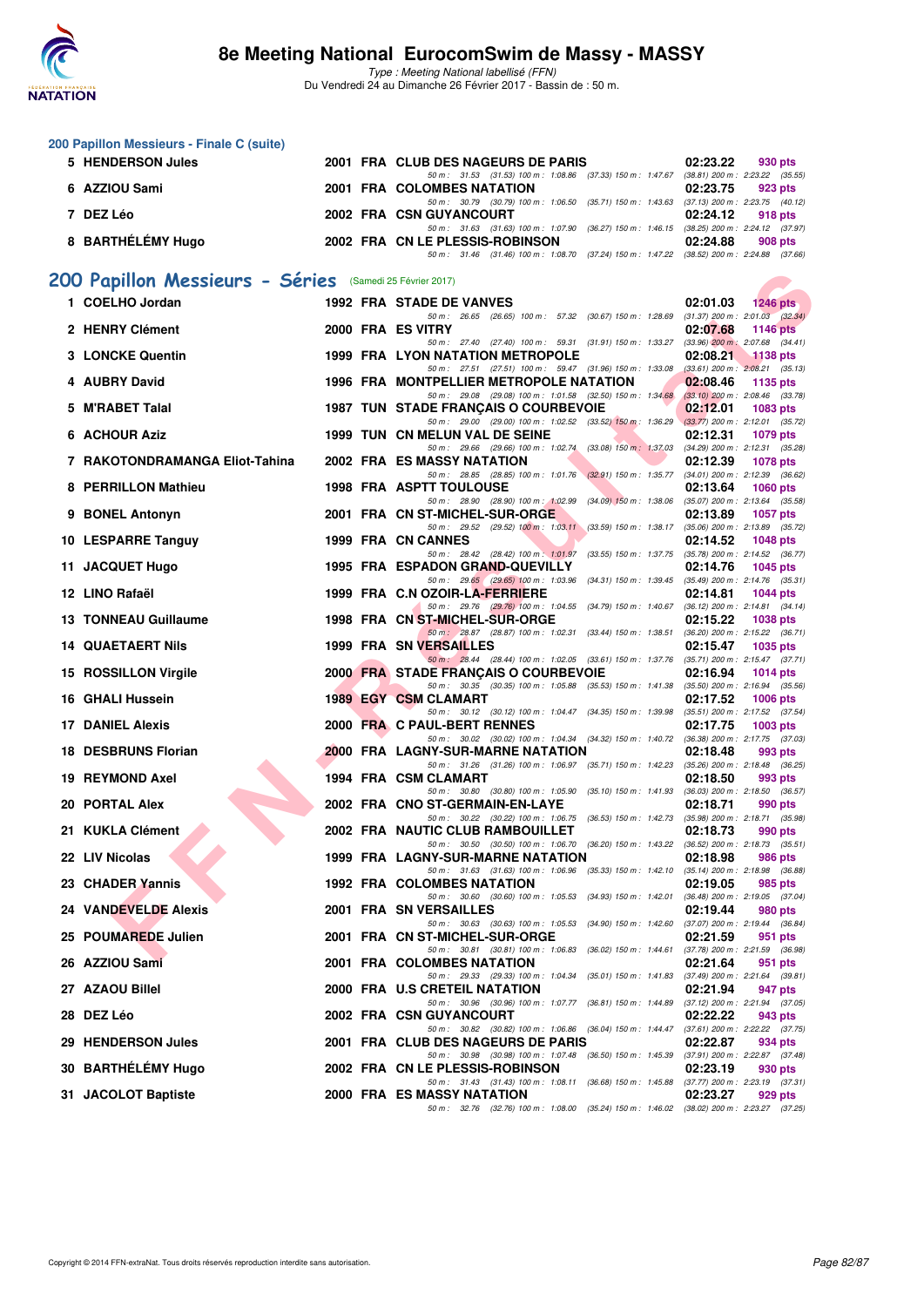

Type : Meeting National labellisé (FFN) Du Vendredi 24 au Dimanche 26 Février 2017 - Bassin de : 50 m.

#### **200 Papillon Messieurs - Séries (suite)**

| 32 WILHELM Hugo                                           |  | 2002 FRA AS PORCHEVILLE                                                                                                               | 02:23.98                                    | 920 pts         |
|-----------------------------------------------------------|--|---------------------------------------------------------------------------------------------------------------------------------------|---------------------------------------------|-----------------|
| 33 PASSANI Henri-Dominique                                |  | 50 m: 31.20 (31.20) 100 m: 1:07.69 (36.49) 150 m: 1:46.07<br>2002 FRA CSM CLAMART                                                     | (38.38) 200 m : 2:23.98 (37.91)<br>02:23.99 | 919 pts         |
|                                                           |  | 50 m: 30.35 (30.35) 100 m: 1:07.03 (36.68) 150 m: 1:44.85 (37.82) 200 m: 2:23.99 (39.14)                                              |                                             |                 |
| 34 BARLIER Tony                                           |  | 2002 FRA CSN GUYANCOURT<br>50 m: 31.48 (31.48) 100 m: 1:08.84 (37.36) 150 m: 1:46.58 (37.74) 200 m: 2:25.13 (38.55)                   | 02:25.13                                    | 904 pts         |
| 35 GUILLAUME Hugo                                         |  | 2001 FRA CN VIRY-CHATILLON                                                                                                            | 02:25.56                                    | 899 pts         |
| 36 BENOUZIO Florian                                       |  | 50 m: 31.51 (31.51) 100 m: 1:08.11 (36.60) 150 m: 1:46.51 (38.40) 200 m: 2:25.56 (39.05)<br>1999 FRA CN MELUN VAL DE SEINE            | 02:25.99                                    | 893 pts         |
|                                                           |  | 50 m: 32.36 (32.36) 100 m: 1:08.35 (35.99) 150 m: 1:46.56 (38.21) 200 m: 2:25.99 (39.43)                                              |                                             |                 |
| <b>37 BUISSON Luca</b>                                    |  | 2002 FRA CLUB DES NAGEURS DE PARIS<br>50 m: 30.12 (30.12) 100 m: 1:05.12 (35.00) 150 m: 1:42.25 (37.13) 200 m: 2:26.02 (43.77)        | 02:26.02                                    | 893 pts         |
| <b>38 SAHBANI Ellias</b>                                  |  | 2001 FRA STADE FRANÇAIS O COURBEVOIE                                                                                                  | 02:26.13                                    | 892 pts         |
|                                                           |  | 50 m: 30.88 (30.88) 100 m: 1:07.16 (36.28) 150 m: 1:44.34 (37.18) 200 m: 2:26.13 (41.79)                                              |                                             |                 |
| 39 COUTINHO Enzo                                          |  | 2000 FRA ASN LOUVRES-ROISSY-SURVILLIERS<br>50 m: 31.06 (31.06) 100 m: 1:07.42 (36.36) 150 m: 1:46.07 (38.65) 200 m: 2:26.72 (40.65)   | 02:26.72                                    | 884 pts         |
| 40 QUILLAUX Gwendal                                       |  | 2002 FRA CN VIRY-CHATILLON                                                                                                            | 02:27.17                                    | 878 pts         |
| 41 GAVARD Ethan                                           |  | 50 m: 30.90 (30.90) 100 m: 1:06.44 (35.54) 150 m: 1:45.72 (39.28) 200 m: 2:27.17 (41.45)<br>2002 FRA CN MELUN VAL DE SEINE            | 02:29.03                                    |                 |
|                                                           |  | 50 m: 31.34 (31.34) 100 m: 1:08.47 (37.13) 150 m: 1:47.87                                                                             | $(39.40)$ 200 m : 2:29.03 $(41.16)$         | 854 pts         |
| <b>42 AERNOUT Louis</b>                                   |  | 2002 FRA CA L'HAY-LES-ROSES                                                                                                           | 02:29.60                                    | 847 pts         |
| 43 DOSSAT Clement                                         |  | 50 m: 32.63 (32.63) 100 m: 1:09.72 (37.09) 150 m: 1:49.25 (39.53) 200 m: 2:29.60 (40.35)<br>2000 FRA LAGNY-SUR-MARNE NATATION         | 02:29.98                                    | 842 pts         |
|                                                           |  | 50 m: 33.26 (33.26) 100 m: 1:10.72 (37.46) 150 m: 1:50.13 (39.41) 200 m: 2:29.98 (39.85)                                              |                                             |                 |
| 44 VAROQUI Victor                                         |  | 2000 FRA CN LE PLESSIS-ROBINSON                                                                                                       | 02:31.63                                    | 822 pts         |
| 45 OLIVA Joris                                            |  | 50 m: 33.80 (33.80) 100 m: 1:11.34 (37.54) 150 m: 1:51.12 (39.78) 200 m: 2:31.63 (40.51)<br>2001 FRA CN FONTAINEBLEAU-AVON            | 02:31.88                                    | 819 pts         |
|                                                           |  | 50 m: 31.07 (31.07) 100 m: 1:08.83 (37.76) 150 m: 1:49.55 (40.72) 200 m: 2:31.88 (42.33)                                              |                                             |                 |
| <b>46 LOPEZ-ONATE Pierrick</b>                            |  | 2001 FRA CN LE PLESSIS-ROBINSON                                                                                                       | 02:32.77                                    | 808 pts         |
| <b>47 PRYBIL Eliott</b>                                   |  | 50 m : 33.97 (33.97) 100 m : 1:13.61 (39.64) 150 m : 1:53.90<br>2001 FRA CSM CLAMART                                                  | (40.29) 200 m : 2:32.77 (38.87)<br>02:33.03 | 805 pts         |
|                                                           |  | 50 m: 34.01 (34.01) 100 m: 1:12.90 (38.89) 150 m: 1:53.09 (40.19) 200 m: 2:33.03 (39.94)                                              |                                             |                 |
| 48 YERPES Melvyn                                          |  | 2000 FRA CSM CLAMART<br>50 m: 34.43 (34.43) 100 m: 1:13.54 (39.11) 150 m: 1:55.21 (41.67) 200 m: 2:33.37 (38.16)                      | 02:33.37                                    | 800 pts         |
|                                                           |  |                                                                                                                                       |                                             |                 |
| 200 4 Nages Messieurs - Finale A (Samedi 25 Février 2017) |  |                                                                                                                                       |                                             |                 |
| 1 DESPLANCHES Jeremy                                      |  | 1994 SUI OLYMPIC NICE NATATION                                                                                                        | 02:01.50                                    | <b>1265 pts</b> |
| 2 M'RABET Taki                                            |  | 50 m: 27.21 (27.21) 100 m: 57.95 (30.74) 150 m: 1:32.95 (35.00) 200 m: 2:01.50 (28.55)<br><b>1989 TUN STADE FRANÇAIS O COURBEVOIE</b> | 02:08.67                                    | 1155 pts        |
|                                                           |  | 50 m: 27.03 (27.03) 100 m: 1:00.08 (33.05) 150 m: 1:37.52 (37.44) 200 m: 2:08.67 (31.15)                                              |                                             |                 |
| 3 TOMAC Mewen                                             |  | 2001 FRA AMIENS METROPOLE NAT.                                                                                                        | 02:09.48                                    | 1143 pts        |
| 4 RIHOUX Charles                                          |  | 50 m: 27.81 (27.81) 100 m: 1:00.67 (32.86) 150 m: 1:39.47 (38.80) 200 m: 2:09.48 (30.01)<br>1998 FRA OLYMPIC NICE NATATION            | 02:11.78                                    | 1108 pts        |
|                                                           |  | 50 m: 27.12 (27.12) 100 m: 1:00.80 (33.68) 150 m: 1:40.01 (39.21) 200 m: 2:11.78 (31.77)                                              |                                             |                 |
| 5 LESPARRE Tanguy                                         |  | 1999 FRA CN CANNES                                                                                                                    | 02:11.88                                    | 1107 pts        |
| 6 SARAZIN Théo                                            |  | 50 m: 27.88 (27.88) 100 m: 1:02.81 (34.93) 150 m: 1:41.04 (38.23) 200 m: 2:11.88 (30.84)                                              |                                             |                 |
|                                                           |  | 2000 FRA CNO ST-GERMAIN-EN-LAYE<br>50 m: 27.70 (27.70) 100 m: 1:02.76 (35.06) 150 m: 1:42.00 (39.24) 200 m: 2:13.15 (31.15)           | 02:13.15                                    | <b>1088 pts</b> |
| 7 SALCZER Ladislas                                        |  | 2000 FRA OLYMPIC NICE NATATION                                                                                                        | 02:13.35                                    | 1085 pts        |
|                                                           |  | 50 m: 28.42 (28.42) 100 m: 1:01.45 (33.03) 150 m: 1:42.35 (40.90) 200 m: 2:13.35 (31.00)                                              |                                             |                 |
| 8 PLATAUX Robin                                           |  | <b>1997 FRA NOGENT NATATION 94</b><br>50 m: 28.58 (28.58) 100 m: 1:03.04 (34.46) 150 m: 1:42.47 (39.43) 200 m: 2:13.50 (31.03)        | 02:13.50                                    | 1083 pts        |
| 200 4 Nages Messieurs - Finale B (Samedi 25 Février 2017) |  |                                                                                                                                       |                                             |                 |
| 1 GICQUEL Kylian                                          |  | <b>1999 FRA NOGENT NATATION 94</b>                                                                                                    | 02:16.36                                    | <b>1042 pts</b> |
|                                                           |  | 50 m: 29.28 (29.28) 100 m: 1:04.23 (34.95) 150 m: 1:45.16 (40.93) 200 m: 2:16.36 (31.20)                                              |                                             |                 |
| 2 DESSAILLY Eric                                          |  | 1999 FRA CN MAISONS-ALFORT                                                                                                            | 02:17.03                                    | 1032 pts        |
| 3 JUDES Guillaume                                         |  | 50 m: 29.32 (29.32) 100 m: 1:05.12 (35.80) 150 m: 1:44.46 (39.34) 200 m: 2:17.03 (32.57)<br>1988 FRA CSM CLAMART                      |                                             |                 |
|                                                           |  | 50 m: 29.01 (29.01) 100 m: 1:05.03 (36.02) 150 m: 1:45.78 (40.75) 200 m: 2:17.68 (31.90)                                              | 02:17.68                                    | 1023 pts        |

## **[200 4 Nages Messieurs - Finale A](http://www.ffnatation.fr/webffn/resultats.php?idact=nat&go=epr&idcpt=42801&idepr=91)** (Samedi 25 Février 2017)

| 1 DESPLANCHES Jeremy |  | 1994 SUI OLYMPIC NICE NATATION                                                                         | 02:01.50 | 1265 pts                                          |
|----------------------|--|--------------------------------------------------------------------------------------------------------|----------|---------------------------------------------------|
| 2 M'RABET Taki       |  | 50 m: 27.21 (27.21) 100 m: 57.95 (30.74) 150 m: 1:32.95<br><b>1989 TUN STADE FRANCAIS O COURBEVOIE</b> | 02:08.67 | $(35.00)$ 200 m : 2:01.50 $(28.55)$<br>1155 $pts$ |
|                      |  | 50 m : 27.03 (27.03) 100 m : 1:00.08 (33.05) 150 m : 1:37.52                                           |          | $(37.44)$ 200 m : 2:08.67 $(31.15)$               |
| 3 TOMAC Mewen        |  | 2001 FRA AMIENS METROPOLE NAT.                                                                         | 02:09.48 | 1143 pts                                          |
|                      |  | 50 m: 27.81 (27.81) 100 m: 1:00.67 (32.86) 150 m: 1:39.47                                              |          | $(38.80)$ 200 m : 2:09.48 $(30.01)$               |
| 4 RIHOUX Charles     |  | 1998 FRA OLYMPIC NICE NATATION                                                                         |          | 02:11.78 1108 pts                                 |
|                      |  | 50 m: 27.12 (27.12) 100 m: 1:00.80 (33.68) 150 m: 1:40.01                                              |          | (39.21) 200 m: 2:11.78 (31.77                     |
| 5 LESPARRE Tanguy    |  | 1999 FRA CN CANNES                                                                                     | 02:11.88 | 1107 pts                                          |
|                      |  | 50 m: 27.88 (27.88) 100 m: 1:02.81 (34.93) 150 m: 1:41.04                                              |          | (38.23) 200 m : 2:11.88 (30.84                    |
| 6 SARAZIN Théo       |  | 2000 FRA CNO ST-GERMAIN-EN-LAYE                                                                        | 02:13.15 | 1088 pts                                          |
|                      |  | 50 m : 27.70 (27.70) 100 m : 1:02.76 (35.06) 150 m : 1:42.00                                           |          | (39.24) 200 m : 2:13.15 (31.15                    |
| 7 SALCZER Ladislas   |  | 2000 FRA OLYMPIC NICE NATATION                                                                         | 02:13.35 | 1085 pts                                          |
|                      |  | 50 m: 28.42 (28.42) 100 m: 1:01.45 (33.03) 150 m: 1:42.35                                              |          | $(40.90)$ 200 m : 2:13.35 $(31.00)$               |
| 8 PLATAUX Robin      |  | 1997 FRA NOGENT NATATION 94                                                                            | 02:13.50 | 1083 pts                                          |
|                      |  | 50 m : 28.58 (28.58) 100 m : 1:03.04 (34.46) 150 m : 1:42.47                                           |          | $(39.43)$ 200 m : 2:13.50 $(31.03)$               |

## **[200 4 Nages Messieurs - Finale B](http://www.ffnatation.fr/webffn/resultats.php?idact=nat&go=epr&idcpt=42801&idepr=91)** (Samedi 25 Février 2017)

| 1 GICQUEL Kylian      |  | <b>1999 FRA NOGENT NATATION 94</b>                           |                         | 02:16.36      | 1042 pts                            |
|-----------------------|--|--------------------------------------------------------------|-------------------------|---------------|-------------------------------------|
|                       |  | 50 m: 29.28 (29.28) 100 m: 1:04.23 (34.95) 150 m: 1:45.16    |                         |               | $(40.93)$ 200 m : 2:16.36 $(31.20)$ |
| 2 DESSAILLY Eric      |  | 1999 FRA CN MAISONS-ALFORT                                   |                         | 02:17.03      | 1032 pts                            |
|                       |  | 50 m: 29.32 (29.32) 100 m: 1:05.12 (35.80) 150 m: 1:44.46    |                         |               | $(39.34)$ 200 m : 2:17.03 $(32.57)$ |
| 3 JUDES Guillaume     |  | 1988 FRA CSM CLAMART                                         |                         | 02:17.68      | 1023 pts                            |
|                       |  | 50 m: 29.01 (29.01) 100 m: 1:05.03 (36.02) 150 m: 1:45.78    |                         |               | $(40.75)$ 200 m : 2:17.68 $(31.90)$ |
| 4 BONEL Antonyn       |  | 2001 FRA CN ST-MICHEL-SUR-ORGE                               |                         | 02:18.47      | 1012 $pts$                          |
|                       |  | 50 m : 28.72 (28.72) 100 m : 1:04.08 (35.36) 150 m : 1:46.45 |                         |               | (42.37) 200 m : 2:18.47 (32.02)     |
| 5 BOUTOUIL Samy       |  | 2000 FRA CSM CLAMART                                         |                         | 02:19.82      | 993 pts                             |
|                       |  | 50 m : 29.42 (29.42) 100 m : 1:04.84                         | (35.42) 150 m : 1:46.51 |               | $(41.67)$ 200 m : 2:19.82 $(33.31)$ |
| 6 PAUPARDIN Guillaume |  | 2001 FRA CN MELUN VAL DE SEINE                               |                         | 02:21.86      | 965 pts                             |
|                       |  | 50 m : 29.91 (29.91) 100 m : 1:05.55                         | (35.64) 150 m : 1.50.10 |               | $(44.55)$ 200 m : 2:21.86 $(31.76)$ |
| 7 PASTULA Kacper      |  | 2001 POL ES VITRY                                            |                         | 02:22.48      | 956 pts                             |
|                       |  | 50 m: 27.66 (27.66) 100 m: 1:04.61 (36.95) 150 m: 1:46.99    |                         |               | $(42.38)$ 200 m : 2:22.48 $(35.49)$ |
| --- FASSIH Karim      |  | 1998 FRA AMIENS METROPOLE NAT.                               |                         | <b>DNS Nd</b> |                                     |
|                       |  |                                                              |                         |               |                                     |

#### **[200 4 Nages Messieurs - Finale C](http://www.ffnatation.fr/webffn/resultats.php?idact=nat&go=epr&idcpt=42801&idepr=91) 15-18 ans** (Samedi 25 Février 2017)

**1 MOLON Antoine 2001 FRA CN MAISONS-ALFORT 02:19.97 991 pts**

50 m : 29.68 (29.68) 100 m : 1:04.69 (35.01) 150 m : 1:47.84 (43.15) 200 m : 2:19.97 (32.13)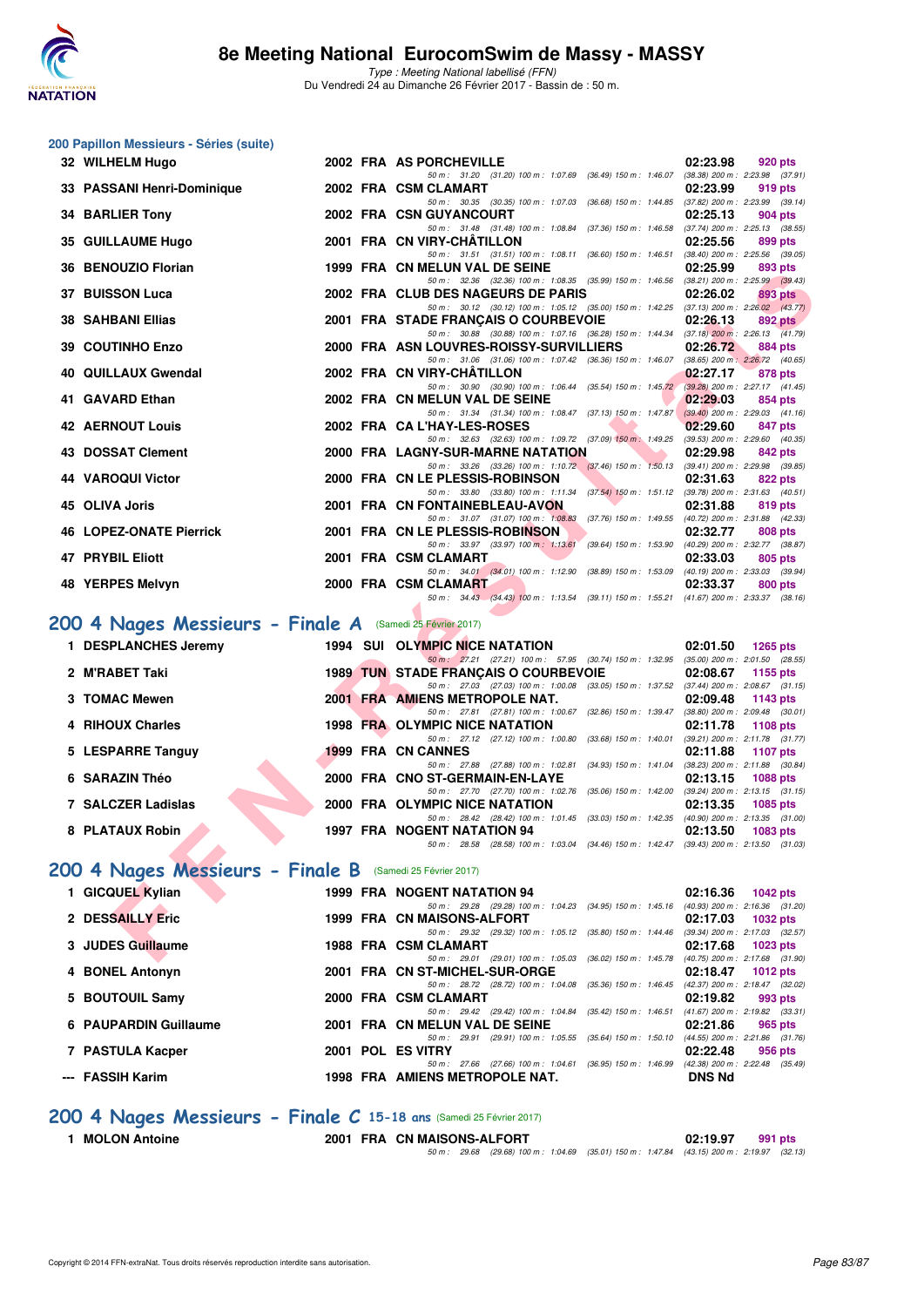

Type : Meeting National labellisé (FFN) Du Vendredi 24 au Dimanche 26 Février 2017 - Bassin de : 50 m.

#### **200 4 Nages Messieurs - Finale C (suite)**

| 2 BARLIER Tony            |  | 2002 FRA CSN GUYANCOURT                                   | 02:20.08       | 989 pts                             |
|---------------------------|--|-----------------------------------------------------------|----------------|-------------------------------------|
|                           |  | 50 m: 30.45 (30.45) 100 m: 1:07.52 (37.07) 150 m: 1:48.22 |                | $(40.70)$ 200 m : 2:20.08 $(31.86)$ |
| 3 PASSANI Henri-Dominique |  | 2002 FRA CSM CLAMART                                      | 02:22.09       | 961 pts                             |
|                           |  | 50 m: 30.31 (30.31) 100 m: 1:06.49 (36.18) 150 m: 1:49.45 |                | (42.96) 200 m : 2:22.09 (32.64)     |
| 4 ANJOLRAS Alexandre      |  | 2002 FRA SN VERSAILLES                                    | 02:25.17       | 920 pts                             |
|                           |  | 50 m: 33.41 (33.41) 100 m: 1:09.33 (35.92) 150 m: 1:51.67 |                | (42.34) 200 m : 2:25.17 (33.50)     |
| 5 HENDERSON Jules         |  | 2001 FRA CLUB DES NAGEURS DE PARIS                        | 02:27.17       | 893 pts                             |
|                           |  | 50 m: 29.88 (29.88) 100 m: 1:08.09 (38.21) 150 m: 1:52.26 |                | (44.17) 200 m : 2:27.17 (34.91)     |
| --- TAYLAN Novan          |  | 2002 FRA STADE DE VANVES                                  | DNS dec        |                                     |
| --- ZEINATY Paul          |  | 2001 FRA STADE FRANCAIS O COURBEVOIE                      | DNS dec        |                                     |
|                           |  |                                                           |                |                                     |
| --- TEULE Leo             |  | 2002 FRA CNO ST-GERMAIN-EN-LAYE                           | <b>DNS</b> dec |                                     |
|                           |  |                                                           |                |                                     |

### **[200 4 Nages Messieurs - Séries](http://www.ffnatation.fr/webffn/resultats.php?idact=nat&go=epr&idcpt=42801&idepr=91)** (Samedi 25 Février 2017)

| TA TEAN NOYAH                                            |  | ZUUZ FRA SIADE DE VANVES                                                                                                             | DING ACC       |                                     |
|----------------------------------------------------------|--|--------------------------------------------------------------------------------------------------------------------------------------|----------------|-------------------------------------|
| --- ZEINATY Paul                                         |  | 2001 FRA STADE FRANÇAIS O COURBEVOIE                                                                                                 | <b>DNS</b> dec |                                     |
| --- TEULE Leo                                            |  | 2002 FRA CNO ST-GERMAIN-EN-LAYE                                                                                                      | <b>DNS</b> dec |                                     |
|                                                          |  |                                                                                                                                      |                |                                     |
| 00 4 Nages Messieurs - Séries (Samedi 25 Février 2017)   |  |                                                                                                                                      |                |                                     |
| 1 DESPLANCHES Jeremy                                     |  | 1994 SUI OLYMPIC NICE NATATION                                                                                                       | 02:06.00       | $\sqrt{1195}$ pts                   |
| 2 RIHOUX Charles                                         |  | 50 m: 27.80 (27.80) 100 m: 57.77 (29.97) 150 m: 1.34.83 (37.06) 200 m: 2.06.00 (31.17)<br>1998 FRA OLYMPIC NICE NATATION             | 02:09.49       | 1142 pts                            |
|                                                          |  | 50 m: 27.07 (27.07) 100 m: 1:00.33 (33.26) 150 m: 1:38.31 (37.98) 200 m: 2:09.49 (31.18)                                             |                |                                     |
| 3 M'RABET Taki                                           |  | 1989 TUN STADE FRANÇAIS O COURBEVOIE<br>50 m: 26.86 (26.86) 100 m: 1:00.68 (33.82) 150 m: 1:38.24 (37.56) 200 m: 2:10.00 (31.76)     | 02:10.00       | 1135 pts                            |
| 4 TOMAC Mewen                                            |  | 2001 FRA AMIENS METROPOLE NAT.                                                                                                       | 02:11.44       | 1113 pts                            |
| 5 BOURSAC CERVERA LORTET Thomas 1999 FRA STADE DE VANVES |  | 50 m: 28.11 (28.11) 100 m: 1:02.46 (34.35) 150 m: 1:41.48 (39.02) 200 m: 2:11.44 (29.96)                                             | 02:12.85       | 1093 pts                            |
|                                                          |  | 50 m: 28.15 (28.15) 100 m: 1:04.46 (36.31) 150 m: 1:41.84 (37.38) 200 m: 2:12.85 (31.01)                                             |                |                                     |
| 6 SARAZIN Théo                                           |  | 2000 FRA CNO ST-GERMAIN-EN-LAYE<br>50 m: 28.33 (28.33) 100 m: 1:03.11 (34.78) 150 m: 1:41.58 (38.47) 200 m: 2:13.04 (31.46)          | 02:13.04       | 1090 pts                            |
| 7 PLATAUX Robin                                          |  | 1997 FRA NOGENT NATATION 94                                                                                                          | 02:13.27       | <b>1086 pts</b>                     |
| 8 SALCZER Ladislas                                       |  | 50 m: 28.23 (28.23) 100 m: 1:02.12 (33.89) 150 m: 1:41.83 (39.71) 200 m: 2:13.27 (31.44)                                             |                |                                     |
|                                                          |  | <b>2000 FRA OLYMPIC NICE NATATION</b><br>50 m: 28.11 (28.11) 100 m: 1:01.70 (33.59) 150 m: 1:41.21 (39.51) 200 m: 2:13.88 (32.67)    | 02:13.88       | 1078 pts                            |
| 9 LESPARRE Tanguy                                        |  | 1999 FRA CN CANNES                                                                                                                   | 02:14.29       | <b>1072 pts</b>                     |
| 10 PASTULA Kacper                                        |  | 50 m: 27.99 (27.99) 100 m: 1:02.97 (34.98) 150 m: 1:42.40 (39.43) 200 m: 2:14.29 (31.89)<br>2001 POL ES VITRY                        | 02:15.10       | <b>1060 pts</b>                     |
|                                                          |  | 50 m: 27.71 (27.71) 100 m: 1:03.59 (35.88) 150 m: 1:43.69 (40.10) 200 m: 2:15.10 (31.41)                                             |                |                                     |
| <b>11 QUIERTANT Yann</b>                                 |  | 1989 FRA STADE FRANÇAIS O COURBEVOIE<br>50 m : 28.91 (28.91) 100 m : 1:06.03 (37.12) 150 m : 1:42.14 (36.11) 200 m : 2:15.23 (33.09) | 02:15.23       | 1058 pts                            |
| 12 GICQUEL Kylian                                        |  | 1999 FRA NOGENT NATATION 94                                                                                                          | 02:15.92       | <b>1048 pts</b>                     |
| 13 BONEL Antonyn                                         |  | 50 m · 29.32 (29.32) 100 m · 1:04.52 (35.20) 150 m · 1:45.58 (41.06) 200 m · 2:15.92 (30.34)<br>2001 FRA CN ST-MICHEL-SUR-ORGE       | 02:16.54       | 1039 pts                            |
|                                                          |  | 50 m: 28.69 (28.69) 100 m: 1:02.72 (34.03) 150 m: 1:45.26 (42.54) 200 m: 2:16.54 (31.28)                                             |                |                                     |
| 14 CHARRADE Théo                                         |  | 1998 FRA AAS SARCELLES NATATION 95<br>50 m: 28.65 (28.65) 100 m: 1:07.20 (38.55) 150 m: 1:44.33 (37.13) 200 m: 2:17.60 (33.27)       | 02:17.60       | 1024 pts                            |
| 15 JUDES Guillaume                                       |  | 1988 FRA CSM CLAMART                                                                                                                 | 02:17.92       | 1020 pts                            |
| 16 PINCEPOCHE Yohan                                      |  | 50 m: 29.55 (29.55) 100 m: 1:05.72 (36.17) 150 m: 1:45.92 (40.20) 200 m: 2:17.92 (32.00)<br>1997 FRA STADE FRANÇAIS O COURBEVOIE     | 02:18.00       | <b>1018 pts</b>                     |
|                                                          |  | 50 m: 27.86 (27.86) 100 m: 1:01.29 (33.43) 150 m: 1:45.07 (43.78) 200 m: 2:18.00 (32.93)                                             |                |                                     |
| <b>17 DESSAILLY Eric</b>                                 |  | 1999 FRA CN MAISONS-ALFORT<br>50 m: 29.26 (29.26) 100 m: 1:05.79 (36.53) 150 m: 1:44.83 (39.04) 200 m: 2:18.61 (33.78)               | 02:18.61       | 1010 pts                            |
| 18 AITKACI Carl                                          |  | 2001 FRA STADE FRANÇAIS O COURBEVOIE                                                                                                 | 02:18.94       | <b>1005 pts</b>                     |
| 19 FASSIH Karim                                          |  | 50 m: 29.49 (29.49) 100 m: 1:06.93 (37.44) 150 m: 1:47.40 (40.47) 200 m: 2:18.94 (31.54)<br>1998 FRA AMIENS METROPOLE NAT.           | 02:19.21       | 1001 pts                            |
|                                                          |  | 50 m: 28.94 (28.94) 100 m: 1:07.45 (38.51) 150 m: 1:46.68 (39.23) 200 m: 2:19.21 (32.53)                                             |                |                                     |
| 20 BOUTOUIL Samy                                         |  | 2000 FRA CSM CLAMART<br>50 m: 28.44 (28.44) 100 m: 1:04.56 (36.12) 150 m: 1:46.08 (41.52) 200 m: 2:19.29 (33.21)                     | 02:19.29       | 1000 $pts$                          |
| 21 PAUPARDIN Guillaume                                   |  | 2001 FRA CN MELUN VAL DE SEINE                                                                                                       | 02:19.65       | 995 pts                             |
| 22 AZAOU Billel                                          |  | 50 m: 30.25 (30.25) 100 m: 1:04.65 (34.40) 150 m: 1:46.87 (42.22) 200 m: 2:19.65 (32.78)<br>2000 FRA U.S CRETEIL NATATION            |                | 991 pts                             |
|                                                          |  | 50 m: 28.37 (28.37) 100 m: 1:04.85 (36.48) 150 m: 1:46.92 (42.07) 200 m: 2:19.99 (33.07)                                             | 02:19.99       |                                     |
| 23 SHEN Simon                                            |  | 1999 FRA CLUB DES NAGEURS DE PARIS                                                                                                   | 02:20.03       | 990 pts                             |
| 24 MARTINS Dimitry                                       |  | 50 m: 29.95 (29.95) 100 m: 1:08.60 (38.65) 150 m: 1:47.48 (38.88) 200 m: 2:20.03 (32.55)<br>1998 FRA US GRIGNY                       | 02:20.14       | 988 pts                             |
|                                                          |  | 50 m: 29.54 (29.54) 100 m: 1:07.39 (37.85) 150 m: 1:49.34                                                                            |                | $(41.95)$ 200 m : 2:20.14 $(30.80)$ |
| 25 MOLON Antoine                                         |  | 2001 FRA CN MAISONS-ALFORT<br>50 m : 29.95 (29.95) 100 m : 1:04.61 (34.66) 150 m : 1:48.70 (44.09) 200 m : 2:20.96 (32.26)           | 02:20.96       | 977 pts                             |
| 26 TAYLAN Noyan                                          |  | 2002 FRA STADE DE VANVES                                                                                                             | 02:21.23       | 973 pts                             |
| 27 ZEINATY Paul                                          |  | 50 m: 29.75 (29.75) 100 m: 1:07.29 (37.54) 150 m: 1:50.39 (43.10) 200 m: 2:21.23 (30.84)<br>2001 FRA STADE FRANÇAIS O COURBEVOIE     | 02:21.24       | 973 pts                             |
|                                                          |  | 50 m : 29.02 (29.02) 100 m : 1:08.73 (39.71) 150 m : 1:48.43 (39.70) 200 m : 2:21.24 (32.81)                                         |                |                                     |
| 28 BARLIER Tony                                          |  | 2002 FRA CSN GUYANCOURT<br>50 m : 31.23 (31.23) 100 m : 1:08.37 (37.14) 150 m : 1:49.39 (41.02) 200 m : 2:21.29 (31.90)              | 02:21.29       | 972 pts                             |
| 29 HENDERSON Jules                                       |  | 2001 FRA CLUB DES NAGEURS DE PARIS                                                                                                   | 02:21.32       | 972 pts                             |
|                                                          |  | 50 m : 29.79 (29.79) 100 m : 1:07.10 (37.31) 150 m : 1:50.33 (43.23) 200 m : 2:21.32 (30.99)                                         |                |                                     |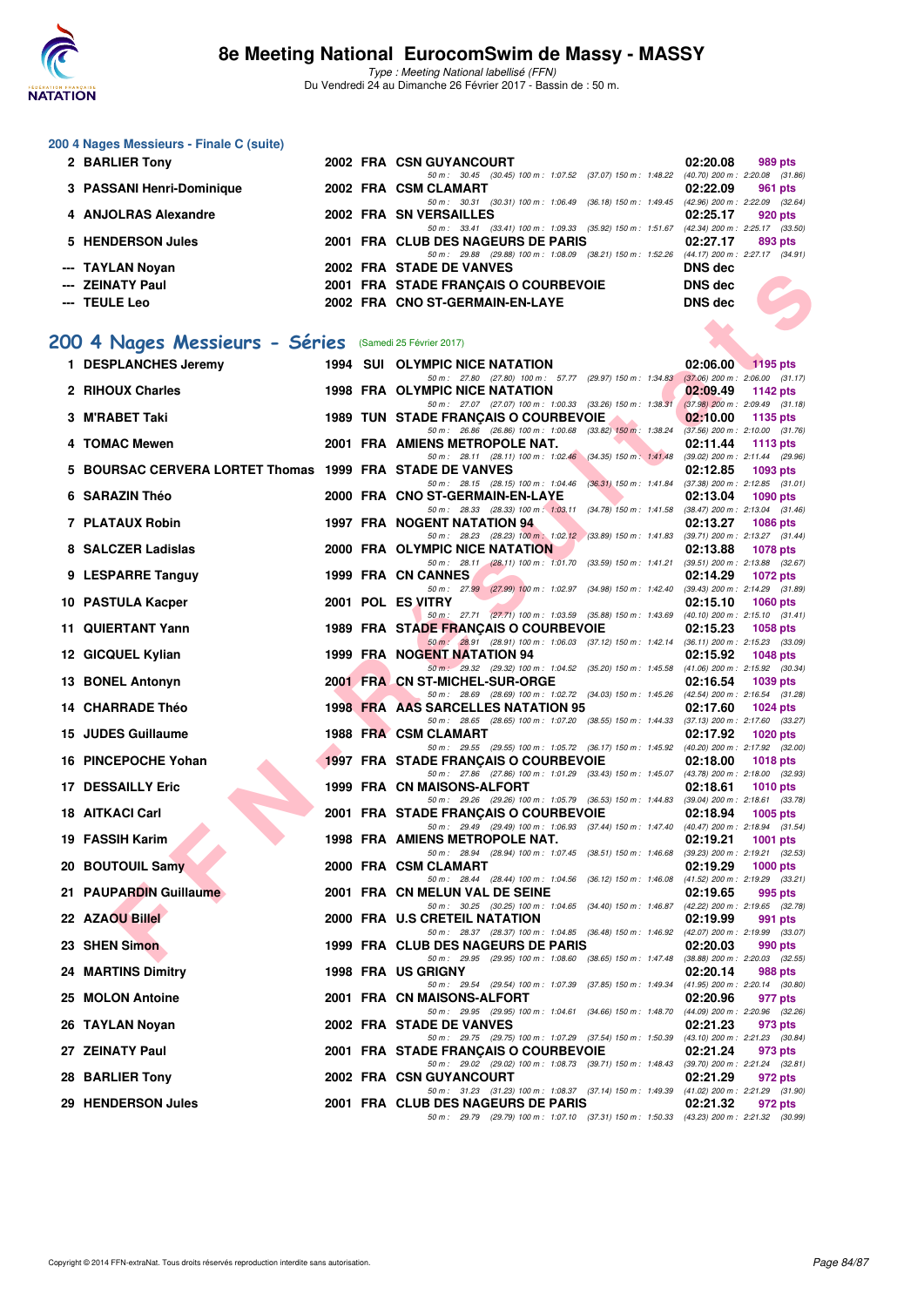

Type : Meeting National labellisé (FFN) Du Vendredi 24 au Dimanche 26 Février 2017 - Bassin de : 50 m.

|     | 200 4 Nages Messieurs - Séries (suite) |  |                                                                                                                                |          |                                                |
|-----|----------------------------------------|--|--------------------------------------------------------------------------------------------------------------------------------|----------|------------------------------------------------|
|     | 30 SCHOUPPE Paul                       |  | 2000 FRA CLUB DES NAGEURS DE PARIS<br>50 m: 30.80 (30.80) 100 m: 1:08.11 (37.31) 150 m: 1:48.83 (40.72) 200 m: 2:21.53 (32.70) | 02:21.53 | 969 pts                                        |
|     | <b>31 MAGUERRE Thomas</b>              |  | <b>2000 FRA MONTIGNY NATATION</b><br>50 m: 30.15 (30.15) 100 m: 1:07.03 (36.88) 150 m: 1:50.69 (43.66) 200 m: 2:22.05 (31.36)  | 02:22.05 | 962 pts                                        |
|     | 32 DOIGNIES Gyl                        |  | 1998 FRA MONT-SAINT-AIGNAN NATATION                                                                                            | 02:22.11 | 961 pts                                        |
|     | 33 TEULE Leo                           |  | 50 m: 31.10 (31.10) 100 m: 1:09.11 (38.01) 150 m: 1:49.01<br>2002 FRA CNO ST-GERMAIN-EN-LAYE                                   | 02:22.29 | $(39.90)$ 200 m : 2:22.11 $(33.10)$<br>959 pts |
|     | 34 PASSANI Henri-Dominique             |  | 50 m: 31.46 (31.46) 100 m: 1:07.09 (35.63) 150 m: 1:49.87<br>2002 FRA CSM CLAMART                                              | 02:22.31 | (42.78) 200 m : 2:22.29 (32.42)<br>958 pts     |
|     | 35 ANJOLRAS Alexandre                  |  | 50 m: 29.33 (29.33) 100 m: 1:06.39 (37.06) 150 m: 1:49.06<br>2002 FRA SN VERSAILLES                                            | 02:22.34 | (42.67) 200 m : 2:22.31 (33.25)<br>958 pts     |
|     | 36 THEETEN Cédric                      |  | 50 m: 31.66 (31.66) 100 m: 1:08.44 (36.78) 150 m: 1:49.44 (41.00) 200 m: 2:22.34 (32.90)<br>2002 FRA NOGENT NATATION 94        | 02:22.65 | 954 pts                                        |
|     | 37 LIV Thomas                          |  | 50 m: 31.18 (31.18) 100 m: 1:07.90 (36.72) 150 m: 1:51.22 (43.32) 200 m: 2:22.65 (31.43)<br>2002 FRA AQUA CLUB PONTAULT-ROISSY | 02:22.68 | 953 pts                                        |
|     | 38 COUBLE Tom                          |  | 50 m: 33.32 (33.32) 100 m: 1:11.43 (38.11) 150 m: 1:50.46 (39.03) 200 m: 2:22.68 (32.22)<br>2001 FRA ES MASSY NATATION         | 02:22.86 | 951 pts                                        |
|     | 39 BOURDON Rayane                      |  | 50 m: 29.15 (29.15) 100 m: 1:03.95 (34.80) 150 m: 1:48.03<br>2001 FRA CN VIRY-CHATILLON                                        | 02:23.17 | (44.08) 200 m : 2:22.86 (34.83)<br>947 pts     |
|     | 40 SEYE Matthieu                       |  | 50 m: 31.51 (31.51) 100 m: 1:08.84 (37.33) 150 m: 1:52.75<br>2002 FRA CN LE PLESSIS-ROBINSON                                   | 02:23.24 | $(43.91)$ 200 m : 2:23.17 (30.42)<br>946 pts   |
|     | 41 LECROQ Hugo                         |  | 50 m: 31.62 (31.62) 100 m: 1:08.10 (36.48) 150 m: 1:51.63<br>1994 FRA US GRIGNY                                                | 02:23.33 | (43.53) 200 m : 2:23.24 (31.61)<br>944 pts     |
|     | 42 BECQUET Julien                      |  | 50 m: 30.50 (30.50) 100 m: 1:07.02 (36.52) 150 m: 1:50.46 (43.44) 200 m: 2:23.33 (32.87)<br>1999 FRA S.M MONTROUGE             | 02:23.80 | 938 pts                                        |
|     | 43 SCHEERS Hugo                        |  | 50 m: 30.11 (30.11) 100 m: 1:06.22 (36.11) 150 m: 1:51.15 (44.93) 200 m: 2:23.80 (32.65)<br>2001 FRA CN VIRY-CHATILLON         | 02:24.30 | 931 pts                                        |
|     | <b>44 KORNELUK IIva</b>                |  | 50 m: 30.68 (30.68) 100 m: 1:08.84 (38.16) 150 m: 1:51.99 (43.15) 200 m: 2:24.30 (32.31)<br>2001 BLR US GRIGNY                 | 02:24.36 | 930 pts                                        |
|     | 45 MEDINA Antoine                      |  | 50 m: 30.29 (30.29) 100 m: 1:08.02 (37.73) 150 m: 1:51.94 (43.92) 200 m: 2:24.36 (32.42)<br>1999 FRA CN MELUN VAL DE SEINE     | 02:24.85 | 924 pts                                        |
|     | 46 PAUBEL Lucas                        |  | 50 m : 30.54 (30.54) 100 m : 1:08.66 (38.12) 150 m : 1:50.50<br>2002 FRA ES MASSY NATATION                                     | 02:24.91 | $(41.84)$ 200 m : 2:24.85 $(34.35)$<br>923 pts |
|     | 47 VAROQUI Victor                      |  | 50 m: 30.63 (30.63) 100 m: 1:07.48 (36.85) 150 m: 1:51.50 (44.02) 200 m: 2:24.91 (33.41)<br>2000 FRA CNLE PLESSIS-ROBINSON     | 02:25.47 | 916 pts                                        |
| 48. | <b>PAYET Valentin</b>                  |  | 50 m: 32.57 (32.57) 100 m: 1:11.05 (38.48) 150 m: 1:52.47 (41.42) 200 m: 2:25.47 (33.00)<br>2002 FRA COULOMMIERS NATATION      | 02:25.66 | 913 pts                                        |
|     | <b>49 DANIEL Alexis</b>                |  | 50 m: 30.28 (30.28) 100 m: 1:08.23 (37.95) 150 m: 1:52.92 (44.69) 200 m: 2:25.66 (32.74)<br>2000 FRA C PAUL-BERT RENNES        | 02:25.99 | 909 pts                                        |
|     | 50 BARTHÉLÉMY Hugo                     |  | 50 m: 30.43 (30.43) 100 m: 1:10.46 (40.03) 150 m: 1:53.09 (42.63) 200 m: 2:25.99 (32.90)<br>2002 FRA CN LE PLESSIS-ROBINSON    | 02:26.07 | 908 pts                                        |
|     | 51 LE GALL Théophile                   |  | 50 m: 30.88 (30.88) 100 m: 1:08.72 (37.84) 150 m: 1:51.75 (43.03) 200 m: 2:26.07 (34.32)<br>2001 FRA S.M MONTROUGE             | 02:26.11 | 907 pts                                        |
|     | 52 FLEURY Steven                       |  | 50 m : 30.38 (30.38) 100 m : 1:08.74 (38.36) 150 m : 1:55.11<br>2001 FRA ES VITRY                                              | 02:26.13 | (46.37) 200 m : 2:26.11 (31.00)<br>907 pts     |
|     | 53 GENEVOIS Yanis                      |  | 50 m: 31.05 (31.05) 100 m: 1:09.68 (38.63) 150 m: 1:52.00<br>2002 FRA CN VIRY-CHATILLON                                        | 02:26.94 | (42.32) 200 m : 2:26.13 (34.13)<br>896 pts     |
|     | 54 BARSANTI Flavio                     |  | 50 m: 31.55 (31.55) 100 m: 1:08.64 (37.09) 150 m: 1:53.08 (44.44) 200 m: 2:26.94 (33.86)<br>1999 FRA CN MELUN VAL DE SEINE     | 02:26.95 | 896 pts                                        |
|     | 55 GAY SEMENKOFF Ewen                  |  | 50 m: 30.97 (30.97) 100 m: 1:10.67 (39.70) 150 m: 1:51.46<br>2002 FRA CN FONTAINEBLEAU-AVON                                    | 02:26.96 | (40.79) 200 m : 2:26.95 (35.49)<br>896 pts     |
|     | 56 WATTEZ Luc                          |  | 50 m : 31.49 (31.49) 100 m : 1:10.65 (39.16) 150 m : 1:53.68 (43.03) 200 m : 2:26.96 (33.28)<br>2002 FRA C.N OZOIR-LA-FERRIERE | 02:27.13 | 893 pts                                        |
|     | 57 POUSSIN Romain                      |  | 50 m: 30.99 (30.99) 100 m: 1:10.50 (39.51) 150 m: 1:54.00 (43.50) 200 m: 2:27.13 (33.13)<br>1990 FRA US GRIGNY                 | 02:27.24 | 892 pts                                        |
|     | 58 GERMAIN Alexandre                   |  | 50 m: 30.22 (30.22) 100 m: 1:08.18 (37.96) 150 m: 1:51.79<br>1998 FRA C.N OZOIR-LA-FERRIERE                                    | 02:27.86 | (43.61) 200 m : 2:27.24 (35.45)<br>884 pts     |
|     | 59 MAHTALI Adel-Yanis                  |  | 50 m : 30.59 (30.59) 100 m : 1:09.70 (39.11) 150 m : 1:53.52<br>1999 FRA US GRIGNY                                             | 02:27.96 | (43.82) 200 m : 2:27.86 (34.34)<br>882 pts     |
|     | 60 WATTEZ Pacôme                       |  | 50 m: 31.40 (31.40) 100 m: 1:08.40 (37.00) 150 m: 1:55.61<br>2002 FRA C.N OZOIR-LA-FERRIERE                                    | 02:28.10 | (47.21) 200 m : 2:27.96 (32.35)<br>881 pts     |
|     | 61 HOUDENOT Nicolas                    |  | 50 m : 31.14 (31.14) 100 m : 1:09.70 (38.56) 150 m : 1:55.39<br>1997 FRA RED STAR CLUB CHAMPIGNY                               | 02:28.67 | (45.69) 200 m : 2:28.10 (32.71)<br>873 pts     |
|     | 62 BARON Emeric                        |  | 50 m: 30.21 (30.21) 100 m: 1:10.19 (39.98) 150 m: 1:52.50 (42.31) 200 m: 2:28.67 (36.17)<br>1989 FRA CANETON CLUB DE BEAUMONT  | 02:28.86 | 871 pts                                        |
|     | <b>63 AERNOUT Louis</b>                |  | 50 m: 32.81 (32.81) 100 m: 1:13.69 (40.88) 150 m: 1:53.52 (39.83) 200 m: 2:28.86 (35.34)<br>2002 FRA CA L'HAY-LES-ROSES        | 02:30.17 | 854 pts                                        |
|     | 64 GAVARD Ethan                        |  | 50 m: 31.35 (31.35) 100 m: 1:08.87 (37.52) 150 m: 1:56.06<br>2002 FRA CN MELUN VAL DE SEINE                                    | 02:30.47 | $(47.19)$ 200 m : 2:30.17 $(34.11)$<br>850 pts |
|     | 65 DEMETZ Alexis                       |  | 50 m: 30.32 (30.32) 100 m: 1:08.31 (37.99) 150 m: 1:55.87 (47.56) 200 m: 2:30.47 (34.60)<br>2001 FRA AQUA CLUB PONTAULT-ROISSY | 02:30.57 | 848 pts                                        |
|     |                                        |  | 50 m: 33.03 (33.03) 100 m: 1:11.12 (38.09) 150 m: 1:55.73 (44.61) 200 m: 2:30.57 (34.84)                                       |          |                                                |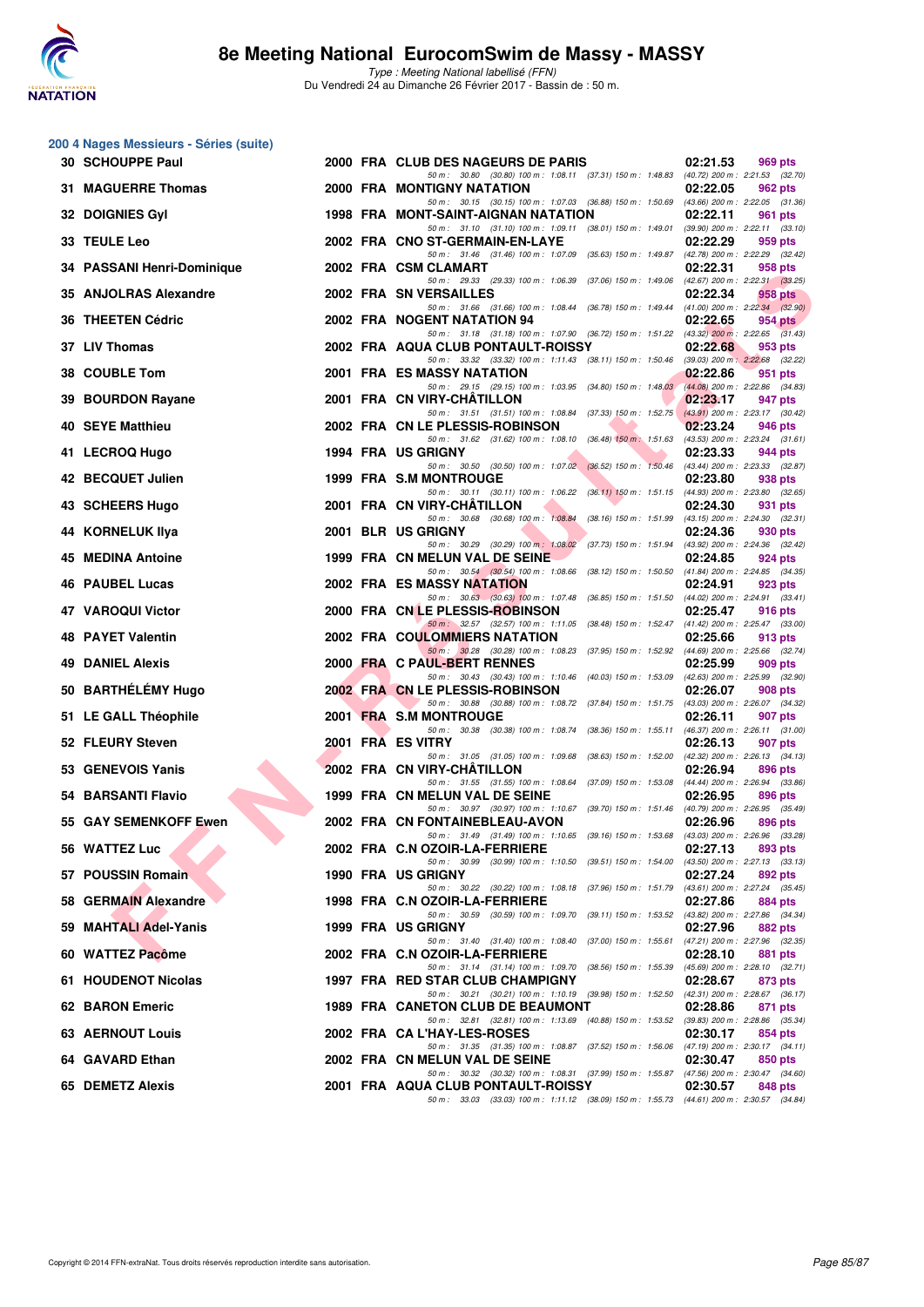

#### **200 4 Nages Messieurs - Séries (suite)**

| 66 KHAY Aniss       |  | 2002 FRA CN LE PLESSIS-ROBINSON                                 | 02:31.21       | 840 pts                                                 |
|---------------------|--|-----------------------------------------------------------------|----------------|---------------------------------------------------------|
|                     |  | 50 m: 33.79 (33.79) 100 m: 1:11.67                              |                | (37.88) 150 m : 1:56.74 (45.07) 200 m : 2:31.21 (34.47) |
| 66 BENOUZIO Florian |  | 1999 FRA CN MELUN VAL DE SEINE                                  | 02:31.21       | 840 pts                                                 |
|                     |  | (38.93) 150 m : 1:59.33<br>50 m : 31.36 (31.36) 100 m : 1:10.29 |                | $(49.04)$ 200 m : 2:31.21 $(31.88)$                     |
| 68 BARON Joris      |  | 1998 FRA CA ORSAY                                               | 02:31.30       | 839 pts                                                 |
|                     |  | (42.04) 150 m : 1:56.03<br>50 m: 34.05 (34.05) 100 m: 1:16.09   |                | $(39.94)$ 200 m : 2:31.30 $(35.27)$                     |
| 69 LEBRETON Matis   |  | 2001 FRA A.O. TRAPPES NATATION                                  | 02:33.21       | 815 pts                                                 |
|                     |  | 50 m : 33.31 (33.31) 100 m : 1:13.62                            |                | (40.31) 150 m : 1:57.03 (43.41) 200 m : 2:33.21 (36.18) |
| 70 GUILLAUME Hugo   |  | 2001 FRA CN VIRY-CHÄTILLON                                      | 02:33.44       | 812 pts                                                 |
|                     |  | 50 m: 32.07 (32.07) 100 m: 1:12.59<br>(40.52) 150 m : 1:56.62   |                | $(44.03)$ 200 m : 2:33.44 $(36.82)$                     |
| 71 TISON Mathis     |  | 2002 FRA CA L'HAY-LES-ROSES                                     | 02:35.82       | 782 pts                                                 |
|                     |  | 50 m : 33.94 (33.94) 100 m : 1:15.97                            |                | (42.03) 150 m : 1:58.92 (42.95) 200 m : 2:35.82 (36.90) |
| --- ROBLIN Arthur   |  | 2000 FRA ESPADON GRAND-QUEVILLY                                 | <b>DNS</b> dec |                                                         |

### **[400 4 Nages Messieurs - Finale A](http://www.ffnatation.fr/webffn/resultats.php?idact=nat&go=epr&idcpt=42801&idepr=92)** (Dimanche 26 Février 2017)

|                    | 1 HENRY Clément 2000 FRA ES VITRY                                                                                                                                                            | 04:43.95 1070 pts                     |
|--------------------|----------------------------------------------------------------------------------------------------------------------------------------------------------------------------------------------|---------------------------------------|
|                    | 50 m: 27.83 (27.83) 100 m: 1:00.89 (33.06) 150 m: 1:40.12 (39.23) 200 m: 2:17.39 (37.27) 250 m: 2:56.44 (39.05) 300 m: 3:37.22 (40.78) 350 m: 4:10.99 (33.77) 400 m: 4:43.95 (32.96)         |                                       |
|                    | 2 SALCZER Ladislas 2000 FRA OLYMPIC NICE NATATION                                                                                                                                            | $04:45.83$ 1057 pts                   |
|                    | 50 m: 28.56 (28.56) 100 m: 1:03.58 (35.02) 150 m: 1:39.09 (35.51) 200 m: 2:13.61 (34.52) 250 m: 2:56.27 (42.66) 300 m: 3:38.61 (42.34) 350 m: 4:12.85 (34.24) 400 m: 4:45.83 (32.98)         |                                       |
| 3 BONEL Antonyn    | 2001 FRA CN ST-MICHEL-SUR-ORGE 04:48.79 1035 pts                                                                                                                                             |                                       |
|                    | 50 m: 29.15 (29.15) 100 m: 1:03.96 (34.81) 150 m: 1:40.56 (36.60) 200 m: 2:16.53 (35.97) 250 m: 3:01.28 (44.75) 300 m: 3:45.95 (44.67) 350 m: 4:18.04 (32.09) 400 m: 4:48.79 (30.75)         |                                       |
| 4 RODRIGUES Adrien | 2000 FRA ES MASSY NATATION 04:50.14 1026 pts                                                                                                                                                 |                                       |
|                    | 50 m: 30.33 (30.33) 100 m: 1:06.11 (35.78) 150 m: 1:44.42 (38.31) 200 m: 2:20.94 (36.52) 250 m: 3:02.83 (41.89) 300 m: 3:45.30 (42.47) 350 m: 4:18.29 (32.99) 400 m: 4:50.14 (31.85)         |                                       |
|                    | 5 CHOLLEY Adrien 1995 FRA NOGENT NATATION 94                                                                                                                                                 | 04:53.26 1004 pts                     |
|                    | 50 m: 28.88 (28.88) 100 m: 1:01.75 (32.87) 150 m: 1:40.10 (38.35) 200 m: 2:17.96 (37.86) 250 m: 3:01.56 (43.60) 300 m: 3:45.70 (44.14) 350 m: 4:20.73 (35.03) 400 m: 4:53.26 (32.53)         |                                       |
|                    |                                                                                                                                                                                              |                                       |
|                    | 50 m : 30.96 (30.96) 100 m : 1:05.83 (34.87) 150 m : 1:43.46 (37.63) 200 m : 2:19.78 (36.32) 250 m : 3:04.47 (44.69) 300 m : 3:48.62 (44.15) 350 m : 4:21.42 (32.80) 400 m : 4:53.38 (31.96) |                                       |
| 7 MICHEL Victor    | 1995 FRA C PAUL-BERT RENNES                                                                                                                                                                  | 04:55.70<br>987 pts                   |
|                    | 50 m: 30.15 (30.15) 100 m: 1:03.70 (33.55) 150 m: 1:43.25 (39.55) 200 m: 2:22.58 (39.33) 250 m: 3:06.86 (44.28) 300 m: 3:48.60 (41.74)                                                       | 350 m : --- 400 m : 4:55.70 (1:07.10) |
|                    |                                                                                                                                                                                              | 04:59.59<br>960 pts                   |
|                    | 50 m: 28.76 (28.76) 100 m: 1:04.26 (35.50) 150 m: 1:43.30 (39.04) 200 m: 2:21.42 (38.12) 250 m: 3:04.52 (43.10) 300 m: 3:48.61 (44.09) 350 m: 4:24.58 (35.97) 400 m: 4:59.59 (35.01)         |                                       |

### [400 4 Nages Messieurs - Finale B](http://www.ffnatation.fr/webffn/resultats.php?idact=nat&go=epr&idcpt=42801&idepr=92) (Dimanche 26 Février 2017)

| IV QUILLAUNIE HUYV                                                                                                                                                                                                 |  |                   | <b>FRA CN VIRT-CHAHLLON</b>                                                                                            |  | U4.33.44       | $014$ pm                 |         |
|--------------------------------------------------------------------------------------------------------------------------------------------------------------------------------------------------------------------|--|-------------------|------------------------------------------------------------------------------------------------------------------------|--|----------------|--------------------------|---------|
| 71 TISON Mathis                                                                                                                                                                                                    |  |                   | 50 m: 32.07 (32.07) 100 m: 1:12.59 (40.52) 150 m: 1:56.62 (44.03) 200 m: 2:33.44 (36.82)<br>2002 FRA CAL'HAY-LES-ROSES |  | 02:35.82       | <b>782 pts</b>           |         |
|                                                                                                                                                                                                                    |  |                   | 50 m: 33.94 (33.94) 100 m: 1:15.97 (42.03) 150 m: 1:58.92 (42.95) 200 m: 2:35.82 (36.90)                               |  |                |                          |         |
| --- ROBLIN Arthur                                                                                                                                                                                                  |  |                   | 2000 FRA ESPADON GRAND-QUEVILLY                                                                                        |  | <b>DNS</b> dec |                          |         |
|                                                                                                                                                                                                                    |  |                   |                                                                                                                        |  |                |                          |         |
|                                                                                                                                                                                                                    |  |                   |                                                                                                                        |  |                |                          |         |
| 00 4 Nages Messieurs - Finale A (Dimanche 26 Février 2017)                                                                                                                                                         |  |                   |                                                                                                                        |  |                |                          |         |
| 1 HENRY Clément                                                                                                                                                                                                    |  | 2000 FRA ES VITRY |                                                                                                                        |  | 04:43.95       | <b>1070 pts</b>          |         |
| 50 m : 27.83 (27.83) 100 m : 1:00.89 (33.06) 150 m : 1:40.12 (39.23) 200 m : 2:17.39 (37.27) 250 m : 2:56.44 (39.05) 300 m : 3:37.22 (40.78) 350 m : 4:10.99 (33.77) 400 m : 4:43.95 (32.96)                       |  |                   |                                                                                                                        |  |                |                          |         |
| 2 SALCZER Ladislas                                                                                                                                                                                                 |  |                   | 2000 FRA OLYMPIC NICE NATATION                                                                                         |  | 04:45.83       | <b>1057 pts</b>          |         |
| 50 m: 28.56 (28.56) 100 m: 1:03.58 (35.02) 150 m: 1:39.09 (35.51) 200 m: 2:13.61 (34.52) 250 m: 2:56.27 (42.66) 300 m: 3:38.61 (42.34) 350 m: 4:12.85 (34.24) 400 m: 4:45.83 (32.98)                               |  |                   |                                                                                                                        |  |                |                          |         |
| 3 BONEL Antonyn                                                                                                                                                                                                    |  |                   | 2001 FRA CN ST-MICHEL-SUR-ORGE                                                                                         |  | 04:48.79       | <b>1035 pts</b>          |         |
| 50 m: 29.15 (29.15) 100 m: 1:03.96 (34.81) 150 m: 1:40.56 (36.60) 200 m: 2:16.53 (35.97) 250 m: 3:01.28 (44.75) 300 m: 3:45.95 (44.67) 350 m: 4:18.04 (32.09) 400 m: 4:48.79 (30.75)                               |  |                   |                                                                                                                        |  |                |                          |         |
| 4 RODRIGUES Adrien                                                                                                                                                                                                 |  |                   | 2000 FRA ES MASSY NATATION                                                                                             |  | 04:50.14       | 1026 pts                 |         |
| 50 m: 30.33 (30.33) 100 m: 1:06.11 (35.78) 150 m: 1:44.42 (38.31) 200 m: 2:20.94 (36.52) 250 m: 3:02.83 (41.89) 300 m: 3:45.30 (42.47) 350 m: 4:18.29 (32.99) 400 m: 4:50.14 (31.85)                               |  |                   |                                                                                                                        |  |                |                          |         |
| 5 CHOLLEY Adrien                                                                                                                                                                                                   |  |                   | 1995 FRA NOGENT NATATION 94                                                                                            |  | 04:53.26       | <b>1004 pts</b>          |         |
| 50 m: 28.88 (28.88) 100 m: 1:01.75 (32.87) 150 m: 1:40.10 (38.35) 200 m: 2:17.96 (37.86) 250 m: 3:01.56 (43.60) 300 m: 3:45.70 (44.14) 350 m: 4:20.73 (35.03) 400 m: 4:53.26 (32.53)                               |  |                   |                                                                                                                        |  |                |                          |         |
| 6 DESBRUNS Florian<br>50 m : 30.96 (30.96) 100 m : 1:05.83 (34.87) 150 m : 1:43.46 (37.63) 200 m : 2:19.78 (36.32) 250 m : 3:04.47 (44.69) 300 m : 3:48.62 (44.15) 350 m : 4:21.42 (32.80) 400 m : 4:53.38 (31.96) |  |                   | 2000 FRA LAGNY-SUR-MARNE NATATION                                                                                      |  | 04:53.38       | 1003 pts                 |         |
| <b>7 MICHEL Victor</b>                                                                                                                                                                                             |  |                   | 1995 FRA C PAUL-BERT RENNES                                                                                            |  | 04:55.70       | 987 pts                  |         |
| 50 m : 30.15 (30.15) 100 m : 1:03.70 (33.55) 150 m : 1:43.25 (39.55) 200 m : 2:22.58 (39.33) 250 m : 3:06.86 (44.28) 300 m : 3:48.60 (41.74)                                                                       |  |                   |                                                                                                                        |  | $350 m : -$    | 400 m: 4:55.70 (1:07.10) |         |
| 8 PLATAUX Robin                                                                                                                                                                                                    |  |                   | 1997 FRA NOGENT NATATION 94                                                                                            |  | 04:59.59       | 960 pts                  |         |
| 50 m: 28.76 (28.76) 100 m: 1:04.26 (35.50) 150 m: 1:43.30 (39.04) 200 m: 2:21.42 (38.12) 250 m: 3:04.52 (43.10) 300 m: 3:48.61 (44.09) 350 m: 4:24.58 (35.97) 400 m: 4:59.59 (35.01)                               |  |                   |                                                                                                                        |  |                |                          |         |
|                                                                                                                                                                                                                    |  |                   |                                                                                                                        |  |                |                          |         |
| 00 4 Nages Messieurs - Finale B (Dimanche 26 Février 2017)                                                                                                                                                         |  |                   |                                                                                                                        |  |                |                          |         |
|                                                                                                                                                                                                                    |  |                   |                                                                                                                        |  |                |                          |         |
|                                                                                                                                                                                                                    |  |                   |                                                                                                                        |  |                |                          |         |
| 1 BARTHÉLÉMY Hugo                                                                                                                                                                                                  |  |                   | 2002 FRA CN LE PLESSIS-ROBINSON                                                                                        |  | 04:53.05       | 1005 pts                 |         |
| 50 m: 30.72 (30.72) 100 m: 1:06.73 (36.01) 150 m: 1:43.78 (37.05) 200 m: 2:20.37 (36.59) 250 m: 3:01.75 (41.38) 300 m: 3:45.11 (43.36) 350 m: 4:19.51 (34.40) 400 m: 4:53.05 (33.54)<br>2 ANJOLRAS Alexandre       |  |                   |                                                                                                                        |  | 05:00.19       | 956 pts                  |         |
| 50 m : 31.67 (31.67) 100 m : 1:10.10 (38.43) 150 m : 1:48.30 (38.20) 200 m : 2:26.58 (38.28) 250 m : 3:07.95 (41.37) 300 m : 3:50.51 (42.56) 350 m : 4:25.86 (35.35) 400 m : 5:00.19 (34.33)                       |  |                   | 2002 FRA SN VERSAILLES                                                                                                 |  |                |                          |         |
| 3 BARLIER Tony                                                                                                                                                                                                     |  |                   | <b>2002 FRA CSN GUYANCOURT</b>                                                                                         |  | 05:01.74       | 945 pts                  |         |
| 50 m: 31.95 (31.95) 100 m: 1:09.54 (37.59) 150 m: 1:49.50 (39.96) 200 m: 2:28.02 (38.52) 250 m: 3:11.64 (43.62) 300 m: 3:55.61 (43.97) 350 m: 4:29.84 (34.23) 400 m: 5:01.74                                       |  |                   |                                                                                                                        |  |                |                          | (31.90) |
| <b>4 DANIEL Alexis</b>                                                                                                                                                                                             |  |                   | 2000 FRA C PAUL-BERT RENNES                                                                                            |  | 05:01.80       | 945 pts                  |         |
| 50 m: 29.96 (29.96) 100 m: 1:04.04 (34.08) 150 m: 1:45.48 (41.44) 200 m: 2:26.01 (40.53) 250 m: 3:09.79 (43.78) 300 m: 3:53.65 (43.86) 350 m: 4:28.87 (35.22) 400 m: 5:01.80                                       |  |                   |                                                                                                                        |  |                |                          | (32.93) |
| 5 HENDERSON Jules                                                                                                                                                                                                  |  |                   | 2001 FRA CLUB DES NAGEURS DE PARIS                                                                                     |  | 05:03.39       | 934 pts                  |         |
| 50 m: 30.05 (30.05) 100 m: 1:05.82 (35.77) 150 m: 1:46.31 (40.49) 200 m: 2:25.59 (39.28) 250 m: 3:10.57 (44.98) 300 m: 3:55.77 (45.20) 350 m: 4:31.15 (35.38) 400 m: 5:03.39                                       |  |                   |                                                                                                                        |  |                |                          | (32.24) |
| 6 VAROQUI Victor                                                                                                                                                                                                   |  |                   | 2000 FRA CN LE PLESSIS-ROBINSON                                                                                        |  | 05:03.56       | 933 pts                  |         |
| 50 m: 33.65 (33.65) 100 m: 1:11.16 (37.51) 150 m: 1:50.34 (39.18) 200 m: 2:28.22 (37.88) 250 m: 3:11.72 (43.50) 300 m: 3:55.13 (43.41) 350 m: 4:30.70 (35.57) 400 m: 5:03.56 (32.86)                               |  |                   |                                                                                                                        |  |                |                          |         |
| 7 JACOLOT Baptiste                                                                                                                                                                                                 |  |                   | 2000 FRA ES MASSY NATATION                                                                                             |  | 05:06.83       | 911 pts                  |         |
| 50 m: 32.24 (32.24) 100 m: 1:07.34 (35.10) 150 m: 1:47.20 (39.86) 200 m: 2:26.51 (39.31) 250 m: 3:10.92 (44.41) 300 m: 3:56.24 (45.32) 350 m: 4:32.75 (36.51) 400 m: 5:06.83 (34.08)                               |  |                   |                                                                                                                        |  |                |                          |         |
| 8 BARRY Aron                                                                                                                                                                                                       |  |                   | 2002 FRA CLUB DES NAGEURS DE PARIS                                                                                     |  | 05:10.11       | <b>889 pts</b>           |         |
| 50 m: 32.32 (32.32) 100 m: 1:10.16 (37.84) 150 m: 1:51.31 (41.15) 200 m: 2:30.92 (39.61) 250 m: 3:15.06 (44.14) 300 m: 4:00.04 (44.98) 350 m: 4:35.29 (35.25) 400 m: 5:10.11 (34.82)                               |  |                   |                                                                                                                        |  |                |                          |         |
|                                                                                                                                                                                                                    |  |                   |                                                                                                                        |  |                |                          |         |
| 00 4 Nages Messieurs - Finale C 15-18 ans (Dimanche 26 Février 2017)                                                                                                                                               |  |                   |                                                                                                                        |  |                |                          |         |
| 1 PAUBEL Lucas                                                                                                                                                                                                     |  |                   | <b>2002 FRA ES MASSY NATATION</b>                                                                                      |  | 05:03.60       | 933 pts                  |         |
| 50 m : 31.29 (31.29) 100 m : 1:07.37 (36.08) 150 m : 1:46.09 (38.72) 200 m : 2:24.18 (38.09) 250 m : 3:08.85 (44.67) 300 m : 3:53.84 (44.99) 350 m : 4:29.59 (35.75) 400 m : 5:03.60 (34.01)<br>$\sim$             |  |                   |                                                                                                                        |  |                |                          |         |
| 2 ZAWADSKI Paul                                                                                                                                                                                                    |  |                   | 2002 FRA CSN GUYANCOURT                                                                                                |  | 05:05.21       | 922 pts                  |         |
| 50 m : 32.62 (32.62) 100 m : 1:09.47 (36.85) 150 m : 1:49.24 (39.77) 200 m : 2:27.19 (37.95) 250 m : 3:13.13 (45.94) 300 m : 3:58.58 (45.45) 350 m : 4:32.51 (33.93) 400 m : 5:05.21 (32.70)                       |  |                   |                                                                                                                        |  |                |                          |         |
| 3 LEMARCHAND Kyllian                                                                                                                                                                                               |  |                   | 2002 FRA CN LE PLESSIS-ROBINSON                                                                                        |  | 05:08.57       | 899 pts                  |         |
| 50 m: 34.30 (34.30) 100 m: 1:12.34 (38.04) 150 m: 1:51.04 (38.70) 200 m: 2:28.35 (37.31) 250 m: 3:16.68 (48.33) 300 m: 4:01.62 (44.94) 350 m: 4:35.68 (34.06) 400 m: 5:08.57 (32.89)<br>4 FLEURY Steven            |  | 2001 FRA ES VITRY |                                                                                                                        |  | 05:08.64       | 899 pts                  |         |

# **[400 4 Nages Messieurs - Finale C](http://www.ffnatation.fr/webffn/resultats.php?idact=nat&go=epr&idcpt=42801&idepr=92) 15-18 ans** (Dimanche 26 Février 2017)

| 1 PAUBEL Lucas    | 2002 FRA ES MASSY NATATION<br><b>Contract Contract Contract Contract</b> | $05:03.60$ 933 pts                                                                                                                                                                            |
|-------------------|--------------------------------------------------------------------------|-----------------------------------------------------------------------------------------------------------------------------------------------------------------------------------------------|
|                   |                                                                          | 50 m : 31.29 (31.29) 100 m : 1:07.37 (36.08) 150 m : 1:46.09 (38.72) 200 m : 2:24.18 (38.09) 250 m : 3:08.85 (44.67) 300 m : 3:53.84 (44.99) 350 m : 4:29.59 (35.75) 400 m : 5:03.60 (34.01)  |
| 2 ZAWADSKI Paul   | 2002 FRA CSN GUYANCOURT                                                  | 05:05.21 922 pts                                                                                                                                                                              |
|                   |                                                                          | 50 m : (32.62 (32.62) 100 m : 1:09.47 (36.85) 150 m : 1:49.24 (39.77) 200 m : 2:27.19 (37.95) 250 m : 3:13.13 (45.94) 300 m : 3:58.58 (45.45) 350 m : 4:32.51 (33.93) 400 m : 5:05.21 (32.70) |
|                   | 3 LEMARCHAND Kyllian 2002 FRA CN LE PLESSIS-ROBINSON                     | 05:08.57<br>899 pts                                                                                                                                                                           |
|                   |                                                                          | 50 m: 34.30 (34.30) 100 m: 1:12.34 (38.04) 150 m: 1:51.04 (38.70) 200 m: 2:28.35 (37.31) 250 m: 3:16.68 (48.33) 300 m: 4:01.62 (44.94) 350 m: 4:35.68 (34.06) 400 m: 5:08.57 (32.89)          |
| 4 FLEURY Steven   | 2001 FRA ES VITRY                                                        | 05:08.64 899 pts                                                                                                                                                                              |
|                   |                                                                          | 50 m: 32.50 (32.50) 100 m: 1:10.08 (37.58) 150 m: 1:50.43 (40.35) 200 m: 2:29.36 (38.93) 250 m: 3:13.03 (43.67) 300 m: 3:57.97 (44.94) 350 m: 4:34.26 (36.29) 400 m: 5:08.64 (34.38)          |
| 5 CAMUS Loïc      | <b>2001 FRA ES MASSY NATATION</b>                                        | 05:10.11 889 pts                                                                                                                                                                              |
|                   |                                                                          | 50 m: 31.55 (31.55) 100 m: 1:08.13 (36.58) 150 m: 1:48.93 (40.80) 200 m: 2:28.11 (39.18) 250 m: 3:15.33 (47.22) 300 m: 4:03.12 (47.79) 350 m: 4:37.23 (34.11) 400 m: 5:10.11 (32.88)          |
| 6 KHAY Aniss      | 2002 FRA CN LE PLESSIS-ROBINSON                                          | 05:15.15<br>856 pts                                                                                                                                                                           |
|                   |                                                                          | 50 m: 33.39 (33.39) 100 m: 1:12.36 (38.97) 150 m: 1:53.22 (40.86) 200 m: 2:31.86 (38.64) 250 m: 3:18.01 (46.15) 300 m: 4:03.73 (45.72) 350 m: 4:40.19 (36.46) 400 m: 5:15.15 (34.96)          |
| 7 FERNANA Oussama | 2001 FRA COLOMBES NATATION                                               | 05:24.76<br>795 pts                                                                                                                                                                           |
|                   |                                                                          | 50 m: 33.09 (33.09) 100 m: 1:13.11 (40.02) 150 m: 1:56.06 (42.95) 200 m: 2:37.07 (41.01) 250 m: 3:23.99 (46.92) 300 m: 4:11.16 (47.17) 350 m: 4:49.19 (38.03) 400 m: 5:24.76 (35.57)          |
| --- PRYBIL Eliott | 2001 FRA CSM CLAMART                                                     | DNS dec                                                                                                                                                                                       |

#### **[400 4 Nages Messieurs - Séries](http://www.ffnatation.fr/webffn/resultats.php?idact=nat&go=epr&idcpt=42801&idepr=92)** (Dimanche 26 Février 2017)

#### **1 RODRIGUES Adrien 2000 FRA ES MASSY NATATION 04:47.33 1046 pts** 50 m : 30.09 (30.09) 100 m : 1:05.31 (35.22) 150 m : 1:43.19 (37.88) 200 m : 2:19.28 (36.09) 250 m : 3:00.27 (40.99) 300 m : 3:41.41 (41.14) 350 m : 4:14.74 (33.33) 400 m : 4:47.33 (32.59)